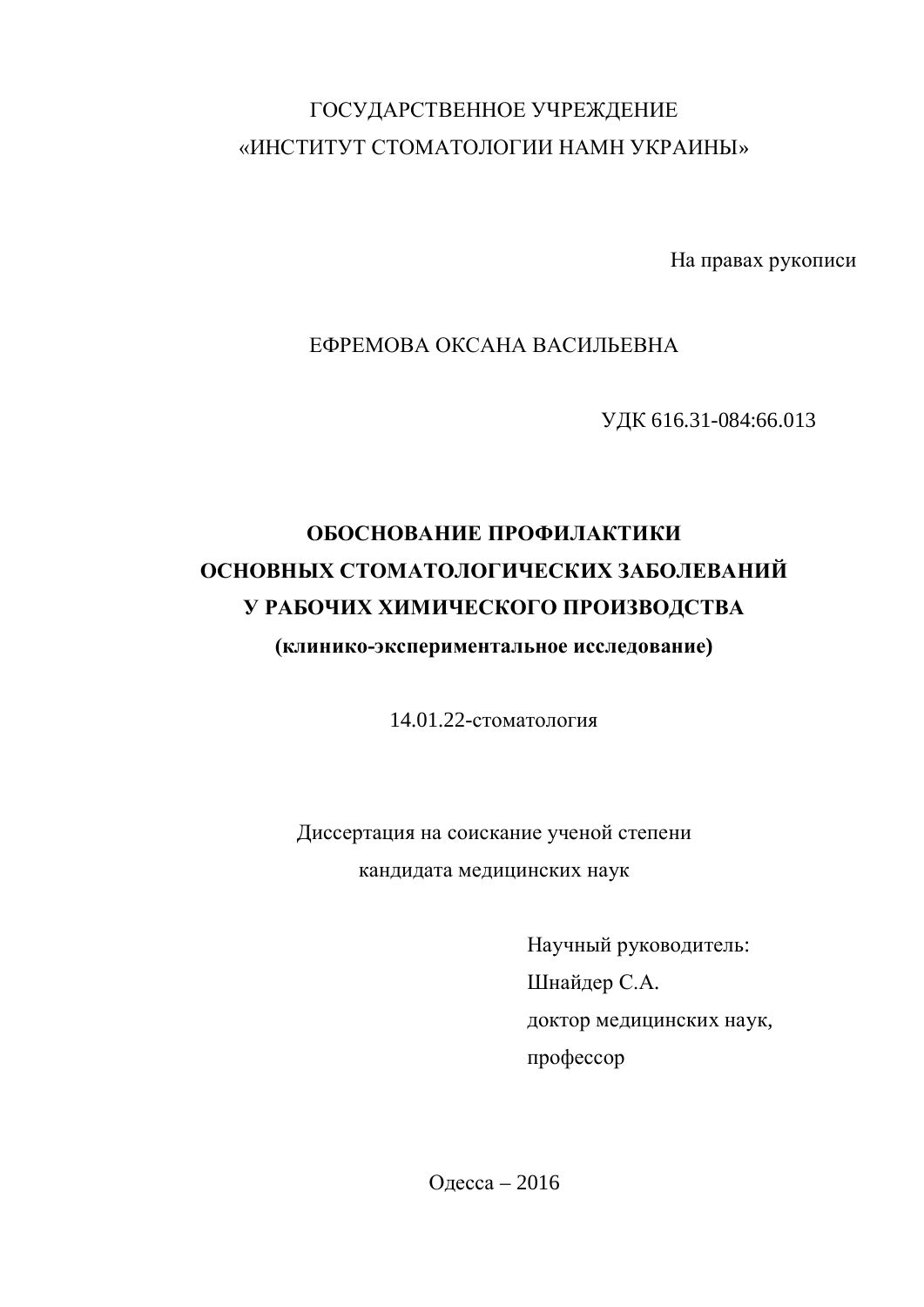# СОДЕРЖАНИЕ

| РАЗДЕЛ 1. ВЛИЯНИЕ ФАКТОРОВ ХИМИЧЕСКОГО ПРОИЗВОДСТВА НА            |  |  |  |
|-------------------------------------------------------------------|--|--|--|
| СТОМАТОЛОГИЧЕСКИЙ СТАТУС РАБОТАЮЩИХ 12                            |  |  |  |
| Влияния вредных факторов химического производства на<br>1.1.      |  |  |  |
|                                                                   |  |  |  |
| 1.2. Механизмы влияния экотоксикантов на основные системы         |  |  |  |
| организма и защитная роль генетического полиморфизма21            |  |  |  |
| 1.3. Методы профилактики и лечения основных стоматологических     |  |  |  |
| заболеваний на фоне вредных факторов производства30               |  |  |  |
| РАЗДЕЛ 2. МАТЕРИАЛЫ И МЕТОДЫ ИССЛЕДОВАНИЯ37                       |  |  |  |
|                                                                   |  |  |  |
| 2.2. Дизайн экспериментальных и клинических исследований37        |  |  |  |
|                                                                   |  |  |  |
|                                                                   |  |  |  |
| 2.3.2. Экспериментальные методы исследования41                    |  |  |  |
|                                                                   |  |  |  |
| 2.3.4. Молекулярно-генетические методы исследования43             |  |  |  |
| 2.3.5. Биофизические и оптические методы исследования46           |  |  |  |
|                                                                   |  |  |  |
| РАЗДЕЛ З. РАСПРОСТРАНЁННОСТЬ И СТРУКТУРА ОСНОВНЫХ                 |  |  |  |
| СТОМАТОЛОГИЧЕСКИХ ЗАБОЛЕВАНИЙ И                                   |  |  |  |
| ПРЕДРАСПОЛОЖЕННОСТИ К НИМ У РАБОТНИКОВ                            |  |  |  |
|                                                                   |  |  |  |
| 3.1. Основные стоматологические заболевания работников химической |  |  |  |
|                                                                   |  |  |  |
| 3.2.<br>Статистический анализ результатов эпидемиологических      |  |  |  |
|                                                                   |  |  |  |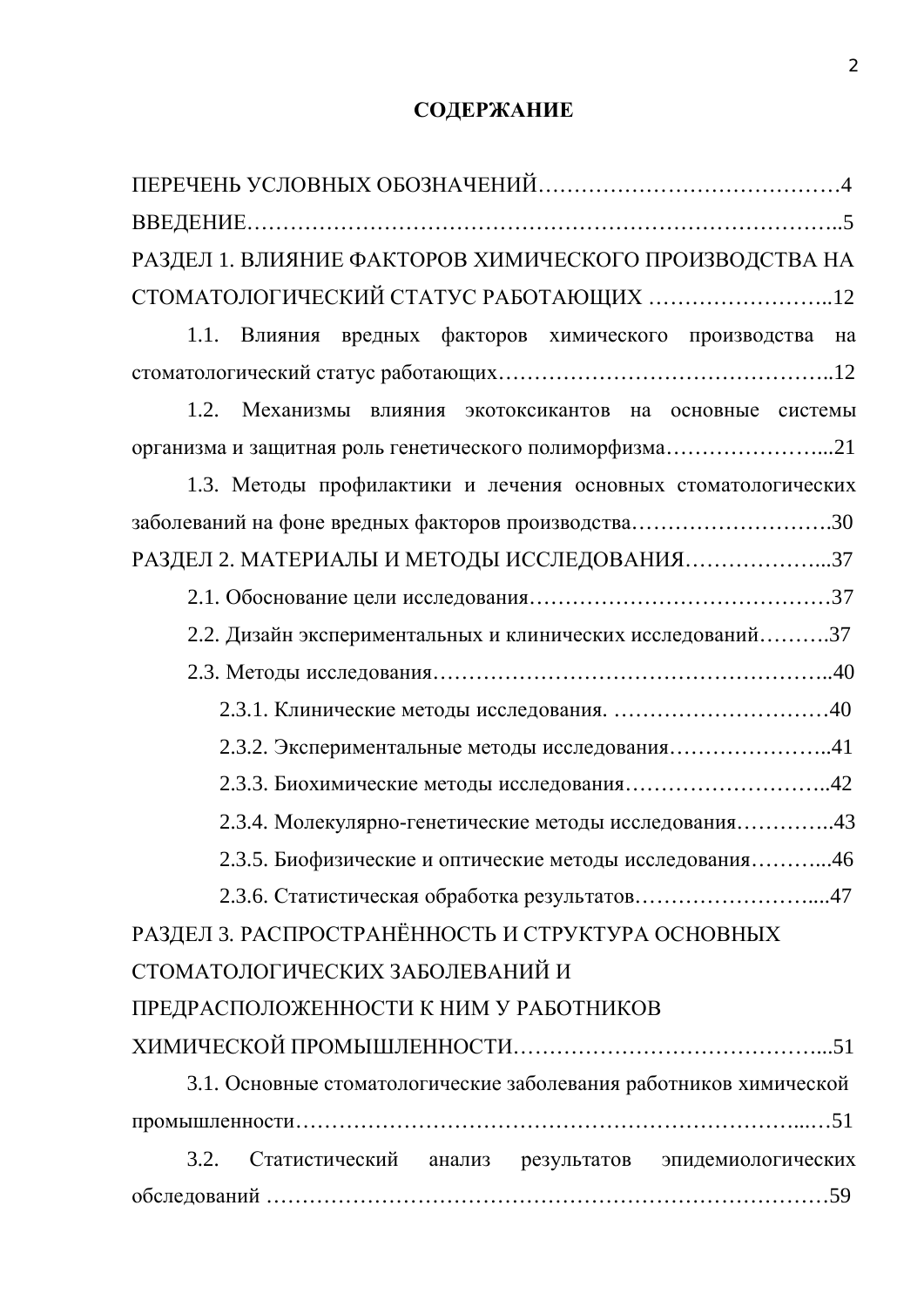3.3. Молекулярно-генетическая оценка предрасположенности работников химической промышленности к стоматологическим ɡɚɛɨɥɟɜɚɧɢɹɦ……………………………………………………………………..72 РАЗДЕЛ 4. ЭКСПЕРИМЕНТАЛЬНОЕ ОБОСНОВАНИЕ ЭФФЕКТИВНОСТИ РАЗРАБОТАННОГО ДЛЯ РАБОТНИКОВ ХИМИЧЕСКОЙ ПРОМЫШЛЕННОСТИ ЛЕЧЕБНОɉɊɈɎɂɅȺɄɌɂɑȿɋɄɈȽɈɄɈɆɉɅȿɄɋȺ…………………………………….84 РАЗДЕЛ 5. КЛИНИКО-ЛАБОРАТОРНАЯ ОЦЕНКА ЭФФЕКТИВНОСТИ РАЗРАБОТАННОГО ЛЕЧЕБНО-ПРОФИЛАКТИЧЕСКОГО КОМПЛЕКСА ДЛЯ РАБОТНИКОВ ХИМИЧЕСКОЙ ПРОМЫШЛЕННОСТИ……………...93

5.1. Клиническая оценка эффективности разработанного комплекса...93

5.2. Биохимические показатели ротовой жидкости в процессе профилактики и лечения стоматологических заболеваний работников химической промышленности ………………………………………………………………………99

5.3. Зарядовое состояние клеток буккального эпителия у работников химического производства в процессе профилактики и лечения ...............110

| 5.4. Функциональное состояние микрокапиллярного русла десны и ее |  |
|------------------------------------------------------------------|--|
| баръерной проницаемости у работников химической промышленности в |  |
|                                                                  |  |
| РАЗДЕЛ 6. АНАЛИЗ И ОБОБЩЕНИЕ ПОЛУЧЕННЫХ                          |  |
|                                                                  |  |
|                                                                  |  |
|                                                                  |  |
|                                                                  |  |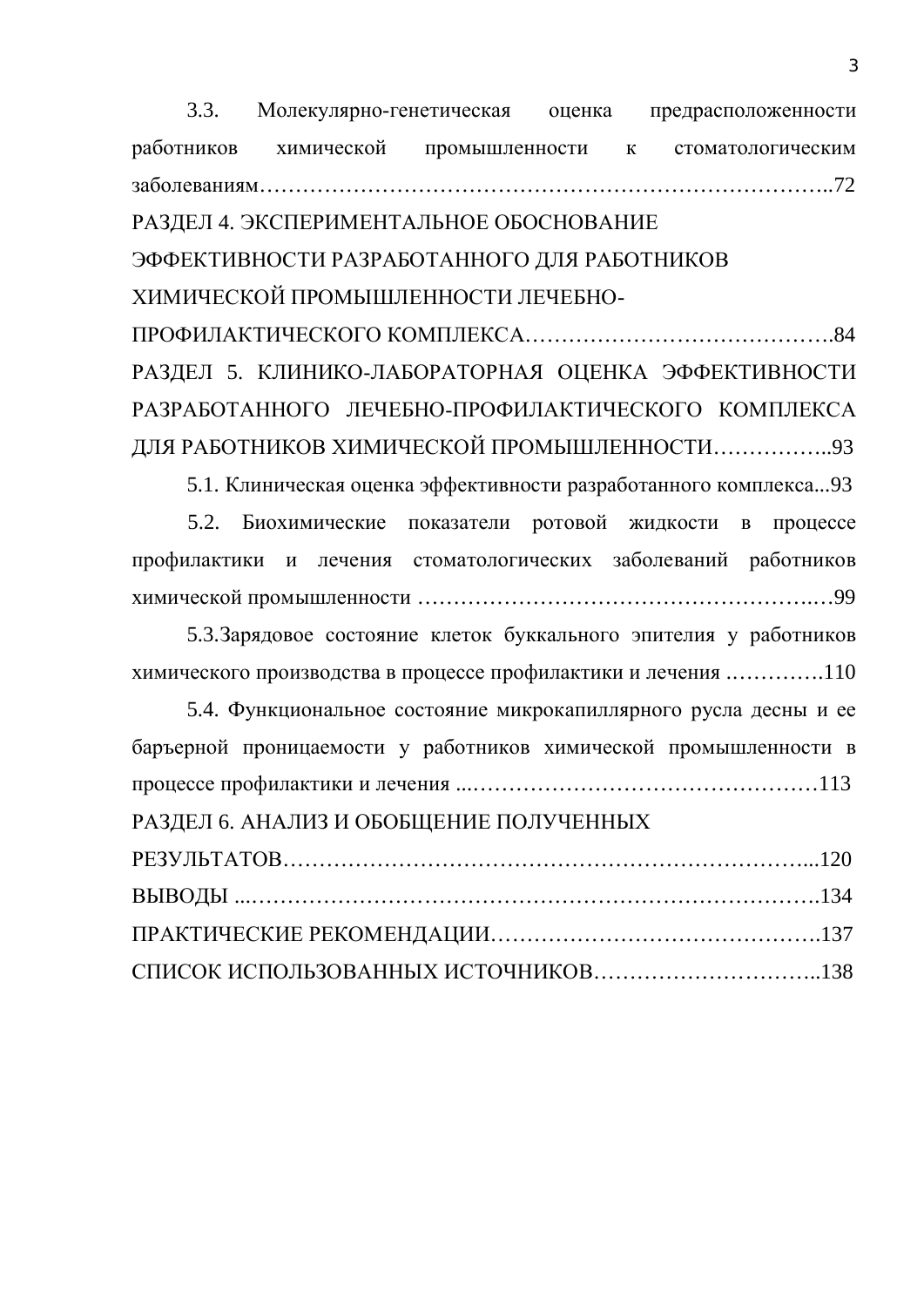### ПЕРЕЧЕНЬ УСЛОВНЫХ ОБОЗНАЧЕНИЙ

| <b>AOC</b>        | - антиоксидантная система                        |
|-------------------|--------------------------------------------------|
| АПИ               | - антиоксидантно-прооксидантный индекс           |
| <b>ACT</b>        | - аспартатаминотрансфераза                       |
| AЛT               | - ананинаминотрансфераза                         |
| ЖH                | - жевательная нагрузка                           |
| КБЭ               | - клетки буккального эпителия                    |
| КФ                | - кислая фосфатаза                               |
| МДА               | - малоновый диальдегид                           |
| <b>MHK</b>        | - метод наименьших квадратов                     |
| O <sub>II</sub> A | - общая протеолитическая активность              |
| $\Pi$ ОЛ          | - перекисное окисление липидов                   |
| ПЦР               | - полимеразная цепная реакция                    |
| CД                | - степень дисбиоза                               |
|                   | Ш-П индекс - Шиллера-Писарева индекс             |
| ЩФ                | - щелочная фосфатаза                             |
| <b>PMA</b>        | - папиллярно-маргинально-альвеолярный индекс     |
| <b>CPITN</b>      | - Community Periodontal Index Treatment of Needs |
|                   |                                                  |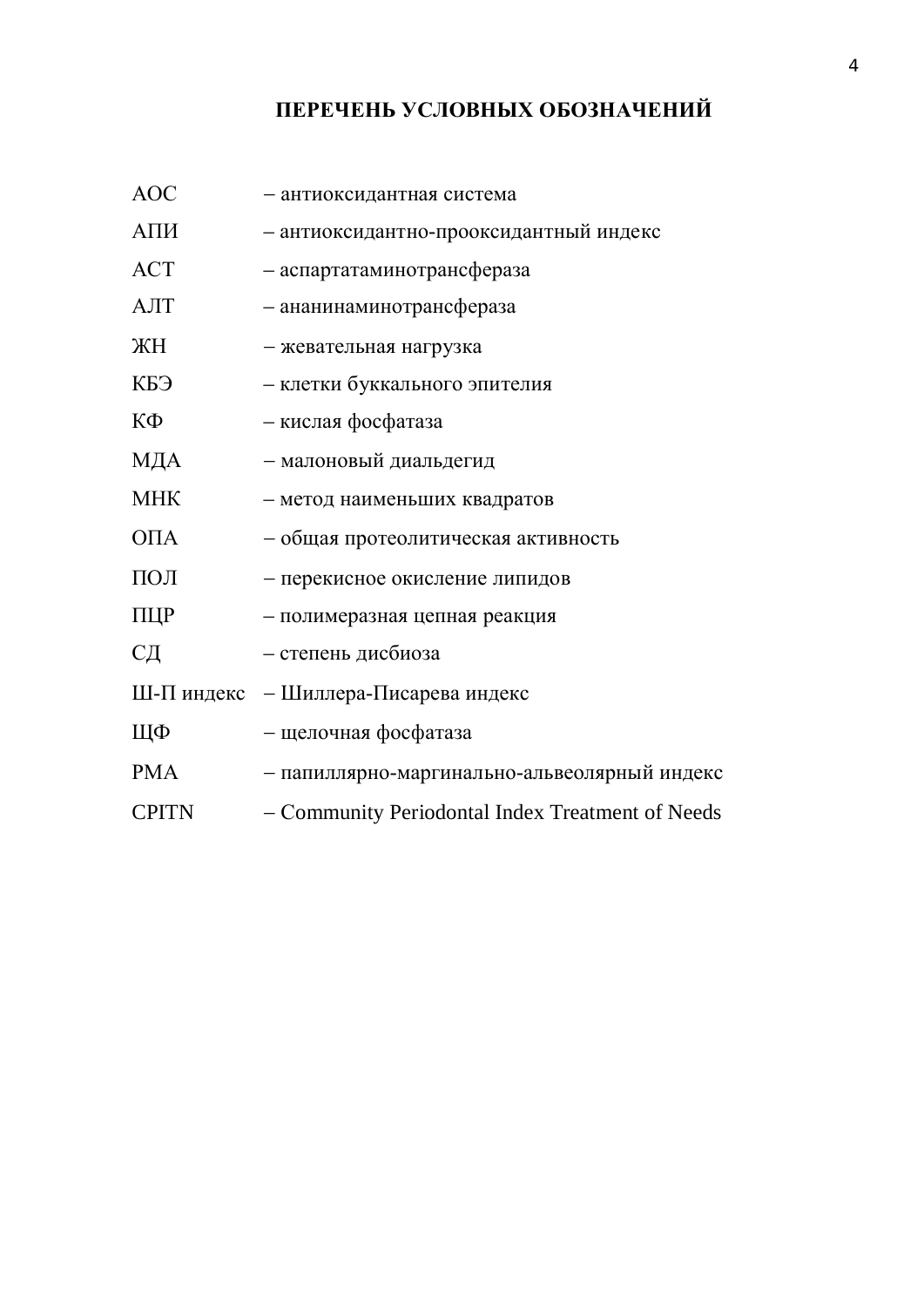#### **ВВЕДЕНИЕ**

Актуальность темы. Производственная среда химических предприятий представляет собой экстремальные условия для работающих, несмотря на наличие мероприятий по охране труда и технике безопасности. В профессиональных заболеваниях, при этом, часто преобладают стертые, легко выраженные формы [30]. Уровень профессионально обусловленных стоматологических заболеваний у работников химической промышленности достаточно высокий, причем исследования показывают, что на состояние зубочелюстной системы и полости рта отрицательное влияние оказывает стаж работы [30, 37, 225]. Даже у жителей населенных пунктов, расположенных вблизи крупных промышленных предприятий, количество заболеваний. в том числе стоматологических. выше чем среднестатистические показатели [86, 147].

Кислоты, щелочи, едкие вещества, соли тяжелых металлов, органические растворители и др. вызывающих болезни полости рта [92, 138, 178, 224, 226]. Наиболее частым является ингаляционное поступление вредных химических веществ в организм работающих [21, 231]. Обычно, имеет место комплексное воздействие различных химических веществ [167].

Химические вещества оказывают вредное воздействие на твердые ткани зуба, состав слюны, значительно активируются процессы деминерализации, снижение микротвердости слоев дентина и эмали, повышение активности кислой фосфатазы обусловленное дестабилизацией лизосомальных мембран [43, 44].

Обследования рабочих, занятых в производстве минеральных кислот, показали патологическую стираемость и скалывание зубной эмали, ее шероховатость [168]. В работах [174, 192, 219] описана высокая распространенность эрозии зубной эмали у рабочих, имеющих профессиональный контакт с парами серной кислоты. Было показано [119],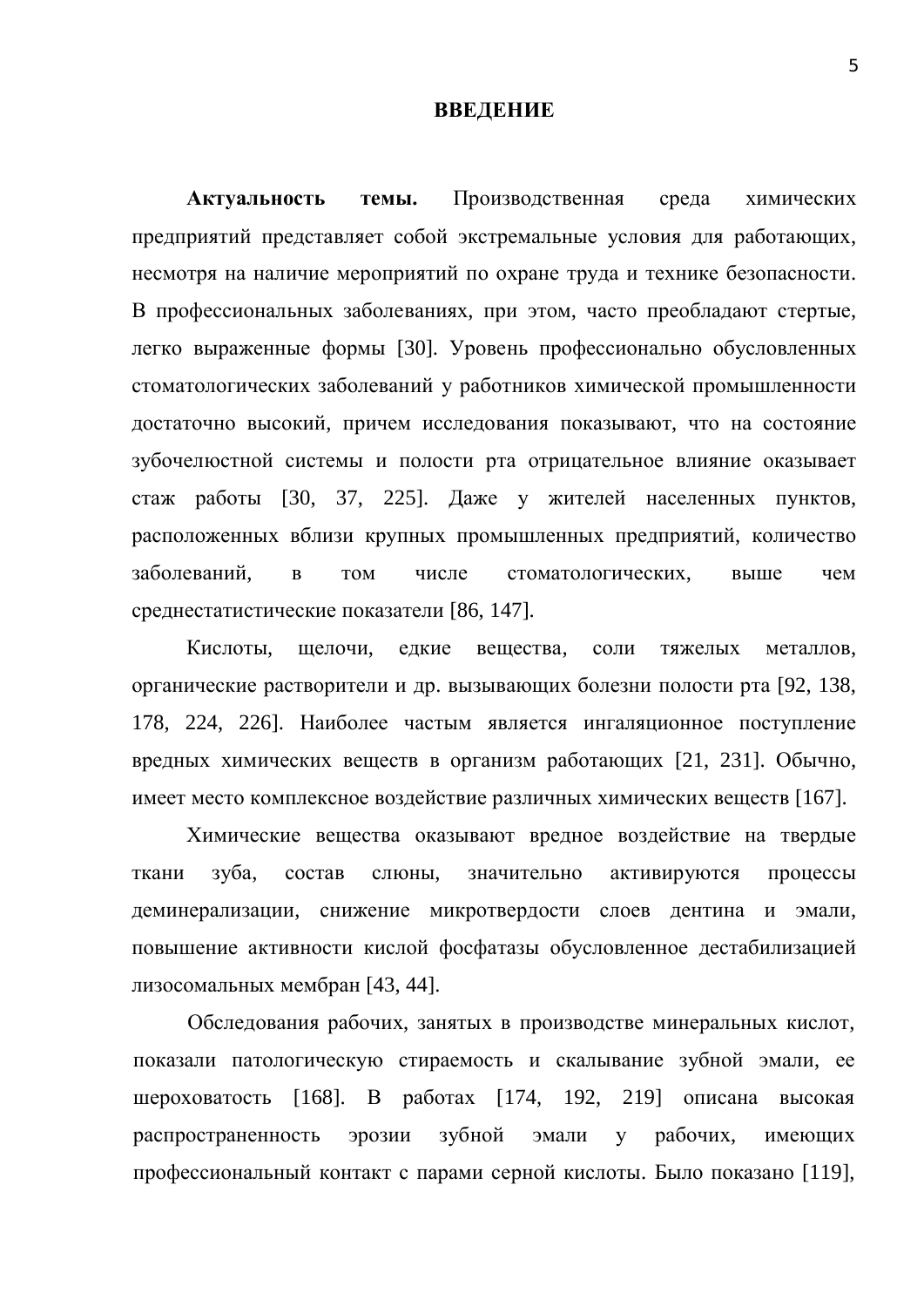что рН ротовой жидкости у рабочих производства минеральных удобрений, работающих в контакте с окислами азота и парами азотной кислоты, к концу рабочего дня смещается в кислую сторону, но к началу следующего рабочего дня – нормализуется. При этом, заболевания пародонта были выявлены у 92,9 % обследованных рабочих, представленных главным образом хроническим катаральным гингивитом [99].

Таким образом, несмотря на наличие применяемых методов защиты работников химического производства от неблагоприятных факторов, включая специальное питание, распространённость и интенсивность основных стоматологических заболеваний у них остаются высокими и требуют разработки специальных эффективных комплексных лечебнопрофилактических мероприятий.

Связь с научными программами, планами, темами. Диссертация выполнена в соответствии с планом научно-исследовательской работы ГУ «Институт стоматологии НАМН Украины» «Удосконалити профілактику та лікування основних стоматологічних захворювань у пацієнтів на тлі зниженої неспецифічної резистентності. обумовленої антропогенними та біогеохімічними макро-та мікроелементозами» (Шифр НИР: НАМН 089.13 N<sub>2</sub> ΓΡ 0113U000532).

Соискатель является соисполнителем отдельных фрагментов, указанной темы

**Цель и задачи исследования.** Целью работы являлось повышение эффективности лечения основных стоматологических заболеваний у работников химических предприятий за счет разработки профилактического комплекса, включающего детоксиканты, препараты, корректирующие микробиоценоз, остеогенез, коллагенообразование, антиоксидантную систему, нормализующие адаптационно-компенсаторные реакции на фоне постоянной производственной интоксикации организма.

Для достижения поставленной цели были сформулированы следующие задачи: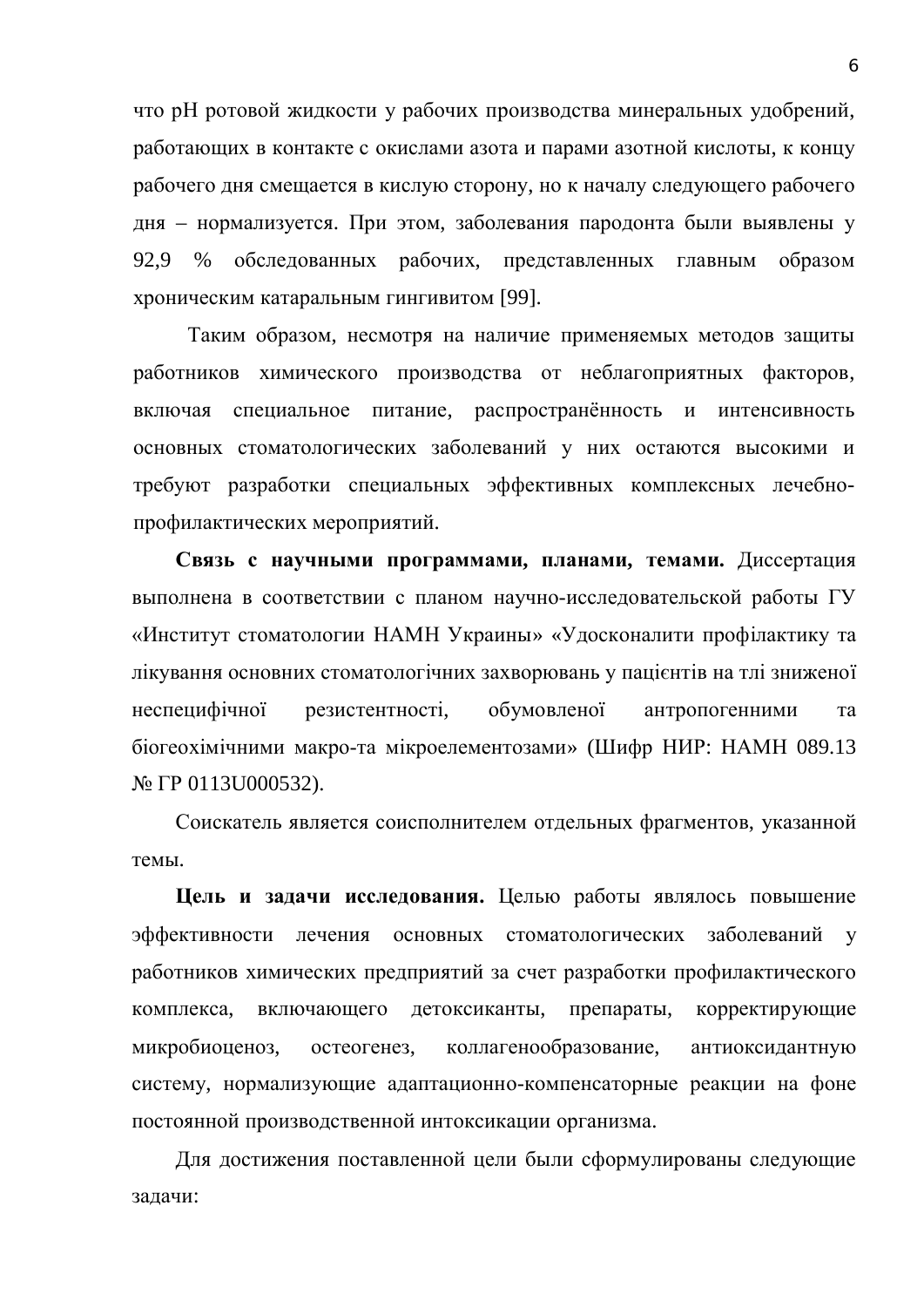1. Изучить распространённость и структуру поражения твёрдых тканей зубов и тканей пародонта у работников химического производства.

2. Изучить генетические маркеры предрасположенности к заболеванию тканей пародонта у рабочих химического производства и составить генетическую сеть основных маркеров и маркеров-модификаторов.

3. Провести многофакторный анализ показателей стоматологического статуса работников, связанных с химическим производством.

4. Экспериментально обосновать комплекс препаратов для профилактики стоматологических заболеваний у работников химической промышленности.

5. Провести клиническую и клинико-лабораторную оценку эффективности разработанного лечебно-профилактического комплекса для работников химической промышленности.

Объект исследования - основные стоматологические заболевания у работников химических предприятий.

*Предмет исследования* – патогенетическое обоснование профилактики основных стоматологических заболеваний и их осложнений у работников химического производства.

Методы исследования:

эпидемиологические — для оценки распространённости и структуры поражения твёрдых тканей зубов и тканей пародонта у работников химического производства;

экспериментальные - для изучения на животных механизмов действия комплекса адаптогенных, противомикробных, противовоспалительных препаратов на модели пародонтита;

*клинические* — для изучения эффективности действия предложенного лечебно-профилактического комплекса на стоматологический статус работников химического производства;

*клинико-лабораторные* — для количественной оценки непосредственного и отдаленного действия на биохимические,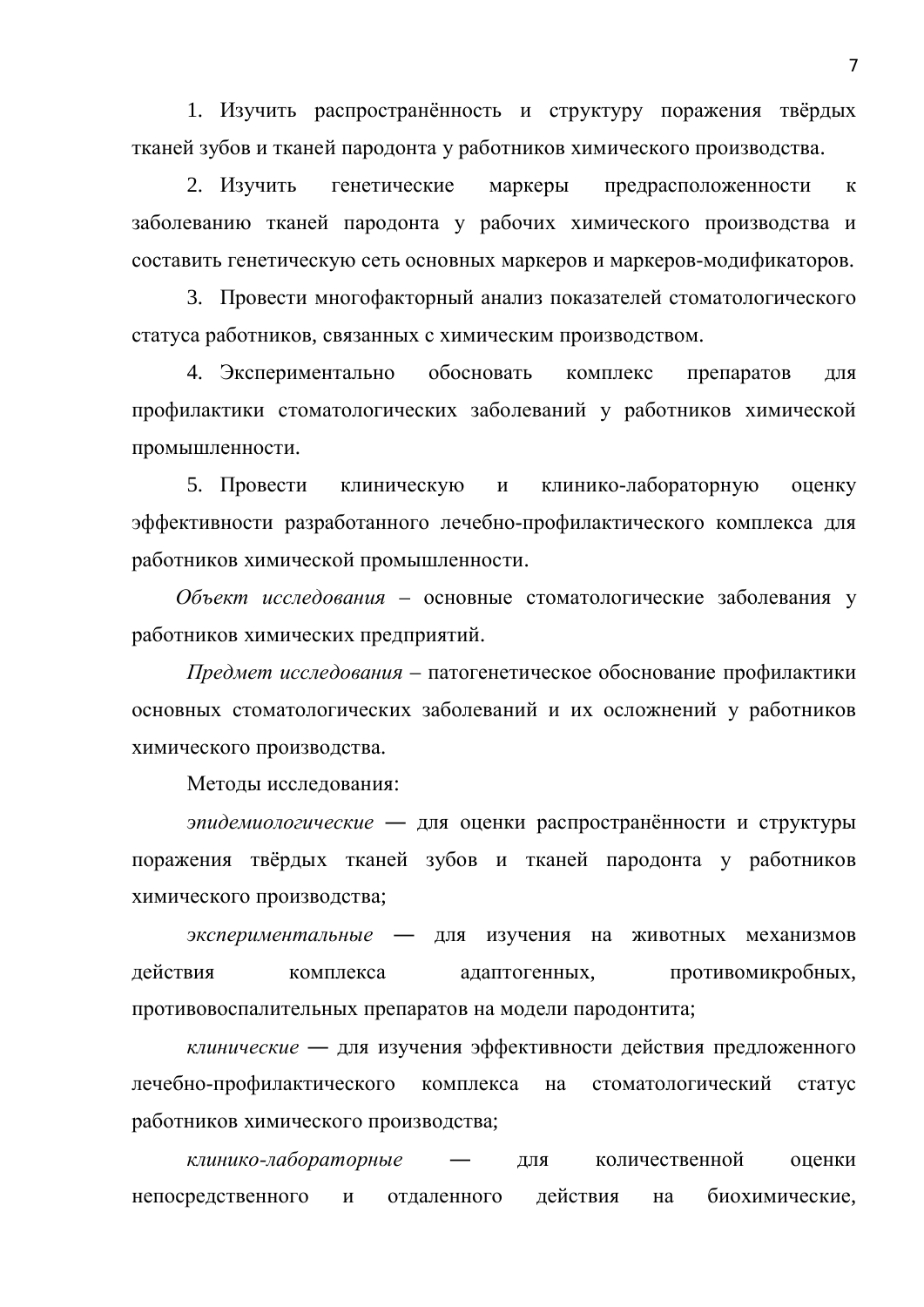биофизические, оптические показатели ротовой жидкости, твердых тканей зубов, тканей пародонта предложенного комплекса профилактики и лечения основных стоматологических заболеваний у работников химической промышленности;

*статистические* — для определения достоверности полученных результатов.

Научная новизна полученных результатов. Показано, что с увеличением срока работы с экотоксикантами в химическом производстве (с возрастом от 20 до 50 лет) наблюдается более быстрое ухудшение показателей стоматологического статуса по сравнению с работниками сельскохозяйственных регионов с повышенной пестецидной нагрузкой и металлургической промышленности. Наибольший рост показателей КПУз у рабочих завода наблюдается в период 30-40 лет. При этом у женщин интенсивность поражения кариесом зубов по индексам КПУз и КПУп в 1,8 раза превышала этот показатель у мужчин, а средние показатели в 2 раза были выше чем в среднем по Украине.

Впервые показано, что с ростом продолжительности работы в химическом производстве в первую очередь наблюдаются нарушения архитектоники костной ткани, а не ее минерализация. Скорость распространения ультразвуковой волны (SOS), характеризующая общую минерализацию кости, к 50-ти годам уменьшалась на 2 %, в то время как затухание ультразвуковой волны в кости (BUA), характеризующая архитектонику кости, уменьшалась на 28 %, а индекс качества кости – на 21 %.

Впервые молекулярно-генетическими методами показано, что у женщин и мужчин, работающих в химическом производстве, преобладают нарушения в разных генах второй фазы детоксикации (GSTM1 и NaT2 соответственно) и, что в данной группе рабочих имело место 100 % нарушение в генах детоксикации NAT2 (C481T) и в гене СТR (C1377T), входящего в генную сеть метаболизма костной ткани, что необходимо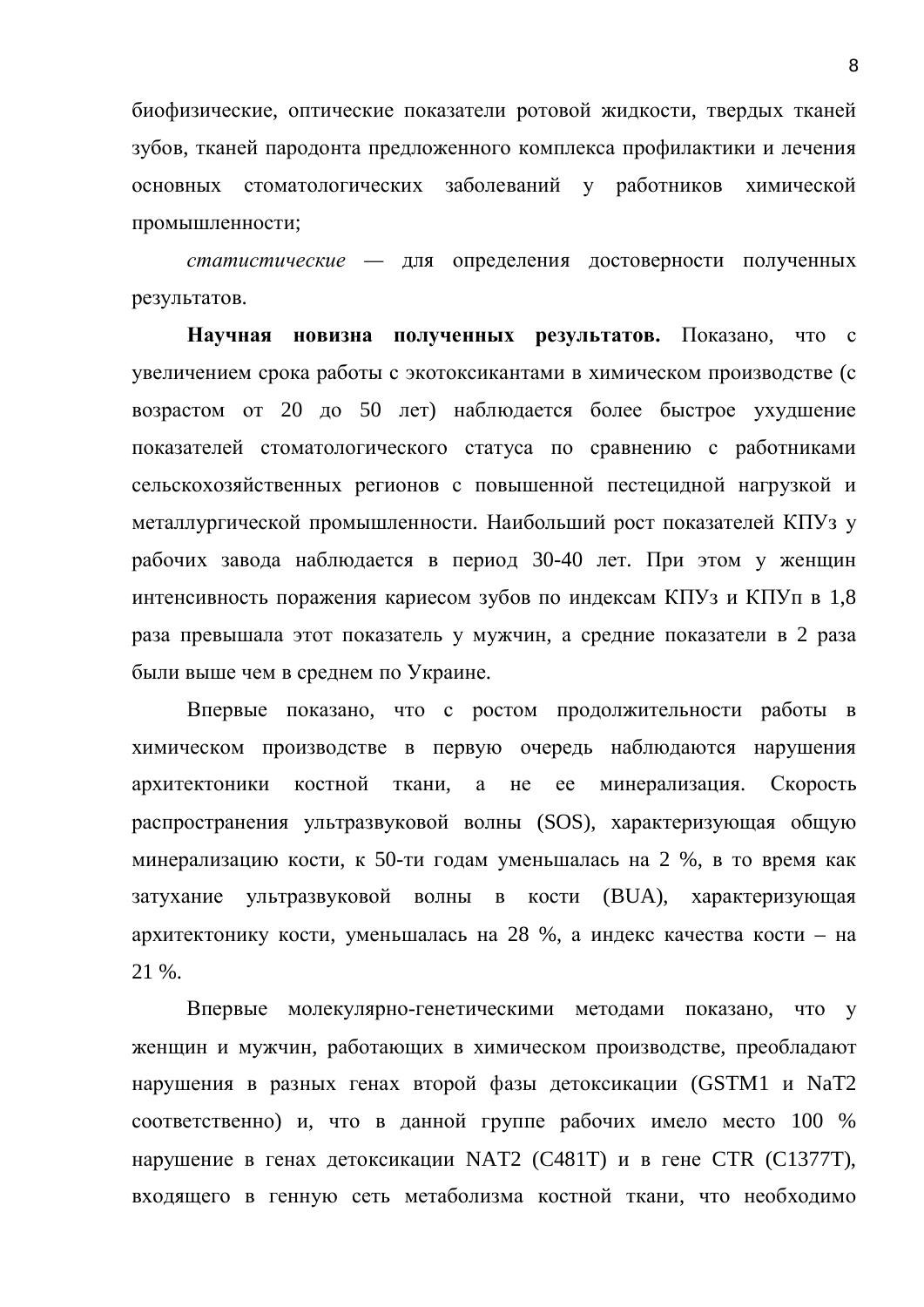учитывать при разработке лечебно-профилактических комплексов.

Уточнены механизмы нарушения стоматологического статуса у работников химического производства, связанные с нарушением клеточного метаболизма, адаптационно-компенсаторных реакций, микробиоценоза и разработан соответствующий комплекс препаратов.

Показано, что стоматологический статус учащихся медицинского колледжа в регионе предприятий химического производства (г. Черкассы) хуже, чем в среднем по Украине для данного возраста, что свидетельствует о негативном влиянии химического производства на биоэкосистему в прилегающих к предприятию районах.

Впервые показана высокая лечебно-профилактическая эффективность разработанной схемы коррекции нарушений стоматологического статуса рабочих химического производства в условиях постоянной производственной интоксикации организма, позволившей получить кариеспрофилактическую эффективность за 2 года 28 %, снизить распространенность воспаления тканей пародонта на 69 %, улучшить гигиену полости рта на 55 %, улучшить биохимические параметры ротовой жидкости (в 2 раза активность каталазы, лизоцима, в 3 раза антиоксидантнопрооксидантный индекс, в 2,5-3 раза снизить активность уреазы, содержание МДА, степень дисбиоза) и крови (уменьшилась в 2 раза активность аминотрасфераз АСТ и АЛТ), нормализовать метаболические процессы в клетках буккального эпителия, функциональное состояние микрокаппилярного русла десны и ее барьерную защиту.

Практическое значение полученных результатов. Разработанный и апробированный в клинике лечебно-профилактический комплекс для работников химического производства позволяет существенно повысить эффективность профилактики и лечения основных стоматологических заболеваний. При этом нормализовались адаптационно-компенсаторные реакции в организме, системы детоксикации его, улучшились характеристики твёрдых тканей зубов, тканей пародонта и функциональное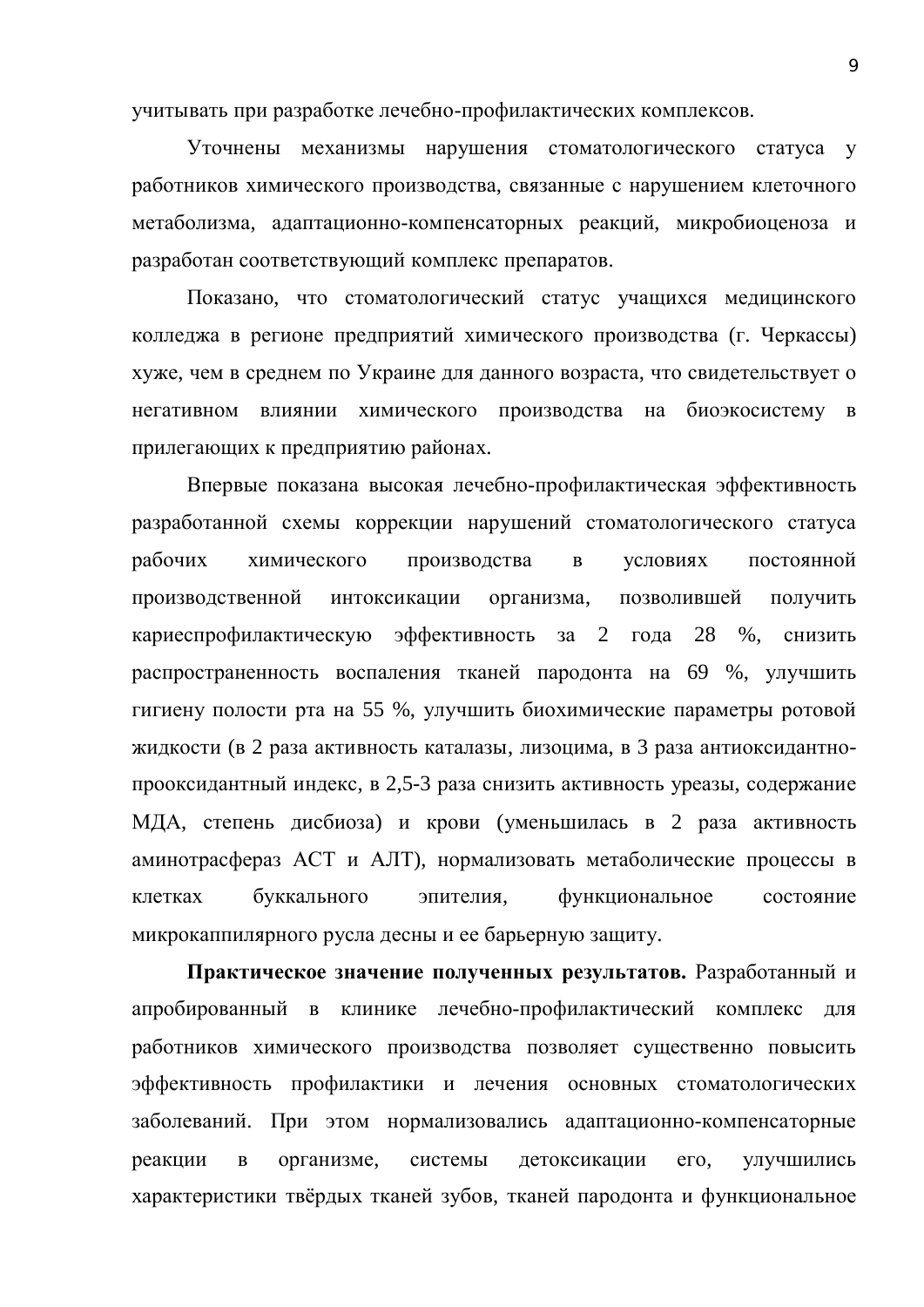состояние их микрокапиллярного русла.

Разработанный лечебно-профилактический комплекс для работников химического производства внедрен в клиническую практику подразделений ГУ «Институт стоматологии НАМН Украины». Материалы диссертации включены в учебный процесс Одесского национального медицинского университета МЗ Украины, Львовского медицинского института, медицинского колледжа г. Черкассы.

**Личный вклад соискателя.** Автором совместно с научным руководителем разработан план исследований, определены цели и задачи, написаны статьи. Автором самостоятельно выбраны методы исследования и написана диссертационная работа. Эпидемиологические, экспериментальные, клинические и лабораторные исследования выполнены автором совместно с сотрудниками отдела эпидемиологии и профилактики стоматологических заболеваний, лаборатории биохимии, сектора биофизики ГУ «Институт стоматологии НАМН Украины» и лаборатории «Гермедтех» г. Олессы.

Апробация результатов диссертации. Материалы диссертации представлены и обсуждены на международной научно-практической конференции «Медицинские науки: направления и тенденции развития в Украине и мире» (Одесса, 2014), международной научно-практической конференции «Фармацевтичні та медичні науки: актуальні питання» (Днепропетровск, 2014), международной научно-практической конференции «Особенности модернизации предмета исследований представителей медицинских наук» (Киев, 2014).

Публикации. По материалам диссертации опубликовано 8 научных работ, из них 5 статей (1 – за рубежом и 4 – в научных специализированных журналах Украины, рекомендованных для публикации результатов диссертационных работ), 3 тезиса докладов на научных конференциях

**Объем и структура диссертации.** Диссертация изложена на 165 страницах принтерного текста, иллюстрирована 12 рисунками и 40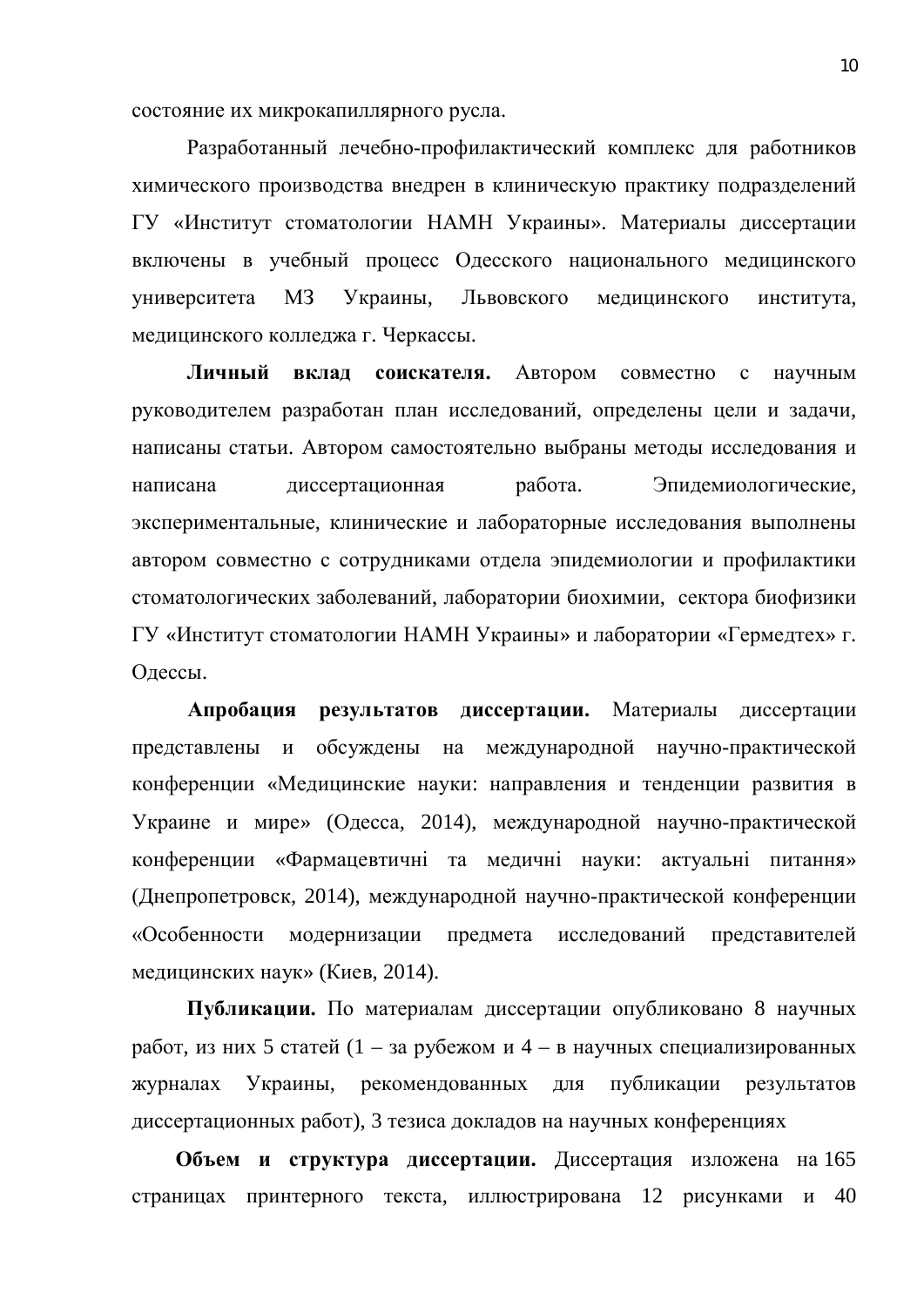таблицами. Состоит из вступления, обзора литературы, 4 разделов собственных исследований, анализа и обобщения полученных результатов, выводов, практических рекомендаций и списка использованных источников (236 источников литературы, из них 67 – латиницей).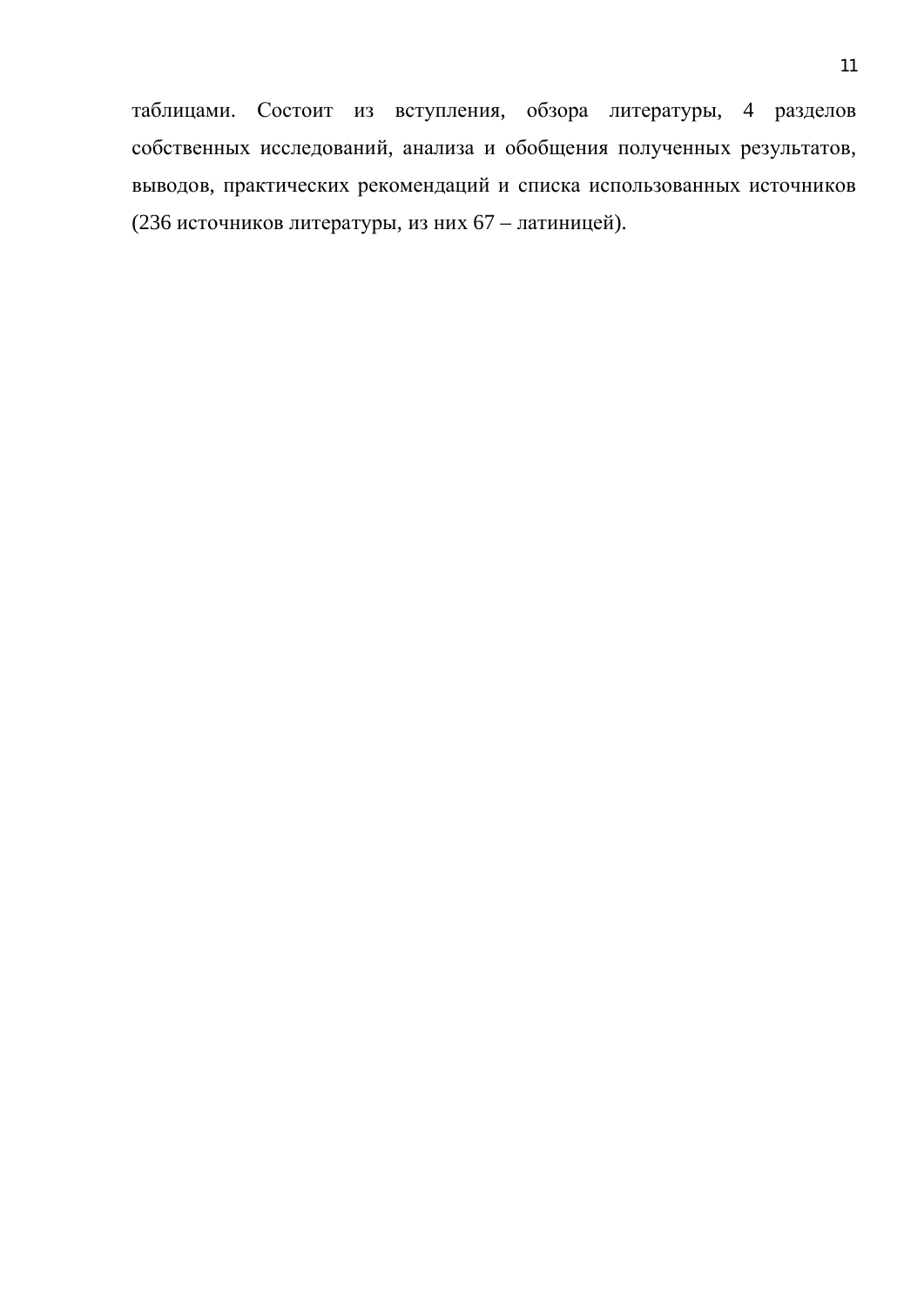#### **РАЗДЕЛ 1**

# ВЛИЯНИЕ ФАКТОРОВ ХИМИЧЕСКОГО ПРОИЗВОДСТВА НА СТОМАТОЛОГИЧЕСКИЙ СТАТУС РАБОТАЮШИХ

1.1. Влияния вредных факторов химического производства на стоматологический статус работающих.

Несмотря на наличие разработок по охране труда и технике безопасности, производственная среда химических предприятий представляет собой экстремальные условия для работающих. Сохраняется большое количество промышленных вредностей, приводящих к развитию профессиональных заболеваний. Симптомы последних могут проявляться и в тканях полости рта [1–3, 16, 19, 29, 35, 41, 92, 97, 99, 165, 186].

Научно-технический прогресс, внедрение санитарнопрофилактических мероприятий сопровождается изменением структуры профессиональных заболеваний с преобладанием стертых, легко выраженных форм [7, 30]. Уровень стоматологических заболеваний у работников химической промышленности остается высоким [30, 37, 74, 75, 83, 126, 179, 225].

У жителей населенных пунктов, расположенных вблизи крупных промышленных предприятий, также возрастает количество заболеваний, в том числе стоматологических, связанных с воздействием вредных производственных факторов [6, 11, 18, 33, 38, 56, 57, 65, 76, 86, 87, 91, 93, 98, 103, 102, 109, 141, 147, 149, 169, 170, 177, 181].

Среди химических веществ, вызывающих болезни полости рта, могут быть кислоты, шелочи, елкие вешества, соли тяжелых металлов, органические растворители и др. [104, 116, 138, 175, 178, 184, 202–205, 211, 214, 215, 217, 218, 222, 224, 226, 234]. В условиях промышленного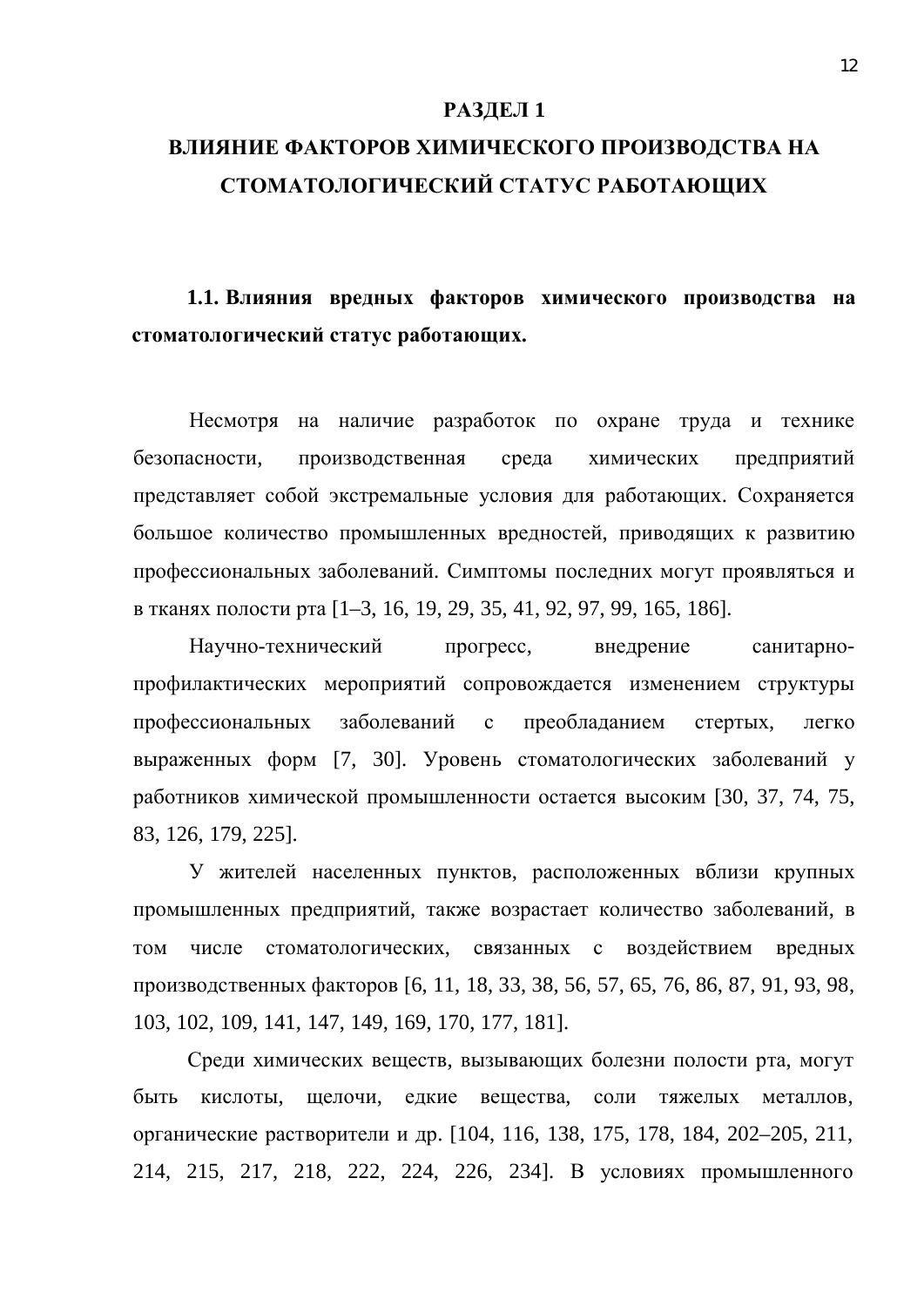производства наиболее частым является ингаляционное поступление вредных химических веществ в организм работающих, причем распространенность профессионально обусловленных заболеваний зависит от концентрации вредных химических веществ в воздухе рабочей зоны [21, 107, 110, 231]. Как правило, имеет место комплексное воздействие различных веществ. Так, например, в воздухе цехов гальванических и лакокрасочных покрытий обнаруживаются синильная кислота, щелочь, хромовый ангидрид, соединения никеля, сернистый газ, азотистая и соляная кислоты, диоксид азота, ксилол, ацетон, бензол, толуол, стирол и уайтспирит [167]. У рабочих выявлена высокая поражаемость кариесом, повышение вязкости слюны с одновременным уменьшением ее количества.

Химические вещества оказывают вредное воздействие на твердые ткани зубов [14, 15], а также на состав ротовой жидкости. В работах [43, 44] установлено, что в результате воздействия химических веществ, выделяющихся в процессе синтеза химического волокна, значительно активируются процессы деминерализации зубов, наблюдается достоверное снижение микротвердости слоев дентина и цемента, что приводит к резкому выходу ионов кальция, нарушению процессов реминерализации дентина. При изучении влияния химической промышленности на активность фосфатаз и трансаминаз в слюне установлено, что у лиц, работающих на заводе химического волокна, отмечается повышение активности кислой фосфатазы, по-видимому, обусловленное дестабилизацией лизосомальных мембран и сдвигом рН слюны в кислую сторону.

Обследования рабочих, имеющих контакт с серной, соляной и азотной кислотами, показало, что буферность слюны не дает слабым растворам кислот проявлять свои разрушающие свойства при воздействии на эмаль, дентин зубов и слизистую оболочку полости рта [44]. Показано, что у рабочих производства серной кислоты с увеличением времени пребывания в цехе рН слюны уменьшается от 7,66 до 4,8, а на производстве соляной кислоты – до 5,52 [168].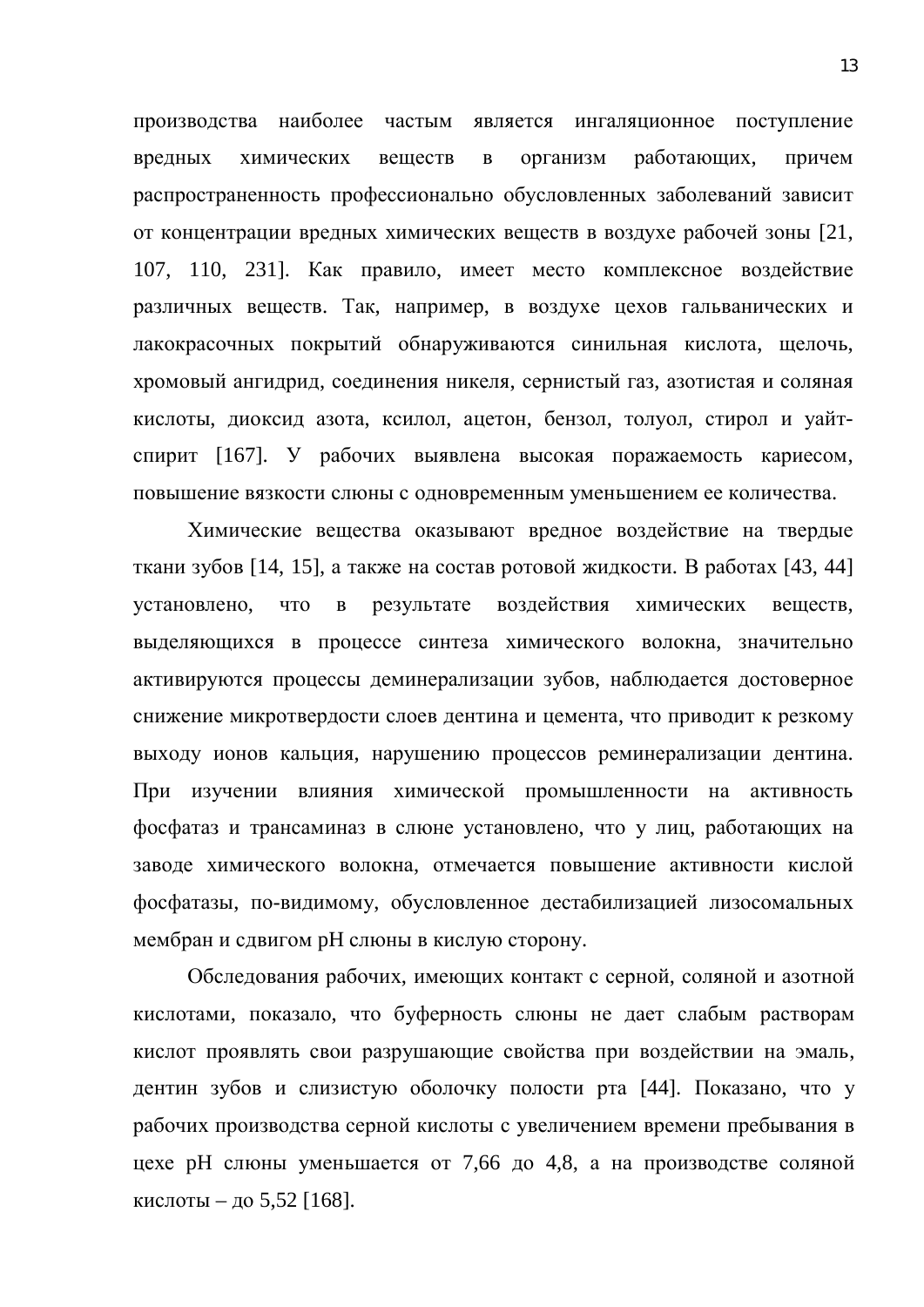Обследование рабочих, занятых в производстве минеральных кислот, показало патологическую стираемость и скалывание зубной эмали, ее шероховатость [168], что в последующем ведет, по мнению автора, к ее эрозии. Отмечалось, что кислотный некроз у обследуемых рабочих локализуется не только на верхних, но на нижних фронтальных зубах. При этом могут поражаться также апроксимальные поверхности боковых зубов. Вызывая экспериментальный кислотный некроз у белых крыс, автор обратил внимание на то, что уже через сутки после пребывания животных в условиях цеха их зубы желтеют до коричневого оттенка, эмаль теряет естественный блеск, на ней появляются шероховатости и трещины. При проведении микроскопических исследований зубов подопытных животных, отмечалось следующее: 1) дефекты поверхности эмали в виде эрозии наблюдались в 100 % случаев; 2) полосы Гунтера-Шредера достигали поверхности эмали; 3) линии Ретциуса у края эмали были выражены шире и яснее, чем у эмалево-дентинной границы, более чем в половине случаев (52+4,9%). Высокая распространенность эрозии зубной эмали у рабочих, имеющих профессиональный контакт с парами серной кислоты, установлена также зарубежными исследованиями [174, 192, 219].

В работе [30] было проведено обследование рабочих химической промышленности, занятых в производстве жидкого хлора и соляной кислоты. Возраст обследованных составлял от 25 до 55 лет. Всех обследованных разбили на 4 группы в зависимости от стажа работы: 1–3 года, 3–5 лет, 6–10 лет и 11–20 лет работы на данном производстве. Контрольную группу составили работники тех же цехов, которые по роду своей деятельности находились в цехе не более 2 часов. Анализ данных, полученных при обследовании, показал, что у рабочих цехов, в которых ведущими профессиональными факторами являются хлор и его водородные соединения (пары соляной кислоты), поражения тканей пародонта, кариес и патологическая стираемость зубов могут считаться профессиональными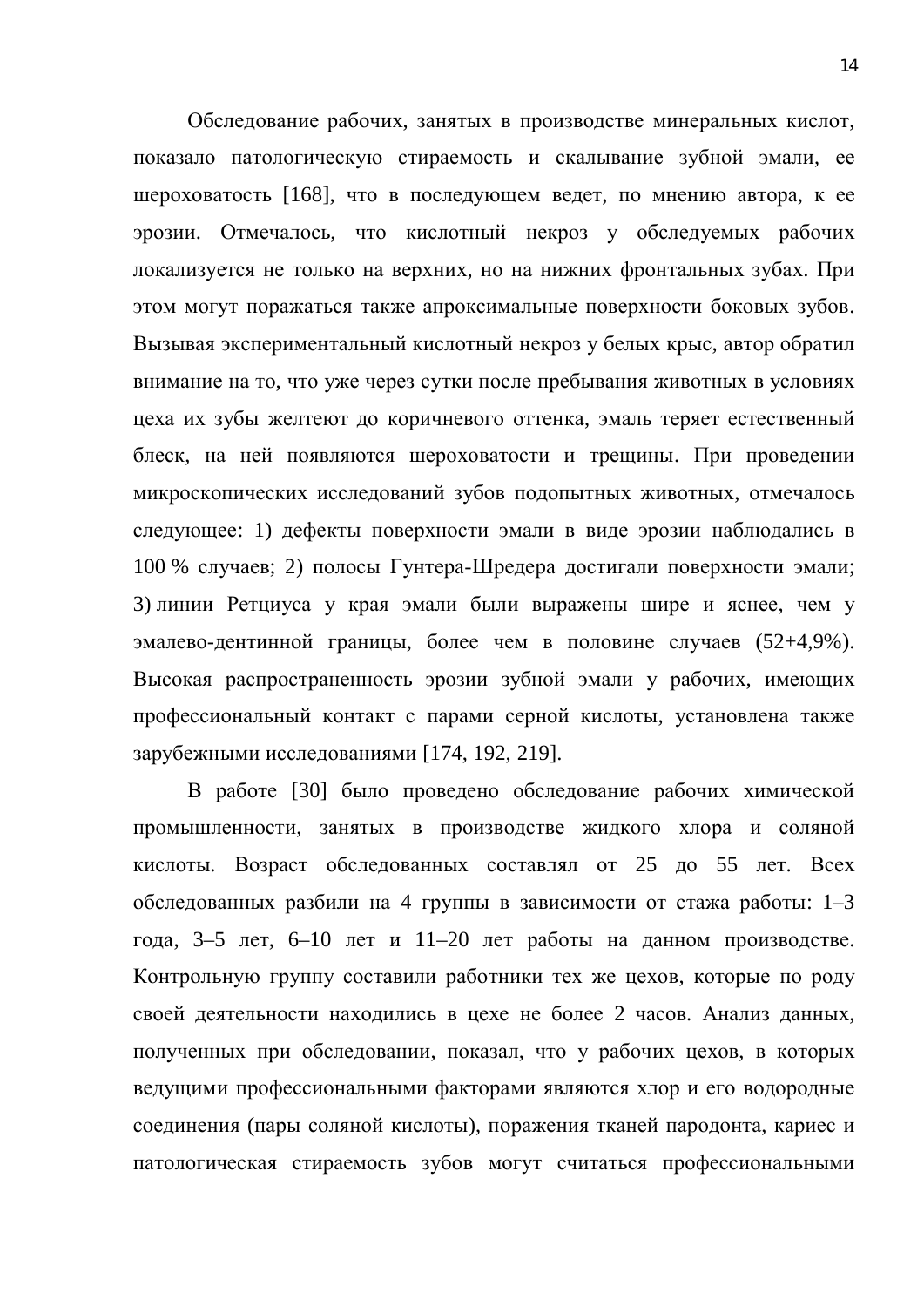заболеваниями. С увеличением стажа работы возрастает и процент данной патологии [160].

Исследование изменения водородного показателя ротовой жидкости у рабочих производства минеральных удобрений, работающих в контакте с окислами азота и парами азотной кислоты, показало, что к концу рабочего дня происходит выраженный сдвиг рН (на 1,89) в кислую сторону, что свидетельствует об увеличении концентрации ионов водорода в слюне примерно в 100 раз [22, 119]. К началу следующего рабочего дня показатель обычно нормализуется. Анализ материалов, полученных при обследовании, показал, что у рабочих производства минеральных удобрений, в котором ведущим профессионально вредным фактором являются окислы азота и пары азотной кислоты, часто выявляются заболевания пародонта и некариозные поражения зубов, в частности, патологическая стираемость и кислотный некроз эмали. С увеличением стажа работы на производстве минеральных удобрений растет число случаев заболеваний полости рта. Патологическая стираемость зубов была выявлена у 45,0 % рабочих. Отмечено, что у работающих на вредном производстве патологическая стираемость встречается во всех возрастных группах, начиная с 19 лет. В начальной стадии заболевания рабочие обычно жалоб не предъявляют. Впоследствии, по мере развития патологического процесса, отмечаются изменения формы зубов и нарушения прикуса. В отдельных случаях патологическая стираемость настолько выражена, что имеет место почти полное исчезновение коронок ряда зубов и возникновение открытого прикуса, вследствие чего затрудняется прием пищи и нарушается фонация. Изменяется внешний вид лица — из-за появляющегося укорочения нижнего отдела лица более резко выраженными становятся носогубные складки. Патологическая стираемость затрагивает в первую очередь группу фронтальных зубов: нижней челюсти — в 39,11 % случаев, верхней челюсти — в 32,31 %.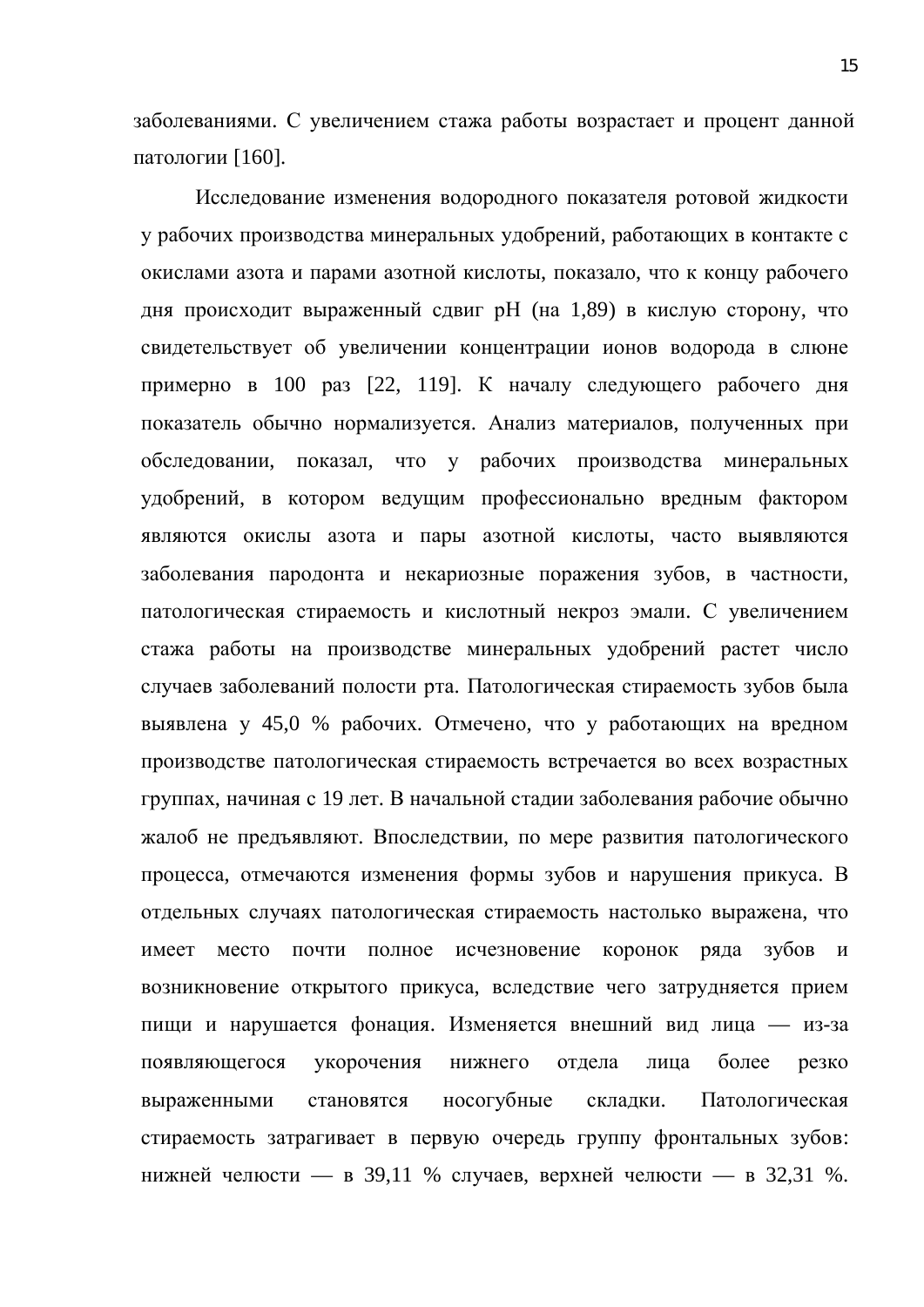Кислотный некроз был обнаружен у 10,2 % обследованных рабочих, контактирующих с окислами азота и парами азотной кислоты, тогда как в контрольной группе он выявлен не был. При возникновении кислотного некроза эмали рабочие отмечают не только негативные ощущения в полости рта, но и потерю обычного ощущения твердости зубов. Ощущение потери твердости зубов появляется у большинства рабочих после 4-6 часов работы в цехе и сохраняется в течение 30 мин. пребывания на свежем воздухе. Одновременно с этим могут появиться неприятный металлический привкус в полости рта, чувство оскомины. С восстановлением твердости зубов эти ощущения исчезают. Ранние признаки кислотного некроза могут появиться уже через несколько месяцев работы на подобном производстве. К ним относятся: потеря естественного блеска и изменение цвета эмали, появление шероховатости, эрозии эмали. В ряде случаев отмечается естественная убыль эмали, вплоть до ее исчезновения. В первое время пораженные зубы чувствительны к температурным и химическим раздражителям, но по мере прогрессирования заболевания реакция на раздражители уменьшается, а затем исчезает. Кислотный некроз эмали и патологическая стираемость зубов влияют на реактивность пульпы, снижая ее электровозбудимость. У рабочих производства минеральных удобрений со стажем более 20 лет электровозбудимость пульпы фронтальных зубов колеблется от 12,6 до 18,8 мкА. По предположению автора, понижение электровозбудимости пульпы является следствием не только общетоксического действия паров азота и азотной кислоты, но и результатом их непосредственного воздействия на зубы.

При стоматологическом осмотре рабочих, занятых в производстве азотной кислоты, у всех обследованных обнаружены отложения зубного камня [137]. Некариозные поражения зубов представлены в основном патологической стираемостью и в меньшей степени — химическим некрозом твердых тканей зубов. Патологической стираемостью поражены все зубы с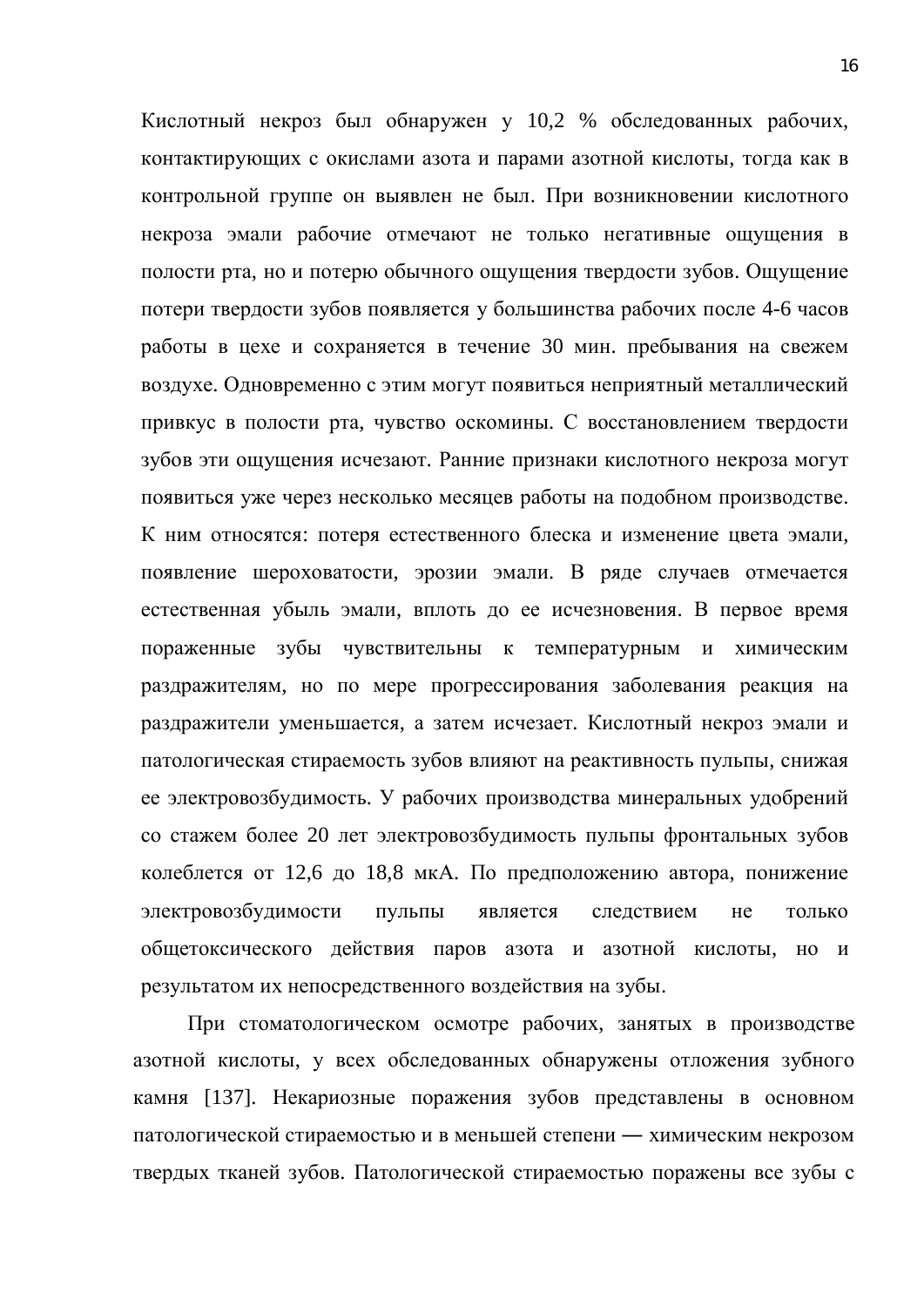жевательной поверхностью. На ранних стадиях этого процесса рабочие жалоб не предъявляют. В более позднем периоде отмечаются изменение формы зубов и нарушение прикуса. Очаги химического некроза, как правило, локализуются на вестибулярных поверхностях фронтальной группы зубов.

Оксиды азота, соединяясь с ротовой жидкостью, образуют азотную кислоту, увеличивающую кислую буферную емкость слюны и активность кислой фосфатазы, что создает благоприятные условия для взаимодействия с минеральными солями, входящими в состав зубов. По мнению авторов, заслуживает внимания вопрос о комбинированном действии оксидов азота с другими химическими соединениями. Отмечено, что при периодическом воздействии диоксида азота и аммиака как в концентрациях на уровне пороговых, так и на уровне малых концентраций, близких к предельно допустимым, имеет место потенцирование токсических эффектов.

Содержание фтора в зубах рабочих суперфосфатного завода, по данным работы [20], почти в 4 раза превышает уровень его содержания в зубах у лиц, не имеющих непосредственного отношения к производству. Как показало исследование, при повышенном поступлении фтора в организм его концентрация увеличивается также в крови, моче и слюне [9, 171, 172].

В работе [106] описано 4 стадии профессионального флюороза у рабочих, занятых в суперфосфатном производстве. Поражения в ротовой полости характеризуются избыточным отложением фтора в зубах и образованием «пятнистой эмали» с последующим появлением крапчатости эмали, стертости жевательных бугров и разрушением зубов. Наблюдались субъективные жалобы на кровоточивость десен, парестезии в полости рта, трудность сжатия зубов, онемение и припухлость десен. Отмечаются поражения пародонта в виде гингивита и пародонтита. Аналогичные данные приведены в работе [108].

При обследовании работающих в йодном производстве, поражения слизистой оболочки полости рта выявлены у 48,2% обследованных, в то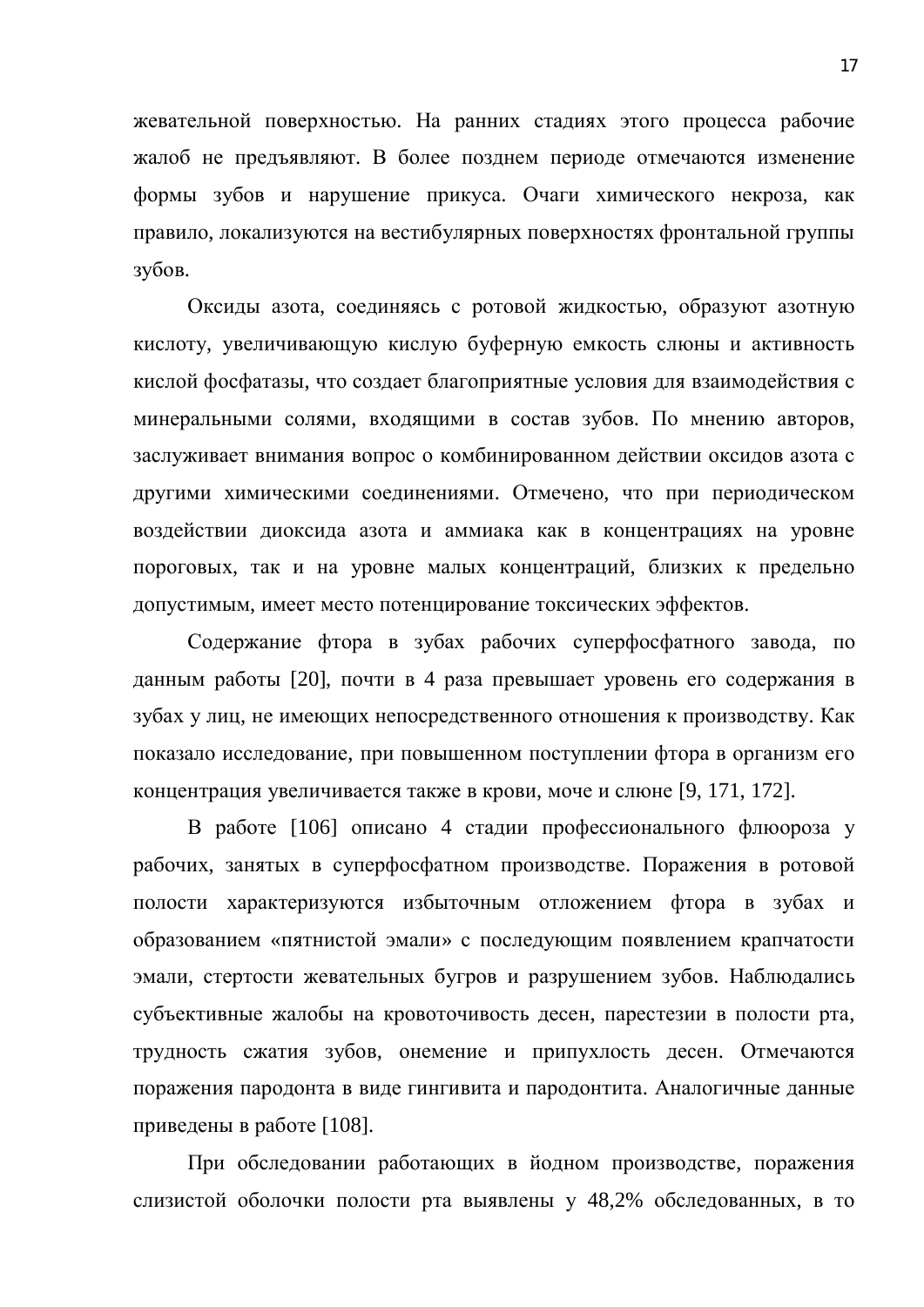время как в контрольной группе они имели место лишь в 6,4 % случаев [124, 125]. В основном эти поражения можно квалифицировать как предпатологические нарушения, предрасполагающие к возникновению в дальнейшем выраженной патологии в форме гингивита и стоматита. Наиболее высокая частота заболеваний отмечена у рабочих с производственным стажем более 10 лет. В слюне и твердых тканях зубов у лиц, контактирующих с йодом, последний обнаруживался во всех случаях, более чем у половины обследованных рабочих йодного производства (54,2 %) наблюдался сдвиг рН в кислую сторону, в среднем до 5,65 %. В контрольной группе указанные изменения не были выявлены. Было проведено моделирование в эксперименте на животных токсических поражений слизистой оболочки полости рта, пародонта и твердых тканей зубов йодом при его хроническом воздействии. Отмечены выраженные морфологические изменения: повышенная десквамация эпителия, изъязвления десны, склероз капилляров, рассасывание цемента в области шейки зубов, склероз соединительной ткани, дистрофические нарушения пульпы и склероз ее кровеносных сосудов.

Рабочие фосфорного производства при обследовании предъявляли жалобы на нарушения саливации и вкусовой чувствительности, в редких случаях на самопроизвольные боли в интактных зубах, в здоровых костях челюстей [128, 129, 135]. Наиболее распространенными являлись жалобы на подвижность зубов, кровоточивость, жжение и зуд в деснах. У многих обследованных отмечалось быстрое разрушение зубов. При объективном обследовании отмечено, что у части рабочих к концу рабочего дня появляется катаральный гингивит и реже стоматит, которые исчезают к началу следующей смены. С увеличением стажа работы гингивит становится постоянным, переходит в хроническую форму. В отличие от обычного хронического гингивита, при котором изменения в области межзубных перегородок отсутствуют, у рабочих фосфорных производств отмечается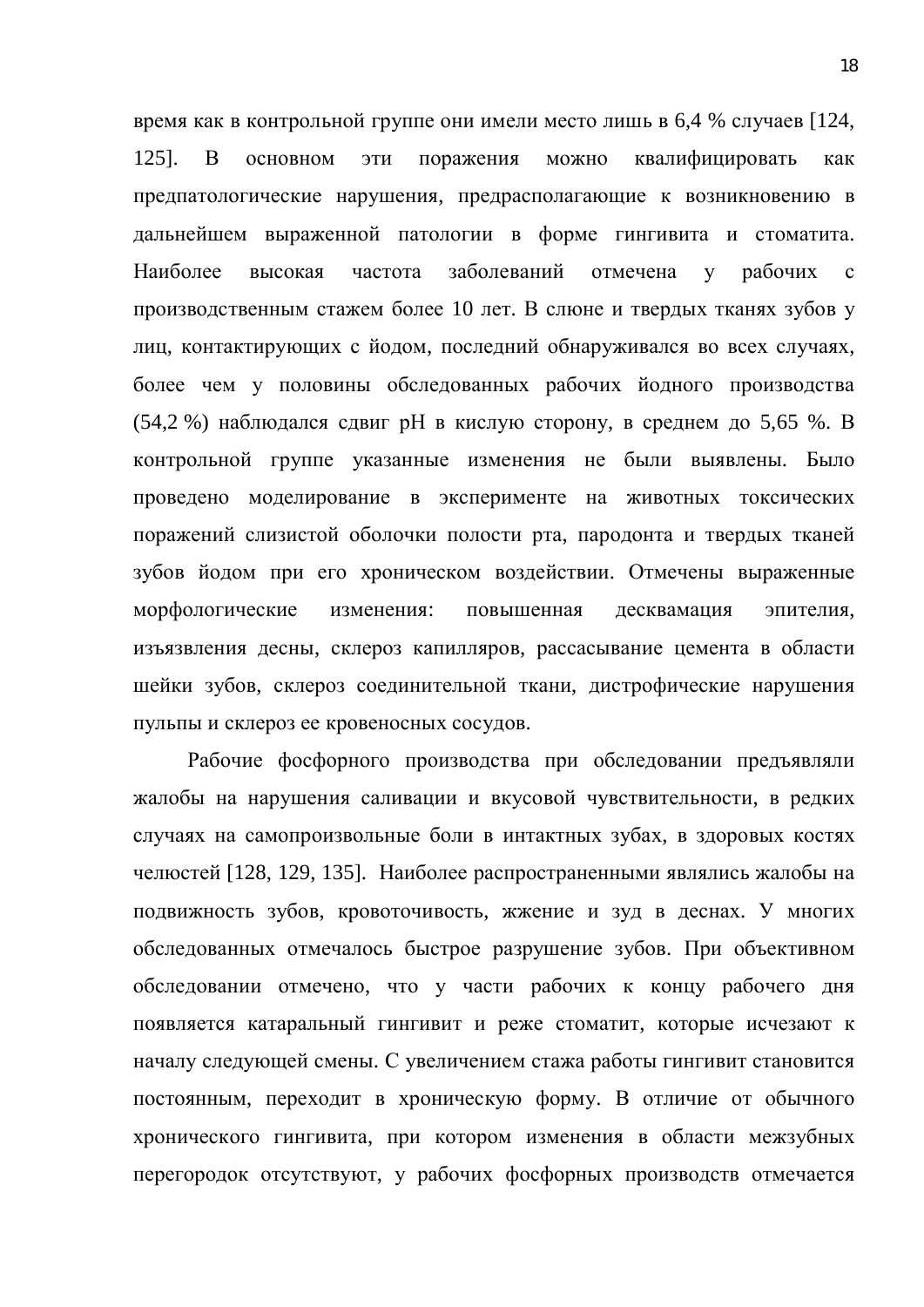диффузное разрежение перегородки на всем протяжении, иногда остеопороз распространяется на другие участки альвеолярного отростка. Происходит обильное отложение мягкого налета, зубного камня. Структура зубного камня плотная, он трудно снимается. Цвет желтый или темный. По мере увеличения стажа работы на фосфорном производстве отмечается переход гингивита в локализованную или диффузную форму пародонтита. Характерной особенностью течения пародонтита у рабочих фосфорного производства можно считать быстрое прогрессирование заболевания, результатом которого является выпадение большого количества зубов в молодом возрасте. В твердых тканях пародонта преобладает деструктивный процесс, обнаруживаемый при рентгенологическом исследовании. Отмечается резорбция костной ткани альвеолярных отростков, остеопороз межальвеолярных перегородок, носящий диффузный характер и распространяющийся на всю челюсть. Часто обнаруживались осложнения в виде пародонтального абсцесса. Наряду с патологией тканей пародонта отмечались поражения твердых тканей зубов в виде трещин, отколов, патологической стираемости [136]. У рабочих с большим производственным стажем часто наблюдались такие заболевания слизистой оболочки полости рта, как лейкоплакия и красный плоский лишай. Удаление зубов часто протекало с осложнениями, заключающимися в длительном заживлении операционной раны с гнойным отделяемым. Эти осложнения требовали применения активной антибактериальной терапии. При хронической фосфорной интоксикации в ряде случаев наблюдалось осложнение в челюстных костях — фосфорный некроз.

Нарушения вкусовой чувствительности у рабочих фосфорного производства выявлены в результате исследования С. А. Гаффарова и С. С. Агзамходжаева (2004) [44]. Авторы установили, что нарушение порога вкусовых ощущений имеет место более чем у 50 % обследованных рабочих. Отмечен низкий уровень мобилизации вкусовых рецепторов языка,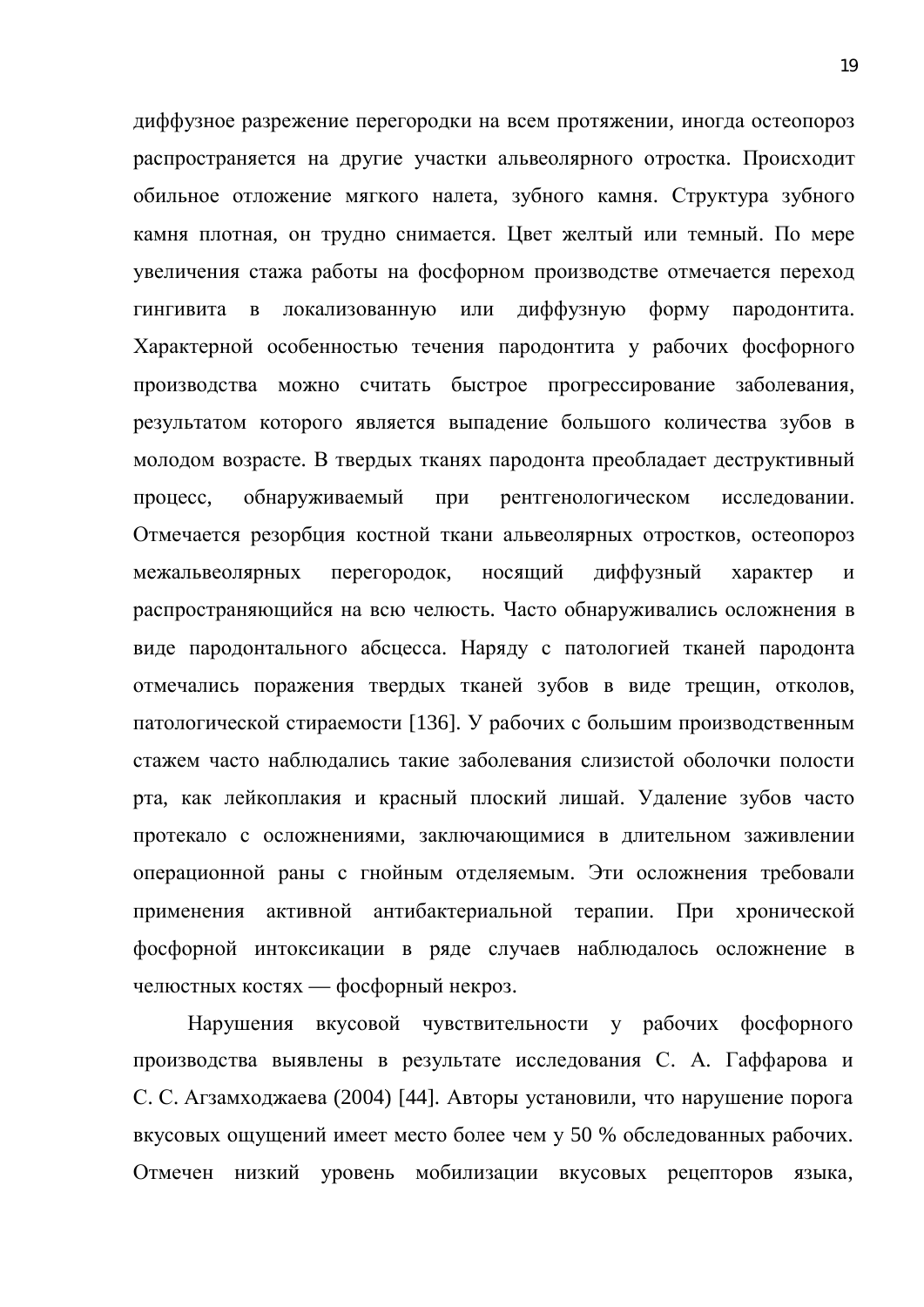извращение ответной реакции рецепторов на прием пищи. При длительном контакте с вредными факторами производства у рабочих отмечено снижение вкусовых ощущений кислого и горького, извращение восприятия кислого и кисло-горького. Кроме того, выявлено снижение порога болевой и дискриминационной чувствительности зубов.

У рабочих вискозного производства, в цехах, где существует риск хронической сероуглеродной интоксикации, отмечается высокая поражаемость болезнями пародонта – до 84,4% [161]. Выявлены клинические особенности патологии пародонта, протекающей на фоне хронической сероуглеродной интоксикации. Они характеризуются наличием периода мнимого благополучия в развитии болезни, ранним возникновением симптоматического катарального гингивита преимущественно хронического течения, появлением субклинических микроциркуляторных расстройств в тканях пародонта.

У рабочих коксохимического производства, подвергающихся воздействию продуктов сухой перегонки каменного угля (пары каменноугольной смолы и пека, а также пыль пека) специфическим заболеванием является стоматит, среди всех форм которого первое место по распространенности занимает лейкоплакия (87,6%). Высок также процент лейкокератоза слизистой оболочки полости рта. Пеккер Р. Я. (1977), основываясь на клинических наблюдениях, считает, что хроническое воздействие паров и пыли пека на слизистую оболочку полости рта вначале вызывает раздражение последней, проявляющееся в виде отека и небольшой гиперемии, а затем, так как воздействие вредных условий труда продолжается, проявляется защитная реакция ткани — она подвергается кератинизации. Связи между стажем работы на данном предприятии и развитием лейкокератоза не выявлено; по предположению автора, развитие указанной патологии зависит главным образом от индивидуальной восприимчивости к воздействию вредных факторов коксохимического производства [24, 27, 31, 32, 143, 142].

20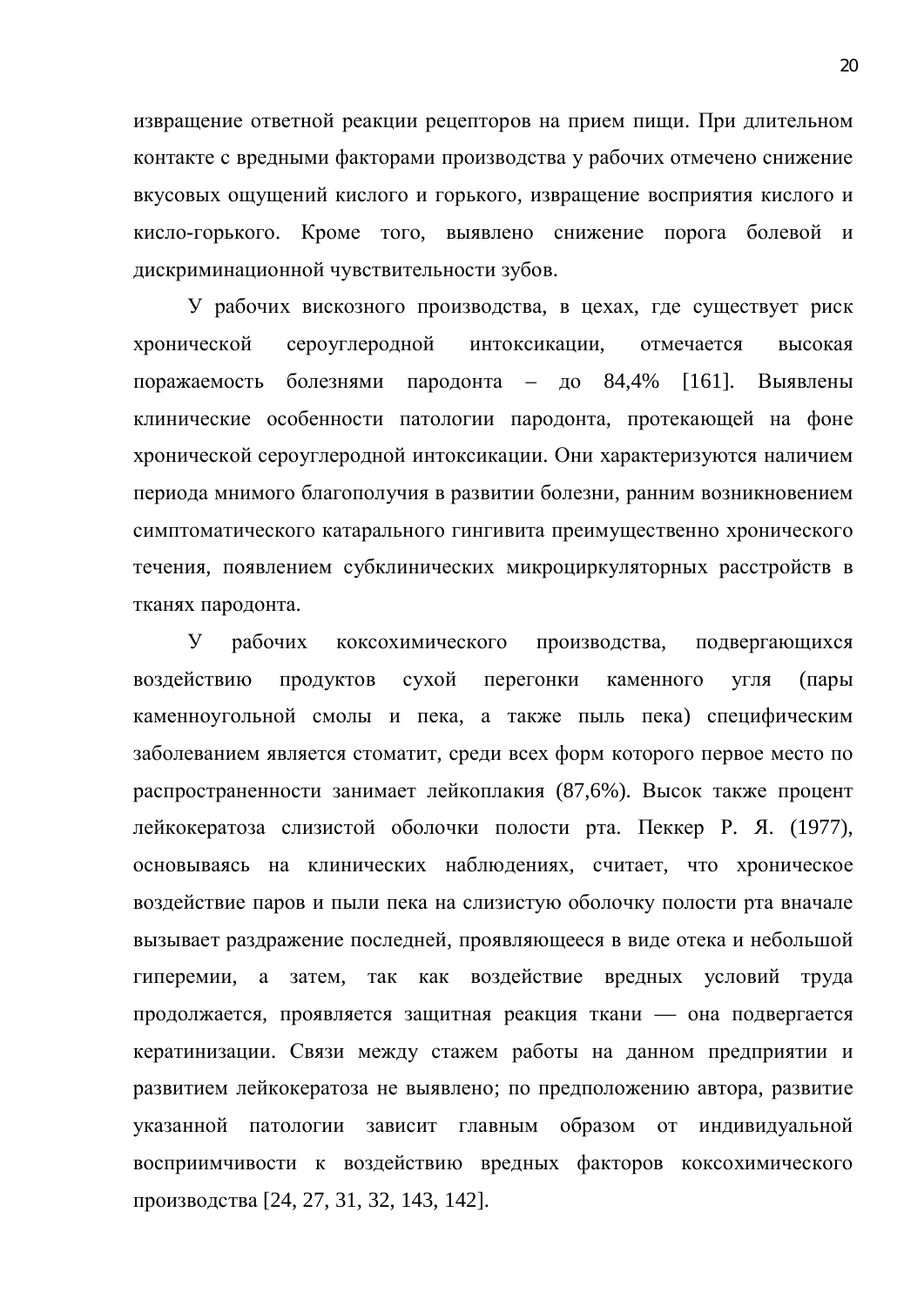1.2. Механизмы влияния экотоксикантов на основные системы **урганизма и защитная роль генетического полиморфизма.** 

При воздействии на человека неблагоприятных факторов производственной среды могут изменять свое течение и, так называемые, общие, то есть непрофессиональные, заболевания. Однако, профессиональные заболевания при одних и тех же условиях труда и продолжительности стажа возникают не у всех работающих [46, 88]. Разные индивидуумы могут сохранять устойчивость или обнаруживать повышенную чувствительность к поступающим в организм токсичным веществам [6]. Генетические особенности индивидуумов могут быть фактором, предрасполагающим к развитию у чувствительных людей различных патологических изменений [51, 73].

Черкасское ПАО «Азот» — одно из крупнейших предприятий в Украине по производству минеральных удобрений, ионообменных смол, капролактама и другой химической продукции. На предприятии работает около 4,5 тыс. специалистов. В 2012 году предприятие выпустило: 879,927 тыс. тонн аммиачной селитры; 775,739 тыс. тонн карбамида; 699,208 тыс. тонн неконцентрированной азотной кислоты; 866,238 тыс. тонн аммиака жидкого; 57,599 тыс. тонн аммиака водного технического.

По степени воздействия на организм человека вредные вещества подразделены на четыре класса опасности: 1 — вещества чрезвычайно опасные, 2 — вещества высоко опасные, 3 — вещества умеренно опасные, 4 — вещества мало опасные, в соответствии с классификацией ГОСТ 12.1.007-76. Так, по степени воздействия на организм человека карбамид относят к умеренно опасным веществам 3-го класса опасности по ГОСТ 12.1.007. Предельно допустимая массовая концентрация аэрозоля карбамида в воздухе рабочей зоны составляет  $10 \text{ m/s}$  по ГОСТ 12.1.005.

В организм человека карбамид может проникать через органы дыхания, желудочно-кишечный тракт, не вызывая при этом острого токсического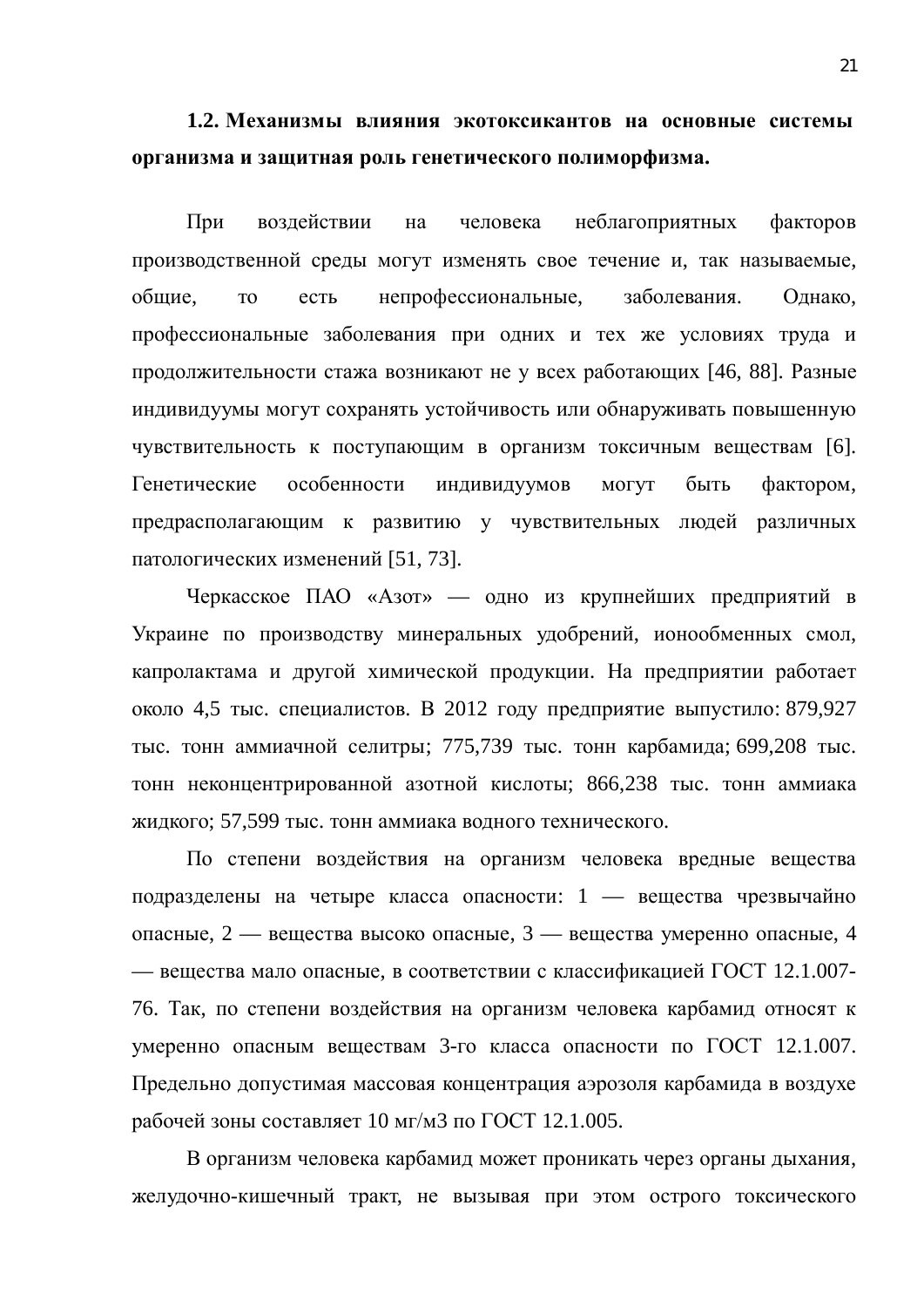действия. Длительное вдыхание пыли карбамида в концентрациях, превышающих предельно допустимые, приводит к развитию хронического воспаления слизистой оболочки трахеи и бронхов (трахеобронхиту), изменениям функции печени и почек. При попадании в органы пищеварения может вызвать раздражение желудка, тошноту, рвоту. Длительное вдыхание пыли карбамида в концентрациях, превышающих ПДК, приводит к развитию хронического воспаления трахеи и бронхов, изменениям функции печени и почек, покраснение и воспаление кожи при длительном контакте, раздражает слизистые оболочки при попадании в глаза.

Аммиак по физиологическому действию на организм относится к группе веществ удушающего и нейротропного действия, способных при ингаляционном поражении вызвать токсический отёк лёгких и тяжёлое поражение нервной системы. Аммиак обладает как местным, так и резорбтивным действием. При острых отравлениях аммиаком появляется насморк, першение и боль в горле, слюнотечение, охриплость голоса, гиперемия слизистых оболочек верхних дыхательных путей и глаз. При тяжелых отравлениях появляется чувство оттеснения в груди, сильный приступобразный кашель, удушье, головная боль, боль в желудке, рвота, задержка мочи. Наступает резкое расстройство дыхания и кровообращения. При соприкосновении сжиженного аммиака и его растворов с кожей возникает жжение, возможен химический ожог с пузырями, изъязвлениями. Кроме того, сжиженный аммиак при испарении поглощает тепло, и при соприкосновении с кожей возникает обморожение различной степени. Запах аммиака ощущается при концентрации 37 мг/м<sup>3</sup>. Предельно допустимая концентрация в воздухе рабочей зоны производственного помещения составляет 20 мг/м<sup>3</sup>. Следовательно, если чувствуется запах аммиака, то работать без средств защиты уже опасно. Раздражение зева проявляется при содержании аммиака в воздухе 280 мг/м<sup>3</sup>, глаз — 490 мг/м<sup>3</sup>. При действии в очень высоких концентрациях аммиак вызывает поражение кожи: 7-14  $\Gamma/M^3$  — эритематозный, 21  $\Gamma/M^3$  и более — буллёзный дерматит.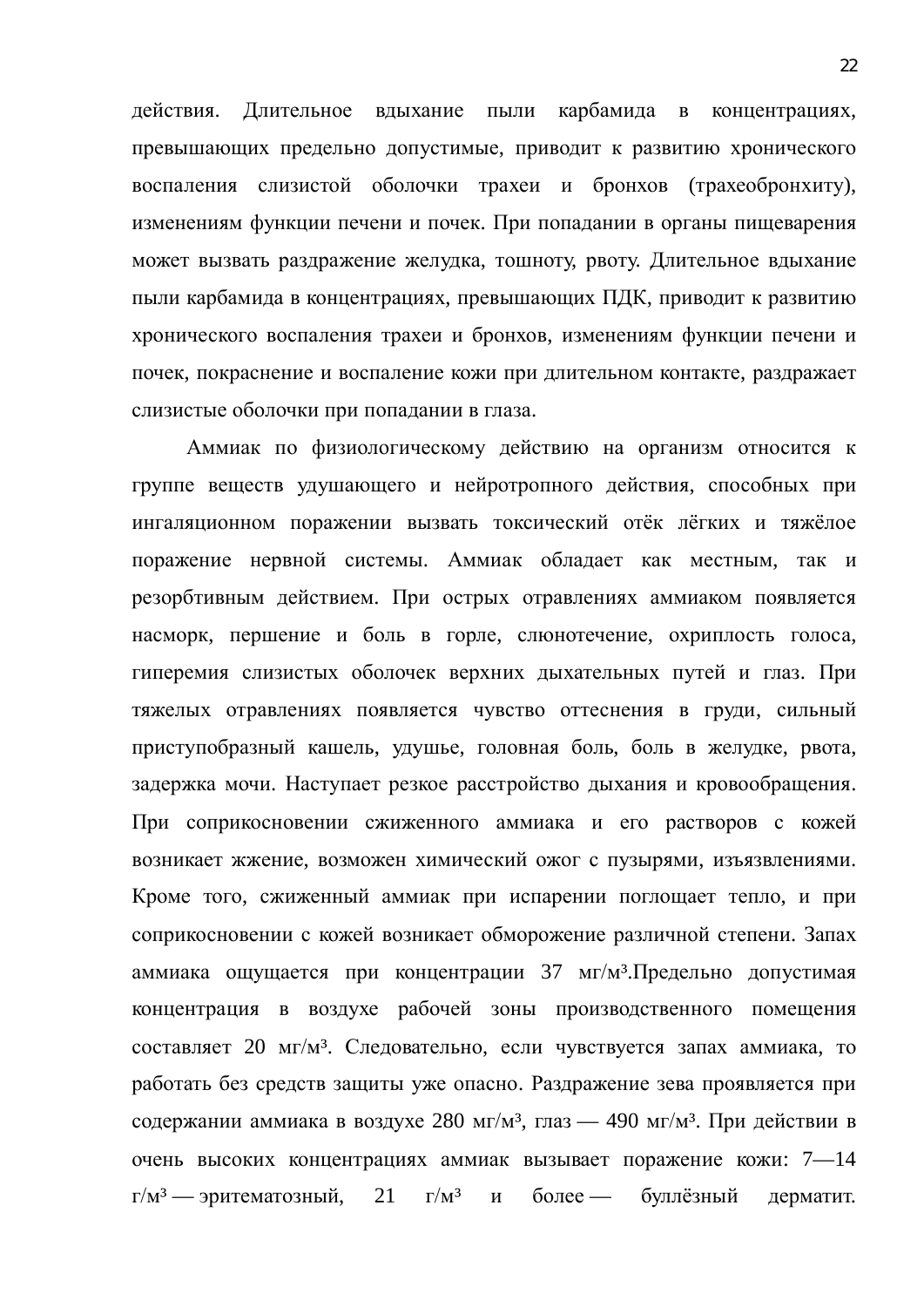Токсический отёк лёгких развивается при воздействии аммиака в течение часа с концентрацией 1,5 г/м<sup>3</sup>. Кратковременное воздействие аммиака в концентрации 3,5 г/м<sup>3</sup> и более быстро приводит к развитию общетоксических эффектов.

Аммиачная селитра относится к малоопасным веществам. Предельно допустимая концентрация в воздухе рабочей зоны производственных помещений — 10 мг/м<sup>3</sup>. Её пыль при вдыхании заметного вреда организму не приносит, но попадая на части тела с наиболее сильным выделением пота вызывает раздражение и дерматиты. По степени воздействия на организм человека относится к 4-му классу опасности.

Группа азотных и сложных минеральных удобрений может оказывать вредное влияние на организм в связи с метгемоглобинообразованием. Нитраты под воздействием фермента нитратредуктазы восстанавливаются до нитритов, которые взаимодействуют с гемоглобином крови и окисляют в нём 2-х валентное железо в 3-х валентное. В результате образуется вещество метгемоглобин, который уже не способен переносить кислород. Поэтому нарушается нормальное дыхание клеток и тканей организма (тканевая гипоксия), в результате чего накапливается молочная кислота, холестерин, и резко падает количество белка. Нитраты снижают содержание витаминов в пище, которые входят в состав многих ферментов, стимулируют действие гормонов, а через них влияют на все виды обмена веществ.

При длительном поступлении нитратов в организм человека (пусть даже в незначительных дозах) уменьшается количество йода, что приводит к увеличению щитовидной железы. Установлено, что нитраты сильно влияют на возникновение раковых опухолей в желудочно-кишечном тракте у человека. Нитраты способны вызывать резкое расширение сосудов, в результате чего понижается кровяное давление. Однако, вред наносят организму человека не сами нитраты, а нитриты, в которые они превращаются при определённых условиях. Для взрослого человека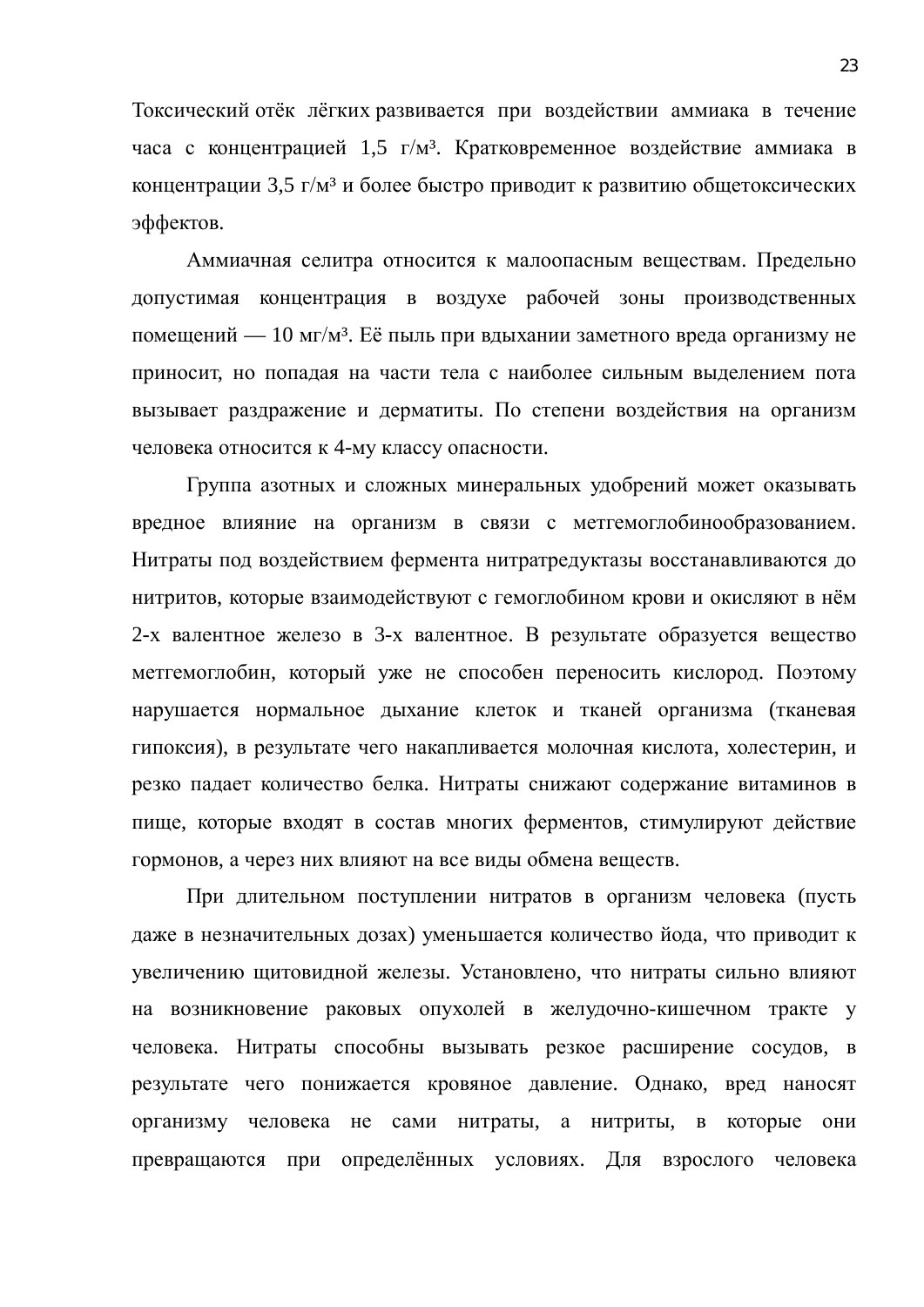предельно допустимая норма нитратов 5 мг на 1 кг массы тела человека, т.е.  $0.25$  г на человека весом в 60 кг.

Пары азотной кислоты очень вредны: они оставляют на коже плохо заживающие раны, пары раздражают дыхательные пути. Под действием света или при нагреве кислота разлагается с образованием токсичного диоксида азота NO2 (газа бурого цвета). Ингаляционный путь поступления паров азотной кислоты и окислов азота в организм человека является основным. При остром воздействии азотной кислоты в производственных условиях наиболее типичными являются следующие симптомо комплексы поражения: химический ожог кожи и глаз, токсический отек легких, токсическое поражение центральной нервной системы. Указанные синдромы, особенно последние два, с той или иной закономерностью регистрируются и при отравлениях окислами азота.

При хроническом воздействии азотной кислоты и окислов азота на человека интоксикация чаще всего характеризуется развитием астеновегетативных расстройств, возникновением хронических катаров верхних дыхательных путей, наличием функциональныхнарушений сердечнососудистой системы, желудочно-кишечного тракта, печени и ряда изменений других органов и систем.

Симптоматология и течение хронической интоксикации окислами азота и азотной кислотой изучены значительно меньше, чем острые отравления, вызываемые этими ядами. Из местных нарушений описываются изменения в тканях зубов, хроническое воспаление десен, хронические трахеобронхиты и, реже, эмфизема легких. К расстройствам общего характера, возникающим в связи с длительным профессиональным воздействием окислов азота, относят исхудание, анемию, нарушения функций нервной и сердечнососудистой системы, а также хронические заболевания системы пищеварения.

Хроническое воздействие малых концентраций окислов азота может быть причиной разрушения зубов, особенно передних. Изменяется их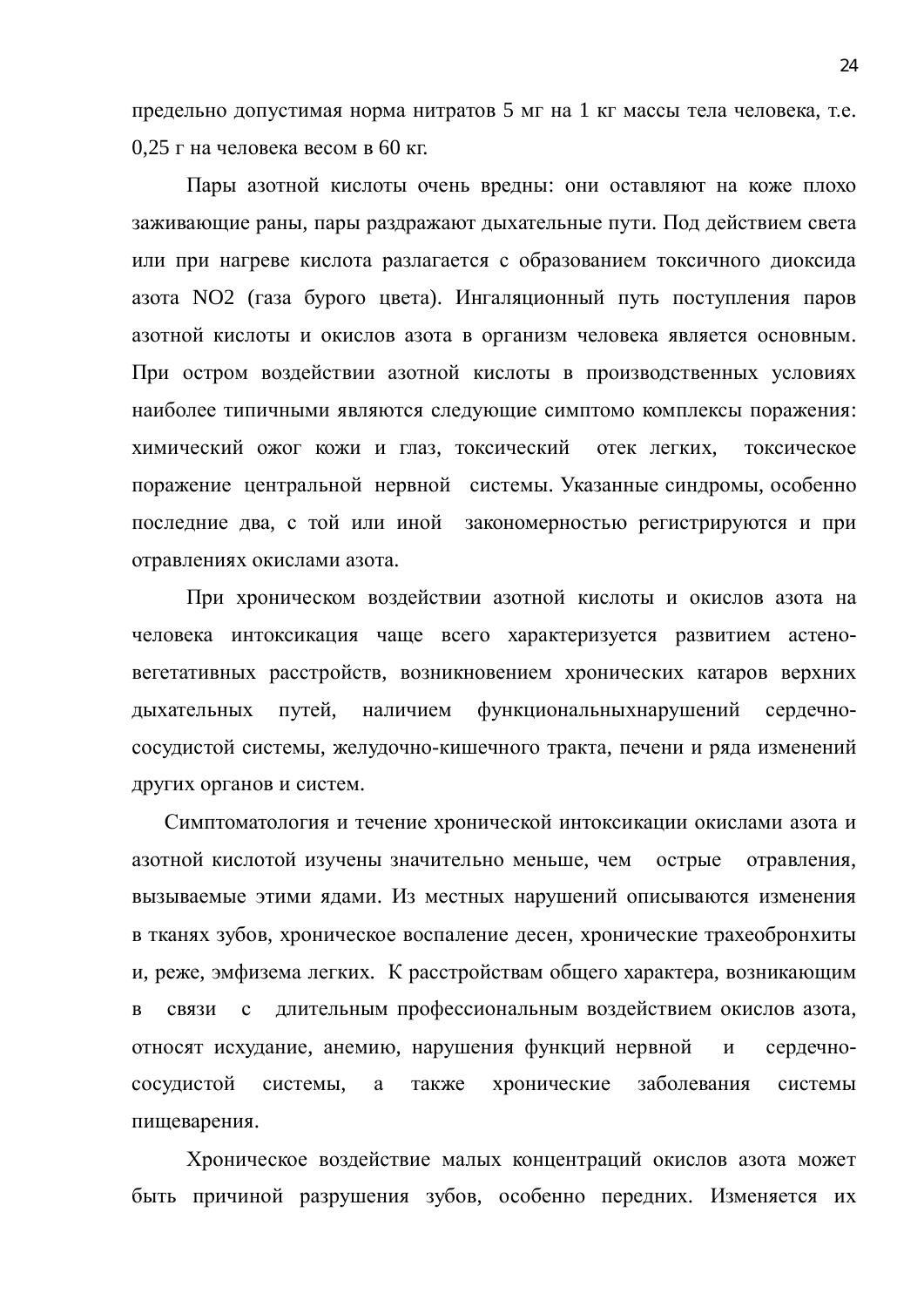естественный цвет, появляется изъеденность, стирается эмаль. У подверженных их воздействию работников может наблюдаться эрозия зубов.

За счет хронического воздействия окислов азота повышается число случаев поражения зубов кариесом [90].

Профилактика острых и хронических отравлений азотной кислотой и окислами азота заключается, прежде всего, в строгом соблюдении правил техники безопасности, включающей проведение целого комплекса санитарно-гигиенических мероприятий в процессе работы с данными соединениями. Большое значение имеет гигиенический контроль за чистотой воздуха, поддержание концентраций окислов азота (в пересчете на  $NO_2$ ), не превышающих предельно допустимую (5 мг/м3).

С целью профилактики главным образом хронических интоксикаций за лицами, привлекаемыми к работе с азотной кислотой и окислами азота, устанавливается медицинское наблюдение, включающее предварительные и периодические медицинские осмотры [26, 45].

Большинство экотоксикантов, попадая в организм, не оказывает прямого биологического эффекта, а вначале подвергается различным превращениям, так называемой биотрансформации, в которой одновременно или поочередно участвуют многие ферменты детоксикации.

Поступление токсических веществ в организм обуславливает нарушение обмена веществ, нарушение физико-химической структуры клеток и тканей, вследствие чего возникают патологические изменения. Результатом этого является рост частоты многих социально значимых заболеваний, таких как онкопатология, сердечно-сосудистые заболевания и т.д. Вместе с тем, специфическое и неспецифическое действие ксенобиотиков зависит не только от их токсикологических характеристик, но и от активности биохимических методов защиты, включающих иммунную систему и систему детоксикации чужеродных химических соединений. Согласно классическому определению, под биотрансформацией ксенобиотиков понимают энзиматическое превращение жирорастворимых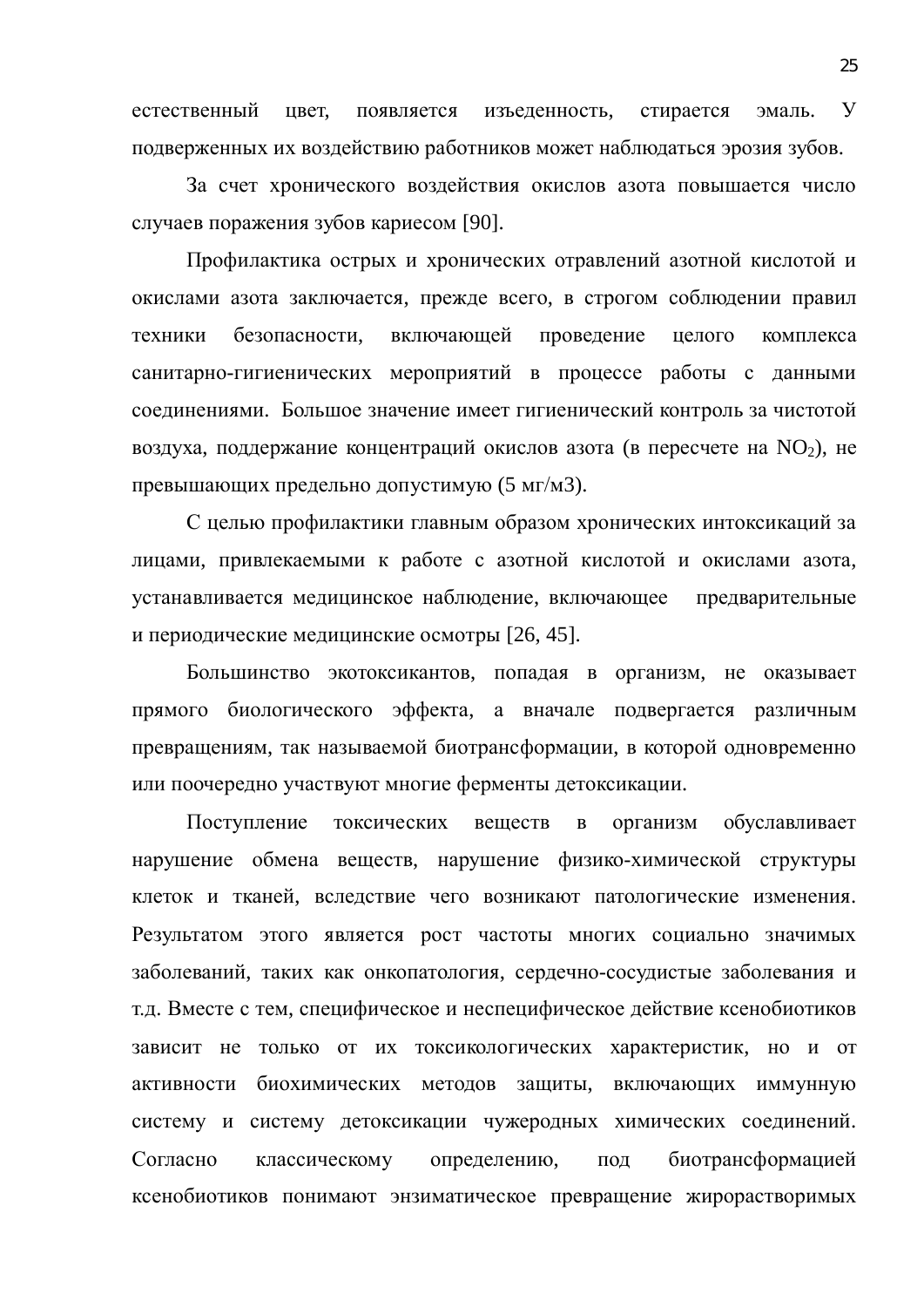экзогенных и эндогенных соединений в полярные водорастворимые метаболиты, легко выводимые из организма. Биотрансформация ксенобиотиков является многоступенчатым процессом, в котором одновременно, или поочередно участвуют многие ферменты детоксикации. Система биотрансформации чужеродных веществ представлена процессом, включающем три фазы: I – фаза активации, II-детоксикации, III- выведение. Основными ферментами I фазы являются: цитохромы P450 и эпоксидгидролазы, и флавин-монооксигеназы. Фаза I обусловливает присоединение к ксенобиотикам новых или модифицирующих функциональных групп (–OH, –SH, –NH3). Таким образом, чужеродные для организма вещества активируются посредством цитохромов Р450. При этом в первой фазе трансформации также могут принимать участие и некоторые другие ферменты классов оксидаз, редуктаз и дегидрогеназ. Промежуточные метаболиты соединяются с эндогенными лигандами в процессе II фазы биотрансформации, усиливая гидрофильную природу соединения, тем самым способствуя его выведению из организма. Образующиеся короткоживущие электрофильные метаболиты обладают токсическими свойствами. Система второй фазы представлена генным семейством глутатионтрансфераз (GSTT1 и GSTM1) и геном ацетилирования (NAT2). Для генов, кодирующих эти ферменты, обнаружен полиморфизм, который определяет их низкую и высокую активность. Под влиянием этих ферментов ксенобиотики и эндотоксины превращаются в водорастворимые нетоксические продукты, которые выводятся из организма с участием ферментов третьей фазы детоксикации [89, 139].

Генетически запрограммированная система выведения ксенобиотиков делает уникальными адаптационные способности каждого человека, его үстойчивость к повреждающим факторам внешней среды. Гены, контролирующие синтез этих ферментов, характеризуются значительным популяционным полиморфизмом. Полиморфизм генов предрасположенности нередко сопровождается появлением функционально неполноценных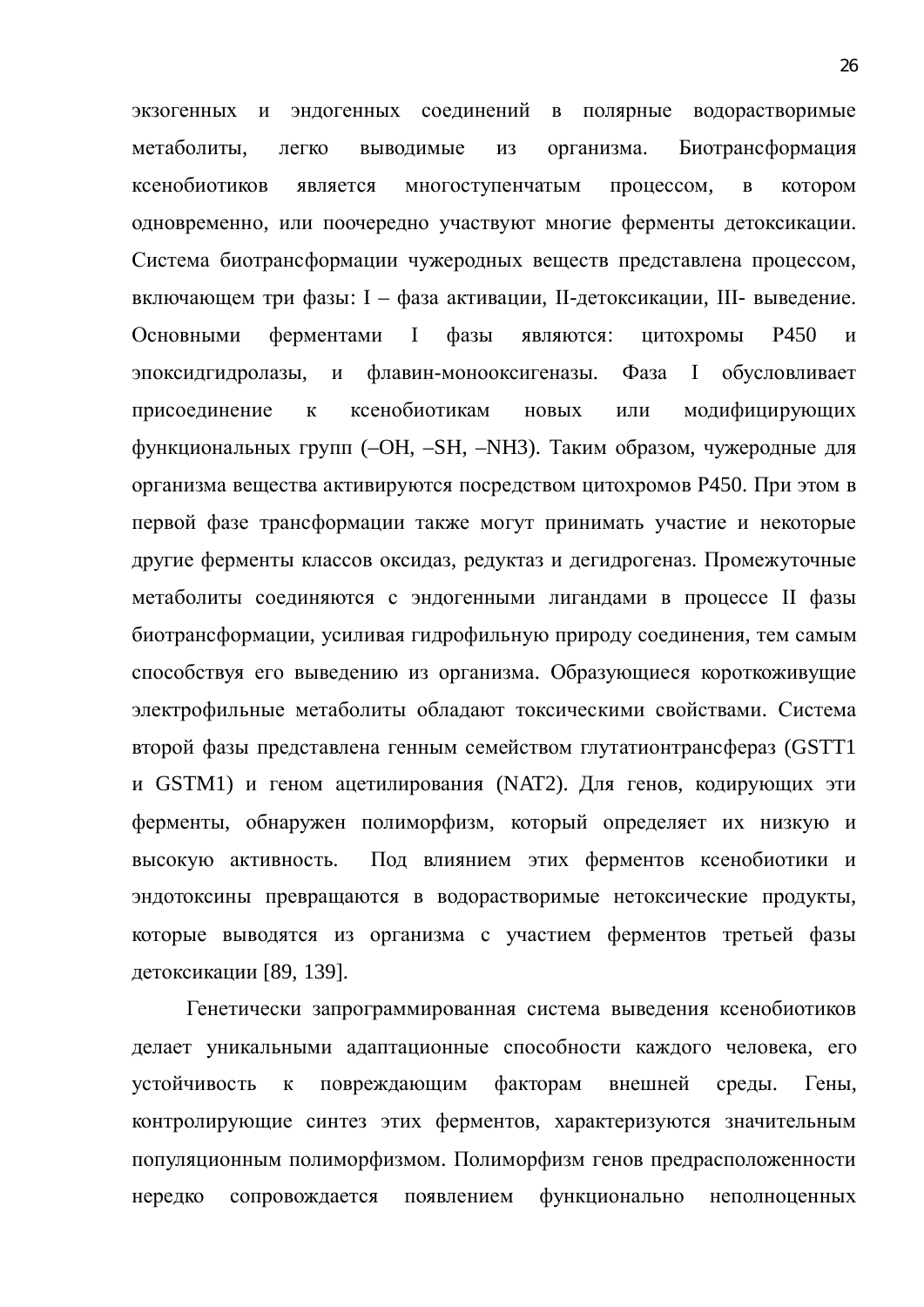аллелей, наличие которых может предрасполагать к мультифакториальным заболеваниям.

Равновесие между ферментами I и II фаз представляется необходимым для осуществления детоксикации и элиминации ксенобиотиков. Тем самым осуществляется защита организма от повреждений, вызываемых внешнесредовыми воздействиями. Эффективность работы системы детоксикации детерминируется индивидуальными генетическими особенностями организма, определяющими дифференциальную чувствительность индивидуумов к средовым факторам в форме адаптационной реакции либо дезадаптации, обуславливающей возникновение различной мультифакториальной, прежде всего онкологической и аллергической патологии [49, 121]. В случае генетически детерминированного сочетания у индивидуума высокой активности первой фазы процесса детоксикации ксенобиотиков с низкой активностью ферментов второй фазы, формируется максимально неблагоприятный вариант, который может послужить пусковым механизмом развития токсического поражения организма, развития профессиональной патологии.

Если по генетическим причинам ферменты биотрансформации ксенобиотиков неспособны инактивировать токсиканты, то последние способны повреждать различные органы и системы организма.

Оценка минеральной и витаминной обеспеченности организма работающих, занятых во вредных условиях производства капролактама и аммиака, с использованием биохимических методов диагностики позволила установить, что неадекватное фактическое питание формирует в организме неблагоприятный метаболический фон, который ослабляет защитные силы организма, направленные на детоксикацию ксенобиотиков, а также свидетельствует о высокой чувствительности энзиматических систем к воздействию различных токсических веществ. Глутатион-S-трансферазы (GSTs) составляют группу ферментов, катализирующих детоксикацию широкого диапазона электрофильных субстратов и играющих существенную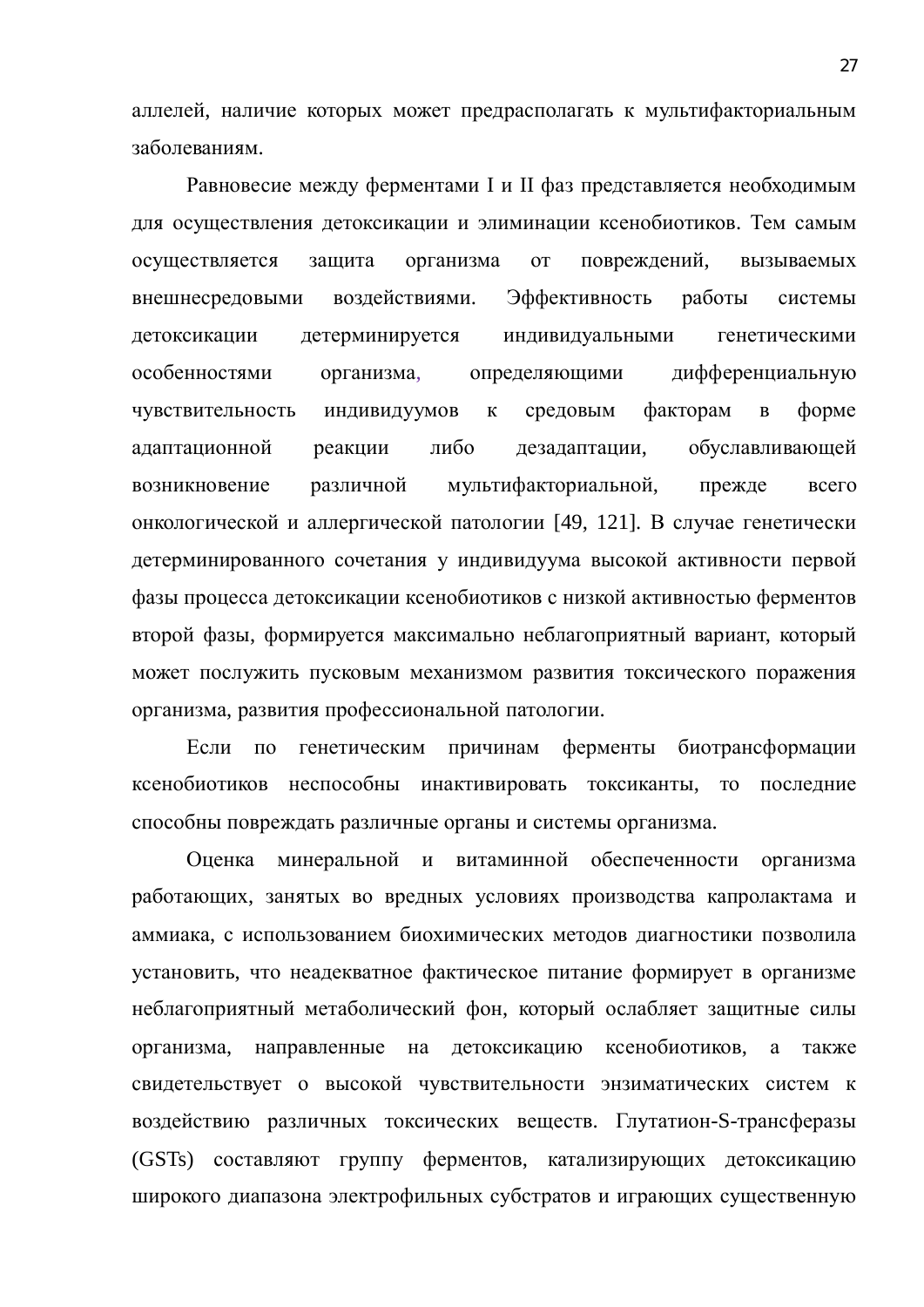роль в во II фазе биотрансформации ксенобиотиков. Детоксикация достигается соединением ксенобиотиков с глютатионом, который облегчает нейтрализацию их электрофильного центра группой -SH. Связанные ксенобиотики легче вывести с мочой или желчью непосредственно, или с последующими промежуточными стадиями процесса превращения, в котором участвуют N-ацетилаза и транспептидаза [197].

Гены суперсемейства глутатион-S-трансфераз (GSTT1, GSTM1, GSTP1) кодируют ферменты системы детоксикации ксенобиотиков. Изменения функций ферментов системы детоксикации ксенобиотиков повышают восприимчивость организма к вредным воздействиям и, как следствие, к увеличению риска некоторых заболеваний [85]. Цитохром 1A1 (CYP1A1) является одним из ферментов системы детоксикации организма от ксенобиотиков. Переводит полициклические ароматические углеводороды в канцерогенные полупродукты. Вариант G полиморфизма I462V (A1506G) приводит к повышению активности СҮР1А1 и служит онкологическим маркером. Частота встречаемость варианта G составляет 9-10% в европейских популяциях [185]. Гены GSTT1, GSTM1, GSTP1 характеризуются значительным популяционным полиморфизмом. Частота встречаемости делеции гена GSTT1 в популяции: 16-25%. Преобладающий генотип в популяции: (I/I). Ген GSTM1 кодирует аминокислотную последовательность фермента тета-1 глутатион S-трансферазы, которая играет существенную роль в инактивации электрофильных органических веществ. Наибольшая экспрессия гена GSTM1 наблюдается в печени, почках и желудке. В случае делеции (отсутствия) гена GSTM1 фермент тета-1 глутатион S-трансфераза не образуется, в результате чего способность организма избавляться от некоторых вредных соединений значительно снижается.

Решение проблемы «индивидуального ответа» генотипа на воздействие различных факторов внешней среды возможно путем выбора однонуклеотидных полиморфных вариантов (SNPs) в генах иммунного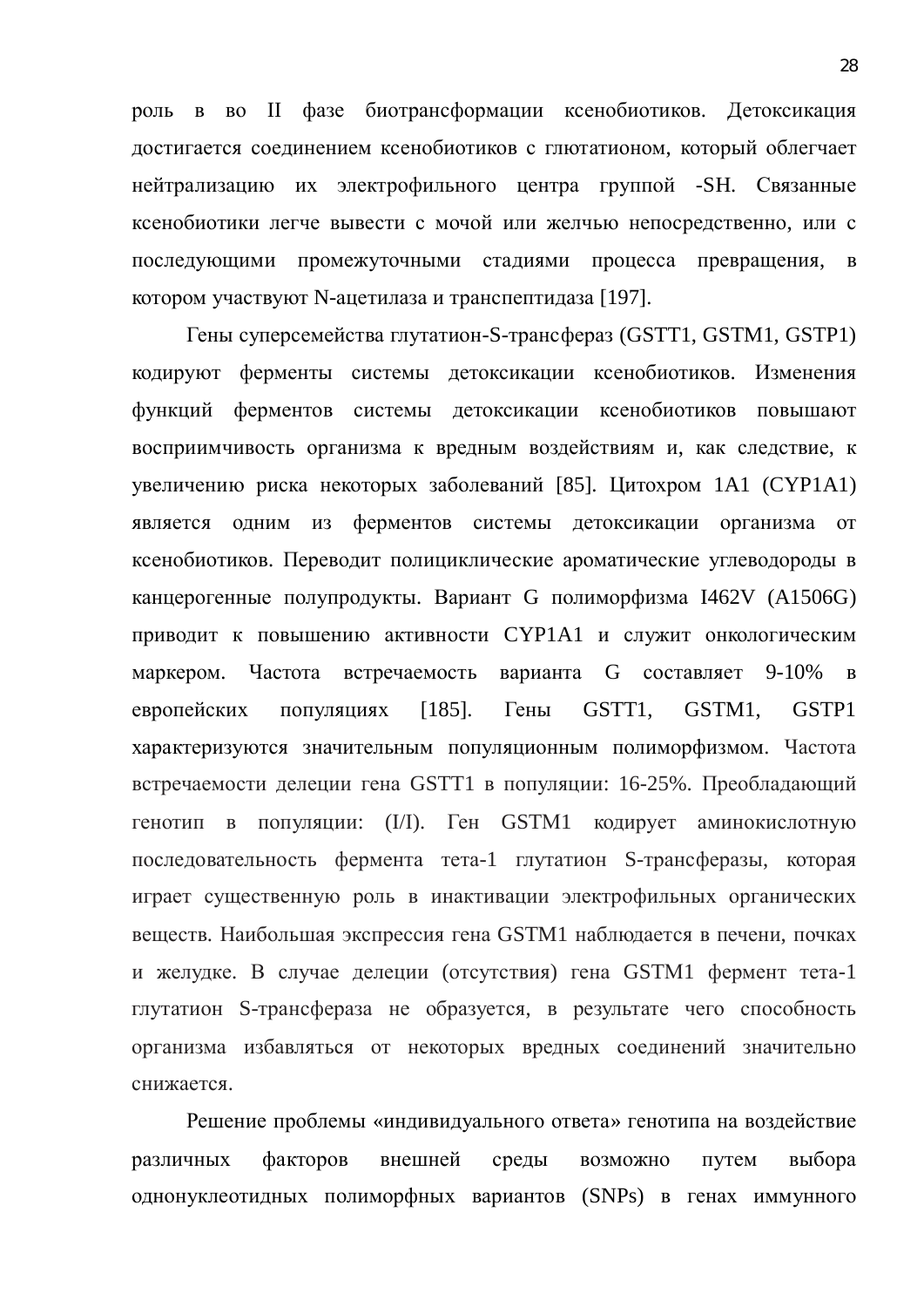ответа, оказывающих влияние на функционирование гена и дальнейшей оценки связи данных вариантов генов с заболеваниями.

При воздействии комплекса неблагоприятных факторов производственной среды происходит мобилизация не только системы биотрансформации ксенобиотиков, направленной на поддержание основных жизненных функций и повышение резистентности к раздражителю, но и к интенсификации свободнорадикальных процессов.

Другим важным участником II фазы детоксикации является ариламин N-ацетилтрансфераза 2 типа. Фермент детоксикации II фазы Ариламин-Nацетилтрансфераза (NAT) ацетилирует многие ксенобиотики: - лекарства, содержащие ароматические аминные или гидразиновые группы (сульфаниламиды, изониазид, клонозепам, кофеин) — нитрозамин сигаретного дыма, оксидантов и пестицидов Ген NAT 2 представлен несколькими аллелями – "быстрым" и "медленными". "Быстрый" аллель является исходной формой и одинаков во всех расах, тогда как "медленные" аллели европеоидов и монголоидов различны. У "медленных" ацетиляторов гомозигот по "медленным" аллелям – скорость работы ферментов снижена на 20 %. Среди европеоидов около 50% — "медленные" ацетиляторы. В гетерозиготном состоянии быстрые ацетиляторы являются доминирующими. От активности фермента зависит эффективность очистки организма от многих токсинов и онкогенов, что определяет связь аллельных вариантов с большим или меньшим риском различных заболеваний [111]. В связи с тем, что полиморфные варианты гена NAT2 определяют различную скорость детоксификации и биоактивации лекарств и канцерогенов, данная полиморфная система может иметь большое прикладное значение при выявлении предрасположенности к мультифакториальным заболеваниям, обусловленным внешнесредовыми факторами. По литературным данным хорошо изучена связь между фенотипом ацетилирования NAT2 и предрасположенностью к различным заболеваниям [48]. В литературных источниках имеются данные о повышении частоты уровня метаболитов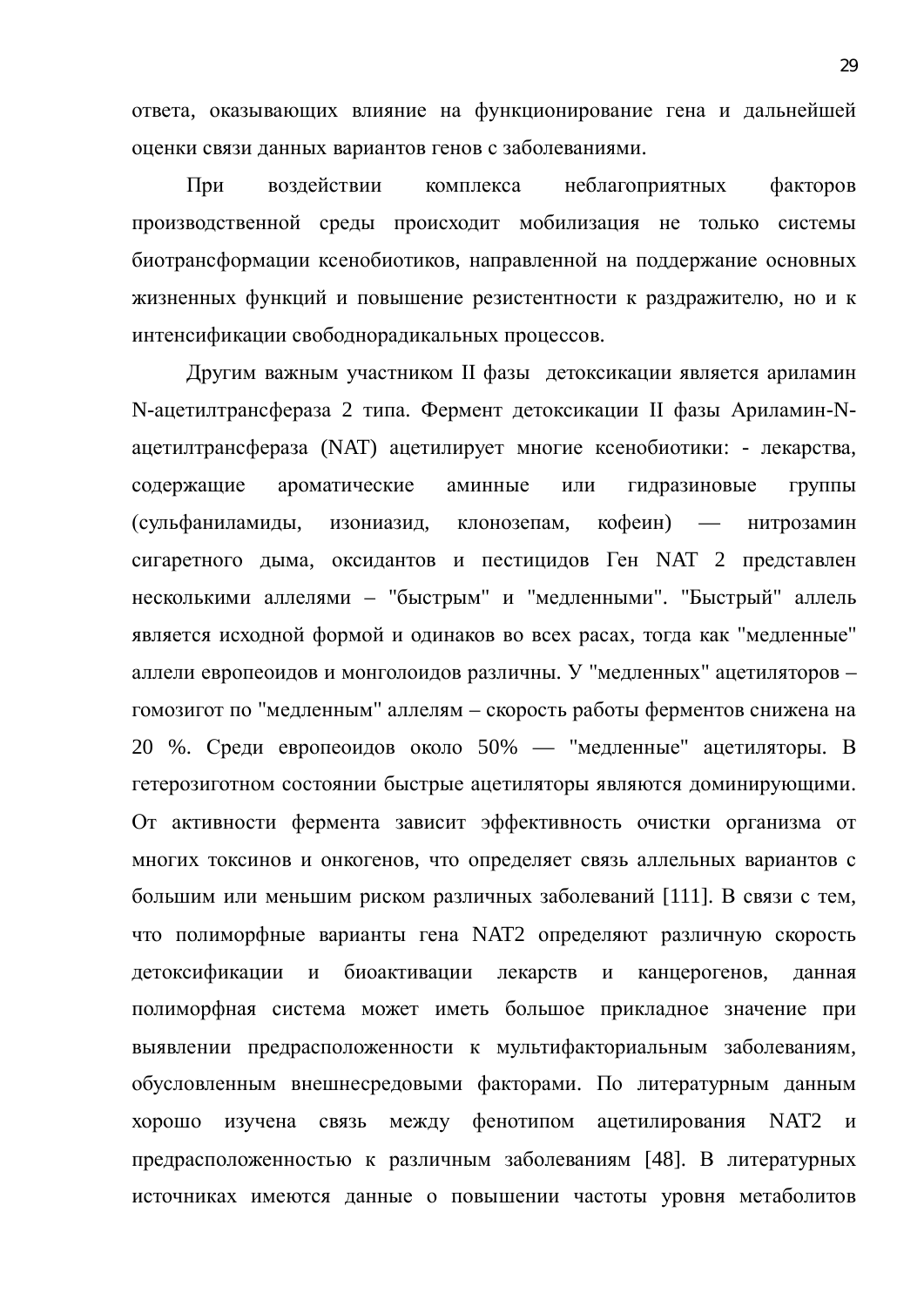ароматических аминов в моче и крови рабочих с фенотипом медленного ацетилирования, подвергающихся воздействию ароматических аминов, выхлопных газов [201]. Установлено, что аллель NAT2 \*4 (отвечающий за фенотип быстрого ацетилирования) ассоциируется с повышением ДНК аддуктов в группе рабочих, подвергающихся воздействию высокими концентрациями ПАУ, особенно в сочетании с редкими аллелями гена CYP1A1 [173].

1.3. Методы профилактики и лечения основных **стоматологических заболеваний на фоне вредных факторов** производства.

Основными профессиональными вредностями химического производства являются высокая запыленность воздуха и загрязнение его различными газами и химическими элементами. Пыль и газы содержат фтор и его соединения, фосфорную кислоту, соли азотной кислоты и другие химические соединения, являющиеся промышленными ядами. Группа азотных и сложных минеральных удобрений при их производстве может оказывать вредное влияние на организм в связи с метгемоглобинообразованием. Работающие в производстве различных химикатов должны не реже двух раз в год проходить медосмотры с участием терапевта, невропатолога, отоларинголога и обязательное рентгенологическое обследование костной сиситемы.

Имеет большое значение лечебно-профилактическое питание как средство защиты здоровья работников, имеющих контакт с химическими вредными производственными факторами. Цель лечебно-профилактического питания — обезвредить и быстро вывести вредные химические соединения, попавшие в организм. Работники должны получать его в виде завтрака, т.е. до начала работы, что лучше, чем в обеденный перерыв, так как противоядие в составе пищи вводится до контакта с вредным веществом. Работающим в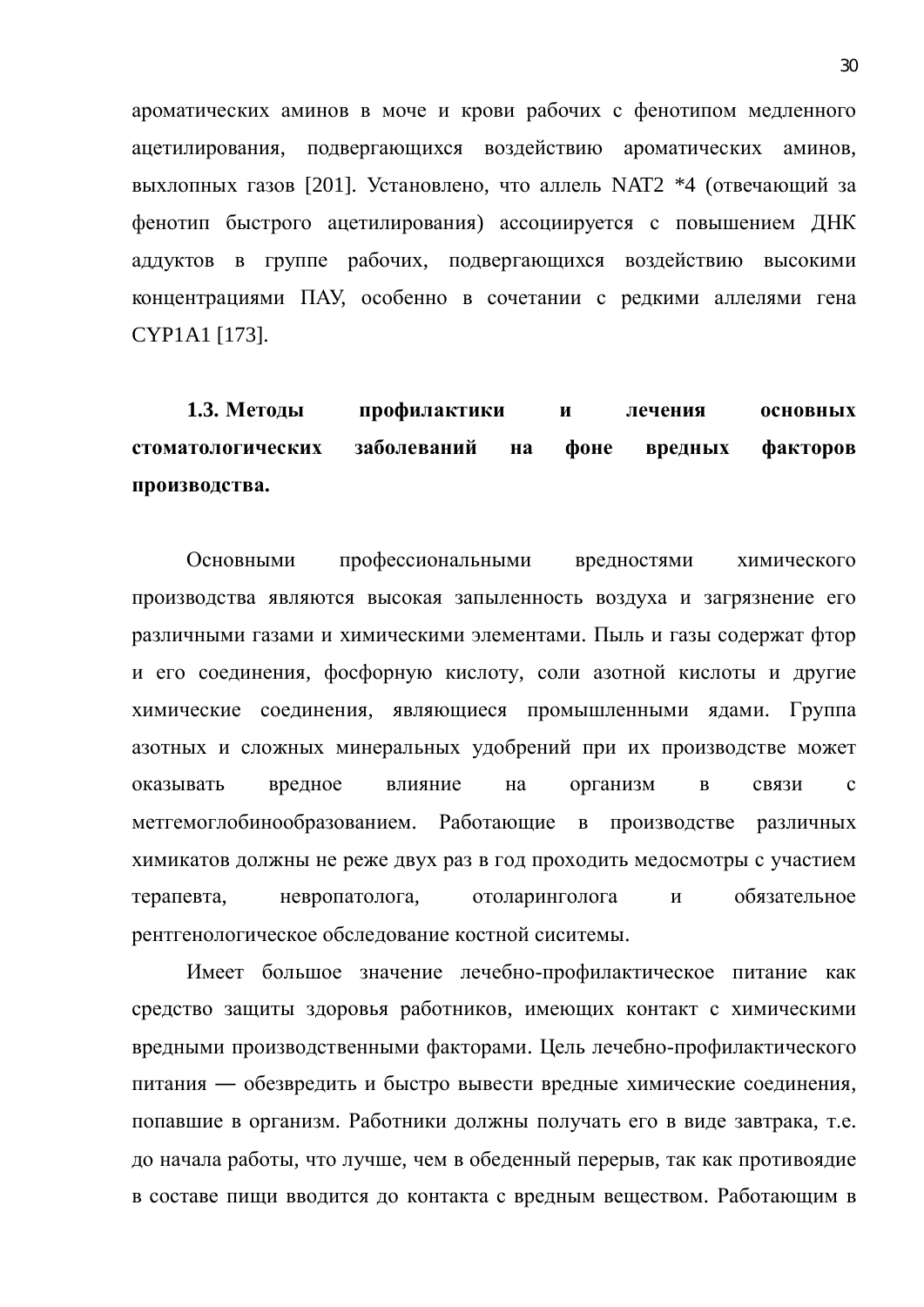условиях воздействия щелочных металлов, хлора и его неорганических соединений, хрома, цианистых соединений, фтора и др., в лечебнопрофилактическое питание включают белки с большим количеством кальция (молоко, сыр), витамины А и С. Те лица, которые контактируют с нитро-и аминосоединениями бензола, его гомологами (ксилолом, толуолом и др.), хлорированными углеводородами, соединениями мышьяка, теллура, фосфора и некоторыми другими веществами, должны получать преимущественно молочные продукты, молоко, гречневую крупу, бобы, растительное масло и витамины С и В1. Следует ограничить сильно прожаренные мясные и рыбные продукты, подливки. В лечебно-профилактическое питание для работников, имеющих дело с тетраэтилсвинцом, бромированными углеводородами, сероуглеродом, неорганическими и органическими соединениями ртути, соединениями марганца, бария, должны вводить нерафинированное подсолнечное масло, животные белки, яичный желток, витамины А и В<sub>1</sub>. При контакте со свинцом нужно ограничить употребление молока и молочных продуктов (кроме кефира) и широко использовать такие продукты, как крупы, мясо, рыба. Овощи и фрукты целесообразно применять ограниченно, хотя полностью исключить их, конечно нельзя. Ежедневно следует принимать 2 г пектина или фруктовые соки и напитки (около 300 г), в которых содержится столько же пектина. Если работник контактирует с химическими аллергенами, например аэрозолями (хрома, никеля, кобальта, ртути, бериллия, платины), урсолом, скипидаром, формальдегидом, антибиотиками, сульфаниламидами, натуральными и синтетическими смолами и лакокрасочными продуктами на их основе и др., для предупреждения аллергических профессиональных заболеваний дерматита, бронхиальной астмы, астматического бронхита, ринита и др. — в лечебно-профилактическом питании надо использовать мясо, кисломолочные продукты, нерафинированное растительное и сливочное масло, хлеб грубого полола, пшено, картофель, рис, капусту, брюкву, яблоки, сливы, рябину, абрикосы и соки из них, витамины А, С, PP, S-метилметионин.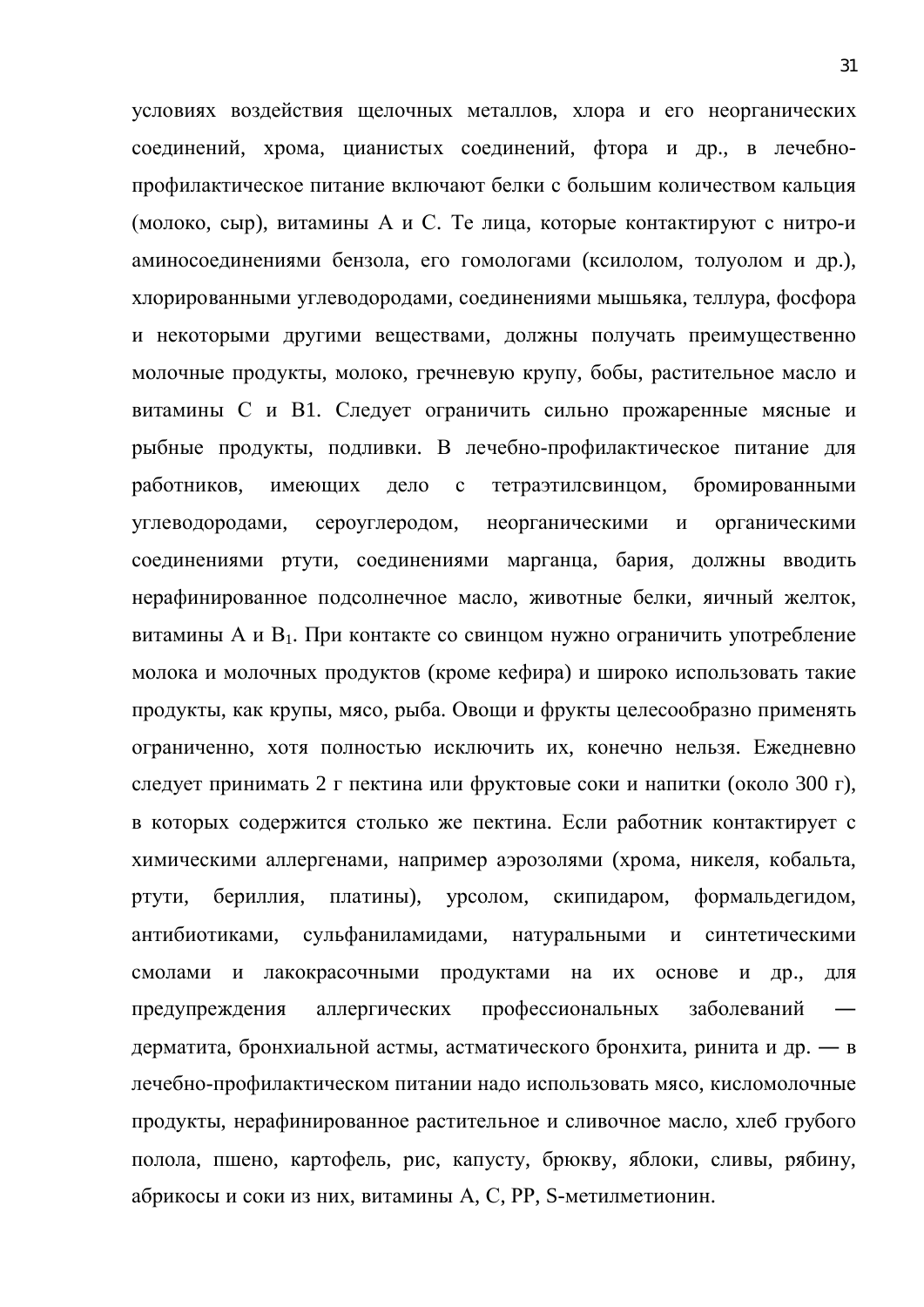Группа профессиональных заболеваний, вызванных воздействием химических факторов, включает в себя острые и хронические интоксикации и их последствия с изолированным и сочетанным поражением органов и систем. Эти профессиональные заболевания являются следствием выполнения работ, связанных с процессами получения, переработки, применения химических веществ в различных отраслях промышленности, строительства, сельском хозяйстве, транспорте, сфере обслуживания. Профессиональные заболевания от воздействия химических факторов характеризуются полисиндромностью клинических проявлений, отражающие нарушения в различных системах и органах [127, 146, 150–153, 156, 157, 194, 200, 223, 228, 230, 233, 235].

В связи с высокой распространенностью основных стоматологических заболеваний у работников химической, металлургической и т.п. промышленности вопросы совершенствования их профилактики и лечения по-прежнему остаются актуальными [34, 40, 42, 72, 78, 80, 82, 114, 130, 145, 159, 182, 183, 188, 208]. Одним из важных этапов профилактики и лечения основных стоматологических заболеваний является обоснование целесообразных лечебно-профилактических мероприятий. Это обоснование предусматривает прогнозирование эффективности таких мероприятий. Осиповой М.В. (2007) была предложена математическая модель прогнозирования эффективности лечебно-профилактических мероприятий при воспалительных заболеваниях пародонта, однако в данной модели не учитываются особенности профессионального анамнеза, и, в частности, наличие сопутствующей профессиональной патологии.

Среди разнообразных методов профилактики и комплексного лечения стоматологических заболеваний наиболее распространенными являются фармакотерапевтические методы [36, 52, 113, 120, 132, 166, 187, 191, 198]. Однако, у значительной части больных со стоматологическими заболеваниями оказываются аллергические и другие сопутствующие патологические процессы, которые резко ограничивают возможности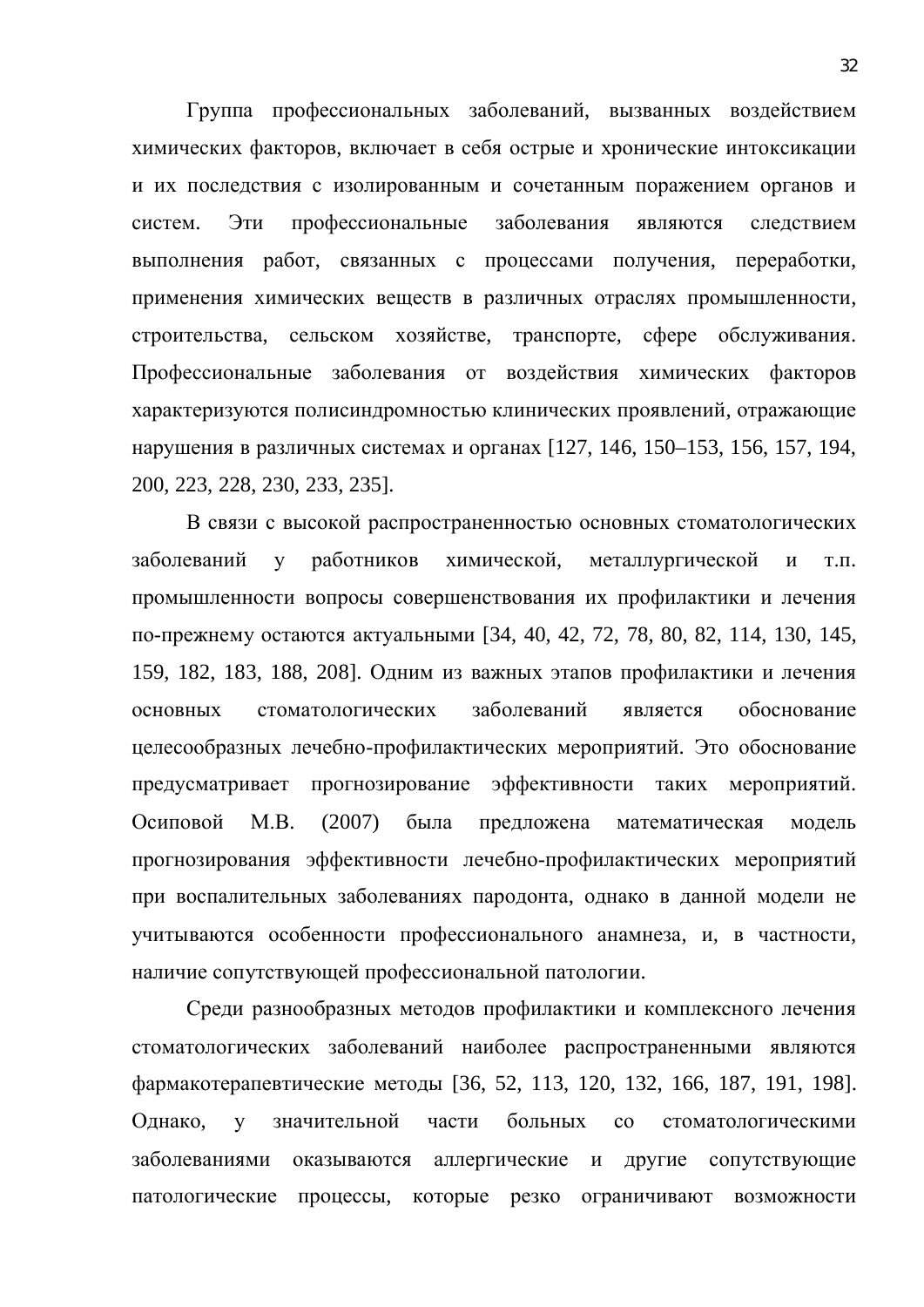использования отработанных лечебных методик. Поэтому все большую заинтересованность ныне вызывают поиск, разработка и внедрение высокоэффективных и безопасных средств профилактики и терапии [52].

Применение лечебных средств растительного происхождения с лечебно-профилактической целью все больше привлекает внимание специалистов. Это обусловлено тем, что они имеют широкое и комплексное фармакологическое действие, имеют высокую биодоступность, реже служат причиной побочных реакций, чем синтетические средства [36].

Экзогенное назначение разных средств для профилактики стоматологических заболеваний связано с существенным участием местных факторов в развитии болезней твердых тканей зубов и пародонта. К этим факторам относятся: неминерализированные и минерализированные отложения на зубах и характер их микрофлоры; нарушение состава, буфферной емкости и количества ротовой жидкости; снижение резистентности эмали зуба к влиянию кислот, обусловленное, как правило, недостаточной минерализацией твердых тканей зуба. Поэтому средства и методы экзогенной профилактики основных стоматологических заболеваний направлены преимущественно на освобождение от зубных отложений, насыщение тканей зуба минеральными компонентами, нормализацию защитных функций слюны [28, 81, 112, 144, 190, 193, 213, 216, 220, 229].

Проведенные исследования фитоадаптогенов показали, что исследуемые препараты имеют выраженное антиоксидантное и противовоспалительное действие на ткани пародонта. Установлено также, что они нормализуют показатели кальций-фосфорного обмена, вызывая снижение уровня кальция в крови за счет перераспределения его в костную ткань [81, 112].

Как и ранее, остается актуальным поиск новых перспективных препаратов-пародонтопротекторов и кариеспротекторов разнопланового действия на разные защитные звенья организма. В этом плане интерес представляют препараты на основе биофлавоноидов с разнообразными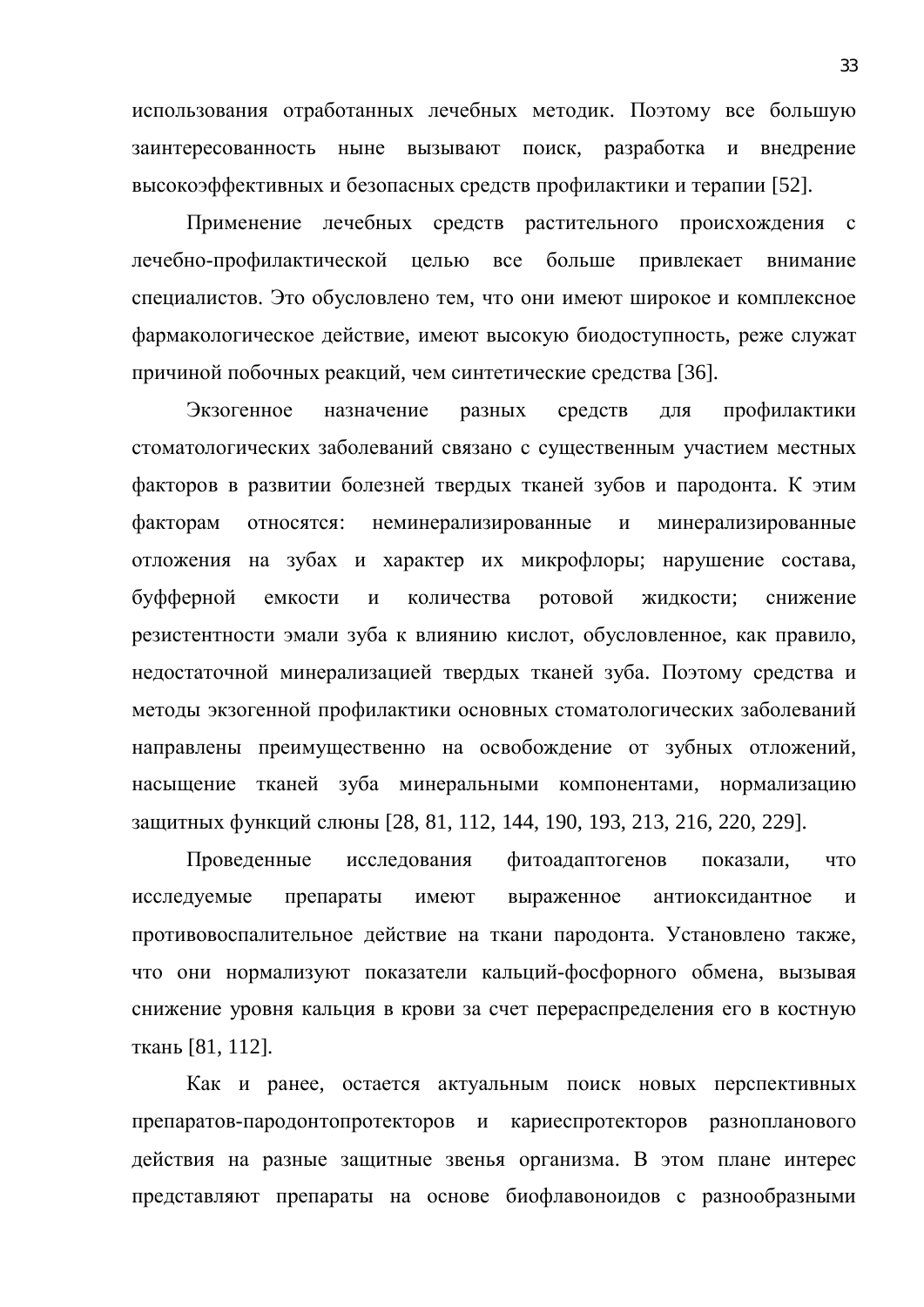биологическими функциями, среди которых есть выраженные антиоксидантные, противовоспалительные, эстрогеноподобные эффекты и т.п.  $[28]$ .

На сегодня очевидно, что при сниженной резистентности организма и нарушеных функциональных реакциях на фоне постоянной интоксикации любая специфическая терапия основных стоматологических заболеваний разрешает получить лишь временный эффект, при этом высокой остается вероятность рецидивирования [131].

На наш взгляд, на фоне постоянной интоксикации организма в условиях химического производства и специальной терапии стоматологических заболеваний необходимо обеспечить переход функциональных реакций в организме на нормальный физиологический уровень, что гарантирует снижение или ликвидацию рецидивов. При этом основной задачей является обеспечение стабильности достигнутого эффективного уровня адаптационно-компенсаторных реакций [60, 180].

Наиболее перспективным для практической стоматологии способом переключения функциональных адаптационно-компенсаторных реакций на нормальный физиологический уровень является повышение надежности их нейрогуморальной регуляции, т.е. функционального резерва и адаптационных возможностей организма [60, 193].

Растительные полифенолы и некоторые алкалоиды являются дублерами нейромедиаторов и ряда гормонов. Постоянное поступление их с пищей, либо в составе пищевых добавок, обеспечивает "экономию" этих биорегуляторов и, в целом, стабильность нервной и гуморальной регуляции гомеостаза [148, 216].

Из анализа данных литературы можно сделать вывод о высокой эффективности растительных полифенолов и созданных на их основе препаратов в нормализации метаболизма в тканях пародонта, обеспечении защитных эффектов пародонта к повреждающих агентов и способность их усиливать репарационную регенерацию структур пародонта, который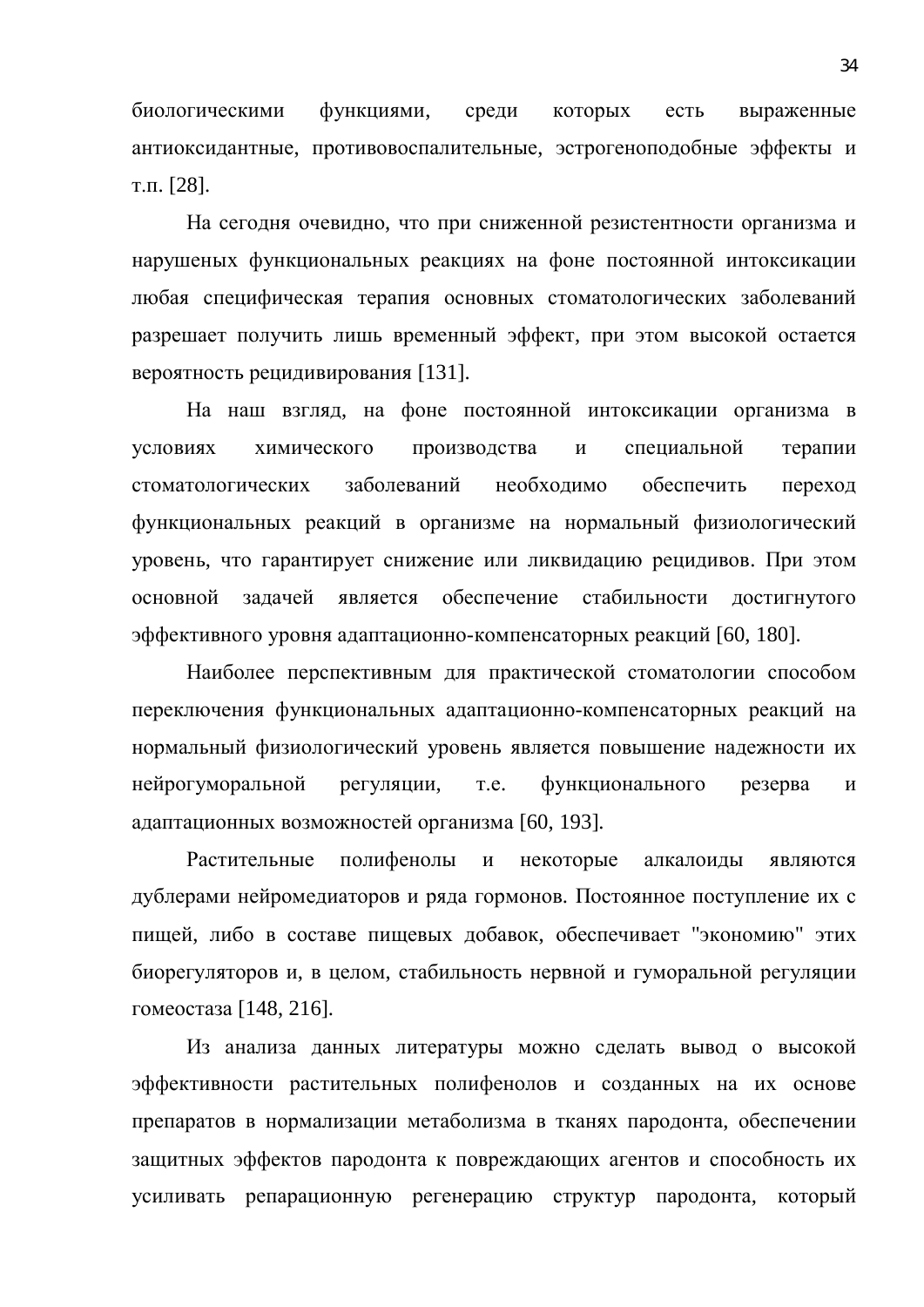указывает на необходимость использования их как средств профилактики и лечения генерализированного пародонтита [28, 81, 112, 144, 190, 193, 213, 216, 229].

Учитывая высокий уровень распространенности патологии твердых тканей зубов и тканей пародонта у рабочих химической промышленности, а также нередкое сочетание их с общесоматическими и хроническими профессиональными заболеваниями, представляет значительный интерес разработка эффективного клинического алгоритма диагностики, лечения и прогнозирования заболеваний твердых тканей зубов и тканец пародонта у данного контингента работающих. В связи со снижением адаптационных резервов организма у таких рабочих и высокий риск дезадаптации при выборе оптимальной терапевтической схемы, как следует из анализа литературы, предпочтение следует отдавать комплексным подходам, с обязательным включением препаратов, обладающих адаптогенным и антиоксидатным действием [60]. Для выбора и разработки теоретического обоснования применения таких средств целесообразно проведение экспериментального исследования, с последующей клинической апробацией разработанного метода.

Выводы к разделу 1:

– Анализ литературных ланных свидетельствует о том, что профилактика стоматологических заболеваний должна осуществляться по разным направлениям: улучшению условий труда; проведению профилактических мероприятий и оказание стоматологической помощи работникам химических предприятий с учетом вида профессиональных вредностей, интенсивности и продолжительности их воздействия на организм.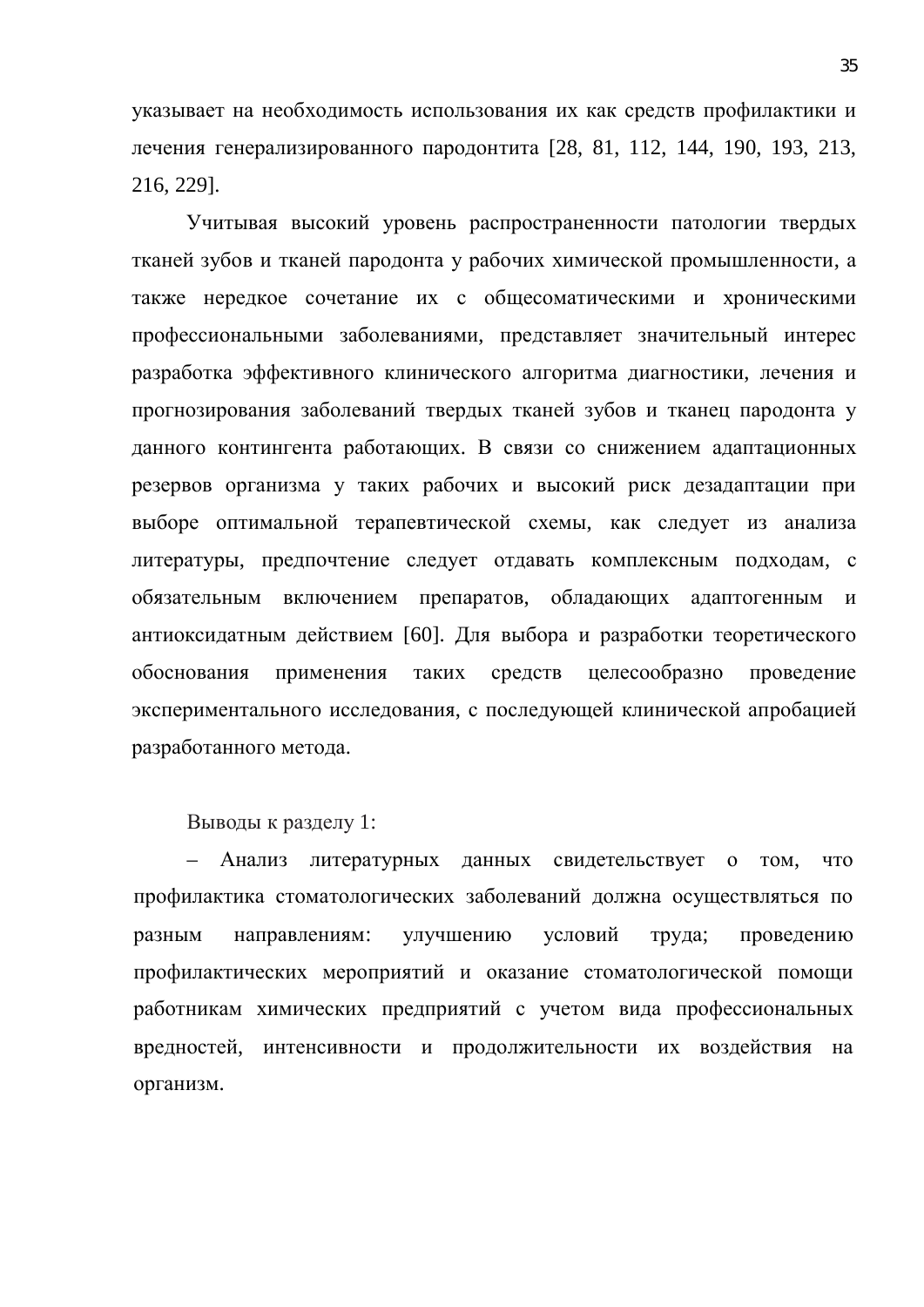– На наш взгляд, при разработке лечебно-профилактического комплекса необходимо учитывать генетическую предрасположенность работников химических предприятий к той или иной стоматологической патологии, а также что воздействие должно осуществляться на различные защитные звенья организма для пролонгирования эффекта.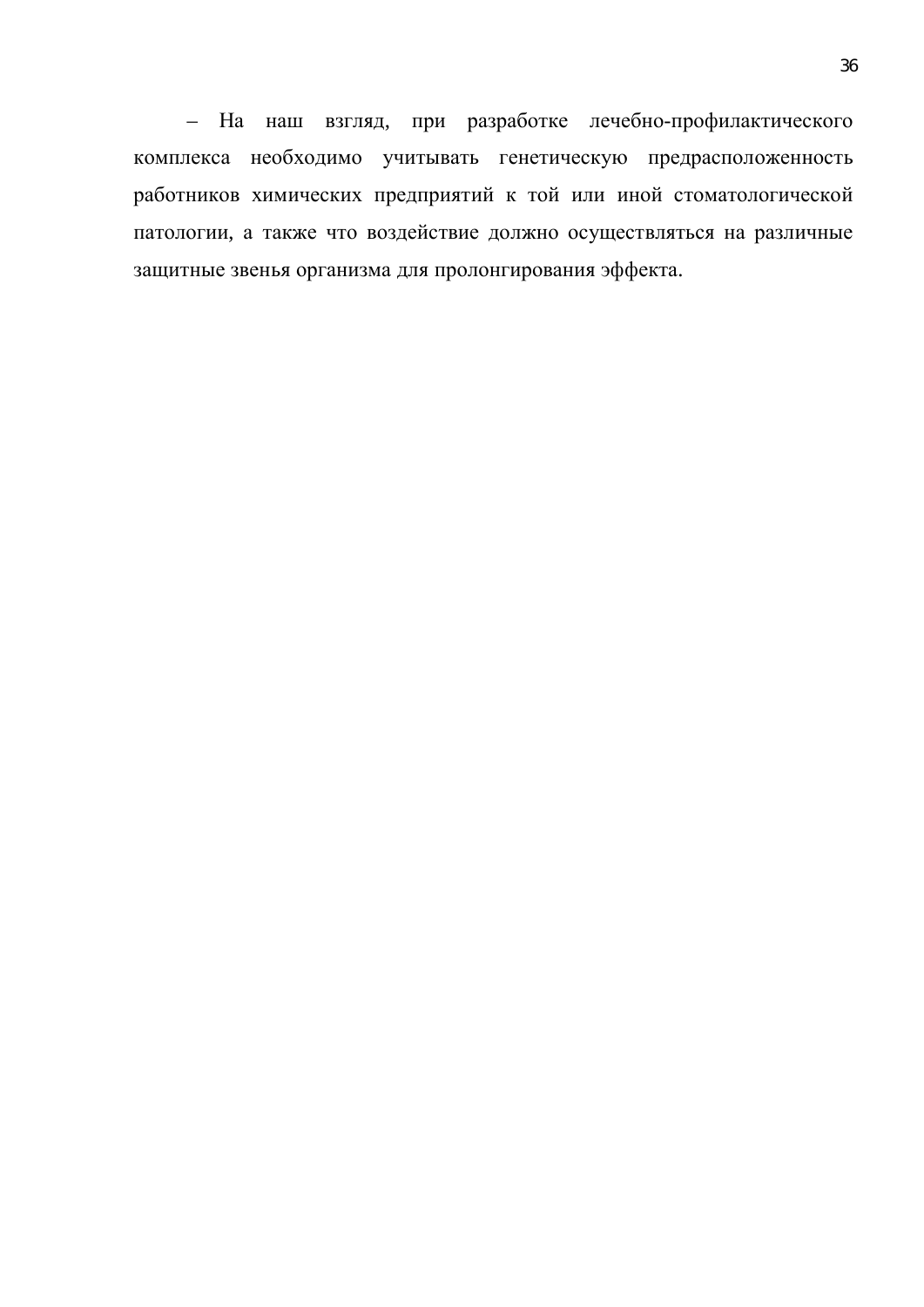## **РАЗДЕЛ 2** МАТЕРИАЛЫ И МЕТОДЫ ИССЛЕДОВАНИЯ

#### **2.1. Обоснование цели исследования.**

Обоснованием цели исследования является широкая распространённость заболеваний твердых тканей зубов и тканей пародонта у работников химической промышленности. Имеющиеся научные работы, свидетельствуют о недостаточной эффективности проводимых организационных и лечебно-профилактических мероприятий, в которых, на наш взгляд, для достижения результата необходимо учитывать генетическую предрасположенность к различным стоматологическим заболеваниям, а также использовать комплексы адаптогенных, антиоксидантных, противовоспалительных препаратов и детоксикантов, воздействующих на разные защитные системы организма на разных иерархических уровнях.

#### 2.2. Дизайн экспериментальных и клинических исследований.

Было обследовано 120 человек возраста 20-60 лет непосредственно занятых в производстве Черкасского производственного объединения «Азот», выпускающего различную химическую продукцию, а также 60 человек студентов 18–25 лет стоматологического колледжа, расположенного в районе предприятия. При этом оценивались поражения и их структура твердых тканей зубов (КПУз, КПУп), тканей пародонта (РМА, %, кровоточивость, проба Шиллера-Писарева, наличие патологического кармана), гигиена полости рта (индексы Silness-Loe, Stallard), денситометрические показатели пяточной кости (SOS, BUA, BQI), а также биохимические показатели ротовой жидкости (активность уреазы, каталазы, эластазы, лизоцима, содержание МДА).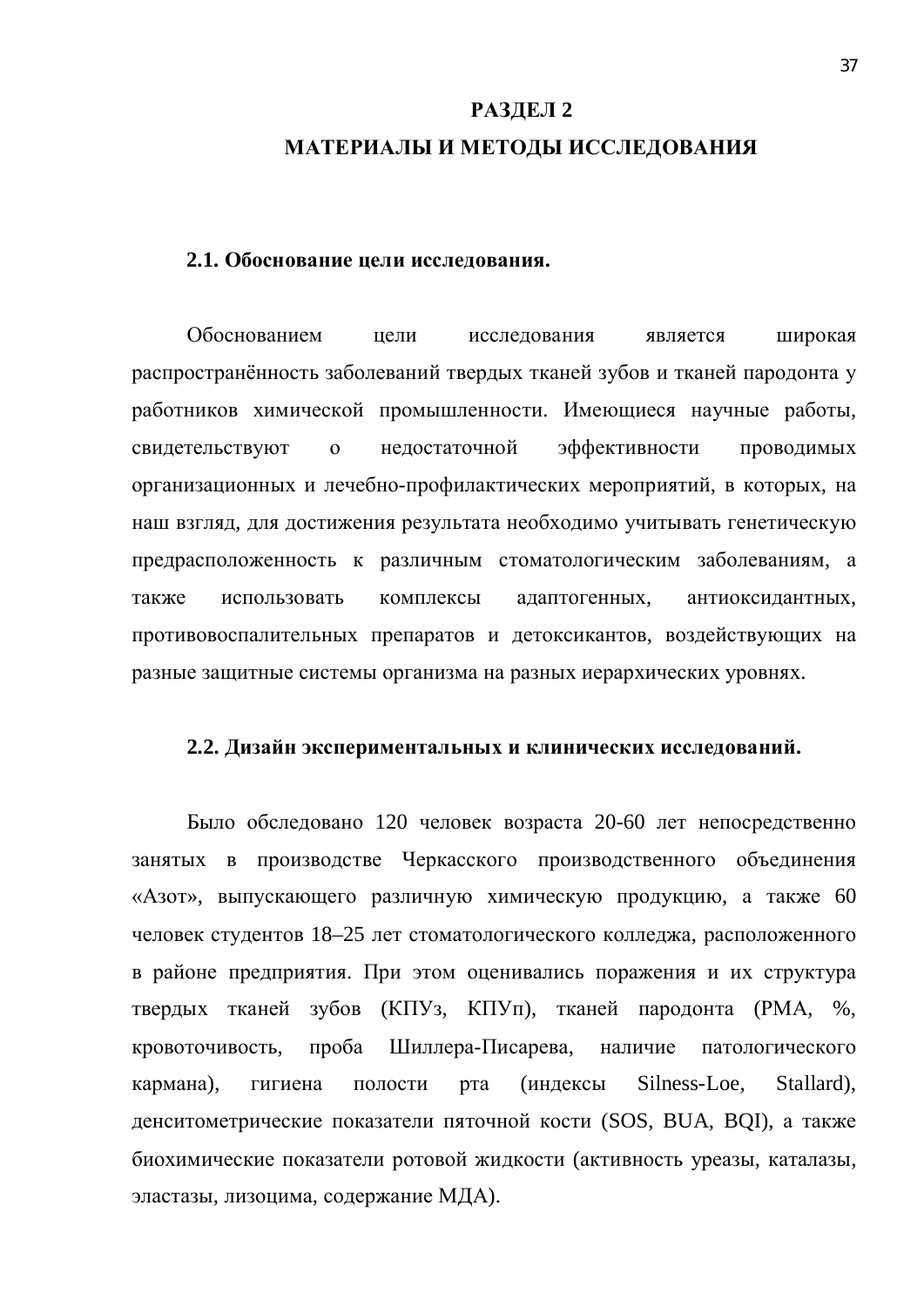В экспериментальных исследованиях была проведена оценка эффективности пародонтопротекторного действия, разработанного для работающих в химической промышленности лечебно-профилактического комплекса препаратов и его составляющих, содержащего «Адаптол» (адаптоген, антиоксидант, детоксидант), «Остеовит» (местно и системно набор макро- и микроэлементов), «Альбумин» (белок-гликозаминогликаны). Опыты были проведены на 30 белых крысах-самцах линии Вистар (возраст 1 месяц, живая масса 60-70 г). 10 крыс содержались на диете Вивария (интактная группа), 10 — на перекисной модели пародонтита и 10 — на модели перекисной пародонтит + профилактический комплекс препаратов. Профилактику препаратами в третей группе начинали с первого дня эксперимента. Ежедневно крысам вводили адаптол, остеовит и альбумин в виде водной суспензии внутрижелудочно утром натощак. После чего на слизистые полости рта крыс наносили гель «Остеовит». Был произведен перерасчёт доз препаратов с учётом веса крыс: Остеовит –300 мг/кг; Адаптол – 90 мг/кг; Альбумин – 2,5 г/кг; Гель – 0,5 мл/крысу. Эксперимент продолжался в течение 30 дней, по истечении которых у крыс под наркозом и пилокарпиновой стимуляцией собирали ротовую жидкость, а затем их умерщвляли. Выделяли блоки челюстей с зубами, в которых определяли степень атрофии альвеолярного отростка, активности фосфатаз и протеиназ в косной ткани челюсти и в тканях десны [94, 105]. В ротовой жидкости, сыворотке крови крыс, тканях десны и костных тканях определяли активность уреазы, лизоцима, каталазы, эластазы, содержание малонового диальдегида (МДА), щелочной и кислой фосфатаз, общую протеолитическую активность (ОПА).

В клинике, в углублённых исследованиях, принимало участие 44 человека мужчин и женщин возраста 30–40 лет (23 чел. — основная группа, 21 чел. — группа сравнения) непосредственно занятых в химическом производстве предприятия «Азот». Пациенты группы сравнения получали только базовую терапию (санация полости рта и профессиональная гигиена).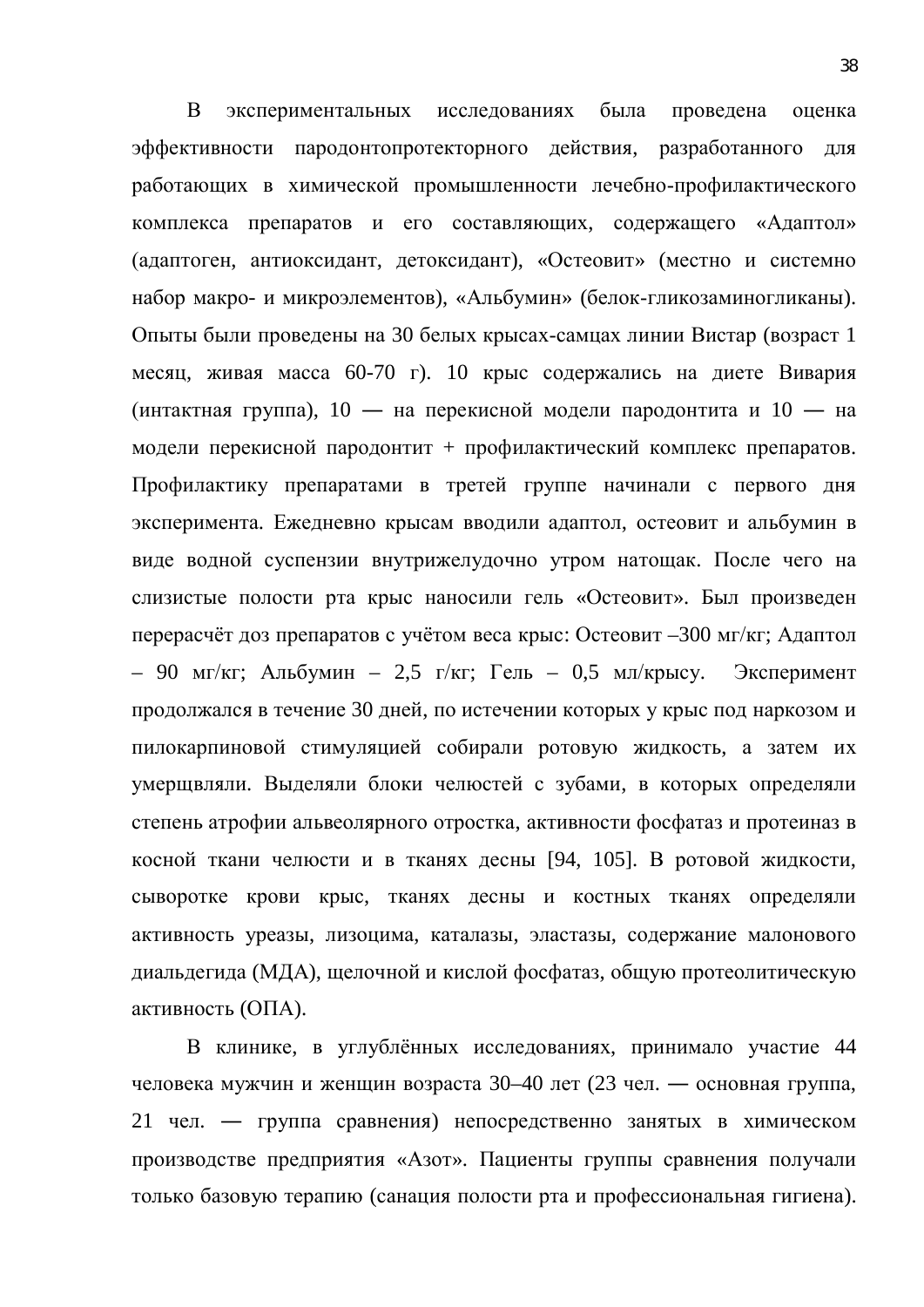Пациенты основной группы, кроме базовой терапии, получали разработанный для работников химической промышленности лечебнопрофилактический комплекс препаратов (табл. 2.1).

Таблица 2.1

# Лечебно-профилактический комплекс профилактики

#### стоматологических осложнений у работников химического производства

| N <sub>2</sub> | Препарат        | Применение, сроки | Механизм действия               |
|----------------|-----------------|-------------------|---------------------------------|
| $\Pi/\Pi$      |                 |                   |                                 |
| $\mathbf{1}$   | Адаптол         | по инструкции     | детоксикант, адаптоген,         |
|                |                 | 2 раза в году     | антиоксидант                    |
|                |                 | 1 месяц           |                                 |
| $\overline{2}$ | Остеовит        | по инструкции     | набор макро- и микроэлементов,  |
|                | таблетиров.     | 2 раза в году     | стимуляция остеогенеза          |
|                |                 | 1 месяц           |                                 |
| $\overline{3}$ | Остеовит-гель   | вечером с каппой  | реминерализация (набор макро- и |
|                |                 | 2 раза в году     | микроэлементов)                 |
|                |                 | 1 месяц           |                                 |
| $\overline{4}$ | Альбумин        | по инструкции     | нормализация процессов в        |
|                |                 | 2 раза в году     | твёрдых тканях зубов и тканях   |
|                |                 | 1 месяц           | пародонта                       |
| 5              | Зубные пасты:   |                   |                                 |
|                | Лакалут-актив,  | 10 дней           | антимикробное действие          |
|                | Лакалут-альпин, | утром 1 месяц     | набор макро- и микроэлементов   |
|                | Лакалут-        | вечером 1 месяц   | противовоспалительный           |
|                | фитоформула     | 2 раза в году     | механизм                        |
| 6              | Ополаскиватель  | 2 раза в день     | противовоспалительное,          |
|                | «Элюдрил»       | 1 месяц после еды | бактерицидное                   |
|                |                 | 2 раза в году     |                                 |

При этом оценивались в исходном состоянии, через 3, 6 и 12 месяцев показатели твёрдых тканей зубов, тканей пародонта, уровень гигиены полости рта, биохимические параметры ротовой жидкости (активность каталазы, уреазы, лизоцима, степень дисбиоза, индекс АПИ), в исходном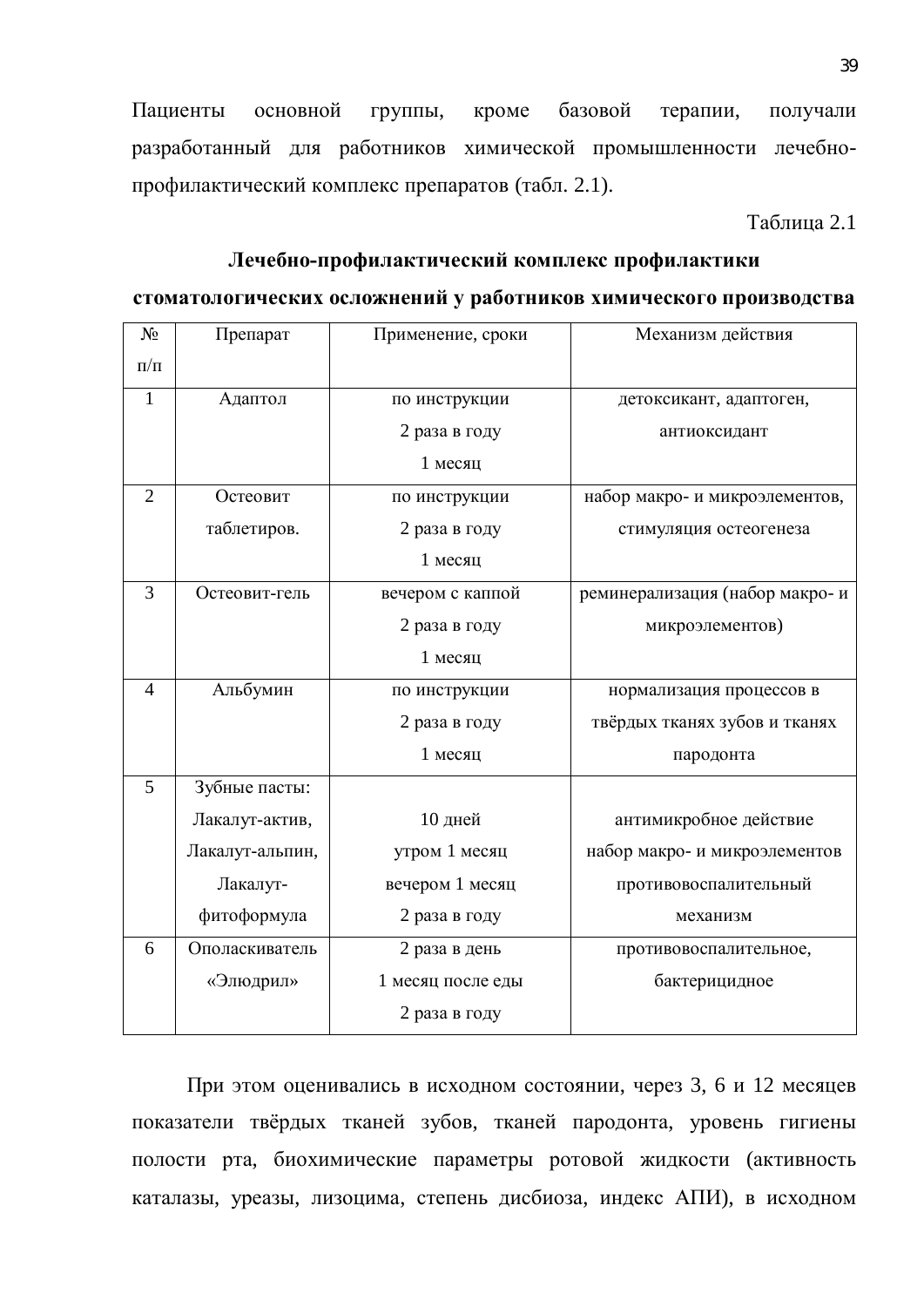состоянии и через 6 месяцев в сыворотке крови (активность аминотрансфераз АСТ, АЛТ, щелочной фосфатазы, каталазы, содержание МДА, индекс АПИ).

У каждого из отобранных из основной группы и группы сравнения 10ти пациентов брали соскоб буккального эпителия со слизистой полости рта. Эпителий собирали в пробирку Eppendorf со стерильным физиологическим раствором. Все полученные биоматериалы транспортировали в лабораторию в специальных термоконтейнерах при температуре 4 °С [189]. Определяли аллельные варианты генов Col1A1 (белок матрицы костной ткани), ММП9 (деградация внеклеточного матрикса), СТR C1377T (остеопороз), ВДР (рецептор витамина D), IL-6 G(-174) (метаболизм остеокостов и остеобластов), IL1B C3954T (резорбция костной ткани), TNFA (провоспалительный цитокин) и гены первой и второй фазы детоксикации — Cyp1A1 A1506G, Cyp3A4, GSTM1 и NAT2.

Кроме того, у пациентов основной группы и группы сравнения в процессе лечения определялись биофизические и оптические показатели ротовой жидкости, зарядовое состояние клеток буккального эпителия, состояние микрокапиллярного русла десны, денситометрические показатели костного метаболизма.

#### 2.3. Методы исследования.

2.3.1. Клинические метолы исследования. Состояние твердых тканей зубов оценивали по индексам КПУз и КПУп [158].

Состояние тканей пародонта определяли с помощью индексов РМА, %, Шиллера-Писарева, Community Periodontal Index Treatment of Needs (CPITN) [158].

Гигиеническое состояние ротовой полости определяли с использованием индексов Sinless Loe и Stallard [158].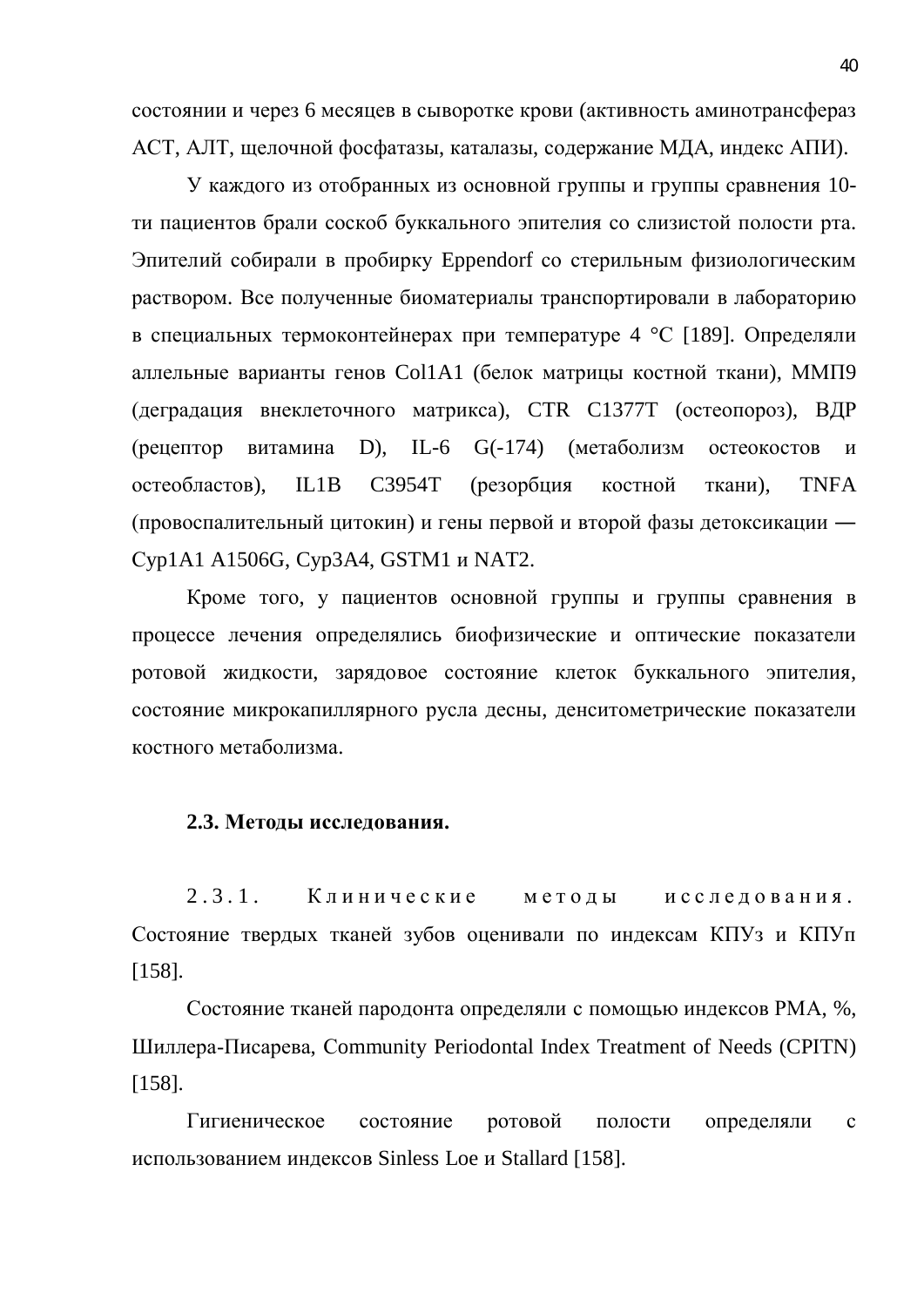2.3.2. Экспериментальные методы исследования.

Степень атрофии альвеолярного отростка у животных определяли методом биометрии для определения линейных размеров обнажения корней моляров по методу Николаевой А.В. [66, 69]. Измерение обнажения каждого корня проводили на мацерированных нижнечелюстных блоках по язычной поверхности моляров с помощью бинокулярного микроскопа, в окуляре которого находилась шкала с ценой деления 0,05 мм. Величину относительного обнажения корней моляров рассчитывали по формуле (в процентах):

$$
K = \frac{l \cdot 100}{M},\tag{2.1}
$$

где К – величина относительного обнажения корней в процентах; *l* – расстояние от края альвеолы до анатомической шейки зуба; М - расстояние от края альвеолы до вершины бугорка зуба.

Ткань десны для биохимических исследований иссекали общепринятым методом, тщательно промывали холодным 0,85 % раствором NaCl, высушивали фильтровальной бумагой и сохраняли до исследования при температуре  $-10^0$  С. Гомогенаты тканей пародонта и костных тканей готовили на физиологическом растворе из расчета 20 мг сырой ткани на 1 мл раствора.

Кроме того, в экспериментальных исследованиях оценивались в тканях десны, сыворотке крови, ротовой жидкости и костных тканях, активность эластазы, каталазы, содержание МДА (маркеры воспаления), показатели характеризующие антиоксидантно-прооксидантную систему (индекс АПИ), активность лизоцима (антимикробный фактор) и уреазы (маркер микробной обсеменённости), кислой и щелочной фосфатаз (маркеры процессов минерализации).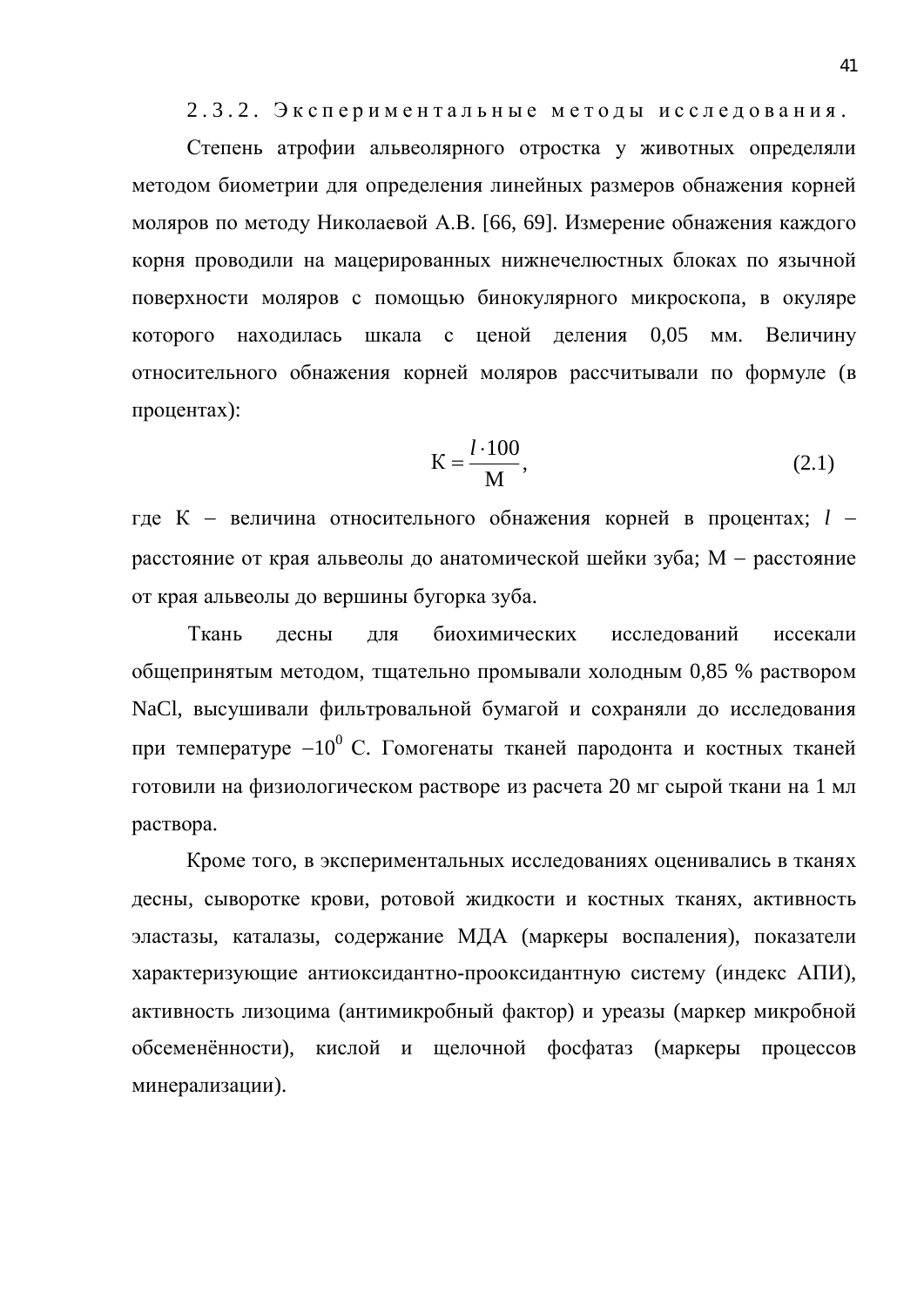2.3.3. Биохимические методы исследования. Ротовую жидкость собирали утром натощак в центрифужные пробирки в течение 5 минут. Хранили до проведения анализов при -20<sup>°</sup>С. Перед исследованием размораживали при комнатной температуре, центрифугировали при 3,5 тис.  $o6/$ мин 15 мин.

Определение активности уреазы в ротовой жидкости проводили методом, основанным на способности этого фермента расщеплять мочевину до аммиака, который с реактивом Несслера даёт жёлтое окрашивание. Интенсивность окраски пробы прямо пропорциональна активности уреазы, которую выражали в микромолях аммиака, образовавшегося за 1 минуту в 1 мл ротовой жидкости [39].

Определение активности лизоцима в ротовой жидкости проводили бактериологическим методом, основанном на способности лизоцима лизировать бактерии. При взаимодействии лизоцима с субстратом Micrococcus lysodeikticus наблюдается просветление субстрата, которое регистрируют спектрофотометрически. Степень просветления пропорциональна активности лизоцима, которую выражали в ед/мл ротовой жидкости [95].

Активность каталазы в ротовой жидкости определяли при помощи метода, основанного на способности перекиси водорода, не прореагировавшей с каталазой, соединяться с солями молибдена в стойкий оранжевый комплекс. Интенсивность окраски пропорциональна активности каталазы, которую выражали в милликаталах/л ротовой жидкости [50].

Содержание малонового диальдегида определяли при помощи реакции с 2-тиобарбитуровой кислотой, в результате которой образуется окрашенный триметиловый комплекс. Концентрация малонового диальдегида пропорциональна экстинкции в реакционной среде исследуемой пробы, выражали в микромолях/л ротовой жидкости [148].

В эксперименте активность щелочной и кислой фосфатаз определяли при помощи субстрата п-нитрофенилфосфата. При воздействии фосфатаз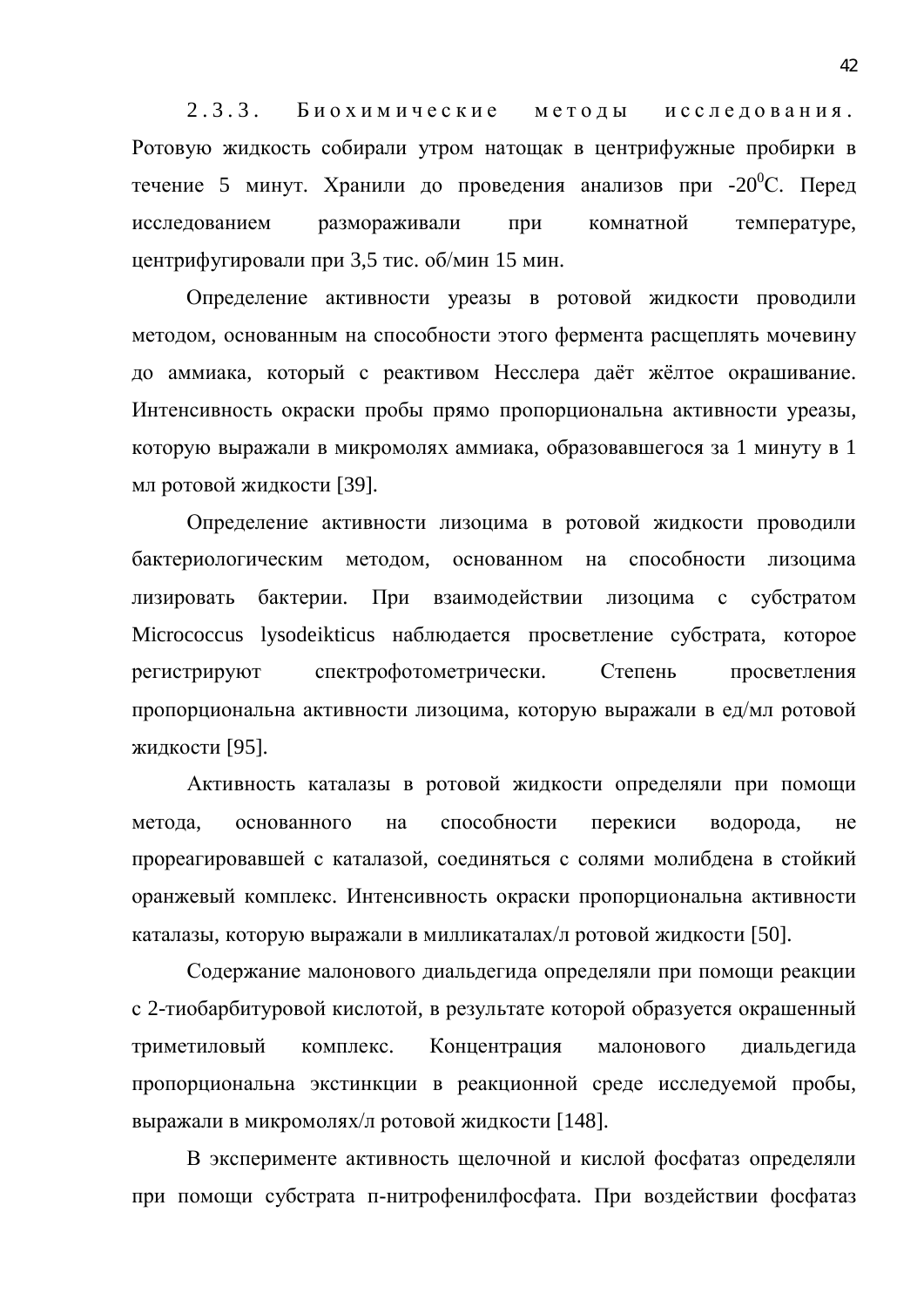костной ткани от субстрата отщепляется п-нитрофенол, имеющий в щелочной среде жёлтый цвет. Интенсивность окраски пропорциональна активности фермента. Активность ферментов выражали в милликаталах на 1 л ротовой жидкости (мкат/л). За 1 катал принимали активность фермента, способную образовать 1 моль п-нитрофенола [94].

Активность эластазы оценивали по гидролизу синтетического субстрата N-t-BOC-L-alanin-p-nitrophenyl ester (Германия «Sigma»). Под действием эластазы от субстрата отщепляется п-нитрофенол, дающий желтое окрашивание, интенсивность которого пропорциональна активности фермента [232]. Активность эластазы выражали в нанокаталах на 1 л ротовой жидкости, 1 катал – это активность эластазы, катализирующая отщепление 1 моля п-нитрофенола.

Общую протеолитическую активность (ОПА) определяли по методу Kunitz в модификации Р.Д. Барабаша и А.П. Левицкого, основанного на гидролизе субстрата казеина при рН 7,6. После гидролиза субстрата протеазами костной ткани нерасщепленный казеин отделяется с помощью трихлоруксусной кислоты, а количество продуктов расщепления (свободные аминокислоты, олигопептиды) определяют колориметрически при помощи реакции с реактивом Фолина [17]. ОПА выражали в микрокаталах на 1 л ротовой жидкости (мккат/л). За 1 катал принимали активность ферментов, способную к образованию 1 моля тирозина.

Индекс АПИ расчитывали как отношение активности каталазы к содержанию МДА.

 $2.3.4.$  Молекулярно-генетические методы и с с л е д о в а н и я. У каждого из отобранных из основной группы и группы сравнения 10-ти работников химического производства предприятия «Азот» г. Черкассы брали соскоб буккального эпителия со слизистой полости рта. Эпителий собирали в пробирку Eppendorf со стерильным физиологическим раствором. Все полученные биоматериалы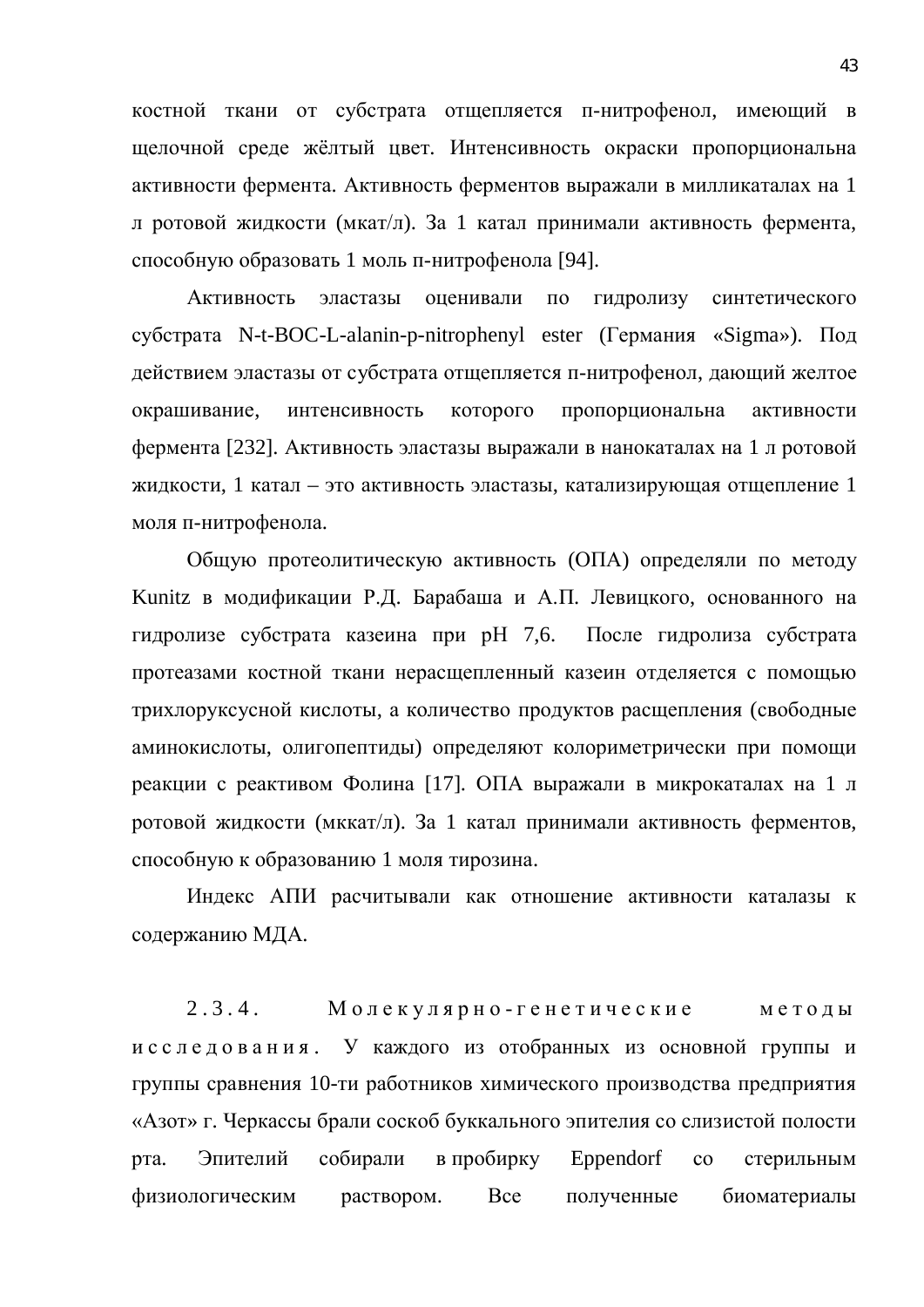транспортировали в лабораторию в специальных термоконтейнерах при температуре 4 °С. Выделение и очистку ДНК из буккальных клеток проводили по методу Деллапорта [189].

Определяли содержание ДНК на спектрофотометре (Nanophotometr, Implen), отобрав аликвоту 5 мкл непосредственно из пробирки с раствором ДНК. Аллельные варианты генов Col1A1 (белок матрицы костной ткани), ММП9 (деградация внеклеточного матрикса), ВДР (рецептор витамина D), IL-6 G(-174) (метаболизм остеокостов и остеобластов), IL1B C3954T (резорбция костной ткани), TNFA (провоспалительный цитокин) и гены первой и второй фазы детоксикации — Сур1А1 А1506G, Сур3А4, GSTM1 и NAT2 оценивали методом аллель специфической полимеразной цепной реакцией (ПЦР). Амплификацию исследуемых участков генов проводили параллельно в двух эппендорфах для нормального и мутантного варианта гена в 20 мкл буферного раствора (фирма «Fermentas») и 100 нм каждого олигонуклеотидного праймера, 100-150нг ДНК. Аллельные варианты генов CTR C1377T (остеопороз) выявляли методом ПЦР-ПДРФ, обрабатывая амплификаты соответствующим ферментом рестрикции. В ходе выполнения работы исследовали полиморфные варианты генов глутатион-S-трансферазы М1 (ген GSTM1) и глутатион-S-трансферазы Т1 (ген GSTT1)- наличие или отсутствие делеции. ПЦР проводили на амплификаторе BIO-RAD (США) и экспериментально подбирали необходимую программу смены температур и длительности каждого шага реакции для определения полиморфизма исследуемых генов. Всего в исследовании было проведено 10 ПЦР-реакций  $(\text{табл. } 2.2).$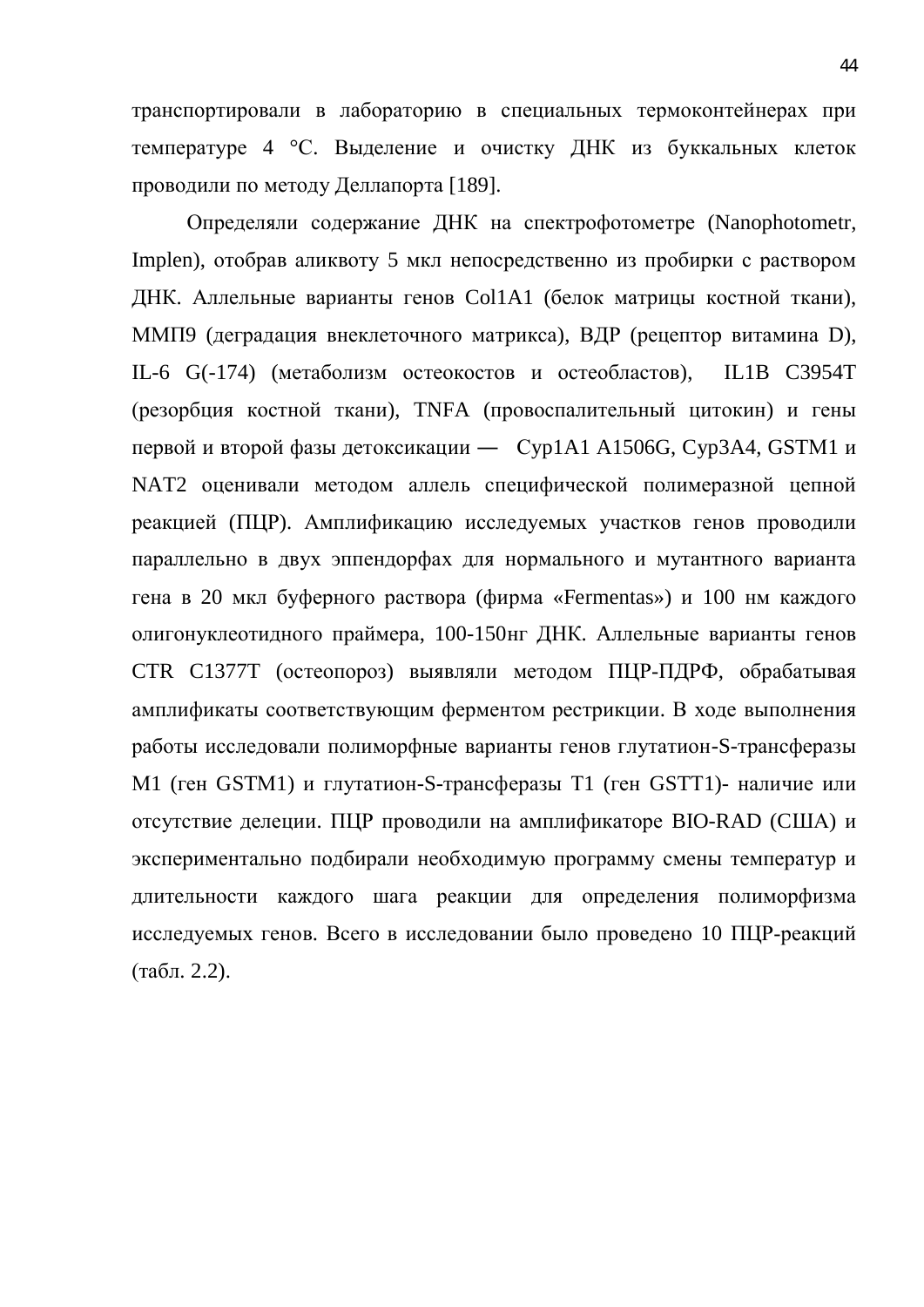#### Таблица 2.2

### Последовательность праймеров и условия проведения ПЦР- анализа

| Название                                           | Ген               | Полиморфизм                 | Последовате-<br>Олигонук-<br>леотидов<br>льность                                                                               | Т отжига                 | рестрикции<br>Фермент    | Фрагменты<br>(n.0.)                                                 |
|----------------------------------------------------|-------------------|-----------------------------|--------------------------------------------------------------------------------------------------------------------------------|--------------------------|--------------------------|---------------------------------------------------------------------|
| 1                                                  | $\overline{2}$    | $\overline{3}$              | $\overline{4}$                                                                                                                 | $\overline{5}$           | 6                        | $\overline{7}$                                                      |
| Мутация<br>цитохрома<br>P450                       | CYP1A1            | A1506G<br>Ile462Val         | f-TAGGAGTCTTGTCTCATGCC<br>r-GCACTTAAGCAGTCTGTTTGA                                                                              | 55                       | Msp1                     | AA-389,<br>AG-<br>89,208,110<br>GG-208,110                          |
| глугатион-S-<br>Трансфераза                        | GSTM1             | делеция                     | TGCTTCACGTGTTATGGAGGTTC<br>GTTGGGCTCAAATATACGGTGG                                                                              | 60                       |                          | 219,<br>делеция                                                     |
| ариламин-М-<br>ацетилтрансф<br>ераза 2             | NAT <sub>2</sub>  | C481T                       | $\overline{\phantom{0}}$                                                                                                       | $\overline{\phantom{0}}$ | $\overline{\phantom{0}}$ | $\overline{\phantom{0}}$                                            |
| ариламин-М-<br>ацетилтрансф<br>ераза 2             | NAT <sub>2</sub>  | $\overline{\phantom{0}}$    |                                                                                                                                | $\overline{\phantom{0}}$ |                          | $\overline{\phantom{0}}$                                            |
| Коллаген<br>костной<br>ткани                       | Col1A1            | Sp1,G2046T,<br>Rs1800012    | f-GTTGTCTAGGTGCTGGAGGTT<br>r-GGCGAGGGAGGAGAGAAGG<br>f1-CCCGCCCACATTCCCTGG<br>r1-CCCGCCCCCATTCCCTGG                             | 63                       |                          | 180<br>$\ensuremath{\text{N}}/\ensuremath{\text{M}}$                |
| Метаболизм<br>кальция.<br>Рецептор<br>кальцитонина | CTR<br>(CALCR     | C1377T<br>Pro/Leu           | f-CTCAGTGATCACGATACTGTG<br>r-ATTCAGTGGAACCAGCGTTGG                                                                             | 59                       | Alu1                     | $CC-228$<br>TT-120,<br>108<br>CT-<br>228,120,108                    |
| Рецептор<br>витамина D                             | <b>VDR</b>        | T352C<br>Rs 731236          | f-CAG AGG ATG GAC AGG GAG<br>CAA<br>r-GCA ACT CCT CAT GGC TGA<br><b>GGTCTC</b>                                                 | 63                       | TaqI                     | TT-493, 247<br>$Tt-$<br>493,291,247,<br>202<br>$tt-$<br>291,247,202 |
|                                                    | Интерле<br>йкин1В | IL1B<br>C3954T<br>rs1143634 | Cf-GCT TTT TTG CTG TGA GTC<br><b>CCG</b><br>Tf-CTC AGG TGT CCT CGA AGA<br><b>AAT CAA</b><br>R-GAATTAGCAAG<br><b>CTGCCAGGAG</b> |                          | 60                       |                                                                     |
| Мутация<br>интерлейкина<br>$IL-6$                  | $IL-6$            | $G(-174)C$<br>rs1800795     | GF-TCCCCCTAGTTGTGTCTCGCG<br>Cf-CTGCACTTTATCCCCTAGTTGTGT<br>$R-$<br>TGAGGGTGGGGCCAGAGCCATGCC                                    | 60                       |                          | Интерлейкин<br>1B                                                   |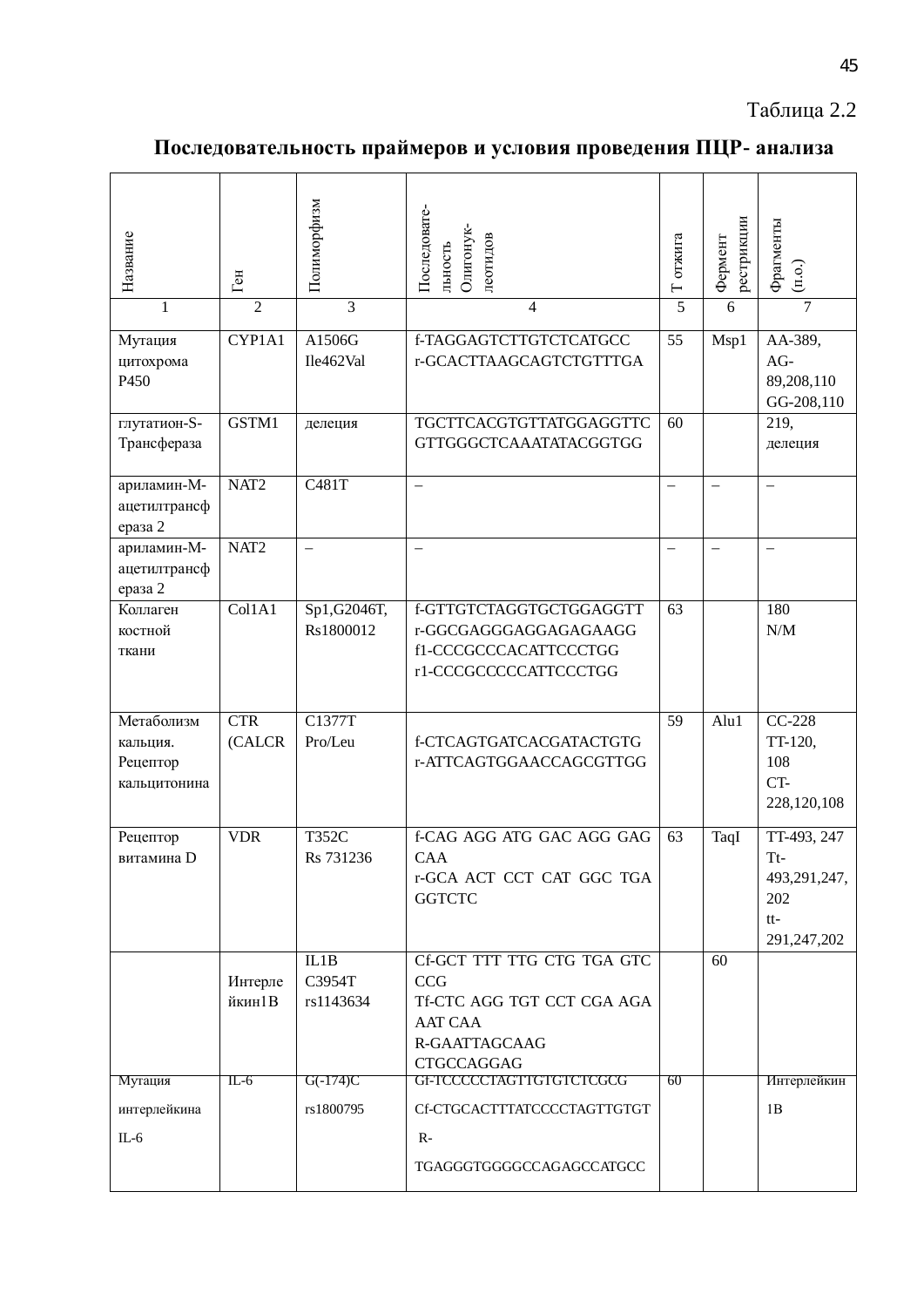Продолжение табл. 2.2

| Мутация       | TNF | $G(-308)A$ | G-ATAGGTTTTGAGGGGCATGG  | 55 | 184 |
|---------------|-----|------------|-------------------------|----|-----|
| фактора       |     | Rs1800629  | A-AATAGGTTTTGAGGGGCATGA |    |     |
| некроза       |     |            | R-TCTCGGTTTCTTCTCCATCG  |    |     |
| опухоли альфа |     |            |                         |    |     |

2.3.5. Биофизические и оптические методы исследования. Денситометрический метод исследования. Исследование проводилось с помощью денситометра "Sonost 2000" (Корея) определяя:

- SOS - скорость распространения ультразвука, через пяточную кость, выражается в м/с и зависит от плотности и минерализации кости;

- BUA - широкополосное ослабление ультразвука — характеризует ослабление интенсивности ультразвука в среде его распространения, выражается в дБ/мГц и отображает не только плотность кости, но и количество, размеры и пространственную ориентацию трабекулярной костной ткани, т.е. ее архитектонику.

- BQI - индекс качества кости вычисляется по показателям SOS и BUA и отображает интегрально состояние костной ткани пациента относительно категории взрослых людей в возрасте 20 лет.

Оценка зарядового состояния клеток буккального эпителия. Метод предложен в работе [62]. Оценивается процент электрофоретически подвижных ядер клеток буккального эпителия (КБЭ), процент подвижных плазмолемм КБЭ, амплитуды смещения ядер и плазмолемм и их отношения. Все эти величины связаны с уровнем неспецифической резистентности в полости рта и зависят от степени воспалительного процесса в тканях пародонта и интенсивности кариозного процесса. Этот метод обследования позволяет судить об уровне адаптационных и функциональных реакций в полости рта и переходных процессах в результате проводимых профилактики и лечения.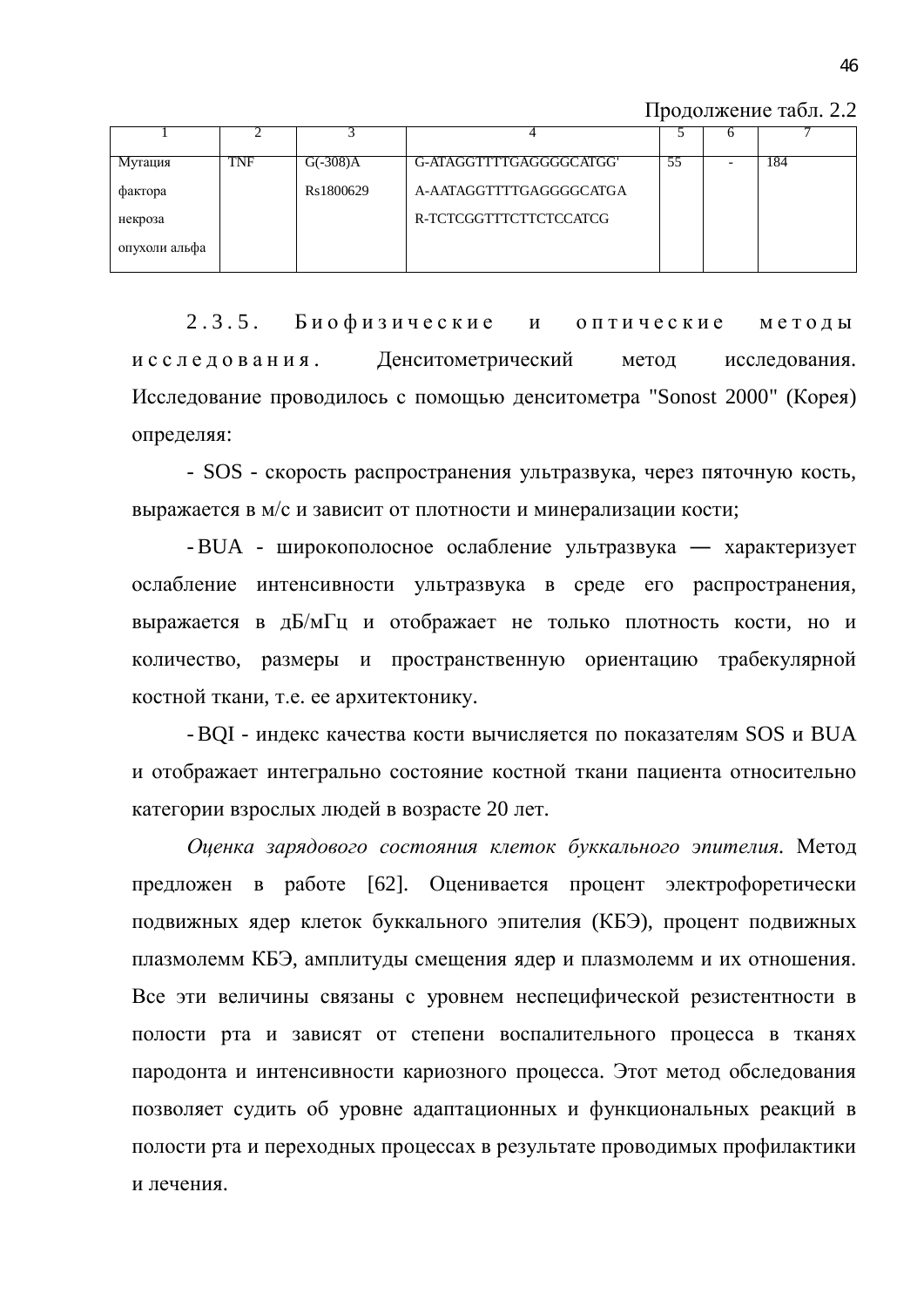Клетки буккального эпителия брались натощак после полоскания полости рта, легким соскобом. Препараты готовились по методике [163]. Процент подвижных ядер и плазмолемм КБЭ оценивался с помощью биологического микроскопа при увеличении 480<sup>x</sup> для 100 неповрежденных клеток в каждом препарате. Амплитуды смещения ядер и плазмолемм оценивались с помощью окулярной линейки.

Спектроколориметрические методы исследования тканей пародонта позволяют оценить состояние микрокапиллярного русла десны десны, возникновение и вид функциональной гиперемии под действием регламентированной жевательной нагрузки (ЖН), которая определяется состоянием клеток организма и их способностью реагировать на факторы воздействия, состоянием капилляров, тонусом сосудов, адекватной вазомоторной реакцией. Метод основан на том, что кровоток в десне составляет 70 % от общего кровообмена тканей пародонта. В случае интактного пародонта ЖН всегда вызывает положительную гиперемию, которая заключается в увеличении на определенное время кровенаполнения в артериальной и венозной части микрокапиллярного русла. При этом наблюдается, как правило, незначительная барьерная проницаемость слизистой десны для раствора Шиллера-Писарева (Ш-П), высокая концентрация оксигемоглобина и отсутствие метгемоглобина в крови. При наличии воспалительных процессов, в том числе и скрытых, в тканях пародонта кровообмен в капиллярном русле под действием жевательной нагрузки уменьшается и зависит от степени воспаления. При этом отмечается повышенная барьерная проницательность для красителей, наличие реакций на гликоген, сниженная концентрация оксигемоглобина. Все оптические и цветовые параметры при этом фиксируются в координатах цвета и в виде спектрального распределения коэффициента отражения света [117, 118].

2.3.6. Статистическая обработка результатов. Все результаты исследований обрабатывались статистически с помощью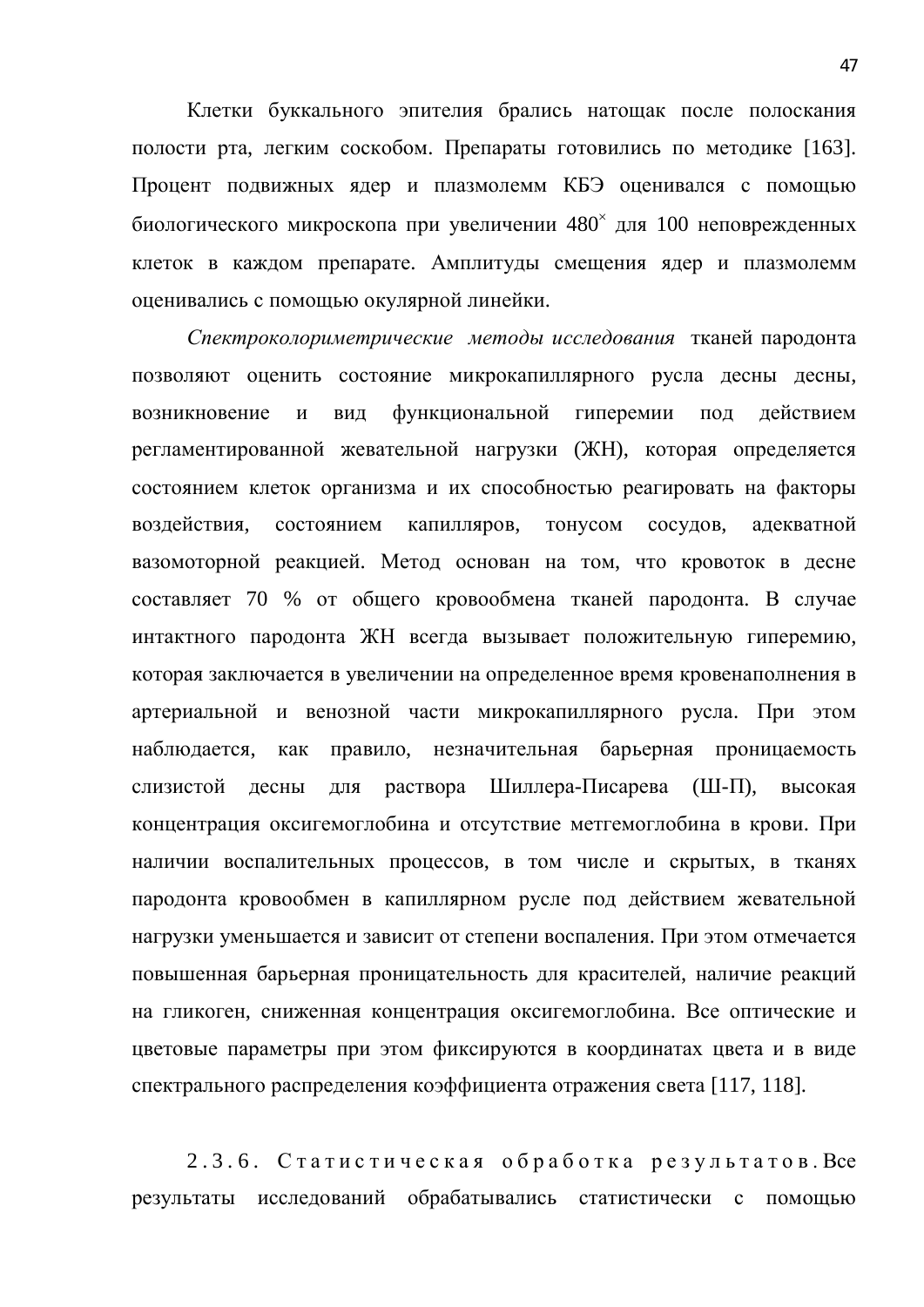программы STATISTICA 6.1 для оценки погрешностей и достоверности результатов.

Для определения степени различия тех или иных выборок по результатам эпидемиологическим обследованиям был использован tкритерий Стьюдента [84].

t-критерий Стьюдента является статистическим тестом, в котором статистика критерия имеет распределение Стьюдента. Наиболее часто tкритерий применяется для проверки равенства средних значений в двух выборках. Нулевая гипотеза предполагает, что средние значения равны.

Все разновидности критерия Стьюдента являются параметрическими и основаны на дополнительном предположении о нормальности выборки данных. Поэтому перед применением критерия Стьюдента рекомендуется выполнить проверку нормальности. Также при анализе были использованы инструменты регрессионного анализа [155]. Различают однофакторные (парные) и многофакторные регрессионные зависимости. Парная регрессия при парной зависимости может быть аппроксимирована прямой линией, параболой, гиперболой, логарифмической, степенной или показательной функцией, полиномом и др. Двухфакторное поле можно аппроксимировать плоскостью, параболоидом второго порядка, гиперболоидом. При построении теоретической регрессионной зависимости используется метод наименьших квадратов (МНК). Суть МНК заключается в следующем: из всего множества линий, которые можно провести через экспериментальные точки на корреляционном поле, линия регрессии  $y = b1 + b0x$  выбирается так, чтобы сумма квадратов расстояний по вертикали между экспериментальными точками и этой линией была наименьшей. Расстояния между экспериментальными точками и линией регрессии есть отклонения еі. Следовательно, при использовании МНК минимизируется следующая функция:

$$
\sum_{i=1}^{n} e_i^2 = \sum_{i=1}^{n} (y_i - \overline{y_i})^2 = \sum_{i=1}^{n} (y_i - b_0 - b_1 x_i)^2, \qquad (2.2)
$$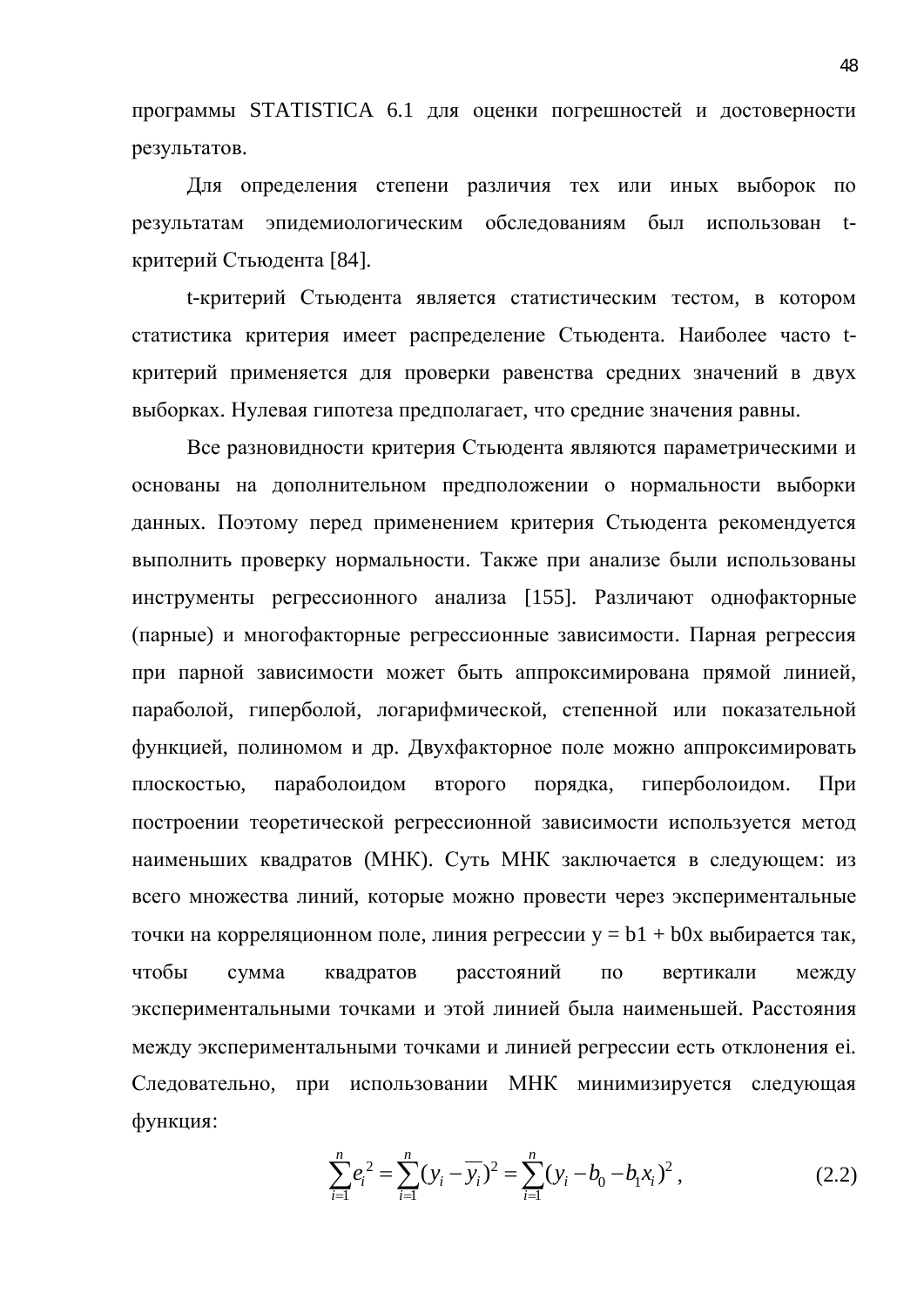Для определения степени взаимозависимости выборок данных был использован линейный коэффициент корреляции (коэффициент корреляции Пирсона) [81], который можно определить по следующей формуле:

$$
r_{XY} = \frac{\text{cov XY}}{\sigma_X \sigma_Y} = \frac{\sum (X - \overline{X})(Y - \overline{Y})}{\sqrt{\sum (X - \overline{X})^2 \sum (Y - \overline{Y})^2}},\tag{2.3}
$$

Для графического представления подобной связи можно использовать прямоугольную систему координат с осями, которые соответствуют обеим переменным. Каждая пара значений маркируется при помощи определенного символа. Такой график называется «диаграммой рассеяния»

В анализе использовался принцип спектрального разложения матрицы и расчет собственных значений [53] для решения задачи поиска количества значимых факторов среди представленных компонент. Критерием использовалось правило Кайзера, согласно которому значимы те главные компоненты, для которых λі (собственное значение) превосходит среднее значение λ. Правило Кайзера хорошо работает в простых случаях, когда есть несколько главных компонент с  $\lambda$ i, намного превосходящими среднее значение, а остальные собственные числа меньше него. В более сложных случаях оно может давать слишком много значимых главных компонент. Если данные нормированы на единичную выборочную дисперсию по осям, то правило Кайзера приобретает особо простой вид: значимы только те главные компоненты, для которых  $\lambda i > 1$ .

Для группировки параметров и выявления латентных факторов использовался иерархический кластерный анализ [236], графическим результатом которого является дендрограмма. Под дендрограмой обычно понимается дерево, то есть граф без циклов, построенный по матрице мер близости. Дендрограмма позволяет изобразить взаимные связи между объектами из заданного множества. Для создания дендрограммы требуется матрица сходства (или различия), которая определяет уровень сходства между парами объектов.

В настоящем исследовании в качестве компьютерной среды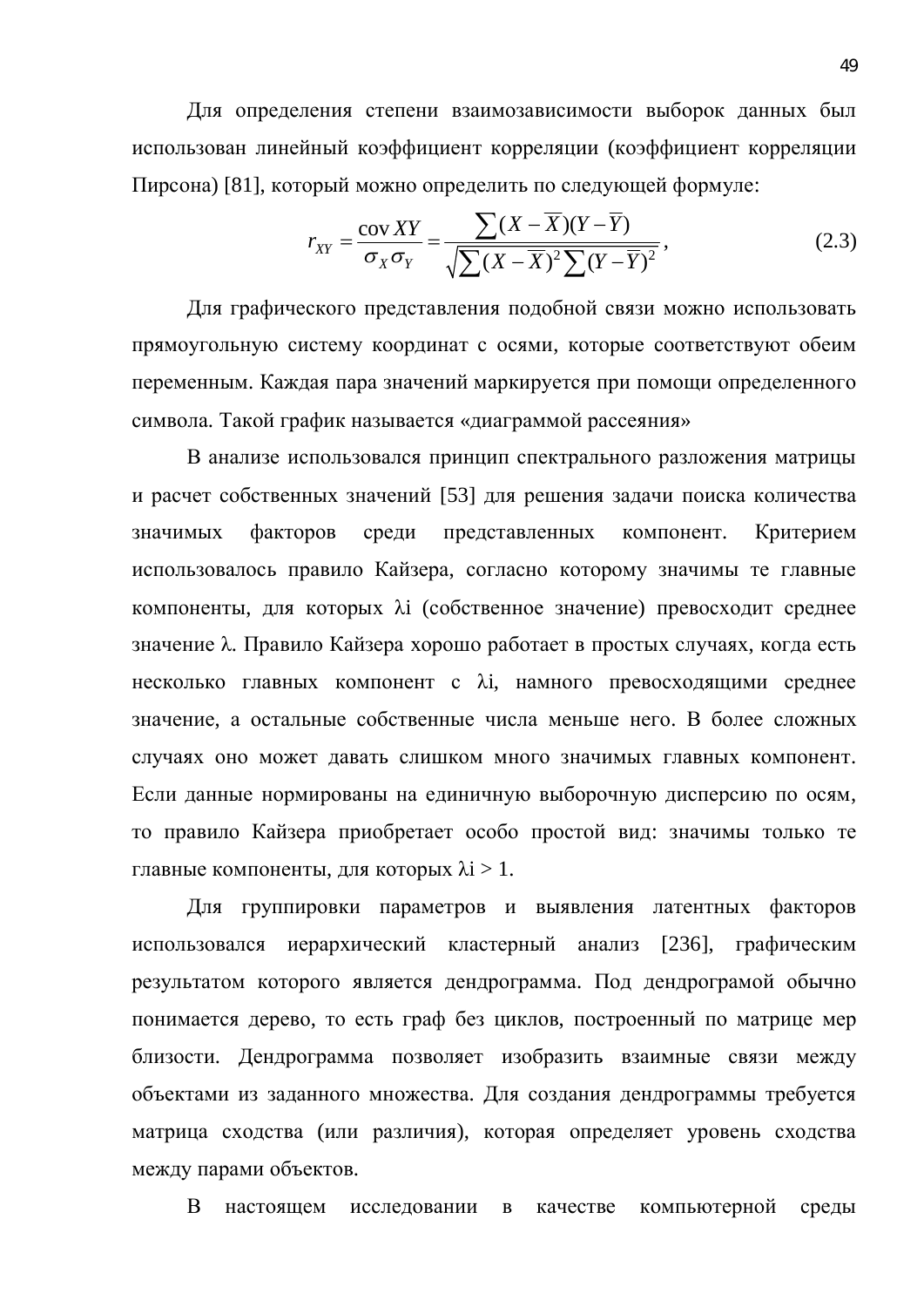статистической обработки данных и моделирования был использован язык R программирования для статистической обработки данных и работы с графикой, а также свободная программная среда вычислений с открытым исходным кодом в рамках проекта GNU.

Выводы к разделу 2:

- Приведено обоснование цели работы.

- Дана краткая характеристика объектов экспериментальных и клинических исследований.

- Дана характеристика использованных препаратов и методов воздействия, обоснование и методика их использования.

- Выбраны и описаны методы контроля и статистического анализа результатов исследований, использованные в работе.

Результаты раздела опубликованы в работах [ 61, 63, 64, 67, 68, 69, 70, 71].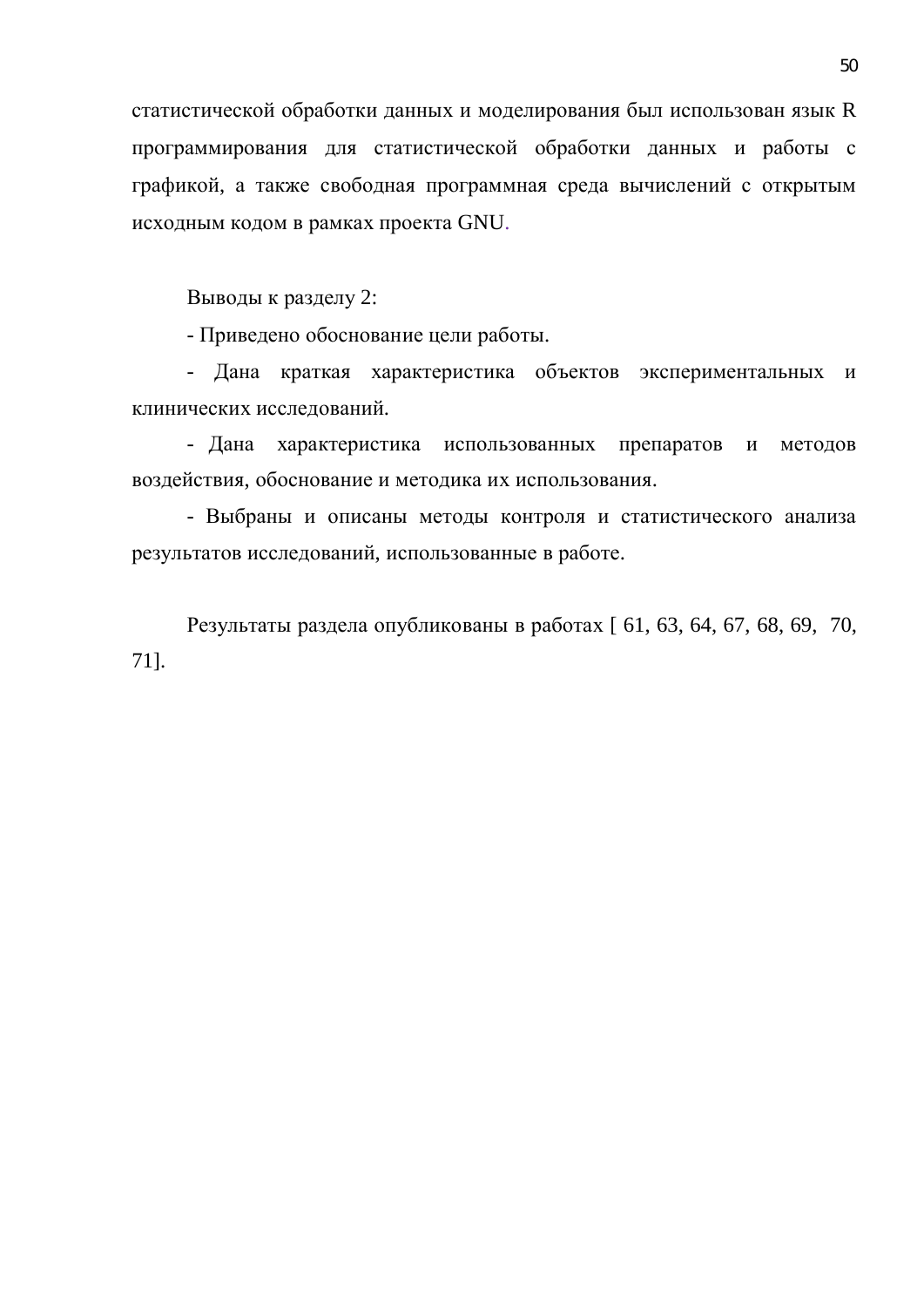## РАЗДЕЛ 3 РАСПРОСТРАНЁННОСТЬ И СТРУКТУРА ОСНОВНЫХ СТОМАТОЛОГИЧЕСКИХ ЗАБОЛЕВАНИЙ И ПРЕДРАСПОЛОЖЕННОСТЬ К НИМ У РАБОТНИКОВ ХИМИЧЕСКОЙ ПРОМЫШЛЕННОСТИ

3.1. Основные стоматологические заболевания работников **химической промышленности.** 

Проведенное в рамках мониторирования стоматологической заболеваемости изучение основных индексов, характеризующих состояние твердых тканей зубов, тканей пародонта, состояние полости рта у рабочих завода «Азот» (г. Черкассы) свидетельствует о высокой частоте возникновения основных стоматологических заболеваний (табл. 3.1–3.6).

Интенсивность поражения зубов кариесом, оцениваемая по индексам КПУз и КПУп, с возрастом увеличивалась – от 12,4 в группе 20-40 лет до 15,3 в группе меньше 40 лет. В структуре индекса КПУп кариозные зубы составляют по группе 20-40-летних 14,9 %, запломбированные зубы – 70,2 %, а удаленные – 14,9 %. В структуре кариозных полостей осложнённые формы кариеса составляли 17,1 %. Подобная структура в индексе КПУп отмечена и у возрастной группы > 40 лет. Так, кариозные зубы составляли 10 %, запломбированные – 74 % и удалённые – 16 %. При этом в структуре кариозных зубов осложнённые формы кариеса составили 19,5 %.

В среднем по заводу у обследованных 20-60 летних мужчин и женщин интенсивность поражения кариесом зубов составила 14,3 зуба в среднем по группе, что коррелирует с данными Гаврищук А.В., (2014) и др. по заводам металлургического и химического производства Украины. Индекс КПУп составил 15,12 зуба на одного обследованного. Очевидно, что уровень оказания стоматологической помощи на предприятии удовлетворительный,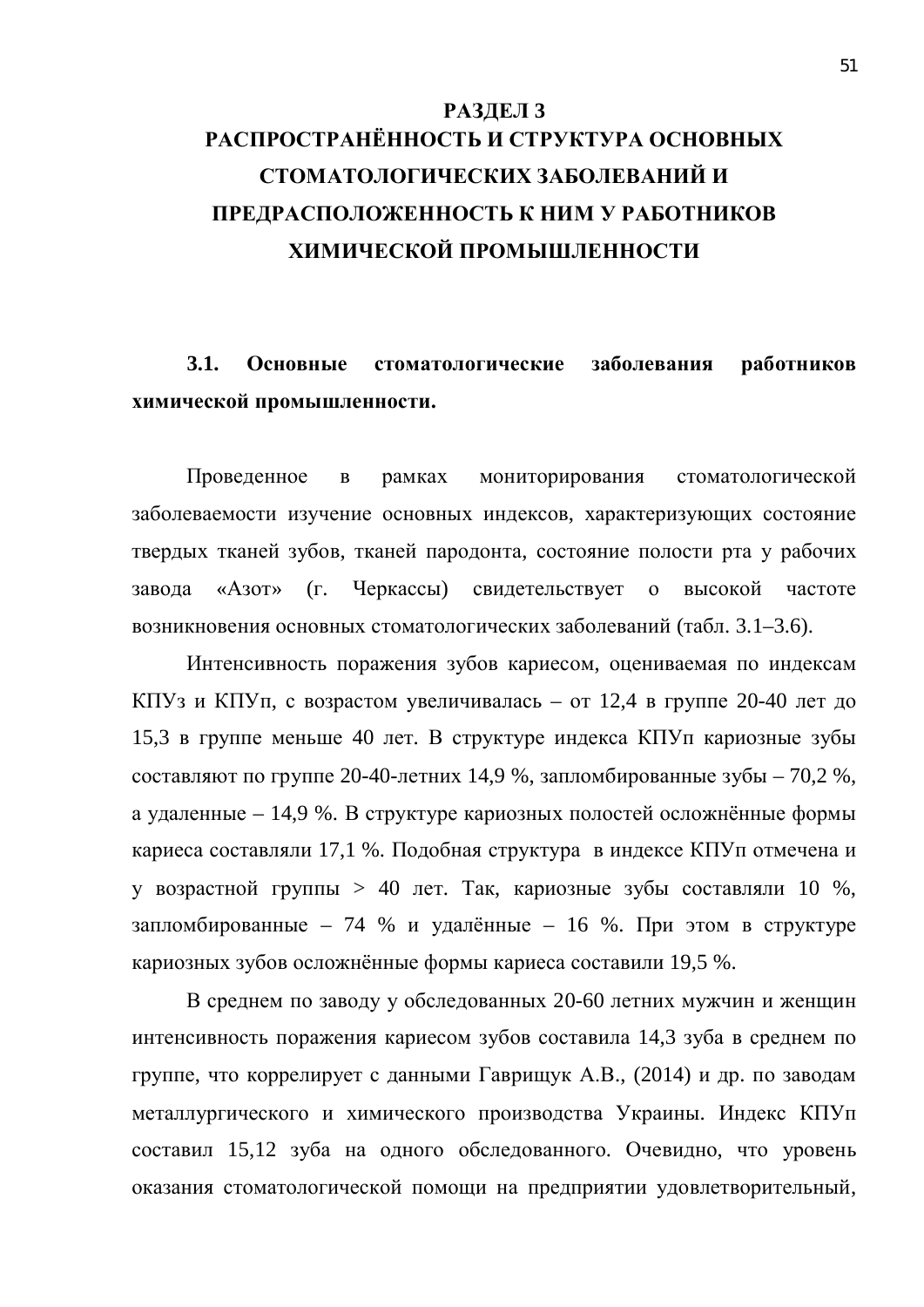т.к. запломбированные зубы в структуре КПУп составили 72,88 %, удалённые зубы – 15,5 %, а кариозные – лишь 11,6 %. Однако 18,4 % кариозных зубов нуждаются в эндодонтическом лечении.

При осмотре 18-20-летних студентов медицинского колледжа в г. Черкассы установлено, что индексы КПУз и КПУп составили соответственно 6,52 и 6,88 зуба по группе. Структура поражения была иной – 41 % составляли незапломбированные кариозные зубы, 55,5 % было запломбированных зубов и удалённые зубы составляли 3,5 %. В структуре поражения кариозных зубов 2,1 % нуждались в эндодонтическом лечении.

Эти данные свидетельствуют о низкой мотивации студентов на профилактику, гигиену и лечение кариозных зубов, плохой первичной профилактики и обучении медицинских работников среднего звена, участвующих в дальнейшем в профилактических программах у населения.

Обращает на себя внимание то, что заболеваемость кариесом зубов у студентов медицинского колледжа вдвое ниже, чем у возрастной группы рабочих завода 20-40 лет, что свидетельствует о необходимости назначения профилактических комплексов уже в первый период работы на вредных производствах и, в первую очередь, на химических производствах.

Состояние гигиены полости рта у рабочих завода «Азот» от возраста не изменялось. Уровень гигиены полости рта в 59,5 % случаев был удовлетворительным, в 9,5 % случаев – плохим; у 28,6 % рабочих уровень гигиены был удовлетворительным и у одной женщины из группы 20-40 лет – хороший. В то же время в группе 18-20 летних студентов медицинского колледжа у 72 % студентов был неудовлетворительный уровень гигиены и лишь 28 % был удовлетворительный.

Индексы Silness-Loe и Stallard'а не отличались в медицинском училище и у рабочих завода «Азот», что связано, безусловно, с уровнем гигиены и мотивированностью как рабочих, так и студентов-медиков.

Состояние тканей пародонта у рабочих завода «Азот» в возрастной группе 20-40 лет имело гендерные особенности – индекс Рагта был выше в 2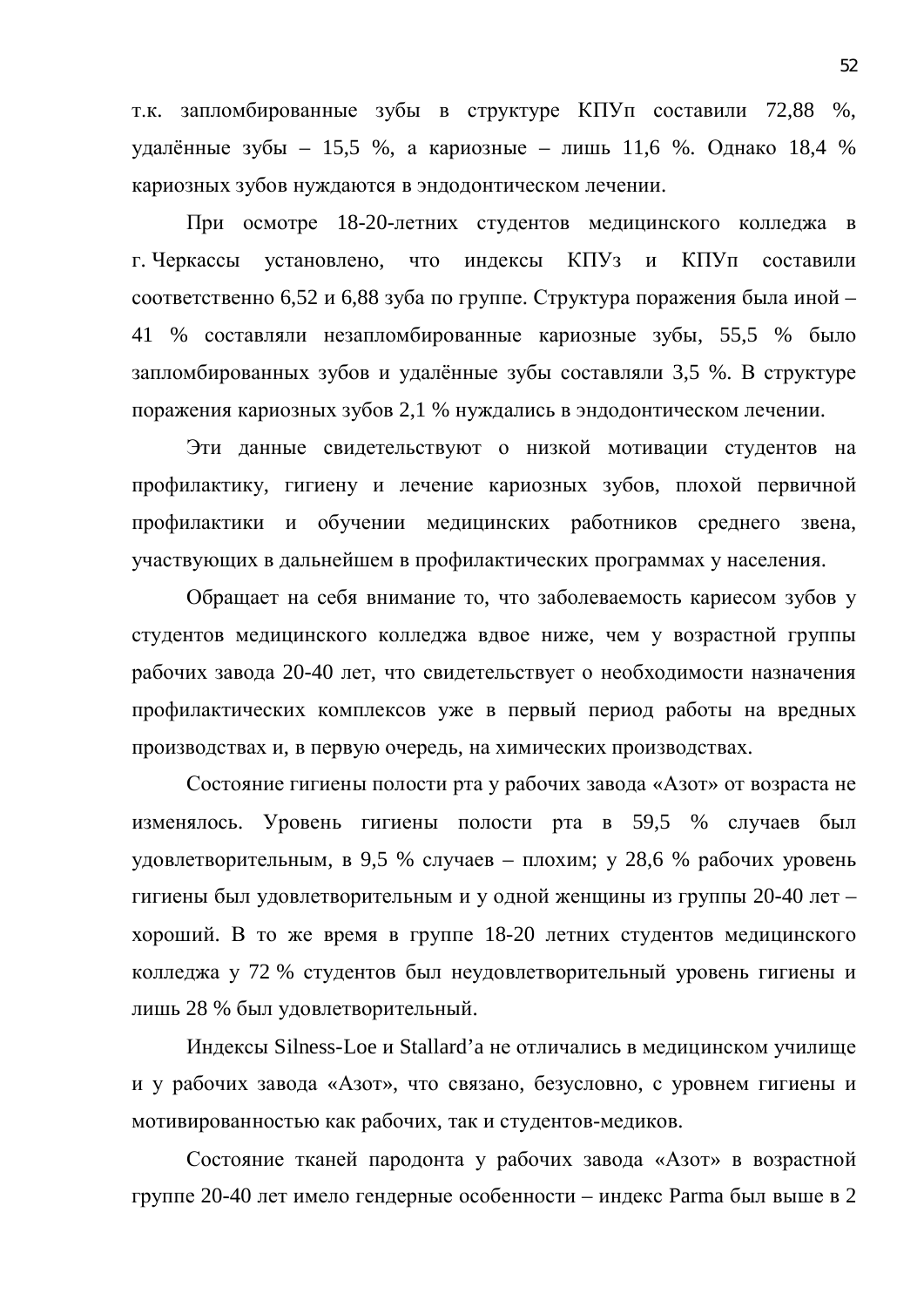раза у мужчин. Эта же тенденция отмечена и в индексах «зубной камень» и «кровоточивость», что связано, видимо, с более четкой мотивацией женщин к лечению и уходу за полостью рта.

У студентов медицинского колледжа распространённость индекса РМА была вдвое ниже, чем у рабочих завода возраста 20-40 лет. Индекс кровоточивости был в 2,34 раза ниже, показатель пробы Шиллера-Писарева – ниже в 1,3 раза, индекс «зубной камень» – в 1,89 раза, а наличие патологического кармана – в 19,3 раза меньше.

Таблица 3.1

## Структура и интенсивность поражения кариесом зубов **ɭɪɚɛɨɱɢɯɡɚɜɨɞɚ «Ⱥɡɨɬ» ɝ. ɑɟɪɤɚɫɫɵ, M ± m**

| Группы        | K <sub>II</sub> Y <sub>3</sub> | КПУп           | $\mathbf K$  | П              | $\mathbf{y}$  | Осложнение     |
|---------------|--------------------------------|----------------|--------------|----------------|---------------|----------------|
|               |                                |                |              |                |               |                |
| 20-30 лет     | $13,3{\pm}1,1$                 | $13,7{\pm}1,0$ | $1,9+0,2$    | $9,4 \pm 1,0$  | $2,4\pm0,1$   | $0,2{\pm}0,03$ |
| женщины       |                                |                |              |                |               |                |
| 20-40 лет     | $10,6{\pm}1,0$                 | $11,6{\pm}1,1$ | $2,0\pm0,2$  | $8,6{\pm}1,0$  | $1,0\pm 0,1$  | $0,3{\pm}0,03$ |
| мужчины       |                                |                |              |                |               |                |
| 20-40 лет     | $12,4{\pm}1,1$                 | $13,0 \pm 1,2$ | $1,93\pm0,2$ | $9,13\pm1,0$   | $1,93\pm0,1$  | $0,25\pm0,03$  |
| среднее       |                                |                |              |                |               |                |
| старше 41 лет | $16,9{\pm}1,3$                 | $18,0 \pm 1,2$ | $1,41\pm0,2$ | $13,8 \pm 1,0$ | $2,82\pm0,1$  | $0,27\pm0,03$  |
| женщины       |                                |                |              |                |               |                |
| старше 41 лет | $9,5 \pm 1,0$                  | $9,7{\pm}1,0$  | $2,5\pm0,2$  | $5,5+0,6$      | $1,67\pm0,1$  | $0,5\pm0,03$   |
| мужчины       |                                |                |              |                |               |                |
| старше 41 лет | $15,3 \pm 1,2$                 | $16,2{\pm}1,3$ | $1,64\pm0,2$ | $12,0{\pm}1,0$ | $2,6 \pm 0,1$ | $0,38\pm0,03$  |
| среднее       |                                |                |              |                |               |                |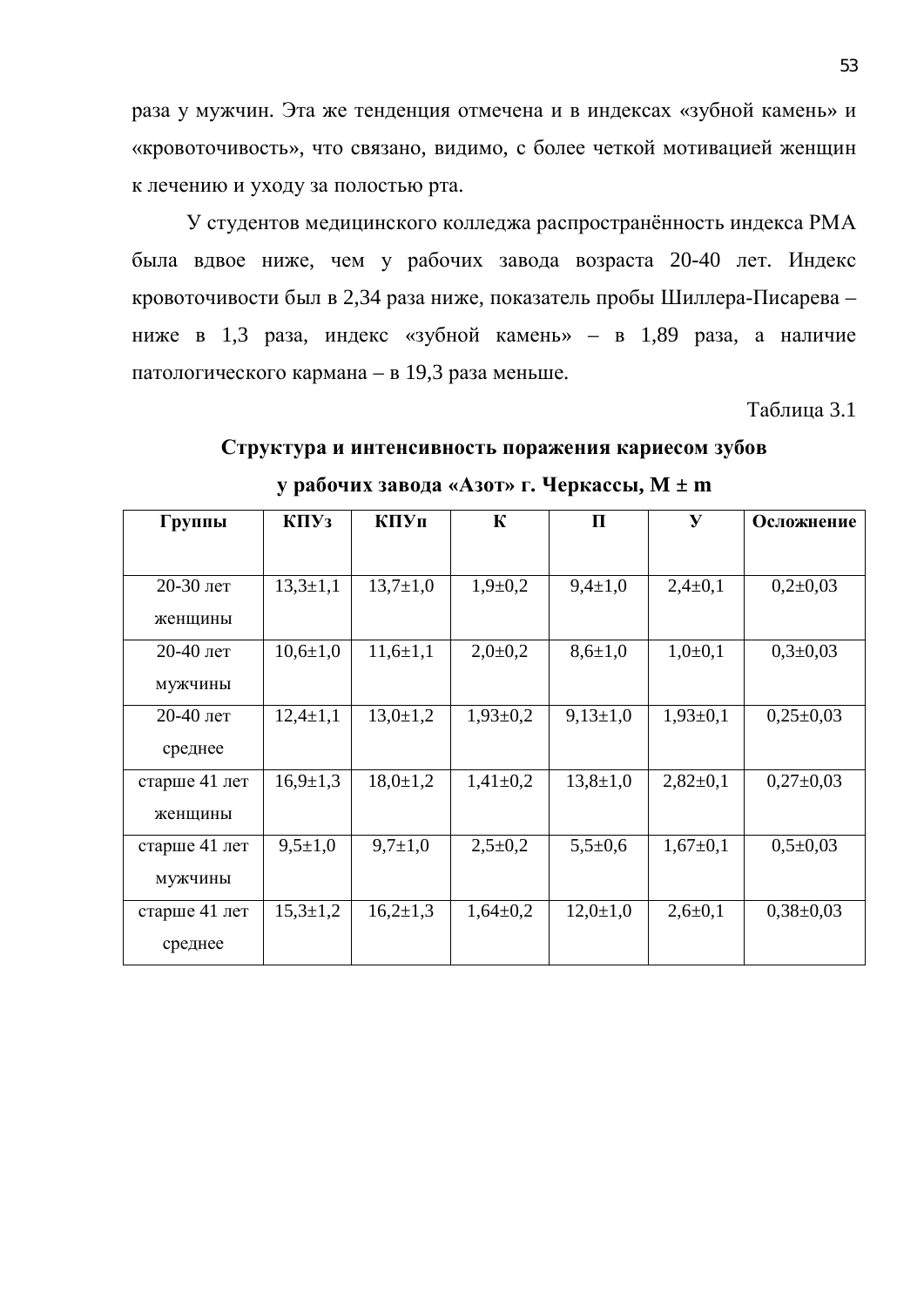#### Таблица 3.2

### Структура поражения кариесом зубов у студентов

| Группы        | K <sub>II</sub> Y <sub>3</sub> | КПУп           | К            | П             | У            | Осложнение |
|---------------|--------------------------------|----------------|--------------|---------------|--------------|------------|
| Девушки       | $7,12\pm0.6$                   | $7,47 \pm 0.5$ | $2,73\pm0,2$ | $4,5 \pm 0.2$ | $0,23\pm0,2$ | 0,09       |
| Юноши         | $5,25\pm0,6$                   | $5,62{\pm}0,5$ | $3,0\pm0,2$  | $2,37\pm0,2$  | $0,25\pm0,2$ |            |
| Среднее по    | $6,52{\pm}0,6$                 | $6,88\pm0,5$   | $2,82\pm0,2$ | $3,82\pm0,2$  | $0,24\pm0,2$ | 0,045      |
| обследованной |                                |                |              |               |              |            |
| группе        |                                |                |              |               |              |            |

### Черкасского медицинского колледжа, М ± m

Таблица 3.3

#### Структура поражения тканей пародонта у рабочих

| Группы    | PMA, | Индекс       | Проба          | Зубной         | Патол.       |
|-----------|------|--------------|----------------|----------------|--------------|
|           | $\%$ |              | Шиллера-       | камень,        |              |
|           |      | кровото-     |                |                | карман,      |
|           |      | чивости,     | Писарева,      | баллы          | MM           |
|           |      | баллы        | баллы          |                |              |
| Женщины   | 33,3 | $0,97\pm0,1$ | $1,74\pm0,2$   | $1,67 \pm 0,2$ | $0,95\pm0,1$ |
| 20-40 лет |      |              |                |                |              |
| Мужчины   | 56,2 | $1,58\pm0,1$ | $2,13\pm0,2$   | $2,57 \pm 0.2$ | $0,61\pm0,1$ |
| 20-40 лет |      |              |                |                |              |
| Среднее   | 40,9 | $1,18\pm0,1$ | $1,87 \pm 0,2$ | $1,97 \pm 0,2$ | $0,78\pm0,1$ |
| 20-40 лет |      |              |                |                |              |
| Женщины   | 38,5 | $1,13\pm0,1$ | $1,93\pm0,2$   | $2,11\pm0,2$   | $2,11\pm0,1$ |
| старше    |      |              |                |                |              |
| 41 года   |      |              |                |                |              |
| Мужчины   | 36,4 | $1,33\pm0,1$ | $1,93 \pm 0,2$ | $2,6 \pm 0,2$  | $2,81\pm0,1$ |
| старше    |      |              |                |                |              |
| 41 года   |      |              |                |                |              |
| Среднее   | 38,1 | $1,16\pm0,1$ | $1,93\pm0,2$   | $2,2\pm0,2$    | $2,46\pm0,1$ |
| старше    |      |              |                |                |              |
| 41 года   |      |              |                |                |              |

#### **3авода «Азот» г. Черкассы, М ± m**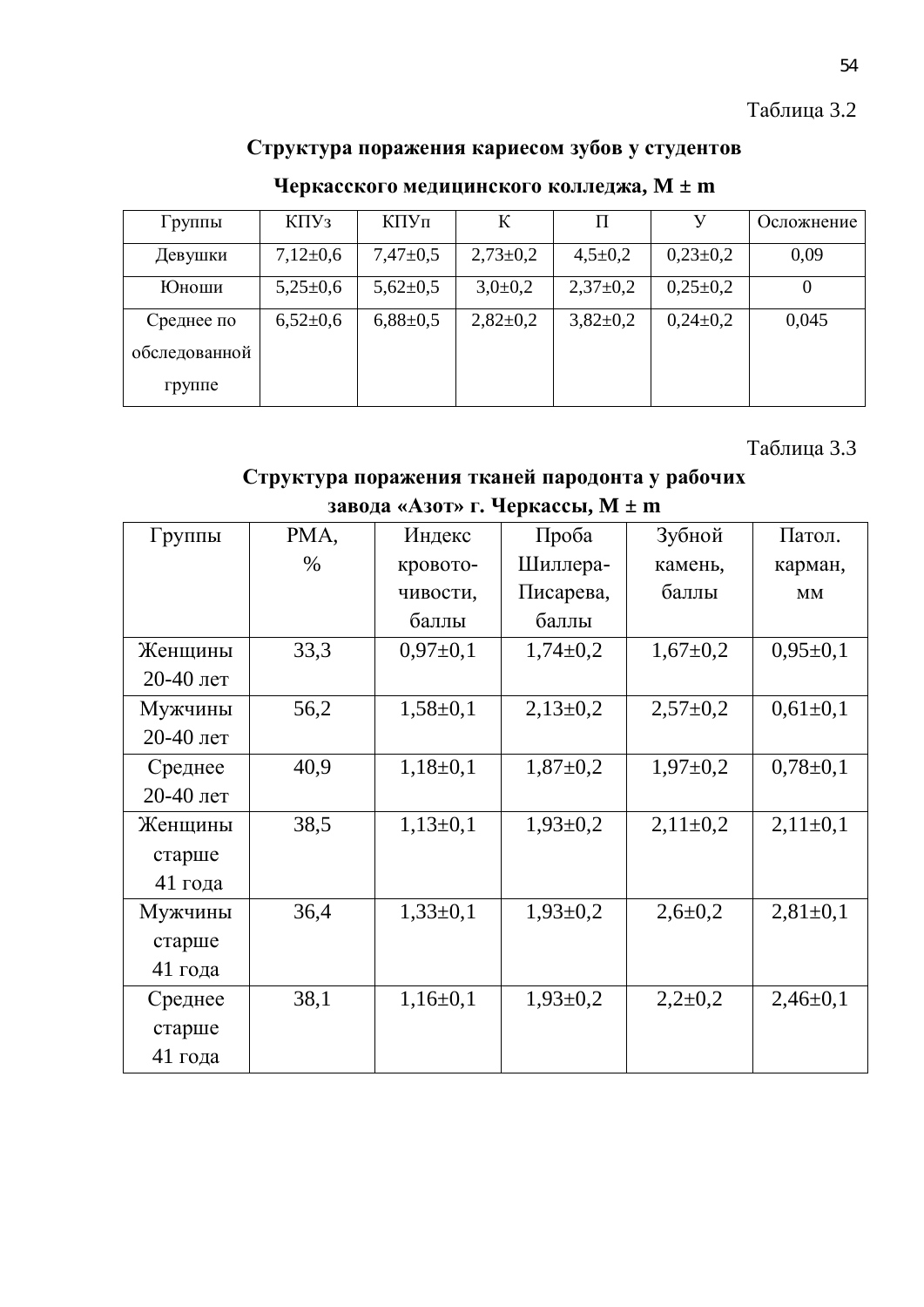#### Таблица 3.4

### Состояние тканей пародонта у студентов

| Группы        | PMA,  | Индекс        | Проба        | Зубной       | Патологический   |
|---------------|-------|---------------|--------------|--------------|------------------|
|               | $\%$  | кровото-      | Шиллера-     | камень,      | карман,          |
|               |       | чивости,      | Писарева,    | баллы        | <b>MM</b>        |
|               |       | баллы         | баллы        |              |                  |
| Девушки       | 19,8  | $0,44\pm0,05$ | $1,48\pm0,1$ | $1,05\pm0,1$ | $0,03\pm0,005$   |
|               |       |               |              |              |                  |
| Юноши         | 23,8  | $0,63\pm0,05$ | $1,52\pm0,1$ | $1,28\pm0,1$ | $0.03 \pm 0.005$ |
|               |       |               |              |              |                  |
| Среднее по    | 21,08 | $0,50\pm0,05$ | $1,49\pm0,1$ | $1,12\pm0,1$ | $0.03 \pm 0.005$ |
| обследованной |       |               |              |              |                  |
| группе        |       |               |              |              |                  |

### Черкасского медицинского колледжа, М ± m

Таблица 3.5

#### Состояние гигиены полости рта у рабочих

### **3авода «Азот» г. Черкассы, М ± m**

| Группы    | Silness-       | <b>Stallard</b> |        | Уровень гигиены |              |         |  |  |  |
|-----------|----------------|-----------------|--------|-----------------|--------------|---------|--|--|--|
|           | Loe            |                 | плохой | неудовлетво-    | удовлетвори- | хороший |  |  |  |
|           |                |                 |        | рительный       | тельный      |         |  |  |  |
| Женщины   | $1,43\pm0,1$   | $1,37\pm0,1$    |        | 50 %            | 40 %         | 10 %    |  |  |  |
| 20-40 лет |                |                 |        |                 |              |         |  |  |  |
| Мужчины   | $1,96 \pm 0,1$ | $2,15\pm0,1$    |        | 100 %           |              |         |  |  |  |
| 20-40 лет |                |                 |        |                 |              |         |  |  |  |
| Среднее   | $1,61\pm0,1$   | $1,63\pm0,1$    |        | 66,6 %          | 26,7 %       | 6,7 %   |  |  |  |
| 20-40 лет |                |                 |        |                 |              |         |  |  |  |
| Женщины   | $1,46\pm0,1$   | $1,76 \pm 0,1$  | 13,6 % | 50 %            | 36,4 %       |         |  |  |  |
| старше    |                |                 |        |                 |              |         |  |  |  |
| 41 года   |                |                 |        |                 |              |         |  |  |  |
| Мужчины   | $1,97\pm0,1$   | $2,17\pm0,1$    | 20 %   | 80 %            |              |         |  |  |  |
| Старше    |                |                 |        |                 |              |         |  |  |  |
| 41 года   |                |                 |        |                 |              |         |  |  |  |
| Среднее   | $1,55\pm0,1$   | $1,83\pm0,1$    | 14,8 % | 55,6 %          | 29,6 %       |         |  |  |  |
| старше    |                |                 |        |                 |              |         |  |  |  |
| 41 года   |                |                 |        |                 |              |         |  |  |  |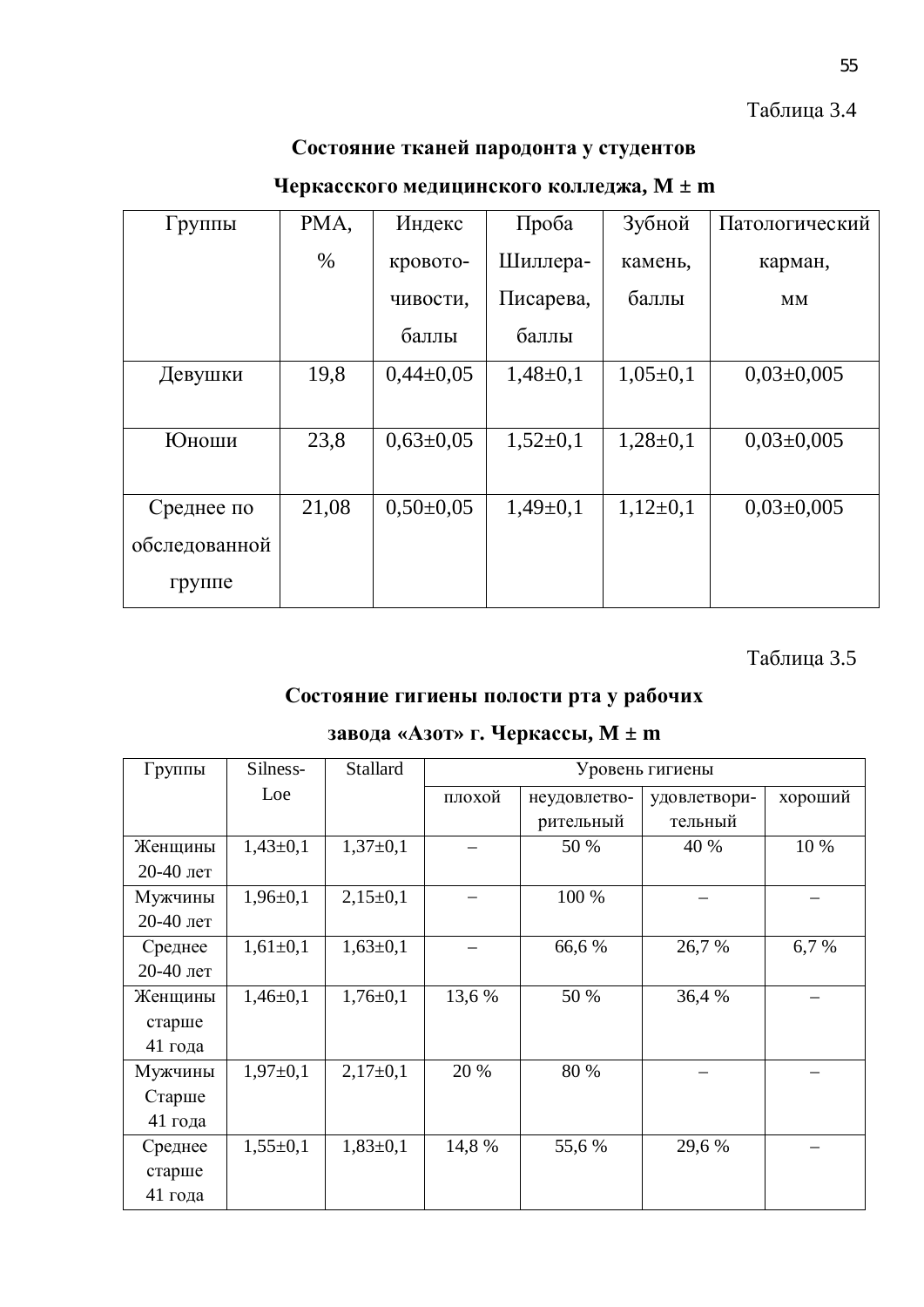#### Таблица 3.6

#### Состояние гигиены полости рта у студентов

| Группы                                | Silness-Loe  | Stallard       | Уровень гигиены           |                         |
|---------------------------------------|--------------|----------------|---------------------------|-------------------------|
|                                       |              |                | неудовлетво-<br>рительный | удовлетвори-<br>тельный |
| Девушки                               | $1,45\pm0,1$ | $1,63\pm0,1$   | 61,8%                     | 38,2 %                  |
| Юноши                                 | $1,59+0,1$   | $1,82+0,1$     | 93,75 %                   | 6,25 %                  |
| Среднее по<br>обследованной<br>группе | $1,5+0,1$    | $1,69 \pm 0,1$ | 72 %                      | 28 %                    |

#### Черкасского медицинского колледжа, М ± m

Анкетирование по гигиене полости рта и питанию было проведено с үчётом гендерных особенностей. Так, 100 % осмотренных женщин проводили регулярную гигиену полости рта, в 87,8 % случаев чистили зубы 2 раза в день, а 12,2 % – 1 раз в сутки. У мужчин лишь 44,4 % регулярно чистили зубы, 22,2 % это делали нерегулярно, а 33,4 % – не чистили зубы вообще.

Оценивая ряд вопросов по питанию из анкет, мы пришли к выводу, что рабочие предприятия в 83,6 % случаев питаются регулярно дома, в 32,2 % случаев обедают в столовой. У женщин в 92 % превалируют овощи, фрукты и мясо, несколько ниже – 87,8 % отдают предпочтение рыбе, хлебобулочным изделиям предпочитают 52,3 % женщин, а сладкое – 67,9 %. Среди мужчин 84,5 % любят мясо и фрукты, меньше – 73,3 % – овощи, около 79 % – рыбу. Xлебобулочные изделия употребляют 69 % мужчин. Сладкое любят 52,8 %.

Результаты анкетирования свидетельствуют о необходимости первичной профилактики у рабочих завода, привлечения гигиениста зубного для проведения профессиональной гигиены, контролируемой чистки зубов и бесед о рациональном питании.

Проведенные денситометрические исследования состояния костного метаболизма у рабочих химического производства «Азот» свидетельствуют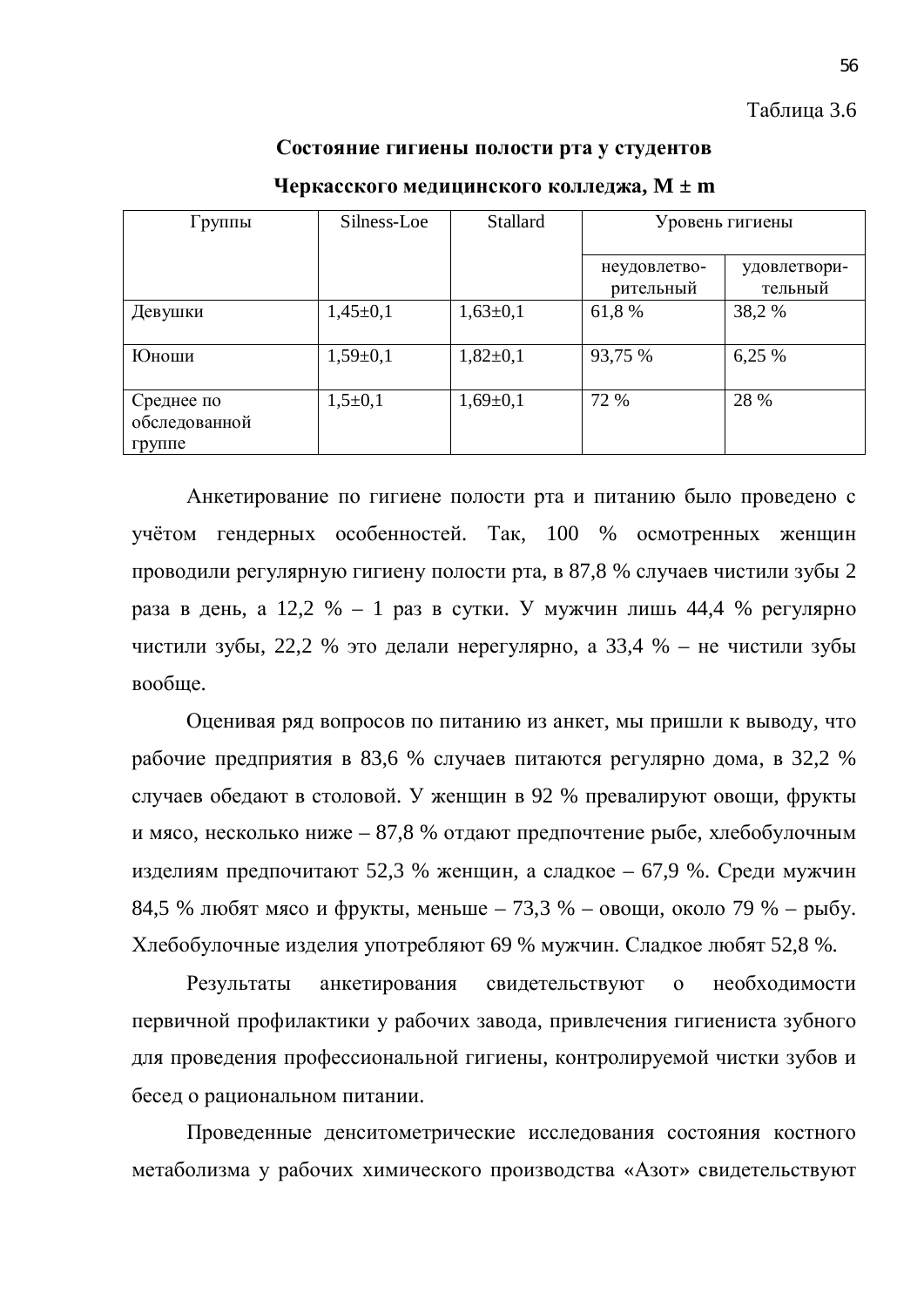об ухудшении с возрастом (с продолжительностью работы) основных показателей состояния у них костных тканей (табл. 3.7). Скорость распространения ультразвуковой волны (SOS), характеризующая общую минерализацию кости, к 50 годам уменьшается в среднем на 29 м/с, т.е. всего на 2 %. В то же время, индекс BUA, характеризующая архитектонику кости, уменьшился на 28 %, а индекс качества кости — на 21 %. Полученные данные свидельствуют об ухудшении с ростом продолжительности работы в химическом производстве (с возрастом) в первую очередь структуры костной ткани, обычно наблюдающейся при остеопении и остеопорозе. Подобные изменения денситометрических показателей костной ткани для соответствующего возраста в среднем по Украине значительно меньше.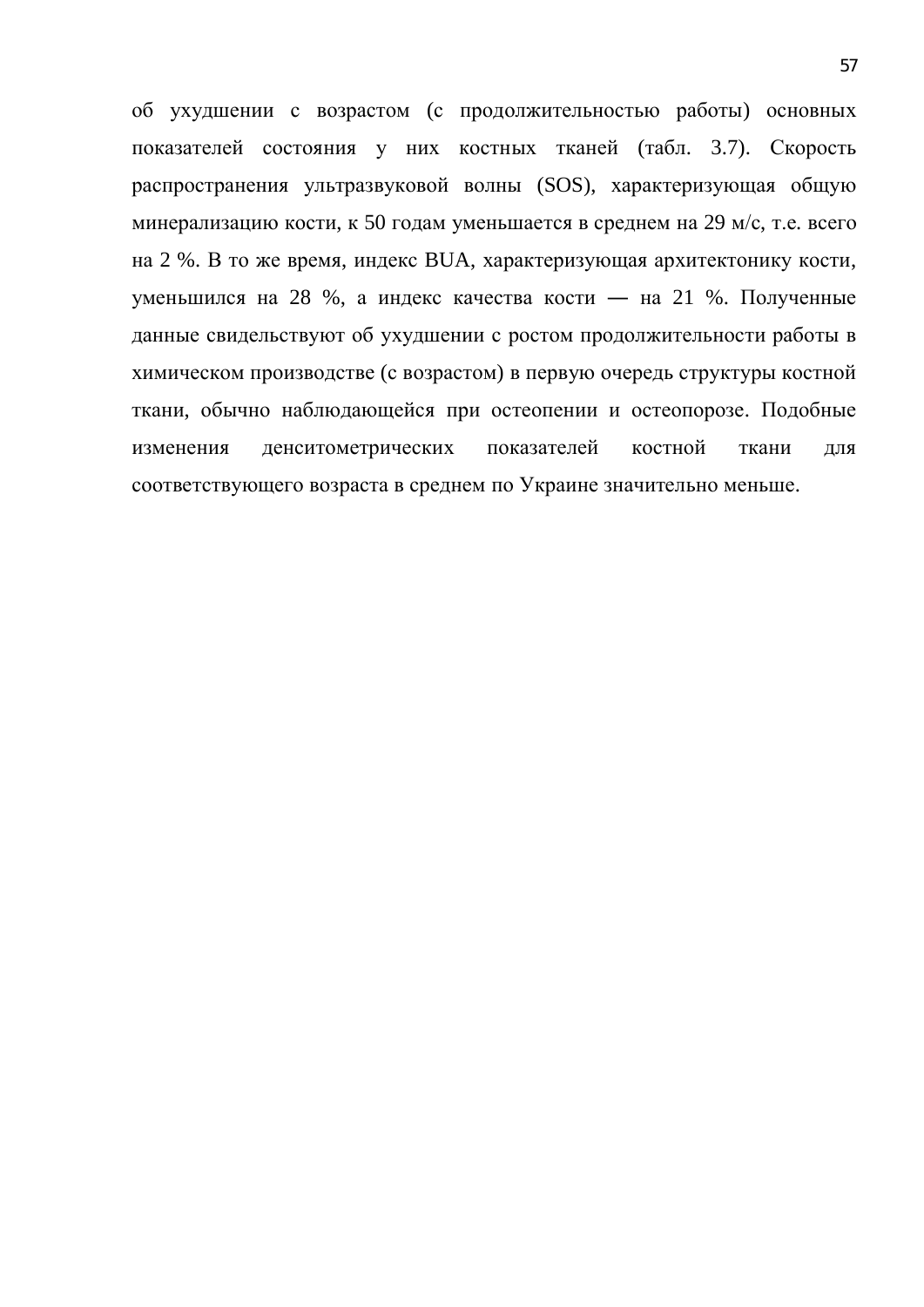58

|                        | Возраст, | SOS, M/c         | BUA,            | $BQI$ , от/ед   | TScore, | TRatio | <b>ZScore</b> | ZRatio |
|------------------------|----------|------------------|-----------------|-----------------|---------|--------|---------------|--------|
|                        | лет      |                  | дБ/МГц          |                 |         |        |               |        |
| Завод                  | 20       |                  |                 |                 |         |        |               |        |
| $\langle A30T \rangle$ | 30       | $1537,31 \pm 11$ | $57,43\pm2,3$   | $91,79 \pm 3,5$ | $-0,70$ | 87,41  | $-0,47$       | 91,04  |
|                        | 40       | $1538,20\pm12$   | $53,80\pm4,1$   | $89,67 \pm 4,1$ | $-0,82$ | 85,40  | $-0,35$       | 93,21  |
|                        | 50       | $1508,38\pm 15$  | $41,40\pm3,1$   | $72,58 \pm 3,2$ | $-1,73$ | 69,33  | $-0,93$       | 80,08  |
|                        | 20       | $1559,61 \pm 14$ | $49,59 \pm 3,2$ | $92,74 \pm 5,1$ | $-0,67$ | 88,09  | $-0,64$       | 88,09  |
| Среднее<br>$\Pi 0$     | 30       | $1539,29\pm 15$  | $48,19\pm2,7$   | $85,57 \pm 5,2$ | $-0,91$ | 81,33  | 0,78          | 83,45  |
| Украине                | 40       | $1546,89\pm 16$  | $50,03\pm3,7$   | $88,76 \pm 4,7$ | $-0,81$ | 84,67  | $-0,43$       | 93,54  |
|                        | 50       | $1537,70\pm17$   | $45,84\pm3,1$   | $83,35 \pm 3,6$ | $-1,08$ | 79,10  | $-0,40$       | 92,13  |

**Ⱦɟɧɫɢɬɨɦɟɬɪɢɱɟɫɤɢɟɩɨɤɚɡɚɬɟɥɢɩɹɬɨɱɧɨɣɤɨɫɬɢɪɚɛɨɱɢɯɡɚɜɨɞɚ «Ⱥɡɨɬ» ɝ. ɑɟɪɤɚɫɫɵ, M ± m**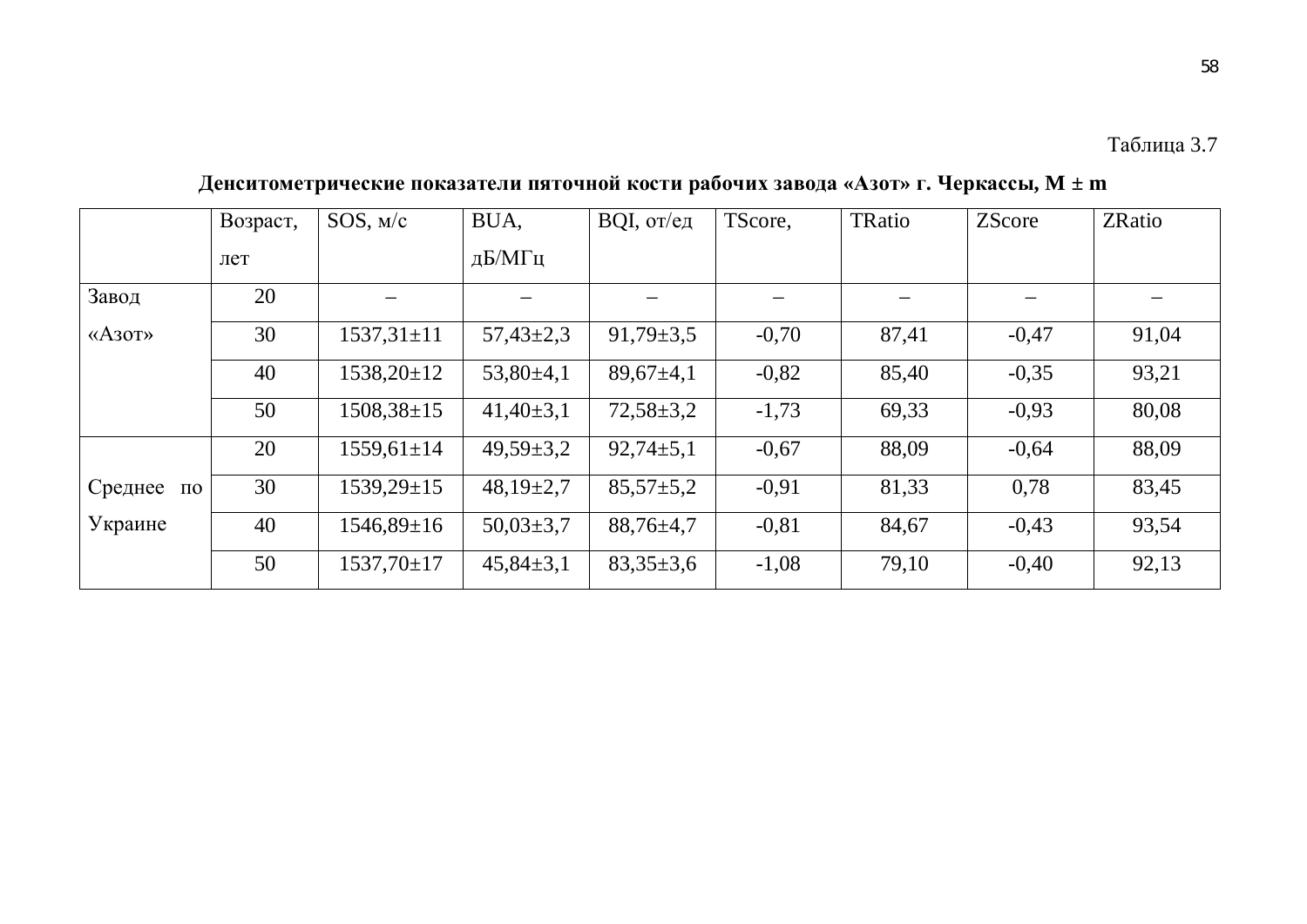### 3.2. Статистический анализ результатов обследования рабочих **завода** «Азот»

Для исследований были использованы данные эпидемиологических обследований в г. Черкассы (завод "Азот"). Рассматривалось несколько возрастных групп: «30-40 лет», «40-50 лет», «50-60 лет». В расчетах использовались средние значения показателей среди населения Украины, эти значения получены на основе усреднения значений соответствующего показателя в разных регионах Украины, не учитывая области с принципиальными отличиями (связанные со специфическими отклонениями, которые могут неверным образом повлиять на среднее). Были рассмотрены данные по показателям твердых тканей зубов (КПУз), тканей пародонта (PMA, кровоточивость, проба Шиллера-Писарева, зубной камень), результаты биохимического обследования ротовой жидкости пациентов (уреаза, лизоцим, МДА, каталаза, эластаза), а также денситометрические показатели (SOS, BUA, BQI).

Поскольку в статистическом анализе используется t-критерий Стьюдента, то необходимо убедиться, что распределение вероятностей используемых выборок является нормальным. Был использован визуальный метод оценки нормальности распределений. На рис. 3.1 приведены диаграммы квантиль-квантильных разбросов. Как видно из диаграммы, значения, соответствующие конкретному параметру, во всех случаях достаточно близко прилегают к линии, соответствующей нормальному распределению. Поэтому можно сделать вывод, что используемые выборки имеют нормальное распределение показателей и могут использоваться при необходимых статистических методах.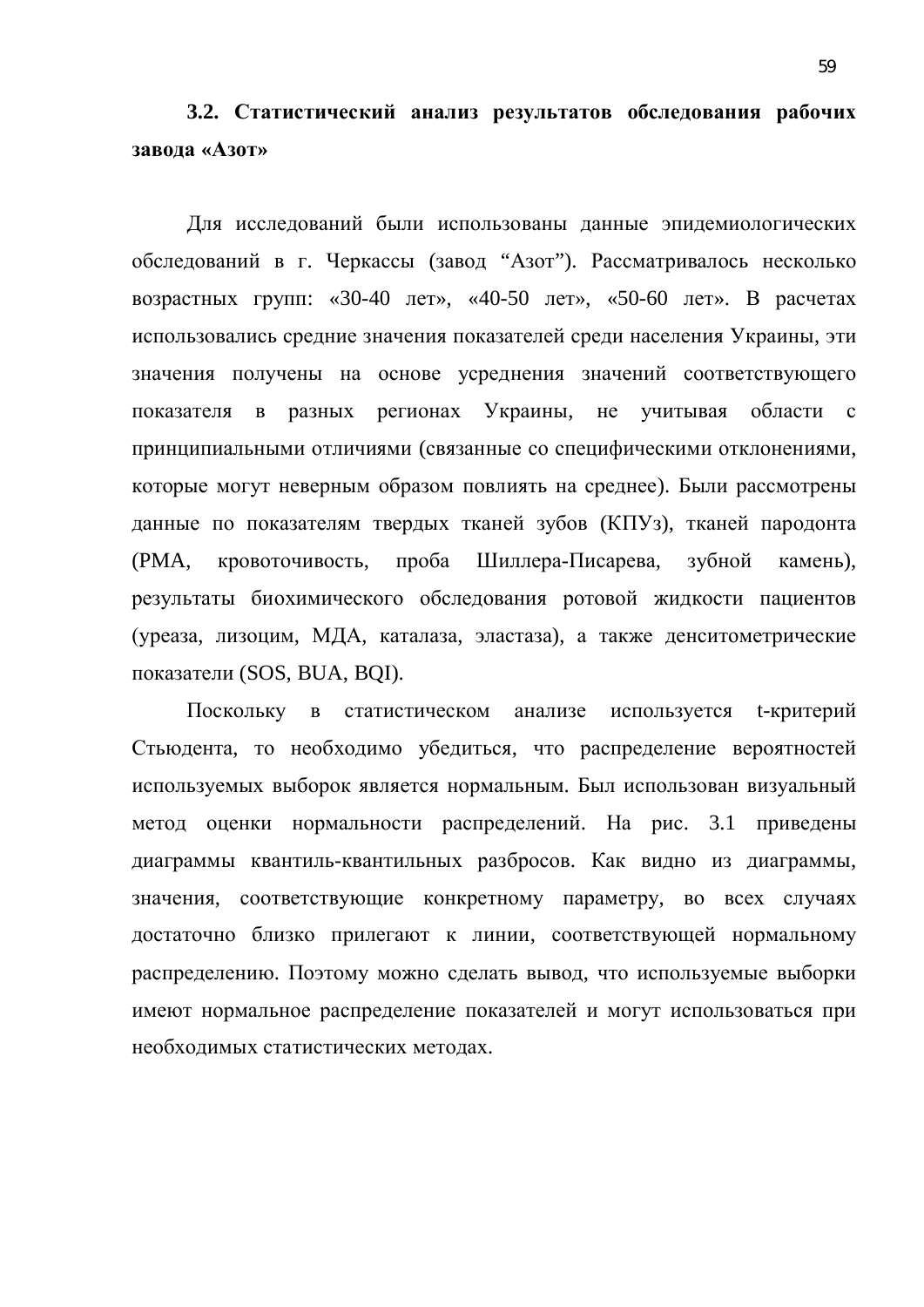



В табл. 3.8 приведены значения различных показателей стоматологического статуса рабочих завода «Азот». В таблице выделены возрастные группы «30-40 лет», «40-50 лет», «50-60 лет». Отдельно выделены группы «мужчины» и «женщины». Приведено сравнение со средними значениями по Украине.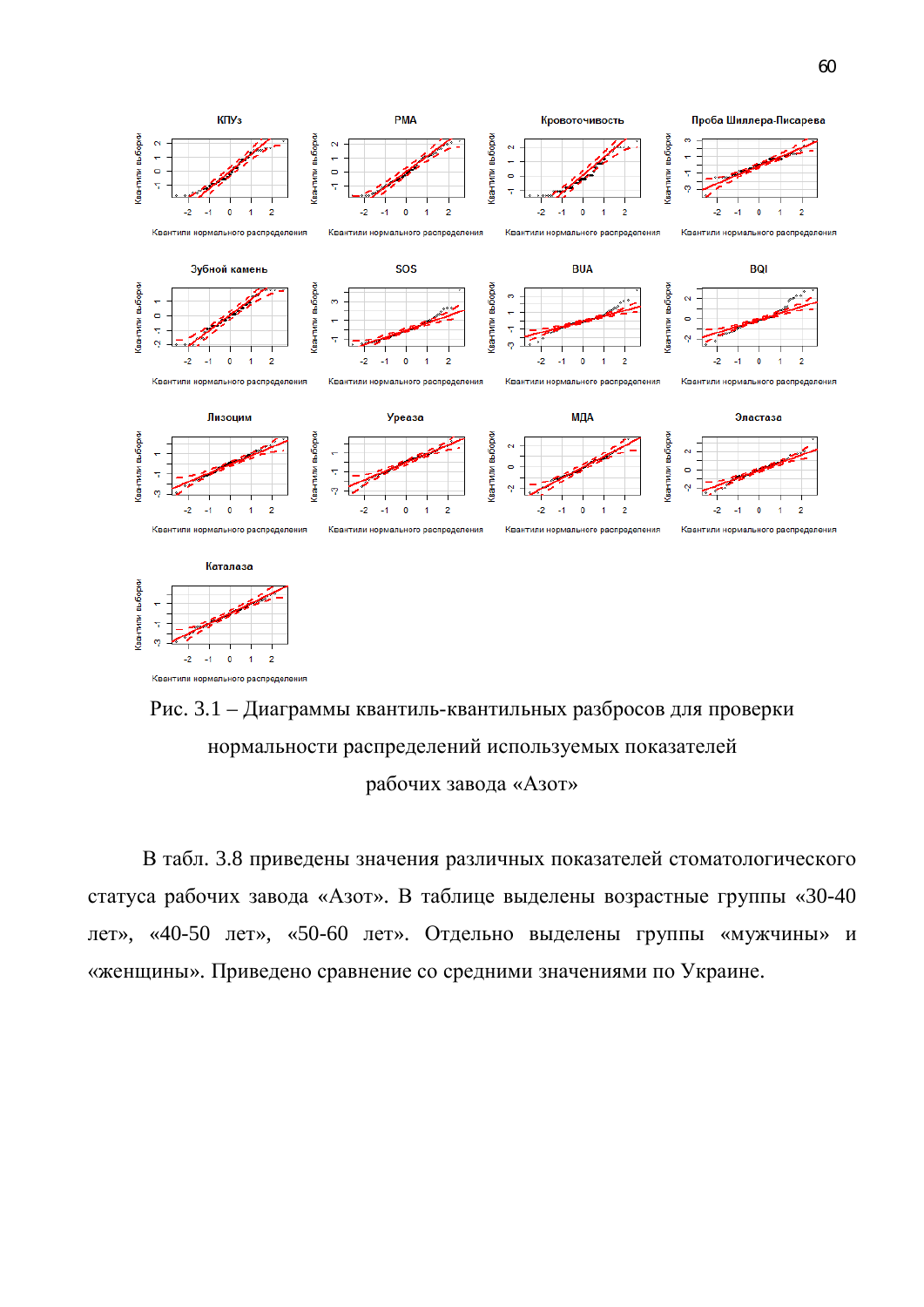#### Hac. ПУНКТ Bo<sub>3</sub>p. ɝɪ.  $\overline{\text{H}}$   $\overline{\text{K}}$   $\overline{\text{H}}$   $\overline{\text{H}}$  PMA,  $\%$ Кровоточивость. баллы Πpo<sub>бa</sub> Шиллера-Писарева, баллы Зубной камень. баллы SOS,  $M/c \left| \frac{BUA}{\pi b/M\Gamma u} \right|$ ВОІ Лизоцим, ед/мл Уреаза, мккат/л МДА, мкмоль/л Эластаза, мкат/л Каталаза, мкат/л ɑɟɪ кассы (завод) 30 м | 10,60 | 56,20 |  $\quad1,58$  |  $\quad 2,13$  |  $\quad2,57$  | 1551,58 | 59,64 | 97,22 | 0,065 | 0,080 | 0,210 | 0,720 | 0,180 ж | 12,67 | 32,17 | 0,86 | 1,71 | 1,63 | 1529,39 | 56,20 | 88,77 | 0,030 | 0,000 | 0,780 | 0,435 | 0,185 ɦɠ 11,93 40,75 1,12 1,86 1,97 1537,31 57,43 91,79 0,087 0,040 0,400 0,578 0,183 40 м | 9,60 | 36,65 | 1,46 | 1,96 | 2,54 | 1552,73 | 53,50 | 93,58 | 0,160 | 0,020 | 0,400 | 1,550 | 0,230 ж | 16,63 | 37,31 | 1,07 | 1,84 | 1,94 | 1535,14 | 53,87 | 88,85 | 0,050 | 0,220 | 0,410 | 0,750 | 0,213 ɦɠ 15,17 37,20 1,13 1,86 2,04 1538,20 53,80 89,67 0,048 0,153 0,405 0,950 0,218 50 ɦ 9,00 35,40 0,83 1,83 2,83 1506,90 50,80 79,00 – – – – – ɠ 18,33 44,33 1,51 2,17 2,89 1508,87 38,27 70,43 – – – – – ɦɠ 16,00 42,10 1,34 2,08 2,88 1508,38 41,40 72,58 – – – – –  $\rm Cper$ нее по  $Y$ краи<br> ɧɟ 30 м | 10,88 | 35,01 | - 0,87 | - 1,76 | - 1,58 | 1545,34 | - 52,52 | - 90,18 | - 0,119 | - 0,288 | - 0,314 | -0,737 | -0,174 ж | 12,74 | 35,02 | 0,91 | 1,78 | 1,71 | 1534,92 | 45,07 | 82,24 | 0,139 | 0,267 | 0,301 | 0,467 | 0,175 ɦɠ 11,96 35,02 0,90 1,77 1,65 1539,29 48,19 85,57 0,131 0,275 0,307 0,602 0,174 40 м | 14,24 | 46,88 |  $\quad1,19$  |  $\quad2,03$  |  $\quad2,23$  | 1556,57 | 51,71 | 91,98 |  $\quad0,107$  |  $\quad0,402$  |  $\quad0,363$  |  $\quad1,550$  |  $\quad0,111$ ж | 15,74 | 30,18 | 0,91 | 1,74 | 1,66 | 1534,39 | 47,87 | 84,61 | 0,179 | 0,203 | 0,231 | 0,750 | 0,135 ɦɠ 14,90 39,85 1,07 1,91 1,99 1546,89 50,03 88,76 0,118 0,372 0,343 0,950 0,115 50 м | 16,32 | 39,90 |  $\quad1,27$  |  $\quad1,93$  | 2,34 | 1539,11 | 46,26 | 84,02 | 0,068 | 0,515 | 0,532 | - | 0,351 ж | 17,43 | 35,21 | 1,04 | 1,92 | 1,90 | 1535,79 | 45,27 | 82,44 | 0,118 | 0,398 | 0,407 | – | 0,160 ɦɠ 16,79 38,07 1,18 1,93 2,17 1537,70 45,84 83,35 0,080 0,487 0,502 – 0,304

#### Сравнение показателей стоматологического статуса рабочих завода г. Черкассы со средними значениями по Украине

Примечание: погрешность для всех показателей (m) не превышало 20 %.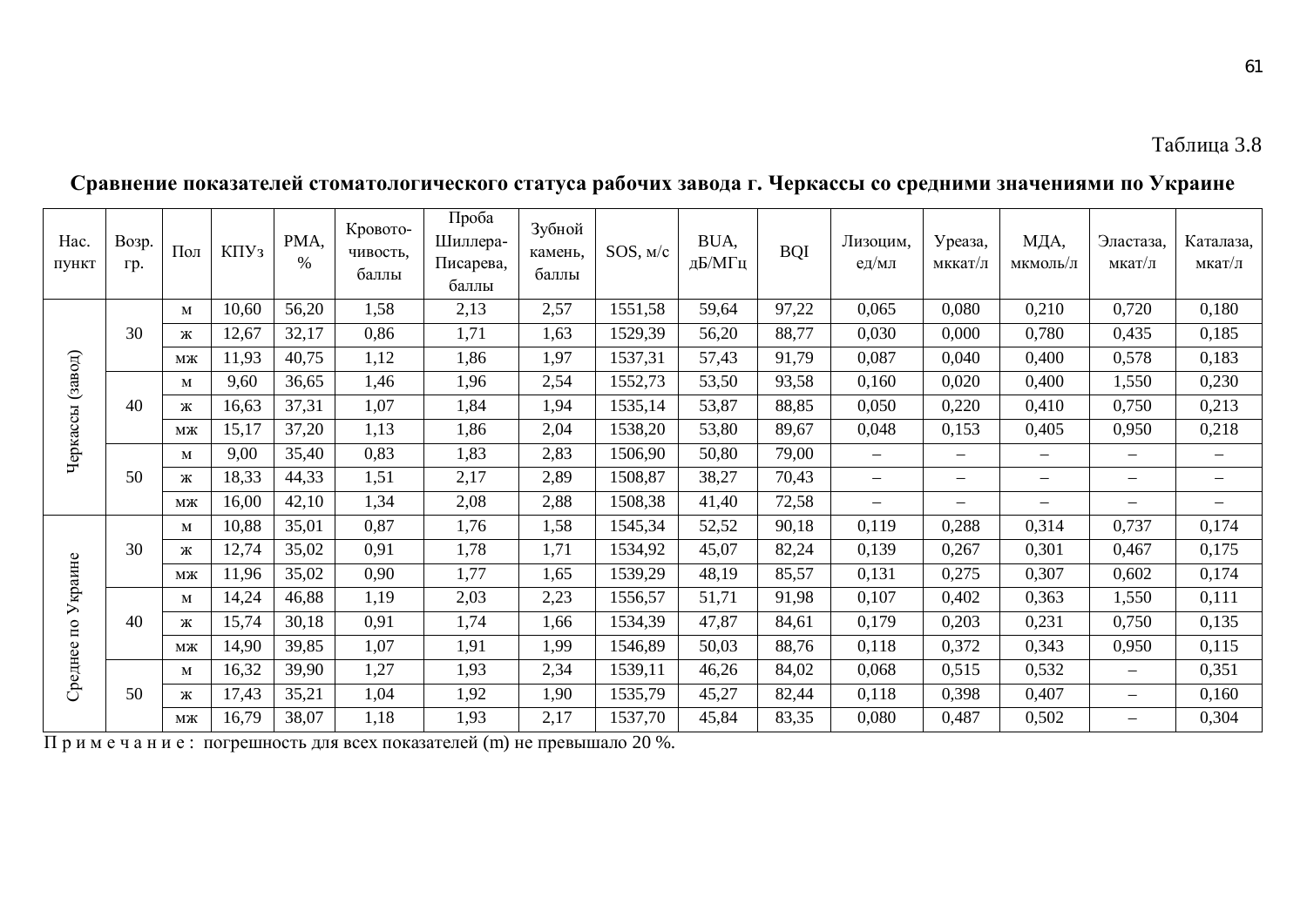Анализ табл. 3.8 показал, что показатель КПУз у работников завода в г. Черкассах мало отличается от среднего по Украине по всем рассматриваемым группам. Однако стоит отметить различие этого показателя у мужчин и женщин. Кариес у мужчин во всех возрастных группах ниже, чем у женщин и практически одинаковый во всех возрастных группах (около 10). В то время как у женщин этот показатель выше и увеличивается с возрастом (12.67, 16.63, 18.33 соответственно).

Показатель тканей пародонта РМА, % у работников завода несколько выше, чем в среднем по Украине и увеличивается от 40,75 % у 30-летних до 42,10 % у 50-летних (среднее по Украине – от 35,02 % до 38,07 % соответственно). Индекс кровоточивости у работников завода выше, чем в среднем по Украине и увеличивается от 1,12 у 30-летних до 1,34 у 50-летних  $(c$ реднее по Украине – от 0,90 до 1,18 соответственно). Показатель пробы Шиллера-Писарева у работников завода выше, чем в среднем по Украине и увеличивается от 1,86 у 30-летних до 2,08 у 50-летних (среднее по Украине – от 1,77 до 1,93 соответственно). Зубной камень у работников завода выше, чем в среднем по Украине и увеличивается от 1,97 у 30-летних до 2,88у 50детних (среднее по Украине – от 1,65 до 2,17 соответственно). Показатель денситометрии SOS у работников завода ниже, чем в среднем по Украине и уменьшается от 1537,31 м/с у 30-летних до 1508,38 м/с у 50-летних (среднее по Украине – от 1539,29 м/с до 1537,70 м/с соответственно).

Показатель денситометрии ВUA у работников завода возрастной группы «30-40 лет» выше, чем в среднем по Украине, а в возрастной группе «50-60 лет» ниже и уменьшается от 57,43дБ/МГц у 30-летних до 41,40 дБ/МГц у 50-летних (среднее по Украине – от 48,19 дБ/МГц до 45,84 дБ/МГц соответственно). Показатель качества кости BQI у работников завода возрастной группы «30-40 лет» выше, чем в среднем по Украине, а в возрастной группе «50-60 лет» ниже и уменьшается от 91,79 у 30-летних до 72,58 у 50-летних (среднее по Украине – от 85,57 до 83,35 соответственно).

В табл. 3.9 и на рис. 3.2–3.9 приведено сравнение показателей стоматологического статуса для групп «норма», «остеопения», «остеопороз».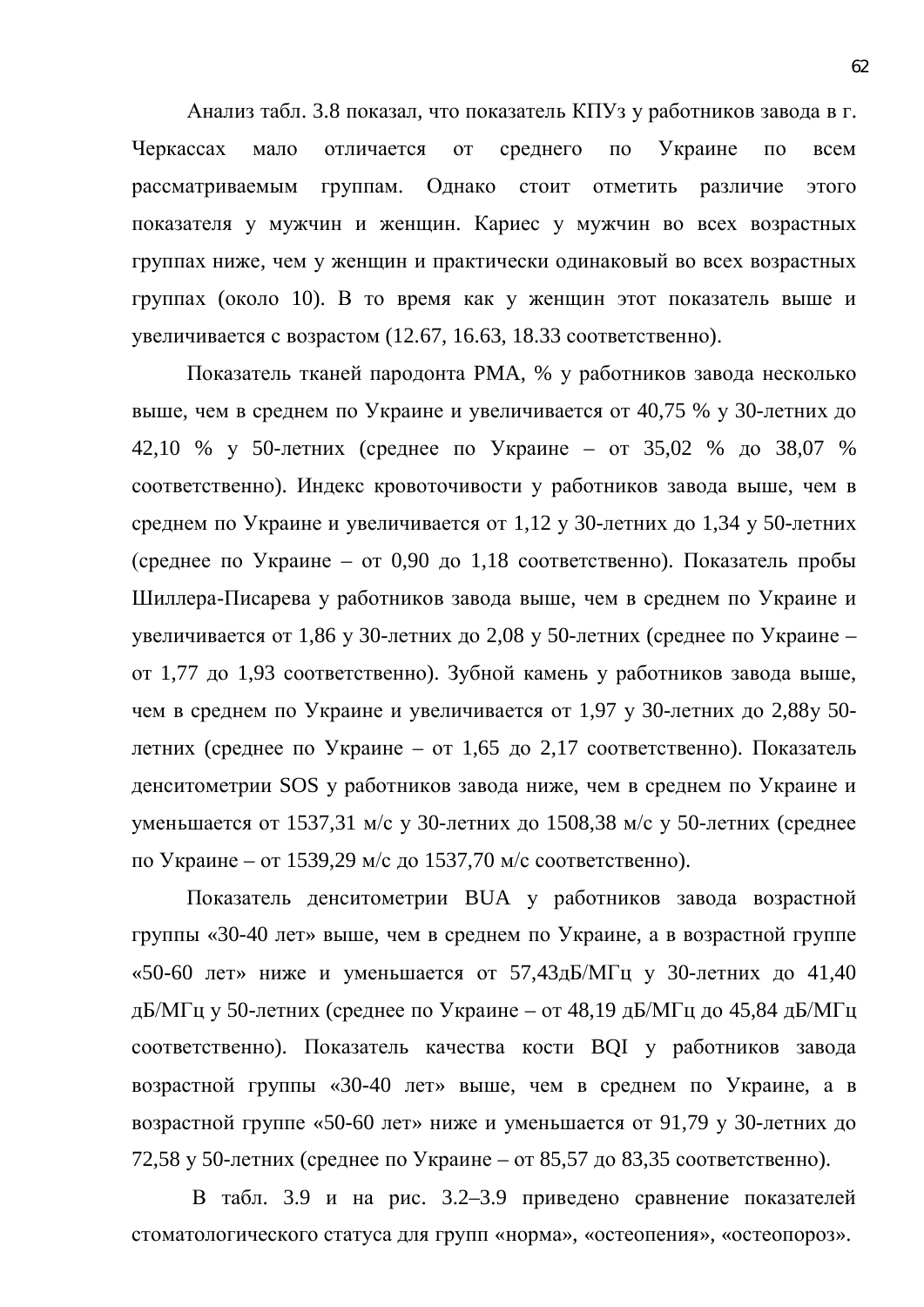Показатели стоматологического статуса робочих завода «Азот» при различных нарушениях костного метаболизма,

| Заболевание | Возр.<br>группа | $\Pi$ ол     | КПУз                     | PMA, %                   | Кровото-<br>чивость,<br>баллы | Проба<br>Шиллера-<br>Писарева,<br>баллы | Зубной<br>камень.<br>баллы | SOS, M/c                 | BUA,<br>дБ/МГц    | <b>BQI</b>   |
|-------------|-----------------|--------------|--------------------------|--------------------------|-------------------------------|-----------------------------------------|----------------------------|--------------------------|-------------------|--------------|
|             |                 | $\mathbf{M}$ | $8,67{\pm}1,0$           | 54,67                    | $1,66 \pm 0,2$                | $2,28+0,4$                              | $2,56 \pm 0,3$             | $1574 + 8$               | $69 + 4$          | $109 \pm 10$ |
|             | 30              | Ж            | $15,00\pm2,0$            | 43,75                    | $1,15\pm0,1$                  | $1,94\pm0,3$                            | $1,96 \pm 0,3$             | $1563 \pm 8$             | $74 + 4$          | $110 \pm 11$ |
|             |                 | cp.          | 11,83                    | 48,43                    | 1,40                          | 2,08                                    | 2,26                       | 1568                     | 71                | 110          |
| Норма       | 40              | M            | $\overline{\phantom{0}}$ | $\overline{\phantom{0}}$ |                               |                                         |                            |                          | $\qquad \qquad -$ |              |
|             |                 | Ж            | $15,75 \pm 2,0$          | 30,99                    | $0,99\pm0,1$                  | $1,62\pm0,2$                            | $1,75 \pm 0,2$             | $1550+9$                 | $65 + 5$          | $100 \pm 8$  |
|             |                 | cp.          | 15,75                    | 30,99                    | 0,99                          | 1,62                                    | 1,75                       | 1550                     | 65                | 100          |
|             | 30              | $\mathbf{M}$ | $13,50 \pm 1,2$          | 58,50                    | $1,45\pm0,12$                 | $1,92\pm0,2$                            | $2,60\pm0,3$               | $1517 + 9$               | $45 + 4$          | $78 + 8$     |
|             |                 | Ж            | $10,80 \pm 1,2$          | 22,90                    | $0,63{\pm}0,1$                | $1,53\pm0,2$                            | $1,37\pm0,2$               | $1502 + 7$               | $41 + 5$          | $71 + 8$     |
|             |                 | cp.          | 12,15                    | 40,70                    | 1,04                          | 1,72                                    | 1,98                       | 1509                     | 43                | 74           |
|             |                 | $\mathbf{M}$ | $\equiv$                 | $\qquad \qquad -$        | $\equiv$                      | $\equiv$                                | $\overline{\phantom{0}}$   | $\equiv$                 | $=$               | $-$          |
| Остеопения  | 40              | Ж            | $17,40\pm2,0$            | 39,50                    | $1,03\pm0,1$                  | $1,97\pm0,3$                            | $2,01\pm0,2$               | $1523 \pm 8$             | $45\pm5$          | $80+9$       |
|             |                 | cp.          | 17,40                    | 39,50                    | 1,03                          | 1,97                                    | 2,01                       | 1523                     | 45                | 80           |
|             |                 | M            | $\qquad \qquad -$        | $\equiv$                 | $\qquad \qquad -$             | $\equiv$                                | $\equiv$                   | $\equiv$                 | $-$               | $=$          |
|             | 50              | Ж            | $19,50\pm2,2$            | 41,00                    | $1,67+0,15$                   | $2,25\pm0,3$                            | $2,84\pm0,3$               | $1515 + 7$               | $47 + 4$          | $77 + 10$    |
|             |                 | cp.          | 19,50                    | 41,00                    | 1,67                          | 2,25                                    | 2,84                       | 1515                     | 47                | 77           |
|             |                 | M            | $\qquad \qquad -$        | $\qquad \qquad -$        | $\overline{\phantom{0}}$      | $\qquad \qquad -$                       | $\overline{\phantom{0}}$   | $\overline{\phantom{0}}$ | $\qquad \qquad -$ | $\equiv$     |
| Остеопороз  | 50              | Ж            | $16,00\pm2,0$            | 51,00                    | $1,20\pm0,1$                  | $2,00\pm0,3$                            | $3,00\pm0,3$               | $1495 + 7$               | $20 \pm 3$        | $56 + 8$     |
|             |                 | cp.          | 16,00                    | 51,00                    | 1,20                          | 2,00                                    | 3,00                       | 1495                     | 20                | 56           |

**M ± m**

 $\overline{\phantom{a}}$ 

 $\blacksquare$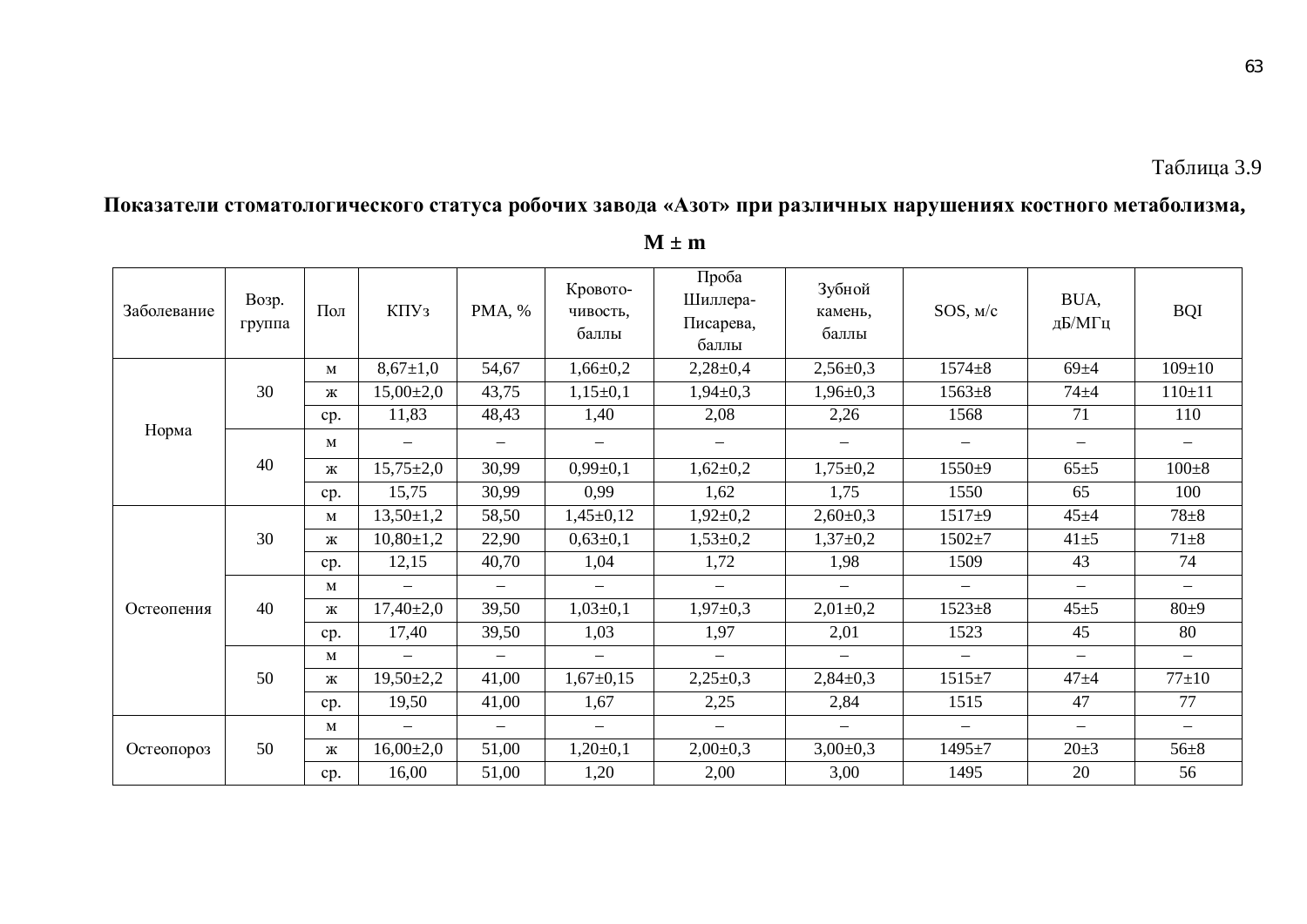

Рис. 3.2 – Зависимость показателя КПУз от возраста и различных нарушений костного метаболизма



Рис. 3.3 – Зависимость состояния тканей пародонта (РМА) от возраста и различных нарушений костного метаболизма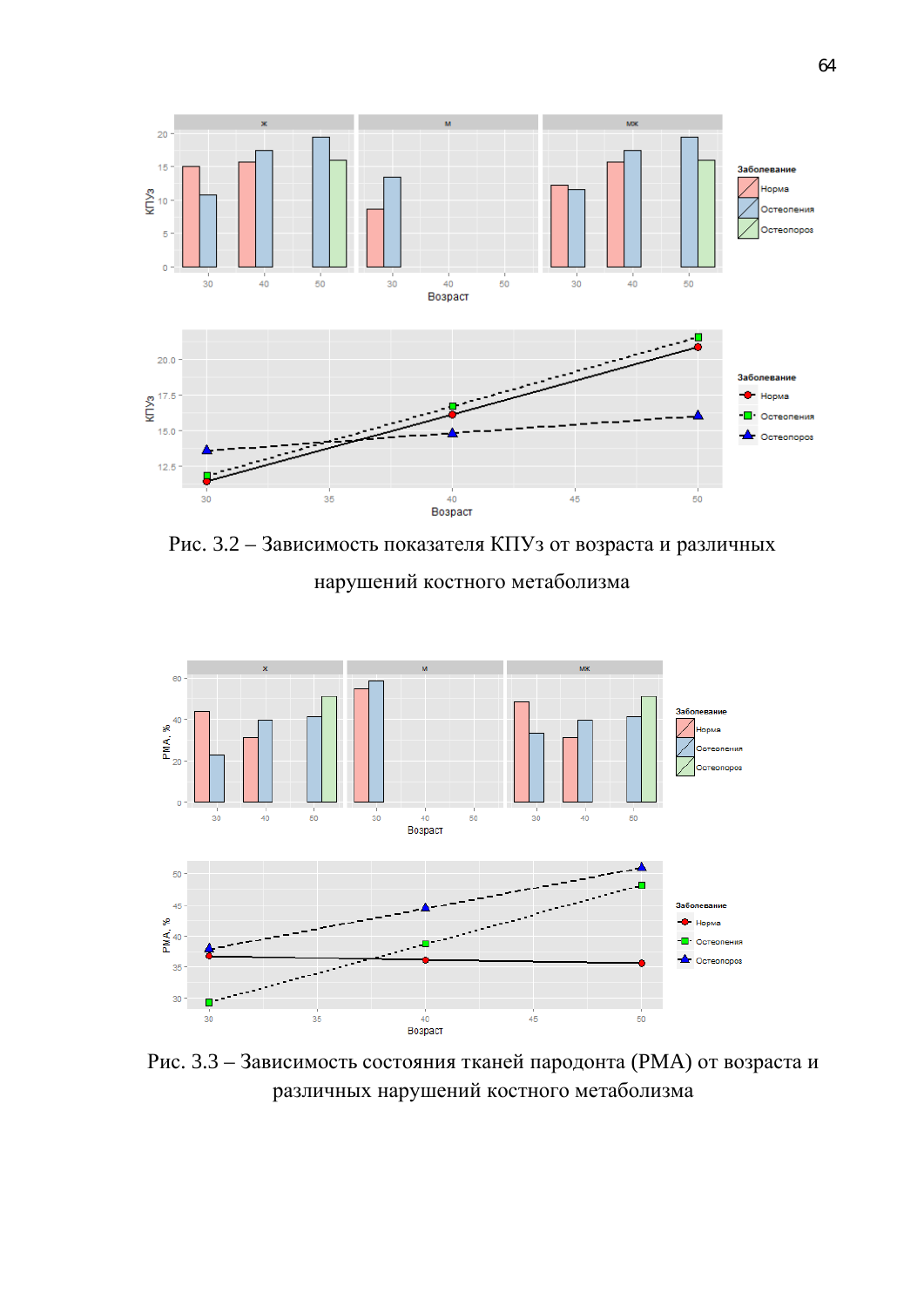

Рис. 3.4 – Зависимость показателя кровоточивости от возраста и различных нарушений костного метаболизма



Рис. 3.5 – Зависимость показателя зубной камень от возраста и различных нарушений костного метаболизма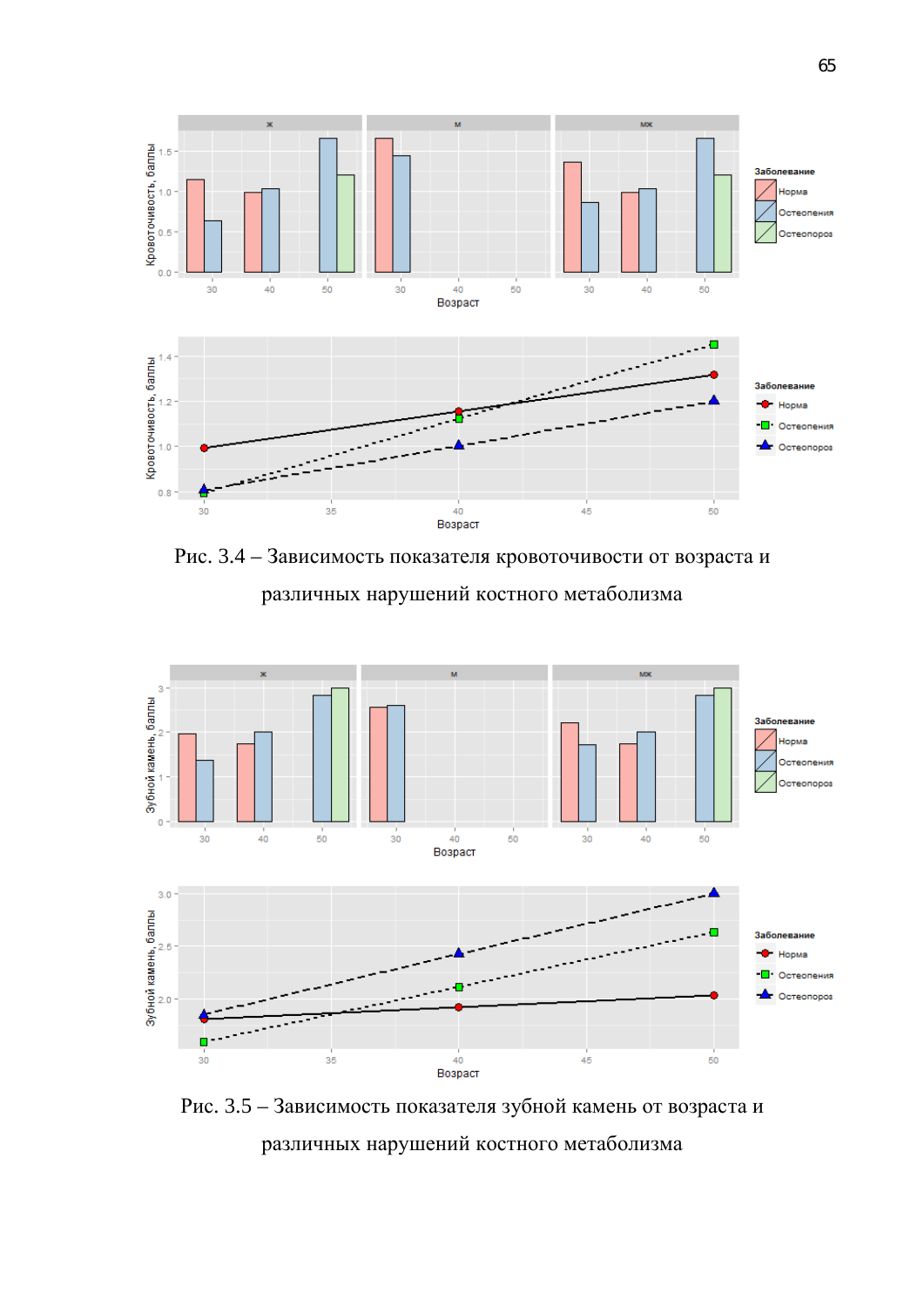

Рис. 3.6 – Зависимость показателя пробы Шиллера-Писарева от возраста и различных нарушений костного метаболизма



Рис. 3.7 – Зависимость показателя скорости распространения ультразвука (SOS) от возраста и различных нарушений костного

метаболизма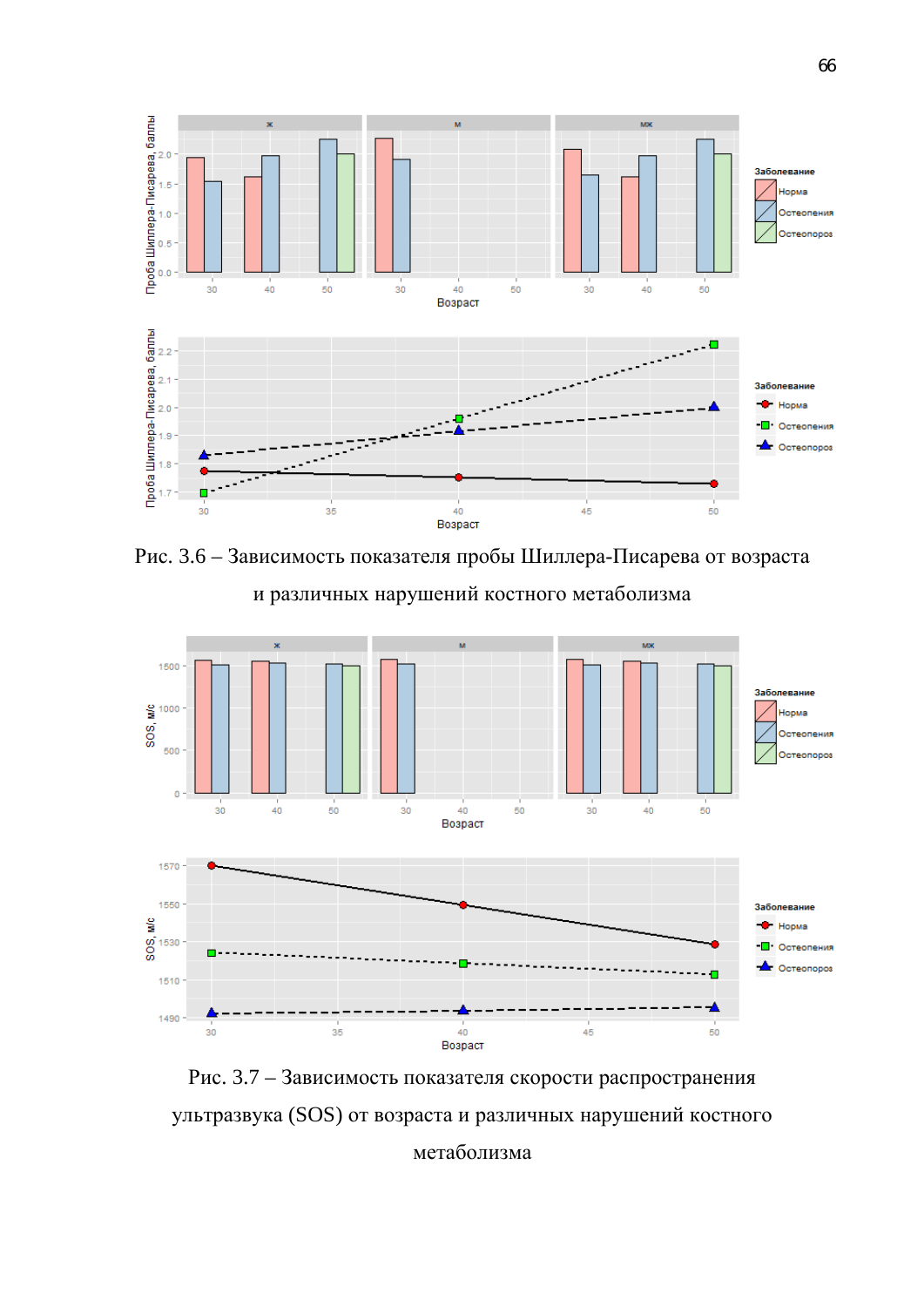

Рис. 3.8 – Зависимость показателя широкополосного затухания ультразвука (BUA) от возраста и различных нарушений костного метаболизма



Рис. 3.9 – Зависимость показателя индекса качества кости (BQI) от возраста и различных нарушений костного метаболизма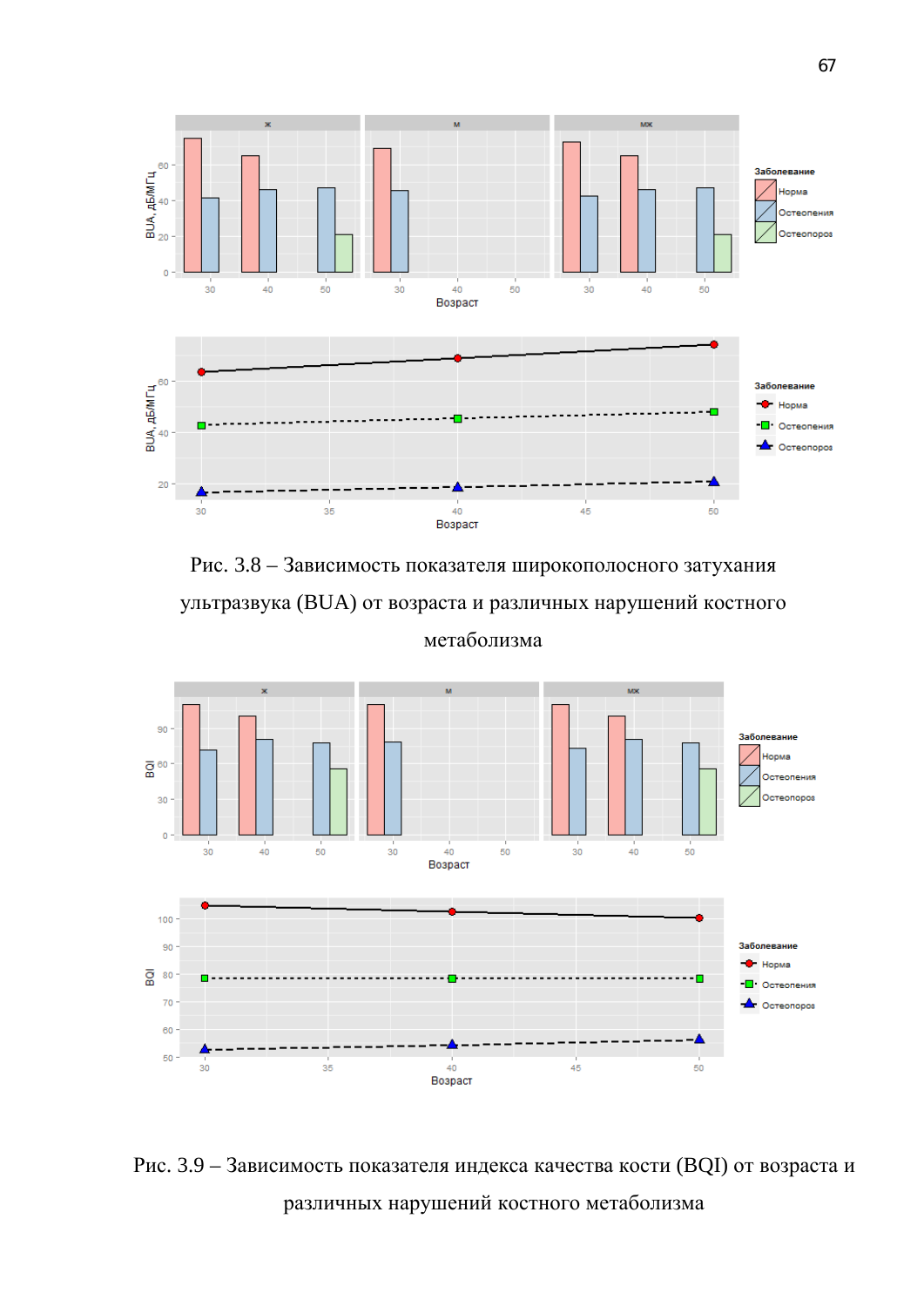На рис. 3.2–3.9 показаны гистограммы значений соответствующих показателей и линейные возрастные модели, целью которых является выявления тенденции изменения показателя с возрастом и одновременное сравнение его для различных заболеваний. Стоит отметить, что поскольку для возрастных групп «30-40 лет» и «40-50 лет» нет данных по остеопорозу, то для построения модели в данном случае использовались данные по студентам медицинского колледжа возраста 20-30 лет того же региона (г. Черкассы).

Анализируя приведенные графики можно выделить две группы показателей, которые имеют ярко выраженные тенденции и закономерности: показатели состояния здоровья тканей пародонта (РМА, зубной камень, проба Шиллера-Писарева) и денситометрические показатели (SOS, BUA, BQI). В группе показателей тканей пародонта наблюдается сходство значений конкретного показателя в возрастной группе «30-40 лет» для различных заболеваний и нормы, а в дальнейшем наблюдается увеличение его значения с возрастом для групп «остеопения» и «остеопороз»; при этом максимальное отличие значений показателя для этих групп от «нормы» наблюдается в возрастной группе «50-60 лет».

Во второй группе денситометрических показателей наблюдается следующая закономерность: для всех возрастных групп показатель SOS, ВUA и BQI является наивысшим в группе «норма» и самым низким в группе «остеопороз». Перечисленные показатели для группы «остеопения» принимают промежуточные значения. Следует также отметить, что показатель SOS в группе «норма» имеет нисходящую возрастную тенденцию, в то время как значения SOS для «остеопения» и «остеопороз» практически неизменны с возрастом.

На рис. 3.10 показана корреляционная матрица, рассчитанная для всех рассматриваемых ранее показателей стоматологического статуса с биохимическими показателями для всех возрастных групп, объединенных в одну выборку (отрицательная корреляция – отклонение большой оси эллипса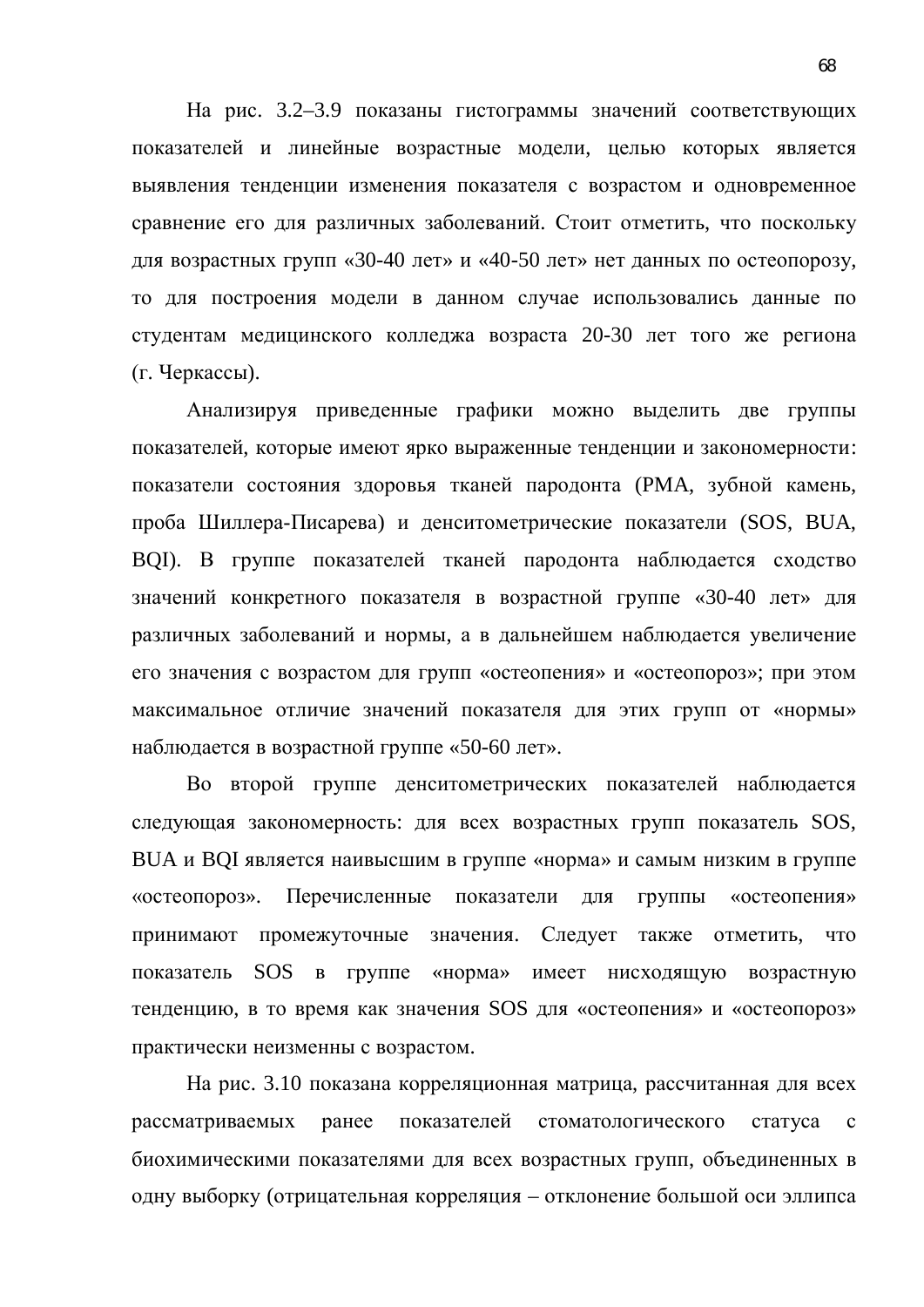от вертикали влево; положительная корреляция – отклонение большой оси эллипса от вертикали вправо).

Первым выводом анализа рис. 3.10 является то, что все биохимические показатели мало коррелированы с параметром КПУз, а также с денситометрическими параметрами. Однако наблюдаются значительные корреляции с показателями тканей пародонта. Поэтому КПУз, SOS, BUA и ВОІ в дальнейших исследованиях в выводах рассматривать не будем.

Наблюдается отрицательная корреляция лизоцима с РМА и зубным камнем на уровне 0.5, отрицательная корреляция лизоцима с пробой Шиллера-Писарева на уровне 0.8. Зубной камень имеет сильную положительную связь с уреазой на уровне 0.9. Эластаза имеет положительную связь с пробой Шиллера-Писарева и зубным камнем на уровне 0.8 и 0.6 соответственно. Каталаза имеет отрицательную корреляцию с показателями РМА и пробой Шиллера-Писарева на уровне 0.7 и 0.8 соответственно.



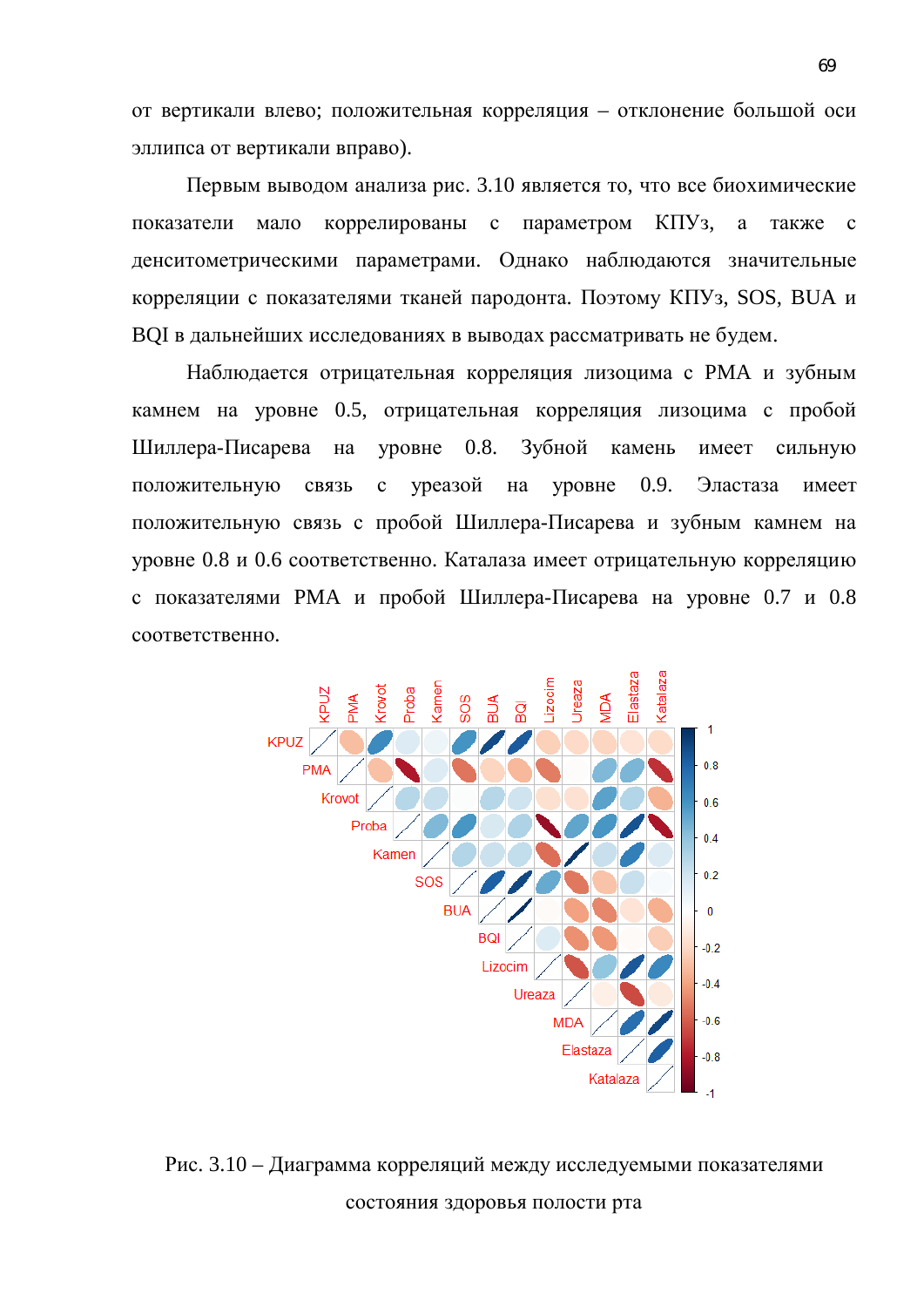Ниже представлен проведенный дополнительно кластерный анализ для выявления факторов (кластеров), группирующих исследуемые показатели стоматологического статуса. Результатом подобной группировки может быть выделение каких-либо особенностей в связях между сгруппированными показателями.

На рис. 3.11 показана нормированная диаграмма собственных значений (ковариационной матрицы исходных данных) компонент для поиска количества факторов, на которые наиболее целесообразно разбить (уменьшить размерность) данные. Согласно правилу Кайзера для нормированных собственных значений количество факторов равно сумме компонент, которые лежат выше значения 1. Следовательно количество факторов равно 4.



Рис. 3.11 – Нормированная диаграмма собственных значений компонент для поиска количества факторов

На рис. 3.12 и в табл. 3.10 показан результат кластерного анализа. Коэффициенты  $\alpha$  и  $\beta$  отображают значимость того или иного кластера. Во всех случая они близки к единице и  $\alpha \geq \beta$ , что указывает на верность выбранной модели в четыре фактора. Значения связей играют роль весовых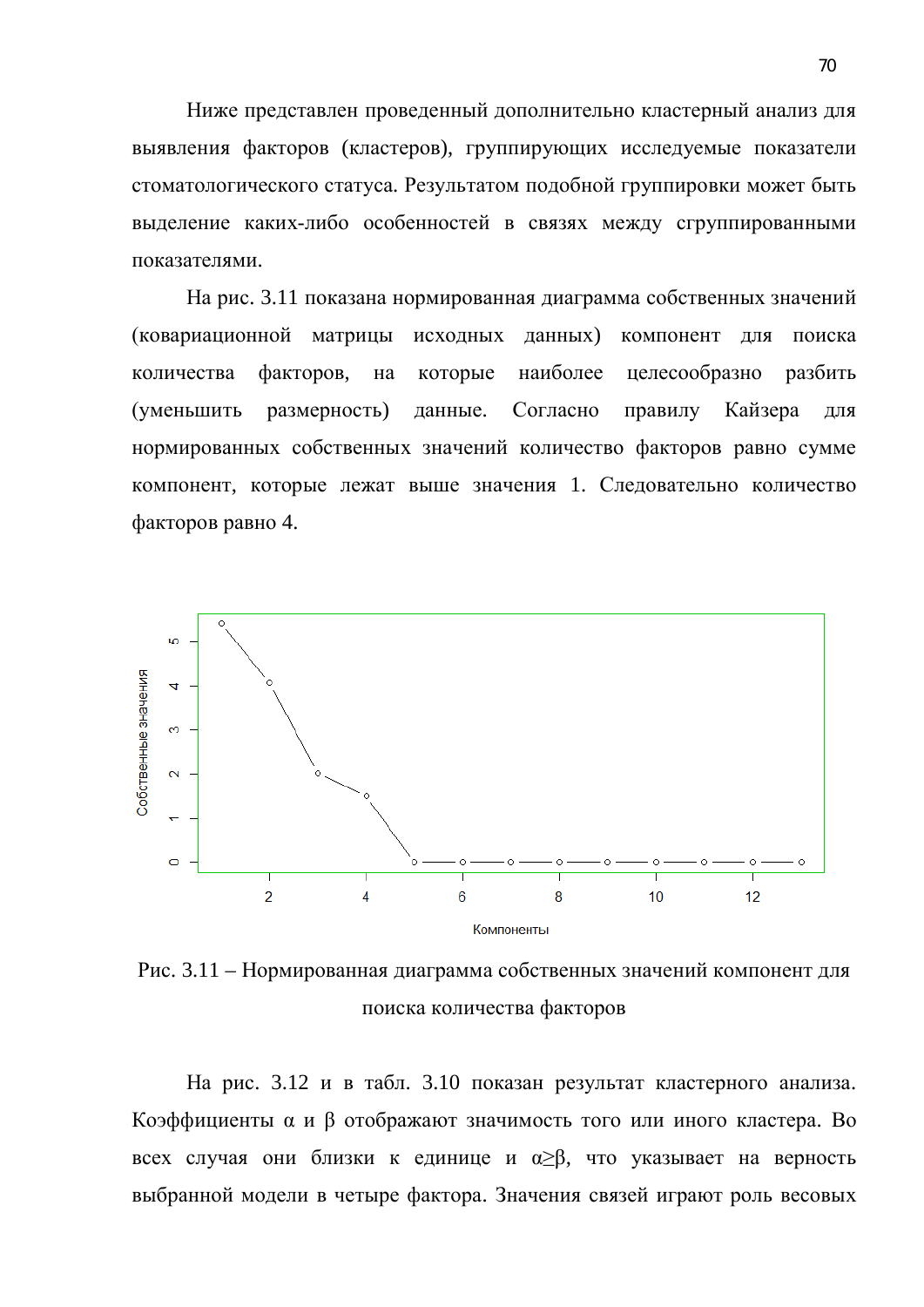коэффициентов. Однако, поскольку мы рассмотрели связи между параметрами в корреляционном анализе, то рассмотрим только особенности группировки показателей.

Выделены четыре кластера С9, С7, С4, V3. Как видно из рисунка показатель кровоточивости сам же и является фактором, что означает его низкую связь со всеми остальными показателями. Это подтверждает предыдущие исследования корреляций. Кластер С9 наибольший и содержит в себе наибольшую связь между эластазой и пробой Шиллера-Писарева. Также в этот кластер входят лизоцим, РМА, каталаза и МДА.

Кластер С7 содержит в себе показатели КПУз, SOS, BUA и BQI. Этот факт также подтверждает корреляционные исследования и вывод о том, что эти показатели не имеют значительных связей с биохимическими параметрами.

Кластер С4 содержит в себе только связь уреазы и зубного камня.



Рис. 3.12 – Результат кластерного анализа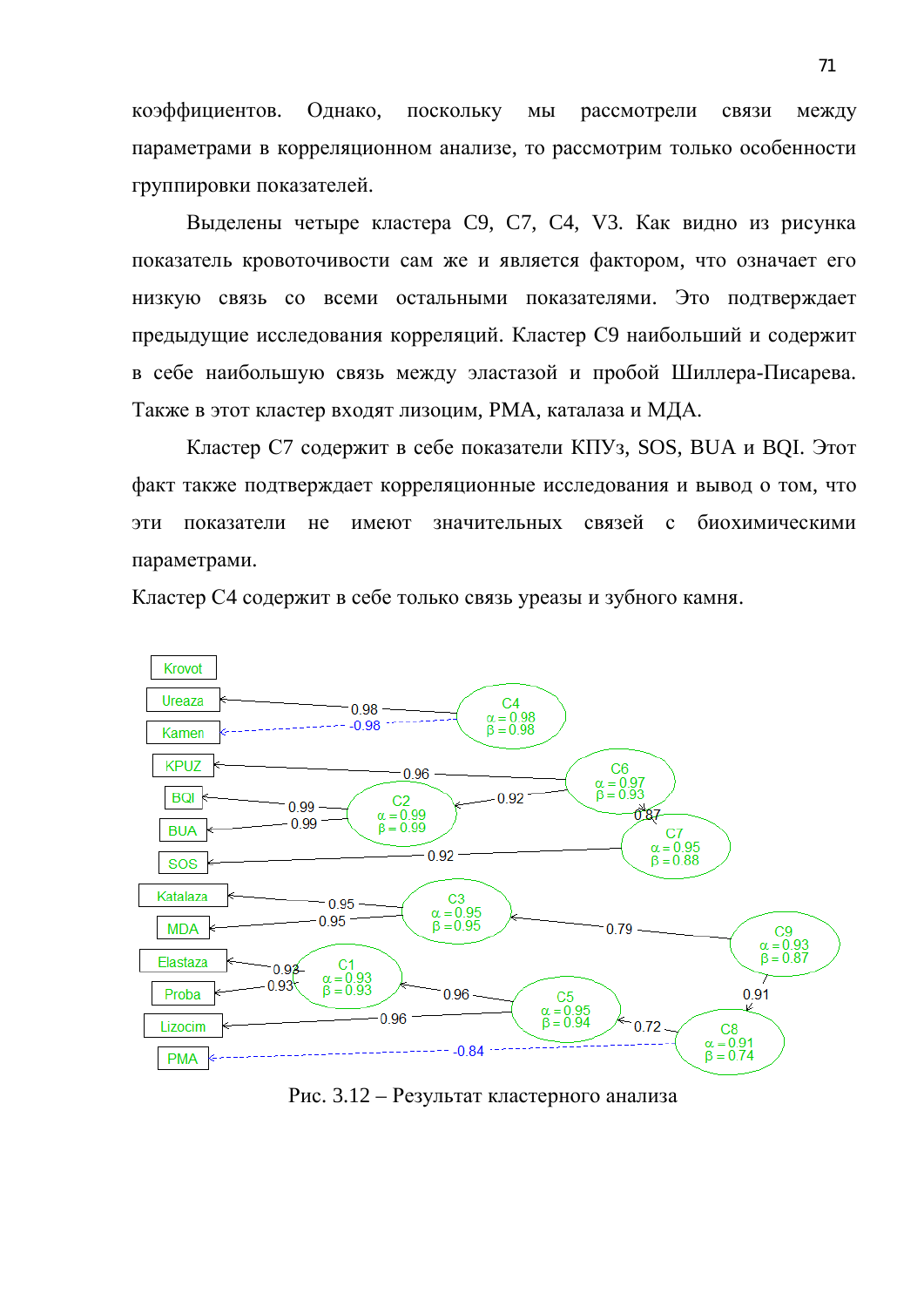| $\mathbf{r}$ $\mathbf{r}$ $\mathbf{r}$ $\mathbf{r}$ $\mathbf{r}$ $\mathbf{r}$ $\mathbf{r}$ $\mathbf{r}$ $\mathbf{r}$ $\mathbf{r}$ $\mathbf{r}$ $\mathbf{r}$ $\mathbf{r}$ $\mathbf{r}$ $\mathbf{r}$ $\mathbf{r}$ $\mathbf{r}$ $\mathbf{r}$ $\mathbf{r}$ $\mathbf{r}$ $\mathbf{r}$ $\mathbf{r}$ $\mathbf{r}$ $\mathbf{r}$ $\mathbf{$ |                |         |         |                |                |  |  |  |  |
|------------------------------------------------------------------------------------------------------------------------------------------------------------------------------------------------------------------------------------------------------------------------------------------------------------------------------------|----------------|---------|---------|----------------|----------------|--|--|--|--|
| Показатель                                                                                                                                                                                                                                                                                                                         | Кластер        | C9      | C7      | C <sub>4</sub> | V <sub>3</sub> |  |  |  |  |
| КПУз                                                                                                                                                                                                                                                                                                                               | C7             | $-0.06$ | 0.89    | $-0.14$        | 0.63           |  |  |  |  |
| <b>PMA</b>                                                                                                                                                                                                                                                                                                                         | C9             | $-0.76$ | $-0.37$ | $-0.08$        | $-0.29$        |  |  |  |  |
| Кровоточивость                                                                                                                                                                                                                                                                                                                     | V <sub>3</sub> | 0.31    | 0.30    | $-0.19$        | 1.00           |  |  |  |  |
| Проба Шиллера-                                                                                                                                                                                                                                                                                                                     | C9             | 0.95    | 0.32    | $-0.49$        | 0.29           |  |  |  |  |
| Писарева                                                                                                                                                                                                                                                                                                                           |                |         |         |                |                |  |  |  |  |
| Зубной камень                                                                                                                                                                                                                                                                                                                      | C <sub>4</sub> | 0.37    | 0.22    | $-0.99$        | 0.23           |  |  |  |  |
| SOS                                                                                                                                                                                                                                                                                                                                | C7             | 0.31    | 0.89    | $-0.41$        | 0.01           |  |  |  |  |
| <b>BUA</b>                                                                                                                                                                                                                                                                                                                         | C7             | $-0.12$ | 0.99    | $-0.31$        | 0.29           |  |  |  |  |
| <b>BQI</b>                                                                                                                                                                                                                                                                                                                         | C7             | 0.01    | 0.99    | $-0.36$        | 0.21           |  |  |  |  |
| Лизоцим                                                                                                                                                                                                                                                                                                                            | C9             | 0.82    | 0.11    | $-0.60$        | $-0.17$        |  |  |  |  |
| Уреаза                                                                                                                                                                                                                                                                                                                             | C <sub>4</sub> | $-0.39$ | $-0.42$ | 0.99           | $-0.15$        |  |  |  |  |
| МДА                                                                                                                                                                                                                                                                                                                                | C9             | 0.79    | $-0.38$ | $-0.16$        | 0.54           |  |  |  |  |
| Эластаза                                                                                                                                                                                                                                                                                                                           | C9             | 0.92    | $-0.02$ | $-0.68$        | 0.29           |  |  |  |  |
| Каталаза                                                                                                                                                                                                                                                                                                                           | C9             | 0.95    | $-0.20$ | $-0.14$        | 0.35           |  |  |  |  |

**Значения структурной матрины кластерного анализа** 

3.3. Молекулярно-генетическая оценка предрасположенности работников химической промышленности к стоматологическим заболеваниям.

Учитывая возможную роль генетических факторов в развитии патологии у рабочих в процессе производственной деятельности, нами проведено изучение полиморфизма генов, которые контролируют активность ферментов, ответственных за выведение из организма токсических метаболитов. В настоящее время известно существование генетического полиморфизма ферментов, ответственных за биотрансформацию в организме чужеродных химических соединений. Оценка индивидуальной чувствительности рабочих, подвергающихся воздействию токсичных веществ, на основе анализа полиморфизма генов ферментов биотрансформации ксенобиотиков представляется актуальным [133].

Таблина 3.10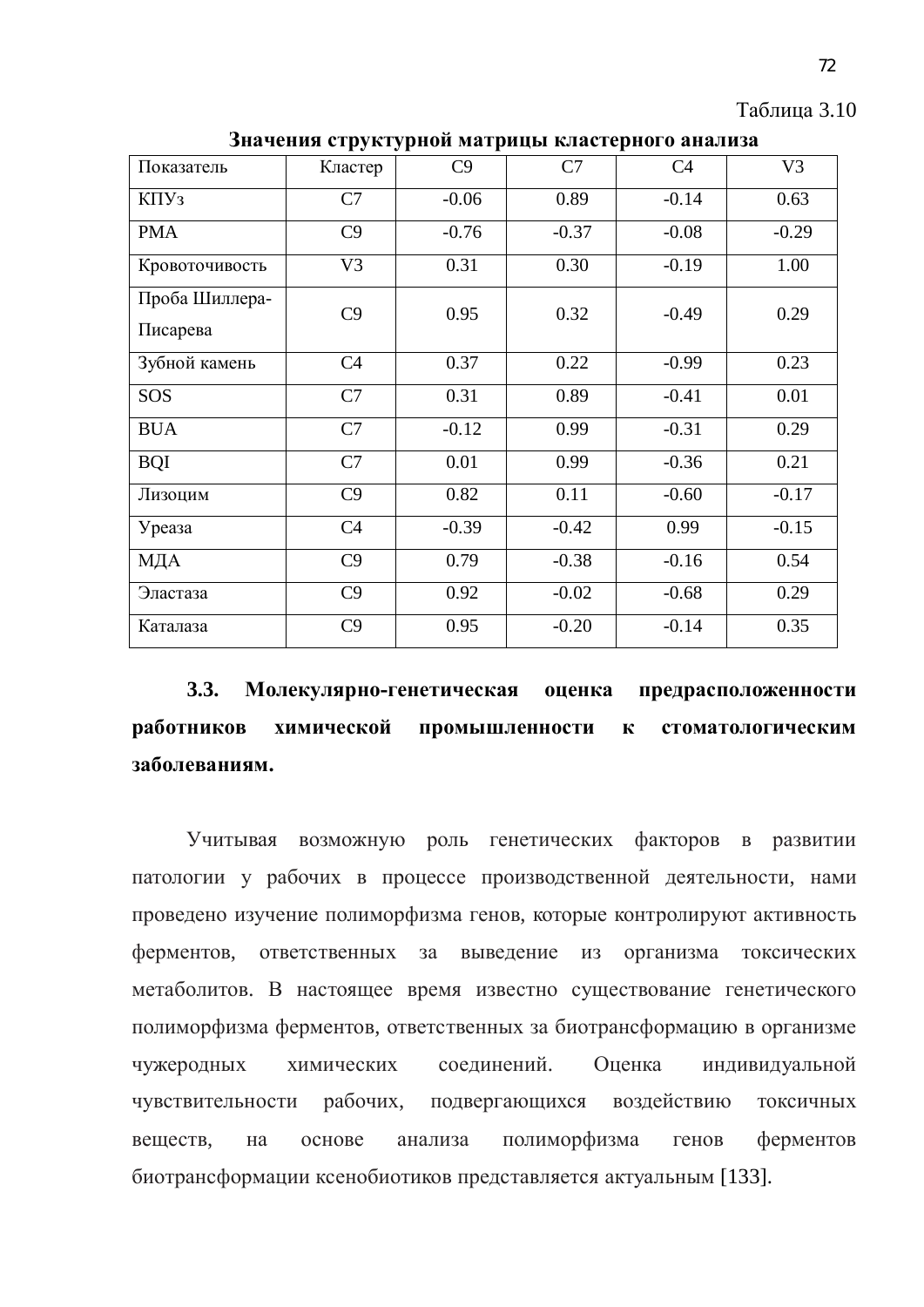С целью создания детоксикационного блока генетического паспорта были изучены функционально-значимые полиморфизмы генов первой фазы детоксикации СҮР1А1 локус А1506G и полиморфизмы генов второй фазы детоксикации: ариламин-М- ацетилтрансферазы 2 (NAT2) 590A, C481T, гена глутатион-S-трансферазы. Суперсемейство генов цитохромов С-450 (СҮР) (фаза I) и глутатион-8-трансфераз (GST), а также ариламин-Мацетилтрансферазы 2 (NAT2) (фаза II), которые играют ключевую роль в процессах биотрансформации (табл. 3.11).

**Таблина 3.11** 

# Полиморфизм генов детоксикации у рабочих химического Предприятия «Азот» г. Черкассы

| $N_2$          | Гингивит          | Пародонтит     | Кариес       | CYP1A1<br>A1506G | GSTM1<br>$N$ /del | NAT <sub>2</sub><br>G590A | NAT <sub>2</sub><br>C 481T |
|----------------|-------------------|----------------|--------------|------------------|-------------------|---------------------------|----------------------------|
| $\mathbf{1}$   | $1 + \phi$ люороз | $\overline{0}$ | хронический  | A/A              | $\overline{0}$    | G/A                       | C/T                        |
| $\overline{2}$ | $\overline{0}$    | $\overline{0}$ | 1            | A/A              | $\mathbf{1}$      | G/G                       | T/T                        |
| 3              | хронический       | $\overline{0}$ | $\mathbf{1}$ | A/G              | $\mathbf{1}$      | G/A                       | C/T                        |
| $\overline{4}$ | 1                 | пародонтит     | $\mathbf{1}$ | A/A              | $\mathbf{1}$      | G/A                       | C/T                        |
| 5              | $\theta$          | пародонтит     |              | A/A              | $\mathbf{1}$      | G/A                       | C/T                        |
| 6              | $\theta$          | $2 - 3$        | $\mathbf{1}$ | A/G              | $\mathbf{1}$      | G/A                       | T/T                        |
| $\overline{7}$ | 1                 | пародонтит     | $\mathbf{1}$ | A/A              | $\mathbf{1}$      | G/A                       | C/T                        |
| 8              | генерализо-       | $1 - 2$        | $\mathbf{1}$ |                  |                   |                           |                            |
|                | ванный            |                |              | A/G              | $\mathbf{1}$      | G/G                       | C/T                        |
| 9              | $\overline{0}$    | $\overline{0}$ | множестве-   |                  |                   |                           |                            |
|                |                   |                | нный кариес  | A/G              | $\overline{0}$    | G/A                       | C/T                        |
| 10             | $\overline{0}$    | пародонтит     |              | A/G              | $\overline{0}$    | G/A                       | C/T                        |

Ферменты первой фазы СҮР1А1 связывают ксенобиотики с образованием мутагенных промежуточных метаболитов, таких как супероксид-анион-радикал и ароматические углеводороды, которые под действием ферментов второй фазы превращаются в нетоксичные продукты и выводятся из организма. Анализ распределения генотипов полиморфного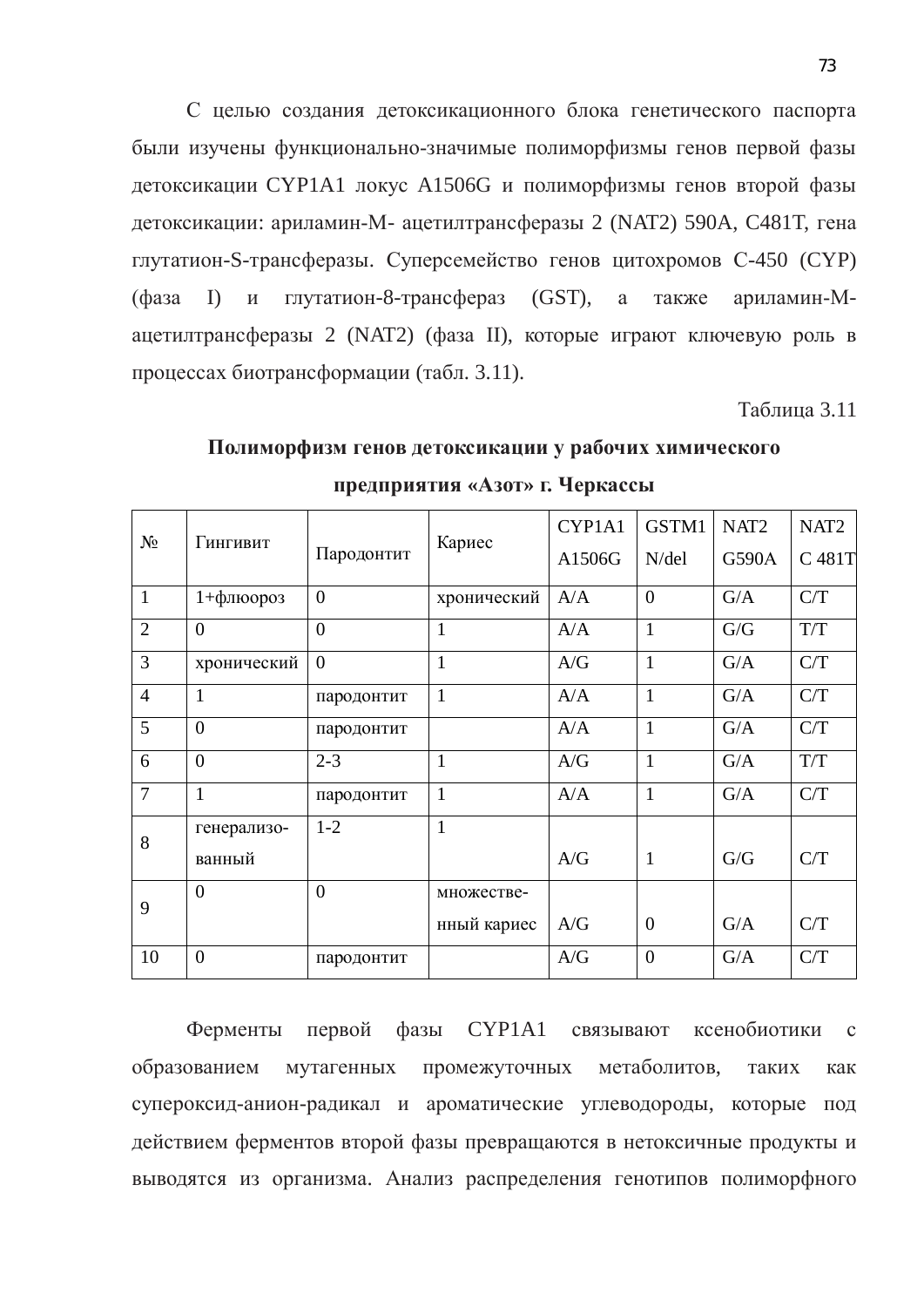локуса А1506G гена СҮР1А1 показал наличие нормального генотипа у половины рабочих в исследуемой выборке. У другой половины рабочих исследуемый локус представлен гетерозиготной формой AG. Вариант G полиморфизма I462V (А1506G) приводит к повышению активности СҮР1А1. Преобладание мутантного аллеля G часто связывают с проявлениями адентии [5].

Различия в составе изоэнзимов приводят к различной способности метаболизма чужеродных веществ у разных индивидов, что может обусловливать неодинаковую степень предрасположенности к заболеваниям в условиях влияния генотоксических факторов. По данным [123] наличие гетерозиготного варианта (A/G) гена СҮР1А1 является критерием предрасположенности к развитию профессиональных заболеваний кожи от воздействия веществ раздражающего и сенсибилизирующего действия. Причем формирование заболевания происходит при небольшом (до 5 лет) стаже работы в условиях воздействия вредных производственных факторов. В литературных данных существует указание, что лица, имеющие контакт с ПАУ и являющиеся носителями гетерозиготного генотипа гена СҮР1А1, имеют повышенную частоту хромосомных аберраций [209]. Так, у рабочих алюминиевого производства и производства кокса было обнаружено достоверное повышение уровня метаболитов ПАУ в моче среди индивидов с генотипом Ile/Val, особенно в сочетании с делецией по гену GSTM1 [210].

Процесс биотрансформации ксенобиотиков включает в себя две последовательные фазы. Ключевую роль во второй фазе биотрансформации ксенобиотиков играют глутатион-S-трансферазы (GST), которые широко экспрессируются в тканях.

Эти ферменты катализируют присоединение глутатиона к электрофильному центру разнообразных химических соединений, что приводит к потере токсичности и образованию более гидрофильных продуктов, которые в дальнейшем могут быть метаболизированы и выведены из клетки. GST обладают также некоторой пероксидазной активностью,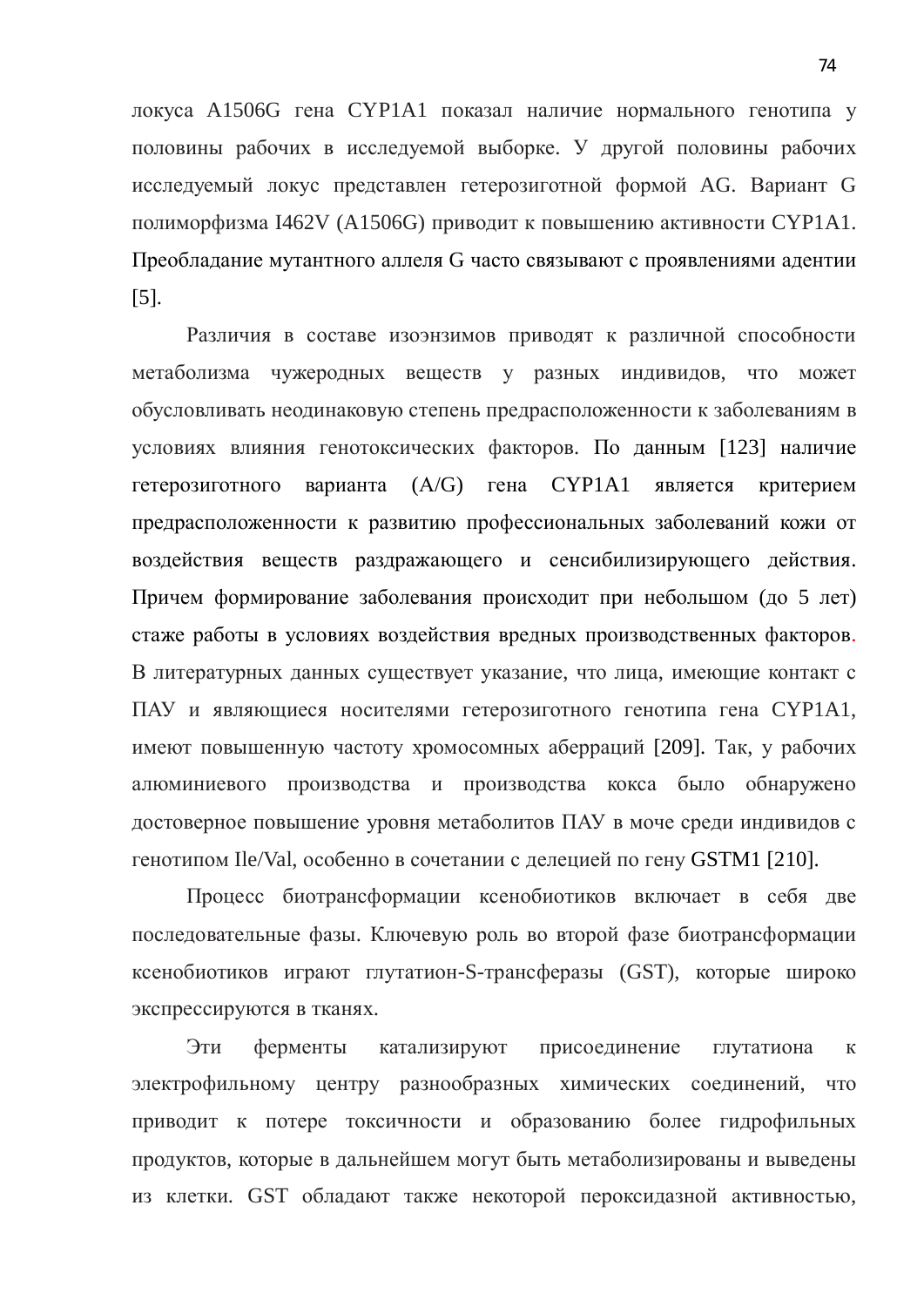благодаря чему играют важную роль во внутриклеточном связывании и транспорте большого числа как эндогенных, так и экзогенных соединений [196].

Было изучено распределение делеционного полиморфизма гена глутатионтрансферазы GSTM1 в исследуемой группе рабочих. Исследование показало, что в 70 % преобладает функционально полноценный аллель гена глутатион S-трансферазы M1, а 30 % рабочих в исследуемой группе являются носителями делеционной формы гена GSTM1, приводящей к инактивации фермента. Исследования по изучению полиморфизма по делеции гена GSTM1 проводятся достаточно широко при различных нозологиях [122, 162].

В случае делеции (отсутствия) гена GSTM1 фермент мю-1 глутатион Sтрансфераза не образуется, в результате чего способность организма избавляться от некоторых вредных соединений значительно снижается. Это приводит к повышению риска развития различных форм рака, а также ишемической болезни сердца. Во всех случаях риск развития заболеваний многократно увеличивается при курении, а также воздействии некоторых химических канцерогенов. Также может повышаться уровень продукции иммуноглобулина Е и гистамина под влиянием выхлопных газов и аллергенов. Частота «нулевого» аллеля гена GSTM1 варьирует от 40 до 60 % в различных популяциях и этнических группах.

Мета-анализ 14 исследований типа 'пациент-контроль' показал, что риск развития рака легких повышается в 4.7 раза при одновременном наличии в геноме пациента делеции GSTM1 и варианта CYP1A1 462V [8, 185].

Изучение генетического полиморфизма гена N-ацетил-трансферазы (NAT-2) показало наличие мутантных генотипов С/Т, Т/Т локуса  $481C > T$  и G/A локуса G590A в изучаемой группе рабочих, т.е. они являются преимущественно промежуточными ацетиляторами по исследуемым полиморфизмам. Ген NAT-2 кодирует аминокислотную последовательность цитозольного фермента N-ацетил-трансферазы II типа, который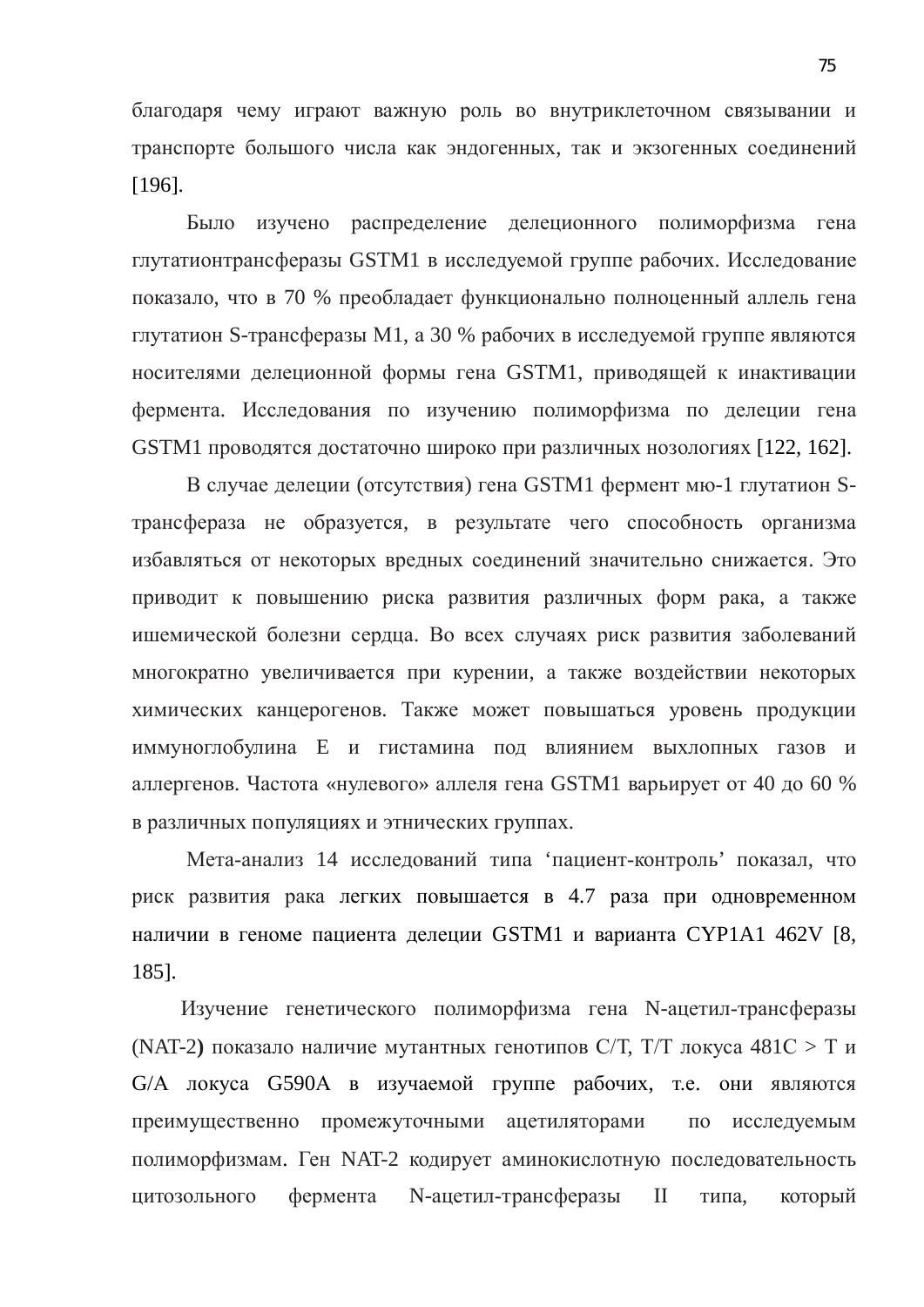вырабатывается в печени, кишечнике и некоторых других органах и участвует во второй фазе метаболизма ксенобиотиков – детоксикации посредством ацетилирования – присоединения ацетил-группы. Аллельные варианты,  $341T > C$ ,  $481C > T$ ,  $590G > A$ ,  $803A > G$ ,  $857G > A$ , характеризуются различной активностью фермента. В зависимости от этого носителей соответствующих аллельных вариантов подразделяют на «быстрых» и «медленных» ацетиляторов. От активности фермента зависит эффективность и скорость элиминации продуктов метаболизма, что определяет связь аллельных вариантов с большим или меньшим риском различных заболеваний. В популяции европеоидов Юго-Восточного региона в среднем соотношение медленных и быстрых ацетиляторов составляет 60 % и 40 % соответственно [140]. Быстрый тип ацетилирования характерен для больных витилиго [59] ангиной [115], аллергическим дерматитом [212].

Медленный тип N-ацетилирования характерен также для ревматоидного артрита [199], бронхиальной астмы [12], обструктивного бронхита [79].

Определение типа ацетилирования важно для оптимизации терапии, так как у медленных ацетиляторов могут развиваться осложнения, а у быстрых ацетиляторов фармакотерапия может оказаться неэффективной.

Низкая активность генов ферментов второй фазы биотрансформации ксенобиотиков (нулевой генотип GSTM1, промежуточные ацетиляторы NAT-2) не в должной степени обеспечивает защиту клеток организма от негативных воздействий окружающей среды, от свободных радикалов. Активные метаболиты ксенобиотиков, полученные в первой фазе биотрансформации, в не полной мере претерпевают обезвреживание в клетке во второй фазе биотрансформации, вследствие чего развиваются процессы перекисного окисления липидов клеточной стенки, токсические повреждения клеточных структур. В результате хронической интоксикации окислами азота и азотной кислотой изменения зубов, хроническое воспаление десен, хронические трахеобронхиты у рабочих с низкой активностью ферментов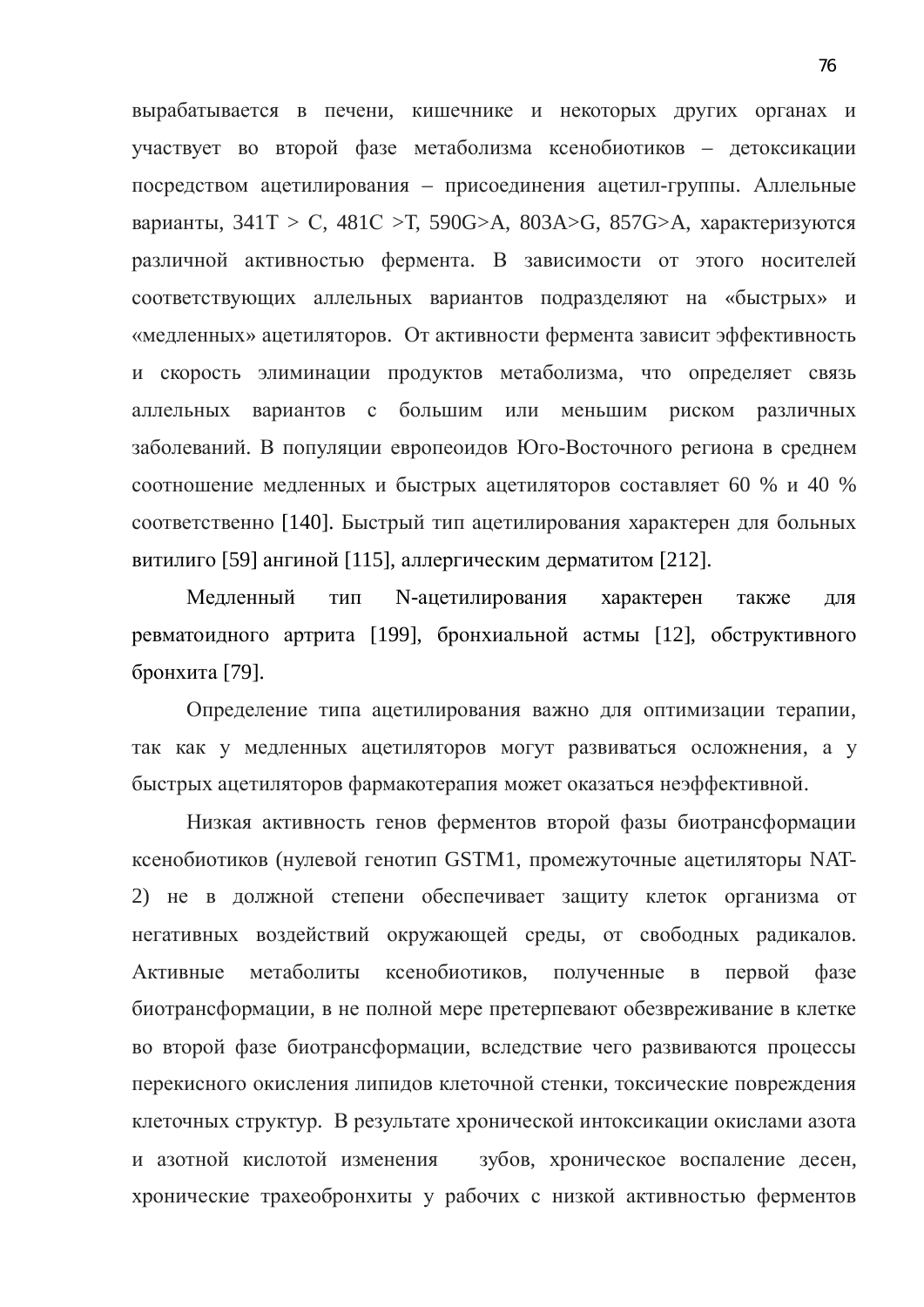детоксикации будут характеризоваться ранним развитием и неблагоприятным прогнозом.

В этой связи варианты генетического полиморфизма ферментов биотрансформации ксенобиотиков в группе работающих лиц, обладающих повышенной чувствительностью к воздействию производственных химических факторов, представляют определенный интерес.

Дистрофически деструктивные процессы в тканях пародонта, обменные процессы в костной ткани альвеолярного гребня тесно взаимосвязаны со структурно-функциональным состоянием костной системы, а также с активностью метаболических процессов и интенсивностью внутренней перестройки (ремоделирования) костей скелета. В данном исследовании изучали функционально-значимые полиморфизмы генов Col1A1 Sp1 G >T, VDR T352C, CTR(CALCR) С1377Т, входящие в генную сеть метаболизма костной ткани и колагенообразования ММР1. Результаты анализа данных генов представлены в табл. 3.12.

**Таблина** 3.12

## Полиморфизм генов метаболизма костной ткани у рабочих химического  $\Pi$ редприятия «Азот» г. Черкассы

| $N_2$          | Год<br>рожде-<br>ния | Гингивит              | Пародон-<br>THT        | Кариес           | COL1A1<br>Sp1,<br>G2046T | <b>VDR</b><br><b>T352C</b> | <b>CTR</b><br>C1377T | <b>MMP116</b><br>$0$ ins $G/G$<br>Grs<br>1799750 |
|----------------|----------------------|-----------------------|------------------------|------------------|--------------------------|----------------------------|----------------------|--------------------------------------------------|
| 1              | $\overline{2}$       | 3                     | $\overline{4}$         | 5                | 6                        | $\overline{7}$             | 8                    | 9                                                |
| 1              | 1992                 | $1 + \phi$ люор<br>03 | $\boldsymbol{0}$       | хрони-<br>ческий | G/T                      | T/C                        | C/T                  |                                                  |
| $\overline{2}$ |                      | $\boldsymbol{0}$      | $\overline{0}$         | $\mathbf{1}$     | G/G                      | T/C                        | T/T                  | 2G/2G                                            |
| 3              | 1989                 | хрониче-<br>ский      | $\overline{0}$         | $\mathbf{1}$     | G/T                      | C/C                        | T/T                  | 2G/2G                                            |
| $\overline{4}$ | 1994                 | $\mathbf{1}$          | пародон-<br><b>THT</b> | $\mathbf{1}$     | G/T                      | T/T                        | C/T                  | 1G/2G                                            |
| 5              | 1994                 | $\boldsymbol{0}$      | пародон-<br>THT        |                  | G/G                      | T/T                        | T/T                  |                                                  |
| 6              | 1969                 | $\overline{0}$        | $2 - 3$                | $\mathbf{1}$     | G/G                      | T/C                        | T/T                  | 1G/2G                                            |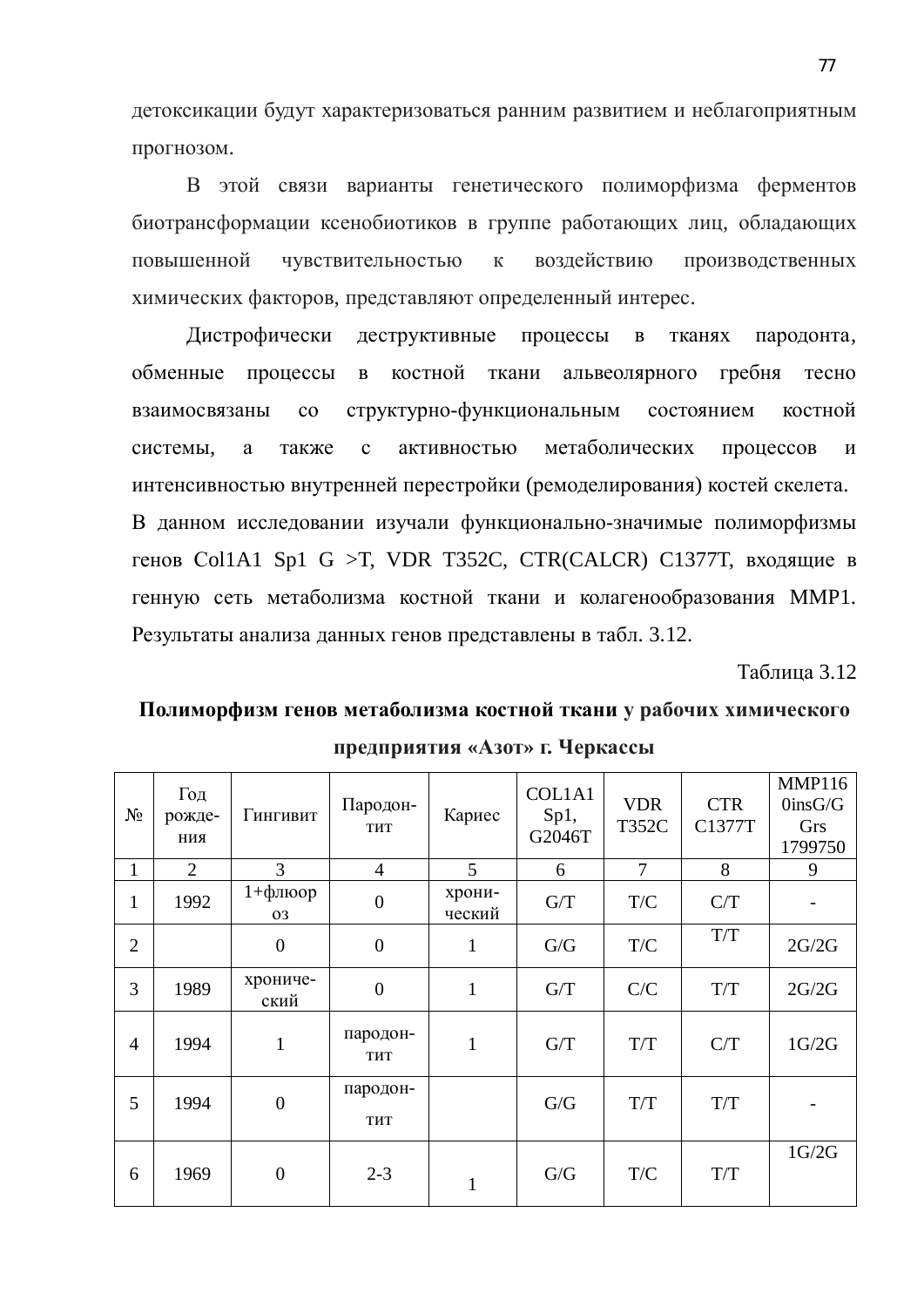Продолжение табл. 3.12

|    | $\mathcal{D}$ | 3                     | 4                | 5                                 | 6   | 7   | 8   | 9     |
|----|---------------|-----------------------|------------------|-----------------------------------|-----|-----|-----|-------|
| 7  | 1985          |                       | пародон-<br>THT  |                                   | G/T | C/C | C/T |       |
| 8  | 1972          | генерали-<br>зованный | $1-2$            |                                   | G/G | T/T | T/T | 1G/2G |
| 9  | 1969          | $\mathbf{0}$          | $\boldsymbol{0}$ | множе-<br>ствен-<br>ный<br>кариес | G/G | T/T | T/T | 1G/2G |
| 10 | 1990          | $\overline{0}$        | пародон-<br>THT  |                                   | G/G | T/T | T/T |       |

В исследуемой выборке 66 % рабочих имели нормальные аллели GG (или SS) гена коллагена Col1A1, остальная часть представлена гетерозиготами GT (или Ss). Частота встречаемости вариантов полиморфизма в популяции: Т/Т 5-8 %; G/T 45-50 %.

COL1A1 Sp1 G2046T  $G > T$  (rs1800012) - один из основных генов, связанных с остеопорозом. Величина костной массы, или минеральная плотность кости и скорость ее потерь тесно ассоциированы с наследственными вариантами (полиморфизм) генов, кодирующих белки костного метаболизма, т.е. генов "предрасположенности" [8].

Полиморфизм в регуляторной области гена Col1a1 в сайте узнавания фактора транскрипции Sp1 приводит к увеличению экспрессии гена и последующему изменению соотношения α1 и α2 белковых цепей в структуре молекулы коллагена кости. У носителей варианта T(s) данного полиморфизма наблюдается нарушение нормального соотношения субъединиц в молекуле коллагена, что приводит к ухудшению его механических свойств. Дефекты строения костной ткани при нарушенном соотношении вариантов цепей коллагена могут способствовать более интенсивному разрушению кости и потере зуба [77].

Неспособность остеобластов полностью восстанавливать кость в процессе ее ремоделирования лежит в основе патогенеза остеопороза II типа. Одним из факторов, способствующим прогрессированию остеопороза II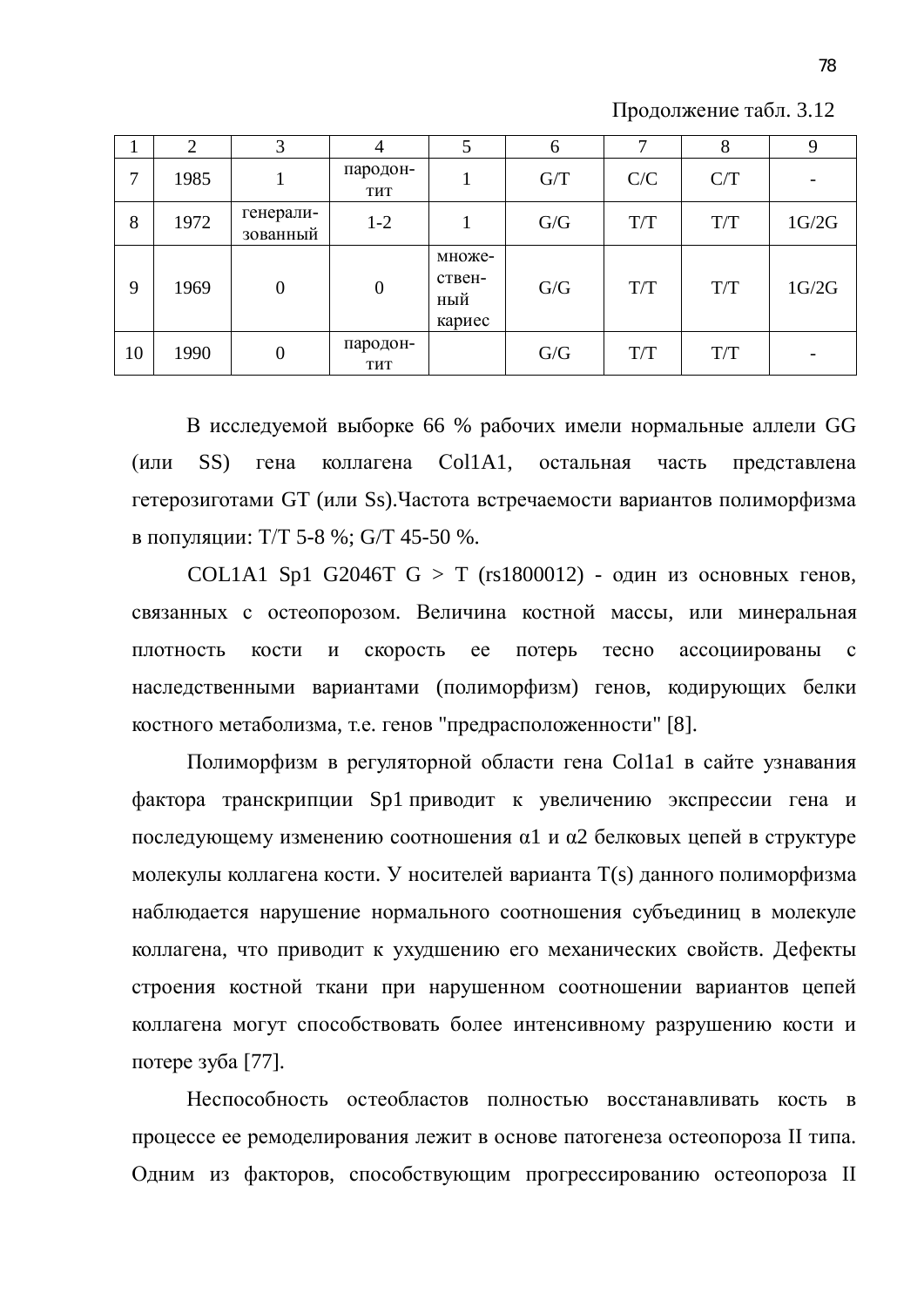типа, является сниженная продукция 1,25-дигидроксивитамина D3 (Dгормон). Во многих исследованиях была установлена связь полиморфизма гена VDR с такими заболеваниями, как сахарный диабет, остеопороз, уролитиаз, гиперпаратиреоз, псориаз, почечная остеодистрофия, новообразования, заболевания пародонта [176], а также различные сердечнососудистые заболевания [187].

Аллельные варианты полиморфизма гена VDR в данном исследовании представлены в 50% ТТ(норма), в 25% СС(мутантные) и 25% – ТС (гетерозиготы). Генотип Tt распространен в группе с пародонтитами [187]. Аллельные варианты функционального полиморфизма гена CTR (CALCR) представлены в 30 % мутантными и в 70 %-гетерозиготами. CTR (CALCR) -Кальцитонин – гормон щитовидной железы, регулирующий обмен кальция. Рецептор кальцитонина обеспечивает устойчивость соединительной ткани к внешним воздействиям. Активизация кальцитониновых рецепторов остеокластов приводит к ингибированию их активности и снижению скорости костной резорбции. Нарушение функции кальцитониновых рецепторов может приводить к увеличению костной резорбции и развитию остеопороза.

Полиморфизм P447L Т-> С гена кальцитонина (CALCR) представляет собой точковую нуклеотидную замену, приводящую к аминокислотной замене в пептидной цепи молекулы фермента. Изменение структуры рецепторов отражается на их функциональной активности, с чем связана большая степень костной резорбции у носителей варианта С полиморфизма Р447L Т-> С [134]. В исследуемой группе рабочих выявлен гетерозиготный полиморфизм гена ММР1, что приводит к повышенному расщеплению белков межклеточного матрикса и как следствие к деструкции тканей поддерживающего аппарата зуба.

У больных с различными формами профессиональной бронхолегочной патологии выявлено наличие мутаций гена матриксной металлопротеиназы 1 (ММР-1). Сочетание полиморфных вариантов генов ММР-1 и ингибитора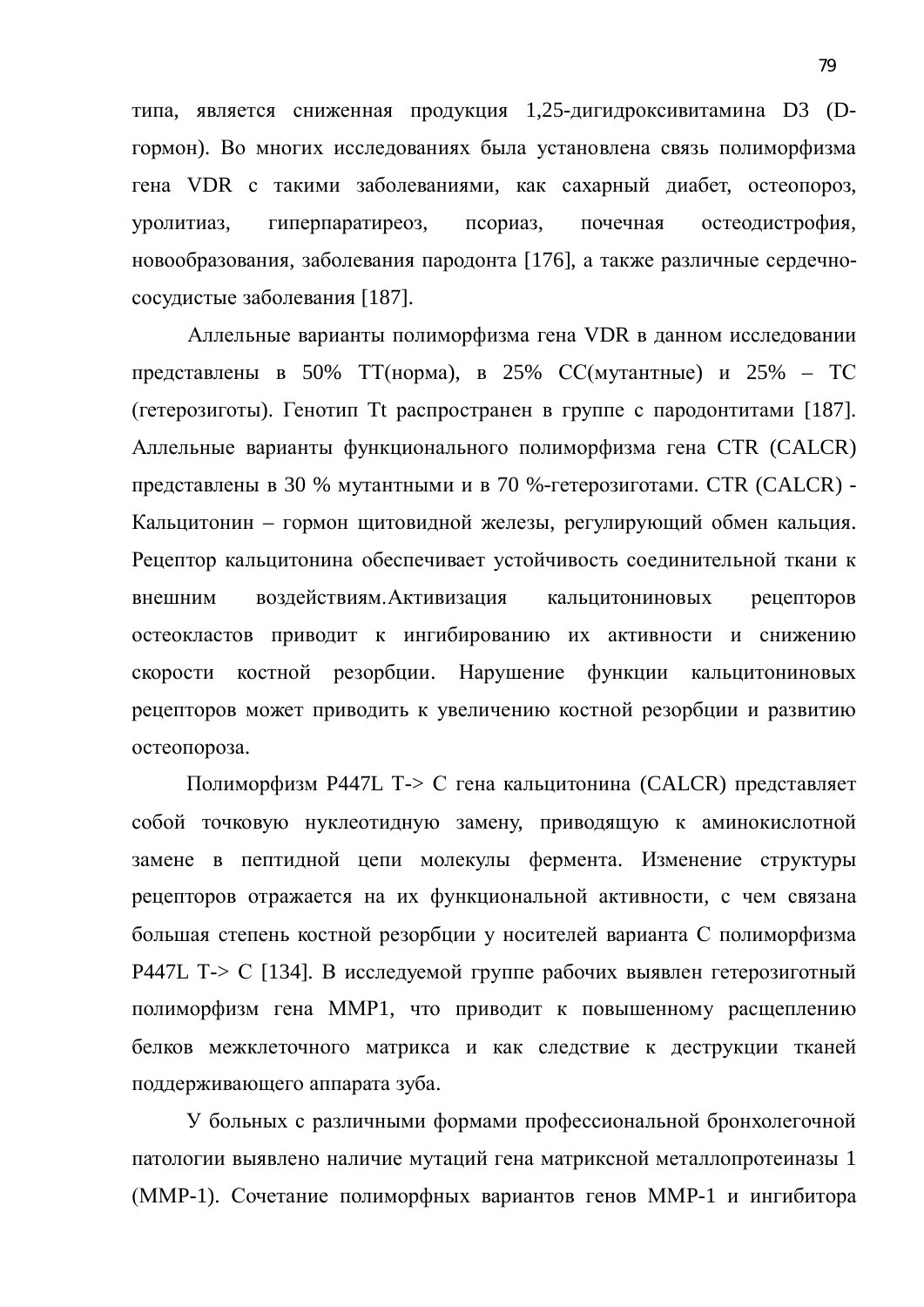протеиназ у отдельных лиц характеризуется наличием клинических осложнений и сочетанием бронхолегочной и кожной патологии. При наличии мутации гена GSTM1 отмечены более раннее развитие (до 5 лет), тяжелое течение и неблагоприятный прогноз профессиональных аллергодерматозов. [100].

Высокая распространенность хронического генерализованного пародонтита с агрессивным течением ведет к ранней потере зубов и значительно ухудшает качество жизни. Важную роль в этиопатогенезе этого заболевания играют генетические факторы, определяющие фенотипические проявления патологии пародонта. В основе механизма резорбции костной ткани альвеолярного отростка у пациентов молодого и среднего возраста с хроническим генерализованным пародонтитом лежит нарушение цикла костного ремоделирования на фоне дисбаланса кальцийрегулирующих гормонов. Снижение скорости костеобразования на фоне нормального уровня костной резорбции является причиной развития пародонтальной патологии. На основании результатов анализа генов VDR и CALCR, Collal, участвующих в метаболизме костной ткани был определен генетический риск возникновения соответствующей патологии.

Ведущая роль в развитии остеопенического синдрома принадлежит разнородной по составу группе цитокинов, включающая в настоящее время около 200 веществ [206]. Среди всех известных в настоящее время цитокинов наибольшее значение в развитии патологического процесса имеют интерлейкин-1, -4, -6, фактор некроза опухоли и родственные ему молекулы [207]. В данном исследовании изучали функционально-значимые полиморфизмы генов IL1BC3954T, TNF G(-308) A (rs1800629), IL-6 G(-174)C. Результаты анализа генов IL1B, TNF, IL-6 представлен в табл. 3.13.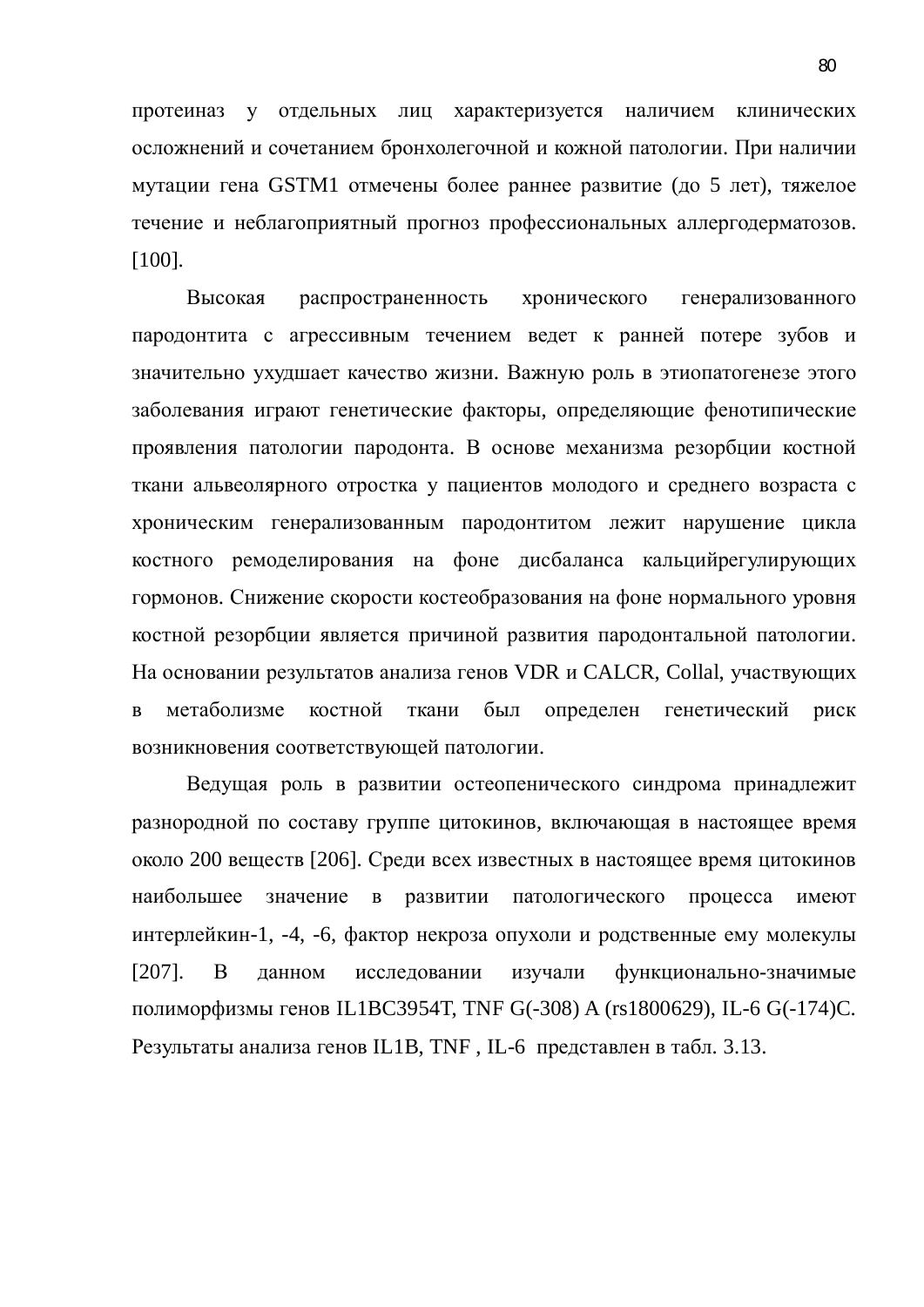#### Таблица 3.13

### Полиморфизм генов цитокинов у рабочих химического

| $N_2$          | Год<br>рождения | Гингивит              | Пародонтит     | Кариес       | IL1B<br>C3954T | $IL-6$<br>$G(-174)C$ | <b>TNF</b><br>$G(-308)$<br>A |
|----------------|-----------------|-----------------------|----------------|--------------|----------------|----------------------|------------------------------|
| $\mathbf{1}$   | 1992            | 1+флюороз             | $\overline{0}$ | хронический  | T/T            | G/G                  | G/G                          |
| $\overline{2}$ |                 | $\overline{0}$        | $\overline{0}$ | $\mathbf{1}$ | T/T            | ${\rm G/C}$          | G/G                          |
| 3              | 1989            | хроничес-<br>кий      | $\overline{0}$ | $\mathbf{1}$ | T/T            | G/G                  | G/G                          |
| $\overline{4}$ | 1994            | $\mathbf{1}$          | пародонтит     | $\mathbf{1}$ | C/T            | G/C                  | G/G                          |
| 5              | 1994            | $\overline{0}$        | пародонтит     |              | T/T            | G/C                  | G/G                          |
| 6              | 1969            | $\overline{0}$        | $2 - 3$        | $\mathbf{1}$ | T/T            | G/C                  | G/G                          |
| $\overline{7}$ | 1985            | $\mathbf{1}$          | пародонтит     |              | C/T            | G/G                  | G/G                          |
| 8              | 1972            | генерализо-<br>ванный | $1 - 2$        | $\mathbf{1}$ | T/T            | G/C                  | G/G                          |
| 9              | 1969            | $\overline{0}$        | $\overline{0}$ | множествен-  |                |                      |                              |
|                |                 |                       |                | ный кариес   | T/T            | G/C                  | G/G                          |
| 10             | 1990            | $\overline{0}$        | пародонтит     |              | T/T            | G/C                  | G/G                          |

Предприятия «Азот» г. Черкассы

Результаты исследования показали, что цитокин фактор некроза опухолей-альфа (TNF-α) -308G/A в данной выборке рабочих не выявил полиморфизма. В то время, как интерлейкин-1(IL-1B) обладает значительным полиморфизмом – 86% составляют мутантные гомозиготы, гетерозиготы -14%. Гомозиготность для гена IL-1b-3954 Т аллеля связана с четырехкратным увеличением вырабатываемого ИЛ-1b по сравнению с гомозиготностью по аллелю С [227].

Наиболее важными медиаторами являются интерлейкин-1β (ИЛ-1β) и фактор некроза опухолей-альфа (TNF-α), хорошо известные в качестве цитокинов «раннего ответа» [23]. Они же, наряду с IL-6 и IL-11, являются мощными стимуляторами остеокластогенеза [101] статус пациентов со сниженной минеральной плотностью костной ткани осевого скелета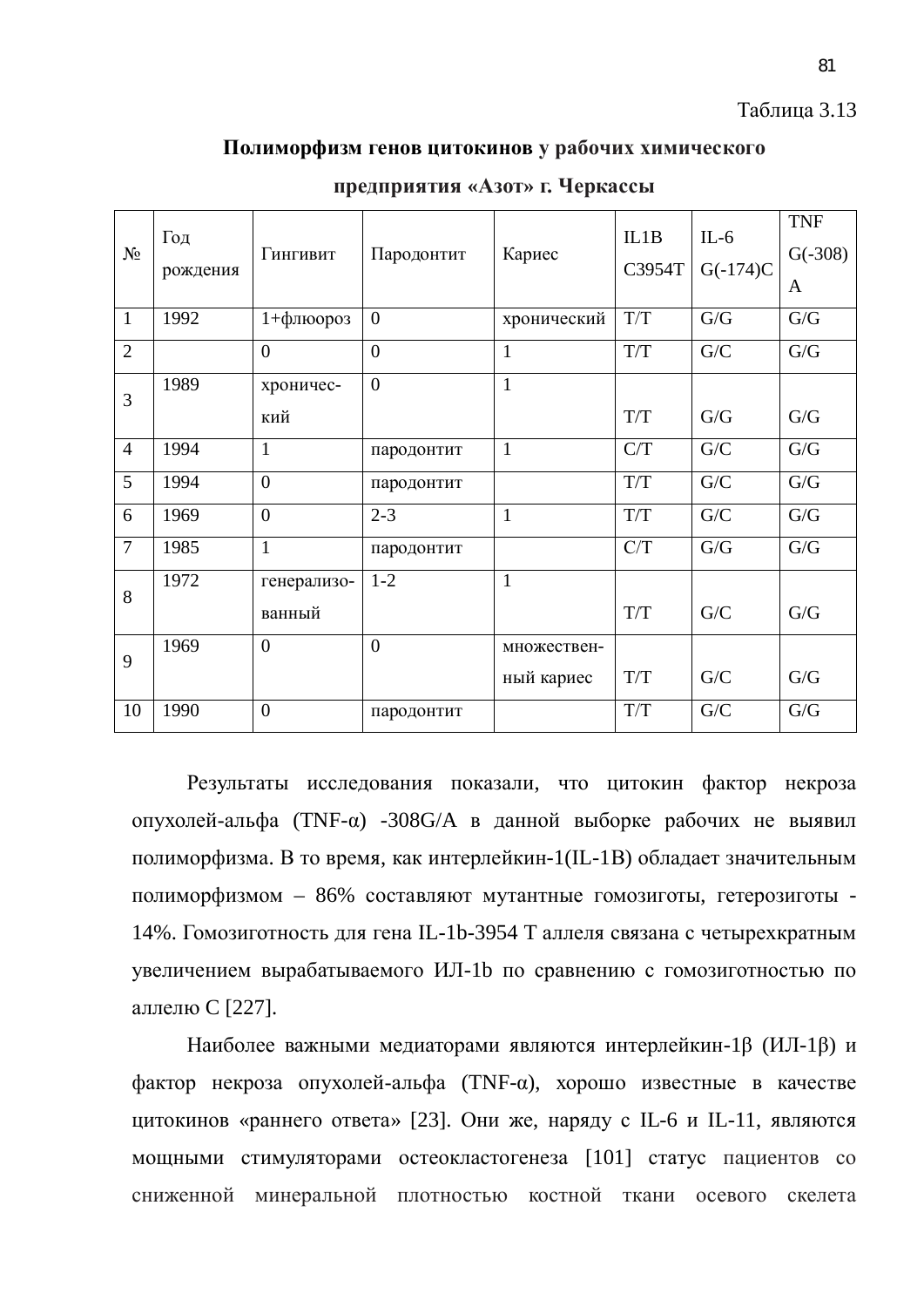характеризуется высокой интенсивностью кариозного процесса и доминированием изменений дистрофического характера без выраженного воспаления в тканях пародонта [13]. Заболевания пародонта и кариес, как мультифакториальные заболевания, являются результатом взаимодействия многих наследственных (генетических) факторов и неблагоприятных факторов внешней среды [4, 47].

Выводы к разделу 3:

- Интенсивность поражения кариесом зубов у женщин вдвое выше, чем у мужчин обследованной возрастной группы.

- Кариозных полостей у женщин в 1,86 раза меньше, чем у мужчин, и осложнений кариеса в 3 раза меньше, что связано с более мотивированным отношением к лечению зубов у женщин.

- Соответственно у женщин в 2,9 раза больше запломбированных зубов, чем у мужчин.

- В структуре индекса КПУп кариозные полости составляют 17,4 %, запломбированные зубы – 66,6 % и удалённые – 16 %.

- Интенсивность кариеса зубов у рабочих завода 20-40 лет была в 2 раза выше чем у 20-летних в среднем по Украине, осложнение — в 5,5 раз выше, а патологический карман — в 26 раз выше.

- С ростом продолжительности работы в химическом производстве (с возрастом) в первую очередь наблюдается нарушения структуры костной ткани, а не ее минерализация, обычно наблюдающейся при остеопении и остеопорозе.

- Наибольший рост показателей КПУз у рабочих завода наблюдается в период 30-40 лет.

- Наблюдается значительная корреляция биохимических параметров ротовой жидкости рабочих завода с пародонтологическими показателями.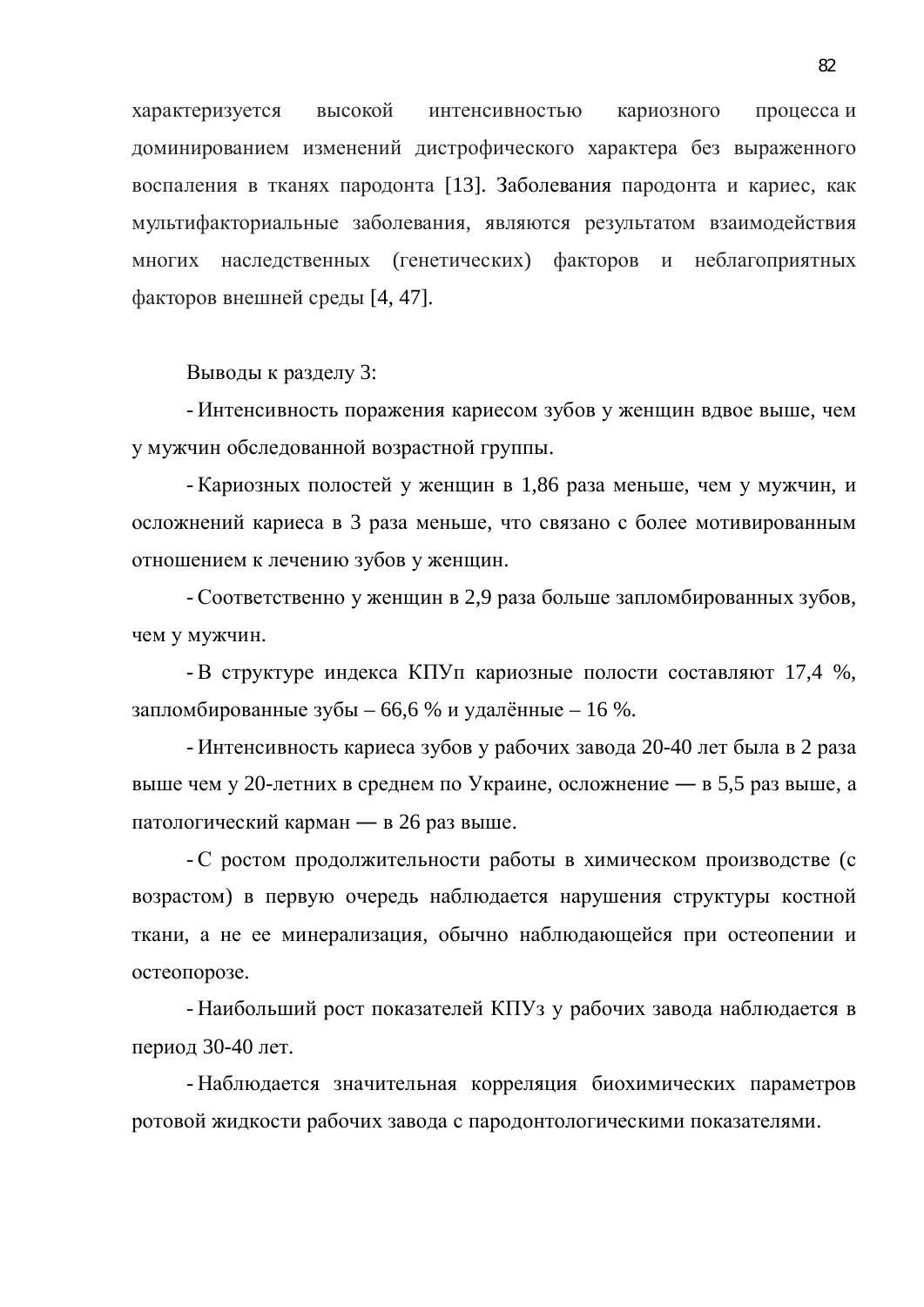- Проведенные молекулярно-генетические исследования показали наличие 100 % нарушений в генах второй фазы детоксикации NAT2 (С481Т) и гена CTR (C1377T), входящего в генную сеть метаболизма костной ткани.

Результаты раздела опубликованы в работах [63, 64, 68].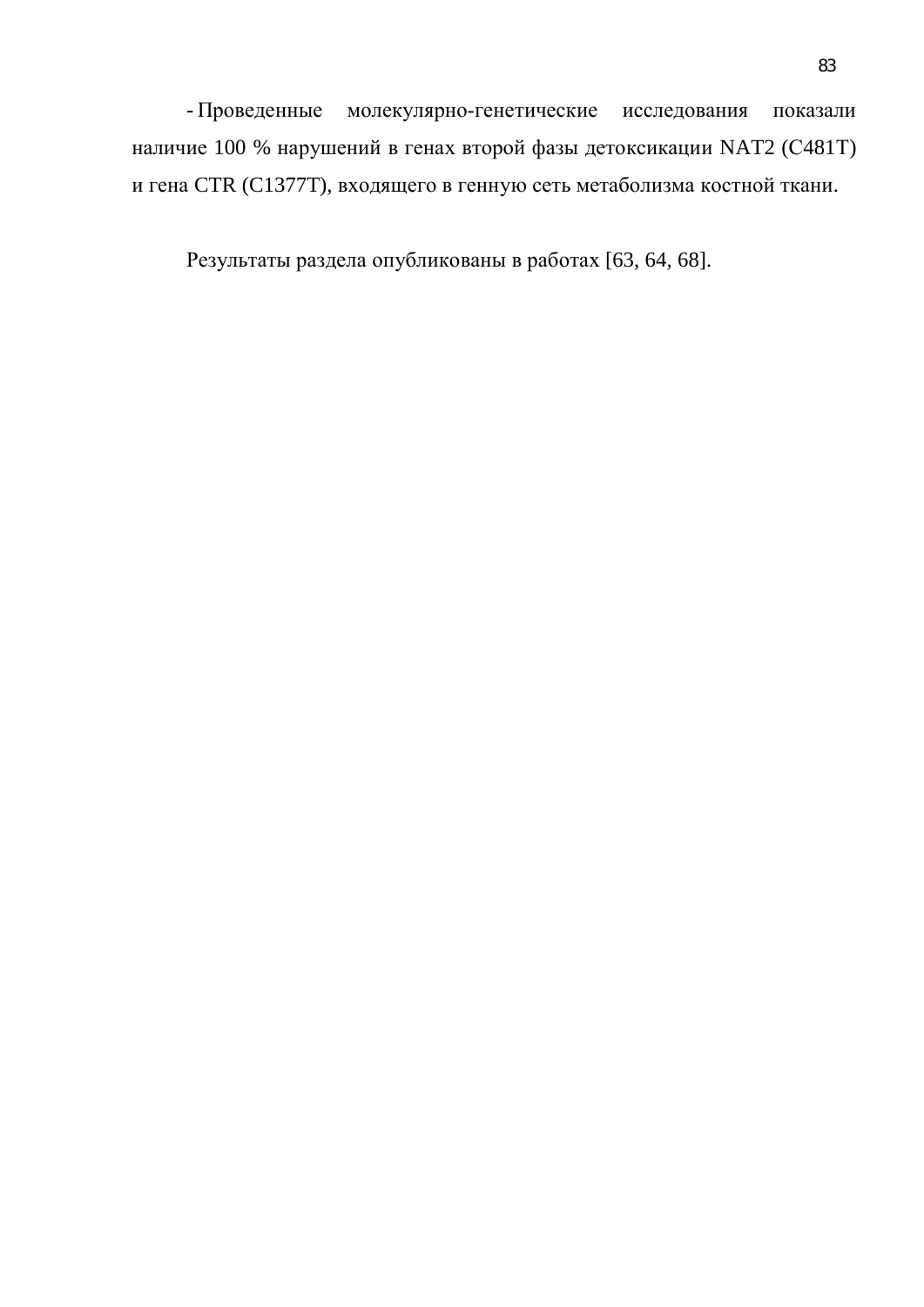### **РАЗДЕЛ 4**

# ЭКСПЕРИМЕНТАЛЬНОЕ ОБОСНОВАНИЕ ЭФФЕКТИВНОСТИ РАЗРАБОТАННОГО ДЛЯ РАБОТНИКОВ ХИМИЧЕСКОЙ ПРОМЫШЛЕННОСТИ ЛЕЧЕБНО-ПРОФИЛАКТИЧЕСКОГО КОМПЛЕКСА

Для определения выраженности патологического процесса и эффективности проведенной профилактики в выделенной ткани десны (20 мг/мл 0,05 М трис-HCl буфера рН 7,5) после выведения крыс из эксперимента проводили определение маркеров воспаления – содержание МДА, активность эластазы [25] и каталазы [50]. Результаты этого исследования обобщены в табл. 4.1.

Регулярное потребление крысами избытка перекисей липидов в течение месяца привело к увеличению активности лейкоцитарной эластазы в десне в 1,38 раза (р < 0,001), что свидетельствует об интенсификации процессов воспаления и деструкции белковых молекул в тканях десны. Введение профилактических препаратов и нанесение на ткани полости рта геля «Остеовит» предупреждало повышение активности эластазы в десне крыс, которым моделировали пародонтит. Активность эластазы занимала промежуточные значения между показателями у интактных животных и у крыс, получавших перекисное масло ( $p > 0,1$  и  $p_1 < 0,05$ ).

Проведенные исследования показали снижение активности одного из основных антиоксидантных ферментов каталазы в десне крыс, получавших избыток перекисного масла. Этот показатель уменьшился на 26,1 % ( $p <$ 0,01), что свидетельствует об истощении антиоксидантной защиты в тканях десны в этих условиях. Внутрижелудочное введение адаптола, остеовита и альбумина в сочетании с нанесением мукозального геля «Остеовит» на фоне потребления крысами перекисей липидов эффективно предупреждало снижение активности каталазы в десне животных ( $p > 0,1$  и  $p_1 < 0,005$ , табл. 4.1).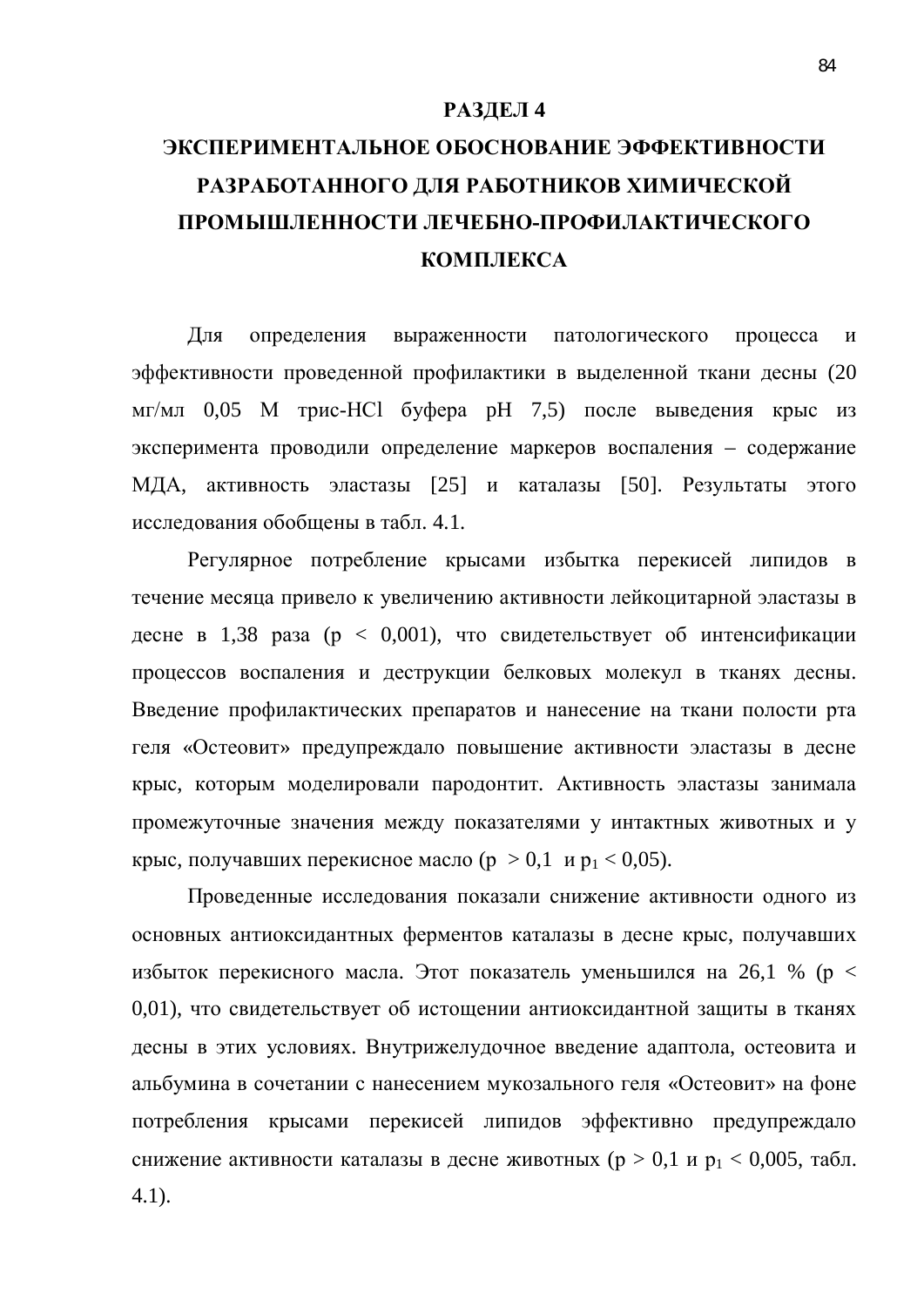### Таблица 4.1

#### Влияние перекисной модели пародонтита и профилактического

| Показатели      | Интактная,        | «Перекисный»      | «Перекисный»       |
|-----------------|-------------------|-------------------|--------------------|
|                 | $n=10$            | пародонтит,       | пародонтит +       |
|                 |                   | $n=10$            | комплекс           |
|                 |                   |                   | препаратов, $n=10$ |
| Активность      | $0,029 \pm 0,004$ | $0,053 \pm 0,006$ | $0,040 \pm 0,005$  |
| эластазы,       |                   | p < 0,001         | p > 0,1            |
| $MK-KaT/\Gamma$ |                   |                   | $p_1 < 0.05$       |
| Активность      | $7.09 \pm 0.51$   | $5,24 \pm 0,43$   | $6,48 \pm 0,27$    |
| каталазы,       |                   | p < 0.01          | p > 0,1            |
| мкат/кг         |                   |                   | $p_1 < 0,005$      |
| Содержание      | $13,26 \pm 0.97$  | $17,54 \pm 1,35$  | $13,85 \pm 1,07$   |
| МДА,            |                   | p < 0.01          | p > 0,1            |
| ммоль/кг        |                   |                   | $p_1 < 0.02$       |
|                 |                   |                   |                    |

#### комплекса на показатели воспаления в тканях десны крыс, M ± m

 $\Pi$ римечания: р – показатель достоверности отличий от интактной группы; р<sub>1</sub> – показатель достоверности отличий от группы «Перекисный пародонтит».

Алиментарное воздействие перекисей липидов привело к интенсификации ПОЛ в десне крыс, о чём заключили по достоверному увеличению содержания МДА ( $p < 0.01$ ). Под влиянием проведенных профилактических мероприятий у крыс 3-ей группы изучаемый показатель снизился ( $p_1 < 0.02$ ) до уровня, соответствующему у интактных животных  $(p>0,1, \text{rad}$ . 3.1).

Подводя итог результатам проведенных биохимических исследований десны экспериментальных животных, можно заключить о негативном влиянии длительного поступления с пищей перекисей липидов на состояние антиоксидантно-прооксидантной системы с выраженной интенсификацией процессов ПОЛ и ослаблением антиоксидантной защиты в тканях десны. На фоне этого алиментарные перекиси инициировали воспалительные процессы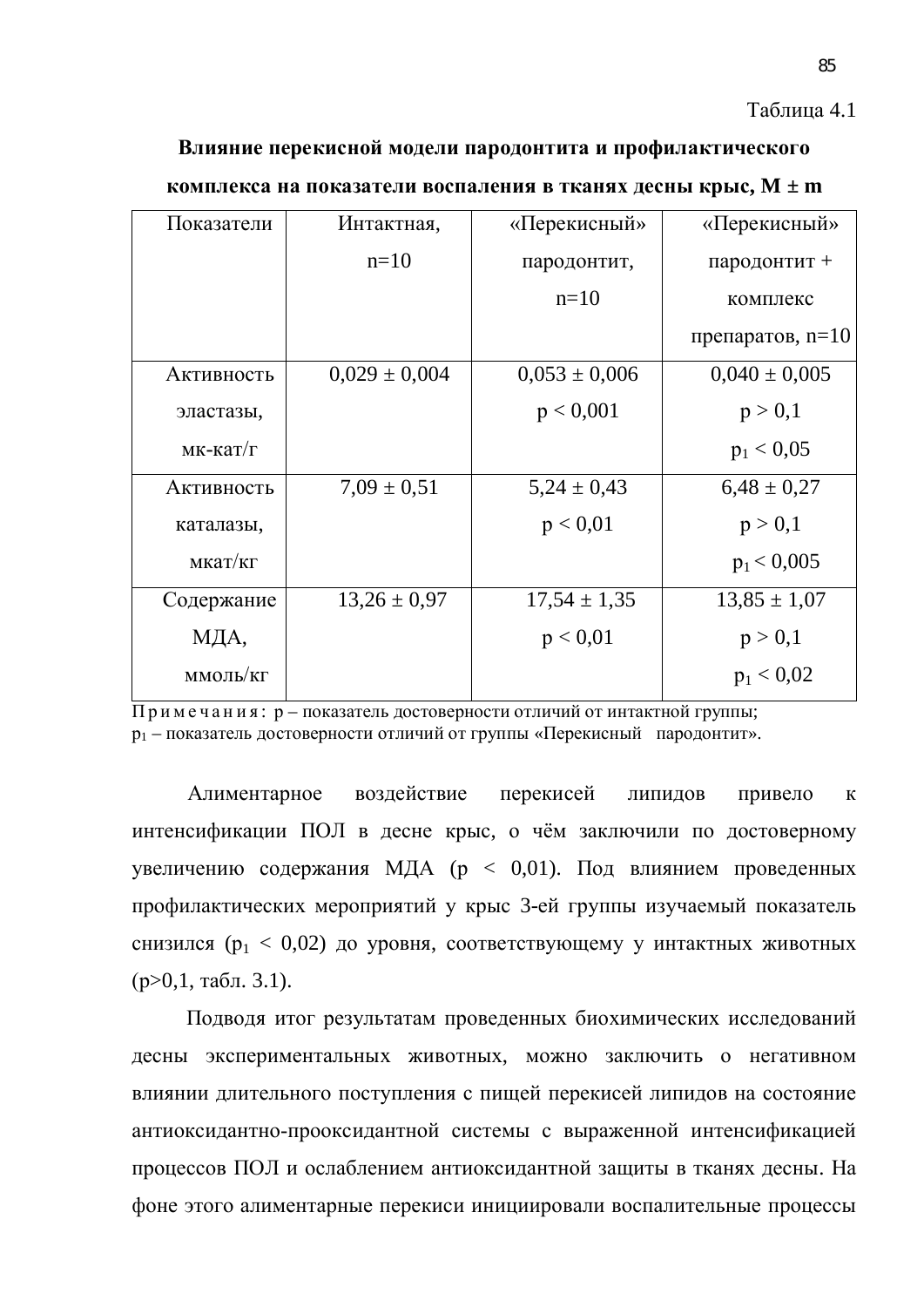в тканях десны, о чём судили по достоверному увеличению активности эластазы. Профилактическое введение крысам комплекса адаптол, остеовит, альбумин и нанесения на ткани полости рта геля «Остеовит» оказало выраженное протекторное действие, предотвращая метаболические сдвиги в лесне.

В табл. 4.2 приведены результаты исследования показателей, характеризующих состояние антиоксидантно-прооксидантной системы в сыворотке крови крыс. Анализ полученных данных показывает, что при длительном получении переокисленного масла у крыс нарушаются основные параметры антиоксидантно-прооксидантной системы организма. Наблюдался рост содержания малонового диальдегида (МДА) с  $1,27 \pm 0,10$  до  $2,03 \pm 0,14$ мкмоль/л (р < 0,001). Полученные результаты свидетельствуют об интенсификации перекисного окисления липидов (ПОЛ) в организме животных после длительного воздействия неблагоприятных факторов в виде перекисей липидов.

**Таблина 4. 2** 

# Влияние профилактики на показатели антиоксидантно-прооксидантной **в сыворотке крови крыс на фоне алиментарного поступления**

| Показатели | Интактная,<br>$n=10$ | «Перекисный»<br>пародонтит,<br>$n=10$ | «Перекисный» пародонтит +<br>комплекс препаратов,<br>$N=10$ |
|------------|----------------------|---------------------------------------|-------------------------------------------------------------|
| Содержание | $1,27 \pm 0,10$      | $2,03 \pm 0,14$                       | $1,46 \pm 0,12$                                             |
| МДА        |                      | p < 0,001                             | p > 0,1                                                     |
| мкмоль/л   |                      |                                       | $p_1 < 0,004$                                               |
| Активность | $0.28 \pm 0.02$      | $0,19 \pm 0,02$                       | $0.25 \pm 0.02$                                             |
| каталазы,  |                      | p < 0,005                             | p > 0,1                                                     |
| мкат/л     |                      |                                       | $p_1 < 0.05$                                                |
| Индекс     | 2,20                 | 0.93                                  | 1,71                                                        |
| АПИ        |                      |                                       |                                                             |

переокисленного масла,  $M \pm m$ 

 $\Pi$ римечания: р – показатель достоверности отличий от интактной группы; р<sub>1</sub> – показатель достоверности отличий от группы «Перекисный пародонтит».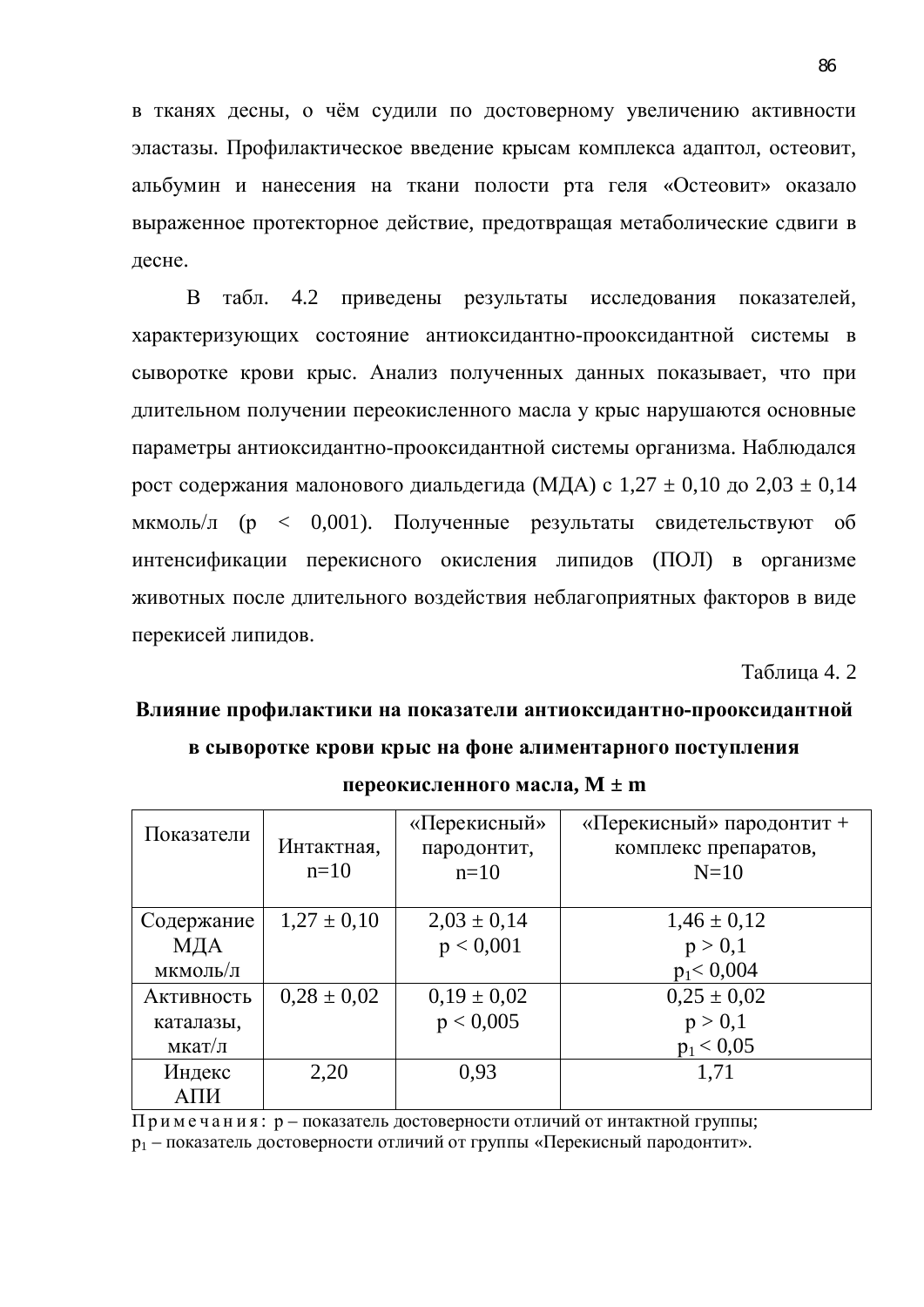Одновременно с интенсификацией ПОЛ в организме крыс выявлено истощение антиоксидантной защиты, о чём заключили по достоверному снижению активности каталазы в сыворотке крови животных, получавших переокисленное масло. Как показано в табл. 2, активность этого основного антиоксидантного фермента уменьшилась во 2 группе крыс с 0,28 до 0,19 мкат/л, табл.  $4.2$ ).

Применение лечебно-профилактическогого комплекса оказало выраженное влияние на состояние показателей антиоксидантнопрооксидантной системы животных. Так, содержание МДА в сыворотке крови крыс после применения лечебного комплекса в 3 группе снизилось до нормального уровня ( $p > 0.1$  и  $p_1 < 0.004$ ). При этом активность каталазы, несмотря на незначительное повышение под влиянием профилактики ( $p_1 <$ 0,05), также соответствовала значениям у интактных животных ( $p > 0,1$ , табл. 4.2).

Наглядно восстановление параметров антиоксидантно-проокисдантной системы отражает индекс АПИ [10]. Как видно из расчётов этого индекса, представленных в табл. 2, моделирование пародонтита при помощи переокисленного масла приводит более чем к двукратному снижению этого показателя. А в сыворотке крыс, которым на фоне неблагоприятных воздействий провели курс профилактики комплексом препаратов, индекс АПИ повысился, хотя и не достиг значений у интактных животных (табл. 4.2).

Моделирование перекисного пародонтита оказало негативное влияние и на состояние ротовой жидкости крыс. Как видно из представленных данных в табл. 4.3, активность уреазы [39], а значит и микробная обсемененность в полости рта, достоверно увеличились в ротовой жидкости крыс, получавших переокисленное масло ( $p < 0.001$ ).

Проведение лечебно-профилактических мероприятий комплексом препаратов «Адаптол», «Остеовит» и альбумин на фоне обработки полости рта гелем «Остеовит», существенно снизили этот показатель в опытной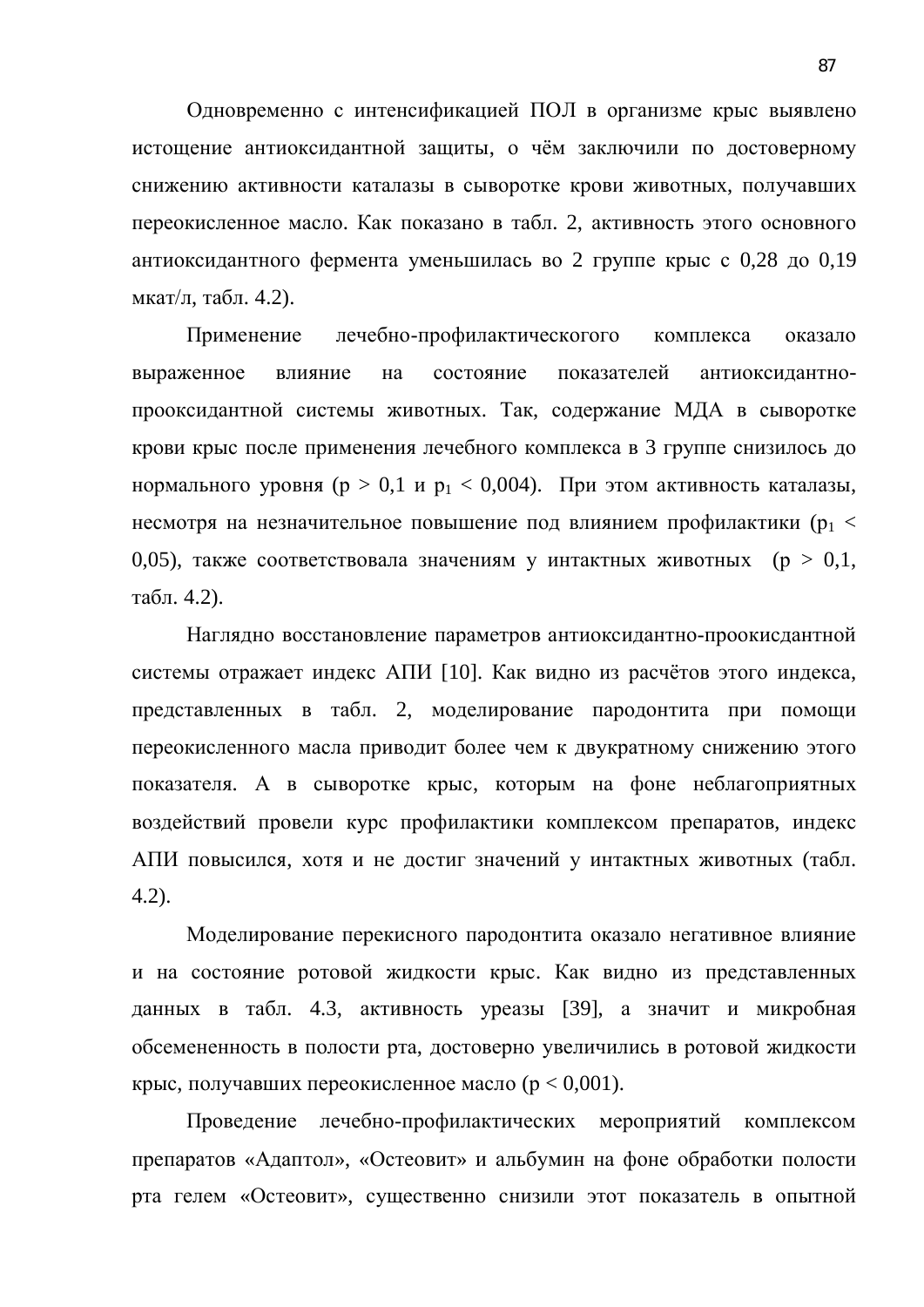группе крыс ( $p_1 < 0.01$ ), хотя его уровень и не уменьшился до нормальных значений ( $p < 0.001$ ).

Активность лизоцима [95], одного из основных антимикробных факторов полости рта, достоверно снизилась в ротовой жидкости крыс с пародонтитом ( $p < 0.01$ ). Введение профилактического комплекса крысам, получавшим переокисленное масло, привело к некоторому увеличению активности лизоцима в ротовой жидкости ( $p_1 > 0,1$ ), при этом её уровень приближался к значениям у интактных животных ( $p = 0.05$ , табл. 4.3).

Таблица 4.3

# Влияние профилактики на активность уреазы и лизоцима в ротовой **ЖИДКОСТИ КРЫС НА ФОНЕ АЛИМЕНТАРНОГО ПОСТУПЛЕНИЯ**

| Показатели   | Интактная,        | «Перекисный»      | «Перекисный»       |
|--------------|-------------------|-------------------|--------------------|
|              | $n=10$            | пародонтит,       | пародонтит +       |
|              |                   | $n=10$            | комплекс           |
|              |                   |                   | препаратов, $n=10$ |
| Активность   |                   | $0,082 \pm 0,006$ | $0,056 \pm 0,007$  |
| уреазы,      | $0,038 \pm 0,004$ | p < 0,001         | p < 0,001          |
| мк-кат/л     |                   |                   | $p_1 < 0.01$       |
| Активность   | $18 \pm 2$        | $12 \pm 1$        | $14 \pm 1$         |
| лизоцима,    |                   |                   | $p = 0.05$         |
| $e$ д $/\pi$ |                   | p < 0.01          | $p_1 > 0.01$       |

переокисленного масла,  $M \pm m$ 

Примечания: р – показатель достоверности отличий от интактной группы; р<sub>1</sub> – показатель достоверности отличий от группы «Перекисный пародонтит».

В табл. 4.4 приведены результаты подсчёта степени атрофии альвеолярного отростка крыс [66], которым воспроизводили переокисленный пародонтит. Ежедневное потребление крысами избытка перекисей липидов способствовало достоверному увеличению степени атрофии альвеолярного отростка (р < 0,01). Полученные данные позволяют заключить, что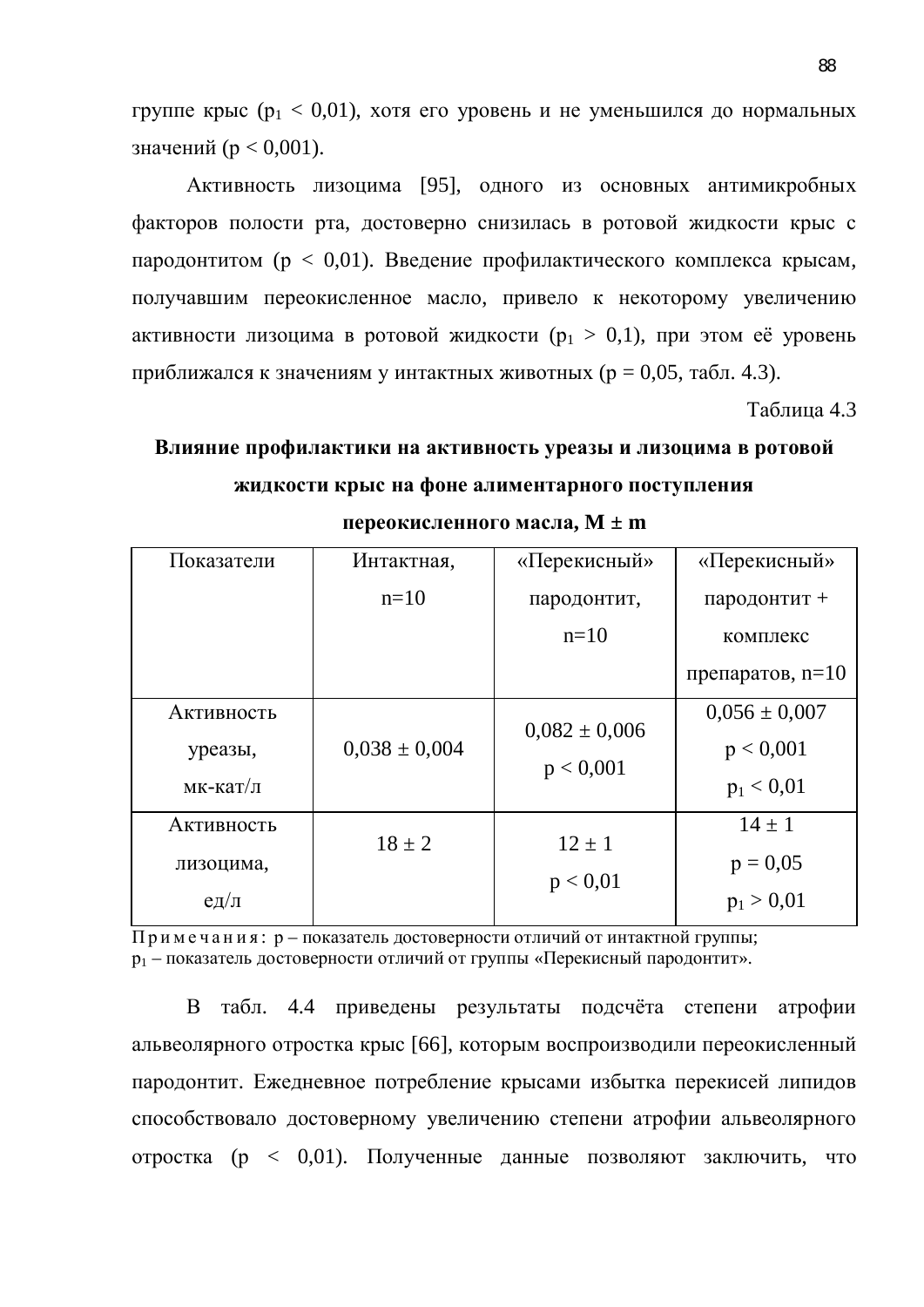длительное потребление перекисей с пищей приводит к усилению резорбционных процессов в костной ткани.

Таблина 4.4

# Влияние профилактики на степень атрофии альвеолярного отростка **НИЖНЕЙ ЧЕЛЮСТИ КРЫС НА ФОНЕ АЛИМЕНТАРНОГО ПОСТУПЛЕНИЯ** переокисленного масла, М ± m

| Группы крыс,        | Степень атрофии альвеолярного | Показатель      |
|---------------------|-------------------------------|-----------------|
| $n = 10$            | отростка нижней челюсти, %    | достоверности р |
| Интактная           | $30.8 \pm 1.3$                |                 |
| «Перекисный»        | $36.9 \pm 1.7$                | p < 0.01        |
| пародонтит          |                               |                 |
| «Перекисный»        | $31,8 \pm 1,5$                | p > 0,1         |
| пародонтит +        |                               | $p_1 < 0.05$    |
| комплекс препаратов |                               |                 |

 $\overline{\Pi}$ римечания: р – показатель достоверности отличий от интактной группы; р<sub>1</sub> – показатель достоверности отличий от группы «Перекисный пародонтит».

Введение крысам 3 группы комплекса адаптол, остеовит, альбумин в сочетании с местным применением мукозоадгезивного геля «Остеовит» эффективно предупреждало усиленную резорбцию костной ткани челюстей крыс, потреблявших переокисленное масло. Об этом заключили по степени атрофии альвеолярного отростка, значения которой не имели достоверных различий с соответствующим показателем в интактной группе ( $p > 0,1$  и  $p_1 >$  $0,05, \text{табл. } 4.4$ ).

Биохимический анализ костной ткани челюстей экспериментальных животных [164] установил достоверное снижение во второй группе животных активности щелочной фосфатазы (ЩФ) на 25,5 % ( $p < 0.05$ ) с одновременным повышением активности кислой фосфатазы (КФ) на (р < 0,005, табл. 4.5). Эти результаты говорят об метаболических нарушениях, характеризующихся угнетением образования и активацией процессов резорбции минерального компонента костной ткани челюстей.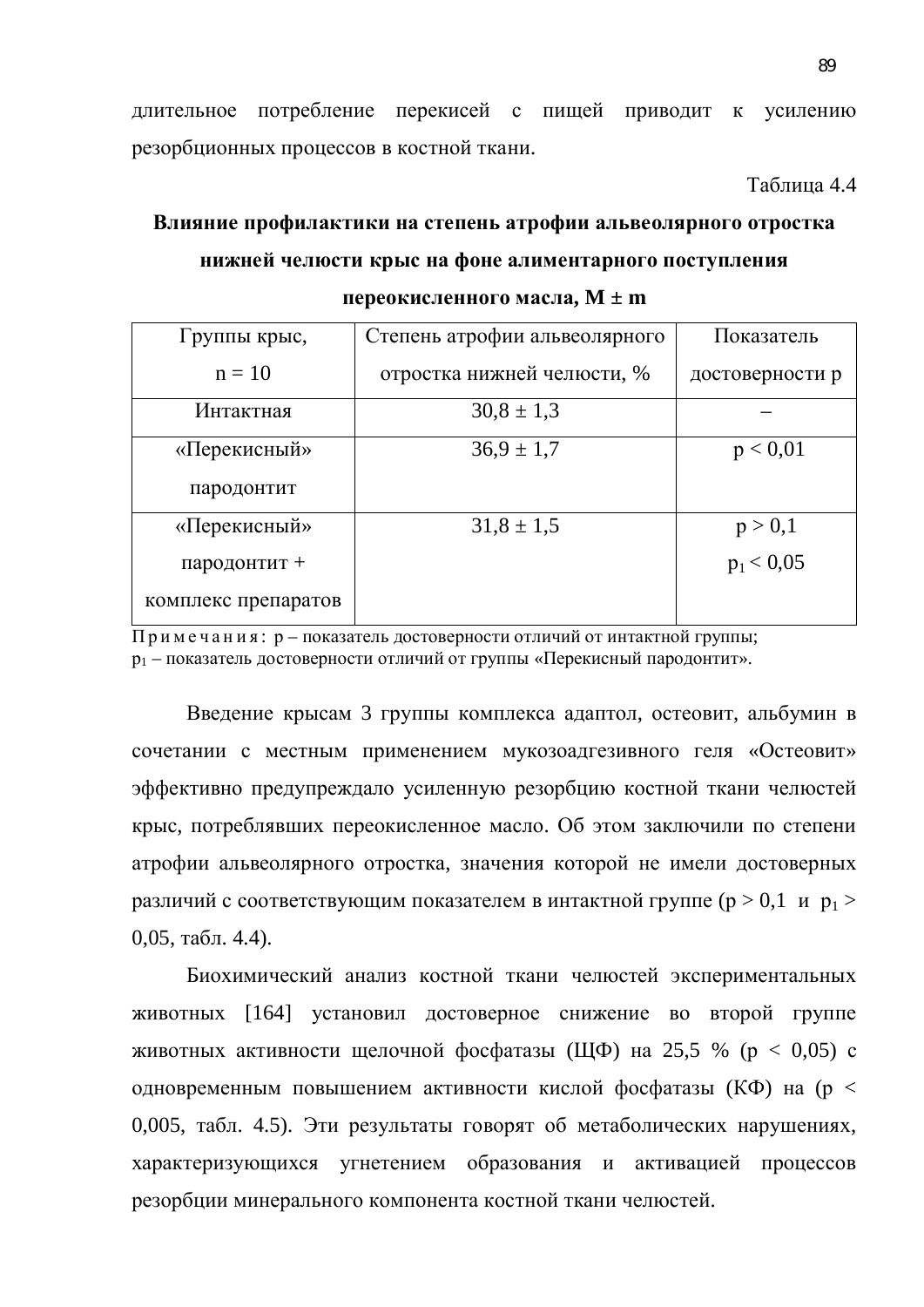#### Таблица 4.5

# Влияние профилактики на активность фосфатаз и протеиназ в костной ткани челюсти крыс на фоне алиментарного поступления

| Показатели          | Интактная,      | «Перекисный»    | «Перекисный»         |
|---------------------|-----------------|-----------------|----------------------|
|                     | $n = 10$        | пародонтит,     | пародонтит +         |
|                     |                 | $n = 10$        | комплекс препаратов, |
|                     |                 |                 | $n = 10$             |
| Активность          | $42.7 \pm 4.2$  | $31.8 \pm 2.7$  | $39.8 \pm 2.6$       |
| щелочной            |                 | p < 0.05        | p > 0, 1             |
| фосфатазы,          |                 |                 | $p_1 < 0.05$         |
| $MK-KaT/\Gamma$     |                 |                 |                      |
| Активность кислой   | $3,85 \pm 0,24$ | $5,06 \pm 0,36$ | $4,13 \pm 0,32$      |
| фосфатазы,          |                 | p < 0,005       | p > 0,1              |
| $MK-KaT/\Gamma$     |                 |                 | $p_1 < 0.05$         |
| Общая               | $32.8 \pm 2.7$  | $49.7 \pm 4.2$  | $40,3 \pm 3,6$       |
| протеолитическая    |                 | p < 0,001       | p > 0,1              |
| активность, нкат/кг |                 |                 | $p_1 = 0,1$          |
| Активность          | $3,5 \pm 0.4$   | $5,4 \pm 0,6$   | $4,3 \pm 0.5$        |
| эластазы, мк-кат/г  |                 | p < 0.01        | p > 0,1              |
|                     |                 |                 | $p_1 > 0,1$          |

переокисленного масла,  $M \pm m$ 

Примечания: р – показатель достоверности отличий от интактной группы;  $p_1$  – показатель достоверности отличий от группы «Перекисный пародонтит».

Наряду с нарушениями минерального обмена в костной ткани челюстей крыс, потреблявших длительное время перекиси липидов, обнаружены также негативные изменения, связанные с усиленной деградацией белковой матрицы костной ткани. Об этом заключили по результатам исследования активности протеолитических ферментов в костной ткани челюстей, которые установили увеличение на 51,5 % общей протеолитической активности (ОПА) ( $p < 0.001$ ) и повышение на 54,3 % активности наиболее деструктивного протеолитического фермента эластазы  $(p < 0.01$  табл. 4.5).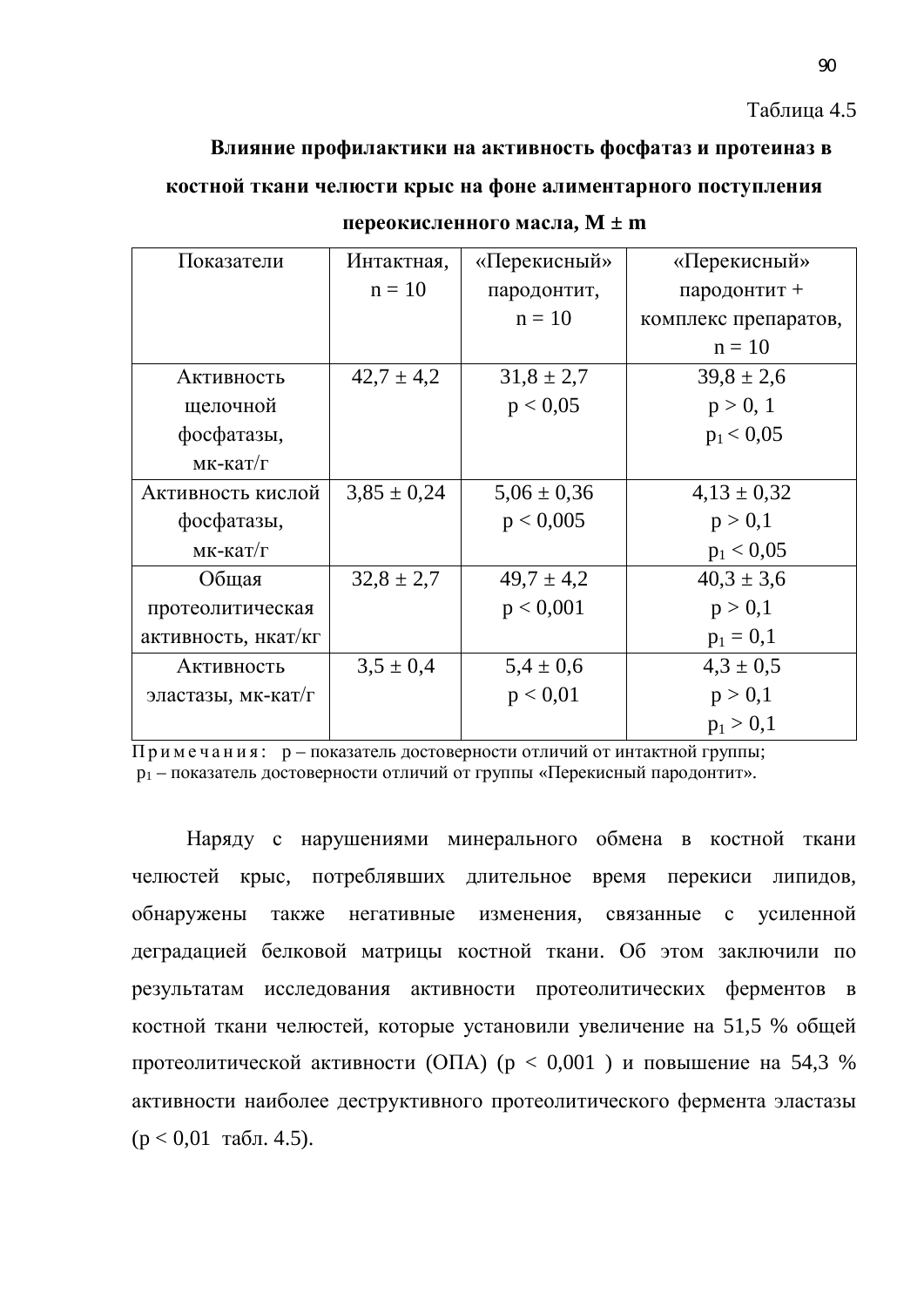Введение комплекса адаптогенов и минералов в сочетании с нанесением на ткани полости рта животных с перекисным пародонтитом геля «Остеовит» оказало выраженный лечебно-профилактический эффект. Так, применение исследуемой композиции полностью предотвратило снижение активности ЩФ в костной ткани челюстей ( $p > 0,1$  и  $p_1 < 0,05$ ). Позитивное влияние оказал комплекс препаратов и на КФ, активность которой существенно понизилась и не отличалась достоверно от показателей у интактных крыс (р > 0,1 и р<sub>1</sub> < 0,05, табл. 4.5).

ОПА костной ткани челюстей крыс в группе животных 3 группы несколько, но недостоверно, понизилась, но при этом соответствовала уровню у интактных животных (р > 0,1 и р<sub>1</sub> = 0,1). Активность эластазы в костной ткани челюстей крыс, на фоне пародонтита получавших комплекс препаратов, занимала промежуточное положение между показателем в интактной группе и значениями в группе животных с пародонтитом без профилактики ( $p > 0,1$  и  $p_1 > 0,1$ , табл. 4. 5). Таким образом, биохимическое исследование костной ткани установило, что регулярный прием адаптола, остеовита и альбумина в сочетании с нанесением на ткани полости рта геля «Остеовит» эффективно предупреждает деградацию как минерального, так и белкового компонента костной ткани челюстей крыс с перекисным пародонтитом. Установленными результатами можно объяснить торможение атрофии альвеолярного отростка у крыс с пародонтитом, получавших предлагаемый комплекс препаратов.

В результате проведенного эксперимента на животных установлено, что алиментарные перекиси липидов вызывают интенсификацию ПОЛ и воспаления на фоне снижения антиоксидантной защиты в тканях десны, нарушение функционирования антиоксидантно-прооксидантной системы всего организма, снижение антимикробной защиты полости рта и рост условно-патогенной микрофлоры, нарушение минерального обмена и повышение активности деструктивных протеолитических ферментов костной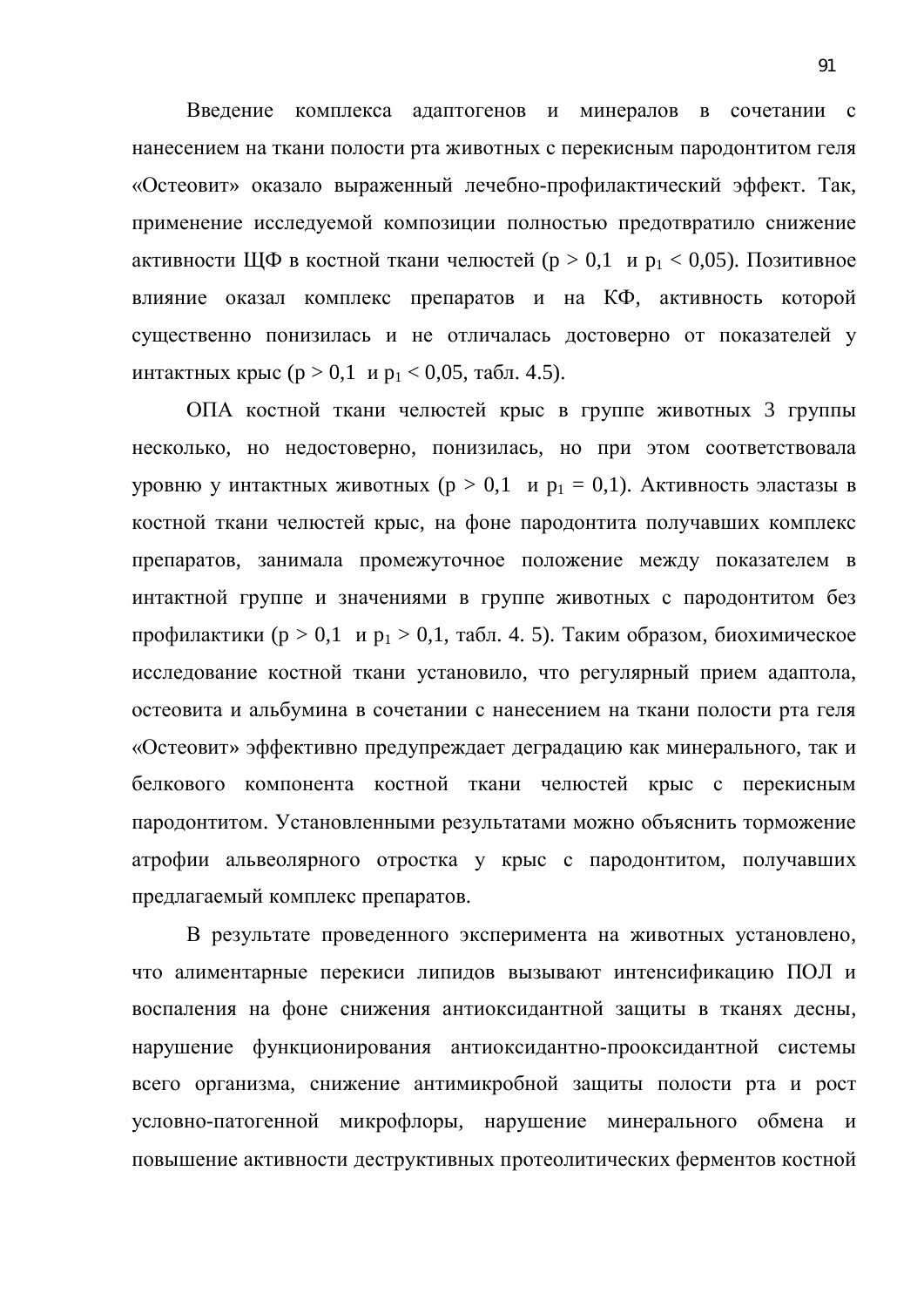ткани челюсти, что в конечном итоге приводит к усиленной резорбции альвеолярного отростка нижней челюсти.

Выводы к разделу 4:

– Показана высокая эффективность лечебно-профилактического комплекса, состоящего из транквилизатора «Адаптол», комплекса витаминов и минералов «Остеовит», высококачественного белка альбумин и мукозоадгезивного геля «Остеовит» в условиях избыточного поступления перекисей липидов с пищей животных.

– Регулярное применение предлагаемого лечебно-профилактического комплекса способствовало нормализации биохимических показателей в ткани десны крыс, характеризующих уровень воспаления и состояние антиоксидантно-прооксидантной системы и параметров, отражающих состояние прооксидантно-антиоксидантной системы всего организма, предотвращало установленное снижение антимикробной защиты и рост патогенной микрофлоры в полости рта.

– Назначение животным лечебно-профилактического комплекса способно также эффективно тормозить деструктивные процессы в костной ткани челюстей.

Результаты раздела опубликованы в работах [69].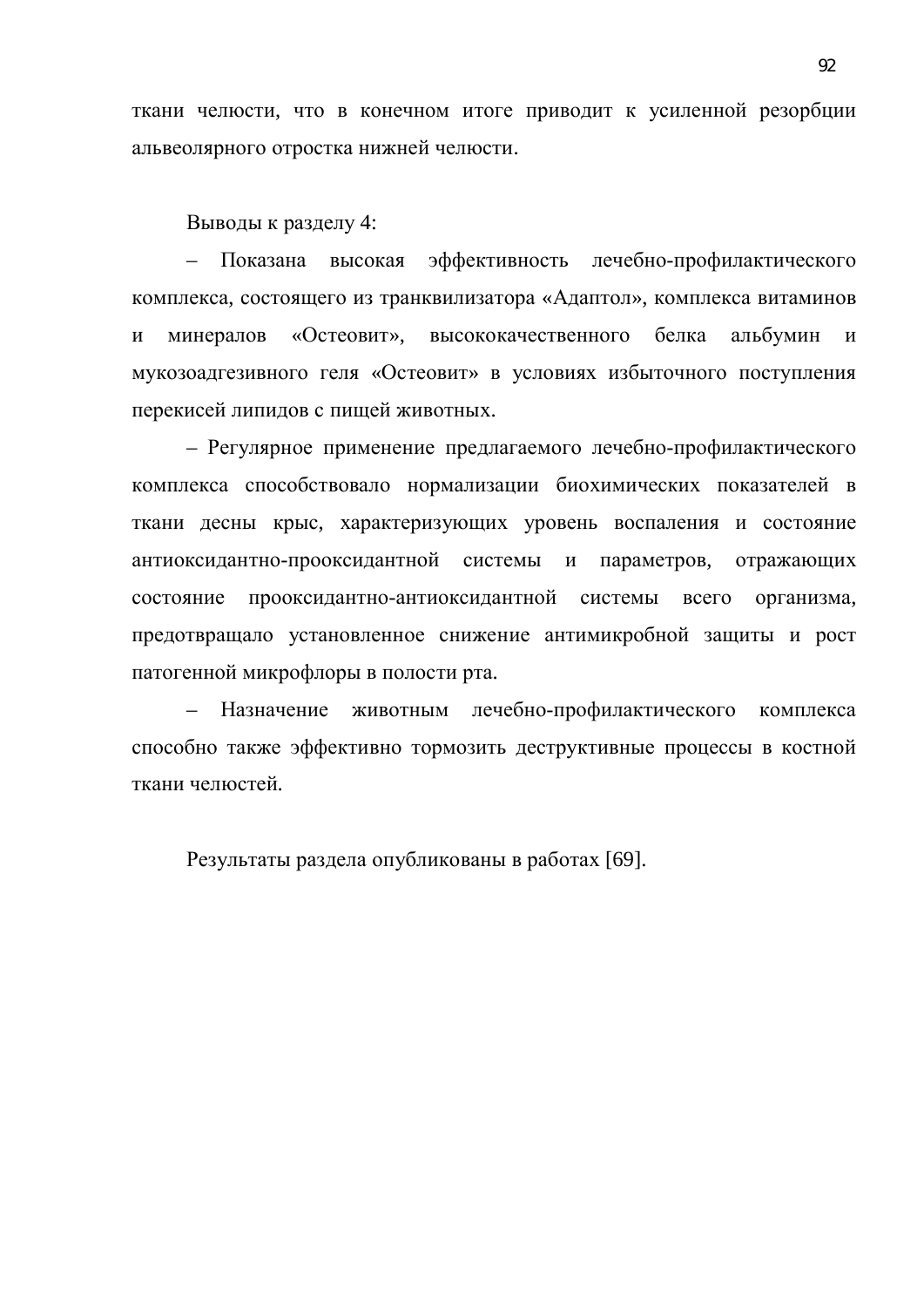### РАЗДЕЛ 5

# КЛИНИКО-ЛАБОРАТОРНАЯ ОЦЕНКА ЭФФЕКТИВНОСТИ РАЗРАБОТАННОГО ЛЕЧЕБНО-ПРОФИЛАКТИЧЕСКОГО КОМПЛЕКСА ДЛЯ РАБОТНИКОВ ХИМИЧЕСКОЙ ПРОМЫШЛЕННОСТИ

5.1. Клиническая оценка эффективности разработанного **κοмπлекса.** 

В табл. 5.1 приведена структура и интенсивность поражения кариесом зубов у женщин и мужчин и в среднем по группам – основной и группы сравнения. Достоверных отличий в исходных показателях по группам нет.

В табл. 5.2–5.3 указано состояние гигиены полости рта и тканей пародонта у рабочих исследуемых групп в исходном состоянии. Достоверных отличий не отмечено.

В табл. 5.4 приведены данные по денситометрии исследуемых групп.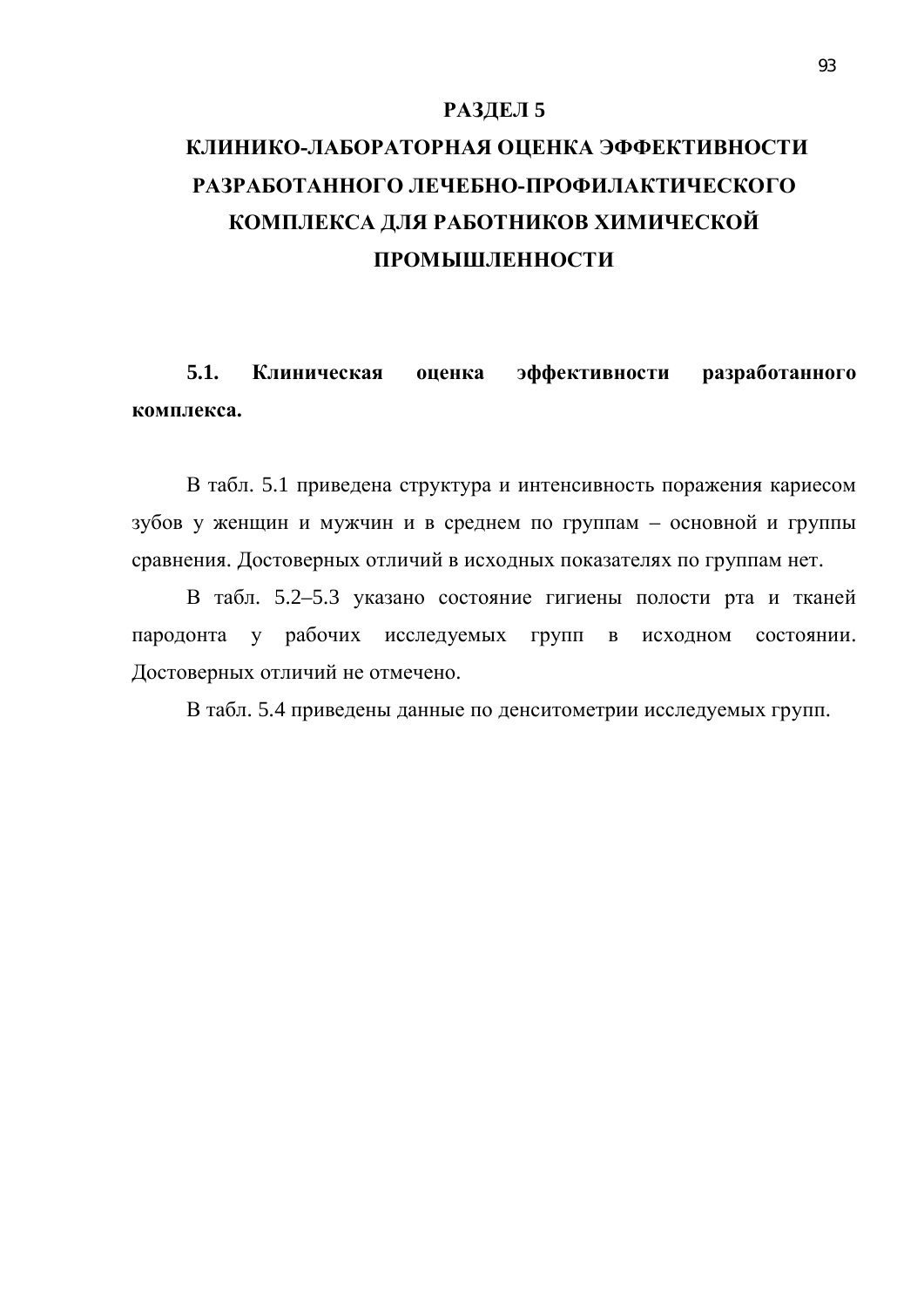### Интенсивность и структура поражения кариесом зубов у рабочих химического производства

| І руппы                         | K <sub>II</sub> Y <sub>3</sub> |                  | КПУп              |                   |                  |                   |                   |                   |                   |                    |                   |                  | Осложнение        |                   |                   |                    |                    |                    |
|---------------------------------|--------------------------------|------------------|-------------------|-------------------|------------------|-------------------|-------------------|-------------------|-------------------|--------------------|-------------------|------------------|-------------------|-------------------|-------------------|--------------------|--------------------|--------------------|
|                                 | Ж                              | M                | cp.               | Ж                 | M                | cp.               | Ж                 | М                 | cp.               | Ж                  | M                 | cp.              | Ж                 | М                 | cp.               | Ж                  | М                  | cp.                |
| Группа<br>сравнения<br>$(n=21)$ | 15,9<br>$\pm 2,0$              | 7,9<br>$\pm 1,0$ | 12,5<br>$\pm 1.0$ | 16,8<br>$\pm 1.9$ | 8,8<br>$\pm 1,0$ | $13,4 \pm$<br>1,0 | 1,75<br>$\pm 0,1$ | 4,11<br>$\pm 0.3$ | 2,76<br>$\pm 0.3$ | 12,42<br>$\pm 1,0$ | 4,44<br>$\pm 0.5$ | 9,0<br>$\pm 1.0$ | 2,67<br>$\pm 0.3$ | 0,22<br>$\pm 0.3$ | 1,62<br>$\pm 0.2$ | 0,18<br>$\pm 0.01$ | 0,25<br>$\pm 0.02$ | 0,22<br>$\pm 0.02$ |
| Основная<br>группа $(n=23)$     | 15,5<br>$\pm 2,0$              | 8,3<br>$\pm 1,0$ | 12,3<br>$\pm 1.0$ | 16,1<br>$\pm 1,8$ | 8,4<br>$\pm 1,0$ | 12,8<br>$\pm 1,0$ | 1,61<br>$\pm 0,1$ | 3,0<br>$\pm 0.3$  | 2,22<br>$\pm 0.3$ | 11,9<br>$\pm 1,0$  | 4.1<br>$\pm 0.5$  | 8,5<br>$\pm 1,0$ | 2,61<br>$\pm 0.3$ | 1,3<br>$\pm 0,1$  | 2,04<br>$\pm 0.2$ | 0,23<br>$\pm 0.02$ | 0,30<br>$\pm 0.03$ | 0,26<br>$\pm 0.02$ |

**ɝ. ɑɟɪɤɚɫɫɵ «Ⱥɡɨɬ», M ± m**

### Таблица 5.2

## Состояние гигиены полости рта и тканей пародонта у рабочих

### **жимического производства «Азот» г. Черкассы, М ± m**

| Группы    |            |                    | игиенические индексы |                 |           |           |        |       |       |                 | Пародонтальные индексы |                  |           |           |           | Зубной камень, |           |           |
|-----------|------------|--------------------|----------------------|-----------------|-----------|-----------|--------|-------|-------|-----------------|------------------------|------------------|-----------|-----------|-----------|----------------|-----------|-----------|
|           |            | Silness-Loe, баллы |                      | Stallard, баллы |           |           | PMA, % |       |       | Индекс          |                        | Проба Ш-П, баллы |           |           | баллы     |                |           |           |
|           |            |                    |                      |                 |           |           |        |       |       | кровоточивости, |                        |                  |           |           |           |                |           |           |
|           |            |                    |                      |                 |           |           |        |       |       | баллы           |                        |                  |           |           |           |                |           |           |
|           | $x=12$     | M                  | cp.                  | Ж               | M         | cp.       | Ж      | M     | cp.   | Ж               | M                      | cp.              | Ж         | M         | cp.       | Ж              | M         | cp.       |
|           |            |                    |                      |                 |           |           |        |       |       |                 |                        |                  |           |           |           |                |           |           |
| Группа    | 1,67       | 1,63               | 1,68                 | 1,97            | 1,89      | 1,93      | 39,02  | 24,11 | 32,63 | 1,09            | 0,72                   | 0,93             | 1,97      | 1,55      | 1,79      | 1,91           | 1,48      | 1,73      |
| сравнения | $\pm 0.1$  | $\pm 0.1$          | $\pm 0.1$            | $\pm 0.1$       | $\pm 0,1$ | $\pm 0,1$ |        |       |       | $\pm 0,1$       | $\pm 0.1$              | $\pm 0.1$        | $\pm 0.2$ | $\pm 0.2$ | $\pm 0.2$ | $\pm 0.2$      | $\pm 0.2$ | $\pm 0.2$ |
| $(n=21)$  |            |                    |                      |                 |           |           |        |       |       |                 |                        |                  |           |           |           |                |           |           |
|           |            |                    |                      |                 |           |           |        |       |       |                 |                        |                  |           |           |           |                |           |           |
| Основная  | $\cdot$ ,4 | 1,77               | 1,56                 | 1,38            | 2,01      | 1,64      | 33,62  | 37,61 | 35,25 | 1,0             | 0,99                   | 1,0              | 1,75      | 1,72      | 1,74      | 1,95           | 1,69      | 1,84      |
| группа    | $\pm 0,1$  | $\pm 0,1$          | $\pm 0.1$            | $\pm 0.1$       | $\pm 0.1$ | $\pm 0.1$ |        |       |       | $\pm 0.1$       | $\pm 0.1$              | $\pm 0.1$        | $\pm 0.2$ | $\pm 0.2$ | $\pm 0.2$ | $\pm 0.2$      | $\pm 0.2$ | $\pm 0.2$ |
| $(n=23)$  |            |                    |                      |                 |           |           |        |       |       |                 |                        |                  |           |           |           |                |           |           |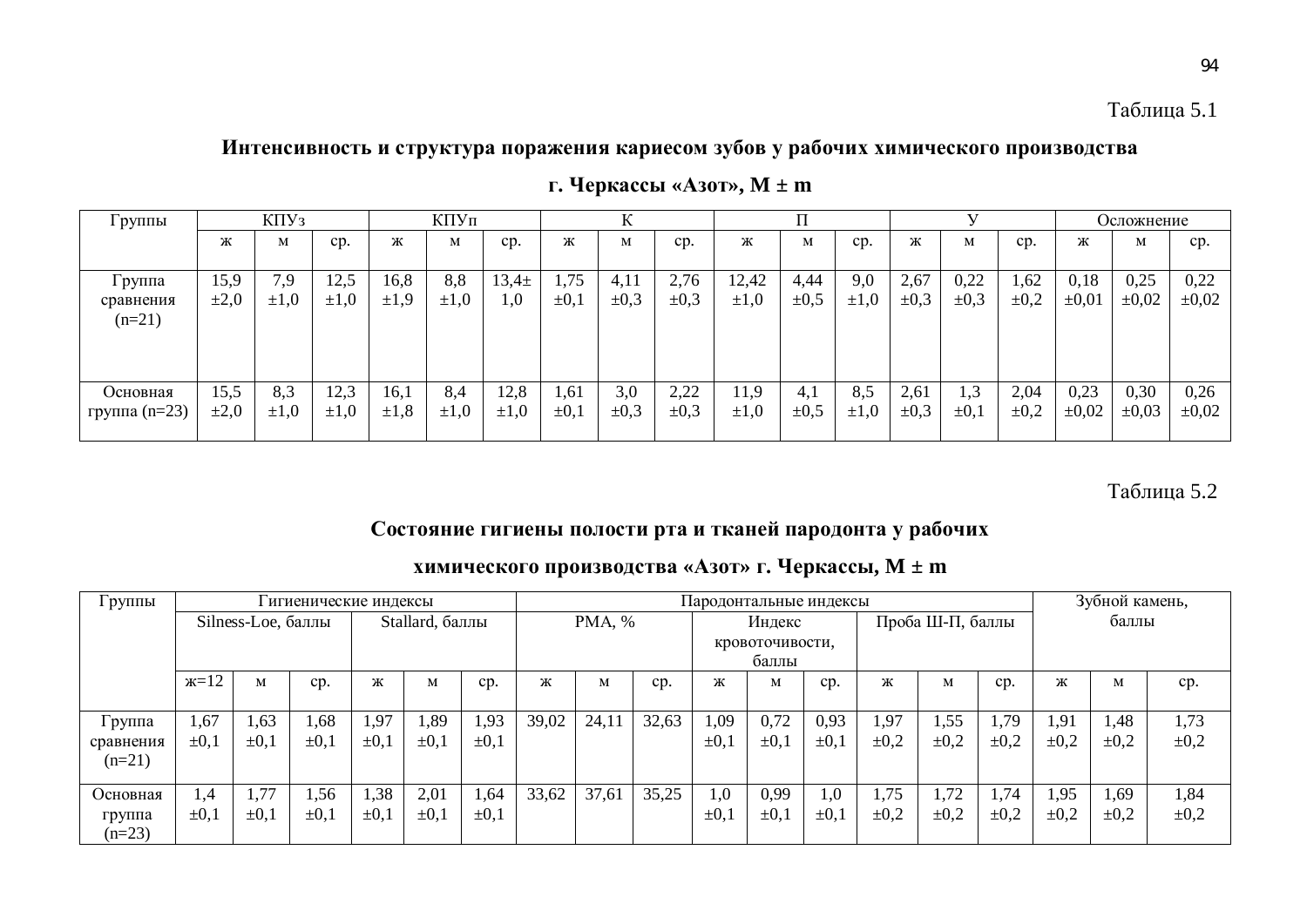## Состояние гигиены полости рта и тканей пародонта у рабочих химического

| Группы                          |         | Уровень гигиены     |         |         |                      |        |                |                 |        |  |  |  |
|---------------------------------|---------|---------------------|---------|---------|----------------------|--------|----------------|-----------------|--------|--|--|--|
|                                 |         | У довлетворительный |         |         | Неудовлетворительный |        | Плохой         |                 |        |  |  |  |
|                                 | Ж       | M                   | cp.     | Ж       | M                    | cp.    | Ж              | cp.             |        |  |  |  |
| Группа<br>сравнения<br>$(n=21)$ | 25 %    | 11,1%               | 19,05 % | 58,3 %  | 88,9%                | 71,43% | 16,7%          | $\qquad \qquad$ | 9,52 % |  |  |  |
| Основная<br>группа $(n=23)$     | 46,15 % | 10 %                | 30,43 % | 53,85 % | 80%                  | 65,22% | 4,35 %<br>10 % |                 |        |  |  |  |

## производства «Азот» г. Черкассы

Таблица 5.4

## Состояние костной системы у рабочих химического производства «Азот»

| Группы                          |               | SOS, M/c           |                    |                   | <b>BUA, дБ/Мгц</b> |                   |                   | <b>BQI</b>        |                   |   | Норма |          |   | Остеопения |       |   |                          | Остеопороз |
|---------------------------------|---------------|--------------------|--------------------|-------------------|--------------------|-------------------|-------------------|-------------------|-------------------|---|-------|----------|---|------------|-------|---|--------------------------|------------|
|                                 | Ж             | M                  | cp                 | Ж                 | М                  | cp                | Ж                 | M                 | cp                | Ж | M     | всего    | Ж | M          | всего | Ж | M                        | всего      |
| Группа<br>сравнения<br>$(n=21)$ | 1539,5<br>±12 | 1541,7<br>$\pm 10$ | 1540,4<br>$\pm 10$ | 48,9<br>$\pm 2,7$ | 43,1<br>$\pm 2.5$  | 46,4<br>$\pm 2.7$ | 86,8<br>$\pm 4,1$ | 83,7<br>$\pm 4,0$ | 85,5<br>$\pm 4,0$ |   | ⌒     | $\sigma$ | Ō |            | 15    |   | -                        |            |
| Основная<br>группа<br>$(n=23)$  | 1530,2<br>±12 | 1554,7<br>$\pm 10$ | 1540,2<br>$\pm 10$ | 52,9<br>$\pm 2.9$ | 49,5<br>$\pm 2.6$  | 51,5<br>$\pm 2.9$ | 86,9<br>$\pm 4,0$ | 91,5<br>$\pm 4,0$ | 88,8<br>$\pm 4,0$ |   | 3     | 8        |   |            | 4ء    |   | $\overline{\phantom{0}}$ |            |

## г. Черкассы по данным денситометрии,  $M \pm m$

Таблица 5.3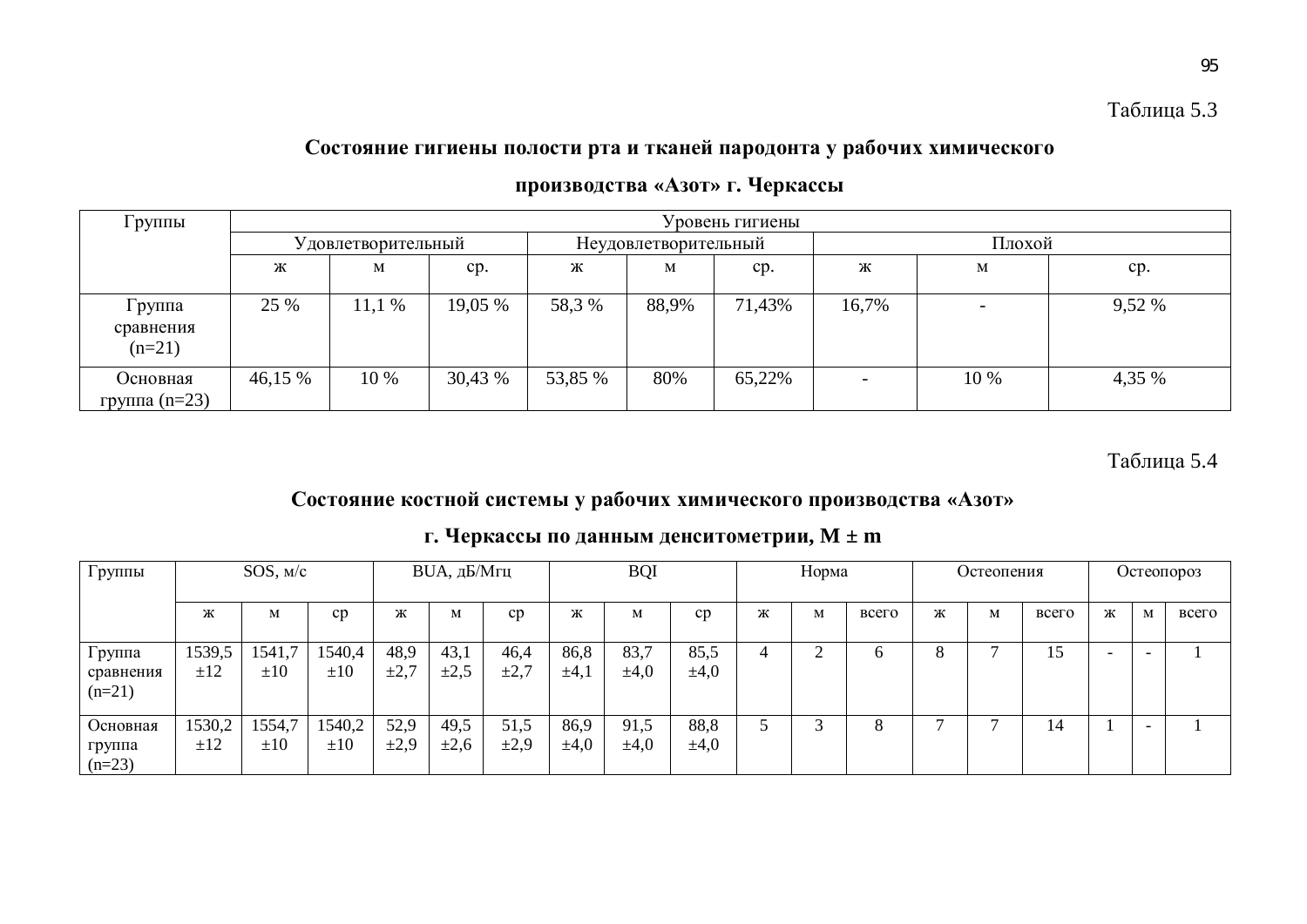В табл. 5.5–5.8 приведена динамика изменения показателей стоматологического статуса у пациентов обеих групп.

Кариеспрофилактическая эффективность предложенного комплекса за 2 года наблюдений составила 28,05 % (табл.5.5).

В динамике наблюдения индекс Mulleman в основной группе уменьшился на 63 % в отличие от группы сравнения (16,1 %), т.е. в 4 раза (табл. 5.6). Распространённость симптома воспаления (РМА, %) в основной группе в динамике наблюдения уменьшилась на 69,4 % в отличие от группы сравнения (15,1 %), т.е. в 4,6 раза (табл. 5.7). Несмотря на то, что в обеих группах регулярно проводилась профессиональная гигиена полости рта, в основной группе индекс Silness-Loe уменьшился на 55,6 %, что в 2 раза больше, чем в группе сравнения  $(22,4\%)$ .

Таким образом, высокая пародонтопротекторная эффективность разработанного комплекса очевидна. Редукция кариеса достаточно значительна.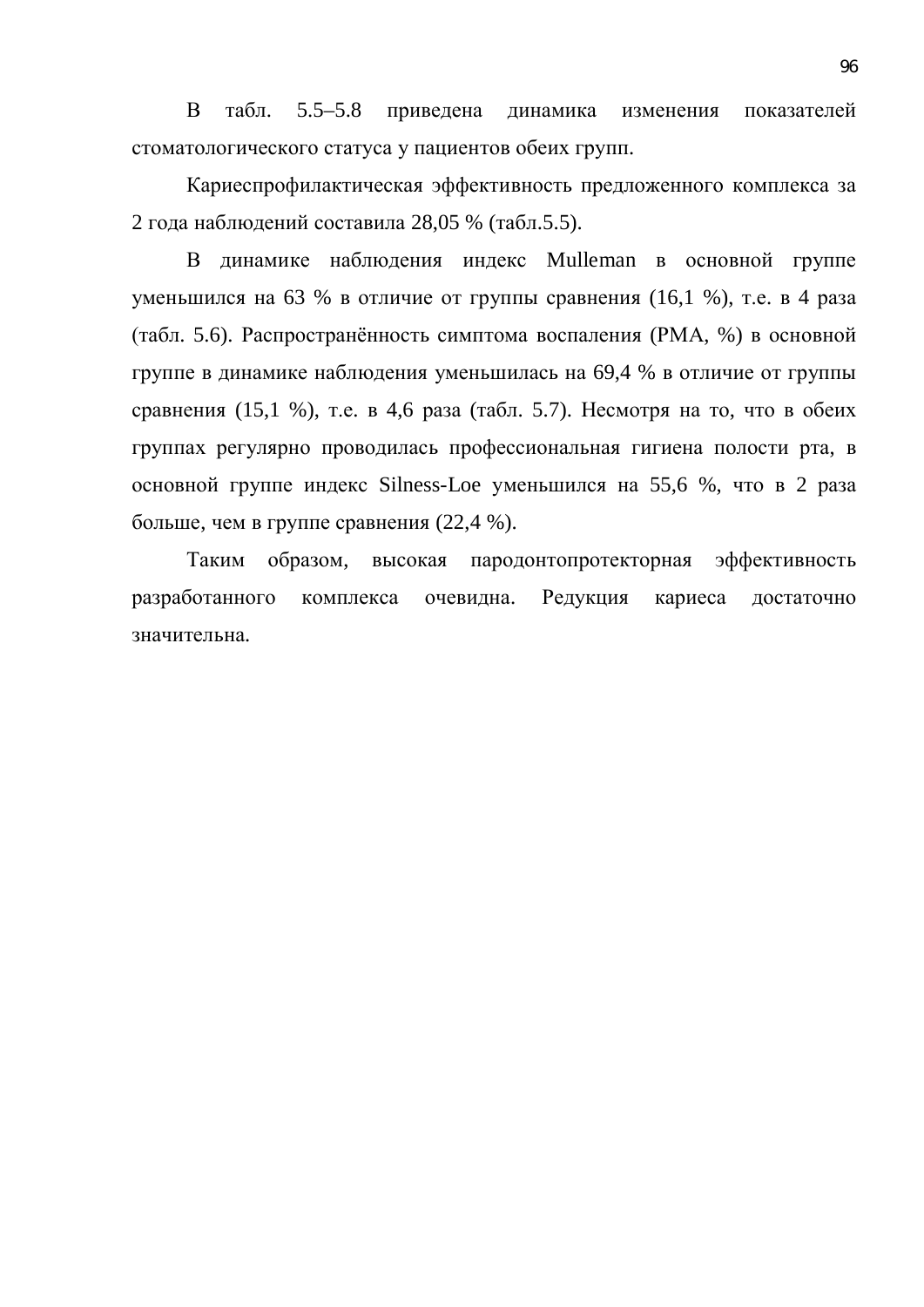| Группа    | Исходное  |           | Через 6 месяцев |           | Через 1 год |           | Через 1,5 года |           | Через 2 года | Прирост за 2 года |  |
|-----------|-----------|-----------|-----------------|-----------|-------------|-----------|----------------|-----------|--------------|-------------------|--|
|           | состояние | КПУп      | прирост         | КПУп      | прирост     | КПУп      | прирост        | КПУп      | прирост      |                   |  |
| Группа    | 12,5      | 13,25     | 0,75            | 13,94     | 0,69        | 14,65     | 0,71           | 15,28     | 0,63         | 2,78              |  |
| сравнения | $\pm 1,1$ | $\pm 1,2$ |                 | $\pm 1,2$ |             | $\pm 1,2$ |                | $\pm 1,4$ |              |                   |  |
| Основная  | 12,3      | 12,9      | 0,6             | 13,4      | 0,5         | 13,9      | 0,5            | 14,3      | 0,4          | 2,0               |  |
| группа    | $\pm 1,1$ | $\pm 1,2$ |                 | $\pm 1,2$ |             | $\pm 1,2$ |                | $\pm 1,4$ |              |                   |  |

**Ⱦɢɧɚɦɢɤɚɩɪɢɪɨɫɬɚɤɚɪɢɟɫɚɡɭɛɨɜ (ɩɨɥɨɫɬɟɣ) ɡɚ 2 ɝɨɞɚɧɚɛɥɸɞɟɧɢɹ, M ± m**

$$
K\Pi \Theta = 100 - \frac{2,0\times 100}{2,78} = 71,94 = 28,05\%
$$

Таблица 5.6

Изменение индекса кровоточивости в процессе проведения лечебно-профилактических мероприятий, баллы

**M ± m**

| Группа    | Исходное  | Через 3 месяца |           |            | Через 6 месяцев |            | Через 12 месяцев |            |  |
|-----------|-----------|----------------|-----------|------------|-----------------|------------|------------------|------------|--|
|           | состояние | показатель     | изменение | показатель | изменение       | показатель | изменение        | наблюдения |  |
| Группа    | 0,93      | 0,61           | 0,32      | 0,72       | 0,11            | 0,78       | 0,06             | 15,1 %     |  |
| сравнения | $\pm 0,1$ | $\pm 0,1$      |           | $\pm 0.05$ |                 | $\pm 0.05$ |                  |            |  |
| Основная  | 1,0       | 0,53           | 0,47      | 0,42       | 0,11            | 0,37       | 0,05             | 63 %       |  |
| группа    | $\pm 0.1$ | $\pm 0,1$      |           | $\pm 0.05$ |                 | $\pm 0.05$ |                  |            |  |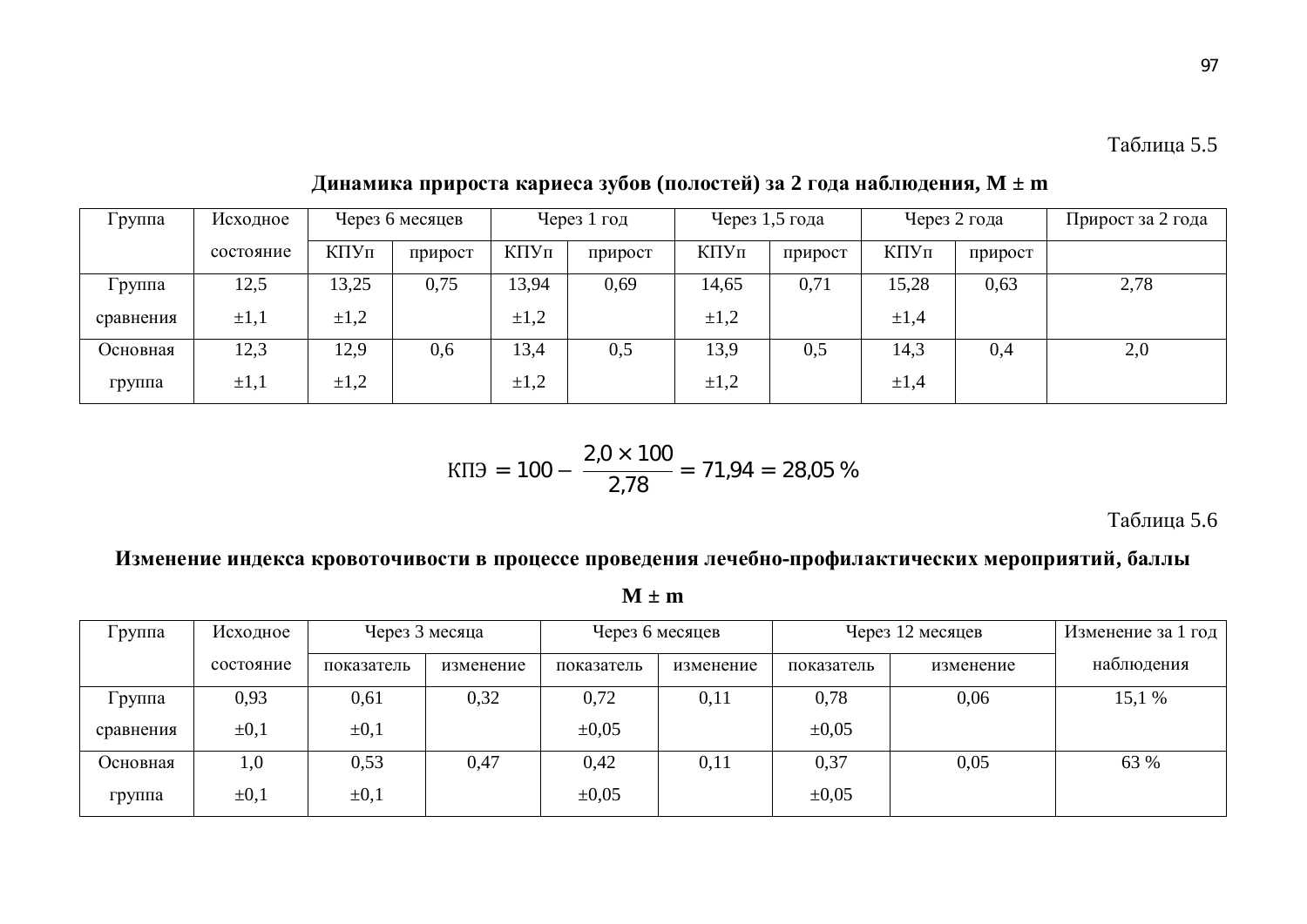98

| руппа     | Исходное  | Через 3 месяца |           | Через 6 месяцев |           |            | Через 12 месяцев | Изменение за 1 год |
|-----------|-----------|----------------|-----------|-----------------|-----------|------------|------------------|--------------------|
|           | состояние | показатель     | изменение | показатель      | изменение | показатель | изменение        | наблюдения         |
| Группа    | 32,63     | 29,1           | 3,53      | 30,15           | 1,05      | 27,7       | 2,45             | 15,1               |
| сравнения |           |                |           |                 |           |            |                  |                    |
| Основная  | 35,25     | 21,3           | 13,95     | 15,6            | 5,7       | 10,8       | 4,8              | 69,4               |
| группа    |           |                |           |                 |           |            |                  |                    |

## Изменение индекса РМА в процессе проведения лечебно-профилактических мероприятий, %

Таблица 5.8

## Изменение индекса Silness-Loe в процессе лечебно-профилактических мероприятий, баллы

| Группа    | Исходное   | Через 3 месяца |           | Через 6 месяцев |           |            | Через 12 месяцев | Изменение за 1 год |
|-----------|------------|----------------|-----------|-----------------|-----------|------------|------------------|--------------------|
|           | состояние  | показатель     | изменение | показатель      | изменение | показатель | изменение        | наблюдения         |
| l руппа   | 1,65       | 1,55           | 0,10      | 1,39            | 0,16      | 1,28       | 0,11             | 22,4 %             |
| сравнения | $\pm 0.13$ | $\pm 0.13$     |           | $\pm 0.13$      |           | $\pm 0,10$ |                  |                    |
| Основная  | 1,50       | 1,25           | 0,25      | 1,0             | 0,25      | 0,83       | 0,17             | 55,6 %             |
| группа    | $\pm 0.13$ | $\pm 0.13$     |           | $\pm 0.11$      |           | $\pm 0.10$ |                  |                    |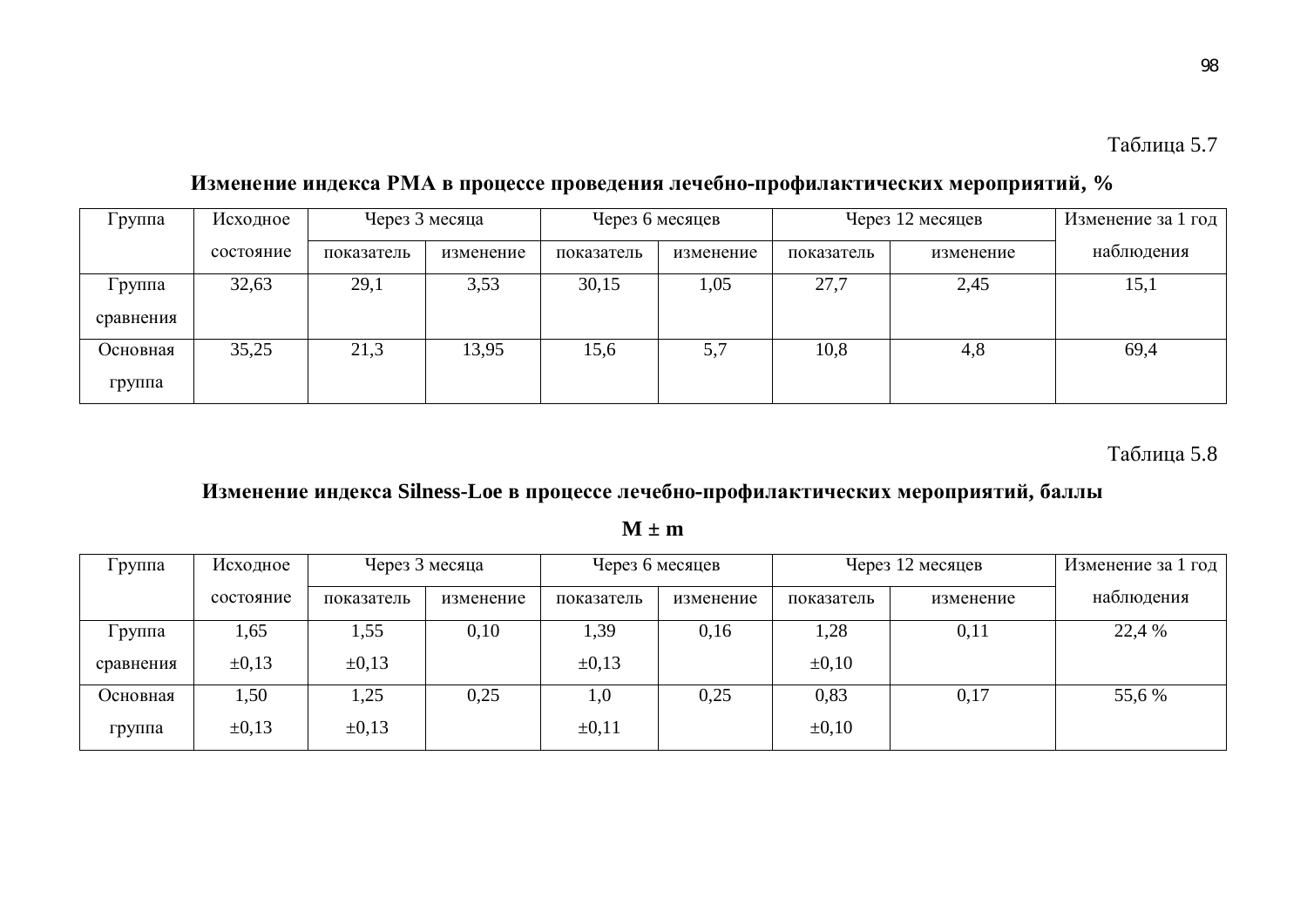5.2. Биохимические показатели ротовой жидкости в процессе профилактики и лечения стоматологических заболеваний работников **химической промышленности.** 

В табл. 5.9 приведены результаты исследования важнейших показателей антиоксидантной системы (АОС) и перекисного окисления липидов (ПОЛ) в полости рта наблюдаемых пациентов, работающих в условиях вредного производства. Из представленных данных видно, что у этих пациентов снижена активность антиоксидантной защиты в ротовой полости, о чём судили по низкому уровню активности одного из основных ферментов этой системы каталазы [50] в ротовой жидкости на исходном этапе исследования.

Таблица 5.9

# Влияние лечебно-профилактических мероприятий на состояние антиоксидантно-прооксидантной системы в ротовой жидкости

| Показатели   | Группы         | Исходный      | Через 3         | Через 6       | Через 12      |
|--------------|----------------|---------------|-----------------|---------------|---------------|
|              |                |               | месяца          | месяцев       | месяцев       |
|              |                |               |                 |               |               |
| $\mathbf{1}$ | $\overline{2}$ | 3             | $\overline{4}$  | 5             | 6             |
| Активность   | сравнения      | $0,09\pm0,01$ | $0,11\pm0,01$   | $0,10\pm0,01$ | $0,07\pm0,01$ |
| каталазы,    |                |               | $p_1 > 0,1$     | $p_1 > 0,1$   | $p_1 > 0,1$   |
| мкат/л       | основная       | $0,08\pm0,01$ | $0,16\pm0,02$   | $0,18\pm0,03$ | $0,15\pm0,02$ |
|              |                | p > 0,1       | p < 0,05        | p < 0.05      | p < 0.05      |
|              |                |               | $p_1 < 0.05$    | $p_1 < 0.01$  | $p_1 < 0.05$  |
| Содержание   | сравнения      | $0,45\pm0,07$ | $0,32\pm0,04$   | $0,37\pm0,05$ | $0,48\pm0,06$ |
| МДА,         |                |               | $p_1 < 0.05$    | $p_1 > 0,1$   | $p_1 > 0,1$   |
| мкмоль/л     | основная       | $0,53\pm0,06$ | $0,21\pm0,02$   | $0,28\pm0,04$ | $0,25\pm0,03$ |
|              |                | p > 0,1       | p < 0,05        | p > 0,1       | p < 0,001     |
|              |                |               | $p_1 < 0,001$   | $p_1 < 0,001$ | $p_1 < 0,001$ |
| Индекс АПИ   | сравнения      | $2,04\pm0,28$ | $3,48 \pm 0,51$ | $2,70\pm0,31$ | $1,50\pm0,23$ |
|              |                |               | $p_1 < 0.01$    | $p_1 > 0,1$   | $p_1 > 0,1$   |

**v** рабочих завода «Азот», М ± m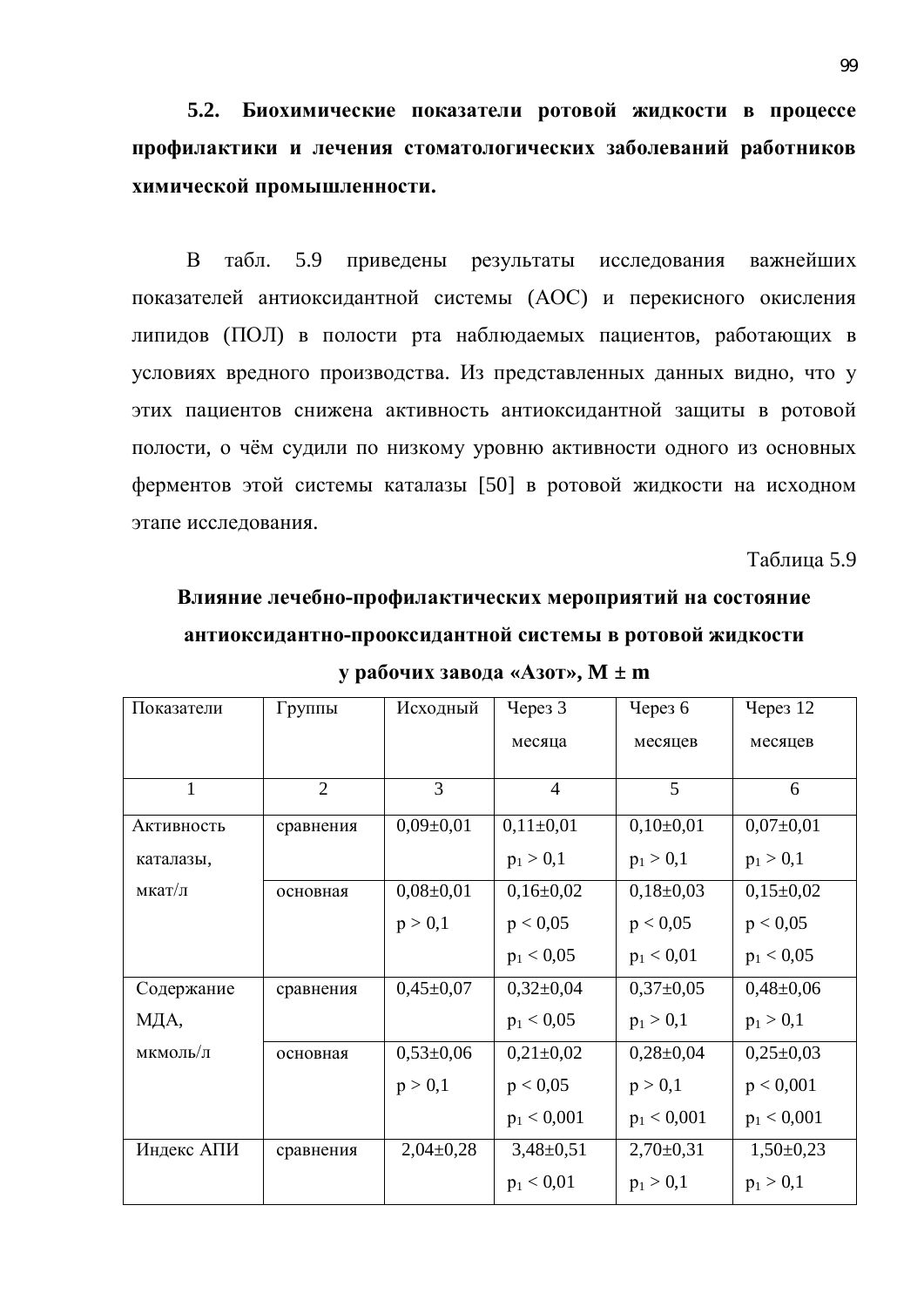| Индекс АПИ | основная | $1,50\pm0,19$ | $7,62 \pm 0,87$ | $6,42\pm0,73$ | $6,00\pm0,65$ |
|------------|----------|---------------|-----------------|---------------|---------------|
|            |          | p > 0,1       | p < 0,001       | p < 0,001     | p < 0,001     |
|            |          |               | $p_1 < 0,001$   | $p_1 < 0,001$ | $p_1 < 0,001$ |

Продолжение табл. 5.9

 $\Pi$ римечания: р – показатель достоверности отличий от группы сравнения; р<sub>1</sub> – показатель достоверности отличий от исходного состояния.

Наряду со снижением активности каталазы в ротовой жидкости пациентов группы сравнения установлена интенсификация процессов ПОЛ, о чём заключили по высокому содержанию МДА [25].

Проведение анализа ротовой жидкости через два месяца, т.е. после окончания первого курса лечебно-профилактических мероприятий, показало, что базовое лечение в группе сравнения не повлияло на активность каталазы  $(p_1 > 0,1)$ , а дополнительная профилактика привела к достоверному увеличению этого показателя ( $p_1 < 0.05$ ). Низкие значения активности каталазы в ротовой жидкости пациентов группы сравнения зарегистрированы и на последующих сроках проведения биохимического анализа. При этом на фоне базового лечения дополнительное назначение профилактических мероприятий поддерживали активность каталазы в ротовой жидкости пациентов основной группы на высоком уровне. Так, через 6 месяцев этот показатель в 2,3 раза превышал исходные значения и через 12 месяцев – почти в 2 раза был выше исходного уровня. Важно также подчеркнуть, что активность каталазы в ротовой жидкости основной группы достоверно превышала и соответствующие значения в группе сравнения (табл. 5.9).

Более наглядно состояние системы АОС-ПОЛ в полости рта отражает индекс АПИ [10]. Из представленных в табл. 5.9 данных видно, что этот показатель снижен на исходном сроке исследования, как в группе сравнения, так и основной. Полученные данные свидетельствуют о выраженной интенсивности процессов ПОЛ на фоне низкой антиоксидантной защиты в полости рта пациентов, работающих в неблагоприятных условиях. После проведения первого курса лечения индекс АПИ достоверно увеличился в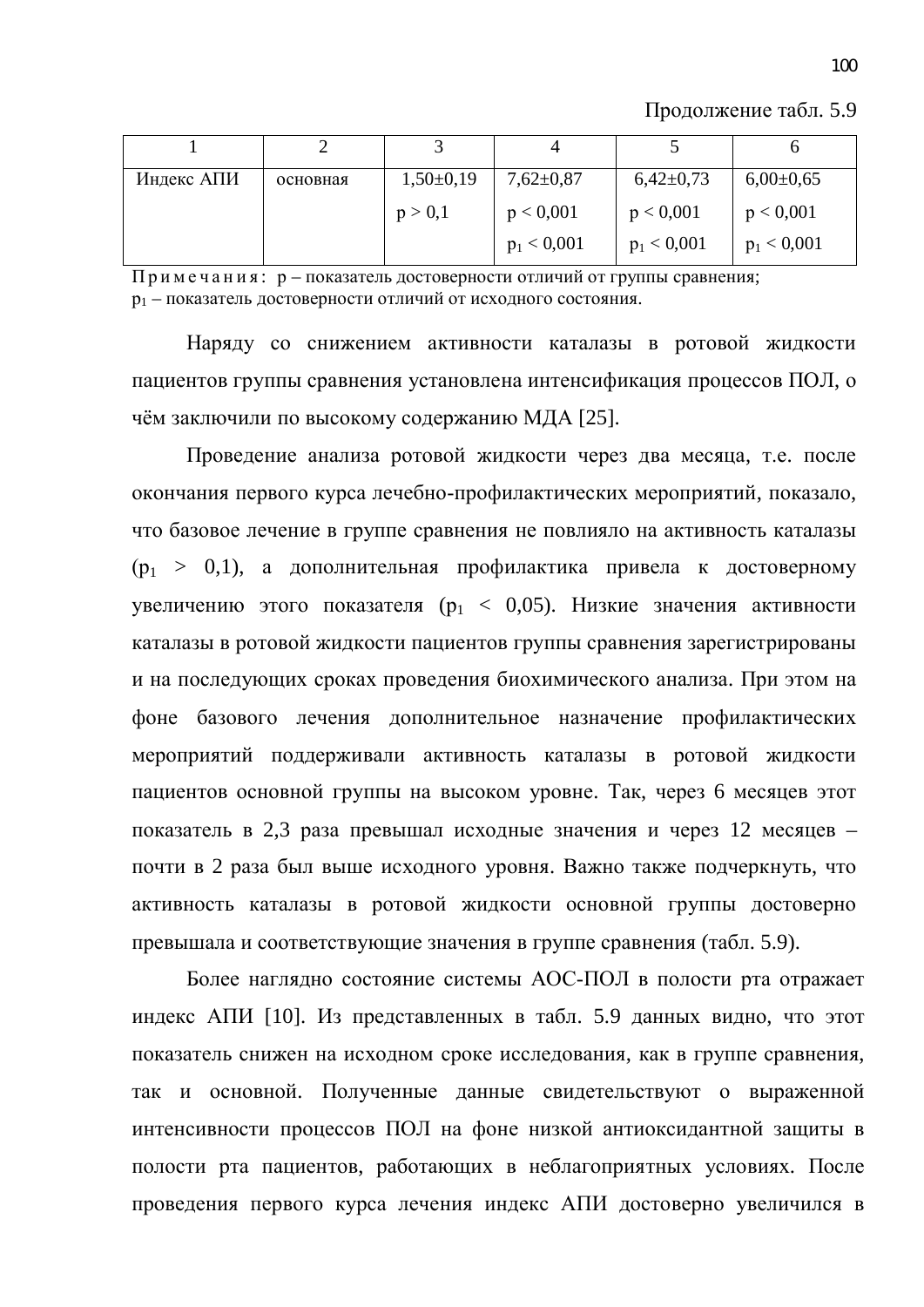ротовой жидкости обеих групп: в группе сравнения в 1,7 раза, а в основной в 5,0 раз. На последующих сроках исследования этот показатель вновь уменьшился в ротовой жидкости группы сравнения до исходного уровня, а после дополнительного назначения лечебно-профилактического комплекса сохранялся высоким, как по отношению к значениям в группе сравнения ( $p <$ 0,001), так и по отношению к исходным данным ( $p_1 < 0.001$ ). Наряду с изменениями содержания МДА и активности каталазы, высокий показатель АПИ в ротовой жидкости основной группы свидетельствует о выраженном антиоксидантном действии предлагаемого лечебно-профилактического комплекса.

В табл. 5.10 представлены результаты исследования активности уреазы [39], фермента вырабатываемого условно-патогенной микрофлорой, и лизоцима – одного из основных антимикробных факторов полости рта. В ротовой жидкости наблюдаемых пациентов обеих групп активность уреазы значительно повышена примерно в 3 раза (норма  $0,200 \pm 0,073$  мк-кат/л). Анализ ротовой жидкости через 3 месяца показал, что назначение базового лечения в группе сравнения привело к снижению этого показателя в 1,55 раза  $(p_1 \leq 0.05)$ , а дополнительное проведение комплекса лечебнопрофилактических мероприятий в основной группе – в 2,74 раза ( $p < 0.02$  и  $p_1 < 0.001$ ).

 $Ta$ блина 5.10

# **Влияние лечебно-профилактических мероприятий** НА АКТИВНОСТЬ УРЕАЗЫ И ЛИЗОЦИМА В РОТОВОЙ ЖИДКОСТИ **y** рабочих завода «Азот», M ± m

| Показатели  | группы    | Исходный          | Yepes <sub>3</sub> | Через $6$         | Через $12$        |
|-------------|-----------|-------------------|--------------------|-------------------|-------------------|
|             |           |                   | месяца             | месяцев           | месяцев           |
|             |           |                   |                    |                   |                   |
| Активность  | сравнения | $0,573 \pm 0,082$ | $0,369\pm0,047$    | $0,518 \pm 0,039$ | $0,456 \pm 0,032$ |
| уреазы, мк- |           |                   | $p_1 < 0.05$       | $p_1 > 0,1$       | $p_1 > 0,1$       |
| кат/л       |           |                   |                    |                   |                   |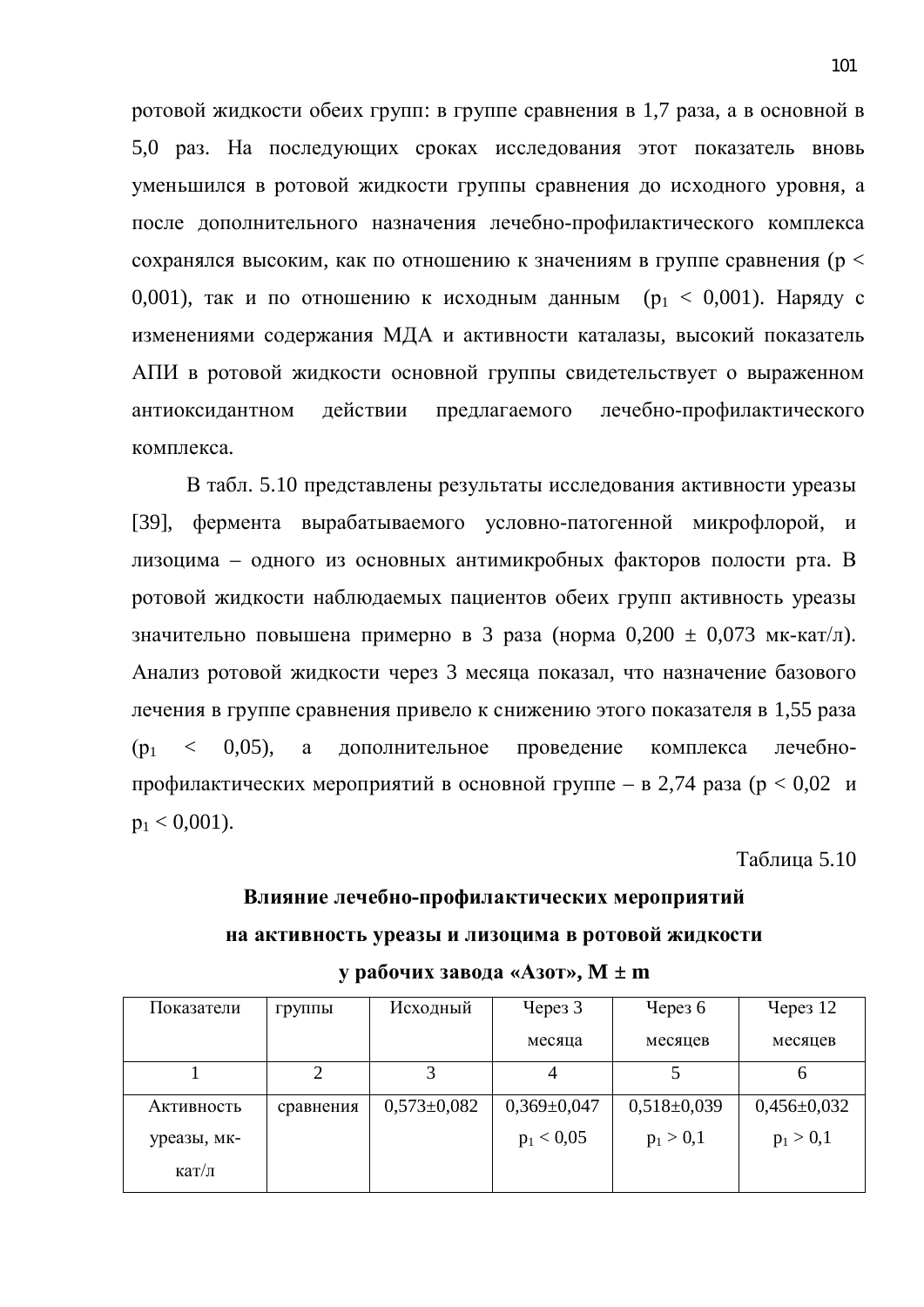| 1          | $\overline{2}$ | 3                 | $\overline{4}$    | 5               | 6               |
|------------|----------------|-------------------|-------------------|-----------------|-----------------|
|            | основная       | $0,641\pm0,087$   | $0,234\pm0,035$   | $0,321\pm0,029$ | $0,287\pm0,036$ |
|            |                | p > 0,1           | p < 0.02          | p < 0,001       | p < 0,001       |
|            |                |                   | $p_1 < 0,001$     | $p_1 < 0,004$   | $p_1 < 0,001$   |
| Активность | сравнения      | $0,065 \pm 0,008$ | $0,092 \pm 0,013$ | $0,074\pm0,009$ | $0,082\pm0,007$ |
| лизоцима,  |                |                   | $p_1 < 0,1$       | $p_1 > 0,1$     | $p_1 = 0,1$     |
| ед/мл      | основная       | $0,074 \pm 0,009$ | $0,125\pm0,011$   | $0,163\pm0,008$ | $0,140\pm0,012$ |
|            |                | p > 0,1           | p < 0,1           | p < 0,001       | p < 0,001       |
|            |                |                   | $p_1 < 0,001$     | $p_1 < 0,001$   | $p_1 < 0.001$   |
| Степень    | сравнения      | $4,14 \pm 0,62$   | $2,09 \pm 0,37$   | $3,50 \pm 0,46$ | $2,78 \pm 0,39$ |
| дисбиоза   |                |                   | $p_1 < 0.01$      | $p_1 > 0,1$     | $p_1 < 0,1$     |
|            | основная       | $4,34 \pm 0,58$   | $1,27 \pm 0,19$   | $1,45 \pm 0,22$ | $1,08 \pm 0,13$ |
|            |                | p > 0,1           | p < 0.05          | p < 0,001       | p < 0,001       |
|            |                |                   | $p_1 < 0,001$     | $p_1 < 0,001$   | $p_1 < 0,001$   |
|            |                |                   |                   |                 |                 |

Продолжение табл. 5.10

 $\Pi$ римечания: р – показатель достоверности отличий от группы сравнения; р<sub>1</sub> – показатель достоверности отличий от исходного состояния.

Последующие биохимические исследования ротовой жидкости через 6 и 12 месяцев выявили увеличение активности уреазы в ротовой жидкости группы сравнения до исходного уровня, что указывает на недостаточность проведения базового лечения стоматологических заболеваний в отношении условно-патогенной микрофлоры полости рта пациентов, чья работа связана с вредными условиями. При этом назначение регулярных курсов лечебнопрофилактический комплекс способствовало устойчивому снижению активности уреазы в ротовой жидкости основной группы. Так, через 6 и 12 месяцев исследуемый показатель существенно отличался от исходных и от соответствующих значений в группе сравнения ( $p < 0.001$  и  $p_1 < 0.001 - 0.004$ , табл.  $5.10$ ).

Неблагоприятные условия труда наблюдаемых пациентов негативно сказываются и на антимикробной защите полости рта, о чём свидетельствует низкий исходный уровень активности лизоцима [95] в ротовой жидкости. Обнаруженным фактом можно объяснить высокую активность уреазы,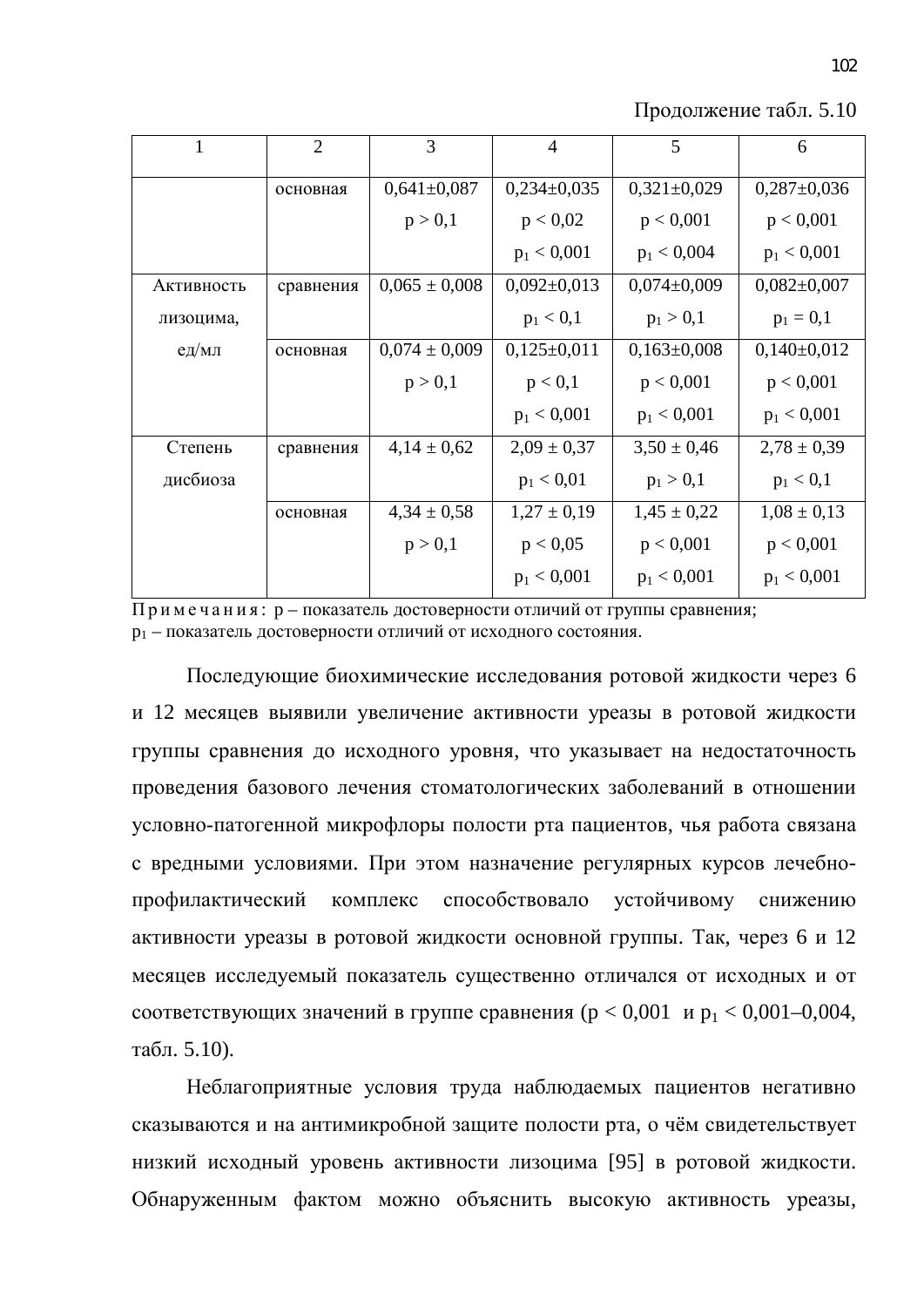которую выделяет усиленно размножающаяся условно-патогенная микрофлора. Проведение лечения привело к повышению активности лизоцима в ротовой жидкости группы сравнения на 41,5 % ( $p_1 > 0,1$ ), а в основной группе – на 120 % ( $p_1 < 0.001$ ).

Как указано в табл. 5.10, базовое стоматологическое лечение существенно не повлияло на лизоцим, активность которого в ротовой жидкости группы сравнения сохранялась низкой на всех этапах исследования. А в ротовой жидкости основной группы, пациентам которой дополнительно назначали лечебно-профилактический комплекс, активность лизоцима в среднем в 2 раза превышала уровень этого показателя в группе сравнения и исходные значения. Полученные данные свидетельствуют о способности предлагаемого лечебно-профилактического комплекса стимулировать собственную антимикробную систему полости рта пациентов на фоне вредных условий труда.

Индекс СД (степень дисбиоза) [154] более наглядно отражает негативные изменения в системе «антимикробная защита и условнопатогенная микрофлора» ротовой полости (табл.5.10). Принимая значения СД за 1 при отсутствии стоматологической патологии, нужно отметить, что у наблюдаемых пациентов, чьи условия труда связаны с вредными факторами, этот показатель превышал нормальные значения более чем в 4 раза. Проведение базовой терапии снизило СД в полости рта группы сравнения в 2 раза, а после первого курса комплекса в основной группе – в 3,4 раза. Через 6 месяцев исследуемый индекс в полости рта группы сравнения увеличился (р<sub>1</sub>  $> 0,1$ ), через 12 месяцев несколько снизился ( $p_1 < 0,1$ ), но так и не приблизился к нормальному уровню. В полости рта основной группы, пациентам которой регулярно назначали комплекс лечебнопрофилактических мероприятий, СД на всех этапах наблюдения была близка к 1, т.е. на уровне нормальных значений (табл. 5.10).

В табл. 5.11 приведены результаты исследования маркеров воспаления в полости рта [10] пациентов, условия труда которых связаны с воздействием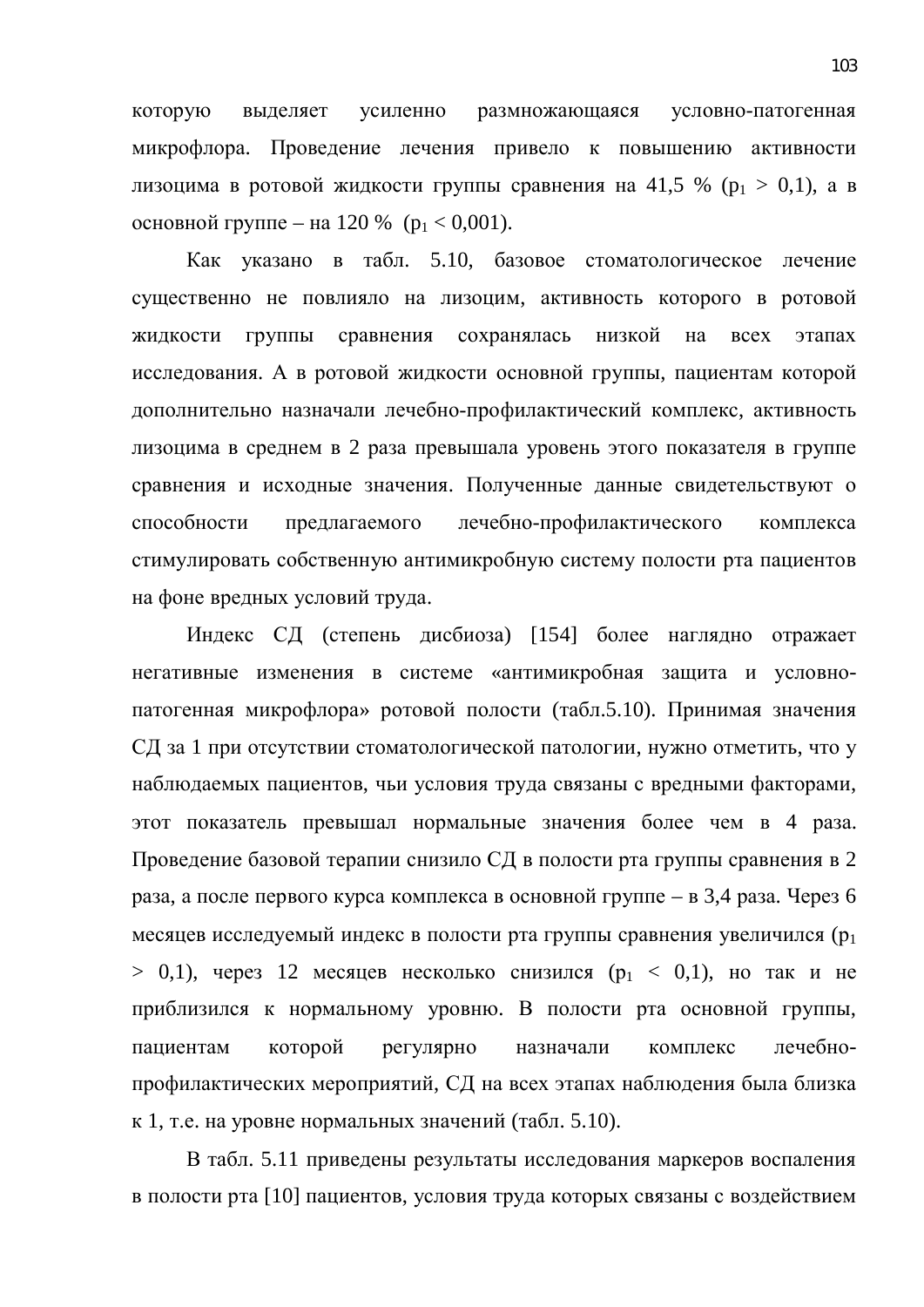экотоксикантов. Важнейшим показателем степени воспаления принято считать активность эластазы – фермента, основным источником которой в ротовой полости являются сегментоядерные нейтрофилы. Проведение санации ротовой полости в группе сравнения способствовало снижению активности эластазы на 41,4 % ( $p_1 < 0.001$ ). А в ротовой жидкости основной группы после дополнительного проведения курса лечебно-профилактических мероприятий активность эластазы уменьшилась более значительно – на 66,5% ( $p_1 < 0.001$ ).

Базовое стоматологическое лечение оказало кратковременное противовоспалительное действие, поскольку через 6 месяцев активность эластазы вновь увеличилась до исходного уровня  $(p_1 > 0,1)$ , на котором сохранилась и через 12 месяцев ( $p_1 > 0,1$ ). В отличие от этого курсы лечебнопрофилактических мероприятий привели к стабильному снижению активности эластазы в ротовой жидкости пациентов основной группы, значит и купированию воспалительных явлений в полости рта. Через 6 и 12 месяцев этот маркер воспаления был достоверно снижен, как по отношению к исходным значениям, так и по отношению к соответствующим показателям в группе сравнения (р < 0,001 и р<sub>1</sub> < 0,001, табл. 5.11). Полученные данные говорят о выраженном пролонгированном противовоспалительном эффекте предлагаемого лечебно-профилактического комплекса.

**Таблина 5.11** 

| Показатели | группы                | Исходный        | Yepes <sub>3</sub> | Через $6$   | Через $12$                        |
|------------|-----------------------|-----------------|--------------------|-------------|-----------------------------------|
|            |                       |                 | месяца             | месяцев     | месяцев                           |
|            | $\mathcal{D}_{\cdot}$ | 3               |                    |             | h                                 |
| Активность | сравнения             | $1,40 \pm 0,12$ | $0.82 \pm 0.10$    |             | $0,117 \pm 0,15$ $0,109 \pm 0,18$ |
| эластазы,  |                       |                 | $p_1 < 0,001$      | $p_1 > 0,1$ | $p_1 > 0,1$                       |
| мк-кат/л   |                       |                 |                    |             |                                   |

Влияние лечебно-профилактических мероприятий на уровень маркеров **воспаления в ротовой жидкости рабочих завода «Азот», M**  $\pm$  **m**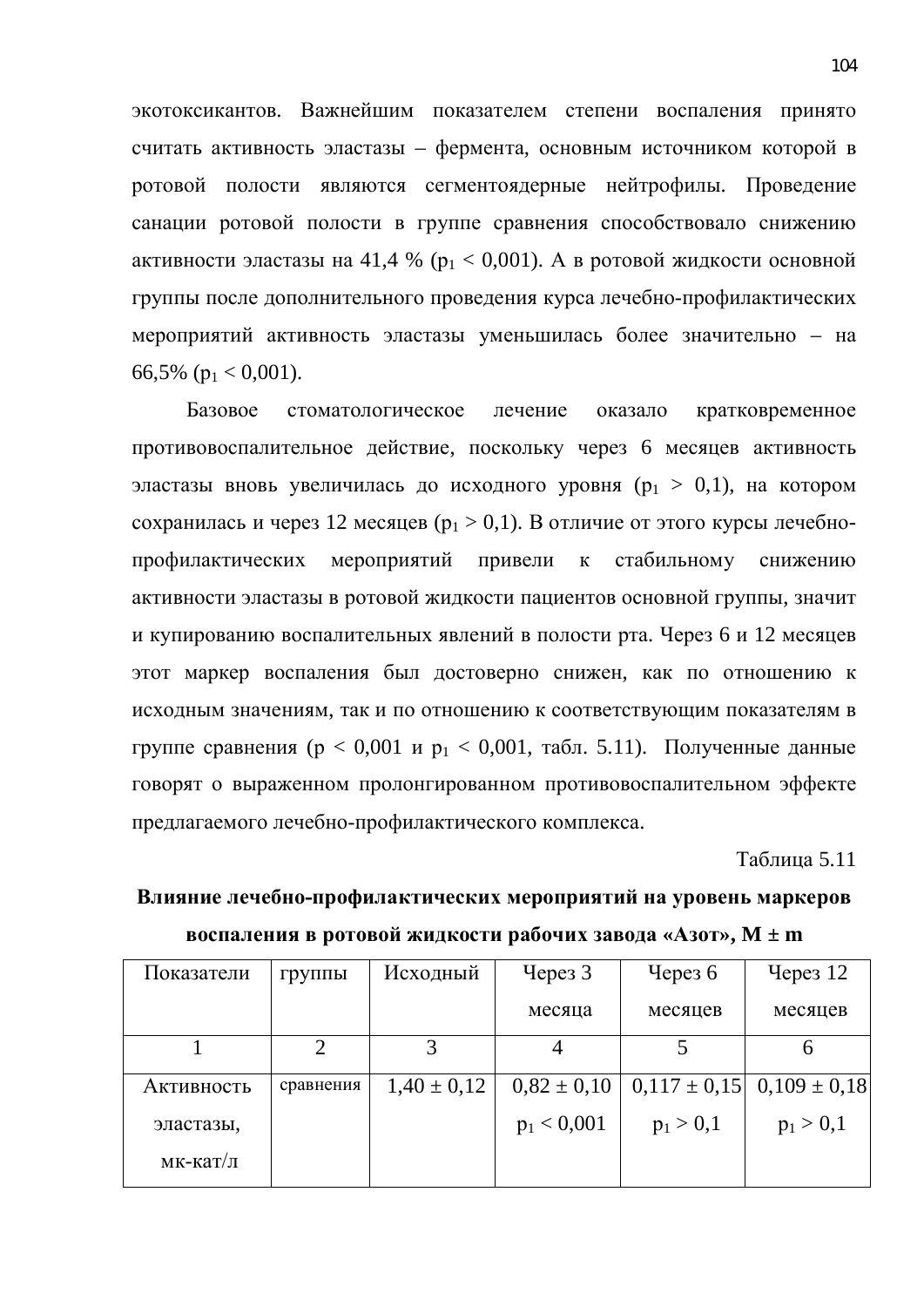Продолжение табл. 5.11

|            | $\overline{2}$ | 3               | $\overline{4}$  | 5               | 6               |
|------------|----------------|-----------------|-----------------|-----------------|-----------------|
|            | основная       | $1,58 \pm 0,17$ | $0.53 \pm 0.07$ | $0.61 \pm 0.08$ | $0.45 \pm 0.06$ |
|            |                | p > 0,1         | p < 0.05        | p < 0,001       | p < 0,001       |
|            |                |                 | $p_1 < 0,001$   | $p_1 < 0,001$   | $p_1 < 0,001$   |
| Активность | сравнения      | $0.65 \pm 0.05$ | $0.44 \pm 0.05$ | $0.52 \pm 0.07$ | $0.71 \pm 0.06$ |
| кислой     |                |                 | $p_1 < 0.01$    | $p_1 > 0,1$     | $p_1 > 0,1$     |
| фосфатазы, | основная       | $0,74 \pm 0,09$ | $0,31 \pm 0,02$ | $0,50 \pm 0,04$ | $0.43 \pm 0.05$ |
| мк-кат/л   |                | p > 0,1         | p < 0,05        | p > 0,1         | p < 0,005       |
|            |                |                 | $p_1 < 0,001$   | $p_1 < 0.05$    | $p_1 < 0.01$    |

 $\overline{\Pi}$ римечания: р – показатель достоверности отличий от группы сравнения; р<sub>1</sub> – показатель достоверности отличий от исходного состояния.

Подтверждением противовоспалительного характера действия разработанной схемы лечения и профилактики стоматзаболеваний на фоне вредных условий труда явились исследования активности кислой фосфатазы (КФ) в ротовой жидкости наблюдаемых пациентов. Развитие воспаления в полости рта, как правило, сопровождается резким увеличением активности этого лизосомального фермента в ротовой жидкости за счёт нарушения целостности мембран клеток тканей.

При анализе через 3 месяца установлено, что активность КФ в ротовой жидкости группы сравнения снизилась в 1,5 раза ( $p_1 < 0.01$ ), а в основной более значительно – в 2,4 раза ( $p_1 < 0.001$ ). Через 6 месяцев активность КФ в ротовой жидкости группы сравнения была такой же высокой, как и до дечения ( $p_1 > 0,1$ ). Исследования, проведенные через 12 месяцев, также показали высокую активность КФ в ротовой жидкости пациентов, которым провели только базовую терапию стоматологических патологий ( $p_1 > 0, 1$ , табл. 5.11).

Дополнительное назначение комплекса лечебно-профилактических мероприятий оказало мембранотропный эффект не только более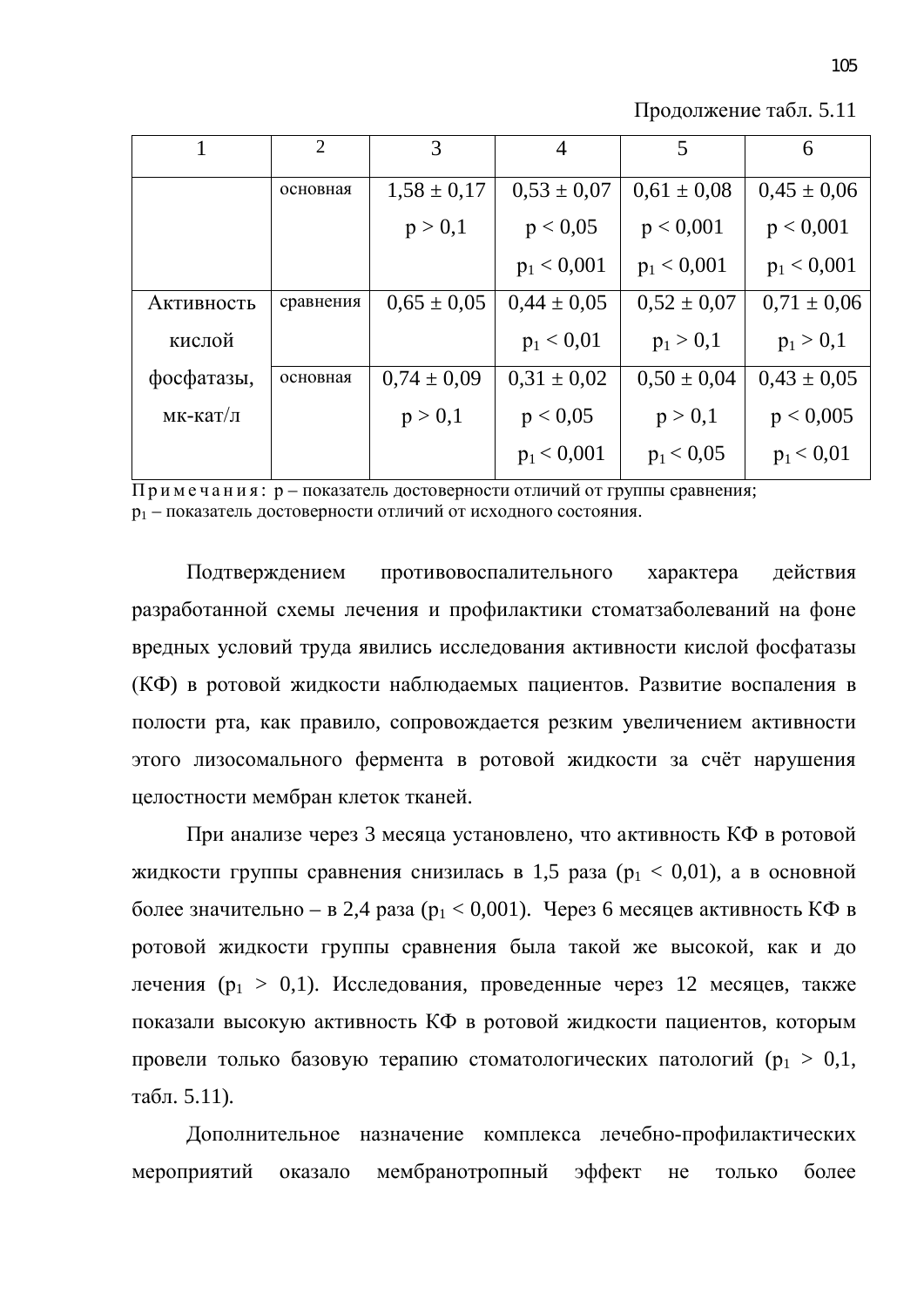выраженный, но и пролонгированный. Так, при анализе ротовой жидкости через 6 и 12 месяцев активность КФ в основной группе сохранялась на таком же низком уровне, как и после лечебно-профилактического первого курса.

Проведенные биохимические исследования ротовой жидкости наблюдаемых пациентов позволяют заключить, что условия труда, связанные с постоянным воздействием неблагоприятных производственных факторов, приводят к истощению антиоксидатной и антимикробной защиты наряду с развитием воспаления, нарушением целостности мембран тканей ротовой полости, интенсификацией перекисного окисления липидов и размножения условно-патогенной и патогенной микрофлоры в полости рта. Полученные результаты свидетельствуют об изменении физиологических параметров системы неспецифической резистентности полости рта под влиянием неблагоприятных условий производства. Кроме того, проведенный анализ показал кратковременность действия базового стоматологического лечения на все исследуемые показатели. При этом разработанный комплекс, включающий лечебно-профилактические мероприятия, позволяет на достаточно длительный срок стабилизировать основные параметры неспецифической резистентности полости рта пациентов, чья трудовая деятельность связана с вредными факторами.

В табл. 5.12 представлены результаты определения печеночных маркеров – активности щелочной фосфатазы (ЩФ) [54], аминотрансфераз аспартатаминотрансферазы (АСТ) и аланинаминотрансферазы (АЛТ) [55] в сыворотке крови, характеризующих функциональное состояние печени обследованных пациентов. Приведенные данные показывают повышенный уровень всех исследуемых параметров, что говорит о функциональных нарушениях печени пациентов, работающих во вредных производственных үсловиях.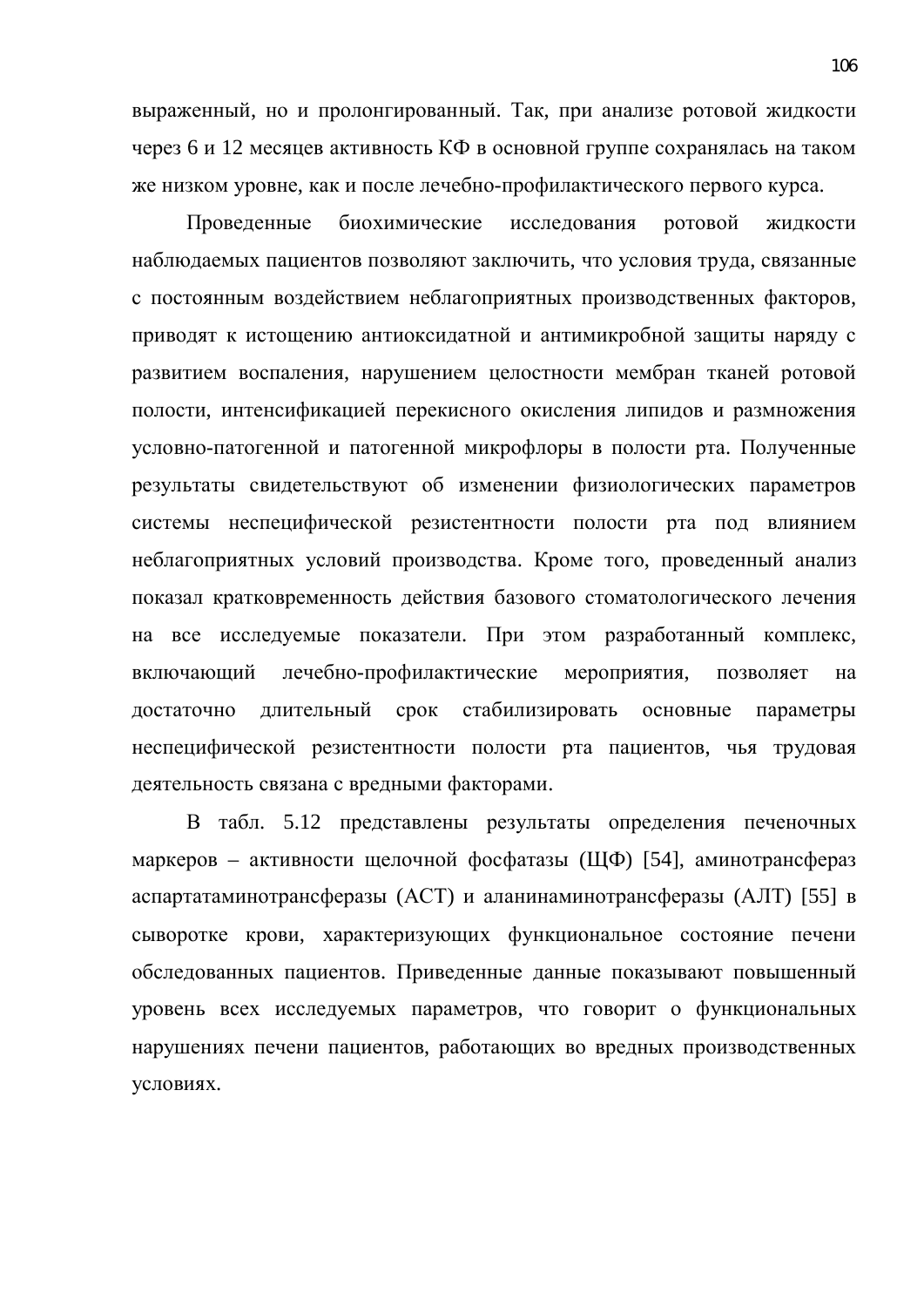#### Таблица 5.12

Влияние лечебно-профилактических мероприятий на активность **аминотрансфераз в сыворотке крови рабочих завода «Азот», M**  $\pm$  **m** 

| Показатели    | группы    | Исходный          | Через 6 месяцев   |
|---------------|-----------|-------------------|-------------------|
|               |           |                   |                   |
| Активность    | сравнения | $0,489 \pm 0,092$ | $0,369 \pm 0,047$ |
| АСТ, мк-кат/л |           |                   | $p_1 > 0,1$       |
|               | основная  | $0,428 \pm 0,076$ | $0,219 \pm 0,045$ |
|               |           | p > 0,1           | p < 0.05          |
|               |           |                   | $p_1 < 0.02$      |
| Активность    | сравнения | $0,935 \pm 0,107$ | $0,791 \pm 0,087$ |
| АЛТ, мк-кат/л |           |                   | $p_1 > 0,1$       |
|               | основная  | $0,864 \pm 0,093$ | $0,421 \pm 0,075$ |
|               |           | p > 0,1           | p < 0,001         |
|               |           |                   | $p_1 < 0,0001$    |
| Активность    | сравнения | $3,51 \pm 0,64$   | $2,69 \pm 0,54$   |
| щелочной      |           |                   | $p_1 > 0,1$       |
| фосфатазы,    | основная  | $4,37 \pm 0,72$   | $1,25 \pm 0,29$   |
| мк-кат/л      |           | p > 0,1           | p < 0.02          |
|               |           |                   | $p_1 < 0,001$     |

 $\overline{\Pi}$ римечания: р – показатель достоверности отличий от группы сравнения; р<sub>1</sub> – показатель достоверности отличий от исходного состояния.

Следующее биохимическое исследование сыворотки крови. проведенное через 6 месяцев, показало снижение активности ЩФ, АЛТ и АСТ в группе сравнения на 15,4 – 24,5 %, но все изменения были статистически незначимы ( $p_1 > 0,1$ ). В основной группе, пациентам которой дополнительно к базовому лечению назначали лечебно-профилактический комплекс, активность АСТ уменьшилась на 48,8 % ( $p_1 < 0.02$ ), АЛТ – на 51,3 % ( $p_1 < 0.001$ ), Щ $\Phi$  – на 71,4 % ( $p_1 < 0.001$ , табл. 5.12). В результате этого анализа можно заключить о выраженном гепатопротекторном действии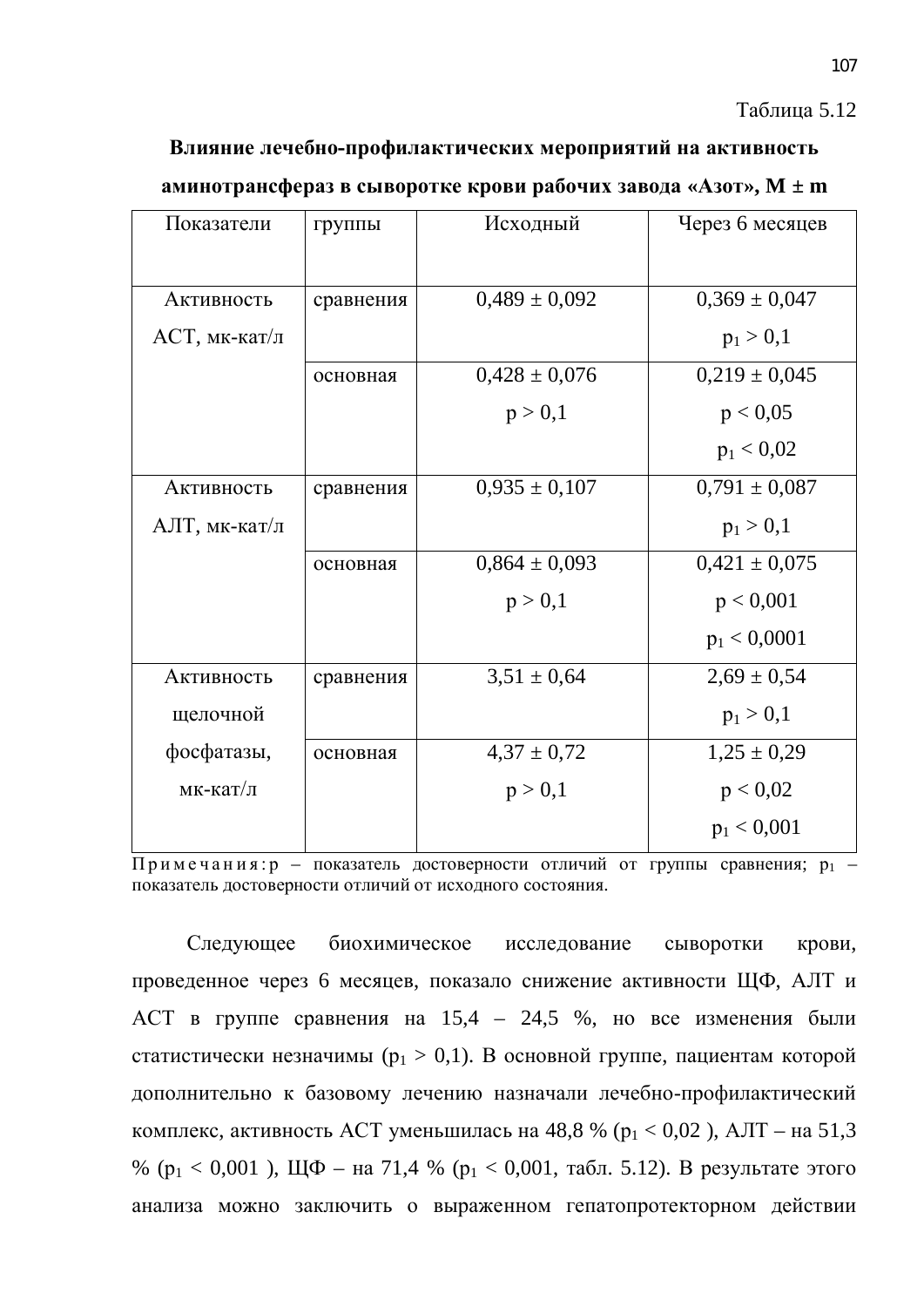исследуемого лечебно-профилактического комплекса на фоне воздействия неблагоприятных производственных факторов.

Данные биохимического анализа показателей антиоксидантнопрооксидантной системы организма представлены в табл. 5.13. Необходимо отметить, что на исходном этапе исследования активность каталазы в сыворотке крови наблюдаемых пациентов снижена на фоне высокого уровня МДА. Это свидетельствует о высокой интенсивности ПОЛ и снижении антиоксидантной защиты организма вследствие длительного воздействия вредных факторов производства. Подтверждением этому выводу являются низкие значения антиоксидантно-прооксидантного индекса АПИ (табл. 5.13).

Таблица 5.13

## Влияние лечебно-профилактических мероприятий на состояние антиоксидантно-прооксидантной системы

| Показатели   | Группы    | Исходный        | Через 6 месяцев  |
|--------------|-----------|-----------------|------------------|
|              |           |                 |                  |
| Активность   | сравнения | $0,11 \pm 0,02$ | $0.09 \pm 0.01$  |
| каталазы,    |           |                 | $p_1 > 0,1$      |
| мкат/л       | основная  | $0,13 \pm 0,02$ | $0,24 \pm 0,065$ |
|              |           | p > 0,1         | p < 0,001        |
|              |           |                 | $p_1 < 0.01$     |
| Содержание   | сравнения | $0,53 \pm 0,06$ | $0,44 \pm 0,07$  |
| малонового   |           |                 | $p_1 > 0,1$      |
| диальдегида, | основная  | $0,46 \pm 0,07$ | $0,23 \pm 0,04$  |
| мкмоль/л     |           | p > 0,1         | p < 0.01         |
|              |           |                 | $p_1 < 0.01$     |
|              | сравнения | $2,08 \pm 0,34$ | $2,04 \pm 0,31$  |
| Индекс АПИ   |           |                 | $p_1 > 0,1$      |
|              | основная  | $2,83 \pm 0,41$ | $10,43 \pm 1,17$ |
|              |           | p > 0,1         | p < 0,001        |
|              |           |                 | $p_1 < 0,001$    |

**в сыворотке крови рабочих завода «Азот», M**  $\pm$  **m** 

Примечания: р – показатель достоверности отличий от группы сравнения; р<sub>1</sub> – показатель достоверности отличий от исходного состояния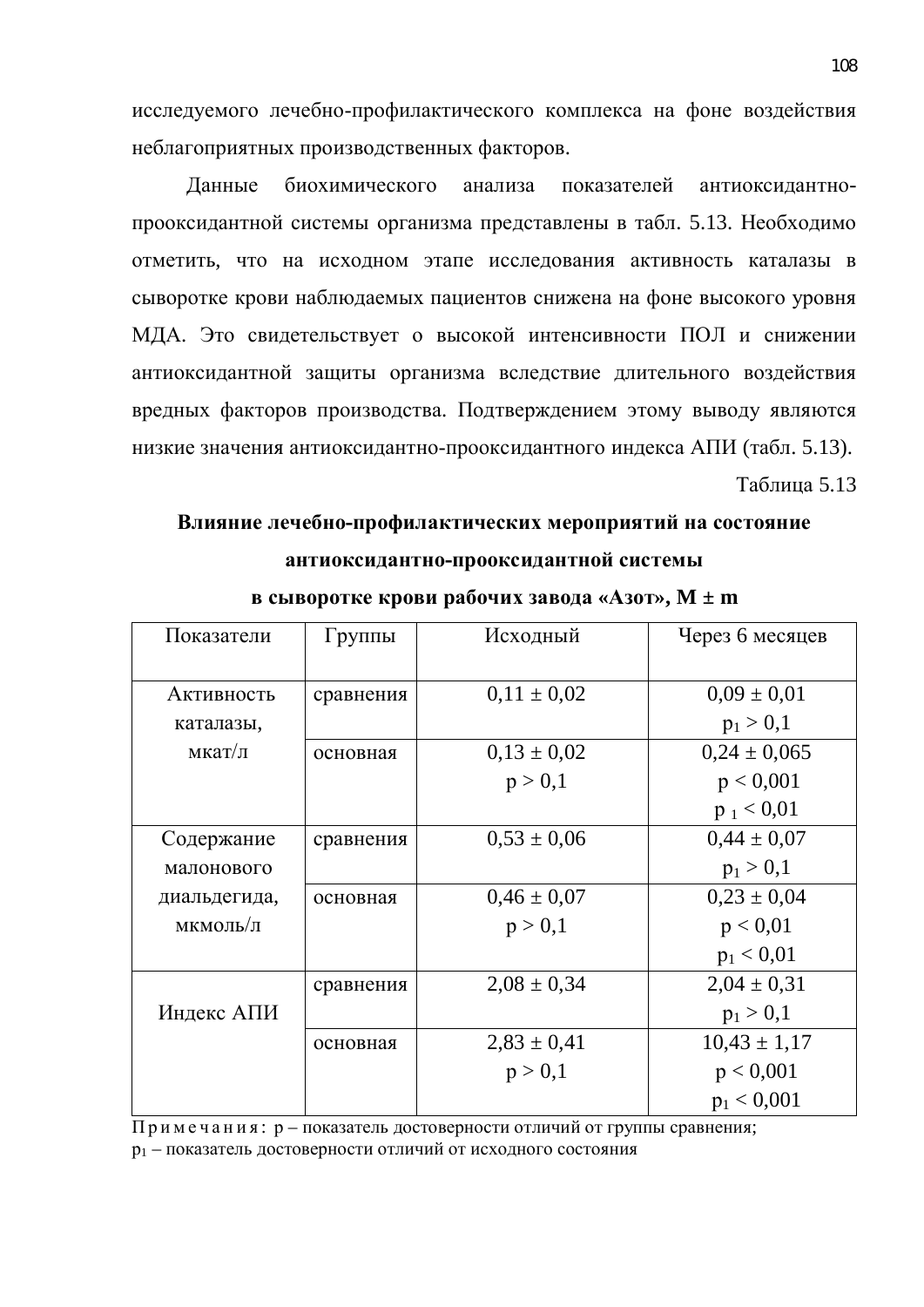Анализ сыворотки крови через 6 месяцев не выявил существенного изменения исследуемых показателей в группе сравнения. При этом в сыворотке крови пациентов основной группы, которым провели 1 курс предлагаемых лечебно-профилактических мероприятий, отмечено достоверное повышение активности каталазы ( $p_1 < 0.01$ ), снижение уровня МДА ( $p_1 < 0.01$ ) и резкое увеличение индекса АПИ ( $p_1 < 0.001$ , табл. 5.13). Полученные данные свидетельствуют о выраженном антиоксидантном эффекте разработанного лечебно-профилактического комплекса.

Подводя итог результатам проведённого биохимического исследования, необходимо отметить, что длительное воздействие вредных факторов производства приводит к интенсификации ПОЛ на фоне истощения антиоксидантной системы как в полости рта, так на уровне всего организма. В ротовой полости также отмечено снижение антимикробной защиты, развитие воспаления, нарушение целостности мембран тканей, усиленный рост условно-патогенной и патогенной микрофлоры. Исследование печеночных маркеров пациентов выявило наличие у них функциональных нарушений печени. Полученные данные свидетельствуют о значительном снижении общей и местной неспецифической резистентности, и функциональных нарушениях печени обследованных, что диктует необходимость применения адекватных лечебно-профилактических мероприятий.

Применение предложенной и обоснованной нами схемы профилактики и лечения установленных нарушений способствует повышению неспецифической антимикробной защиты, тормозит интенсивность воспаления и рост условно-патогенной микрофлоры, улучшает показатели антиоксидатно-проокисдантного статуса и стабилизирует мембраны тканей в полости рта. Под влиянием лечебно-профилактического комплекса, применяемого пациентами на фоне неблагоприятных воздействий производства, установлено существенное повышение неспецифической резистентности и улучшение функциональных показателей печени.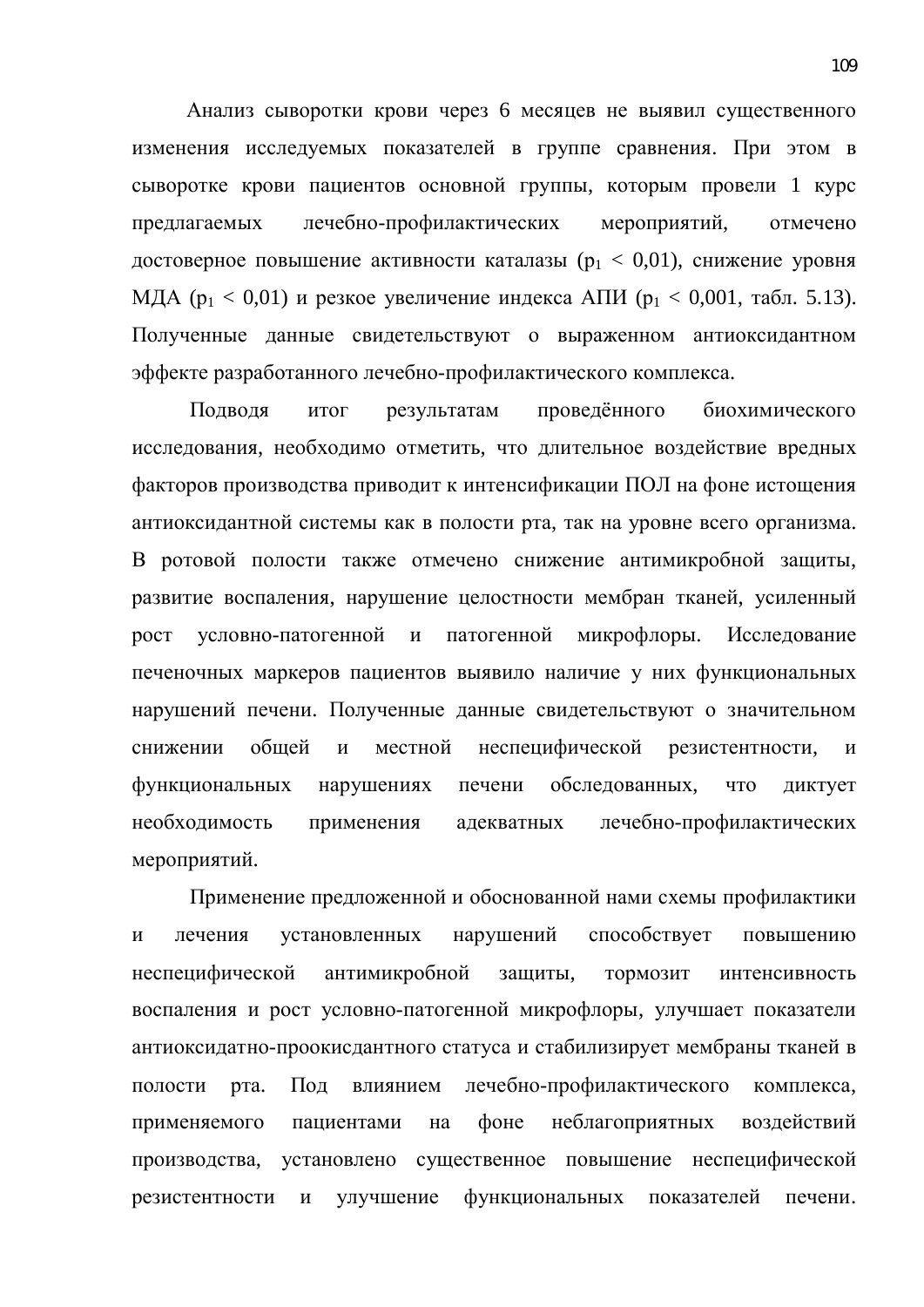Полученные результаты дают основание для широкого внедрения предлагаемого комплекса с целью профилактики стоматологической патологии и улучшения общего состояния работников вредного производства.

5.3. Зарядовое состояние клеток буккального эпителия у работников химического производства в процессе профилактики и дечения основных стоматологических заболеваний.

Оценка влияния разработанного кариес- и пародонтопротекторного комплекса на зарядовое состояние клеток буккального эпителия в процессе профилактики и лечения рабочих химического предприятия «Азот» позволяет оценить косвенно уровень неспецифической резистентности. Зарядовое состояние ядер и плазмолемм КБЭ и их соотношение является репрезантивним показателем состояния клеточного метаболизма не только в букальном эпителии, но и для организма в целом, который определяет уровень адаптационно-компенсаторных реакций. Постоянное попадание в организм различных химикатов, производственной пыли и т.п. приводит к нарушению ферментативной активности и клеточного метаболизма, которые сопровождаются изменением заряда ядер и плазмолемм клеток в том числе в полости рта.

Результаты оценки комплексного зарядового состояния КБЕ [62] в динамике профилактики и лечения стоматологических заболеваний приведенны в табл. 5.14.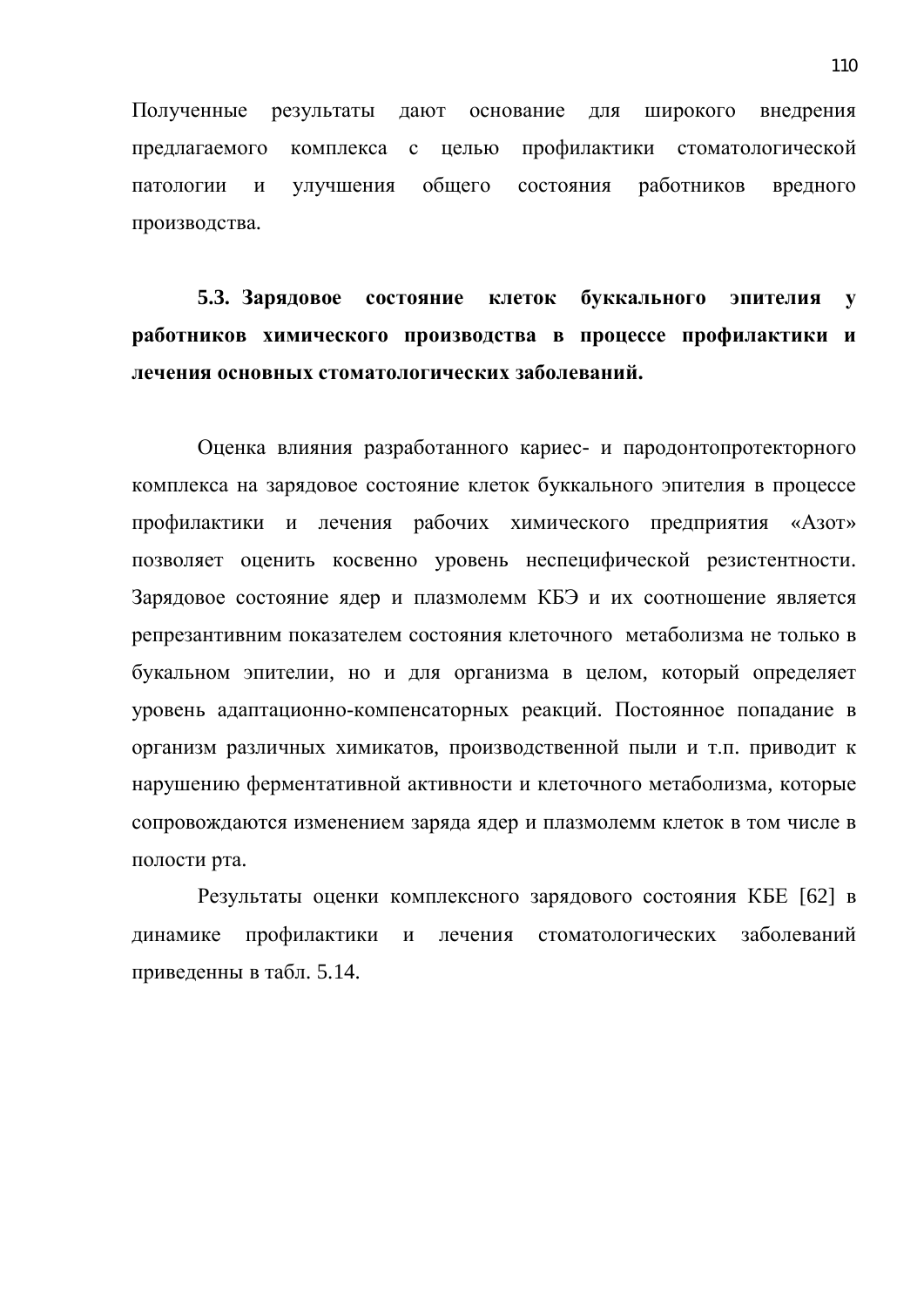Таблица 5.14

Процент электрофоретически подвижных ядер КБЭ, амплитуды смещения ядер (Ая) и плазмолемм (Ап) и их отношения (Ап/Ая) в динамике профилактики и лечения основных стоматологических заболеваний у работников химического

| Сроки        | Показатели                              | Группа сравнения        | Основная группа |
|--------------|-----------------------------------------|-------------------------|-----------------|
| наблюдения   |                                         | $n = 20$                | $n = 22$        |
| $\mathbf{1}$ | $\overline{2}$                          | $\overline{3}$          | $\overline{4}$  |
| Начальное    | Подвижность                             | 32                      | 31              |
| состояние    | ядер, %                                 |                         |                 |
|              | Ая, мкм                                 | $1,6+0,2$               | $1,5+0,2$       |
|              |                                         |                         | p > 0,1         |
|              | Апл, мкм                                | $2,1+0,2$               | $2,0+0,2$       |
|              |                                         |                         | p > 0,1         |
|              | $\text{A\textsc{ii}/A\textsc{ii}}$      | $1,31+0,15$             | $1,33+0,15$     |
|              |                                         |                         | p > 0,1         |
| Через 3      | Подвижность                             | 35                      | 43              |
| месяца       | ядер, %                                 |                         |                 |
|              | Ая, мкм                                 | $1,6+0,2$               | $2,3+0,2$       |
|              |                                         |                         | p < 0.01        |
|              | Апл, мкм                                | $2,2+0,2$               | $3,7+0,3$       |
|              |                                         |                         | p < 0,001       |
|              | $\mathrm{A}\Pi\mathrm{J}/\mathrm{A}\pi$ | $1,7 + \overline{0,11}$ | $1,6+0,15$      |
|              |                                         |                         | p < 0,05        |
| Через 6      | Подвижность                             | $\overline{34}$         | 47              |
| месяцев      | ядер, %                                 |                         |                 |
|              | Ая, мкм                                 | $1,8+0,2$               | $2,20+0,2$      |
|              |                                         |                         | p > 0,1         |
|              | Апл, мкм                                | $2,3+0,3$               | $4,0+0,3$       |
|              |                                         |                         | p < 0,001       |
|              | $\mathrm{A}\Pi\mathrm{J}/\mathrm{A}\pi$ | $1,27+0,1$              | $1,81+0,15$     |
|              |                                         |                         | p < 0,001       |

| производства завода «Азот», $\bold{M} \pm \bold{m}$ |  |  |  |  |
|-----------------------------------------------------|--|--|--|--|
|-----------------------------------------------------|--|--|--|--|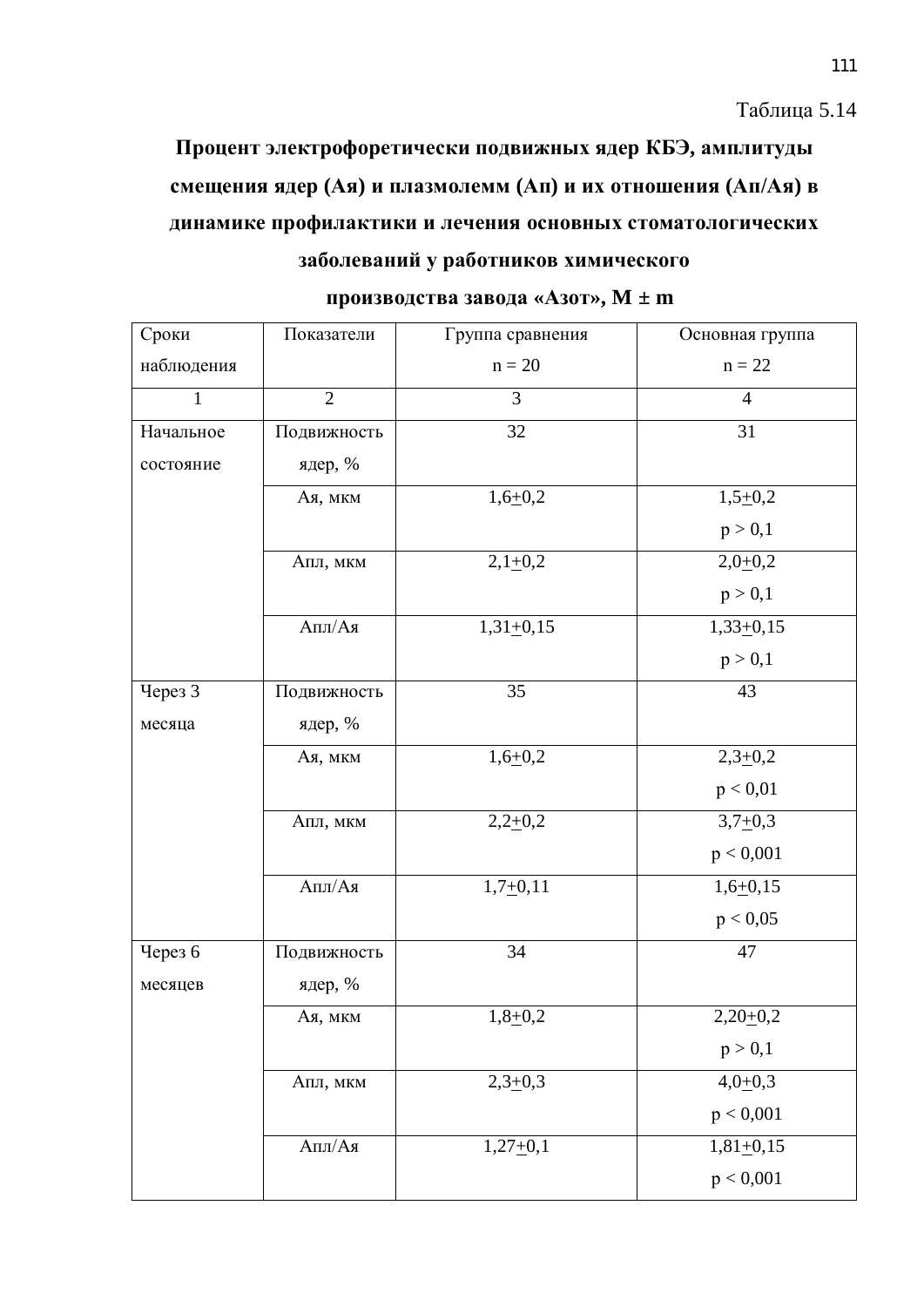| $\mathbf{1}$           | $\overline{2}$ | 3           | $\overline{4}$ |
|------------------------|----------------|-------------|----------------|
| <b>Через 12</b>        | Подвижность    | 36          | 46             |
| месяцев                | ядер, %        |             |                |
|                        | Ая, мкм        | $1,7+0,2$   | $2,30+0,2$     |
|                        |                |             | p > 0,1        |
|                        | Апл, мкм       | $2,0+0,2$   | $4,0+0,2$      |
|                        |                |             | p < 0,001      |
|                        | $A\Pi J/A$ я   | $1,12+0,15$ | $1,74+0,14$    |
|                        |                |             | p < 0,001      |
| <b><i>Hepes</i></b> 24 | Подвижность    | 34          | 47             |
| месяца                 | ядер, %        |             |                |
|                        | Ая, мкм        | $1,8+0,12$  | $2,0+0,2$      |
|                        |                |             | p > 0,1        |
|                        | Апл, мкм       | $2,30+0,2$  | $3,5+0,3$      |
|                        |                |             | p < 0,002      |
|                        | Апл/Ая         | $1,27+0,10$ | $1,75+0,10$    |
|                        |                |             | p < 0,001      |

Продолжение табл. 5.14

 $\overline{\Pi}$ римечание: р – показатель достоверности отличия от группы сравнения.

Анализ полученных результатов свидетельствует о том, что базовая терапия в группе сравнения рабочих к достоверным изменениям зарядовых параметров КБЭ не привела. В то же время, поэтапный прием в основной группе в течение 1 месяца препаратов разработанного профилактического комплекса привел к заметному увеличению числа подвижных ядер КБЭ (на 12 %), амплитуды их электрофоретического смещения 1,57 раза, амплитуды смещения плазмолемм в 1,85 раз, а отношение амплитуд смещения плазмолемм и ядер Апл/Ая, которое характеризует состояние клеточного метаболизма и уровень клеточных адаптационно-компенсаторных реакций, увеличилось в 1,2 раза, заметно приближаясь к норме.

В случае нормального уровня неспецифической резистентности и соответственно нормального уровня адаптационно-компенсаторных реакций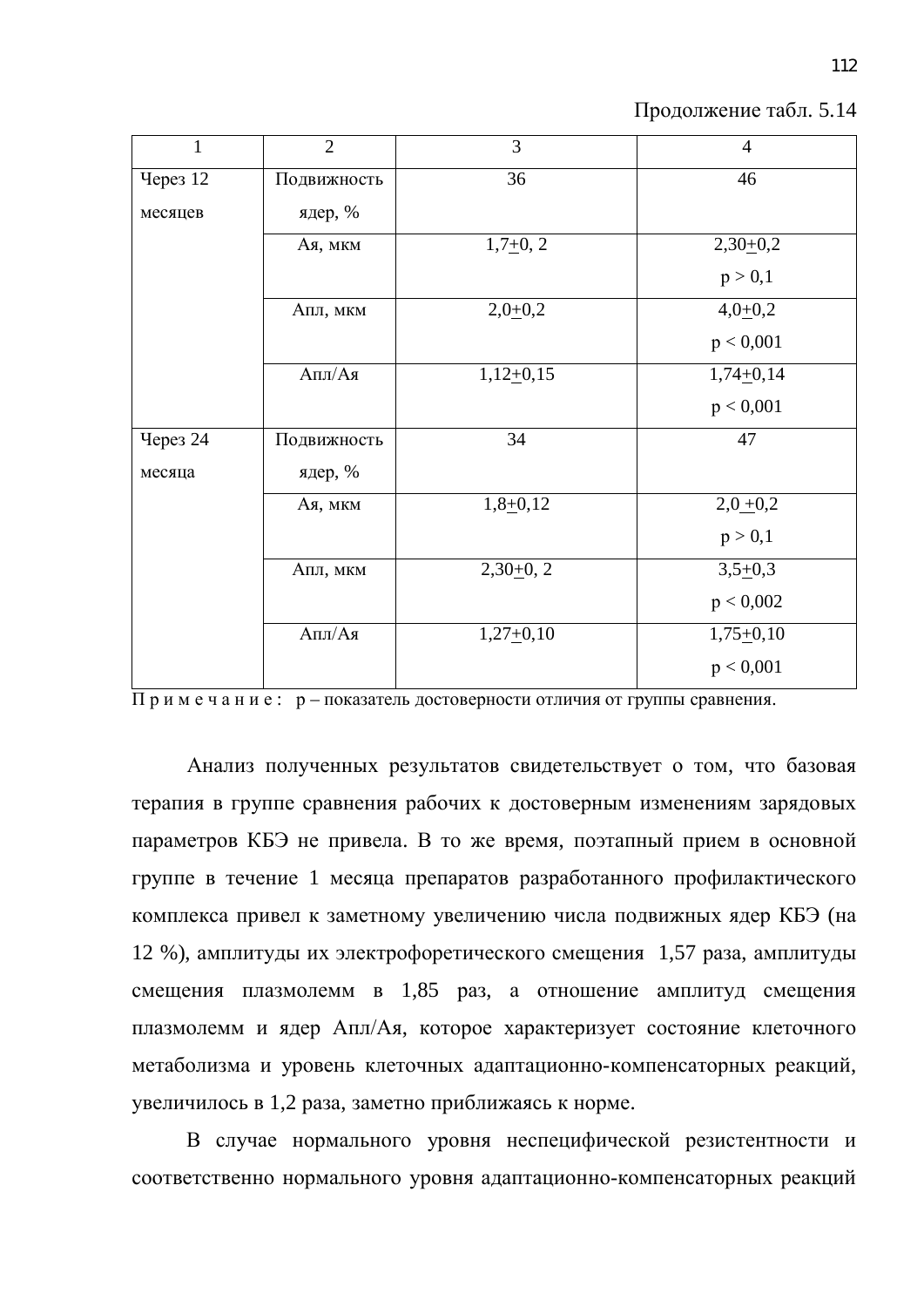в организме реакция клеток на любой стресс начинается с выхода из ядра в цитоплазму молекул РНК и при необходимости ДНК, в результате чего, ядро клетки приобретает негативный электрический заряд и может смещаться во внешнем электрическом поле. Причем, чем выше уровень неспецифической резистентности, тем более быстрый ход этой стрессовой реакции реализуется на клеточном уровне. При нарушенных функциональных реакциях в организме такая реакция на стресс может быть меньше.

Под действием комплексной терапии растет заряд ядер КБЭ и үсиливается метаболизм в клетках, что приводит к улучшению функционального состояния их фосфолипидного слоя. В результате этого отношения амплитуд смещения плазмолемм и ядер (соответствующих их зарядам) увеличивается и приближается к физиологичной норме (Апл/Ая = 1,75), при которой клетки работают с малыми потерями энергии и находятся в состоянии с низкой энтропией, что характерно для состояния высокой неспецифической резистентности. Как видно из полученных данных состояние КБЭ, близкое к нормальному физиологичному, в основной группе пациентов сохраняется на всех этапах наблюдения и достоверно отличается от соответствующих показателей группы сравнения (Апл/Ая = 1,27+0,10).

Полученные результаты свидетельствуют о том, что комплексная терапия профилактики и лечение основных стомтологических заболеваний, на фоне постоянной интоксикации, связанной с химическим производвством, эффективно нормализует функциональные реакции в организме, повышает неспецифическую резистентность.

5.4. Функциональное состояние микрокапиллярного русла десны и ее барьерной проницаемости у работников химической промышленности **в процессе профилактики и лечения основных стоматологических** заболеваний.

Проведенные в начальном состоянии исследования состояния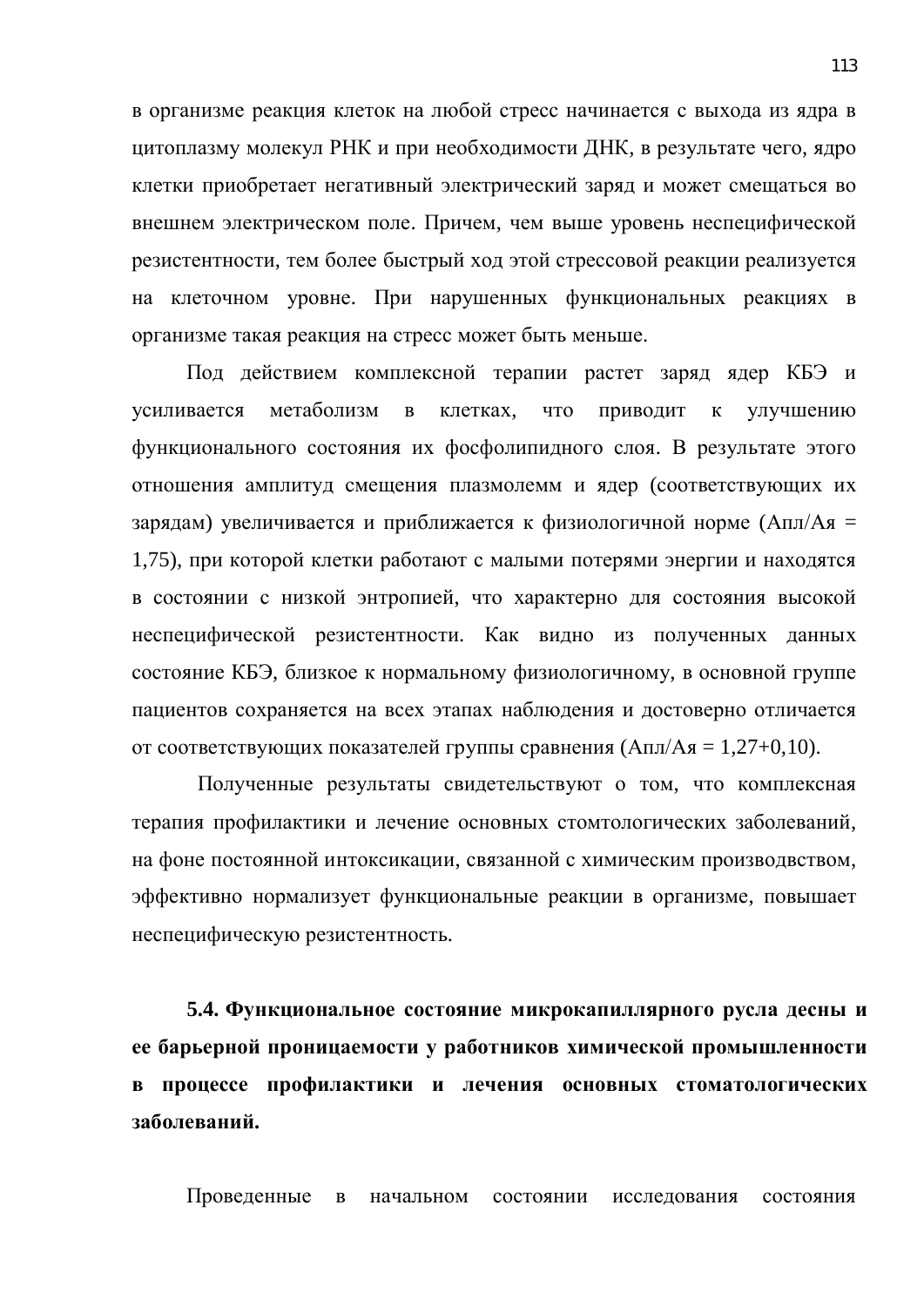микрокапиллярного русла десен, их барьерной проницаемости, степени воспаления тканей пародонта у работников химического производства завода «Азот» основной группы и группы сравнения показали, что в большинстве случаев у них наблюдается спазмирование капиллярного русла на регламентированную жевательную нагрузку (ЖН) [58], что свидетельствовало о нарушениях в данном случае в его функциональных реакциях. Кроме того, наблюдалась достаточно высокая барьерная проницаемость десны для раствора Ш-П (ее окрашиваемость) (табл. 5.15– 5.16).

Таблица 5.15

# **Усредненные по группе цветовые координаты слизистой десны до** и после жевательной нагрузки у работников химической

| Группы   | Группа сравнения | Основная группа |
|----------|------------------|-----------------|
|          | $n=20$           | $n=22$          |
| До ЖН    | $17,0{\pm}0,9$   | $17,2{\pm}0,9$  |
|          | $15,0{\pm}0,8$   | $15,1\pm0,9$    |
|          | $16,0{\pm}0,9$   | $16,0{\pm}0,9$  |
| После ЖН | $10,1\pm 0,8$    | $11,0+0,9$      |
|          | $9,3 \pm 0.7$    | $9,2{\pm}0,7$   |
|          | $9,4\pm0,6$      | $9,5\pm0.8$     |

### промышленности в начальном состоянии,  $M \pm m$

Примечание: показатель достоверности отличия изменений цветных координат после ЖН от группы сравнения  $p > 0, 1$ .

**Таблина 5.16** 

# **Относительные изменения коэффициента отражения света** слизистой десны у работников химической промышленности под

# действием раствора Шилера-Писарєва в начальном состоянии, %

| Группы      | Группа сравнения | Основная группа |
|-------------|------------------|-----------------|
| Длина волны | $n=20$           | $n=22$          |
| $460$ HM    | 55 %             | 56 %            |
| 660 нм      | $\frac{0}{6}$    | 62 %            |

Примечание: отсутствие прокрашиваемости 100 %.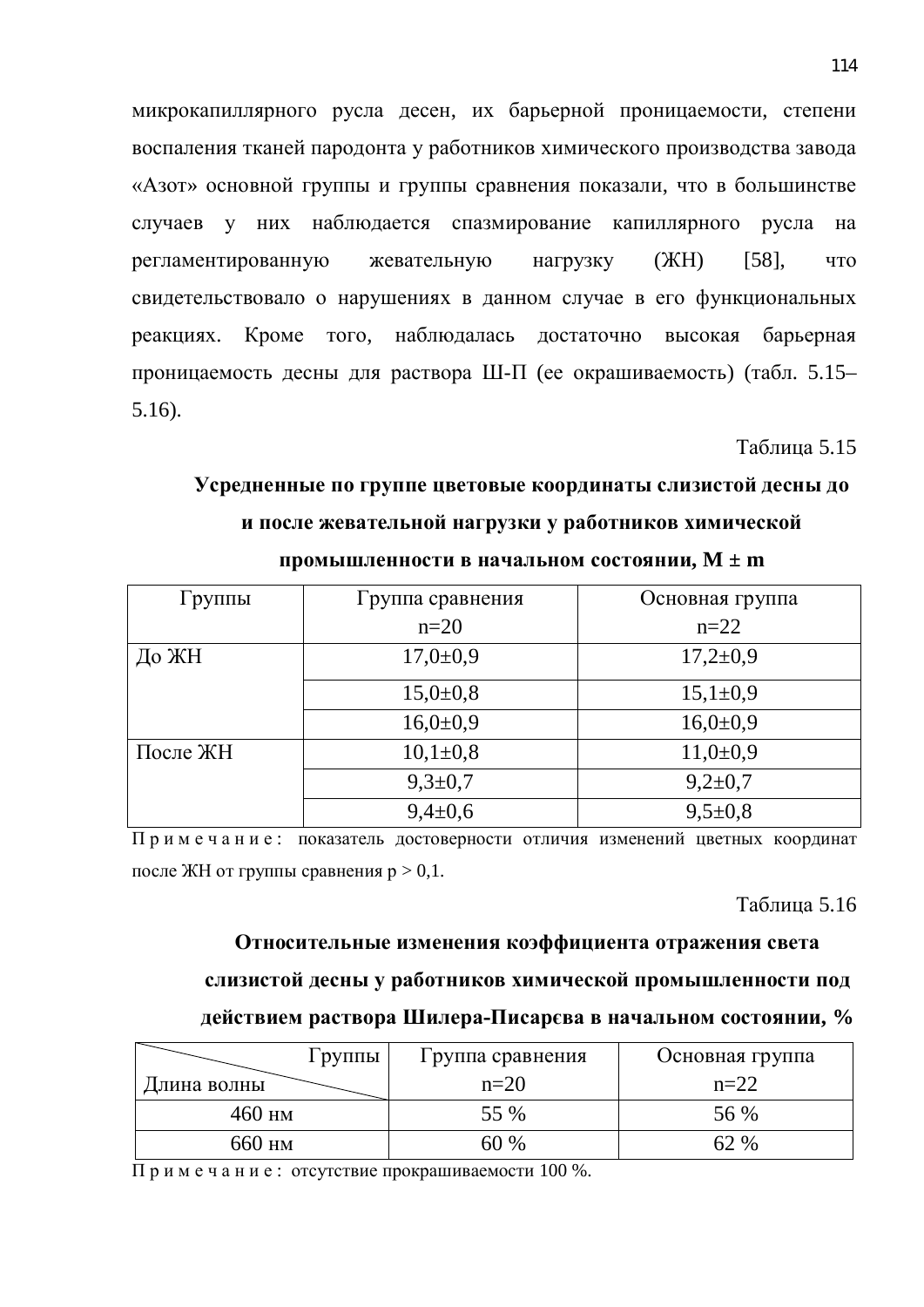Проведенные лечебно-профилактические мероприятия с использованием адаптогенных, антиоксидантных и противовоспалительных препаратов привело в основной группе пациентов к заметной нормализации функционального состояния микрокапиллярного русла слизистой десен. Наблюдавшиеся спазмирование микрокапиллярного русла слизистой десен на жевательную нагрузку, которая была у них в начальном состоянии, практически исчезла. Кроме того, в спектре отражения света десной у большинства пациентов исчез минимум на 500 нм, связанный с наличием метгемоглобина в крови и более четким стал минимум на 575 нм, связанный с увеличением в крови концентрации оксигемоглобина. Также уменьшилось прокрашивание десны йодным раствором Ш-П и в коротковолновом, и длинноволновом участке видимого спектра длин волн, которое свидетельствует о повышении эффективности функционирования барьерной защиты десны, связанной с системой гиалуроновая кислота – гиалуронидаза.

В табл. 5.17 и 5.18 приведены усредненные по группам результаты влияния лечебно-профилактической терапии на спектроколориметрические характеристики десен и их изменения соответственно под действием жевательной нагрузки (ЖН) и раствора Ш-П.

Таблица 5.17

**усредненные по группе цветовые координаты десны (x, y, z) У работников химической промышленности до и после ЖН** через 3 месяца после профилактики,  $M \pm m$ 

| Группы     | Группа сравнения | Основная группа |
|------------|------------------|-----------------|
| Показатели | $n=20$           | $n=22$          |
| До ЖН      | $17,1\pm0.7$     | $15,4 \pm 0,7$  |
|            | $15,2{\pm}0,7$   | $13,2{\pm}0,7$  |
|            | $15,2{\pm}0,8$   | $13,5+0,8$      |
| После ЖН   | $11,3+0,6$       | $15,4 \pm 0,7$  |
|            | $9,3 \pm 0.7$    | $13,0+0,6$      |
|            | $7,2\pm,06$      | $13,3 \pm 0,6$  |

Примечание: показатель достоверности отличия изменений цветных координат десен после ЖН от групп сравнения  $p < 0,006-0,001$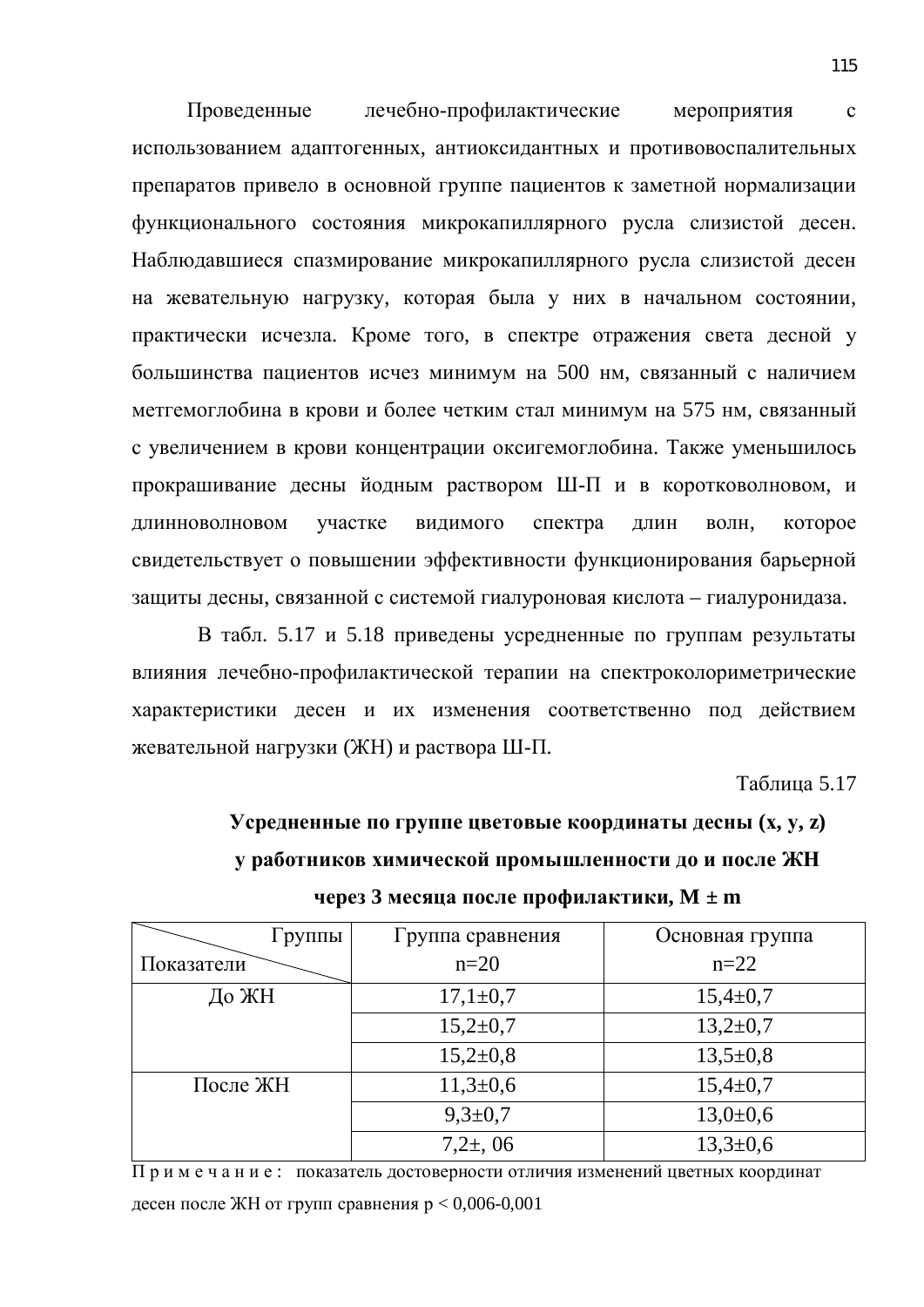# **Относительные изменения коэффициента отражения света** слизистой десны у работников химической промышленности под действием раствора Шилера-Писарєва

#### через 3 месяца после профилактики, %

| Группы      | Группа сравнения | Основная группа |
|-------------|------------------|-----------------|
| Длина волны | $n=20$           | $n=22$          |
| $460$ HM    | 54 %             | 73 %            |
| 660 HM      | 61 %             | 85 %            |

Примечание: отсутствие прокрашиваемости 100 %.

Из приведенных данных видно, что в основной группе рабочих благодаря комплексной терапии через 3 месяца в среднем спазмирование капилляров исчезло. В то же время оно сохранилось полностью в группе сравнения (табл. 5.17-5.18). При этом в основной группе по сравнению с группой сравнения уменьшилось окрашивание десен раствором Ш-П в среднем на 21,5 % (табл. 5.18).

Через 6 месяцев профилактики и лечения (после повторного курса комплексной терапии) у рабочих основной группы спазмирование капилляров десен на регламентированную жевательную нагрузку практически полностью перешло в гиперемию, что сопровождалось увеличением кровотока в деснах, то есть перешло в нормальную физиологичную реакцию тканей пародонта на жевательную нагрузку (табл. 5.19). Кроме того, усилилась барьерная защита десен и, как следствие, дальнейшее уменьшение прокрашивания десен раствором Ш-П (табл. 5.20).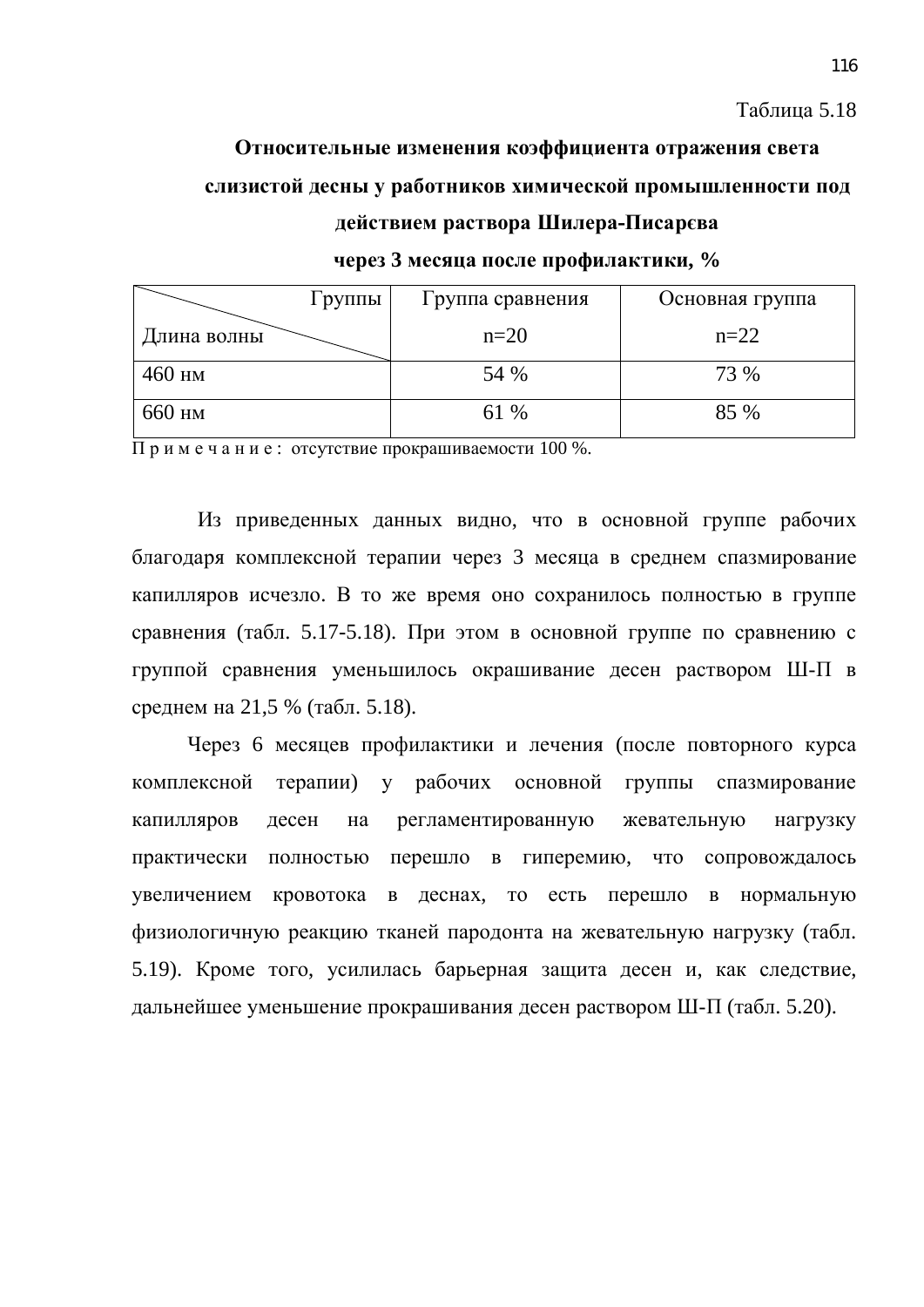Таблица 5.19

**Усредненные по группам цветовые координаты слизистой десны у** работников химической промышленности до и после жевательной **НАГРУЗКИ ЧЕРЕЗ 6 МЕСЯЦЕВ ПОСЛЕ ПРОФИЛАКТИКИ, M ± m** 

| Группа     | Группа сравнения | Основная группа |
|------------|------------------|-----------------|
|            | $n=20$           | $n=22$          |
| Показатели |                  |                 |
| До ЖН      | $17,4 \pm 0.6$   | $15,2{\pm}0,8$  |
|            | $15,8 \pm 0,7$   | $13,5 \pm 0.7$  |
|            | $18,0{\pm}0,8$   | $13,6 \pm 0,7$  |
| После ЖН   | $11,5+0,7$       | $16,4\pm0,7$    |
|            | $9,4 \pm 0.7$    | $14,6 \pm 0,8$  |
|            | $8,7{\pm}0,6$    | $14,8 \pm 0.7$  |

Примечание: показатель достоверности отличия изменений цветных координат десны после ЖН от групп сравнения  $p < 0,006$ -0,001.

Таблина 5.20

# Относительные изменения коэффициента отражения света

# слизистой десны у работников химической промышленности под

# действием раствора Шилера-Писарєва

## через 6 месяцев после профилактики, %

| Группы      | Группа сравнения | Основная группа |
|-------------|------------------|-----------------|
| Длина волны | $n=20$           | $n=22$          |
| $460$ HM    | 57 %             | 80 %            |
| 660 нм      | 62 %             | 90%             |

 $\overline{\Pi}$  римечание: отсутствие прокрашиваемости 100 %.

Полученные методом спектроколориметрии результаты свидетельствуют о том, что разработанный комплекс профилактики и лечения твердых тканей зубов и тканей пародонта у рабочих связанных с химическим производством завода «Азот» на фоне постоянной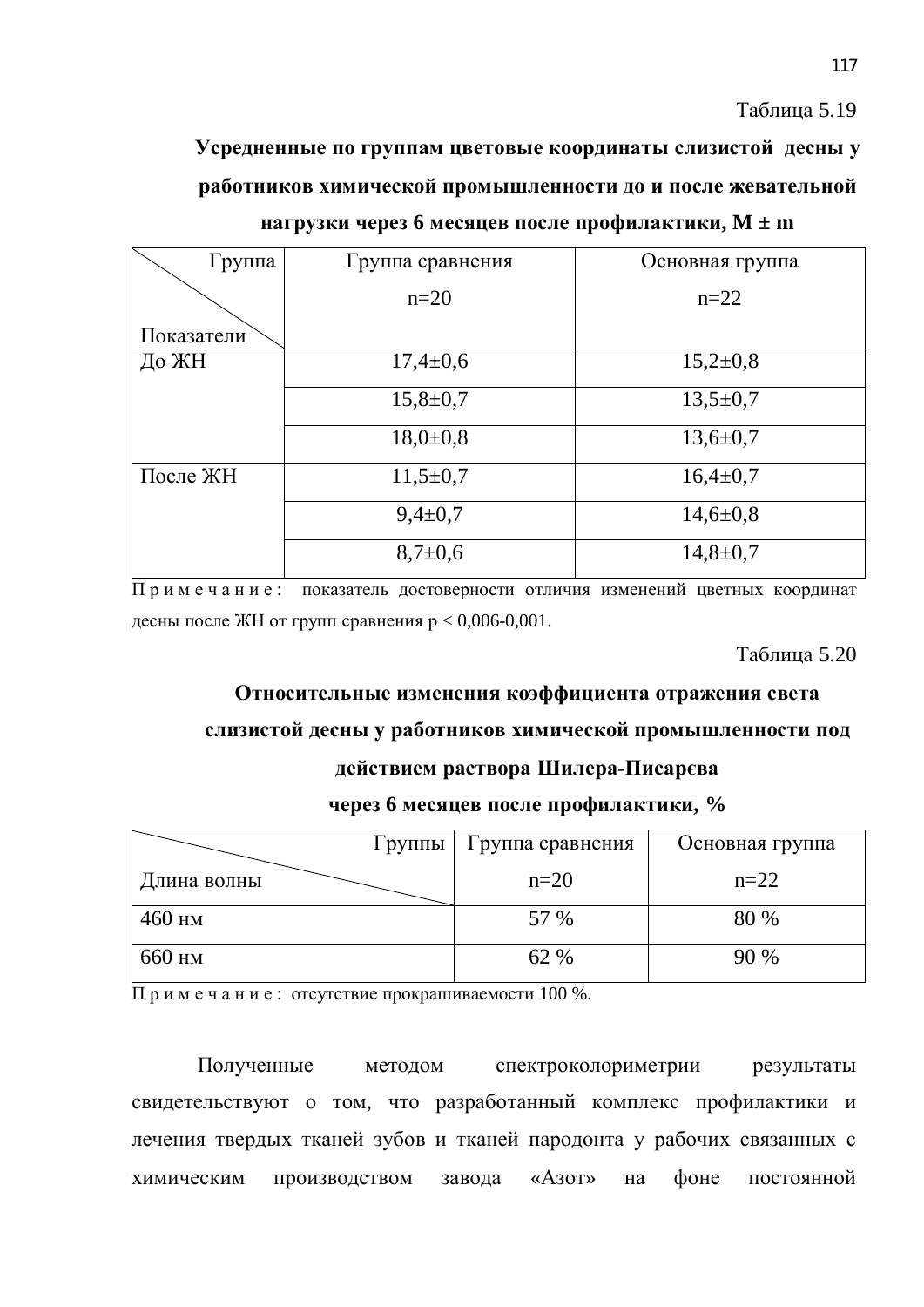экотоксикантной нагрузки позволяет возобновить и поддерживать нарушенное функциональное состояние микрокапиллярного русла десен и кровотока в ней, уменьшить барьерную проницаемость слизистой десны для красителя раствора Ш-П, и, следовательно, для разных микроорганизмов, концентрацию метгемоглобина и увеличить концентрацию оксигемоглобина в крови, циркулирующей в тканях пародонта.

Выводы к разделу 5:

– Кариеспрофилактическая эффективность предложенного комплекса за 2 года наблюдений составила 28,05 %, индекс Mulleman в основной группе, при этом, уменьшился на 63 % в отличие от 16,1 % группы сравнения.

– Распространённость симптома воспаления (РМА, %) в основной группе в динамике наблюдения уменьшилась на 69,4 %, а в группе сравнения на — 15,1 %. Индекс Silness-Loe уменьшился на 55,6 %, что в 2 раза больше, чем в группе сравнения (22,4 %).

– Применение разработанного лечебно-профилактического комплекса для рабочих химической промышленности достоверно через 3 месяца в ротовой жидкости приводило к увеличению в 2 раза активность каталазы, почти в 2 раза — активность лизоцима, антиоксидантно-прооксидантного индекса (более чем в 3 раза) и уменьшение содержания МДА (в 2,5 раза), активности уреазы (в 2,5 раза), степени дисбиоза (в 3 раза), активности эластазы (в 3 раза) и кислой фосфатазы (в 2,5 раза), что свидетельствует о выраженном антиоксидантном, антимикробном и противовоспалительном эффекте.

– В сыворотке крови основной группы рабочих завода «Азот» через 6 месяцев уменьшалась в 2 раза активность аминотрансфераз (АЦТ, АЛТ) и более чем в 3 раза — активность щелочной фосфатазы, что свидетельствует о повышении неспецифической резистентности и улучшении функциональных показателей печени.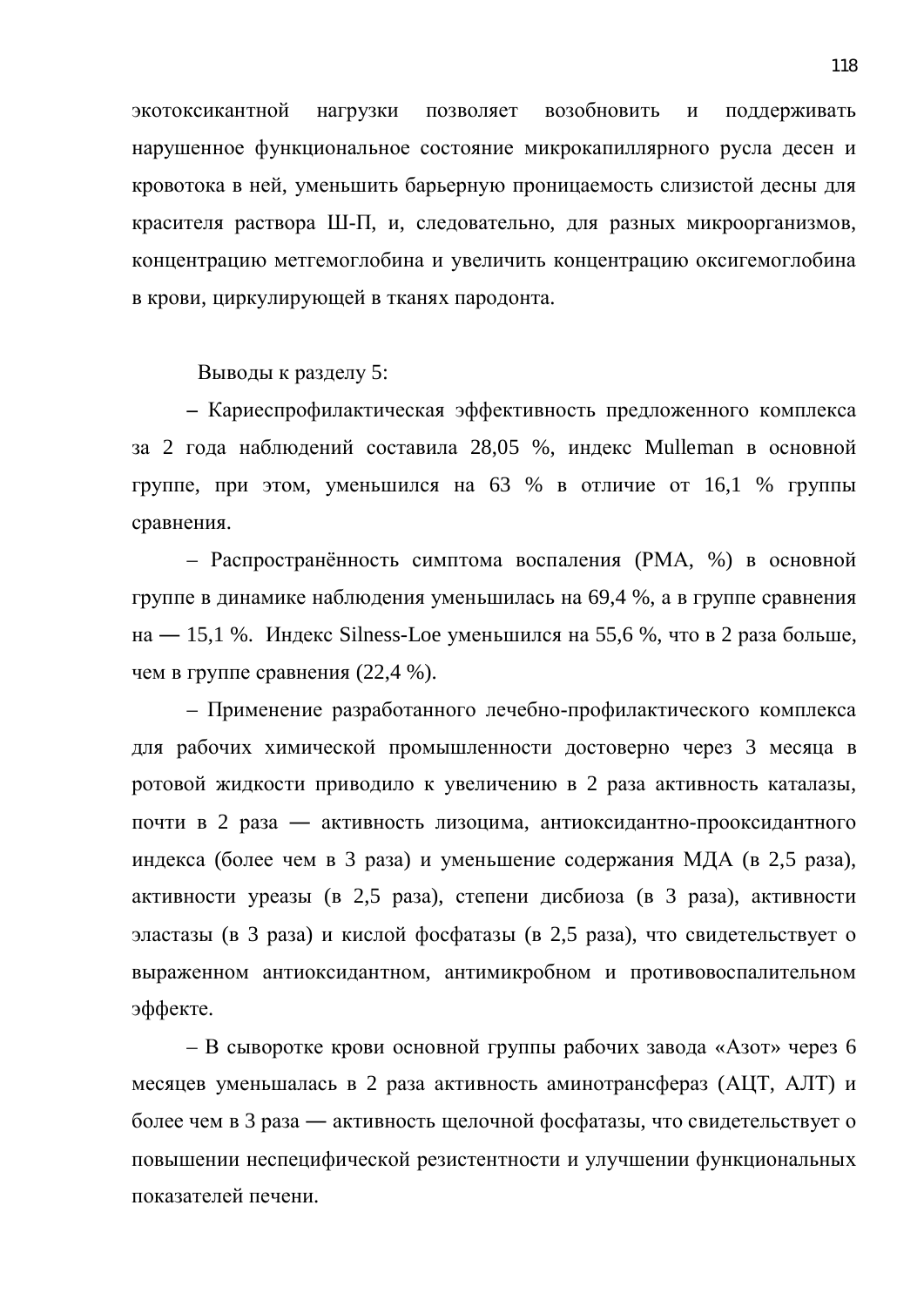- За 2 года наблюдений в основной группепациентов нормализовались метаболические процессы в клетках буккального эпителия и уровень клеточных адаптационно-компенсаторных реакций, о чем свидетельствует увеличение не только процента подвижных ядер КБЭ, но и отношение амплитуд смещения плазмолем и ядер, приближающееся к физиологической норме.

- Применение разработанного лечебно-профилактического комплекса позволило нормализовать функциональное состояние микрокапиллярного русла десны и баръерную защиту ее от микробного фактора.

Результаты раздела опубликованы в работах [61, 67, 70, 71].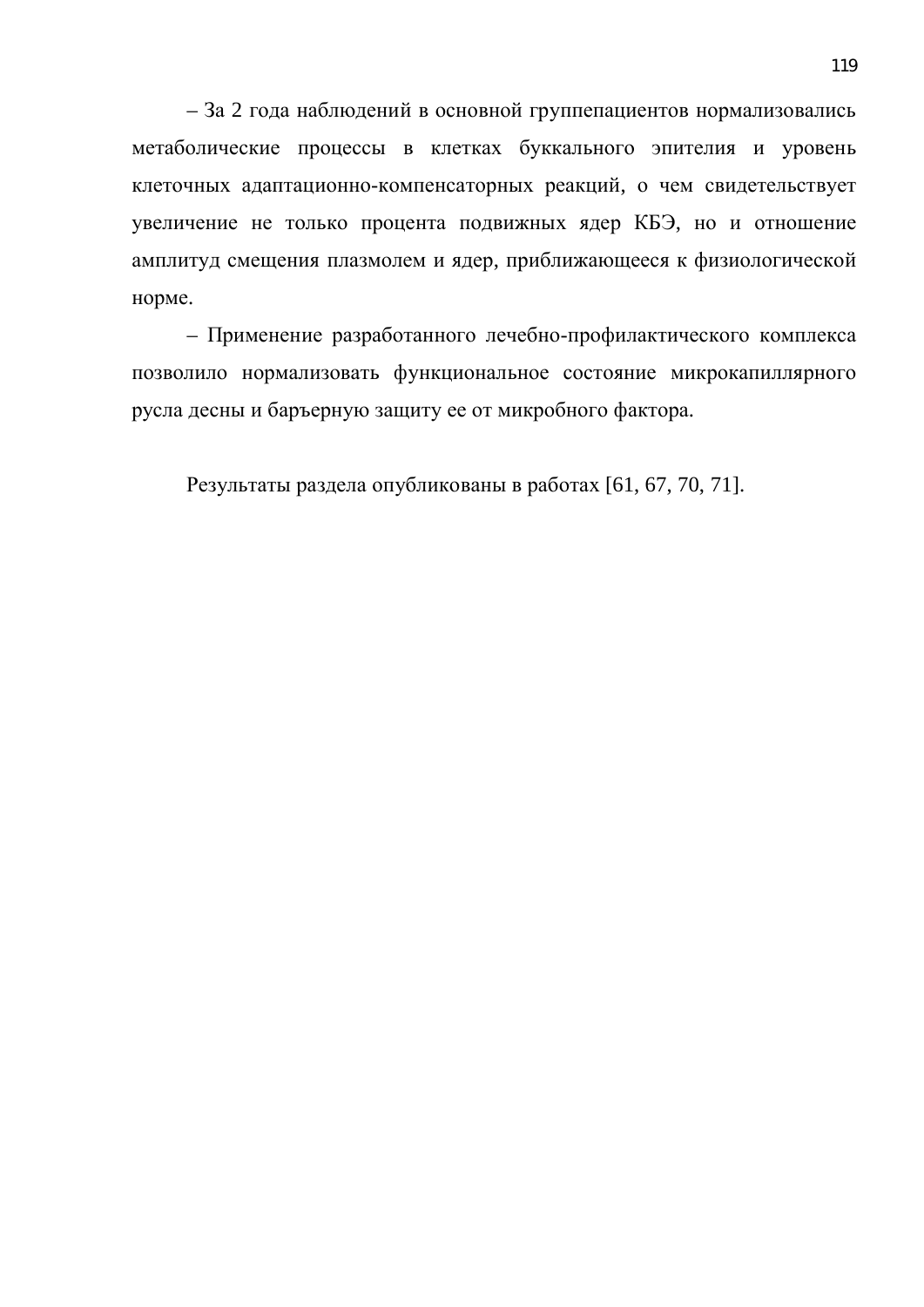#### РАЗДЕЛ 6

# **ЛАНАЛИЗ И ОБОБЩЕНИЕ ПОЛУЧЕННЫХ РЕЗУЛЬТАТОВ**

Обоснованием цели исследования являлась широкая распространённость заболеваний твердых тканей зубов и тканей пародонта у работников химической промышленности. Имеющиеся научные работы, свидетельствуют о недостаточной эффективности проводимых организационных и лечебно-профилактических мероприятий, в которых, на наш взгляд, для достижения результата необходимо учитывать генетическую предрасположенность к различным стоматологическим заболеваниям, а также использовать комплексы адаптогенных, антиоксидантных, противовоспалительных препаратов и детоксикантов, воздействующих на разные защитные системы организма на разных иерархических уровнях на фоне постоянно воздействующих негативных факторов производства.

Было обследовано 120 человек возраста 20-60 лет непосредственно занятых в производстве Черкасского производственного объединения «Азот», выпускающего различную химическую продукцию, а также 60 человек студентов 18–25 лет медицинского колледжа, расположенного в этом населенном пункте. При этом оценивались поражения и их структура твердых тканей зубов (КПУз, КПУп), тканей пародонта (РМА, %, кровоточивость, проба Шиллера-Писарева, наличие патологического кармана), гигиена полости рта (индексы Silness-Loe, Stallard), денситометрические показатели пяточной кости (SOS, BUA, BQI), а также биохимические показатели ротовой жидкости (активность уреазы, каталазы, эластазы, лизоцима, содержание малонового диальдегида), на клетках буккального эпителия методом полимеразной цепной реакции (ПЦР) генетическая предрасположенность к стоматологическим заболеваниям. проведен многофакторный анализ показателей стоматологического статуса.

В экспериментальных исследованиях была проведена оценка эффективности пародонтопротекторного действия, разработанного для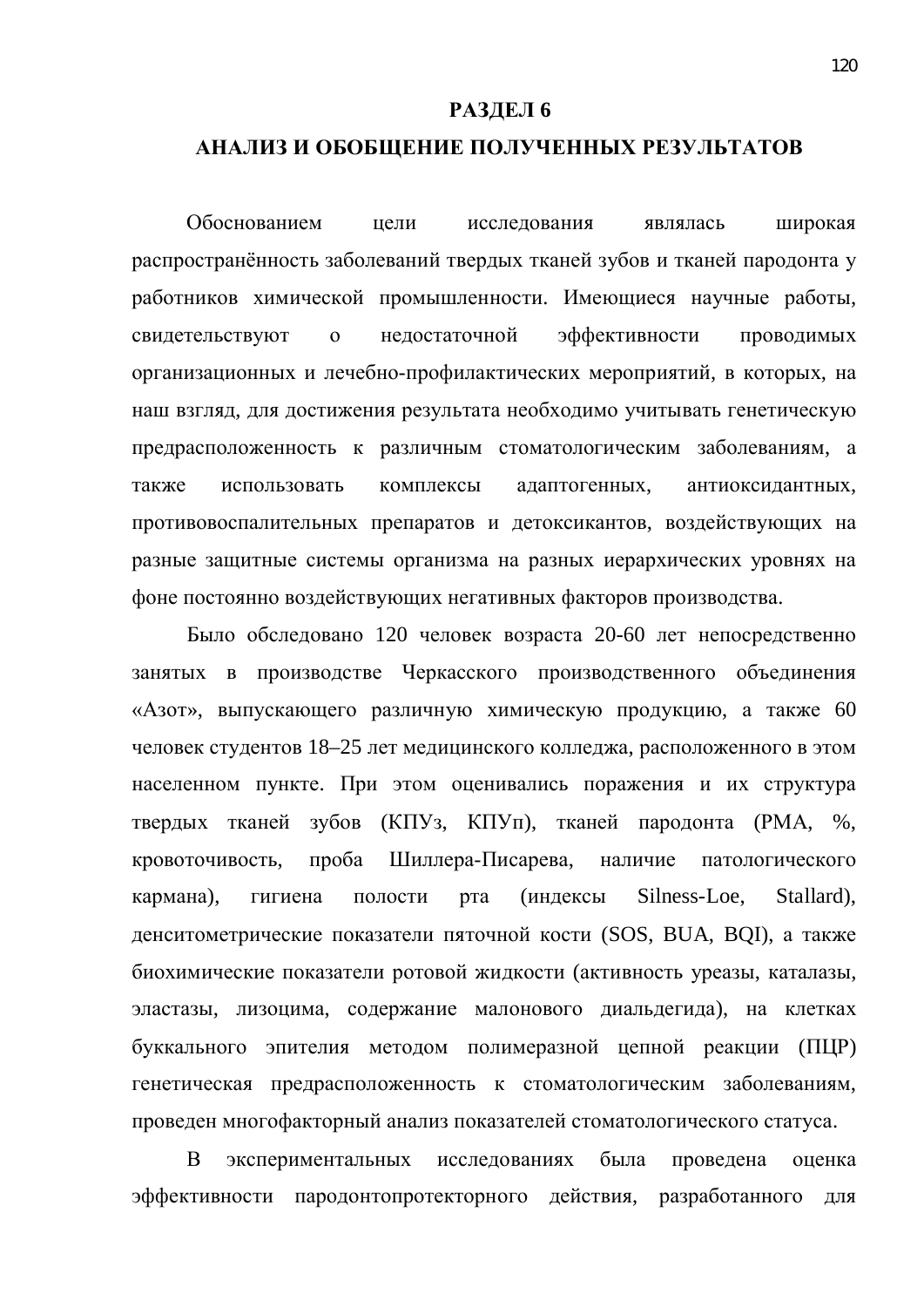работающих в химической промышленности лечебно-профилактического комплекса препаратов и его составляющих, содержащего «Адаптол» (адаптоген, антиоксидант, детоксидант), «Остеовит» (местно и системно набор макро- и микроэлементов) и «Альбумин» (белокгликозаминогликаны). Опыты были проведены на 30 белых крысах-самцах линии Вистар (возраст 1 месяц, живая масса 60-70 г). 10 крыс содержались на диете Вивария (интактная группа), 10 — на перекисной модели пародонтита и 10 — на перекисной модели пародонтита + профилактический комплекс препаратов. Профилактику препаратами в третьей группе начинали с первого дня эксперимента. Ежедневно крысам вводили адаптол, остеовит и альбумин в виде водной суспензии внутрижелудочно утром натощак. После чего, на слизистые полости рта крыс наносили гель «Остеовит». Был произведен перерасчёт доз препаратов с учётом веса крыс: Остеовит –300 мг/кг; Адаптол – 90 мг/кг; Альбумин – 2,5 г/кг; Гель – 0,5 мл/крысу. Эксперимент продолжался в течение 30 дней, по истечении которых у крыс под наркозом и пилокарпиновой стимуляцией собирали ротовую жидкость, а затем их умерщвляли. Выделяли блоки челюстей с зубами, в которых определяли степень атрофии альвеолярного отростка, активность фосфатаз и протеиназ в косной ткани челюсти и в тканях десны. В ротовой жидкости, сыворотке крови крыс, тканях десны и костных тканях определяли активность уреазы, лизоцима, каталазы, эластазы, щелочной и кислой фосфатаз, содержание малонового диальдегида (МДА) и общую протеолитическую активность  $(O<sub>II</sub>A).$ 

В клинике, в углублённых исследованиях, принимало участие 44 человека мужчин и женщин возраста 30–40 лет (23 чел. — основная группа, 21 чел. — группа сравнения) непосредственно занятых в химическом производстве предприятия «Азот». Пациенты группы сравнения получали только базовую терапию (санация полости рта и профессиональная гигиена). Пациенты основной группы, кроме базовой терапии, получали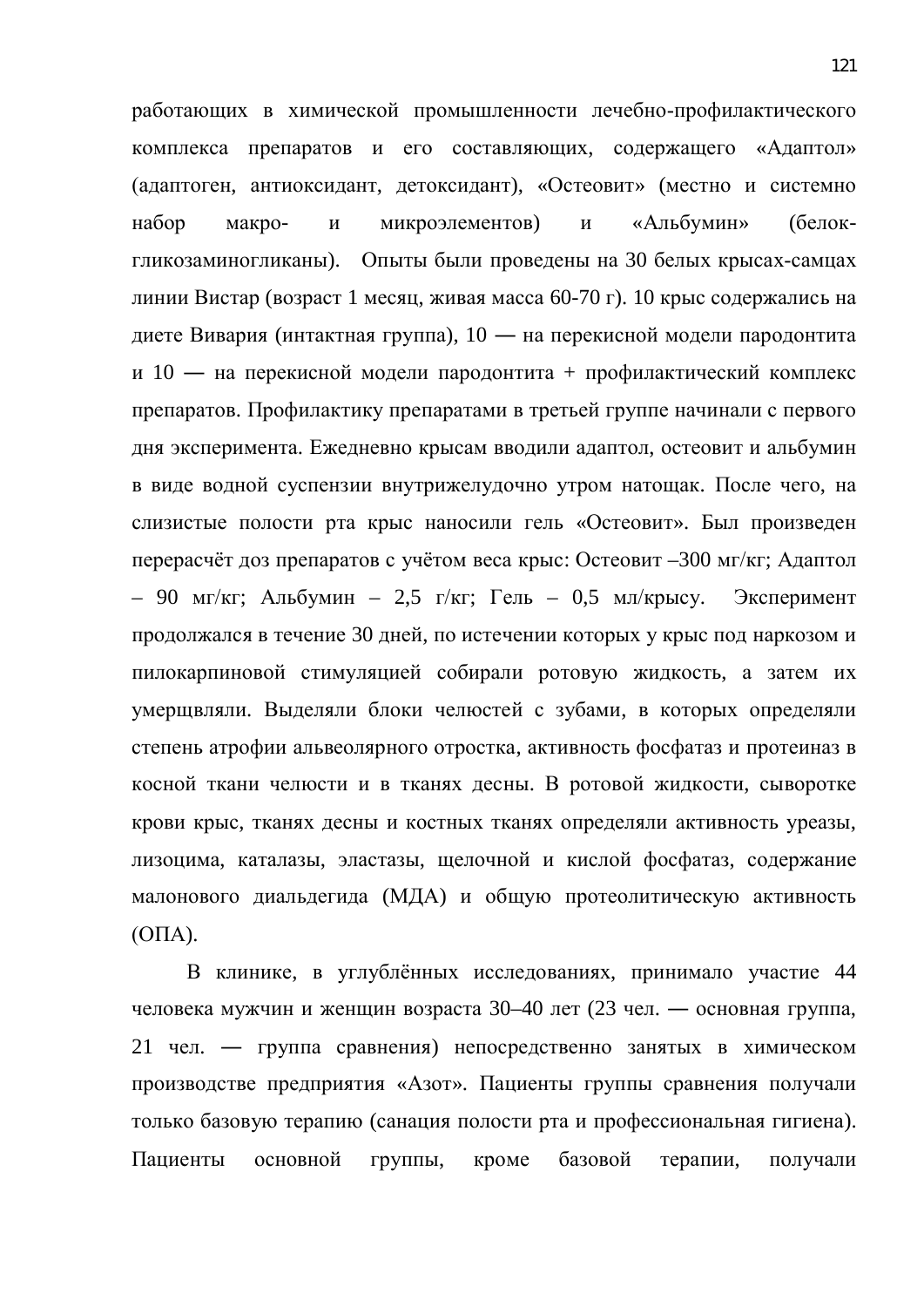разработанный для работников химической промышленности лечебнопрофилактический комплекс препаратов (табл. 2.1).

При этом оценивались в исходном состоянии, через 3, 6 и 12 месяцев показатели твёрдых тканей зубов, тканей пародонта, уровень гигиены полости рта, биохимические параметры ротовой жидкости (активность каталазы, уреазы, лизоцима, степень дисбиоза, индекс АПИ), в исходном состоянии и через 6 месяцев в сыворотке крови активность аминотрансфераз АСТ, АЛТ, щелочной фосфатазы, каталазы, содержание МДА, индекс АПИ.

Кроме того, у пациентов основной группы и группы сравнения в процессе лечения определялись биофизические и оптические показатели ротовой жидкости, зарядовое состояние клеток буккального эпителия, состояние микрокапиллярного русла десны, денситометрические показатели костного метаболизма.

Состояние твердых тканей зубов оценивали по индексам КПУз и КПУп. Состояние тканей пародонта определяли с помощью индексов РМА, %, Шиллера-Писарева, CPITN. Гигиеническое состояние ротовой полости определяли с использованием индексов Sinless Loe и Stallard.

Степень атрофии альвеолярного отростка у животных определяли по методу Николаевой А. В. (Терешина с соавт., 2003).

Гомогенаты тканей пародонта и костных тканей готовили на физиологическом растворе из расчета 20 мг сырой ткани на 1 мл раствора.

В тканях десны животных определяли активность эластазы, каталазы, содержание МДА (маркеры воспаления). В сыворотке крови определяли содержание МДА, активность каталазы, антиоксидантно-прооксидантный индекс (АПИ), характеризующий антиоксидантно-прооксидантную систему. В ротовой жидкости определяли активность уреазы (маркер микробной обсеменённости) и лизоцима (основной антимикробный фактор полости рта). В костных тканях альвеолярного отростка крыс определяли активность щелочной и кислой фосфатаз, общую протеолитическую активность и активность эластазы.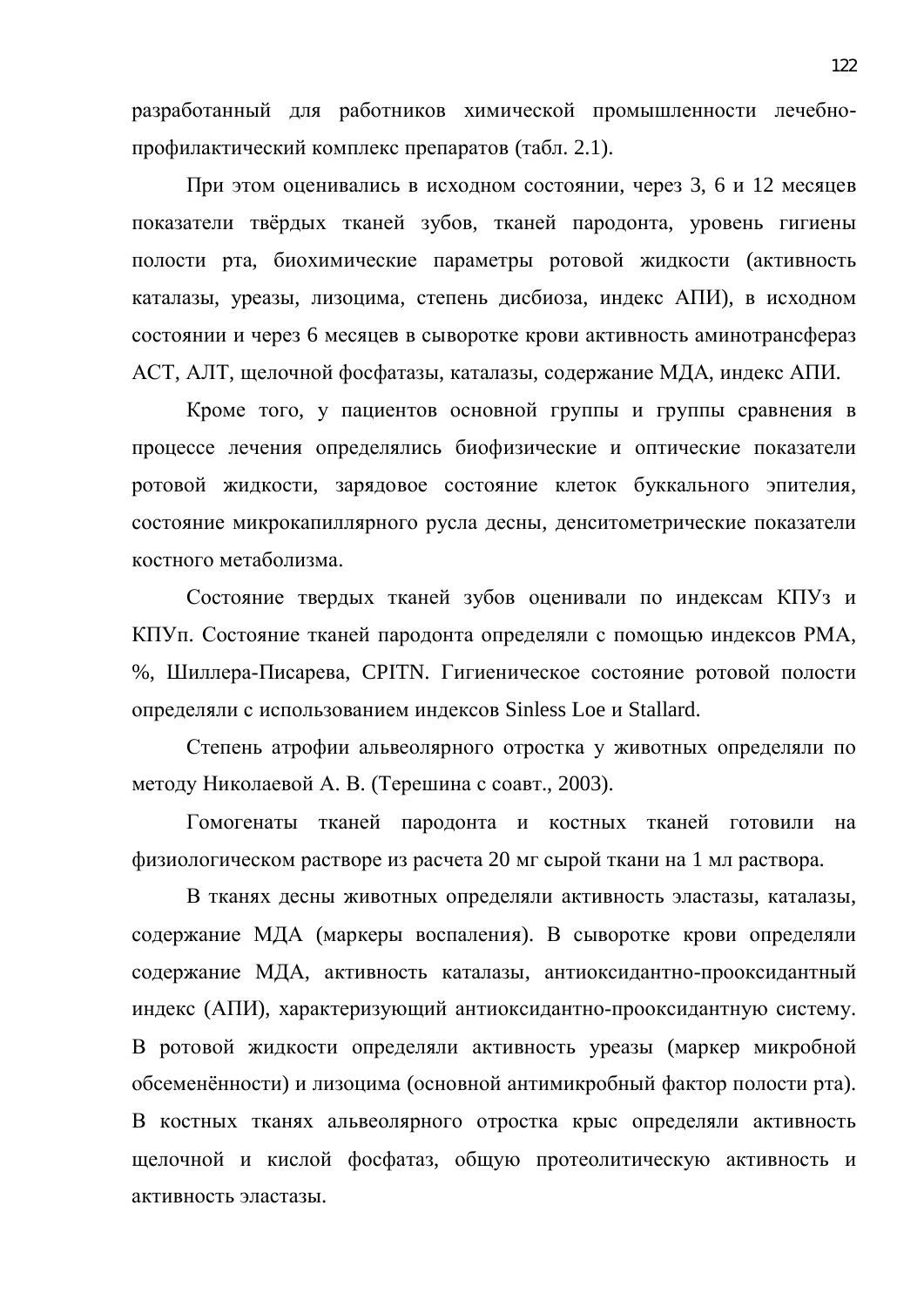У 10-ти рабочих химического производства предприятия «Азот» г. Черкассы брали соскоб буккального эпителия со слизистой щеки, в котором определяли на спектрофотометре Nanophotometr, Implen содержание ДНК. Аллельные варианты генов Col1A1 (белок матрицы костной ткани), ММП9 (деградация внеклеточного матрикса), ВДР (рецептор витамина D), IL-6 G(-174) (метаболизм остеокластов и остеобластов), IL1B C3954T (резорбция костной ткани), TNFA (провоспалительный цитокин) и генов первой и второй фаз детоксикации — Cyp1A1 A1506G, Cyp3A4, GSTM1 и NAT2 оценивали методом аллель специфической полимеразной цепной реакции (ПЦР). Аллельные варианты генов СТR C1377T (остеопороз) выявляли методом ПЦР-ПДРФ. ПЦР проводили на амплификаторе BIO-RAD  $(CIIIA).$ 

Денситометрические исследования проводились с помощью денситометра "Sonost 2000" (Корея).

Кроме того, проводилась оценка комплексного зарядового состояния клеток буккального эпителия. Клетки буккального эпителия (КБЭ) брались натощак после полоскания полости рта, легким соскобом. Препараты готовились по методике. Процент подвижных ядер и плазмолемм КБЭ оценивался с помощью биологического микроскопа при увеличении 480<sup>×</sup> для 100 неповрежденных клеток в каждом препарате. Амплитуды смещения в электрическом поле ядер и плазмолемм клеток оценивались с помощью окулярной линейки микроскопа.

Были проведены спектроколориметрические исследования состояния микрокапиллярного русла и барьерной проницаемости десны.

Все результаты исследований обрабатывались статистически с помощью компьютерной программы STATISTICA 6.1 для оценки погрешностей и достоверности результатов. При оценке статистических закономерностей тех или иных выборок по результатам эпидемиологических обследований были использованы t-критерий Стьюдента, инструменты регрессионного анализа и коэффициенты корреляции Пирсона.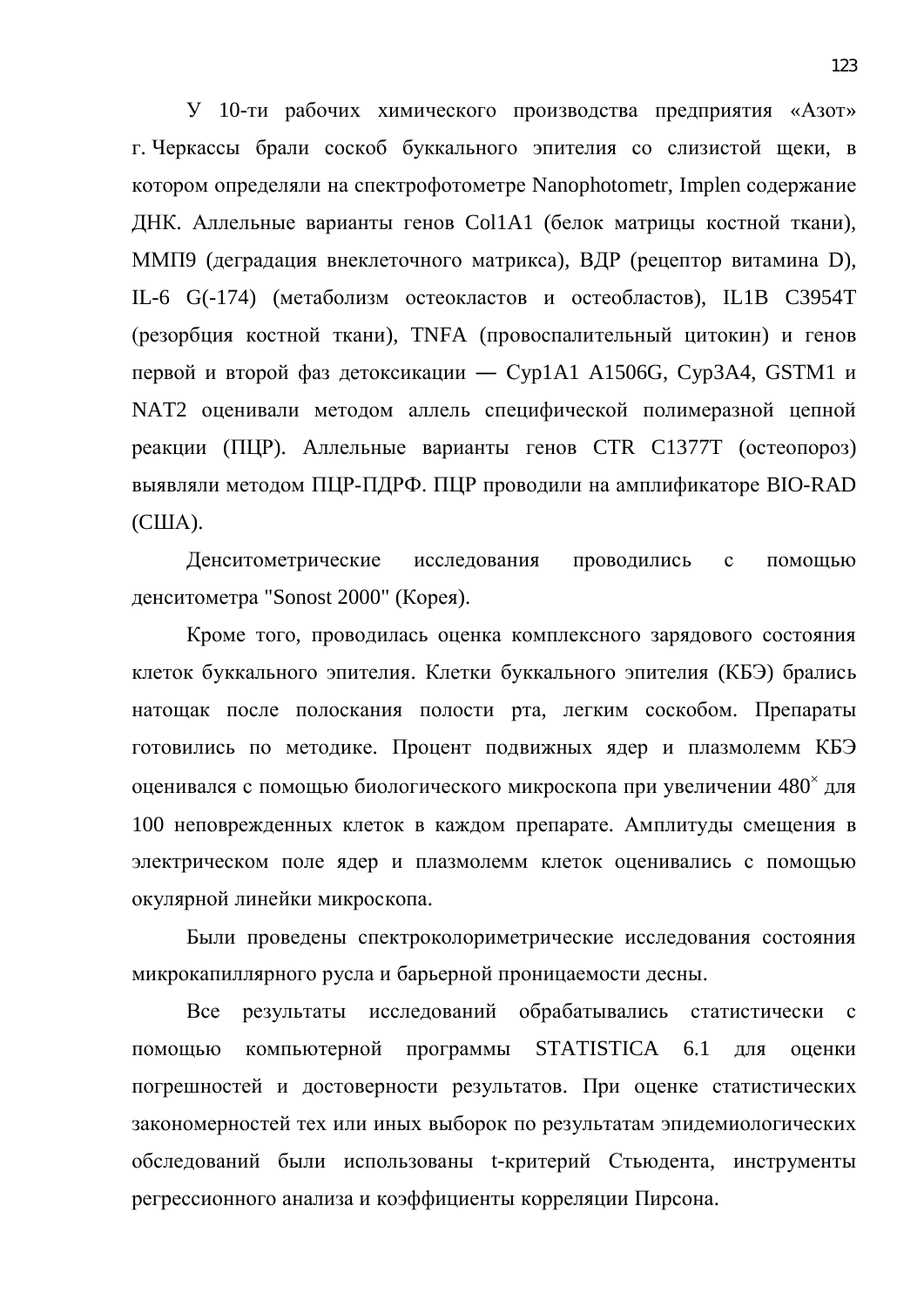Состояние полости рта у рабочих завода «Азот» (г. Черкассы) свидетельствовало о высокой частоте возникновения у них основных стоматологических заболеваний. Интенсивность поражения зубов кариесом, оцениваемая по индексам КПУз и КПУп, с возрастом увеличивалась – от 12,4 в группе 20-40 лет до 15,3 в группе старше 40 лет. В структуре индекса КПУп кариозные зубы составляли по группе 20-40-летних 14,9 %, запломбированные зубы - 70,2 %, а удаленные - 14,9 %. В структуре кариозных полостей осложнённые формы кариеса составляли 17,1 %. Подобная структура в индексе КПУп отмечена и у возрастной группы старше 40 лет. Так, кариозные зубы составляли 10 %, запломбированные – 74 % и удалённые – 16 %. При этом в структуре кариозных зубов осложнённые формы кариеса составили 19,5 %.

В среднем по заводу у обследованных 20-60 летних мужчин и женщин интенсивность поражения кариесом зубов составила 14,3 зуба в среднем по группе, что коррелирует с данными по заводам металлургического и химического производства Украины. Индекс КПУп составил 15,12 зуба на одного обследованного. Очевидно, что уровень оказания стоматологической помощи на предприятии удовлетворительный, т.к. запломбированные зубы в структуре КПУп составили 72,88 %, удалённые зубы – 15,5 %, а кариозные – лишь 11,6 %. Однако 18,4 % кариозных зубов нуждались в эндодонтическом печении

Состояние гигиены полости рта у работников химического производства с возрастом достоверно не изменялось. Уровень гигиены полости рта в 59,5 % случаев был удовлетворительным и в 9,5 % случаев – плохим.

Состояние тканей пародонта у рабочих завода «Азот» в возрастной группе 20-40 лет имело гендерные особенности – индекс Рагта был выше в 2 раза у мужчин. Эта же тенденция отмечена и в индексах «зубной камень» и «кровоточивость», что связано, видимо, с более четкой мотивацией женщин к лечению и уходу за полостью рта.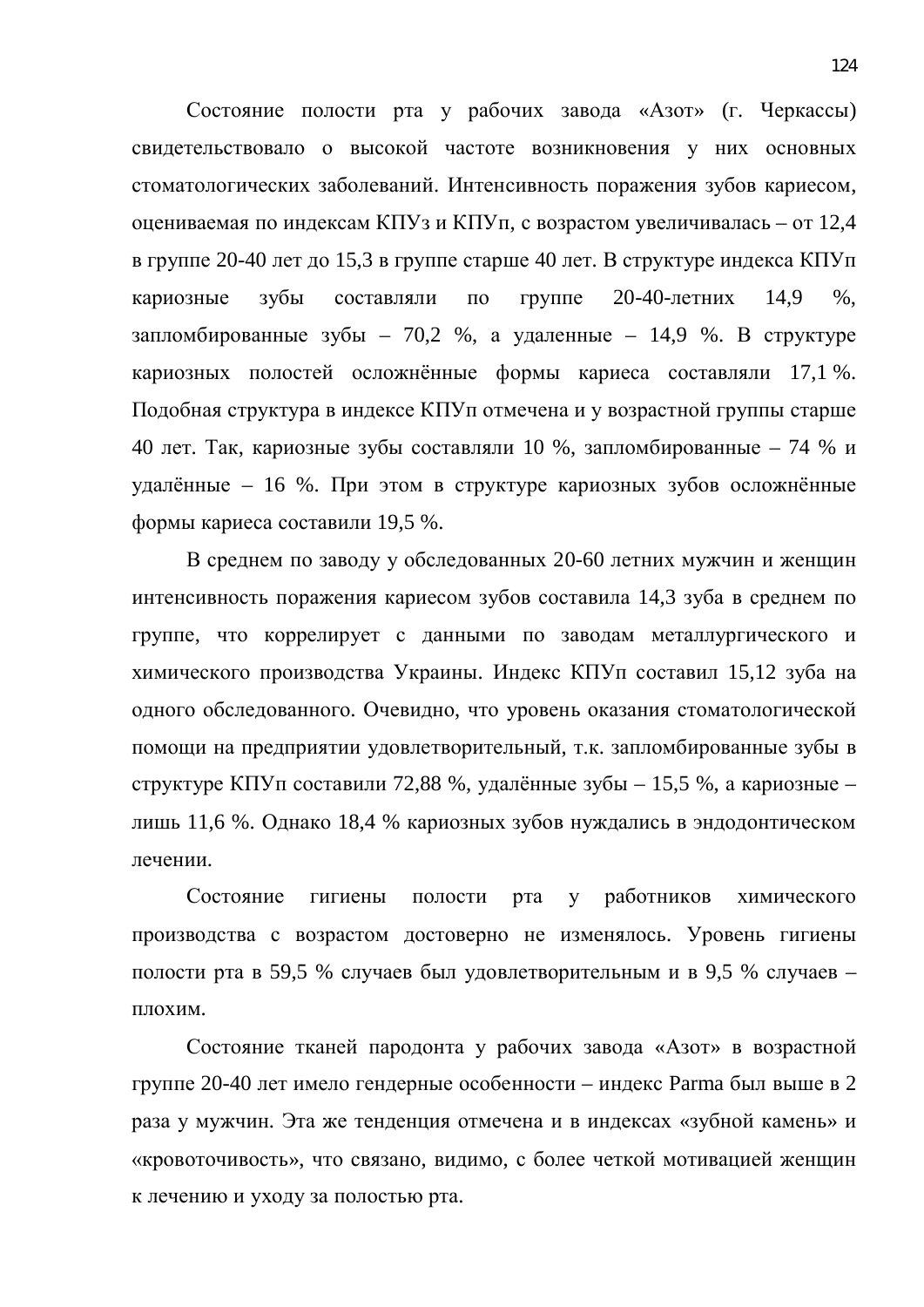Анкетирование по гигиене полости рта и питанию было проведено с учётом гендерных особенностей. Так, 100 % осмотренных женщин проводили регулярную гигиену полости рта, в 87,8 % случаев чистили зубы 2 раза в день, а 12,2 % – 1 раз в сутки. У мужчин лишь 44,4 % регулярно чистили зубы, 22,2 % это делали нерегулярно, а 33,4 % – не чистили зубы вообще.

Оценивая ряд вопросов по питанию из анкет, мы пришли к выводу, что рабочие предприятия в 83,6 % случаев питаются регулярно дома, в 32,2 % случаев обедают в столовой. У женщин в 92 % превалируют овощи, фрукты и мясо, несколько ниже – 87,8 % они отдают предпочтение рыбе, хлебобулочные изделия предпочитают 52,3 % женщин, а сладкое – 7,9 %. Среди мужчин 84,5 % любят мясо и фрукты, меньше (73,3 %) – овощи, около 79 % – рыбу. Хлебобулочные изделия употребляют 69 % мужчин. Сладкое любят 52,8 %.

Результаты анкетирования свидетельствуют о необходимости первичной профилактики у рабочих завода, привлечения гигиениста зубного для проведения профессиональной гигиены, контролируемой чистки зубов и бесед о рациональном питании.

Проведенные денситометрические исследования состояния костного метаболизма у рабочих химического производства «Азот» свидетельствуют об ухудшении с возрастом (с продолжительностью работы) основных показателей состояния у них костных тканей. Скорость распространения ультразвуковой волны (SOS), характеризующая общую минерализацию кости, к 50 годам уменьшается в среднем на 29 м/с, т.е. всего на 2 %. В то же время, индекс BUA, характеризующая архитектонику кости, уменьшился на 28 %, а индекс качества кости — на 21 %. Полученные данные свидетельствуют об ухудшении с ростом продолжительности работы в химическом производстве (с возрастом) в первую очередь структуры костной ткани, обычно наблюдающейся при остеопении и остеопорозе. Подобные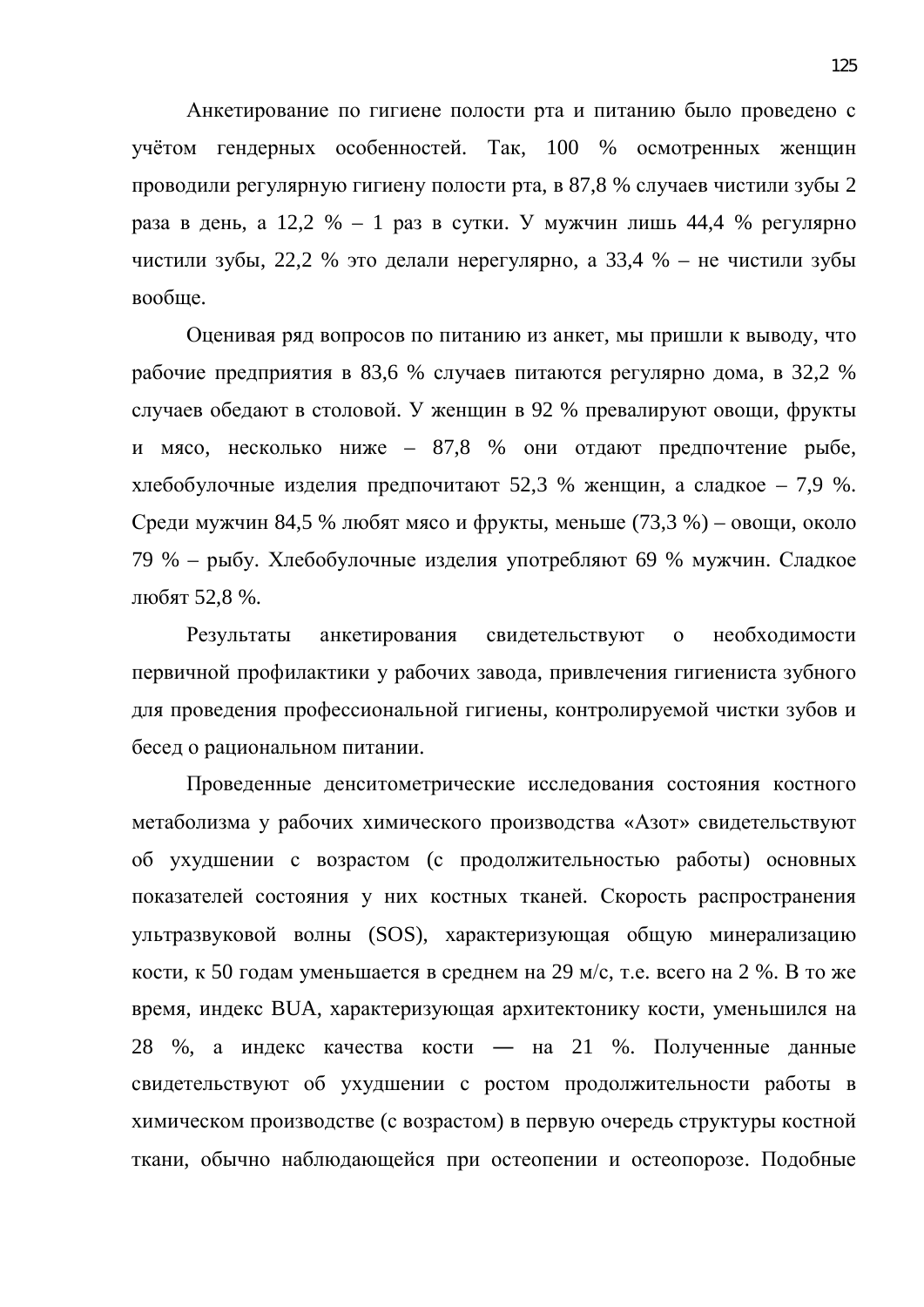изменения денситометрических показателей костной ткани для соответствующего возраста в среднем по Украине значительно меньше.

Для сравнения была проведена оценка стоматологического статуса студентов 18-20-лет медицинского колледжа г. Черкассы, показавшая что индексы КПУз и КПУп составили соответственно 6,52 и 6,88 зуба по группе. Структура поражения была иной, чем у рабочих завода – 41 % составляли незапломбированные кариозные зубы, 55,5 % было запломбированных зубов и удалённые зубы составляли 3,5 %. В структуре поражения кариозных зубов 2,1 % нуждались в эндодонтическом лечении. У 72 % студентов был неудовлетворительный уровень гигиены. Индекс РМА, % у них был вдвое ниже, чем у рабочих завода возраста 20-40 лет, индекс кровоточивости был в 2,34 раза ниже, показатель пробы Шиллера-Писарева – в 1,3 раза, индекс «зубной камень» – в 1,89 раза, а наличие патологического кармана – в 19,3 раз меньше. Приведенные показатели хуже, чем в среднем по Украине для данного возраста, что свидетельствует о влиянии химического производства на экосистему данного района.

Был проведен статистический анализ состояния тканей пародонта и денситометрических показателей в случае наличия остеопении, остеопороза и нормы для рабочих возрастных групп «30-40 лет», «40-50 лет», «50-60 лет». Состояние тканей пародонта, при наличии остеопении и остеопороза с возрастом ухудшается быстрее, чем в случае нормы. Для всех возрастных групп показатель SOS, BUA и BQI являлся наивысшим в группе «норма» и самым низким в группе «остеопороз». Следует также отметить, что показатель SOS в группе «норма» имеет нисходящую возрастную тенденцию, в то время как значения SOS для групп «остеопения» и «остеопороз» практически неизменны с возрастом.

Проведенный корреляционный анализ стоматологического статуса и биохимических показателей ротовой жидкости показал наличие высокой корреляции биохимических и пародонтологических параметров (рис. 3.10). Так наблюдалась отрицательная корреляция (отклонение большой оси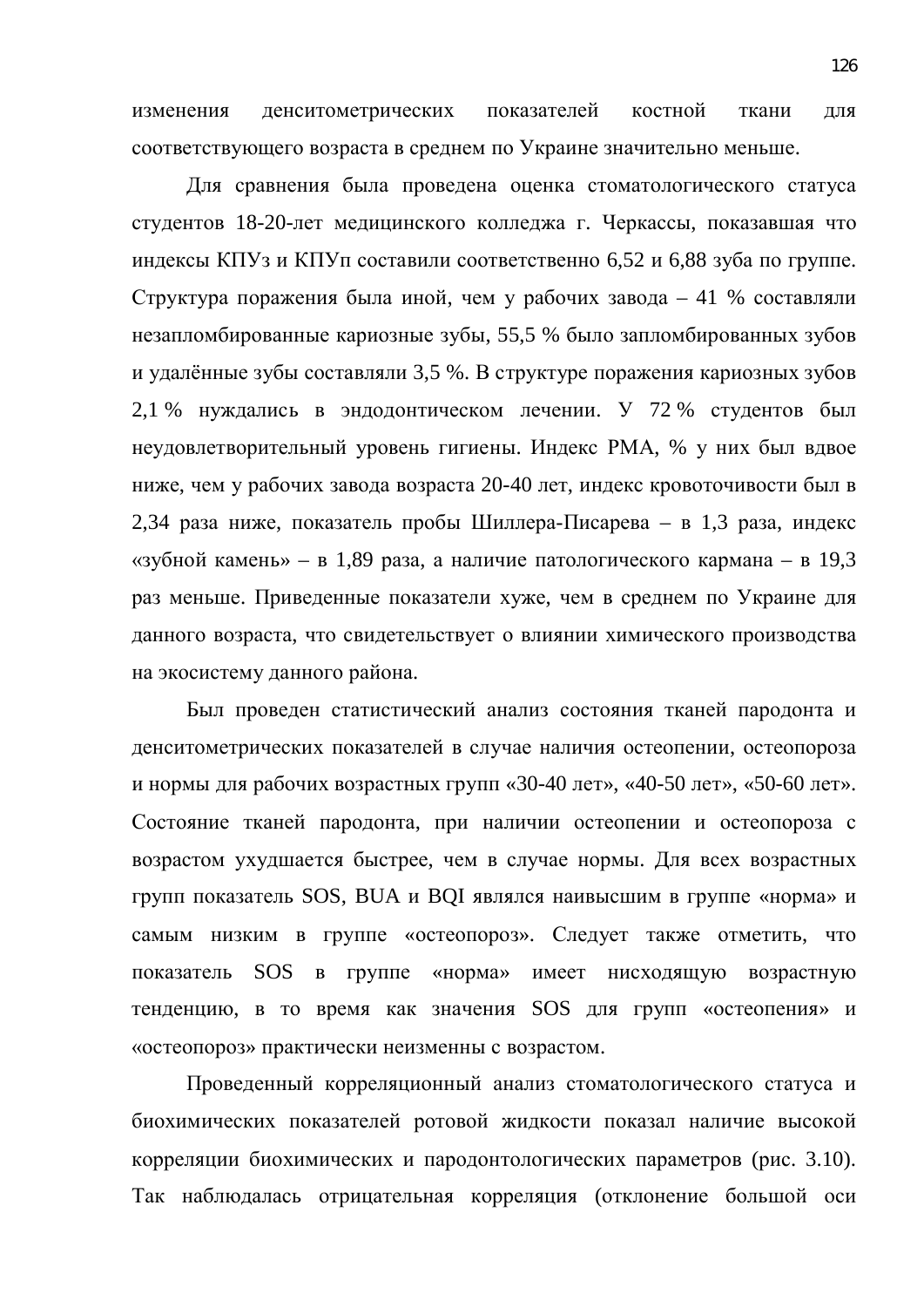эллипса от вертикали влево) активности лизоцима с индексами РМА и зубного камня (на уровне 0,5), а также активности лизоцима с показателями пробы Шиллера-Писарева (на уровне 0,8). Зубной камень имел сильную положительную связь (отклонение большой оси эллипса от вертикали вправо) с уреазой (на уровне 0,9), а эластаза — с пробой Шиллера-Писарева и зубным камнем (на уровне 0,8 и 0,6 соответственно). Каталаза имела отрицательную корреляцию с показателями РМА и пробы Шиллера-Писарева (на уровне 0,7 и 0,8 соответственно).

Учитывая возможную роль генетических факторов в развитии стоматологической патологии у рабочих в процессе производственной деятельности было проведено изучение полиморфизма генов, контролирующих активность различных ферментов. С целью создания детоксикационного блока генетического паспорта у рабочих химического производства были изучены функционально-значимые полиморфизмы гена первой фазы детоксикации (СҮР1А1) и полиморфизмы генов второй фазы детоксикации (ариламин-М- ацетилтрансферазы 2 NAT2, гена глутатион-S-Трансферазы), суперсемейство генов цитохромов С-450 (СҮР) (фаза I) и глутатион-8-трансфераз (GST), играющие ключевую роль в процессах биотрансформации.

Анализ распределения генотипов полиморфного локуса А1506G гена CYP1A1 в исследуемой выборке показал наличие нормального генотипа у половины рабочих. У другой половины рабочих исследуемый локус был представлен гетерозиготной формой AG. Вариант G полиморфизма I462V (A1506G) приводит к повышению активности CYP1A1.

Процесс биотрансформации ксенобиотиков включает в себя две последовательные фазы. Ключевую роль во второй фазе биотрансформации ксенобиотиков играют глутатион-S-трансферазы (GST). В исследуемой группе рабочих было изучено распределение делеционного полиморфизма гена глутатионтрансферазы GSTM1. Исследование показало, что в 70 % случаев преобладает функционально полноценный аллель гена глутатион S-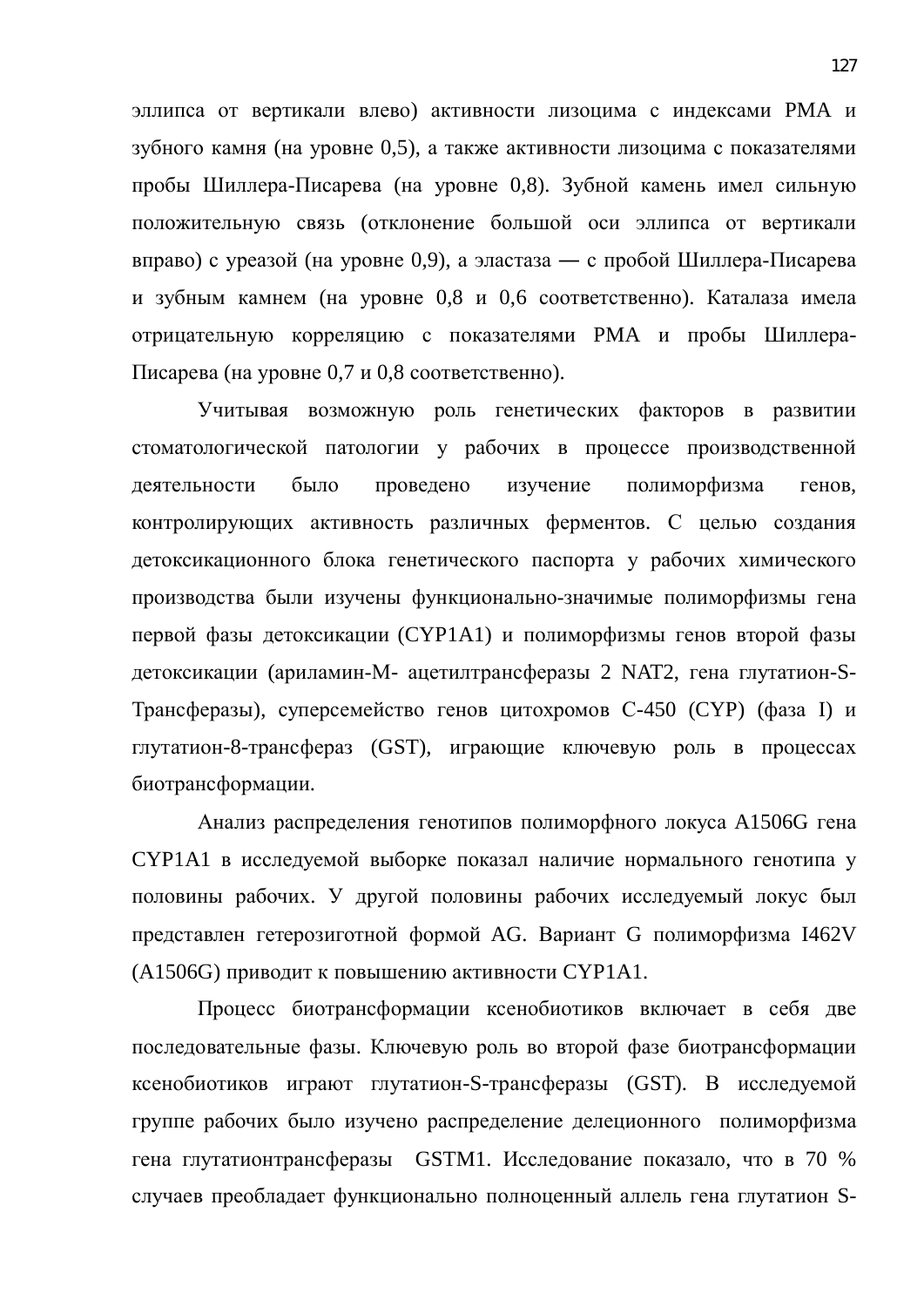трансферазы М1, а 30 % рабочих являлись носителями делеционной формы гена GSTM1, приводящей к инактивации фермента.

Кроме того, были изучены функционально-значимые полиморфизмы генов Col1A1 Sp1 G > T, VDR T352C, CTR (CALCR) С1377Т, входящие в генную сеть метаболизма костной ткани. 60 % рабочих в исследуемой выборке имели нормальные аллели GG (или SS) гена коллагена Col1A1 и 40 % — гетерозиготы GT (или Ss). Частота встречаемости вариантов полиморфизма в популяции: Т/Т 5-8 %;  $G/T$  45-50 %.

Аллельные варианты полиморфизма гена VDR в данном исследовании были представлены в 50 % ТТ (норма), в 25% СС (мутантные) и в 25 % – ТС (гетерозиготы).

Аллельные варианты функционального полиморфизма гена CTR (кальцитонин – гормон щитовидной железы, регулирующий обмен кальция) были представлены в 30 % мутантными и в 70 % – гетерозиготами.

В исследуемой группе рабочих был выявлен также гетерозиготный полиморфизм гена ММР1, что приводит к повышенному расщеплению белков межклеточного матрикса и как следствие к деструкции тканей поддерживающего аппарата зуба.

Изучение функционально-значимых полиморфизмов генов IL1BC3954T, TNF G (-308) A (rs1800629), IL-6 G(-174)С показало, что цитокин фактор некроза опухолей-альфа (TNF- $\alpha$ ) -308G/A в данной выборке рабочих не проявил полиморфизма. В то время, как интерлейкин-1(IL-1B) обладал значительным полиморфизмом (86 %) составляли мутантные гомозиготы, а гетерозиготы  $-14\%$ .

В эксперименте на животных было показано, что регулярное потребление крысами избытка перекисей липидов в течение месяца привело в десне: к увеличению активности лейкоцитарной эластазы в 1,38 раза ( $p <$ 0,001), что свидетельствует об интенсификации процессов воспаления и деструкции белковых молекул в тканях; снижению на 26,1 % ( $p < 0.01$ ) активности одного из основных антиоксидантных ферментов каталазы, что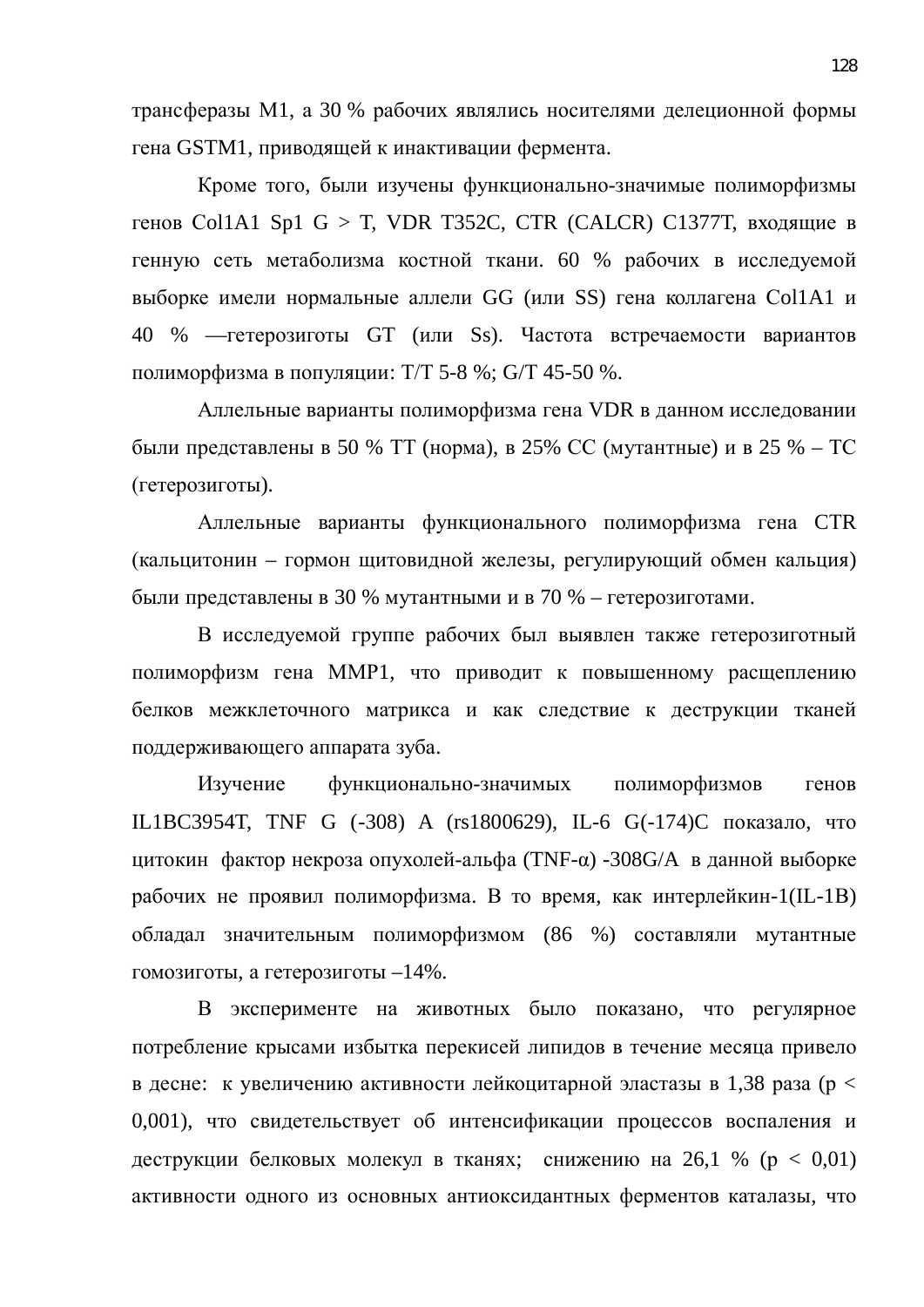свидетельствует об истощении антиоксидантной защиты; интенсификации ПОЛ, о чём свидетельствовало достоверное увеличение содержание МДА (р  $< 0.01$ ).

В сыворотке крови животных при этом наблюдались: рост содержания МДА с 1,27  $\pm$  0,10 до 2,03  $\pm$  0,14 мкмоль/л (р < 0,001); достоверное снижение активности каталазы с 0.28 до 0.19 мкат/л; двукратное снижение индекса АПИ.

В ротовой жидкости животных при моделировании пародонтита наблюдалось: увеличение активности уреазы, а значит и микробной обсемененности в полости рта ( $p < 0.001$ ); снижение активности лизоцима, одного из основных антимикробных факторов полости рта ( $p < 0.01$ ).

Кроме того ежедневное потребление крысами избытка перекисей липидов способствовало достоверному увеличению степени атрофии альвеолярного отростка (р < 0,01). Биохимический анализ костной ткани челюстей экспериментальных животных установил при этом достоверное снижение активности ЩФ на 25,5 % ( $p \lt 0.05$ ) с одновременным повышением активности КФ на ( $p < 0.005$ ). Также наблюдалось увеличение на 51,5 % ОПА ( $p < 0.001$ ) и повышение на 54,3 % активности наиболее деструктивного протеолитического фермента эластазы ( $p < 0.01$ ), что свидетельствует о усиленной деградации белковой матрицы костной ткани.

Введение профилактических препаратов и нанесение на ткани полости рта гелей у крыс з-й группы приводило в десне: к предупреждению повышения активности эластазы ( $p > 0,1$  и  $p_1 < 0,05$ ), снижению активности каталазы ( $p > 0,1$  и  $p_1 < 0,005$ ), что свидетельствует о предотвращении метаболических сдвигов в десне.

Применение лечебно-профилактического комплекса привело в 3 группе крыс в сыворотке крови: к снижению содержания МДА до нормального уровня ( $p > 0,1$  и  $p_1 < 0,004$ ); повышению активности каталазы  $(p_1 < 0.05)$ ; повышению индекса АПИ  $(p_1 < 0.01)$ .

В ротовой жидкости у животных основной группы введение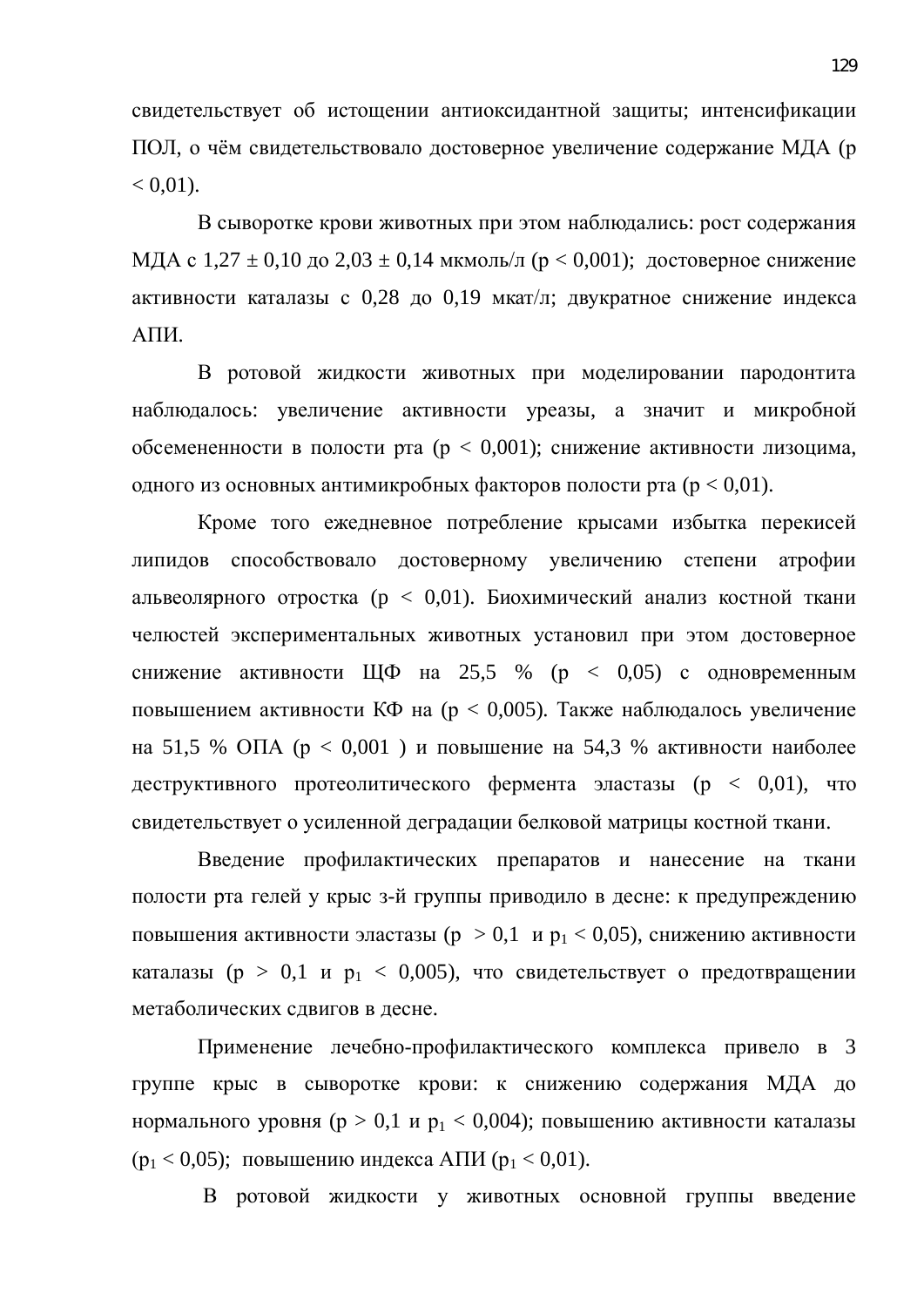профилактического комплекса привело также к увеличению активности лизоцима, приближавшегося к значениям у интактных животных ( $p = 0.05$ ).

Комплексная профилактика привела к нормализации метаболических процессов и в костных тканях крыс: к снижению степени атрофии альвеолярного отростка, значения которой не имели достоверных различий с соответствующим показателем в интактной группе ( $p > 0.05$  и  $p_1 > 0.05$ ); предотвращению в костной ткани челюстей снижения активности ЩФ и КФ  $(p > 0, 1 \,$  и р<sub>1</sub> < 0,05), ОПА, активности эластазы.

Таким образом, регулярное применение предлагаемого лечебнопрофилактического комплекса способствовало нормализации биохимических показателей в тканях десны крыс, характеризующих уровень воспаления и состояние антиоксидантно-прооксидантной системы, предотвращало снижение антимикробной защиты и рост патогенной микрофлоры в полости рта.

В клинических исследованиях в основной группе рабочих химического произволства показана высокая кариеспрофилактическая эффективность предложенного комплекса за 2 года наблюдений (28,05 %). В динамике наблюдения индекс Mulleman в основной группе уменьшился на 63 % в отличие от группы сравнения (16,1 %). Распространённость симптома воспаления (РМА, %) в основной группе в динамике наблюдения уменьшилась на 69,4 % в отличие от группы сравнения (15,1 %). Несмотря на то, что в обеих группах регулярно проводилась профессиональная гигиена полости рта, в основной группе индекс Silness-Loe уменьшился на 55,6 %, что в 2 раза больше, чем в группе сравнения (22,4 %).

Биохимические показатели ротовой жидкости и крови рабочих химического производства показали, что системное применение комплексной лечебно-профилактической терапии позволило: достоверно увеличить активность каталазы ( $p_1 < 0.05$ ), через 6 месяцев этот показатель в 2,3 раза превышал исходные значения и через 12 месяцев – почти в 2 раза был выше исходного уровня и значения группе сравнения; повысить почти в 5 раз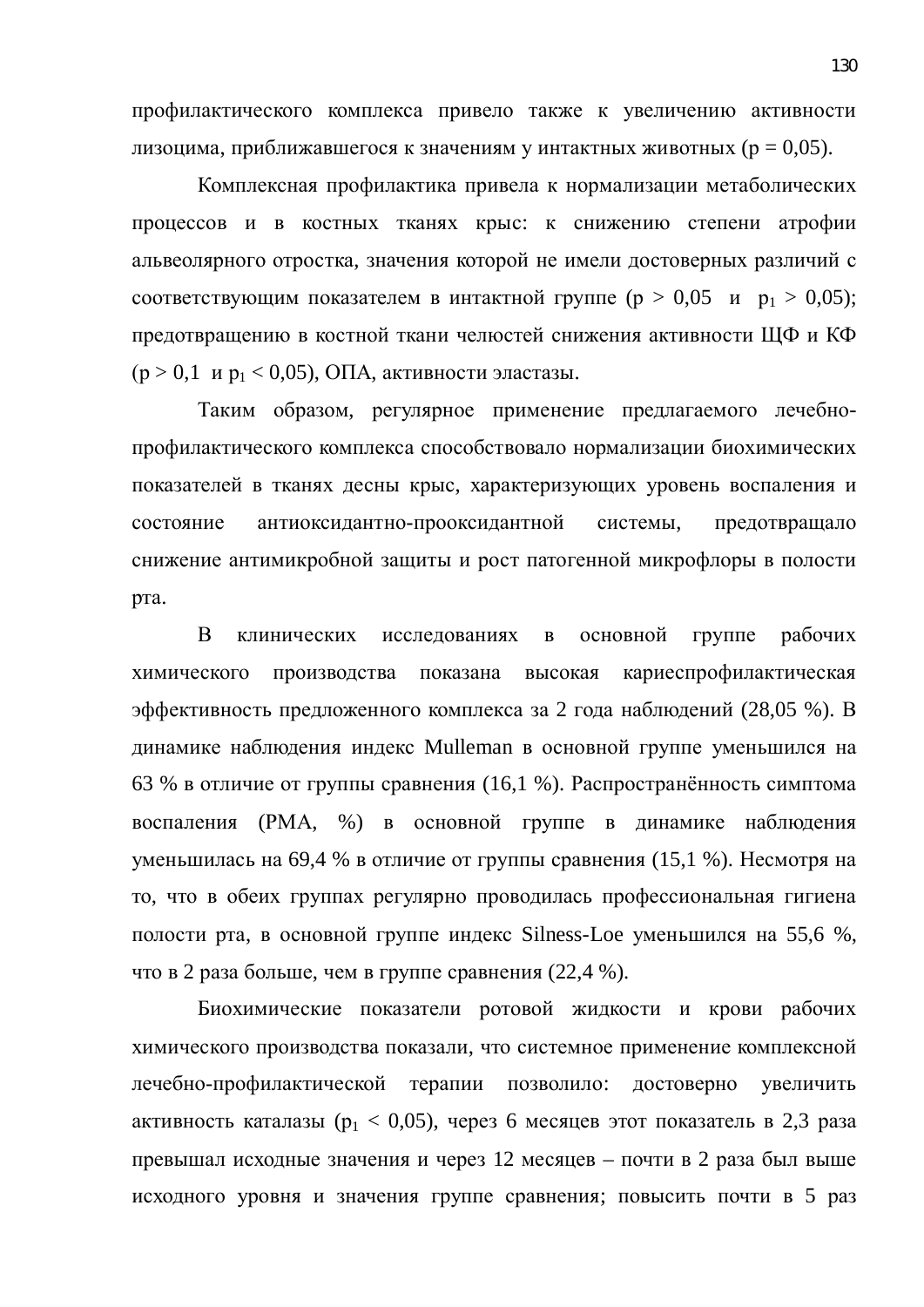индекс АПИ и снизить содержание МДА, что свидетельствует о выраженном антиоксидантном действии предлагаемого лечебно-профилактического комплекса; снизить активность уреазы в 2,74 раза ( $p < 0.02$  и  $p_1 < 0.001$ ), а через 6 и 12 месяцев исследуемый показатель существенно отличался от исходных и от соответствующих значений в группе сравнения ( $p < 0.001$  и р<sub>1</sub>  $<$  0,001-0,004); повысить активность лизоцима в ротовой жидкости в основной группе рабочих на 120 % ( $p_1 < 0.001$ ), в то время как в группе сравнения она увеличилась на 41,5 %.

Индекс СД более наглядно отражает негативные изменения в системе «антимикробная защита и условно-патогенная микрофлора» ротовой полости. У наблюдаемых пациентов этот показатель превышал более чем в 4 раза нормальные значения (1 при отсутствии стоматологической патологии). После первого курса профилактики в основной группе индекс СД уменьшился в 3,4 раза, а через 6 и 12 месяцев был близок к норме.

Важнейшим показателем степени воспаления принято считать активность эластазы – фермента, основным источником которой в ротовой полости являются сегментоядерные нейтрофилы. Проведение курса лечебнопрофилактических мероприятий снизило активность эластазы на 66,5 % ( $p_1$  < 0,001), которая оставалась достоверно более низкой по сравнению с группой сравнения и исходным состоянием ( $p < 0.001$  и  $p_1 < 0.001$ ).

Развитие воспаления в полости рта, как правило, сопровождается резким увеличением активности в ротовой жидкости КФ (лизосомального фермента) за счёт нарушения целостности мембран клеток тканей, которую в основной группе удалось снизить в 2,4 раза ( $p_1 < 0.001$ ) и которая сохранялась на этом уровне через 6, 12 месяцев.

Биохимические исследования в сыворотке крови печеночных маркеров — ЩФ, аспартатаминотрансферазы  $(ACT)$  и аланинаминотрансферазы (АЛТ) также показали снижение в основной группе АСТ на 48,8 % ( $p_1 < 0.02$ ), АЛТ – на 51,3 % ( $p_1 < 0.001$ ), ЩФ – на 71,4 % ( $p_1 < 0.001$ ), что свидетельствует о выраженном гепатопротекторном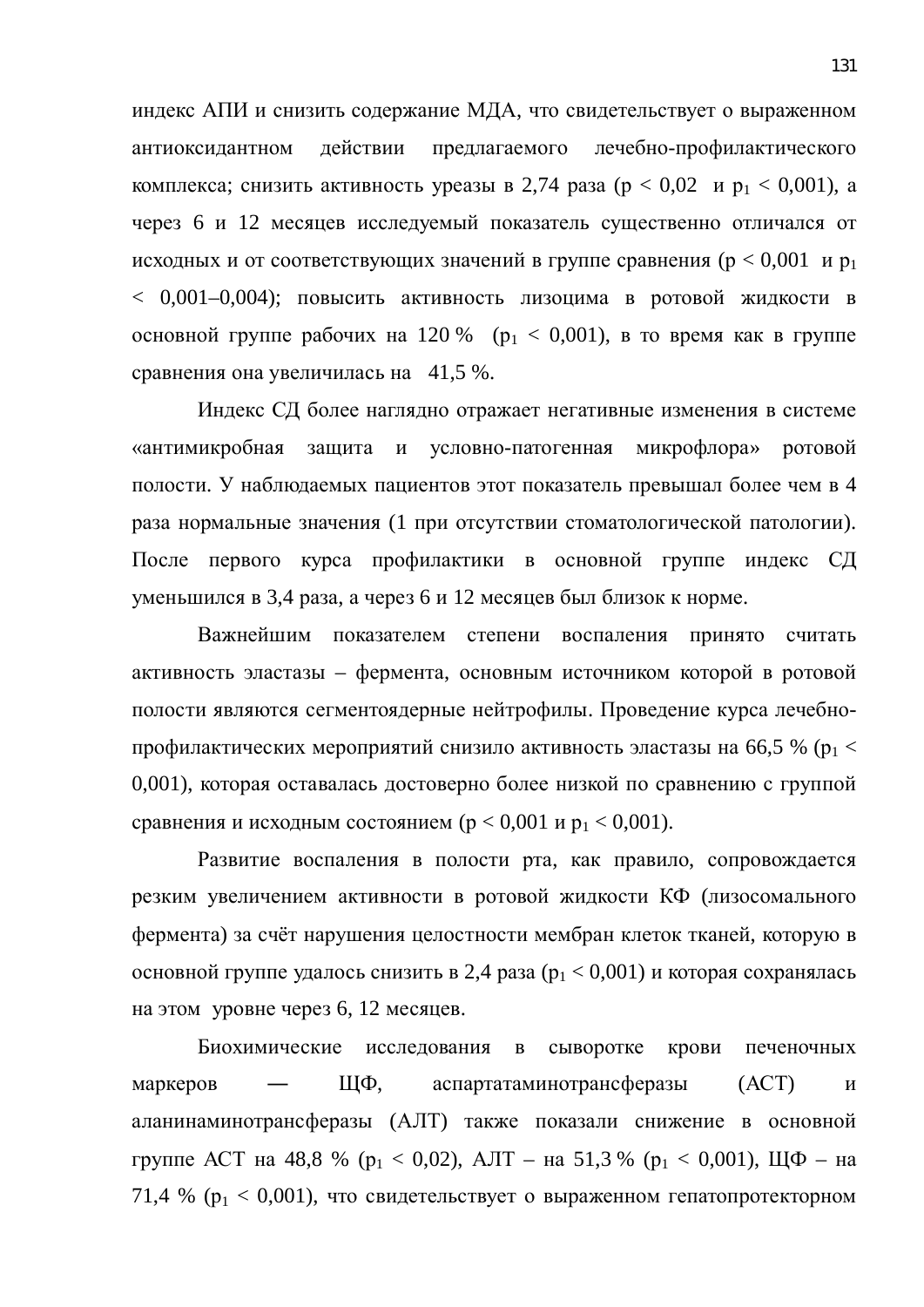действии исследуемого лечебно-профилактического комплекса на фоне воздействия неблагоприятных производственных факторов. При этом наблюдалось повышение активности каталазы ( $p_1 < 0.01$ ), снижение уровня МДА ( $p_1 < 0.01$ ) и резкое увеличение индекса АПИ ( $p_1 < 0.001$ ), что свидетельствует также о выраженном антиоксидантном эффекте.

Поэтапный прием в основной группе в течение 1 месяца препаратов разработанного профилактического комплекса привел к заметному увеличению числа подвижных ядер КБЭ (на 12 %), амплитуды их электрофоретического смещения (в 1,57 раза), амплитуды смещения плазмолемм (в 1,85 раз), а отношение амплитуд смещения плазмолемм и ядер Апл/Ая, которое характеризует состояние клеточного метаболизма и уровень клеточных адаптационно-компенсаторных реакций, увеличилось в 1,2 раза, что приближалось к физиологичной норме (Апл/Ая = 1,75) и приводило к улучшению функционального состояния клеток и их фосфолипидного слоя, при котором клетки работают с малыми потерями энергии и находятся в состоянии с низкой энтропией, что характерно для состояния высокой неспецифической резистентности. Как видно из полученных данных состояние КБЭ, близкое к нормальному физиологическому, в основной группе пациентов сохранялось на всех этапах наблюдения и достоверно отличалось от соответствующих показателей группы сравнения (Апл/Ая =  $1,27\pm0.10$ .

Проведенные в начальном состоянии спектроколориметрические исследования реакции микрокапиллярного русла десен на жевательную нагрузку (ЖН) и их барьерной проницаемости показали, что в большинстве случаев у них наблюдалось спазмирование капиллярного русла на регламентированную ЖН, что свидетельствовало о нарушениях в данном случае в его функциональных реакциях. Кроме того, наблюдалась достаточно высокая барьерная проницаемость десны для раствора Ш-П (ее окрашиваемость). В основной группе рабочих благодаря комплексной терапии через 3 месяца спазмирование капилляров при жевательной нагрузке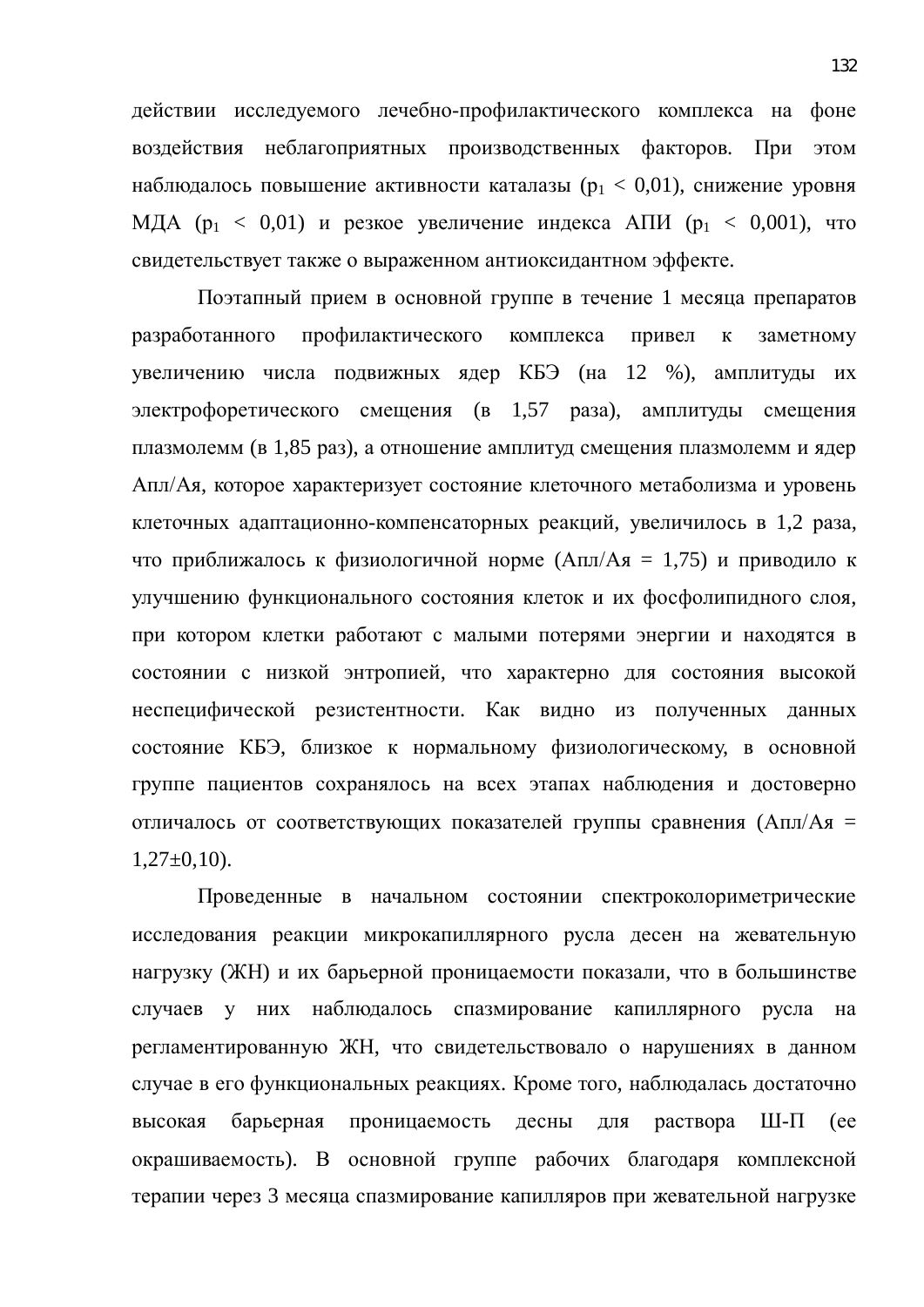практически исчезло (в группе сравнения сохранилось), что свидетельствует о нормализации функционального состояния микрокапиллярного русла десен и кровотока в них. При этом в основной группе по сравнению с группой сравнения уменьшилось окрашивание десен раствором Ш-П в среднем на 21,5 %, что свидетельствует также о снижении барьерной проницаемости слизистой десны для красителя раствора Ш-П, и, следовательно, для различных микроорганизмов.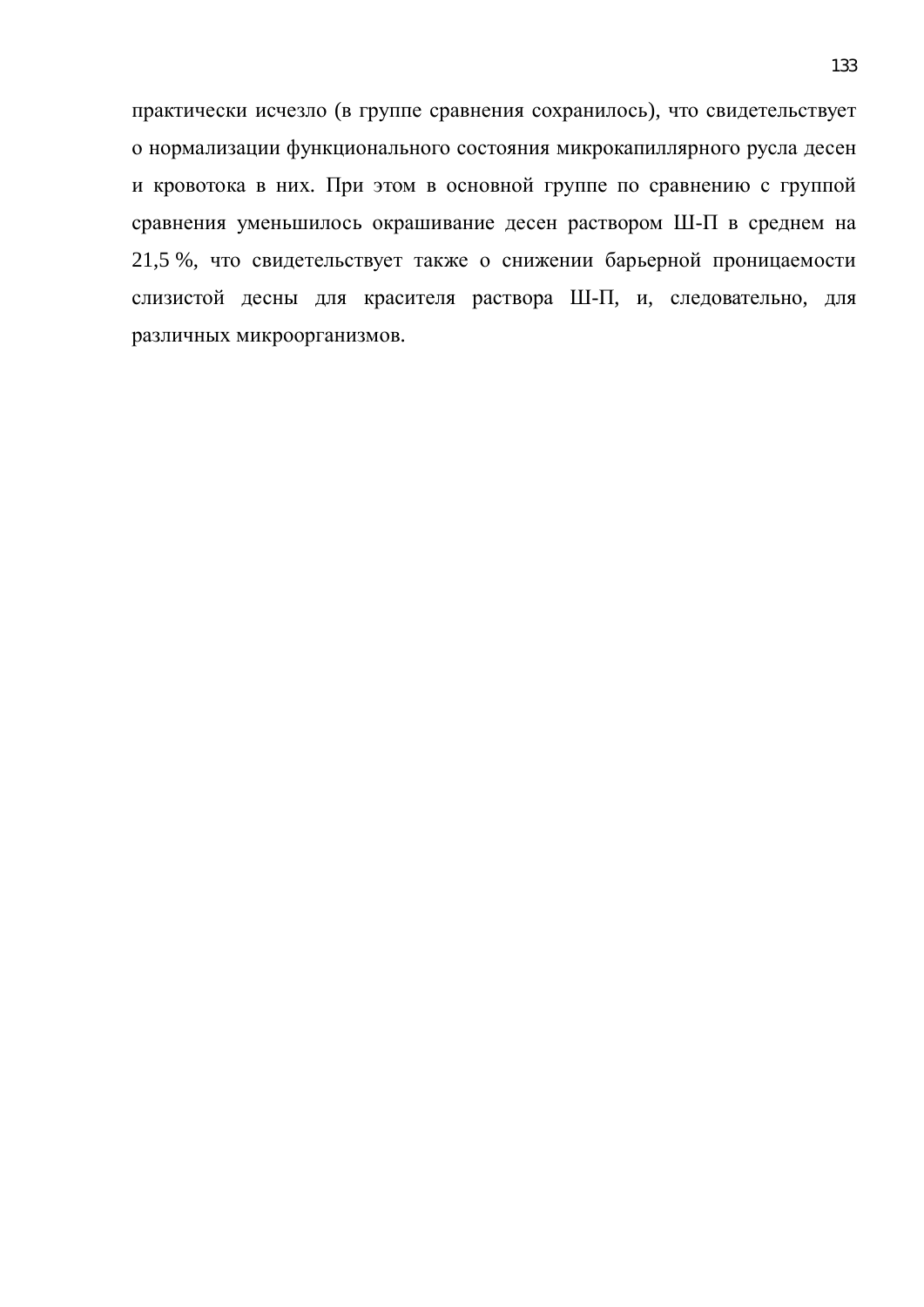#### **ВЫВОДЫ**

В диссертационной работе представлено решение актуальной задачи стоматологии – повышение эффективности профилактики и лечения основных стоматологических заболеваний у работников химической промышленности за счет патогенетически, экспериментально и клинически обоснованного комплекса препаратов, включающего детоксиканты, препараты, корректирующие микробиоценоз, остеогенез, коллагенообразование, антиоксидантную систему, нормализующие адаптационно-компенсаторные реакции, применяемого на фоне постоянной производственной интоксикации организма.

1. Обследование рабочих химического производства показало наличие у них в структуре индекса КПУп 17,4 % кариозных полостей, запломбированных зубов – 66,6 % и удалённых – 16 %. Интенсивность кариеса зубов у рабочих 20-40 лет была в 2 раза выше, осложнение — в 5,5 раз выше, а показатели патологического кармана — в 26 раз выше, чем в среднем по Украине. При этом с ростом продолжительности работы в химическом производстве (с возрастом) в первую очередь наблюдалось нарушение структуры костной ткани, а не ее минерализация, имеющая место при остеопении и остеопорозе.

2. Проведенные молекулярно-генетические исследования на клетках буккального эпителия рабочих показали наличие 100 % нарушений в генах второй фазы детоксикации NAT2 (С481Т) и гена СТR (С1377Т), входящего в генную сеть метаболизма костной ткани, что необходимо учитывать при разработке для них лечебно-профилактических мероприятий.

3. В эксперименте на крысах в условиях избыточного поступления перекисей липидов с пищей показана высокая эффективность лечебнопрофилактического комплекса, состоящего из адаптогена «Адаптол», комплекса витаминов и минералов Остеовит, высококачественного белка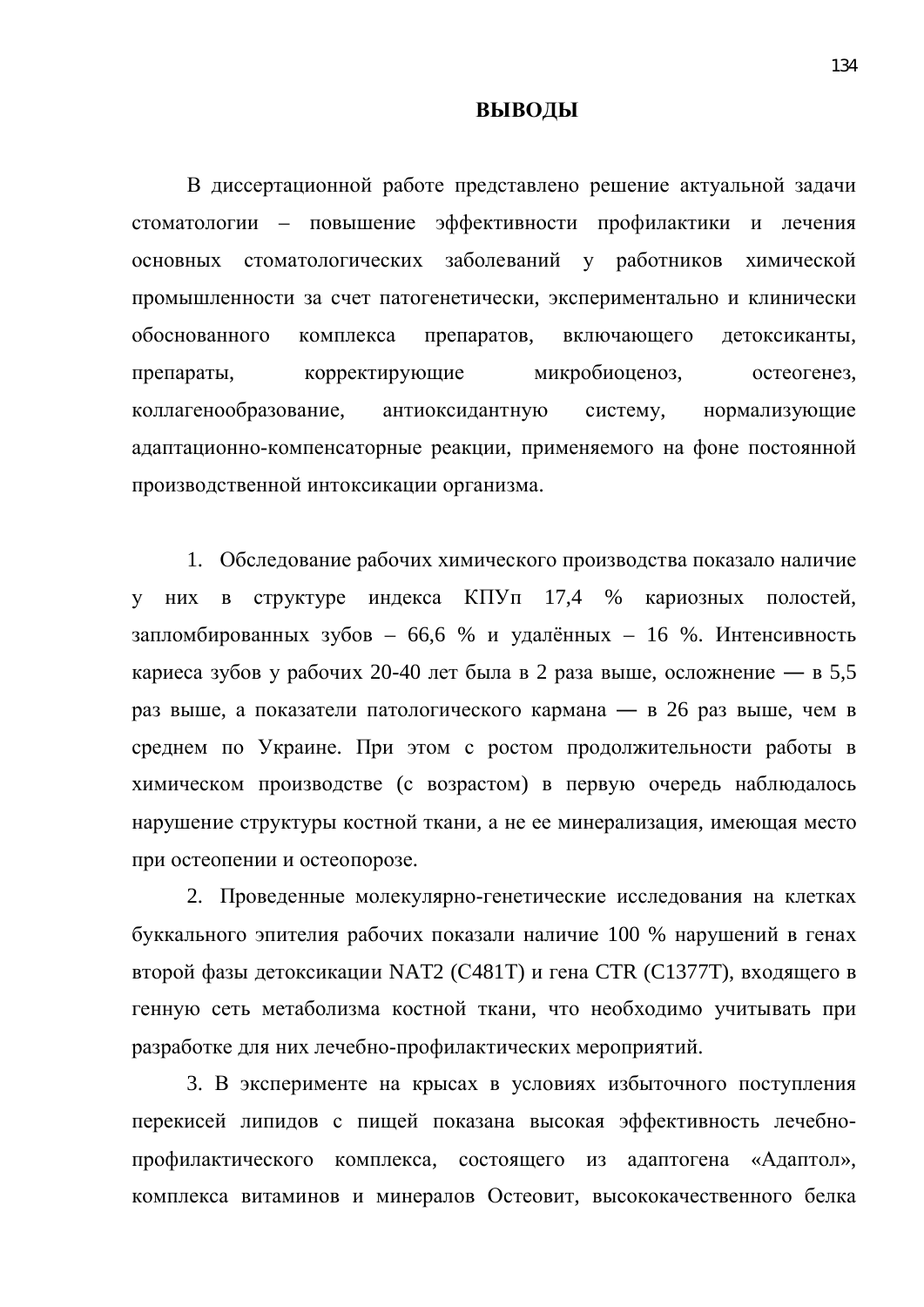альбумин и мукозоадгезивного геля «Остеовит», нормализовавшего биохимические показатели в тканях десны крыс, характеризующие уровень воспаления и состояния антиоксидантно-прооксидантной системы (активность эластазы  $0,040 \pm 0,005$  мк-кат/г, активность каталазы  $6,48 \pm 0,27$ мкат/кг, содержание МДА 13,85  $\pm$  1,07 ммоль/кг) и в сыворотке крови (содержание МДА 1,46  $\pm$  0,12 мкмоль/л, активность каталазы 0,25  $\pm$  0,02 мкат/л, индекс АПИ 1,71), предотвращавшего снижение антимикробной защиты и рост патогенной микрофлоры в ротовой жидкости (активность уреазы 0,056  $\pm$  0,007 мк-кат/л, активность лизоцима 14  $\pm$  1 ед/л), эффективно тормозившего деструктивные процессы в костной ткани челюстей (степень атрофии альвеолярного отростка 31,8 %).

4. Кариеспрофилактическая эффективность предложенного лечебнопрофилактического комплекса за 2 года наблюдений в основной группе рабочих составила 28,05 %, индекс Mulleman при этом уменьшился на 63 % (16,1 % в группе сравнения), распространённость симптома воспаления (РМА, %) уменьшилась на 69,4 % (в группе сравнения на 15,1 %), а индекс Silness-Loe уменьшился на 55,6 %, что в 2 раза больше, чем в группе сравнения (22,4 %).

5. Применение разработанного лечебно-профилактического комплекса приводило достоверно через 3 месяца (сохранившиеся и через 12 месяцев) в ротовой жидкости к увеличению в 2 раза активности каталазы  $(0.16 \pm 0.02)$ мкат/л), лизоцима (0,125  $\pm$  0,011 ед/мл), более чем в 3 раза антиоксидантнопрооксидантного индекса (7,62) и уменьшению в 2,5 раза содержания МДА  $(0,21 \pm 0,02 \text{ MKMOL/L})$ , активности уреазы  $(0,234 \pm 0,035 \text{ MK-KAT/L})$ , в 3 раза степени дисбиоза (1,27 ± 0,19), активности эластазы (0,53 ± 0,07 мк-кат/л) и в 2,5 раза кислой фосфатазы  $(0,31 \pm 0,02 \text{ MK-kar/n})$ , что свидетельствует о выраженном антиоксидантном, антимикробном и противовоспалительном эффекте. В группе сравнения достоверных изменений не наблюдалось.

6. В сыворотке крови основной группы рабочих завода «Азот» через 6 месяцев уменьшалась в 2 раза активность аминотрансфераз АСТ и АЛТ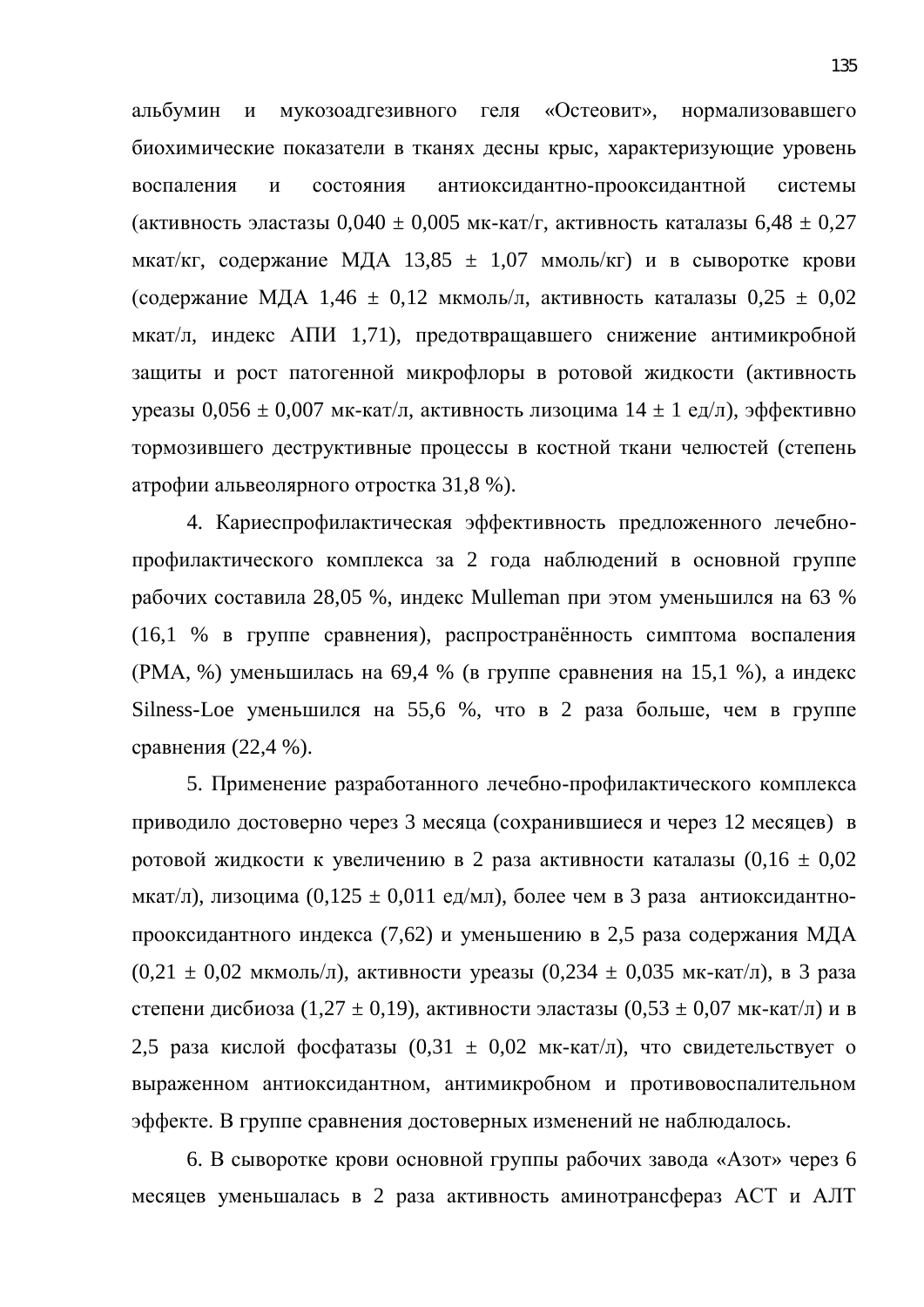$(0,0369 \pm 0,047 \text{ MK-kat/L}, 0,791 \pm 0,087 \text{ MK-kat/L} \text{ соответевено})$  и более чем в 3 раза — активность щелочной фосфатазы  $(1.25 \pm 0.29 \text{ MK-kar/L})$ , что свидетельствует о повышении неспецифической резистентности и улучшении функциональных показателей печени. В группе сравнения соответствующие показатели изменялись недостоверно.

7. За 2 года наблюдений в основной группе пациентов нормализовались метаболические процессы в клетках буккального эпителия и уровень клеточных адаптационно-компенсаторных реакций, о чем свидетельствует увеличение в 1,5 раза не только процента подвижных ядер клеток буккального эпителия (47 %), но и отношения амплитуд смещения плазмолем и ядер (1,75  $\pm$  0,10), приближающееся к физиологической норме. Кроме того, улучшалось функциональное состояние микрокапиллярного русла десен и их барьерная защита от микробного фактора.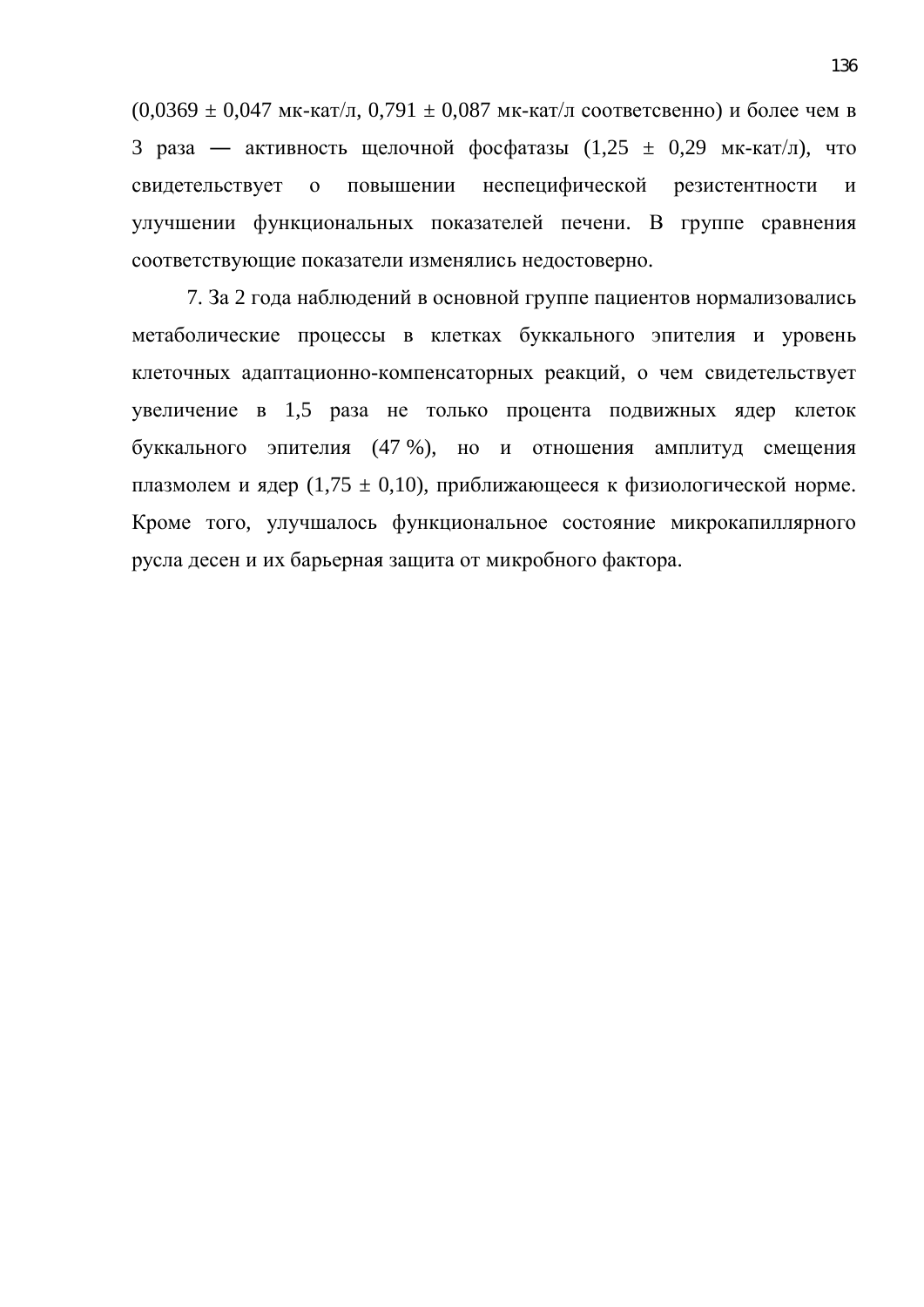#### ПРАКТИЧЕСКИЕ РЕКОМЕНДАЦИИ

1. При лечебно-профилактических мероприятиях у рабочих заводов химической промышленности рекомендуется в диагностику стоматологического статуса включать по клеткам буккального эпителия молекулярно-генетическую оценку предрасположенности у них к основным стоматологическим заболеваниям (в первую очередь гены NAT2 (С481Т) и CTR (C1377T).

2. Рекомендовать включать в терапевтический лечебнопрофилактический комплекс для рабочих заводов химической промышленности адаптогенные, антиоксидантные, детоксикантные и противовоспалительные препараты, а также наборы макро- и микроэлементов для компенсации факторов риска, связанных с постоянной производственной интоксикацией.

3. Рекомендовать рабочим химического производства для использования в домашних условиях зубные пасты серии Лакалут-актив, Лакалут-альпин, Лакалут-фитоформула, оказывающие антимикробное и противоспалительное действие.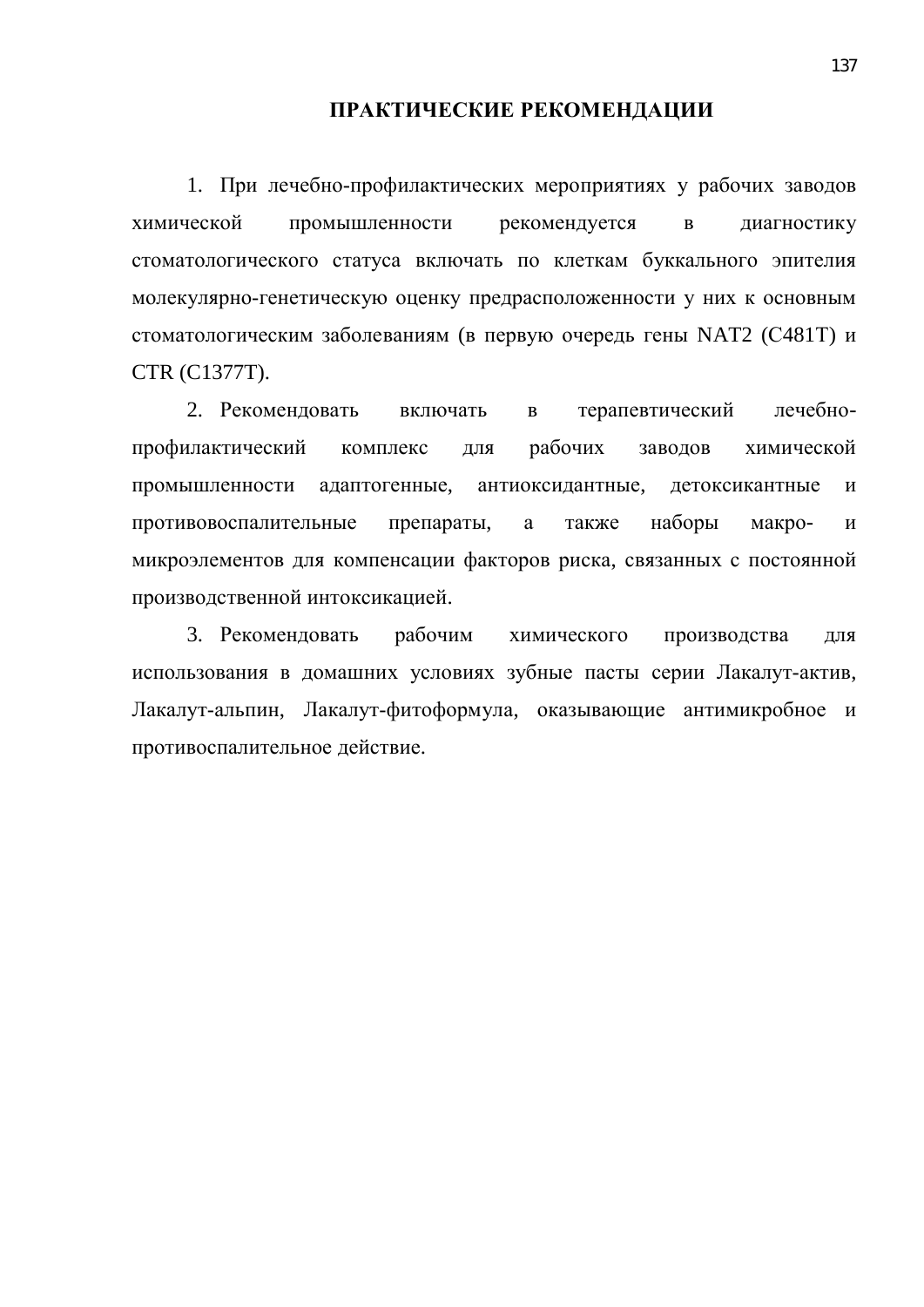### СПИСОК ИСПОЛЬЗОВАННЫХ ИСТОЧНИКОВ

1. Абдазимов А. Д. Иммунологические аспекты болезней пародонта у работающих на производстве цветных металлов / А. Д. Абдазимов // Мед. журн. Узбекистана. – 1989. – № 9. – С. 64–67.

2. Абдазимов А. Д. К механизму формирования и развития заболеваний органов полости рта рабочих производства меди, цинка и свинца / А. Д. Абдазимов // Гигиена и заболеваемость в металлургии меди и никеля: сб. науч. тр. – Екатеринбург, 1992. – С. 49–56.

3. Абдуазимова Л. А. Влияние неблагоприятных факторов медеплавильного производства на состав и свойства ротовой жидкости / Л. А. Абдуазимова, С. А. Зуфаров, У. К. Ибрагимов // Стоматология. – 2001.– № 4. – ɋ. 17–20.

4. Аверьянов С. В. Взаимосвязь стоматологической и соматической заболеваемости с неблагоприятными экологическими факторами / С. В. Аверьянов, С. В. Чуйкин // Ортодонтия. – 2009. – № 1. – С. 38.

5. Аверьянов С. В. Обоснование применения молекулярногенетического анализа для определения экологических факторов риска возникновения истинной адентии в регионе с неблагоприятными экологическими факторами / С. В. Аверьянов, С. В. Чуйкин // Ортодонтия. - $2009. - N_2 1. - C. 76.$ 

6. Агаджанян Н. А. Проблемы адаптации и учение о здоровье: учеб. пособие / И. А. Агаджанян, Р. М. Баевский, А. П. Берсенева. – М. : Изд-во РУДН, 2006. – 284 с.

7. Акимов А. А. Влияние неблагоприятных производственноклиматических условий на психоэмоциональную сферу работников никелевой промышленности Кольского Заполярья: автореф. дис. на соискание канд. мед. наук : специальность 03.00.13 «Физиология» / А. А. Акимов. – Ленинград,  $1990. - 13$  c.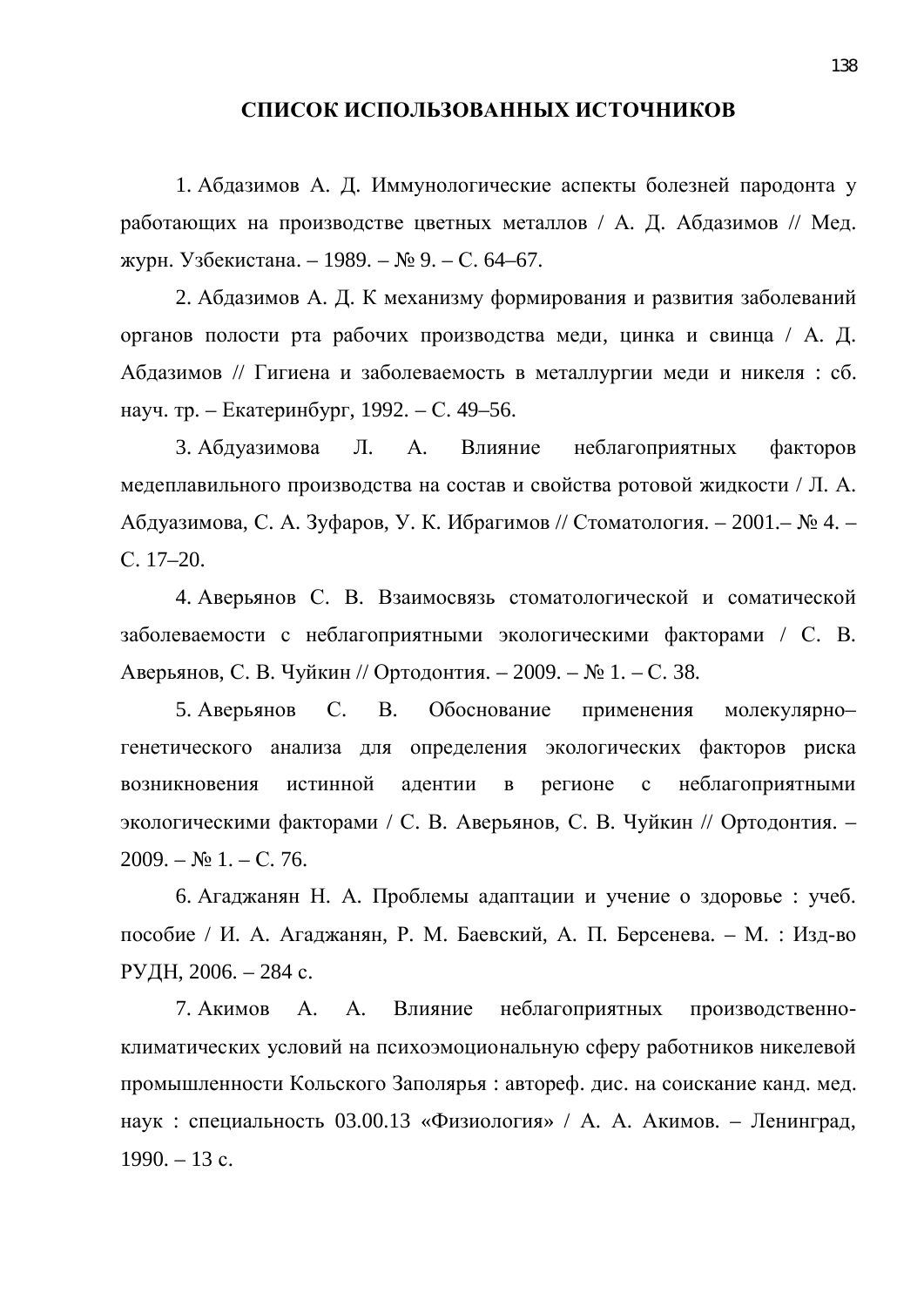8. Анализ ассоциации минеральной плотности костной ткани и остеопоротических переломов с COLIA1 Sp1 полиморфизмом у больных остеопорозом и их родственников в Санкт-Петербурге / Е. Б. Мищенко, С. М. Котова, Т. П. Санькова [и др.] // Медицинская генетика. − 2006. – № 12. – С. 40–44.

9. Андреев И. М. Роль фтора в возникновении и развитии зубочелюстных аномалий и его влияние на некоторые физиологические показатели организма : автореф. дис. на соискание ученой степени канд. мед. наук / И. М. Андреев. – Казань, 1981. — 27 с.

10. Антиоксидантно-прооксидантний индекс сироватки крові щурів з експериментальним стоматитом і його корекція зубними еліксирами / А. П. Левицький, В. М. Почтар, О. А. Макаренко, Л. І. Гридіна // Одеськ. медич.  $W$ үкүрн. – 2006. – № 1 (93). – С. 22–25.

11. Артамонова В. Г. Актуальные проблемы диагностики и профилактики профессиональных заболеваний / В. Г. Артамонова // Медицина труда и промышл. экология. – 1996. –  $N_2$  5. – С. 4–6.

12. Ассоциация полиморфных генов ферментов биотрансформации ксенобиотиков с предрасположенностью к бронхиальной астме у детей с наследственной отягощенностью и без таковой / В. А. Вавилин, С. И. Макарова, В. В. Ляхович [и др.] // Генетика. – 2002. – Т. 38, № 4. – С. 539–545.

13. Атрушкевич В. Г. Диагностика и лечение заболеваний пародонта при нарушении минерального обмена : автореф. дис. на соискание науч. степени д. мед. н. : спец. 14.01.14 «Стоматология» / Атрушкевич Виктория Геннадьевна. – М., 2010. – 36 с.

14. Бабенков Д. Н. Повышение уровня стоматологической помощи работников с опасными условиями труда Смоленской атомной электростанции на основе анализа стоматологической заболеваемости : дис. на соискание ученой степени канд. мед. наук : специальность 14.00.21 «Стоматология» / Бабенков Дмитрий Николаевич. – Москва, 2006. – 147 с.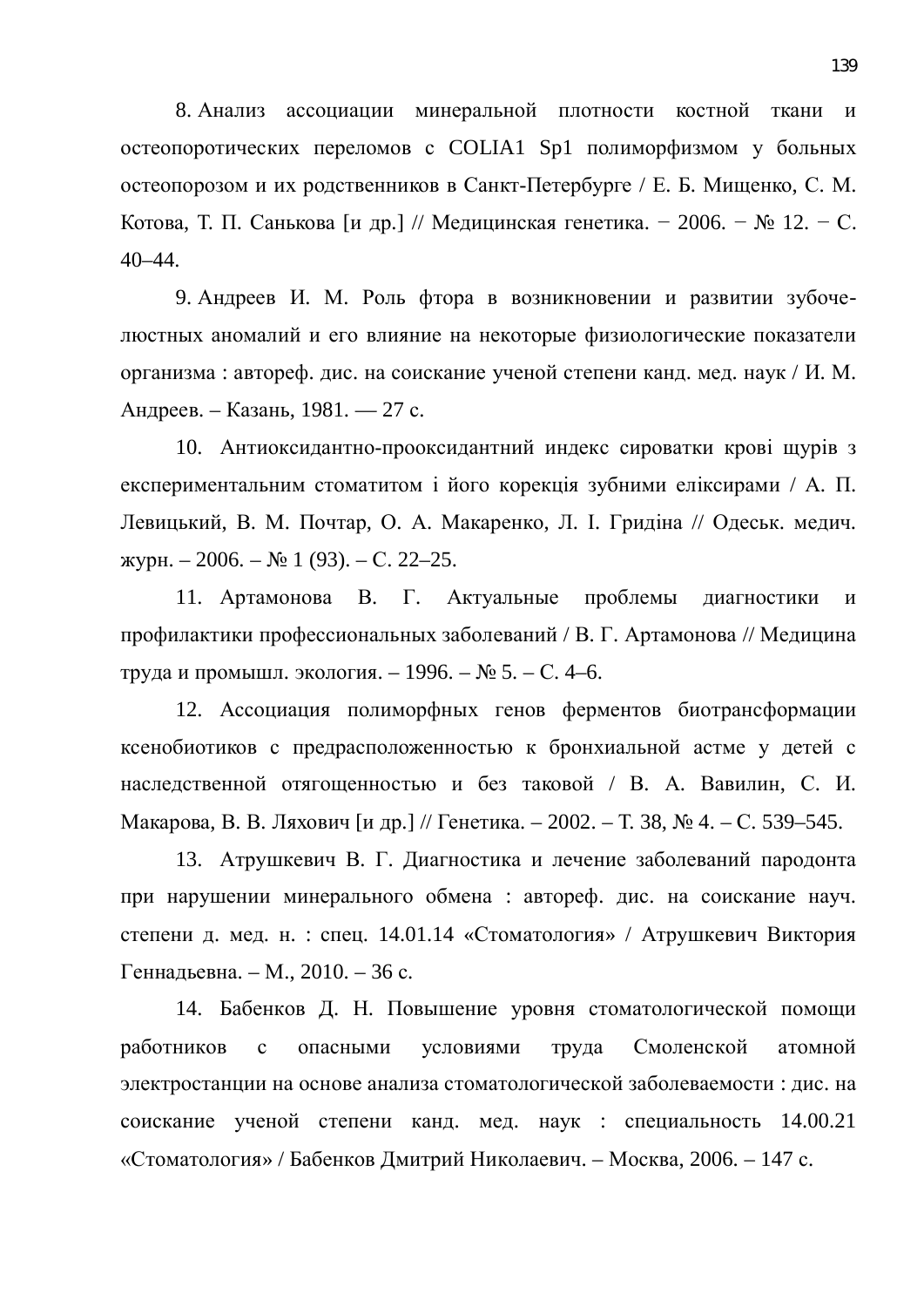15. Баганова Л. Н. Состояние и пути совершенствования стоматологического обслуживания работников с радиационно-вредными условиями труда (на примере Объединенного института ядерных исследований г. Дубны) : автореф. дис. на соискание ученой степени канд. мед. наук : специальность 14.00.21 «Стоматология» / Баганова Людмила Николаевна. – Москва, 2002. — 22 с.

16. Байбулова К. К. Особенности проявлений патологии в пародонте в условиях воздействия профессиональных вредностей. Актуальные вопросы клинической стоматологии / К. К. Байбулова, И. А. Кульманбетов // 3-й съезд стоматологов Казахстана. – Алма-Ата, 1986. – С. 47–50.

17. Барабаш Р. Д. Казеинолитическая и БАЭЭ-эстеразная активность слюны и слюнных желез у крыс в постнатальном онтогенезе / Р. Д. Барабаш, А. П. Левицкий // Бюлл. Экспер. Биол. – 1973. – № 8. – С. 65–67.

18. Баркан В. Щ. Проблемы загрязнения среды / В. Ш. Баркан // Наука и бизнес на Мурмане. Сер. «Экология и человек». – Мурманск, 2000. – С. 31– 34.

19. Бежина Л. Н. Совершенствование стоматологической помощи работникам отдельных отраслей промышленности с опасными условиями труда : дисс. на соискание ученой степени канд. мед. наук : специальность 14.00.33 «Общественное здоровье и здравоохранение» / Бежина Людмила Николаевна. – Москва, 2007. – 202 с.

20. Бекметов М. В. Экспериментальное обоснование профилактики заболеваний органов полости рта, обусловленных химическими факторами / М. В. Бекметов // Клиническая стоматология : сб. науч. трудов. – Ташкент,  $1988. - C. 23 - 27.$ 

21. Бекметов М. В. Лейкоплакия слизистой оболочки полости рта у рабочих химических предприятий / М. В. Бекметов // Стоматология. – 1983. –  $T. 62, N<sub>2</sub> 5. - C. 35-37.$ 

22. Бекметов М. В. Профилактика и лечение поражений органов полости рта робочих производства минеральных удобрений и мероприятия по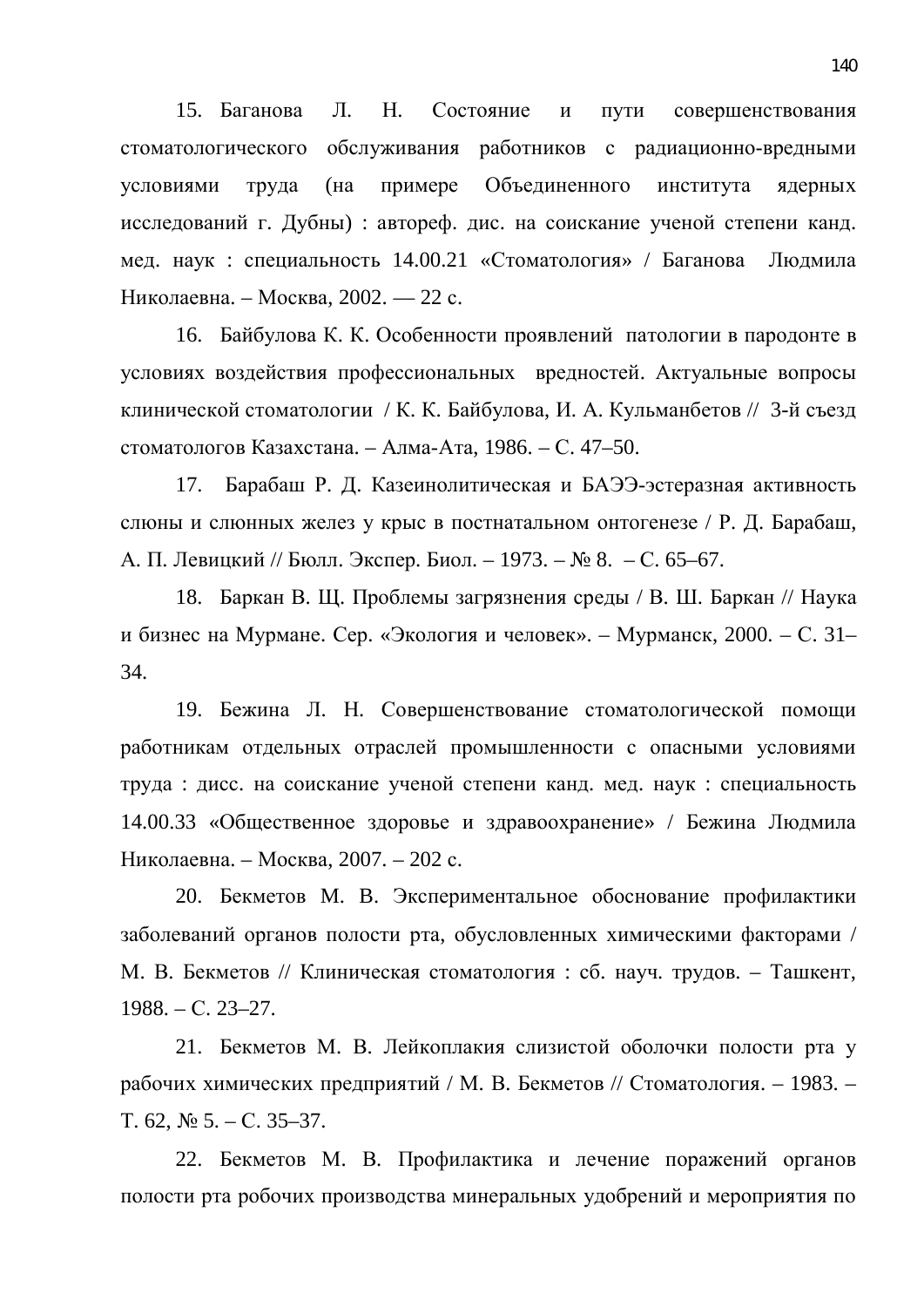улучшению диспансеризации и стоматологической помощи : дис. на соискание ученой степени д-ра. мед. наук / Бекметов М. В. – Москва, 1983. – 136 c.

23. Беневоленская Jl. И. Патогенез остеопороза / Jl. И. Беневоленская // материалы Российского конгресса по остеопорозу, 20-22 окт. 2003 г. – М.,  $2003. - C. 26.$ 

24. Билык Л. И. Влияние нагревающего микроклимата горячих цехов современного металлургического производства на состояние липидного обмена и систему гемостаза в организме рабочих : автореф. дис. на соискание ученой степени канд. биол. наук / Л. И. Билык. – Киев, 1990. – 20 с.

25. Биохимические маркеры воспаления тканей ротовой полости [методические рекомендации] / Левицкий А. П., Деньга О. В., Макаренко О. А. [и др.]. – Одесса: КП «Одеська міська друкарня», 2010. – 15 с.

26. Богоявленский В. Ф. Клиническая диагностика и неотложная терапия острых отравлений / В. Ф. Богоявленский, И. Ф. Богоявленский. – М.,  $2002. - 128$  c.

27. Борневассер М. Стресс в условиях труда / М. Борневассер // Психические состояния : хрестоматия. – СПб., 2000. – С. 195–214.

28. Бородулина И. И. О возможностях повышения жизнеспособности тканей маргинальной десны при заболеваниях пародонтита / И. И. Бородулина, С. Н. Ермольев // Пародонтология. – 2005. – № 2. – С. 41–45.

29. Васильева Т. В. Поражение твердых тканей зубов у работников Сормовской кондитер ской фабрики / Т. В. Васильева // Dental Forum (Форум стоматологии). – Москва. – 2004. –  $N_2$  1. – С. 48–51.

30. Вейсгейм Л. Д. Состояние полости рта у работников химического производства / Л. Д. Вейсгейм, Е. В. Люмкис // Новое в стоматологии. – 2004.  $-\mathcal{N}_{2}$  5. – C. 74–76.

31. Величковский Б. Т. Каталитические свойства пыли как критерии ее профессиональной опасности / Б. Т. Величковский, Б. Б. Фишман // Гигиена и санитария. – 2000. – № 3. – С. 25–28.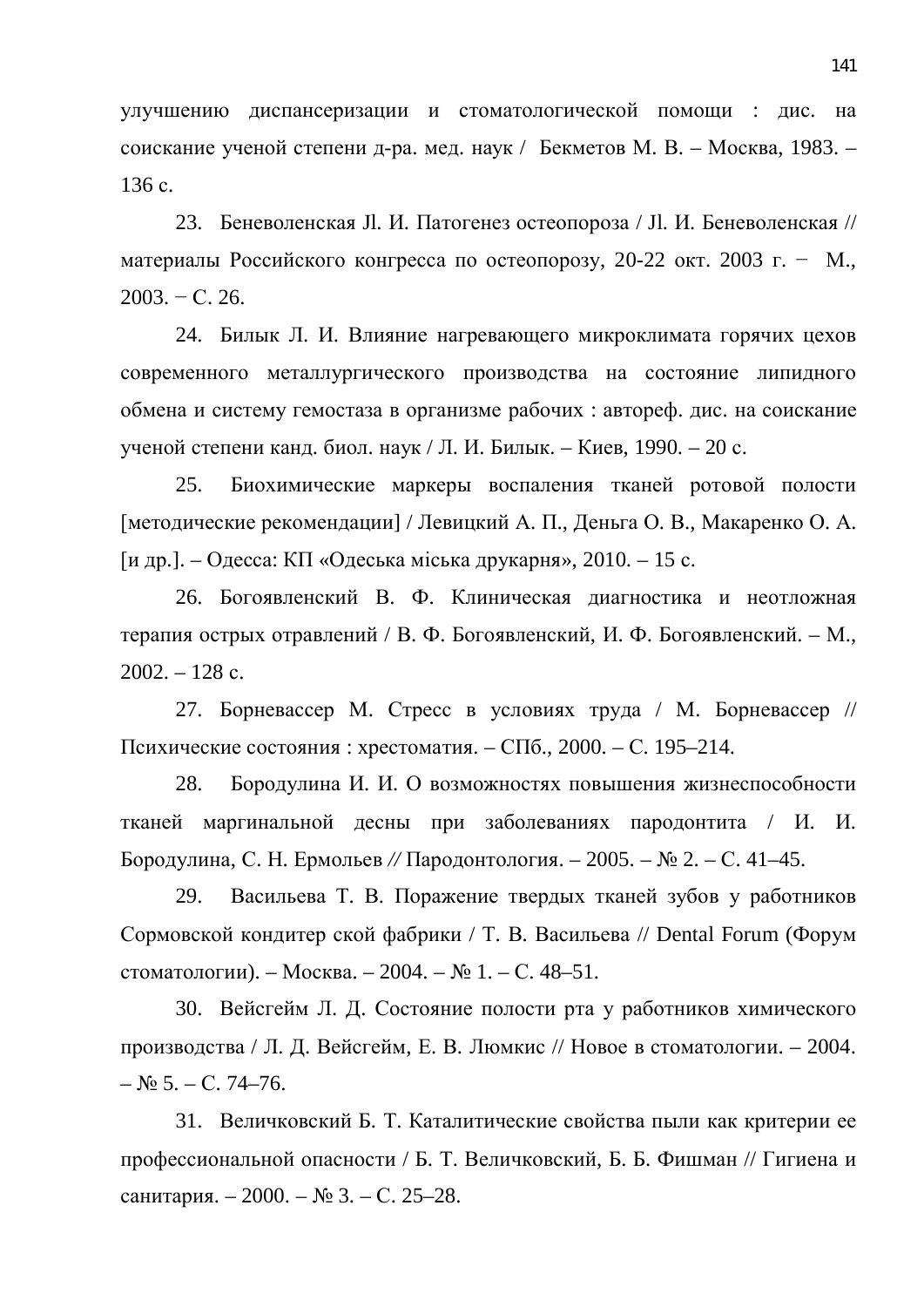32. Величковский Б. Т. Производственные аэрозоли в металлургии цветных металлов / Б. Т. Величковский, Б. А. Петров, Н. К. Вознесенский. – Киров, 2003. – 132 с.

33. Величковский Б. Т. Социальный стресс, трудовая мотивация и здоровье / Б. Т. Величковский. – М. : Изд-во ЦНИИОИЗ, 2005. – 33 с.

34. Виноградов А. В. Анализ эффективности алгоритмизированных профилактических мероприятий, проводимых пациентам с соматической патологией перед дентальной имплантацией : автореф. на соискание ученой степени к. м. н. : специальность  $14.00.21$  «Стоматология» / Виноградов Алексей Владимирович – Москва, 2007. – 26 с.

35. Влияние вредных производственных факторов на показатели стоматологической заболеваемости у работников промышленных предприятий / [Гарус Я. Н., Олесова В. Н., Сорокоумов Г. Л. и др.]. – Москва. : Изд. СтГМА, 2006. – 115 с.

36. Влияние периапикальных очагов инфекции на микроциркуляцию пародонта у больных с воспалительными заболеваниями пародонта / Л. Ю. Орехова, Т. В. Кудрявцева, Е. Д. Кучумова, В. А. Осипова // Пародонтология.  $-2005. - N_2 1. - C. 10-16.$ 

37. Влияние стажа работы на производстве с вредными условиями труда насостояние зубочелюстной системы / Я. Н. Гарус, Г. Л. Сорокоумов, А. Я. Лернер [и др.] // Рос. стоматол. журн. − 2005. – №4. – С. 25–28.

38. Володарова Е. И. Медосмотры по «вредным» профессиям: теория и практика / Е. И. Володарова // Экономика здравоохранения. – 2008. – № 5. – С. 43–51.

39. Гаврикова Л. М. Уреазная активность ротовой жидкости у больных с острой одонтогенной инфекцией челюстно-лицевой области / Л. М. Гаврикова, И. Т. Сегень // Стоматология. – 1996. – Спец. вып. – С. 49–50.

40. Гайнутдинова Б. Г. Проведение и эффективность санитарного стоматологического просвещения при внедрении стоматологической профилактической программы в крупном промышленном центре : автореф.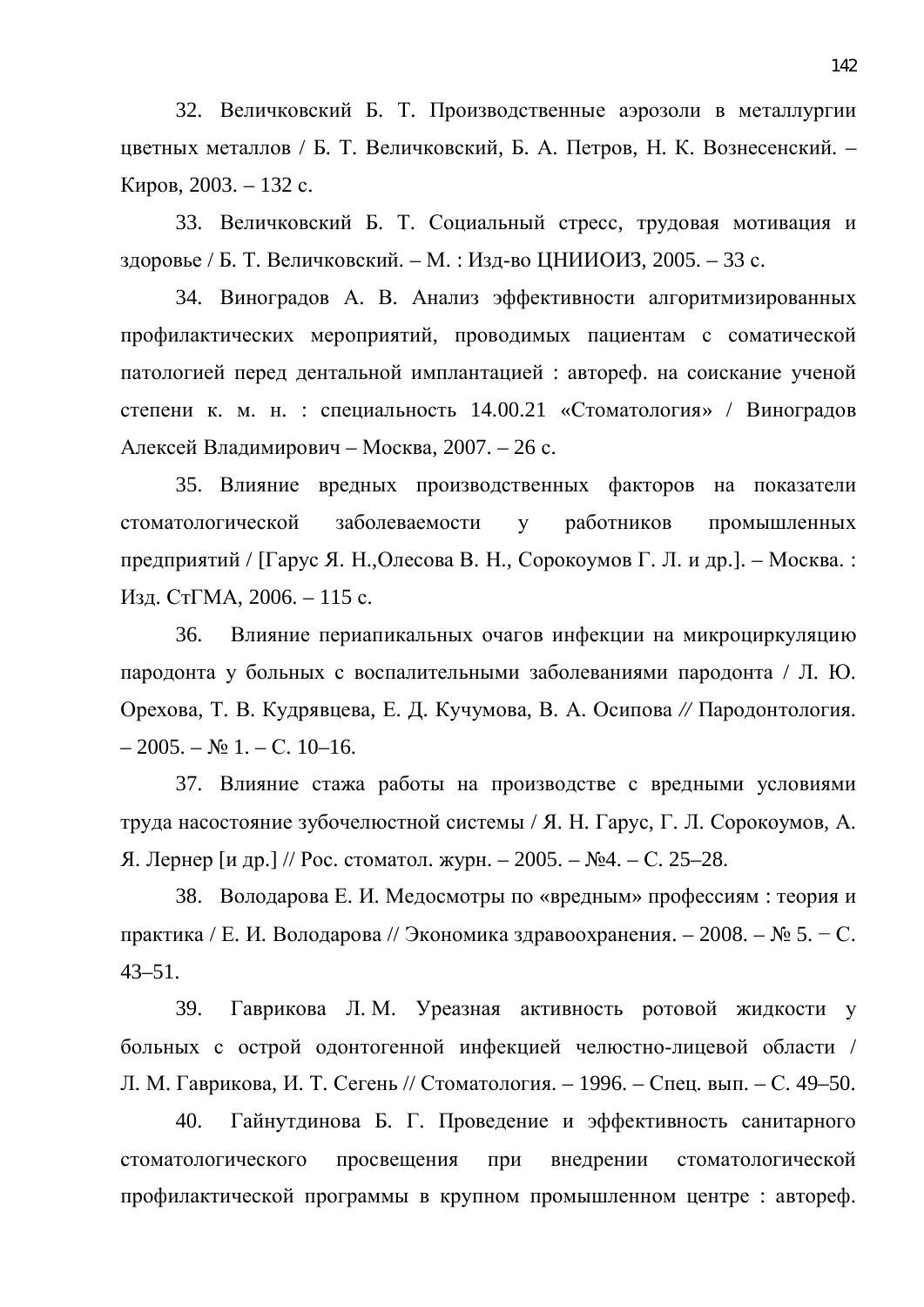дисс. на соискание ученой степени канд. мед. наук: специальность 14.00.21 «Стоматология» / Гайнутдинова Бронислава Георгиевна. – Воронеж, 2006. –  $26 c.$ 

41. Гарус Я. Н. Состояние зубочелюстной системы у лиц, подвергавшихся воздействию вредных производственных факторов: дисс. на соискание научной степени доктора мед. наук / Гарус Я. Н. – Москва, 2006. – 238 c.

42. Гафаров Р. Г. Организация стоматологической профилактической работы в индустриальном районе г. Перми / Р. Г. Гафаров, П. З. Дудина // Стоматология XXI века: вопросы профилактики: I общероссийский конгресс стоматологов, 2001 г. : материалы конференции. – Пермь, 2001. – С. 12–14.

43. Гаффаров С. А. Особенности минерального состава твердых тканей зубов у рабочих Ферганского завода химического волокна / С. А. Гаффаров // Рос. стоматол. журн. – 2004. – № 6. – С. 47–48.

44. Гаффаров С. А. Состояние функциональных показателей тканей полости рта у рабочих химической промышленности Ферганы / С. А. Гаффаров, С. С. Агзамходжаев // Рос. стоматол. журн. – 2004. – № 1. – С. 39– 41.

45. Гембицкий Е. В. Острые и хронические профессиональные отравления азотной кислотой и окислами азота / Е. В. Гембицкий, Н. А. Богданов, В. А. Сафронов – М., 1974. – 158 с.

46. Генетические маркеры бронхолегочных заболеваний профессионального генеза на примере полиморфных генов глутатион S трасферзы M1 и цитохрома P 4501A1 / Г. В. Пай, Л. П. Кузьмина, О. В. Ковчан [и др.] // Мед. генет. – 2003. – Т. 2, № 5. – С. 223–226.

47. Генетические параллели в мультифакторных моделях пародонтита с агрессивным течением и остеопороза / А. И. Зиновьева, В. Г. Атрушкевич, А. В. Поляков [и др.] // Российская Стоматология. – 2011. – № 6. – С. 34–40.

48. Генетический паспорт — основа индивидуальной и предиктивной медицины / [под ред. В. С. Баранова]. – С-П, 2009. – 527 с.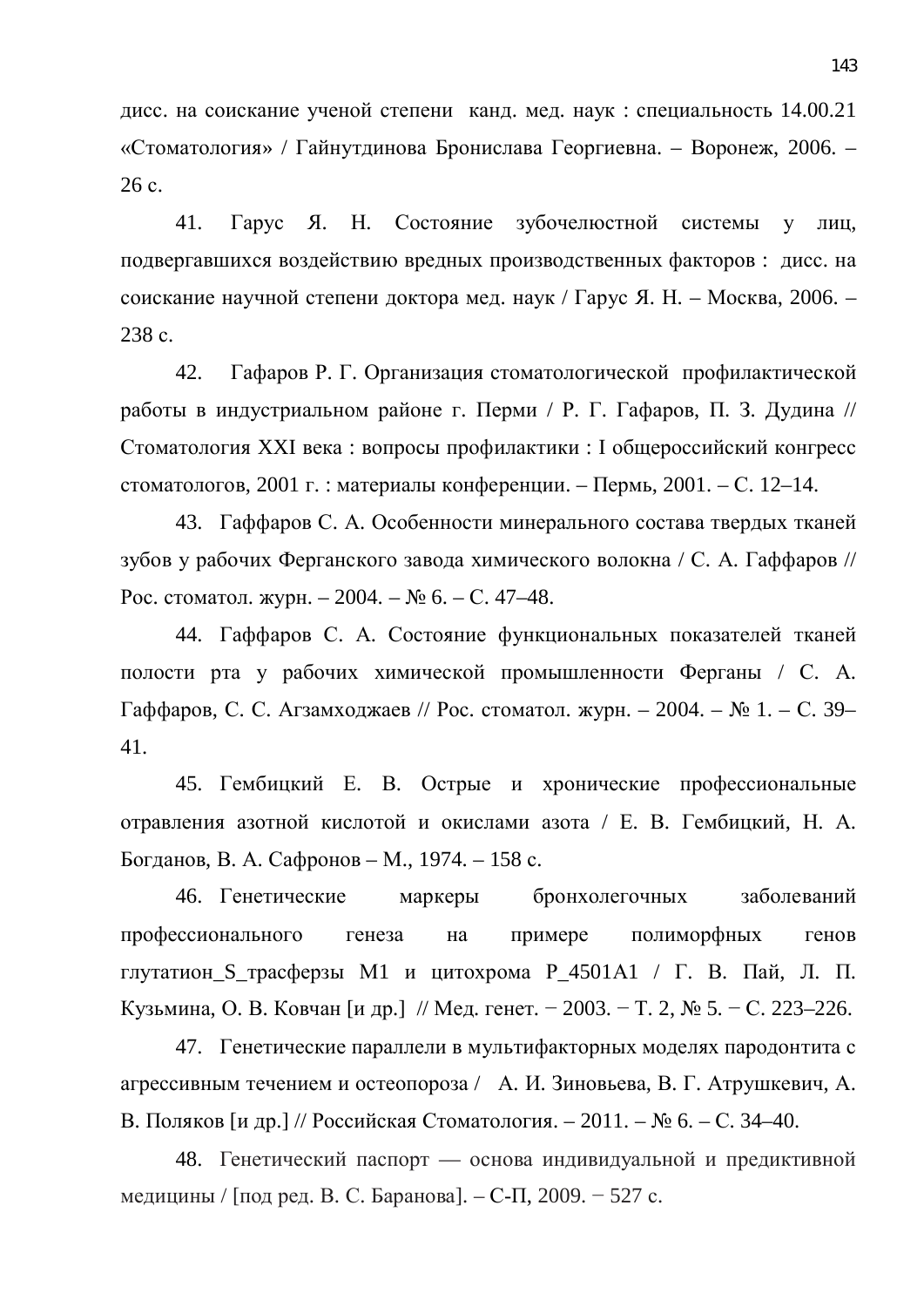49. Геном человека и гены «предрасположенности» (Введение в предиктивную медицину) / Баранов В. С., Баранова Е. В., Иващенко Т. В. [и др.]. – СПб. : Интермедика, 2000. – 271 с.

50. Гирин С. В. Модификация метода определения активности каталазы в биологических субстратах / С. В. Гирин // Лабор. диагностика. –  $1999. - N_2$  4. – C. 45–46.

51. Гичев Ю. П. Экологическая обусловленность основных заболеваний и сокращения продолжительности жизни / Ю. П. Гичев; РАМН. СО, Ин-т регион. патологии и патоморфологии НЦ КЭМ, Рос. экол. акад. – Новосибирск, 2000. – 90 с.

52. Глазунов О. А. Статистические методы в оценке влияния общесоматической патологии на клинические показатели состояния полости рта у работников горнорудной промышленности / О. А. Глазунов, А. В.  $\Gamma$ алкин // Вісник стоматології. – 2010. – № 2. – С. 81–85.

53. Гмурман В. Е. Теория вероятностей и математическая статистика: [учебное пособие для вузов / 10-е издание, стереотипное]. — Москва: Высшая школа, 2004. — 479 с.

54. Горячковский А. М. Определение активности щелочной фосфатазы в сыворотке крови / А. М. Горячковський // Клиническая биохимия в дабораторной диагностике : справочное пособие [изд. 3-е]. – Одеса: Екологія,  $2005. - C. 284 - 286.$ 

55. Горячковский А. М. Оптимизированный микрометод определения активности аспартатаминотрансферазы (АсАТ) в сыворотке крови / А. М. Горячковский // Клиническая биохимия в лабораторной диагностике : справочное пособие [изд. 3-е]. – Одеса: Екологія, 2005. – С. 263–267.

56. Гребня Н. П. Атмосферные загрязнения как фактор риска здоровья детского и подросткового населения / Н. П. Гребняк, А. Ф. Федоренко, К. А. Якимова // Гигиена и санитария. – 2002. – № 2. – С. 21–23.

57. Гринхальх Т. Основы доказательной медицины / Т. Гринхальх, [пер. с англ.]. – М.: ГЭОТАР-МЕД, 2004. – 240 с.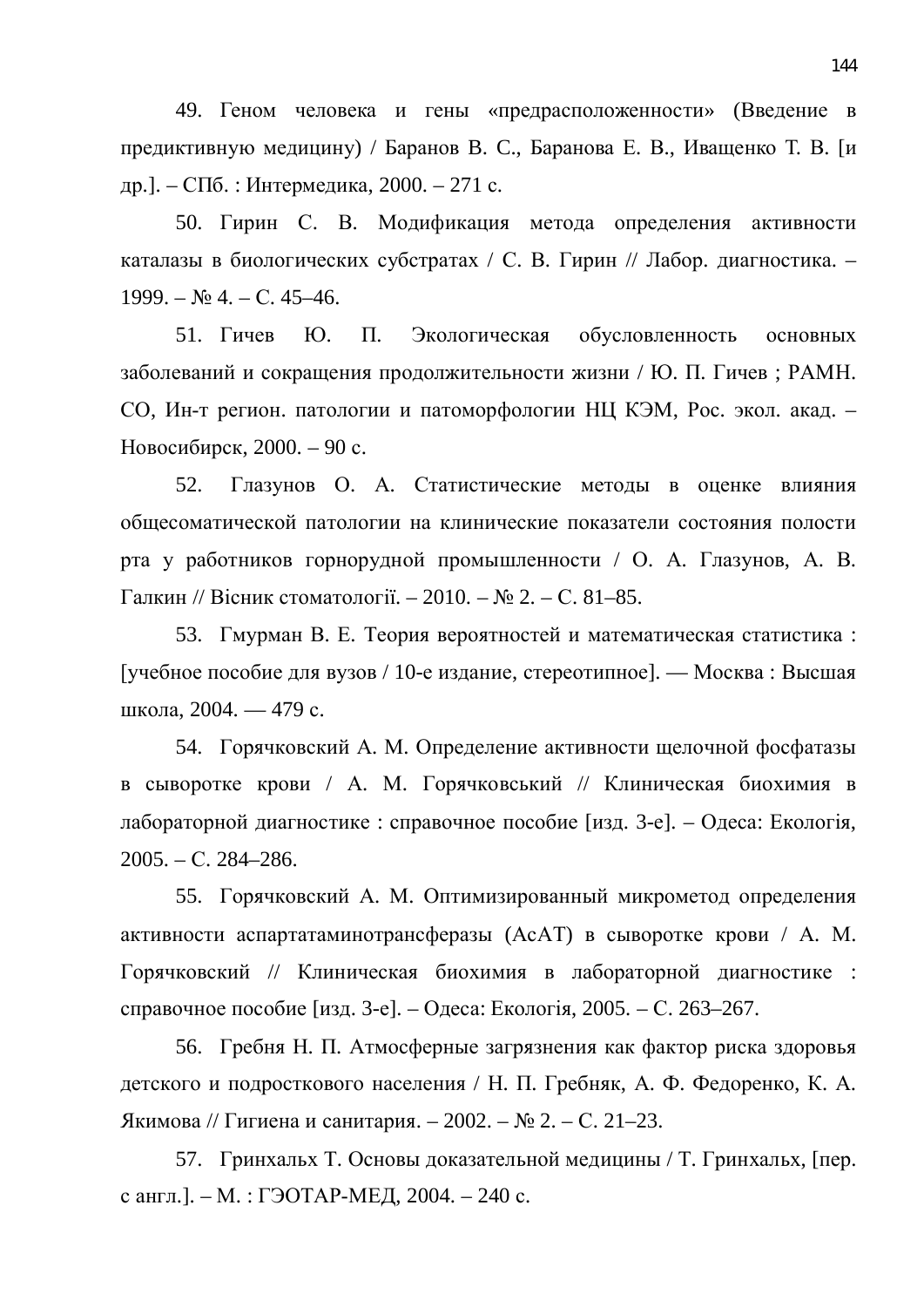58. Данилевский Н. Ф. Влияние жевательной нагрузки, осуществляемой жевательной резинкой "Orbit" без сахара на кровоснабжение тканей пародонта у детей / Н. Ф. Данилевский, О. В. Деньга, Э. М. Деньга // Вісник стоматології. – 1997. – № 1. – С. 91–98.

59. Дворянкова Е. В. Терапевтическая эффективность применения отечественного иммуномодулятора "Полиоксидоний" у больных витилиго: автореф. дис. на соискание учен. степени канд. мед. наук:  $14.00.11 / E. B.$ Дворянкова; РосМаПО. – М., 2002. – 18 с.

60. Деньга О. В. Адаптогенные профилактика и лечение основных стоматологических заболеваний у детей: автореф. дис. на соискание учен. степени канд. мед. наук: спец.14.01.22 «Стоматологія» / О. В. Деньга. -Одесса, 2000. – 434 с.

61. Деньга О. В. Биохимические показатели ротовой жидкости и сыворотки крови рабочих химического производства при профилактике основных стоматологических заболеваний / О. В. Деньга, О. В. Ефремова, О.А. Макаренко // Journal of Heath Sciences. – 2014. – № 12 (4). – С. 115–120.

62. Деньга О. В. Метод оценки поверхностного заряда плазматических мембран клеток буккального эпителия у детей / О. В. Деньга // Вісник стоматології. – 1997. – № 3. – С. 450–452.

63. Деньга О. В. Молекулярно-генетическая оценка предрасположенности работников химической промышленности к стоматологическим заболеваниям / О. В. Деньга, О. В. Ефремова, Т.Г. Вербицкая // Інновації в стоматології. – 2014. – № 4. – С. 56–61.

64. Деньга О. В. Распространенность и структура основных стоматологических заболеваний у рабочих химической промышленности / О. В. Деньга, О. В. Ефремова // Інновації в стоматології – 2014. – № 2. – С. 89–92.

65. Дмитриев Д. А. Современные методы изучения влияния загрязнения окружающей среды на иммунную систему / Д. А. Дмитриев, Е. Г. Румянцева // Гигиена и санитария. – 2002. – № 4. – С. 68–70.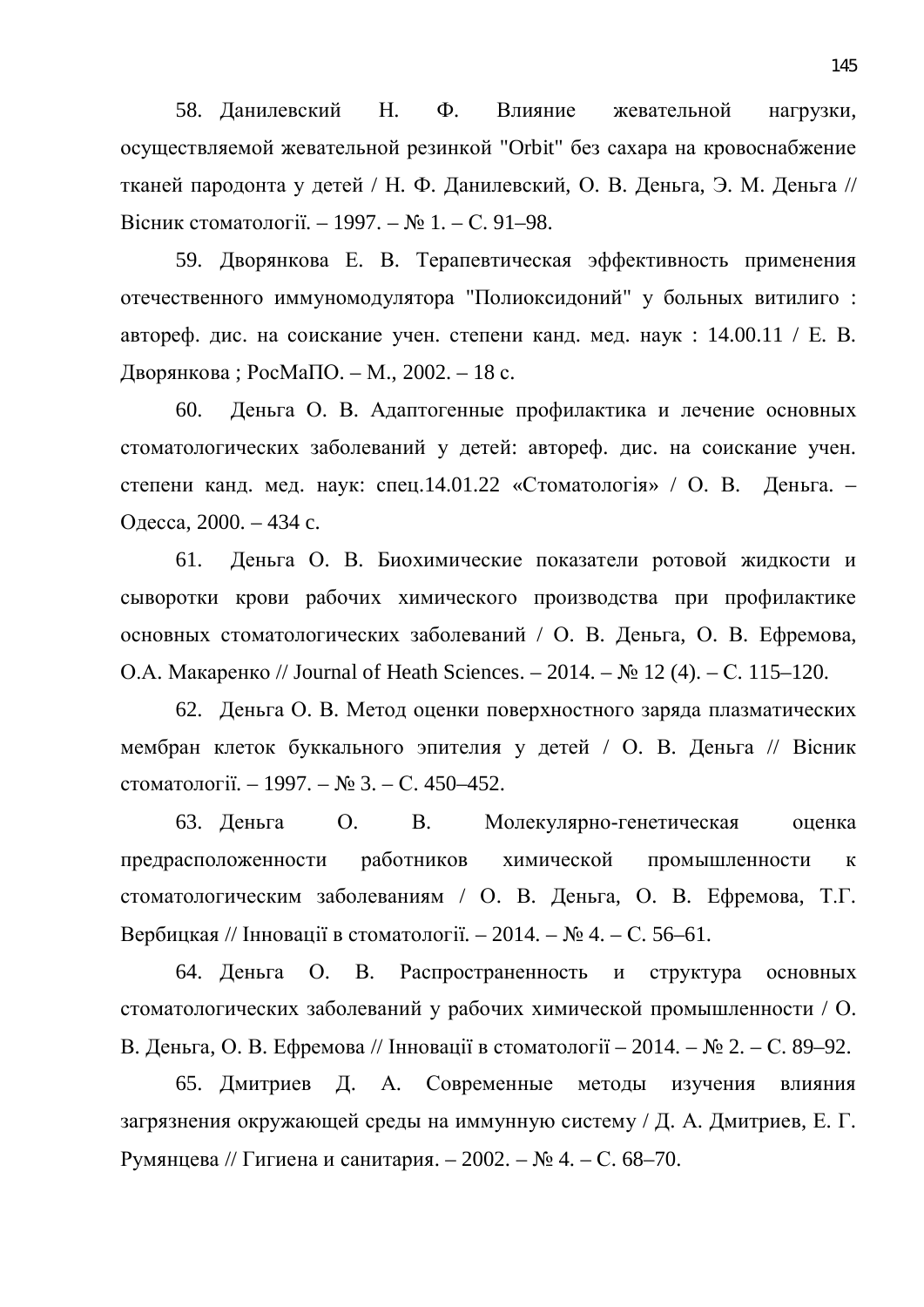66. Експериментальне вивчення токсичної дії та специфічної ефективності засобів для догляду за порожниною рота: [метод. рекомендації] / Т. П. Терешина, К. М. Косенко, А. П. Левицький [та ін.]. – Київ, ДФЦ МОЗ України. – 2003. – С. 22 – 23.

67. Ефремова О. В. Комплексная профилактика и лечение основных стоматологических заболеваний у работников химического производства / О. В. Ефремова, Э. М. Деньга // Вісник стоматології. – 2014. – № 4. – С. 14–17.

68. Ефремова О. В. Молекулярно-генетическая оценка предрасположенности работников химической промышленности к основным стоматологическим заболеваниям / О. В. Ефремова // Особенности модернизации предмета исследований представителей медицинских наук : международная научно-практическая конференция, 6-7 июня 2014 г. : тезисы докл. – Киев, 2014. – С. 75–78 (збірник матеріалів).

69. Ефремова О. В. Оценка эффективности комплекса профилактики основных стоматологических заболеваний для работников химического производства на животных / О.В. Ефремова, О.А. Макаренко // Клінічна стоматологія. – 2014. – № 4. – С. 29–33.

70. Ефремова О. В. Профилактика основных стоматологических заболеваний у работников химической промышленности / О. В. Ефремова // Медичні науки: напрямки та тенденції розвитку в Україні та світі : международная научно-практическая конференция, 23-24 мая 2014 г. : тезисы докл. – Одесса, 2014. – С. 67–71.

71. Ефремова О. В. Эффективность профилактики основных стоматологических заболеваний в условиях современного химического производства / О. В. Ефремова // Фармацевтичні та медичні науки: актуальні питання: международная научно-практическая конференция, 16–17 мая 2014 г. : тезисы докл. – Днепропетровск, 2014. – С. 110–113.

72. Заблоцкая Н. В. Совершенствование лечебного процесса на основе изучения структуры заболеваемости и выработки алгоритма объемов терапевтической стоматологической помощи: автореф. дис. на соискание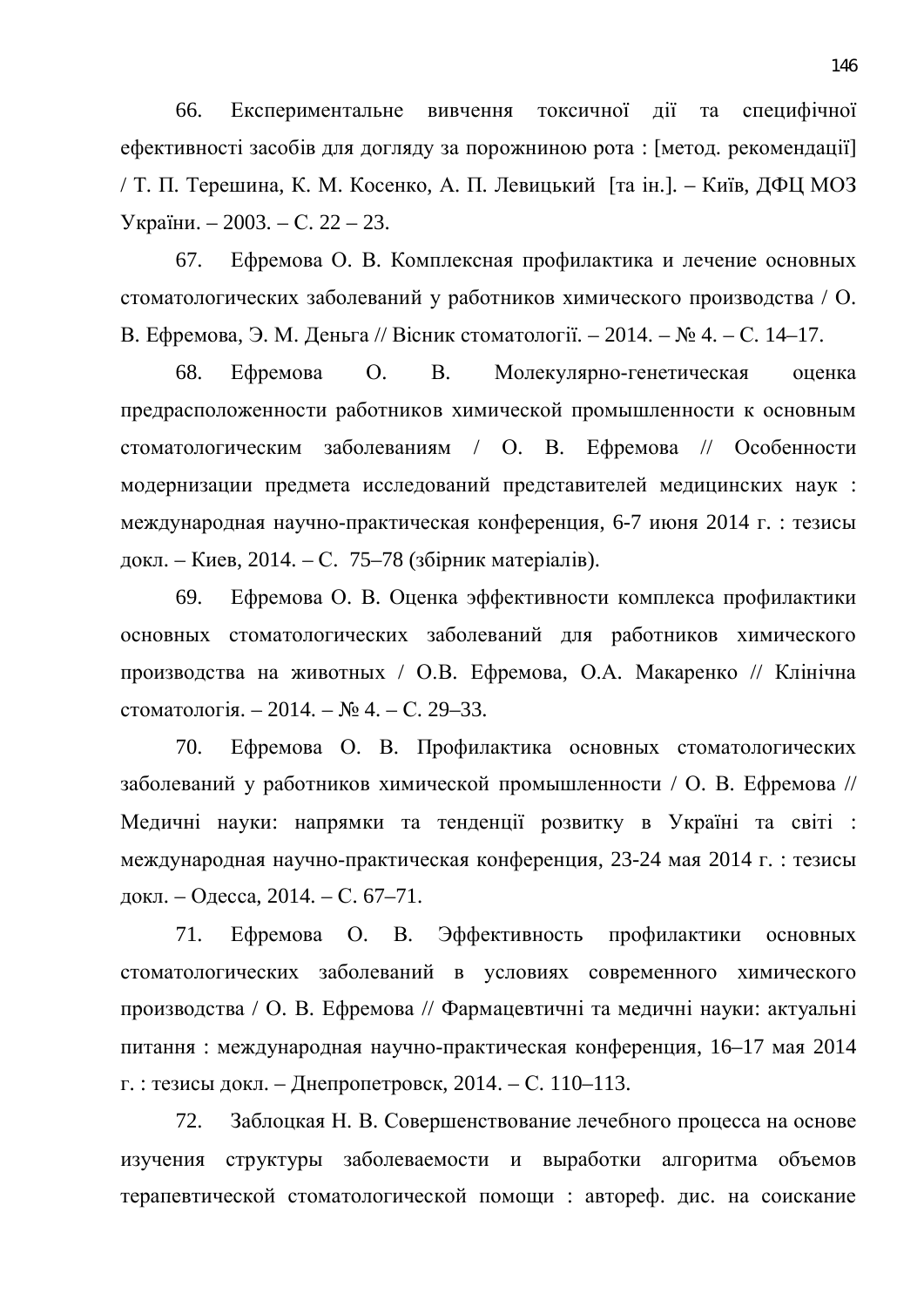ученой степени канд. мед. наук : специальность 14.00.21 «Стоматология» / Заблоцкая Наталья Витальевна. – Москва, 2004. – 29с.

73. Загрязнение окружающей среды и экологическая обусловленность патологии человека [в России] : Аналит. обзор / Ю. П. Гичев ; ред. А. В. Яблоков; ГПНТБ СО РАН, РАМН. СО. Науч. центр клин. и эксперим. медицины. – Новосибирск : 2003. – 137 с. – (Сер. Экология; Вып. 68).

74. Захаров П. А. Состояние зубочелюстной системы работников с радиационно-вредными условиями труда и меры по совершенствованию их стоматологического обслуживания (на примере горно-химического комбината города Железногорска) : дис. на соискание ученой степени канд. мед. наук / Захаров Павел Анастасович. – Москва, 2006. –132 с.

75. Зверяев А. Г. Факторы риска и стоматологическая заболеваемость в Норильском промышленном регионе : автореф. дис. на соикание ученой степени канд. мед. наук: специальность 14.00.21 «Стоматология» / Зверяев Алексей Георгиевич. – М., 2004. – 25 с.

76. Зислин Д. М. Клиника острых и хронических профессиональных интоксикаций сернистым газом / Д. М. Зислин, И. П. Стерехова. – М. : Медицина, 1977. – 136 с.

77. Зорина О. А. Взаимосвязь полиморфизма генов некоторых коллагенов с развитием заболеваний пародонта / О. А. Зорина, О. А. Борискина // The Scientific & Educational Bulletin "Health & Educational Millennium". – 2012. – T. 14,  $\mathbb{N}^{\circ}$  5. – C. 1–3.

78. Зубов С. В. Организация и развитие стоматологической службы газовой промышленности / С. В. Зубов. – Москва: «Знание», 2005. – 175 с.

79. Ивчик Т. В. Прогнозирование развития обструктивного синдрома у больных хроническим бронхитом с учетом наследственных факторов / Т. В. Ивчик, А. Н. Кокосов // Тер. архив. – 2001. – № 3. – С. 33–37.

80. Измеров Н. Ф. Охрана здоровья рабочих и профилактика профессиональных заболеваний на современном этапе / И. Ф. Измеров // Медицина труда и промышл. экология. – 2002. – № 1 – С. 1–7.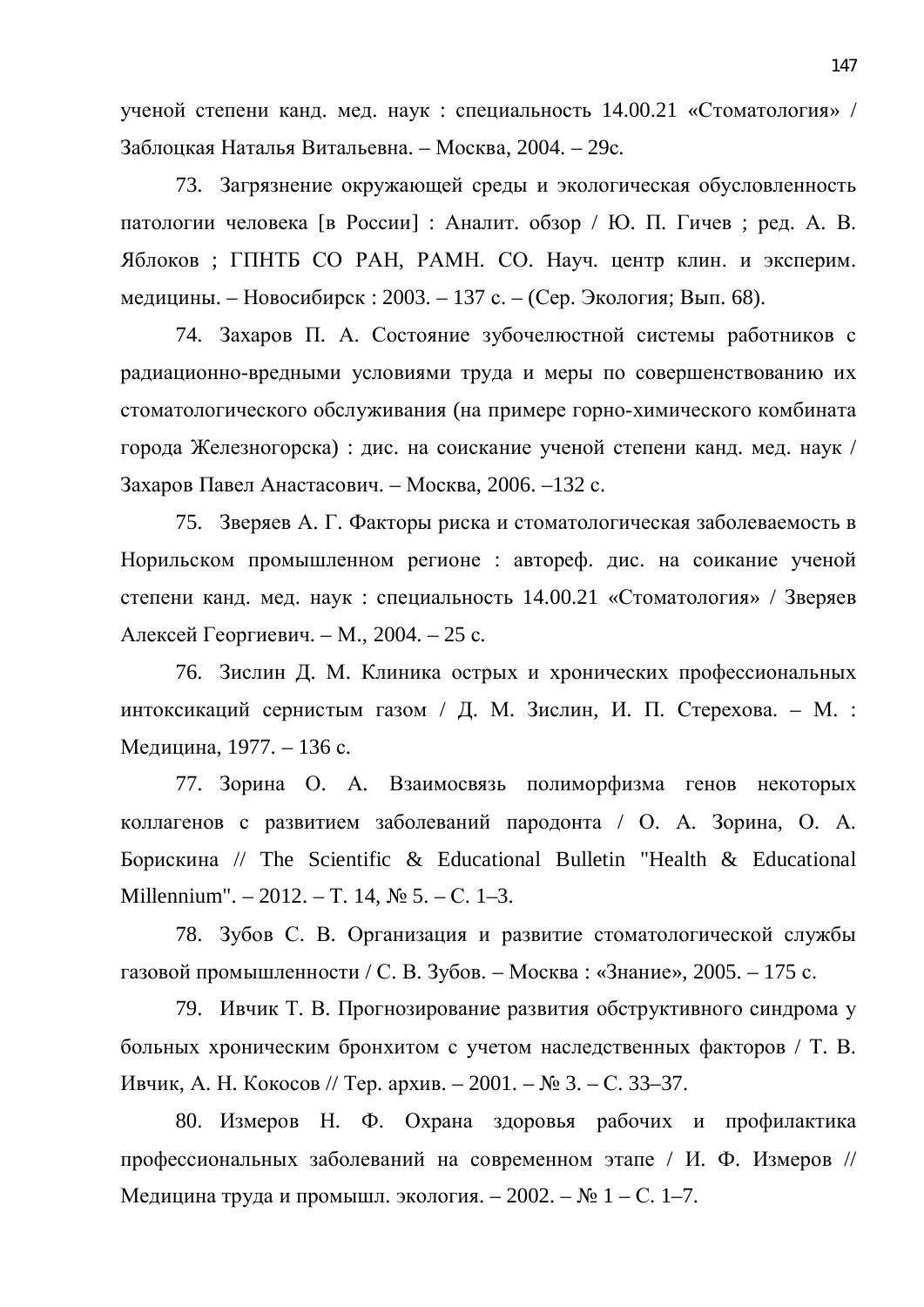81. Ильющенко С. М. Индивидуальные средства гигиены – основа успешной профилактики / С. М. Ильющенко, В. Р. Обуханич // Пародонтология. – 2005. – № 1. – С. 74–77.

82. Иорданишвили А. К. Заболевания полости рта у людей, работающих с вибрирующими устройствами / А. К. Иорданишвили, А. В. Дергунов, К. Радгударзи // Институт стоматологии : науч.-практ. журнал. - $2009. - N_2 2. - C. 66-67.$ 

83. Иорданишвили А. К. Стоматологическая заболеваемость людей, работающих на производстве синтетических моющих средств / А. К. Иорданишвили, А. П. Щербо, В. В. Пирожинский // Институт стоматологи. –  $2008. - N<sub>2</sub> 1(38). - C. 18-21.$ 

84. Кобзарь А. И. Прикладная математическая статистика / А. И. Кобзарь. - М.: Физматлит, 2006. - 816 с.

85. Кочетова (Макарова) О. В. Роль генов биотрансформации ксенобиотиков в формировании предрасположенности к токсическому гепатиту у рабочих производств гептила и этилбензола-стирола / О. В. Кочетова (Макарова), Т. В. Викторова, Л. К. Каримова // Экологическая генетика. – 2005. – Т. 3, № 1. – С. 3–10.

86. Кражан И. А. Клинико-эпидемиологическая характеристика, лечение и профилактика заболеваний пародонта у жителей химической промышленной зоны : автореф. дис. на соискание учен. степени канд. мед. наук: спец. 14.00.21 / Кражан Ирина Анатольевна; Кубан. гос. мед. акад. – Краснодар, 1998. – 18 с.

87. Кривошеев Ю. К. Экологические аспекты накопления минеральных элементов в организме детей, проживающих в районах интенсивной промышленной деятельности на Крайнем Севере: автореф. дис. на соискание ученой степени канд. мед. наук: 03.00.16 «Экология» / Кривошеев Юрий Константинович. – Архангельск, 2004. – 18 с.

88. Кузьмина Л. П. Генетико-биохимические исследования в медицине труда / Л. П. Кузьмина // Вестн. РАМН. – 2001. – № 10. – С. 89–91.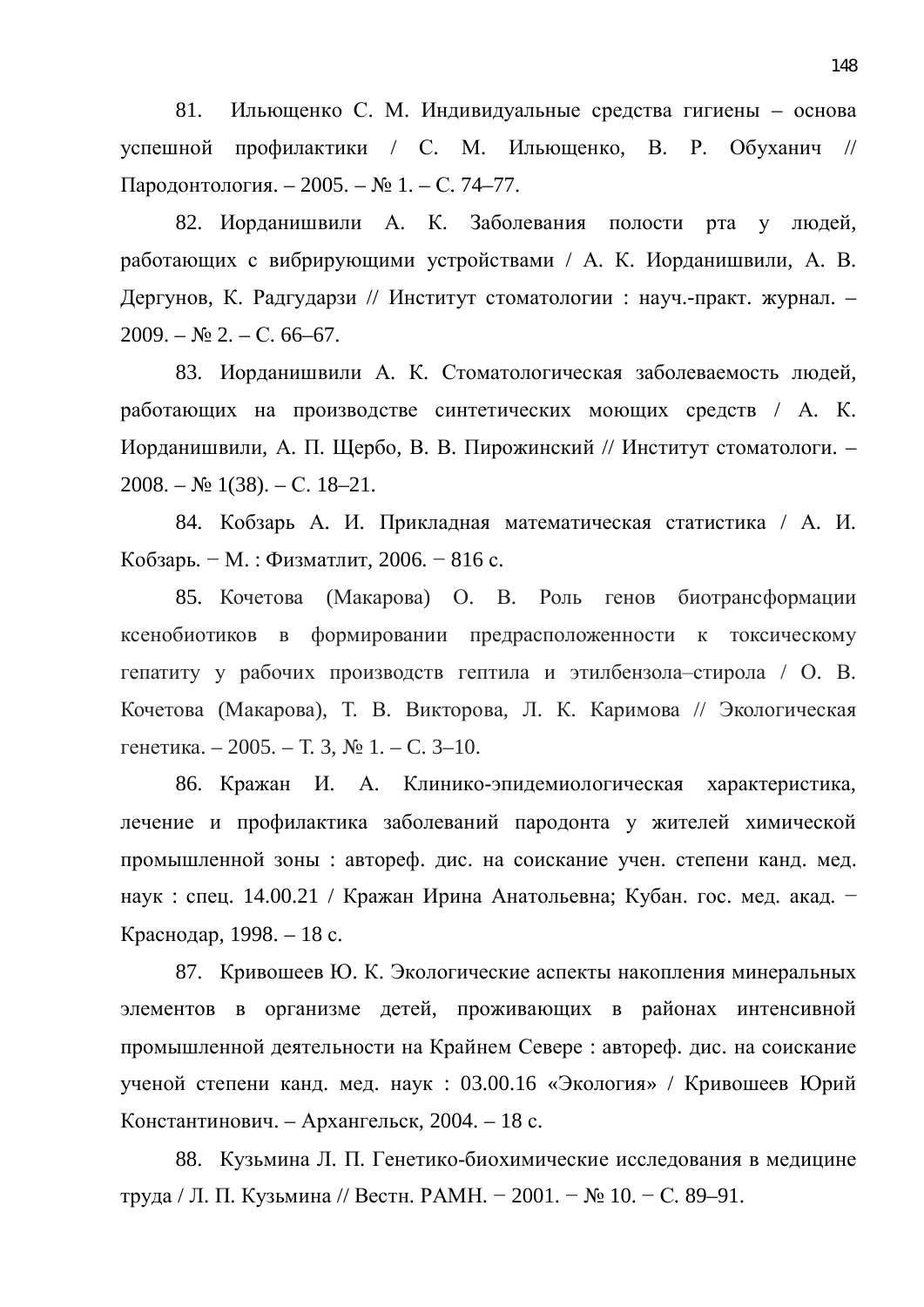89. Кулинский В. И. Обезвреживание ксенобиотиков / В. И. Кулинский // Соросовский образовательный журнал. – 1999. – № 1. – С. 8–12.

90. Кустов В. В. Комбинированное действие промышленных ядов / В. В. Кустов, Л. А. Тиунов, Г. А. Васильев. – М.: Медицина, 1988. – 256 с.

91. Кучма В. Р. Оценка риска влияния факторов окружающей среды на здоровье детей и подростков / В. Р. Кучма // Гигиена и санитария. – 2002. –  $\mathbb{N}_2$  $6. - C. 51-53.$ 

92. Лахтін Ю. В. Патогенетична роль солей важких металів у розвитку основних стоматологічних захворювань та корекція наслідків їх негативного впливу: авторефер. дис. ... докт. мед. наук:  $14.01.22$  - стоматологія / Ю. В. Лахтін. - Одеса, 2013. - 40 с.

93. Лебедев А. В. Состояние гигиены полости рта у рабочих производства антибиотиков комбината ОАО «Синтез» г. Кургана при различных способах первичной профилактики кариеса зубов / А. В. Лебедев, Б. Н. Зырянов // Маэстро стоматологи. – 2007. – №1(25). – С. 31–33.

94. Левицкий А. П. Сравнительная оценка трех методов определения активности фосфатаз слюны / А. П. Левицкий, А. И. Марченко, Т. Л. Рыбак // Лабор. дело. – 1973. – № 10. – С. 624–625.

95. Левицкий А. П. Лизоцим вместо антибиотиков / А. П. Левицкий. – Одесса : КП ОГТ, 2005. – 74 с.

96. Леонтьев В. К. Профилактика стоматологических заболеваний / В. К. Леонтьев, Г. Н. Пахомов. – Москва, 2006. – 416 с.

97. Лернер А. Я. Комплексное исследование состояния зубочелю стной системы у работников Норильского горнометаллургического комбината с вредными условиями труда : автореф. дис. на соискание ученой степени канд. мед. наук : специальность 14.00.21 «Стоматология» / Лернер Александр Яковлевич. – М, 2005. – 29 с.

98. Маймулов В. Г. Методологические проблемы изучения причинноследственных связей в системе «окружающая среда – здоровье человека» / В.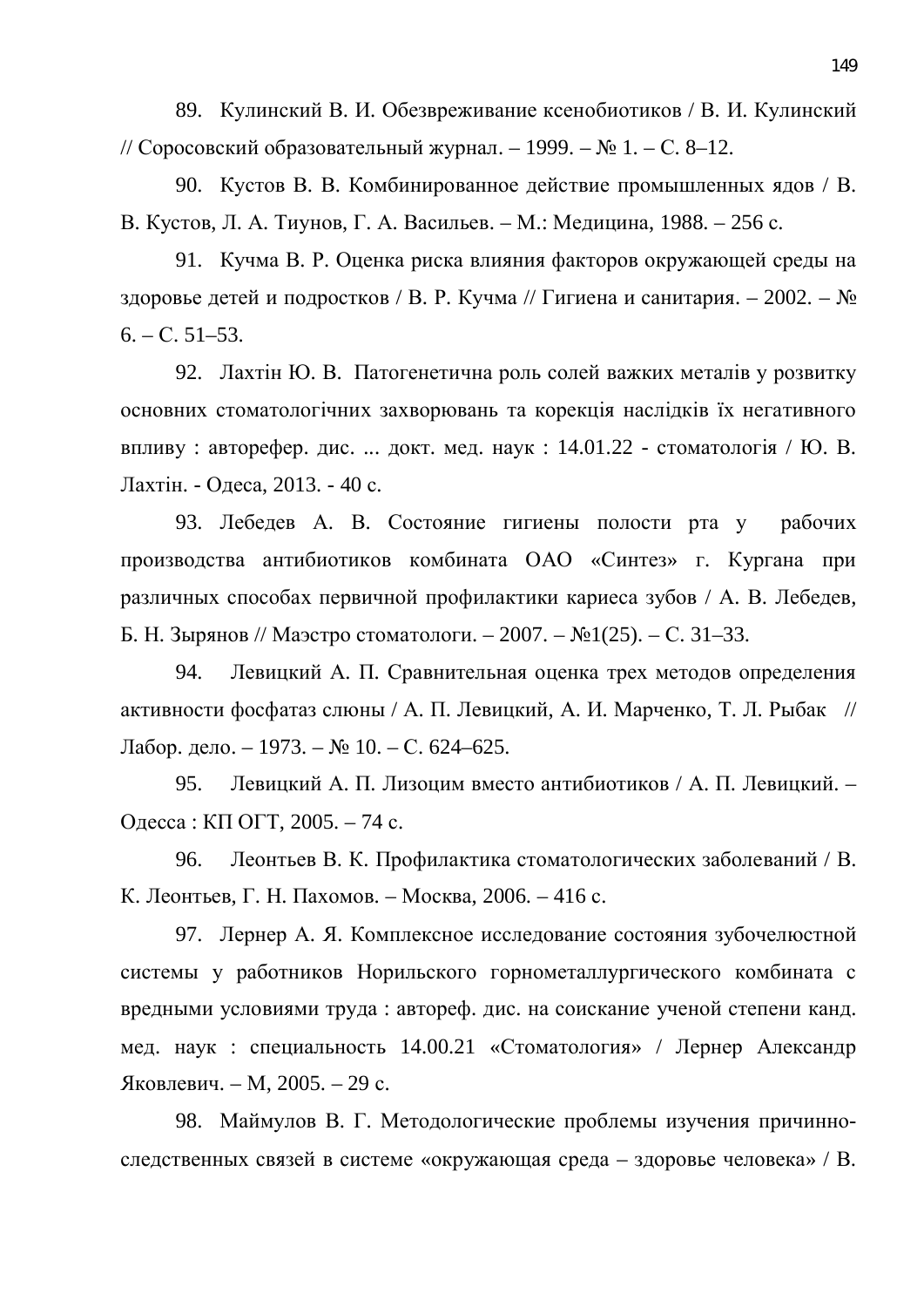Г. Маймулов, С. В. Нагорный // Вести. СПбГМА им. И. И. Мечникова. – 2000.  $-$  No 1. – C. 22–25.

99. Михайленко І. О. Обґрунтування методу профілактики захворювань пародонта у працівників аміачного виробництва: авторефер. дис. ... канд. мед. наук: 14.01.22 – стоматологія / І.О. Михайленко. – Одеса, 2008. – 20 с.

100. Молекулярно-генетические исследования в медицине труда / Н. Ф. Измеров, Л. П. Кузьмина, М. М. Коляскина [и др.] // Гигиена и санитария. –  $2011. - N$ <sup>o</sup> 5. – C. 10–14.

101. Насонов Е. JI. Роль цитокинов и гормонов в формировании костной ткани / Е. JI. Насонов, С. Н. Храмцова, JI. А. Щеплягина // Российский педиатрический журнал. – 2005. – № 5. – С. 25–29.

102. Научно-практические исследования по проблеме «Научные основы комплексной оценки риска воздействия факторов окружающей среды на здоровье человека» в 2001 г. / С. М. Новиков, Т. А. Шашина Е. А., Шашина [и др.] // Гигиена и санитария. – 2002. – № 6. – С. 87–89.

103. Небредовский В. Н. Влияние химических загрязнений воздушной среды на заболеваемость допризывной молодежи Северо-Западного региона РФ : автореф. дис. на соискание ученой степени канд. мед. наук : специальность 14.00.07, 14.00.20 // Небредовский Валерий Николаевич. – М.,  $1997. - 23$  c.

104. Никанова А. В. Влияние сульфата никеля на гипофизарнотиреоидную систему рабочих гидрометаллургического производства никеля и на гипоталамо-тирсоидную систему белых беспородных крыс: автореф. дис. на соискание ученой степени канд. биол. наук: специальность 03.00.13 / А. В. Никанона. – Архангельск, 1999. – 19 с.

105. Николаева А. В. Влияние некоторых нейротропных средств на состояние тканей пародонта при раздражении верхнего шейного симпатического узла : автореф. дисс. на соиск. уч. степени канд. мед. наук : спец. 14.00.21 / А. В. Николаева. – Харьков, 1967. – 28 с.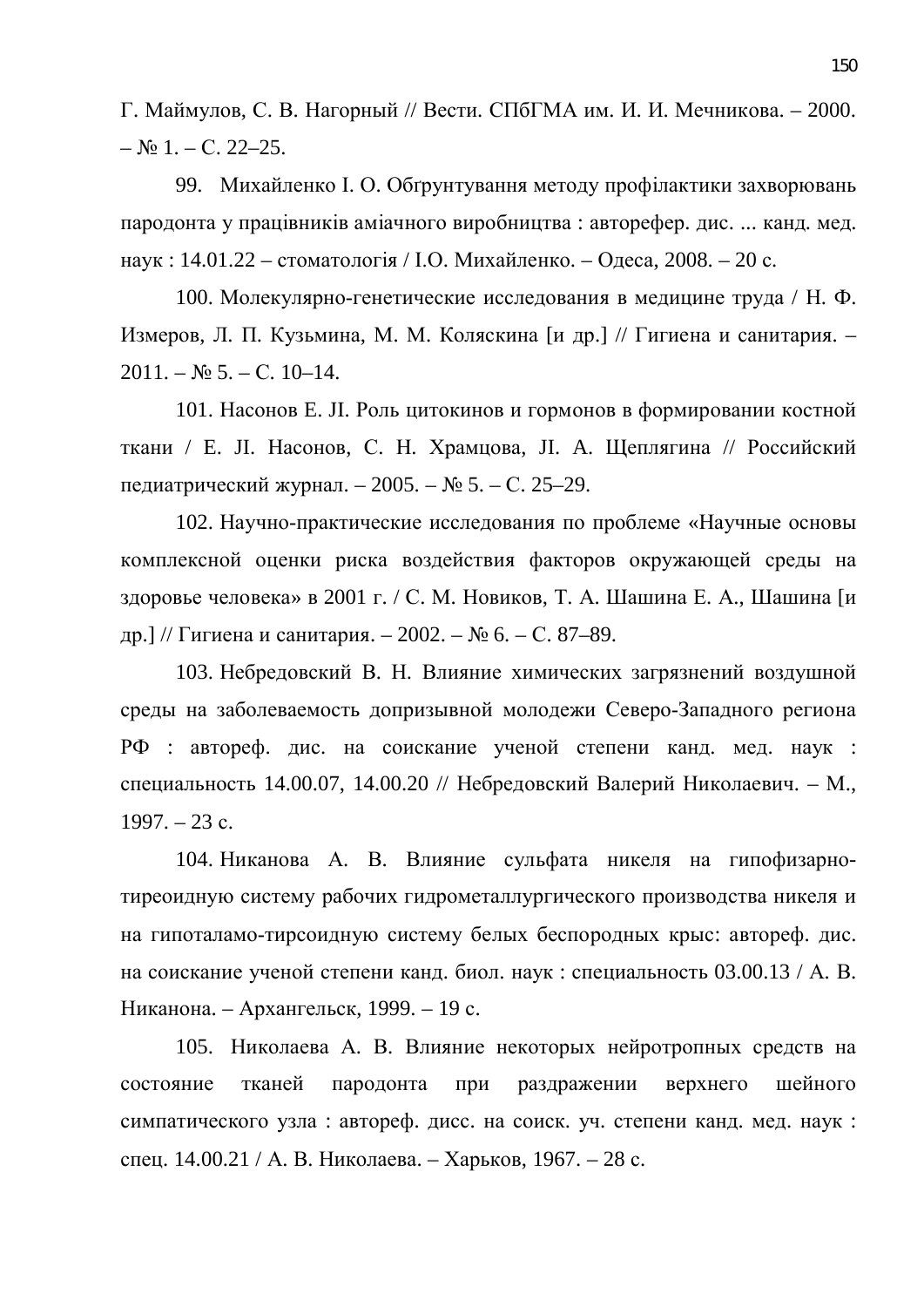106. Нурмагамбетов Е. К. Профессиональная патология в суперфосфатном производстве / Е. К. Нурмагамбетов // Гигиена труда и проф. заболевания. – 1974. – № 3. – С. 38–39.

107. О связи содержания и условий труда нефтяников с психофизиологическими характеристиками их функционального состояния / О. В. Федоткин, Г. И. Белорусова, О. А. Орехов [и др.] // Медицина катастроф.  $-2004. - N_2 2. - C. 47-48.$ 

108. Овруцкий Г. Д. Профилактика поражений полости рта, вызываемых плавиковой кислотой / Г. Д. Овруцкий, Т. А. Карагезян, Э. А. Гулунян. – Ереван: Айастан, 1990. – 138 с.

109. Огудов А. С. Гигиеническая оценка состояния окружающей среды и здоровья детского населения в районах размещения предприятий по добыче и обогащению полиметаллических руд : автореф. дис. на соискание ученой степени канд. мед. наук: спец. 14.00.07 «Гигиена» / А. С. Огудов. – М. – 1991.  $-24$  c.

110. Ольхов О. Г. Психогигиена труда рабочих горячих цехов: автореф. дис. на соискание ученой степени д-ра мед. наук : специальность 19.00.04 «Медицинская психология» / Ольхов Олег Георгиевич. – Л., 1991. – 23 с.

111. Определение точечных мутаций гена с помощью биологических микрочипов / Ж. М. Кожекбаева, А. С. Глотов, О. А. Гра [и др.] // Молекул.  $6\mu$ <sub>0</sub>. – 2007. – T. 41,  $\mathcal{N}_2$  4. – C. 725–733.

112. Орехова Л. Ю. Изучение влияния различных воздушноабразивных средств на структуру эмали зуба / Л. Ю. Орехова, Н. С. Оксас, Н. М. Парамонова // Пародонтология. – 2005. – № 1. – С. 30–34.

113. Орехова Л. Ю. Роль противовоспалительного ополаскивателя в лечении заболеваний пародонта / Л. Ю. Орехова, А. А. Леонтьев, С. Б. Улитовский // Пародонтология. – 2007. – № 4. – С. 63–66.

114. Оценка состояния здоровья, разработка и внедрение комплекса оздоровительных мероприятий для рабочих и служащих ПО «Апатит» // Отчет о НИР. – Кировск, 1989. – 58 с.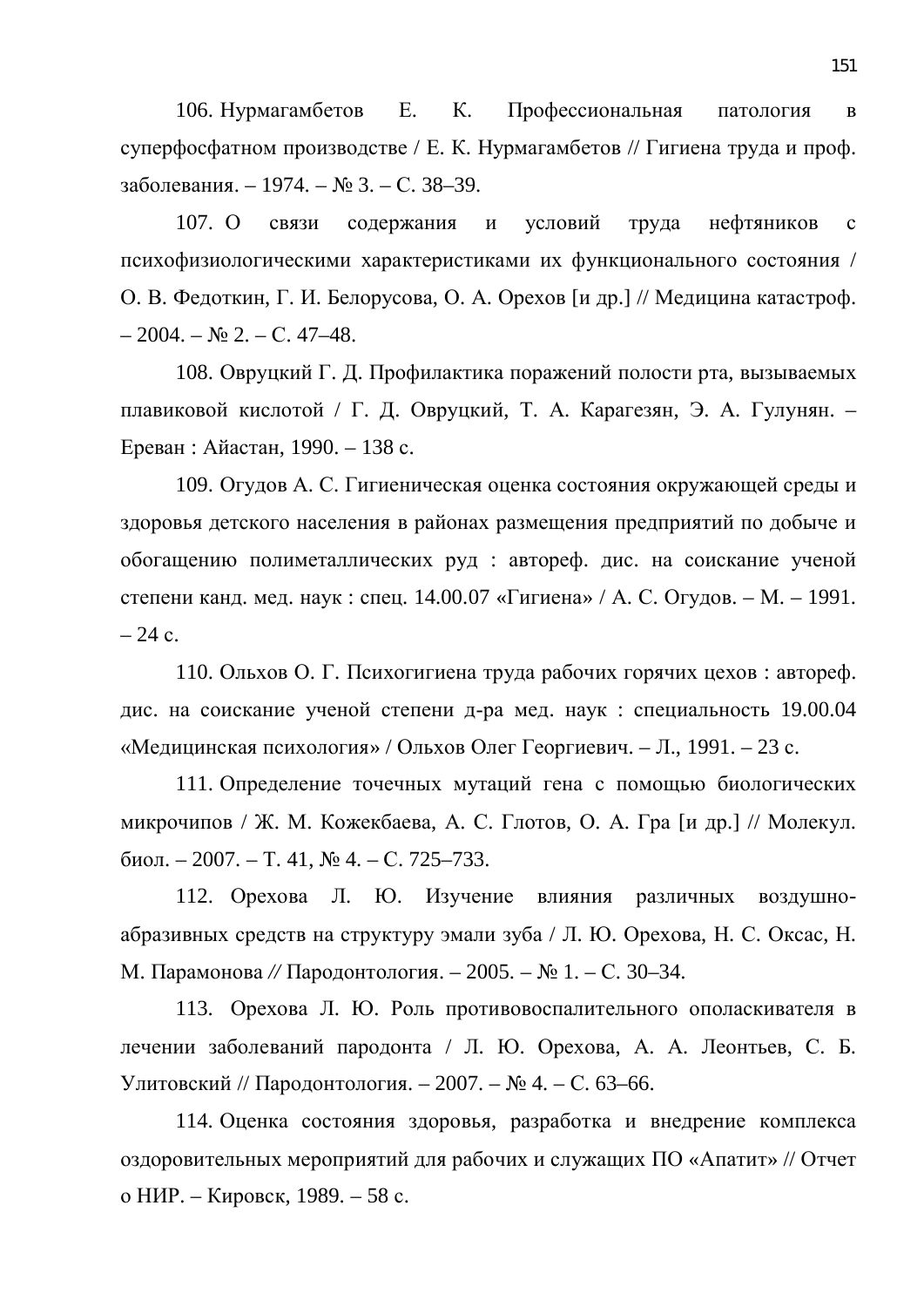115. Оценка фенотипа ацетилирования у больных ангиной на фоне базисной терапии и лечения ксимедоном / И. Э. Кравченко, С. Ю. Гармонов, Р. Г. Зарипова [и др.] // Вопросы биологической, медицинской и фармацевтической химии. – 2006. – № 4. – С. 22–25.

116. Павлов Н. Б. Изучение стоматологической заболеваемости и нуждаемости в специализированной помощи работников нефтегазодобывающей промышленности : автореф. дис. на соискание ученой степени канд. мед. наук: специальность 14.00.21 «Стоматология» / Павлов Николай Борисович. – Москва, 2004. – 26 с.

117. Пат. 46671 Україна, МПК А61N 5/00, А61К 8/00, u2009 09531. Спосіб кількісної оцінки запалення у тканинах пародонту / Дєньга О.В., Дєньга Е.М., Дєньга А.Е.; опубл. 25.12.09, Бюл. № 24.

118. Пат. 47096 Україна, МПК А61N 5/00, А61К 8/00, и2009 09529. Спосіб оцінки функціонального стану мікрокапілярного русла слизової ясен / Дєньга О.В., Дєньга Е.М., Дєньга А.Е.; опубл. 11.01.10, Бюл. № 1.

119. Пеккер Р. Я. Профессиональные поражения тканей полости рта / Пеккер Р. Я. – М. : Медицина, 1977. – 127 с.

120. Подойникова М. Н. Комплексная диагностика и терапия хронического генерализованного пародонтита : автореф. дисс. на соискание ученой степени д. м. н. : специальность «Стоматология» / Подойникова Мария Николаевна. — Москва, 2007. – 42 с.

121. Полиморфизм в генах человека, ассоциирующийся с биотрансформацией ксенобиотиков / В. А. Спицын, С. В. Макаров, Г. В. Пай [и др.] // Вестник ВОГиС. – 2006. – Т. 10,  $\mathbb{N}$ -1. – С. 97–105.

122. Полиморфизм генов биотрансформации ксенобиотиков Gstm1, Gstt1, Сур2d6, вероятных маркеров риска онкологических заболеваний, в популяциях коренных этносов и русских Северной Сибири / Р. П. Корчагина, Л. П. Осипова, Н. А. Вавилова [и др.] Вавиловский журнал генетики и селекции. – 2011. – Том 15, № 3. – С. 448–461.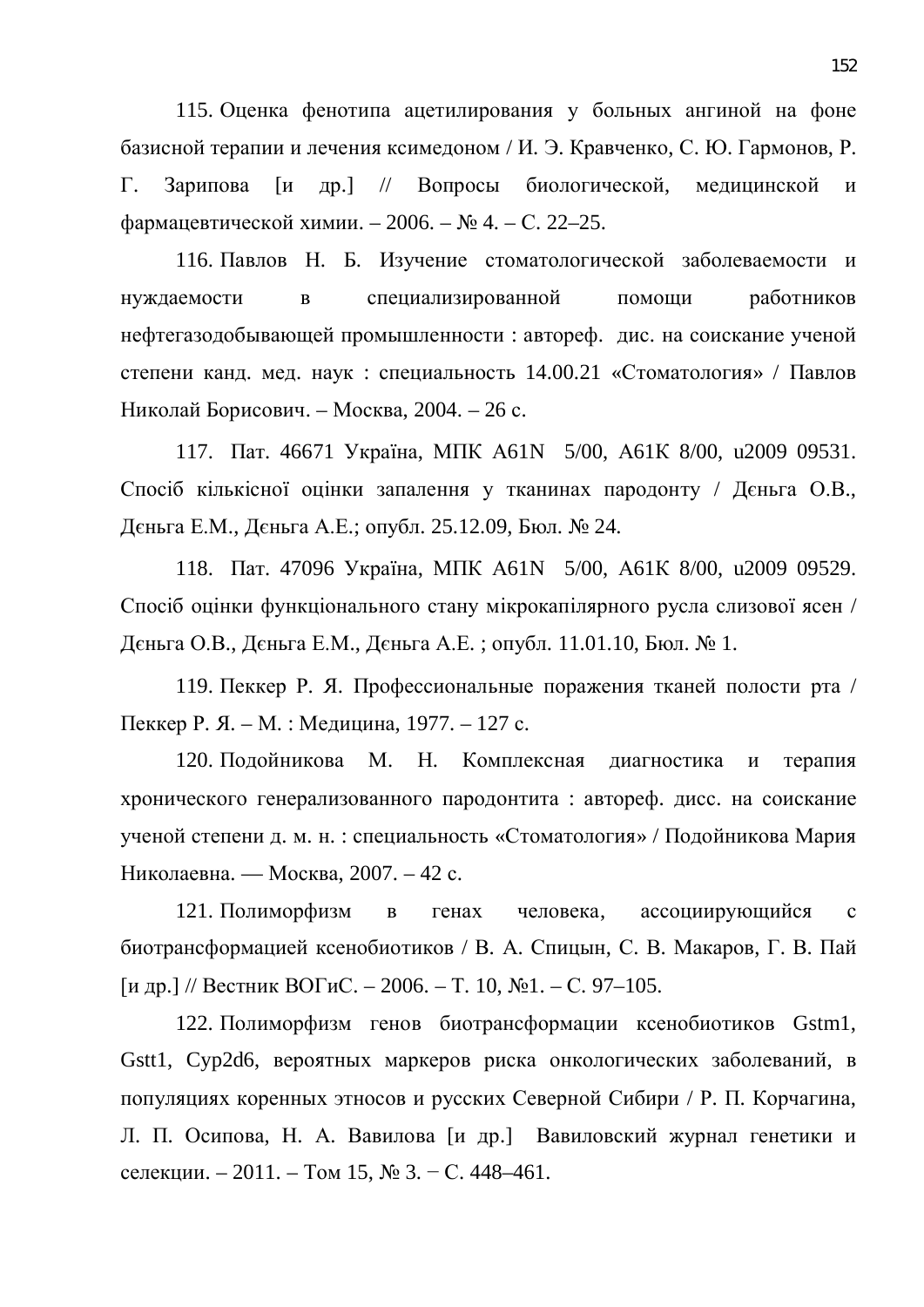123. Полиморфизм генов системы биотрансформации ксенобиотиков у больных профессиональными аллергическими дерматозами / Н. Ф. Измеров, Л. П. Кузьмина, М. М. Коляскина [и др.] // Вестник РАМН. – 2012. – № 7. – 39–43.

124. Поляк А. Л. Влияние комплекса профессиональнопроизводственных факторов на слизистую полости рта, пародонт и твердые ткани зубов у работающих в йодном производстве (к обоснованию лечебнопрофилактических и оздоровительных мероприятий): автореф. дис. на соискание уч. степени канд. мед. наук : специальность  $14.00.21$  / Поляк Анатолий Леонидович; Киев. мед. ин-т им. А. А. Богомольца. – К., 1989. – 20 ɫ.

125. Поляк А. Л. Влияние паров йода на слизистую оболочку полости рта работающих в йодном производстве / А. Л. Поляк // Гигиена труда и проф. заболевания. – 1988. – № 7. – С. 26–28.

126. Потребность в ортопедическом стоматологическом лечении работников предприятия с вредными условиями труда / Я. Н. Гарус, В. Н. Олесова, В. В. Уйба [и др.] / Экономика и менеджмент в стоматологии. – 2005.  $-$  No 2. – C. 97–103.

127. Прохончуков А. А. Стоматология: факторы риска взаимосвязаны / А. А. Прохончуков // Медицинский вестник. – 2006. – № 23/24. – 23 с.

128. Рабинович И. М. Изучение заболеваний слизистой оболочки рта и разработка мероприятий по их предупреждению у работников фосфорного производства / И. М. Рабинович, И. Д. Сулейманова, А. В. Алимский // Новое в стоматологи. – 2001. – № 9. – С. 79–80.

129. Рабинович И. М. Распространенность заболеваний слизистой оболочки полости рта у работников хлопко-перерабатывающей промышленности / И. М. Рабинович, А. В. Алимский, Д. Д. Тойджанова // Стоматология. – 1998. – № 4. – С. 61–62.

130. Равинская А. А. Программа профилактики основных стоматологических заболеваний у рабочих химического производства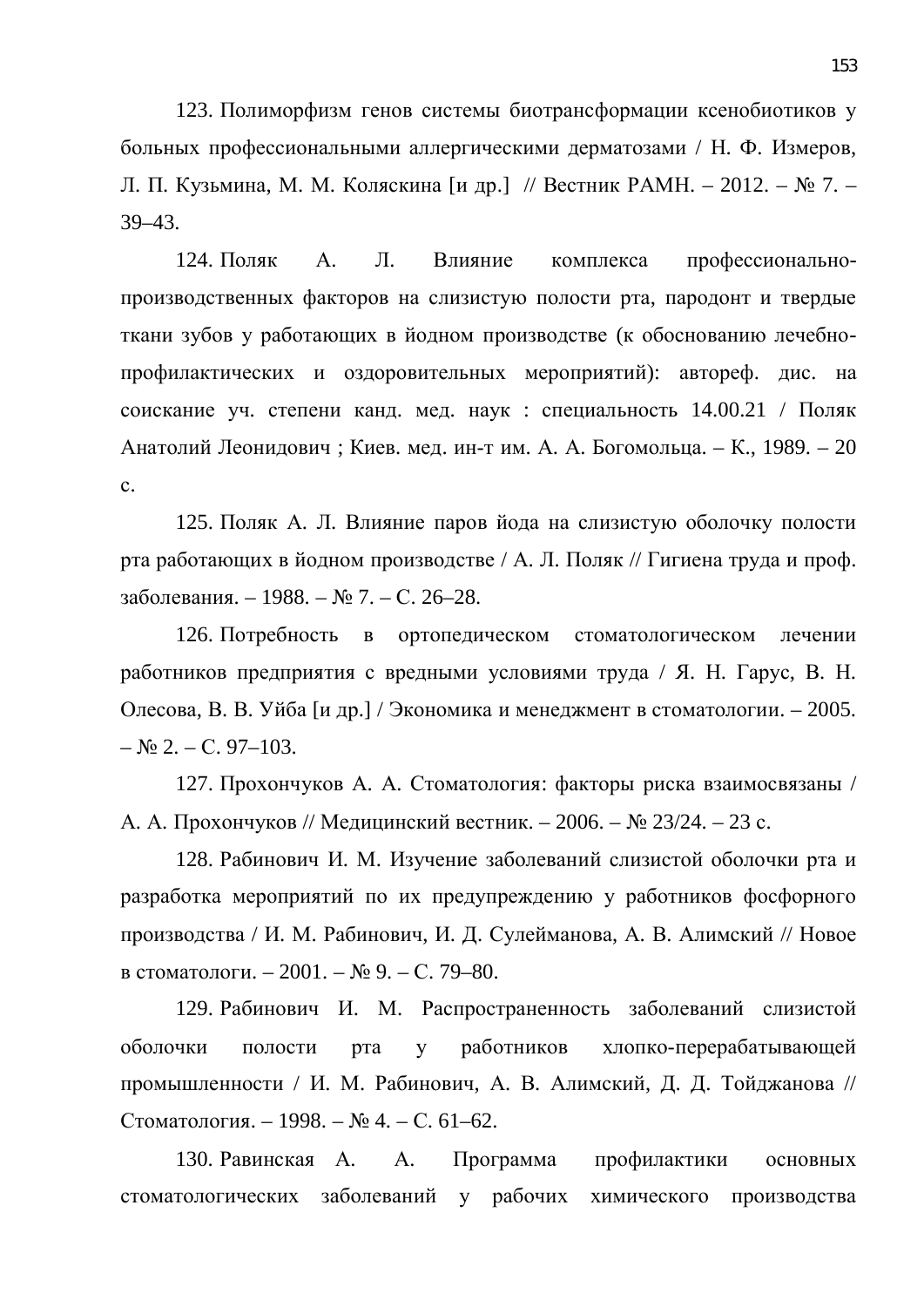автореф. дис. на соискание ученой степени канд. мед. наук: специальность 14.00.21 «Стоматология» / Равинская Алла Алимпиевна. – М., 1998. – 29 с.

131. Радгударзи К. Ф. Патология органов ротовой полости у людей, работающих с источниками хронической вибрации / К. Ф. Радгударзи, А. К. Иорданишвили // Пародонтология. – 2010. – Т. 54, № 2. – С. 25–29.

132. Рахманин Ю. А. Методологические проблемы диагностики н профилактики заболеваний, связанных с воздействием факторов окружающей среды / Ю. А. Рахманин // Гигиена и санитария. – 2001. — № 5. – С. 3–7.

133. Ревазова Ю. А. Методологические проблемы генетического мониторинга качества окружающей среды и генетического здоровья населения / Ю. А. Ревазова, В. С. Журков, И. Е. Сидорова // Влияние загрязнения окружающей среды на здоровье человека: материалы 1 Всерос. науч. конф. с междунар. участием, 9–11 дек. 2002 г. : материалы конференции. – Новосибирск, 2002. – С. 28–29.

134. Роль полиморфизмов гена рецептора кальцитонина (calcr) и альфа1иепи коллагена A типа (COLIA1) в патогенезе хронического генерализованного пародонтита с агрессивным течением / В. Полякова, В. Г. Тактаров, Г. Атрушкевич [и др.] // Пародонтология. – 2009. – № 2. – С. 14–20.

135. Рузуддинов С. Р. Влияние фосфора на ткани полости рта / С. Р. Рузуддинов. – Алма-Ата: Казахстан, 1985. – 119 с.

136. Рузуддинов С. Р. Профилактика поражений слизистой оболочки полости рта в условиях фосфорного производства : (Эксперим.- морфол. исслед.) / С. Р. Рузуддинов, М. Р. Рыс-Улы // Стоматология. – 1988. – Т. 67,  $\mathcal{N}_{\mathcal{Q}}$  $1. - C. 13 - 17.$ 

137. Румянцев Г. И. Вопросы гигиены труда в производстве азотной кислоты / Г. И. Румянцев, Т. А. Козлова, И. К. Атякина // Гигиена и санитария.  $-1994. - N_2$  2.  $- C. 23-25.$ 

138. Рябошапко А. А. Воздействие вредных химических веществ на полость рта лиц, работающих во вредных условиях / А. А. Рябошапко // Вестн. стоматологии. – 1997. – № 4. – С. 660–661.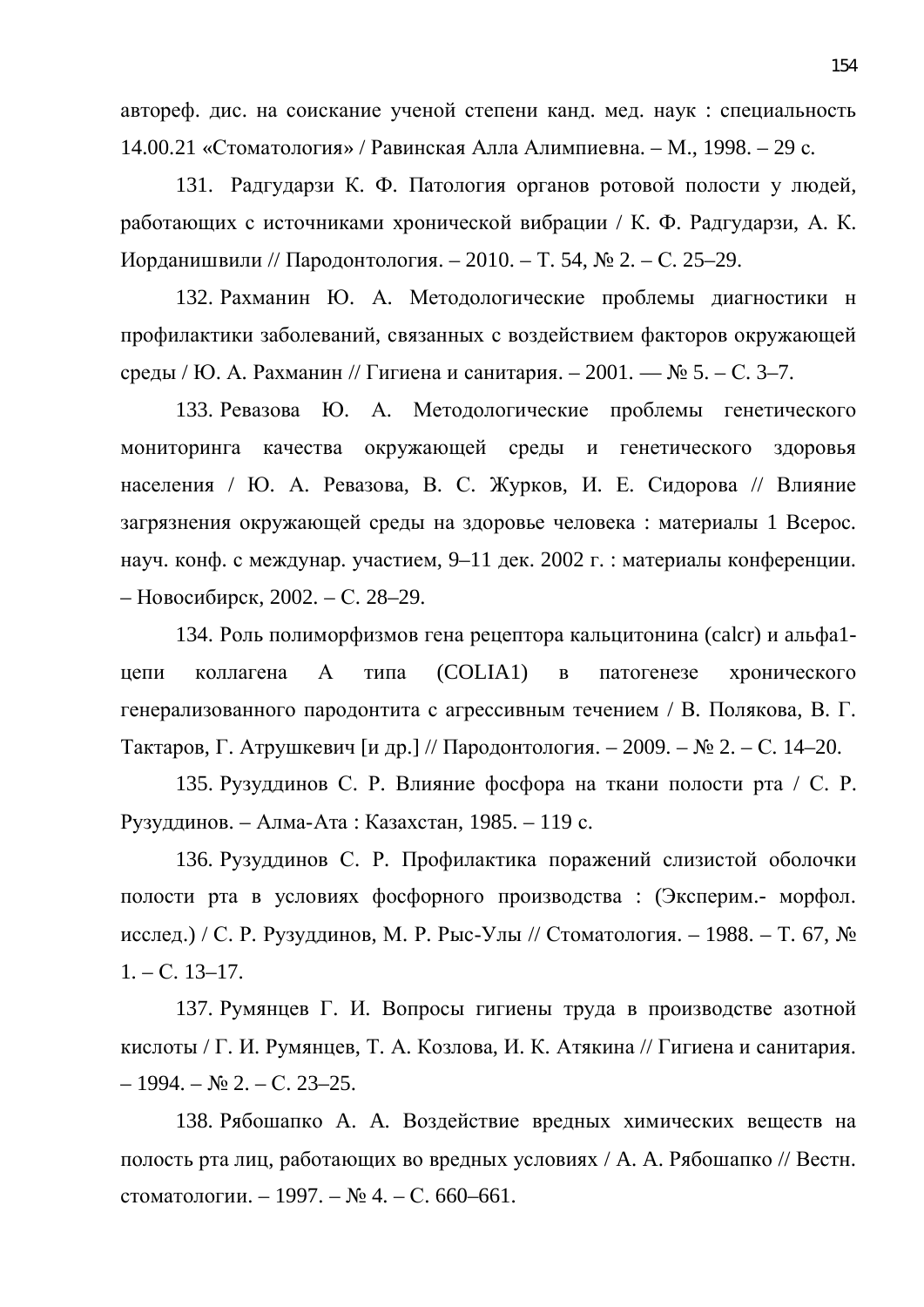139. Саприн А. Н. Ферменты метаболизма детоксикации ксенобиотиков / А. Н. Саприн // Успехи биологической химии. – 1991. – Т. 32. – № 1. – С. 146–172.

140. Сатырова Т. В. Полиморфизм гена NAT2 у пациентов с язвенным колитом и здоровых добровольцев юго-восточной популяции европеоидов Республики Беларусь / Т. В. Сатырова // Проблемы здоровья и экологии. –  $2010. - N<sub>2</sub> 4. - C. 48-53.$ 

141. Скальный А. В. Дисбаланс микроэлементов у детей как показатель экологического неблагополучия территории Кировского промышленного района г. Новосибирска / А. В. Скальный, А. Я. Поляков // Актуал. вопр. соврем. медицины : 8 научно-практическая конф. врачей., 1998 г. : материалы конференции. – Новосибирск, 1998. – С. 250–251.

142. Слюсарь Т. А. Вегетативные нарушения у работающих в контакте с металлами-сенсибилизаторами (эпидемиология, клинко- патогенетические особенности, лечение и профилактика) : автореф. дис. на соискание ученой степени д-ра мед. наук : специальность  $14.00.13$  «Нервные болезни» / Слюсарь Татьяна Александровна. – М., 1994. – 34 с.

143. Смирнов С. В. Стоматологическая заболеваемость на гальваническом производстве при воздействии приоритетных токсикантов и охрана здоровья работающих : дис. на соискание ученой степени канд. мед. наук: специальность 14.00.07 «Гигиена труда и профессиональная патология» / Смирнов Сергей Вячеславович. – М., 2003. – 158 с.

144. Современные аспекты проблемы галитоза / Н. Г. Дмитриева, Н. А. Райнов, Т. В. Зюзина, Л. В. Боричевская // Пародонтология. – 2006. – № 1. – С. 55–59.

145. Солодова Л. В. Профилактика заболеваний пародонта у рабочих сварочного производства на Урале : автореф. дис. на соискание канд. мед. наук: специальность 14.00.21 «Стоматология» / Солодова Лидия Валерьевна.  $-$  Омск, 1994. – 20 с.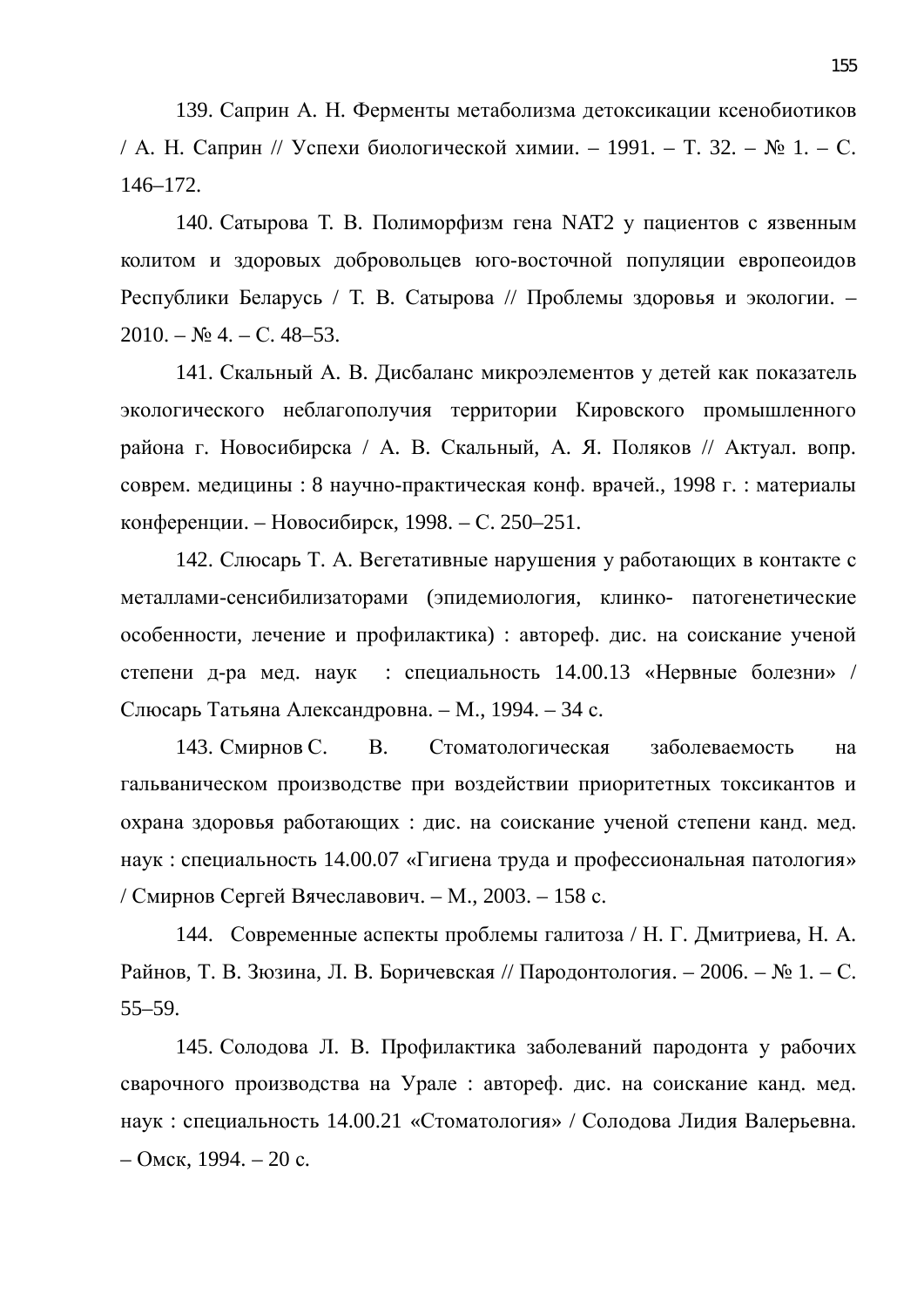146. Сорокоумов Г. Л. Особенности стоматологического статуса работников при воздействии радиационного профессионального фактора и меры по совершенствованию их диспансерного обслуживания : дисс. на соискание д. мед. н. : специальность  $14.00.21$  «Стоматология» / Сорокоумов Геннадий Львович. – Москва, 2009. – 216 с.

147. Состояние полости рта у детей, проживающих в регионе с развитой нефтехимической промышленностью / С. В. Чуйкин, Е. Ш. Мухаметова, Г. Г. Акатьева [и др.] // Стоматология дет. возраста и профилактика. – 2001. – № 2.  $- C. 12-14.$ 

148. Стальная И. Д. Современные методы в биохимии / И. Д. Стальная, Т. Г. Гаришвили. – М. : Медицина, 1977. – С. 66–68.

149. Суржиков В. Д. Здоровье человека и факторы окружающей среды в индустриальных городах / В. Д. Суржиков, А. М. Олещенко, Д. В. Суржиков // Гигиена н санитария. – 2003. – № 6. – С. 85–86.

150. Талыкова Л. В. Анализ причин смертности лиц, работающих в производстве цветных металлов на Крайнем Севере / Л. В. Талыкова, Г. П. Артюнина // Медицина труда и промышл. экология. – 1997. – № 3. – С. 18–20.

151. Тамазян В. Р. Изучение стоматологического статуса у работников НРШ атомной промышленности и особенности организации им стоматологической помощи: автореф. дис. на соискание ученой степени канд. мед. наук / В. Р. Тамазян – Москва. — 2003. – 24с.

152. Тумшевиц О. Н. Состояние стоматологического здоровья у работников металлургического производства Норильска / О. Н. Тумшевиц, Н.  $\Gamma$ . Федорова // Российский стоматологический журнал. – 2007. – № 2. – С. 28– 31.

153. Ушаков И. Б. Экология человека опасных профессий / Ушаков И. Б. – М. : Изд-во ВГУ, 2000. – 128 с.

154. Ферментативный метод определения дисбиоза полости рта для скрининга про- и пребиотиков [метод. рекомендации] / А. П. Левицкий, О. А. Макаренко, И. А. Селиванская [и др.]. – Киев, 2007. – 22 с.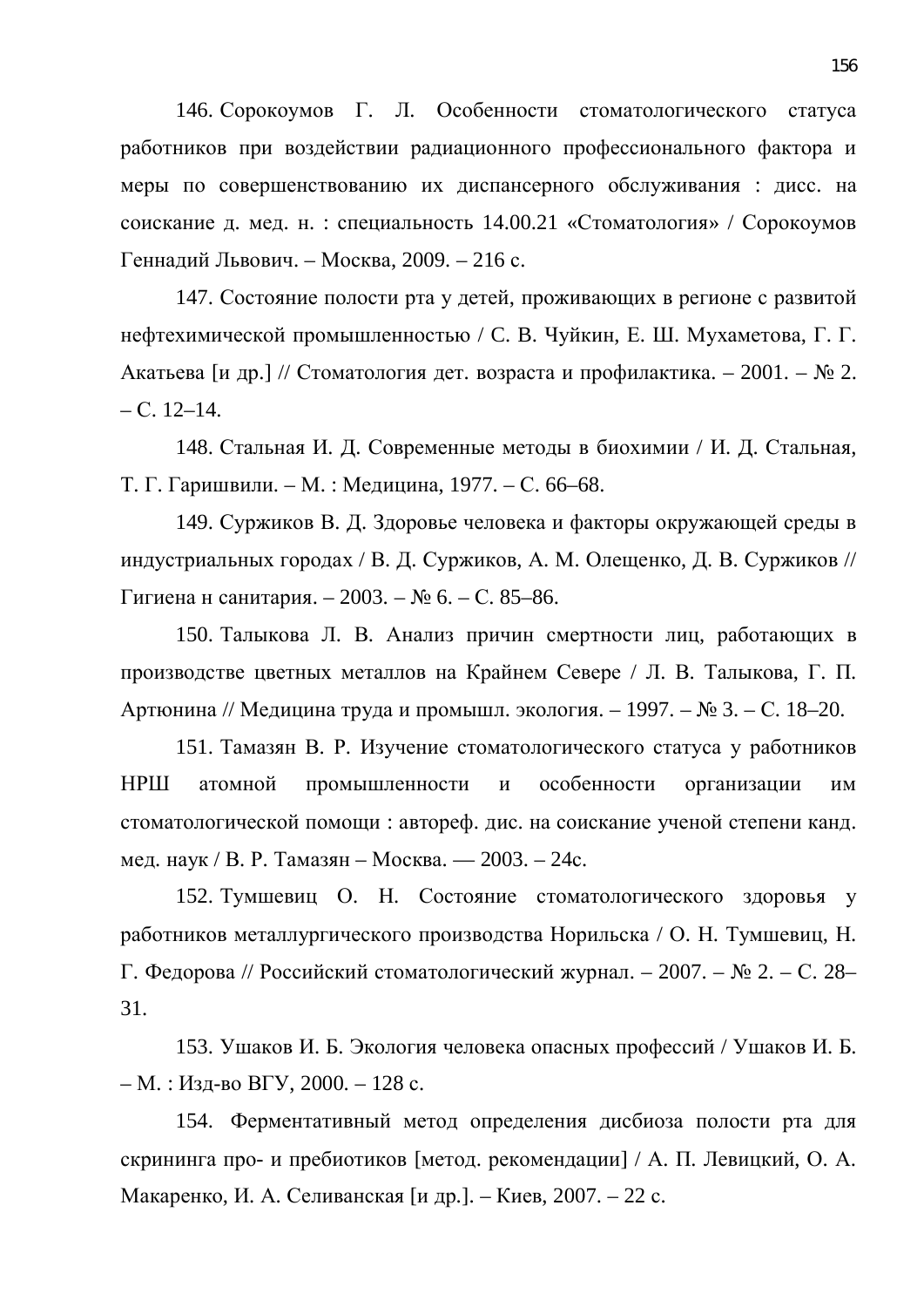155. Фёрстер Э. Методы корреляционного и регрессионного анализа / Э. Фёрстер, Б. Рёнц. – 1983. – 304 с.

156. Хавкина Е. Ю. Организационные и медико-экономические аспекты стоматологической диспансеризации работников с опасными условиями труда : автореф. дисс. на соискание ученой степени к. мед. н. : спец. 14.00.33 «Общественное здоровье и здравоохранение» / Хавкина Елена Юрьевна. – Казань, 2008. – 22 с.

157. Хасанов Р. А. Оценка комплексного влияния производственной и окружающей среды на состояние полости рта работающих в контакте с ртутью / Р. А. Хасанов, Г. А. Саляхова // Российский стоматологический журнал. – 2002. – №2. – С. 13–15.

158. Хоменко Л. А. Стоматологія дитячого віку / Л. А. Хоменко. – Київ,  $2000. - 320$  c.

159. Чащин В. П. Гигиена труда в производстве цветных металлов на Крайнем Севере : автореф. дис. на соискание ученой степени д-ра мед. наук / В. П. Чащин. – М., 1988. – 38 с.

160. Чемикосова Т. С. Стоматологический статус рабочих производства хлорорганических гербицидов / Т. С. Чемикосова, О. А. Камалова // Институт стоматологии. — 2003. –  $N_2$  1. – С. 42–43.

161. Чепига А. Н. Особенности клинического течения и лечения заболеваний пародонта у работников вискозного производства: автореф. дис. на соискание ученой степени канд. мед. наук: 14.00.21 / Алексей Николаевич Чепига; Киев. мед. ин-т им. А. А. Богомольца. – К., 1984. – 21 с.

162. Чуйкин О. С. Прогнозирование первичной адентии с применением молекулярно-генетического анализа : автореф. дис. на соискание к. м. н. : спец. 14.00.21 «Стоматология» / Чуйкин Олег Сергеевич. – М., 2009. –12 с.

163. Шахбазов В. Г. Новый метод определения биологического возраста человека / В. Г. Шахбазов, Т. В. Колупаева, А. Л. Набоков // Лабораторное дело. – 1986. – № 7. – С. 404–406.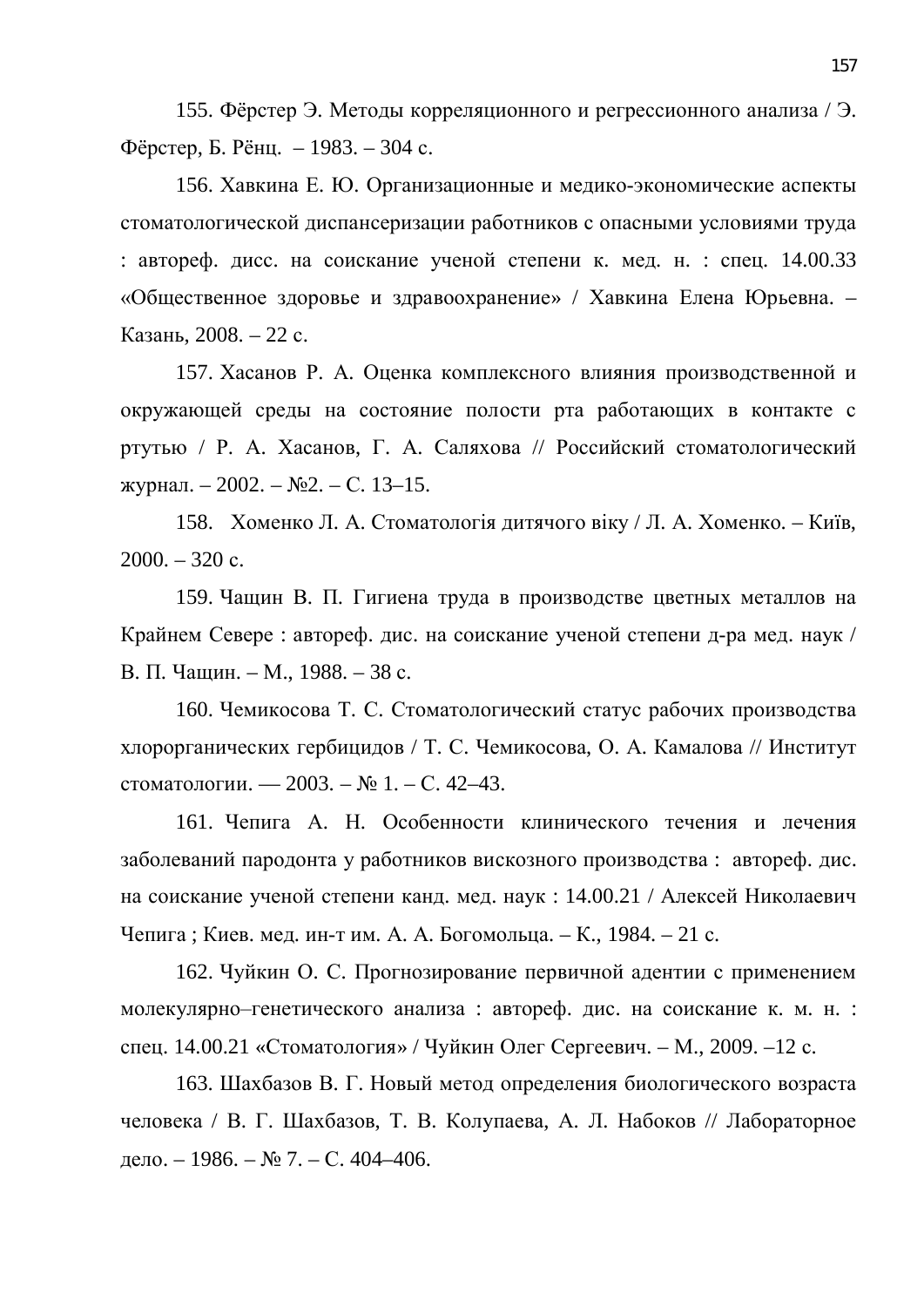164. Экспериментальные методы исследования стимуляторов остеогенеза: [методические рекомендации] / А. П. Левицкий, О. А. Макаренко, О. В. Деньга [и др.]. – Киев: ГФЦ, 2005. – 36 с.

165. Яблокова Н. А. Оценка состояния органов полости рта у населения, проживающего в районах, подвергшихся радиационному загрязнению : автореф. дис. на соискание ученой степени канд. мед. наук : спец. 14.00.21 «Стоматология» / Яблокова Надежда Александровна. – Москва,  $2003. - 18c.$ 

166. Япеев А. С. Разработка и совершенствование методов диагностики и профилактики поражений твердых тканей зубов рабочих промышленных предприятий : автореф. дис. на соискание ученой степени д-ра мед. наук : специальность 14.00.21 «Стоматология» / А. С. Япеев. – М., 1993. – 51 с.

167. Япеев А. С. Состояние полости рта работающих цеха гальванических и лакокрасочных покрытий / А. С. Япеев, Р. Н. Тукаева, И. А. Кулаев // Профилактика и лечение основных стоматологических заболеваний : регион. науч.-практ. конф., 1992 г. : тезисы докл. – Ижевск, 1992. – С. 11–12.

168. Япеев А.С. Клиника и профилактика поражения зубов парами серной кислоты : автореф. дис. на соискание учен. степени канд. мед. наук / Япеев А. С.; Казан, гос. мед. ин-т им. С.В. Курашова. – Казань, 1967. – 11 с.

169. A comparative analysis of occupational risk in industry employees based on concentrations of some elements in teeth and body fluids / M. Poczatek, Z. Machoy, I. Gutowska, D. Chlubek // Ann Acad Med Stetin.  $-2004$ .  $- \mathcal{N}$  50(1).  $- P$ . 107–114.

170. Adams J. R. Oral mucosal response to exposure to diquat: a rare occupational injury / J. R. Adams, M. Nusrath, D. G. Bryant // Br J Oral Maxillofac Surg.  $-2008$ .  $-$  Oct; 46(7).  $-$  P. 601–602.

171. Agaeva D. F. The complex risk appraisal for pathology of periodontium at workers of superphosphate plant / D. F. Agaeva // Azerbaijan Medical Journal. – 2008. – Vol. 3. – P. 18–20.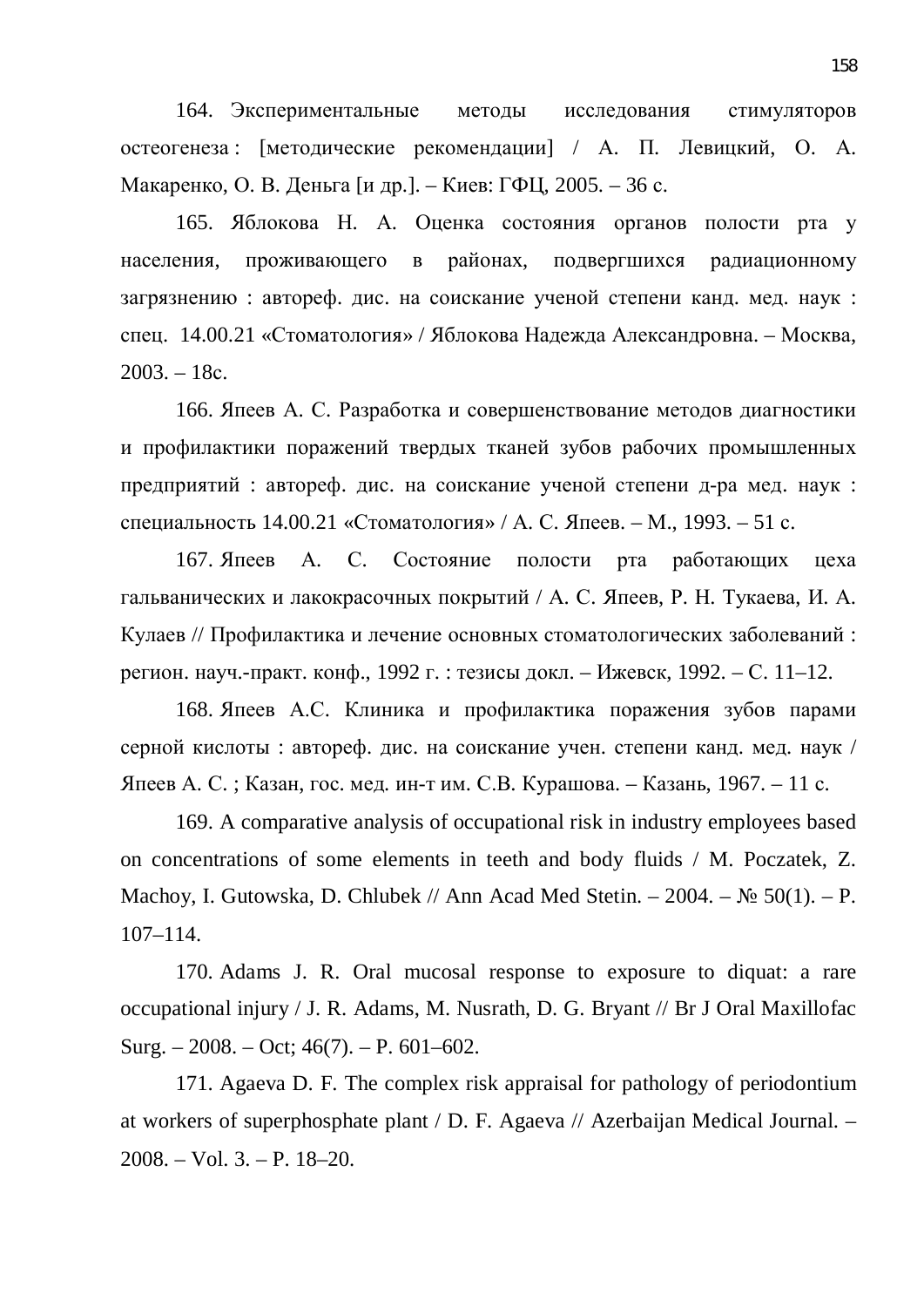172. Amin W. M. Oral health status of workers exposed to acid fumes in phosphate and battery industries in Jordan / W.M. Amin, S.A. Al-Omoush, F.N. Hattab // Int Dent J. – 2001. – Jun, 51(3). – S. 169–174.

173. Aromatic DNA adducts in cokeoven workers, in relation to exposure, lifestyle and geneticpolymorphism of metabolic enzymes / J. Zhang, M. Ichiba, Y. Feng [et al.] // Int. Arch. Occup. Environ. Health.  $-2000$ .  $-$  Vol. 73,  $\mathbb{N}^{\circ}$  2.  $-$  P. 127– 35.

174. Association between acid fumes in the work environment and dental erosion / M. Tuominen, R. Tuominen, K. Ranta [et al.] // Scand. J. Work Environ. Health. – 1989. – Vol. 15,  $\mathbb{N}^{\circ}$  5. – P. 335–338.

175. Association between dental erosion and exposure to acids in a chemical factory / H. Goto, M. Kosaka, T. Ueda [et al.] // Sangyo Eiseigaku Zasshi. – 1996. – Jul;  $38(4)$ . – P.  $165-171$ .

176. Association between vitamin D receptor gene polymorphisms and severe chronic periodontitis in a Chinese population / C. Wang, H. Zhao, L. Xiao [et al.] // J. Periodontol. – 2009. – Apr. 80 (4). – P. 603–60.

177. Asthma Mortality in Male Workers of the Dye Industry in Korea / Dong-Hee Kon [et all.] // J. Occup. Healht. – 2008. – Vol. 50. – P. 130–135.

178. Badania kliniczne i cytologiczne blony sluzowej jamy ustnej u pracownikow zatrudnionych w przemysle petrochemicznym / K. Swiderska, M. Wierzbicka, E. Musur [et al.] // Med. Pr. – 1983. – T. 34, ʋ 4. – P. 351–354.

179. Bennet T. K. Oral diseases: prevalence and social factors / T. K. Bennet, A. S. Lensen, A. Kimball // J. Am. Med. Assoc. – 2003. – № 293. – P. 280–302.

180. Betterige D. Y. What is oxidative stress? / D. Y. Betterige // Metabolism.  $-2000. - Vol. 49 (Suppl.1). - P. 3-8.$ 

181. Bruun C. Fluoride in whole saliva and dental caries experience in areas with high or low concentrations of fluoride in the drinking water / C. Bruun, A. Thylstrup // Caries Res. – 1984. – Vol. 1/8,  $\mathbb{N}^{\circ}$  5. – P. 450–456.

182. Bujak-Pietrek S. Dust concentration analysis in non-coal mining. Exposure evaluation based on measurements performed by occupational hygiene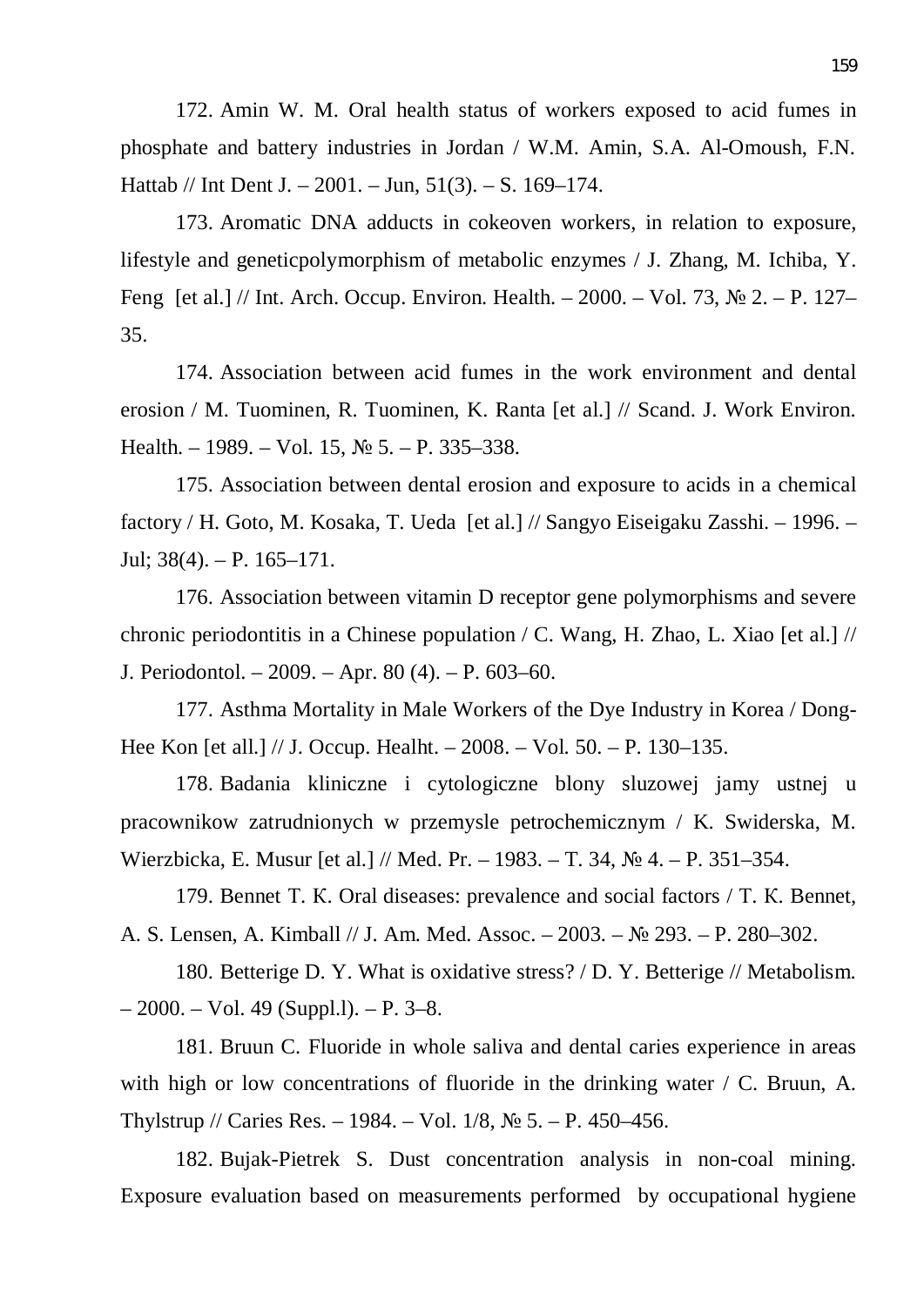laboratories in the years 2001–2005 in Poland / S. Bujak-Pietrek, U. Mikołajczyk, I. Szadkowska-Stańczyk // Med Pr. – 2011. – Vol. 62,  $\mathcal{N}_2$  2. – P. 113–125.

183. Changes of local resistance of oral cavity and humoral immunity among workers of metallurgical and chemical production during parodontitis / M. V. Kobakhidze, L. M. Dzhashi, L. N. Chelidze, N. V. Gogebashvili // Georgian Med News. – 2005. – Jul-Aug (124-125). – P. 83–87.

184. Chromium, nickel and welding. IARC monographs on the evaluation of carcinogenic risk to humans.  $-$  Lyon, 1990.  $-$  675 p.

185. CYP1A1 and GSTM1 genetic polymorphisms and lung cancer risk in Caucasian non-smokers: a pooled analysis / R. J. Hung, P. Boffetta, J. Brockmuller [et al.] // Carcinogenesis.  $- 2003$ .  $- \mathbb{N}$  24(5).  $- \mathbb{P}$ . 875–882.

186. Date J. Qat chewing and pesticides: A study of adverse health effects in people of the mountainous areas of Yemen / J. Date, N. Tanida, T. Hobara // Int. J. Environ Health Res. – 2004. – Vol. 14. – P. 405–414.

187. Decreased bioavailability of vitamin D in obesity / J. Wortsman, L. Y. Matsuoka, T.C. Chen [et al.] // Am J Clin Nutr. – 2000. –  $\mathbb{N}^2$  72. – P. 690–693.

188. Dental caries: Etiology, pathology and prevention / L. M Silverstone, N. W. Johnson, J. M. Hardie [et al.]. – London, 1981. – 25 p.

189. Dellaporta S.L. A Plant DNA Mini Preparation: Version II / J. Wood, J.B. Hicks // Plant Mol. Biol. Rep. – 1983. – V. 1. – P. 19–21.

190. Effect of initial periodontal therapy on oral health-related quality of life in patients with periodontitis in Japan / A. Saito, Y. Hosaka, M. Kikuchi [et al] // J. Periodontol. – 2010. – Vol. 81,  $\mathbb{N}^{\circ}$  7. – P. 1001–1009.

191. Emilson C. G. Potential efficacy of chlorhexidine against mutans streptococci and dental caries / C. G. Emilson // J. Dent. Res.  $-$  1994.  $-$  N° 73.  $-$  P. 682-693.

192. Epidemiological- environmental study of lead acid battery workers. Chronic effects of sulfuric acid on the respiratory system and teeth / J. Gamble, W. Jones, J. Hancock [et al.] // Environ. Res. – 1984. – Vol. 35,  $\mathcal{N}_2$  1. – P. 30–52.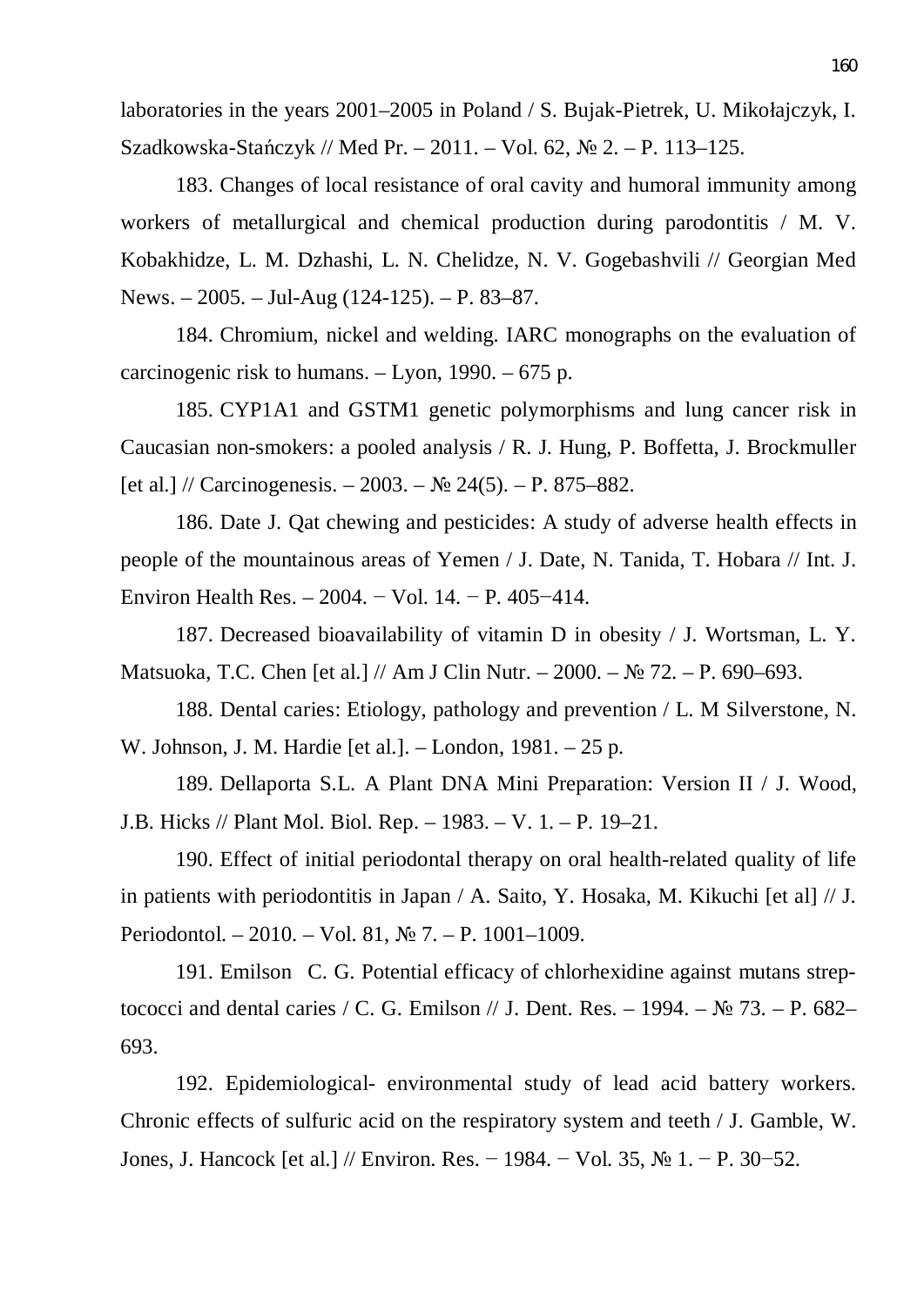193. Gehshan S. Doing more with less: the challenge facing state oral health efforts / S. Gehshan // J. Public Health Dent.  $-2012$ .  $-$  Vol. 72, Suppl 1.  $-$  P. 46–47.

194. Gental malformations in newborns of female nickel-refinery workers // A. Vaktskjold, L. V. Talykova, V. P. Chashchin [el al.] // Scand. J. Work. Environ. Health. – 2006. – Vol. 32,  $\mathbb{N}$  1. – P. 41–50.

195. Gilles Raîche. Non Graphical Solutions for the Cattell's Scree Test / Gilles Raîche, Martin Riopel, Jean-Guy Blais / International Meeting of the Psychometric Society. – Montréal, 2006.

196. Glutathione Stransferase T1 status and gastric cancer risk: a metaanalysis of the literature / S. Boccia, G. La Torre, F. Gianfagna [et al.] // Mutagenesis. – 2006. – Vol. 21. – P. 115–123.

197. Gresner P. Polymorphism of selected ensymes involved in detoxification and biotransformation in relation to lung cancer / P. Gresner, J. Gromadinskaa, W. Wasowicza // Lung Cancer.  $-2007. - V. 57(1)$ ,  $N_2$  1.  $- P. 1-25$ .

198. Houde V. Protective effects of grape seed proanthocyanidins against oxidative stress induced by lipopolysaccharides of periodontopathogens / V. Houde, D. Grenier, F. Chandad // J. Periodontal. – 2006. – № 8, Vol. 77. – P. 1371–1379.

199. Increased genotype frequency of N-acetyltransferase 2 slow acetylation in patients with rheumatoid arthritis / A. Pawlik [et al.] // Clin. Pharmacol. Ther. –  $2002. - Vol. 72, N<sub>2</sub> 3. - P. 319-325.$ 

200. Individual nickel exposure in Sor-Varanger municipality elucidated by measurements of nickel in urine / T. Smith-Sivertsen, E. Lund, Y. Thomassen [et al.] // Environmental in the Barents region: 3-rd International Barents Symposium. – Kirkenes, Norway. – 1996. – P. 173.

201. Indulski J. A. Metabolic genotype in relation to individual susceptibility to environmental carcinogens / J. A. Indulski, W. Lutz // Int. Arch. Occup. Environ. Health. – 2000. – Vol. 73,  $\mathbb{N}^2$  2. – P. 71–85.

202. Kazantzis G. Mercury exposure and early effects: an overview / G. Kazantzis // Med Lav. – 2002. – May-Jun, 93(3). – P. 139–147.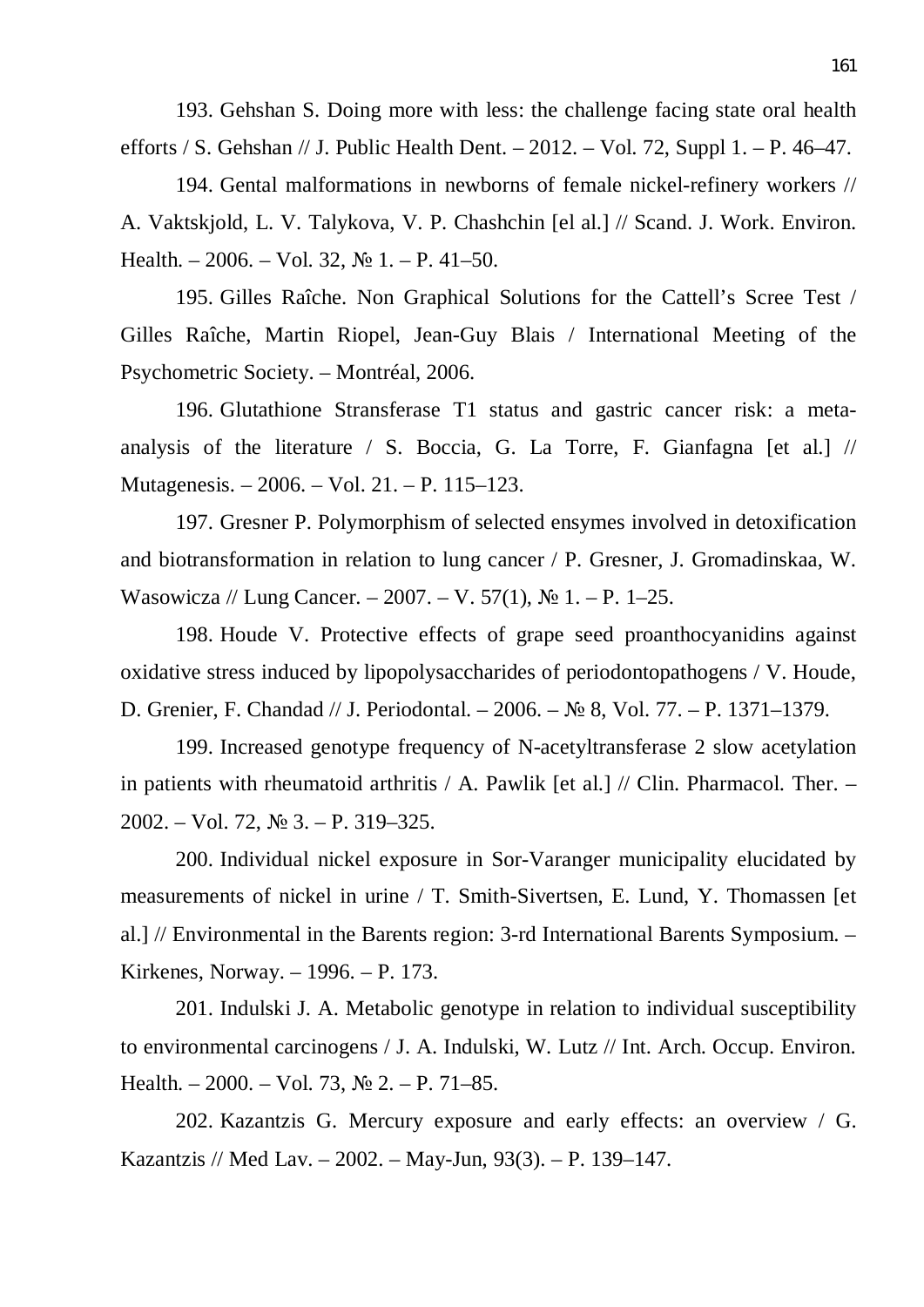203. Kim H. D. Associations between occupational health behaviors and occupational dental erosion / H. D. Kim, C. W. Douglass // J Public Health Dent. – 2003. – Fall, 63(4). – P. 244–249.

204. Kirchgessner M. Interactions of essential metals in human physiology / M. Kirehgessner, F. Schwartz, A. Schnegg // Current topics in nutrition a disease. – New York, 1982. – P. 477–512.

205. Lee S.-B. Exposure assessment of carbon nanotube manufacturing workplaces / S.-B. Lee, G. N. Bae, K. S. Jeon [et all.] // Inhalation Toxicology. – 2010. – Vol. 22 (5). – P. 369–381.

206. Leonard M. B. Glucocorticoid-induced osteoporosis in children: impact of the underlying disease / M. B. Leonard // Pediatrics. – 2007. – Vol. 119. – P. 166–174.

207. Lerner U. H. Inflammation-induced bone remodeling in periodontal disease and the influence of post-menopausal osteoporosis / U. H. Lerner // J. Dental Res. – 2006. – Vol. 85. – P. 596–607.

208. Manifestazioni vascolari periferiche e alterazioni osteoarticolari in perforatori di miniera e operai forestali / C. Lo Monaco, P. Cocco, P. Bario [et al.] // G. Ital. Med. Lav. – 1984. – Vol. 6,  $N_{2}$ 5–6. – P. 251–257.

209. Markers of genetic susceptibility in human environmental hygiene and toxicology: the role of selected CYP, NAT and GST genes / R. Thier, T. Bruning, P. H. Roos [et al.] // Int. J. Hyg. Environ. Health. – 2003. – Vol. 206,  $\mathcal{N}_2$  3. – P. 149– 71.

210. Merlo F. Urinary excretion of 1\_hydroxypyrene as a marker for exposure urban air levels of polycyclic aromatic hydrocarbons / F. Merlo, A. Andreassen, A. Westen // Cancer Epidem. Biomarkers. Prev. – 1998. – Vol. 7,  $\mathbb{N}^{\circ}$  2. – P. 147–155.

211. Mullenix P. J. Fluoride poisoning: a puzzle with hidden pieces / P.J. Mullenix // Int J Occup Environ Health.  $-2005$ .  $-$  Oct-Dec, 11(4).  $-$  P. 404–414.

212. Nacak M. Human arylamine N-acetyltransferase 2 polymorphism and susceptibility to allergic contact dermatitis / M. Nacak, Z. Erbagci, A. S. Aynacioglu // Int. J. Dermatol. –  $2006. -45(3)$ . – P. 323–326.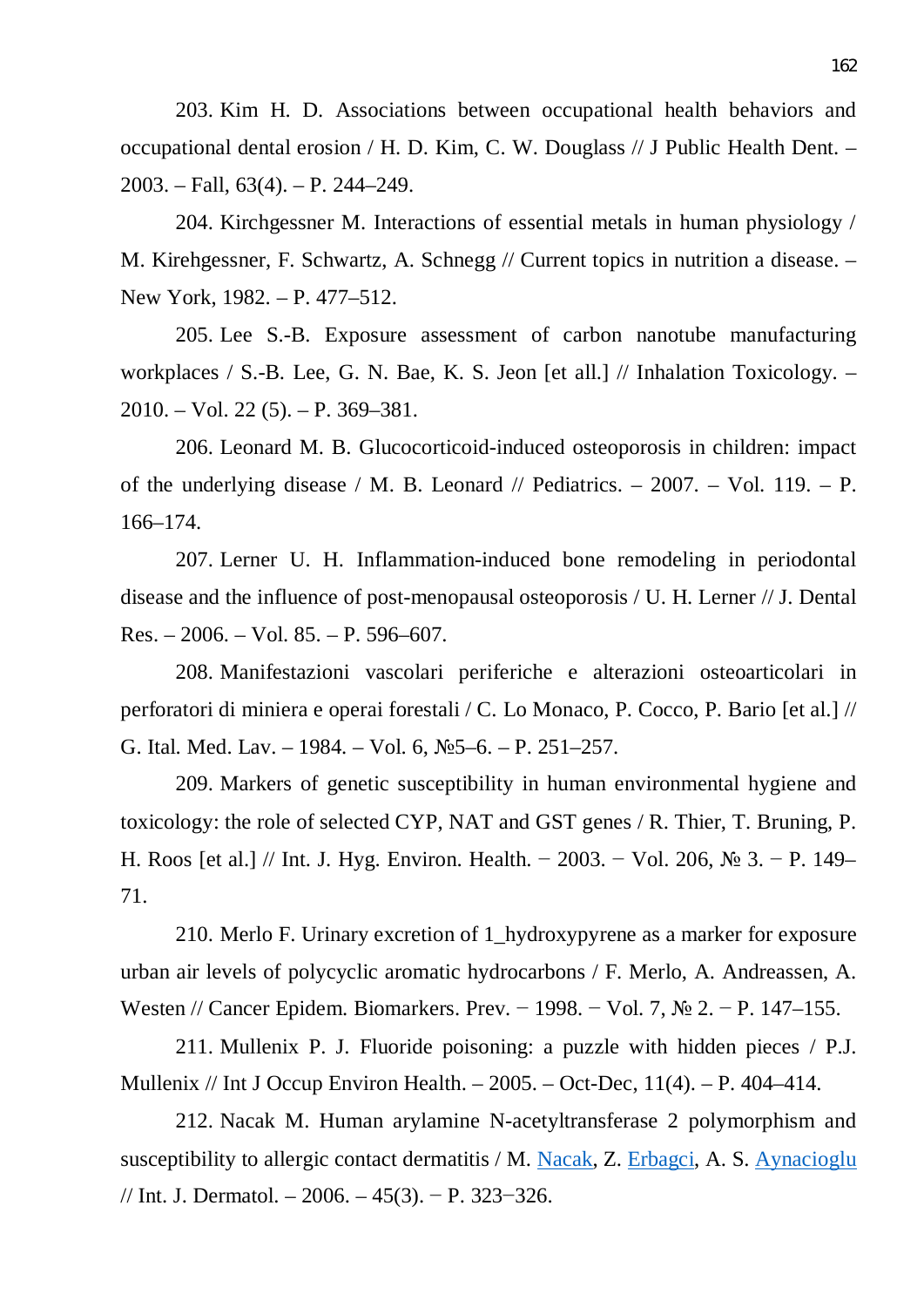213. Non-surgical periodontal therapy improves oral health-related quality of life / R. M. Wong, S. K. Ng, E. F. Corbet, W. Keung Leung // J. Clin. Periodontol. –  $2012. - Vol. 39, N<sub>2</sub>1. - P. 53-61.$ 

214. Odland J. O. Biological concentrations of toxic and essential elements in blood, serum and urine / J. O. Odland, I. Perminova, V. Klopov // Barents newsletter on occupational health and safety.  $-1999$ .  $-$  Vol. 2,  $\mathbb{N}^{\circ}$  3.  $-$  P. 71–73.

215. Oller A. R. Carcinogenicity assessment of selected nickel compounds / A. R. Oller, M. Costa, G. Oberdorster // Toxicol. Appl. Pharmacol. – 1997. – Vol.  $143, N<sub>2</sub> 1. - P. 152–166.$ 

216. Oral health behavior and metabolic syndrome and its components in adults / Y. Kobayashi, K. Niu, L. Guan [et al]  $// J.$  Dent. Res. 2012. – Vol. 91,  $\mathbb{N}^{\circ}$  5. – P. 479–484.

217. Pandey J. Fluoride contamination and fluorosis in rural community in the vicinity of a phosphate fertilizer factory in India / J. Pandey, U. Pandey // Bull Environ Contam Toxicol. – 2011. – Sep, 87(3). – P. 245–249.

218. Polychlorinated dibenzo-p-dioxins and dibenzofurans via mother's milk may cause developmental defects in the child's teeth / S. Alaluusua, P. L. Lukinmaa, T. Vartiainen [et al.] // Environ Toxikol. Pharmacol. – 1996. –  $\mathbb{N}$  1. – P. 193–197.

219. Prevalence of dental erosion caused by sulfuric acid fumes in a smelter in Japan / S. Fukayo, K. Nonaka, T. Shinozaki [et al.] // Sangyo Eiseigaku Zasshi. – 1999. – Vol. 41,  $\mathbb{N}^{\circ}$  4. – P. 88–94.

220. Protective effect of salivary nitrate and microbial nitrate reductase activity against caries / J. J. Doel, M. P. Hector, C. V. Amirtham [et al.] // European Journal of Oral Sciences. – 2004. – P. 424–428.

221. Ramachandran G. Assesment of particle size distributioans in worker's aerosol exposures / G. Ramachandran, M. A. Werner, J. H. Vincent // Analyst. – 1996. – Vol. 121. – P. 1225–1232.

222. Rates of regression and progression of dysplastic lesions in the nasal mucosa in nickel workers: a Marcow model approach / M. Boysen, A. M. Downs, J.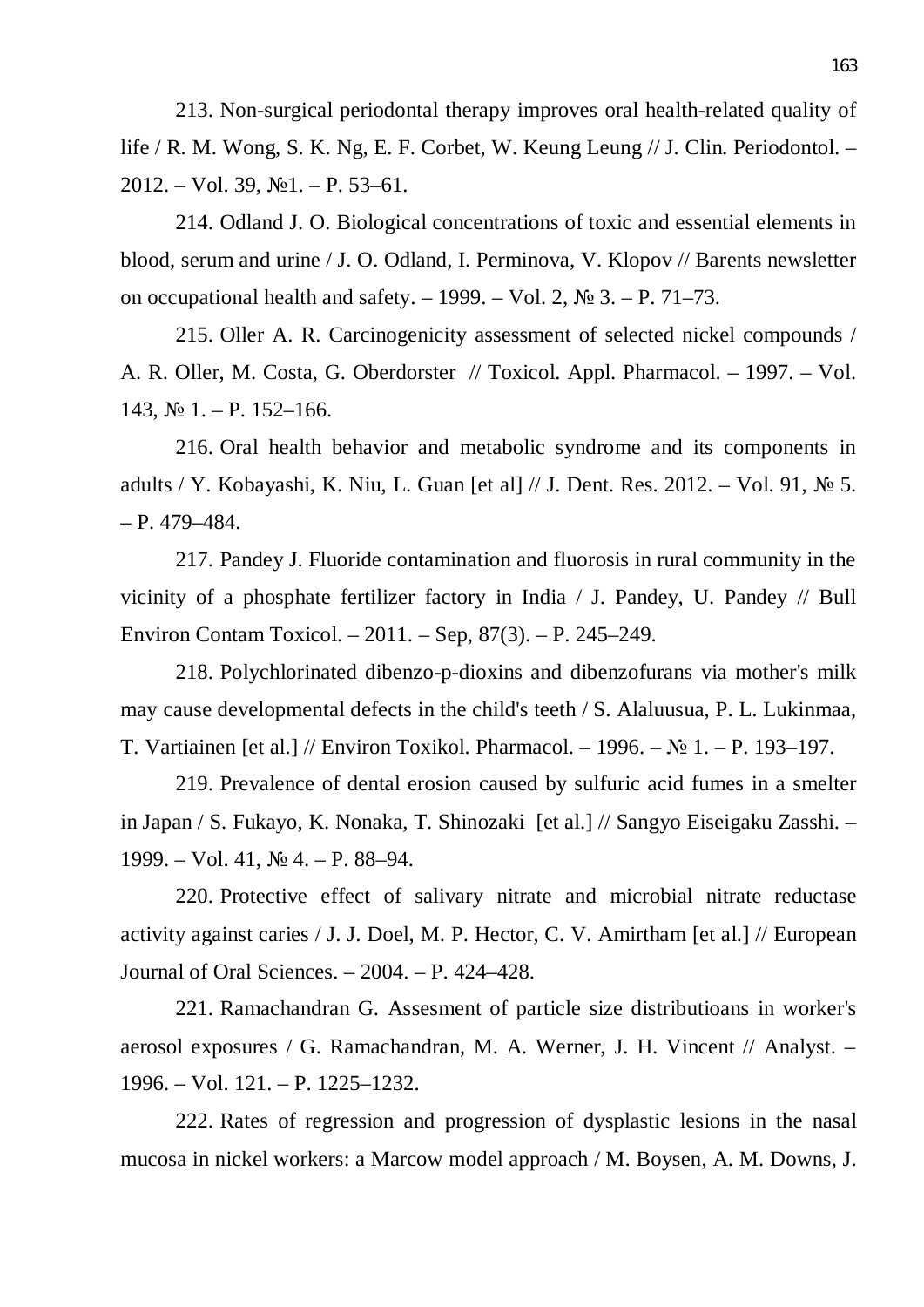P. Rigaunt [et al.] // The Science of Total Environment. – 1994. – Vol. 148. – P. 311–318.

223. Renal insufficiency associated with excessive lead exposure / Campbell B. C., Beattie A. D., M. R. Moore [et al.] // Br. Med. – 1997. – Vol. 1. – P. 19.

224. Ruppe K. Einflusse chemischer Arbeitsumweltfaktoren auf die Pravalenz von Schaden im Zahn-, Mund- und Kieferbereich von exponierten Werktgtigen / K. Ruppe, J. Werckmeister // Z. Gesamte Hyg. – 1989. – Bd. 35,  $\mathbb{N}^{\circ}$  12. – P. 702–704.

225. Schneider H. G. Untersuchungen des oralen Zustandes saureexponierter Arbeiter / H. G. Schneider, H. Stoll  $// Z.$  Arztl. Fortbild. – 1983. – Bd. 77,  $\mathbb{N}^{\circ}$  21. – S. 887–889.

226. Stan prochnicy, chorob przyzebia i blony sluzowej jamy ustnej u pracownikow przemyslu petrochemicznego / M. Wierzbicka, B. Marchlewska, E. Musur [et al.] // Med. Pr. – 1983. – T. 34,  $\mathcal{N}$  3. – P. 275–281.

227. The genetic correlation between IL-1 with periodontitis in clinical practice / Ɇ. McDevitt, H. Y. Wang, C. Knobelman [et al.] // J Periodontol. – 2000.  $-$  No 71. – P. 156–163.

228. The heterogeneous composition of working place aerosols in a nickel refinery: a transmission and scanning electron microscopc study / S. Weinbruch, P. Van Aken, M. Eberl [et al.] // J. of Environmental Monitoring.  $-2002 - N_2 4 - P$ . 344–350.

229. The UN High-level Meeting on Prevention and Control of Noncommunicable Diseases and its significance for oral health worldwide / H. Benzian, M. Bergman, L. K. Cohen [et al.] // J. Public Health Dent. – 2012. – Vol. 72,  $\mathbb{N}^2$ . – P. 91–93.

230. Tompa A. Risk management among benzene-exposed oil refinery workers / A. Tompa, M. G. Jakab, J. Major // Int J Hyg Environ Health. – 2005. –  $208(6)$ . – P. 509–516.

231. Vianna M. I. Occupational exposures to acid mists and gases and ulcerative lesions of the oral mucosa / M. I. Vianna, V. S. Santana, D. Loomis // Am. J. Ind. Med. – 2004. – Vol. 45,  $\mathbb{N}^{\circ}$  3. – P. 238–245.